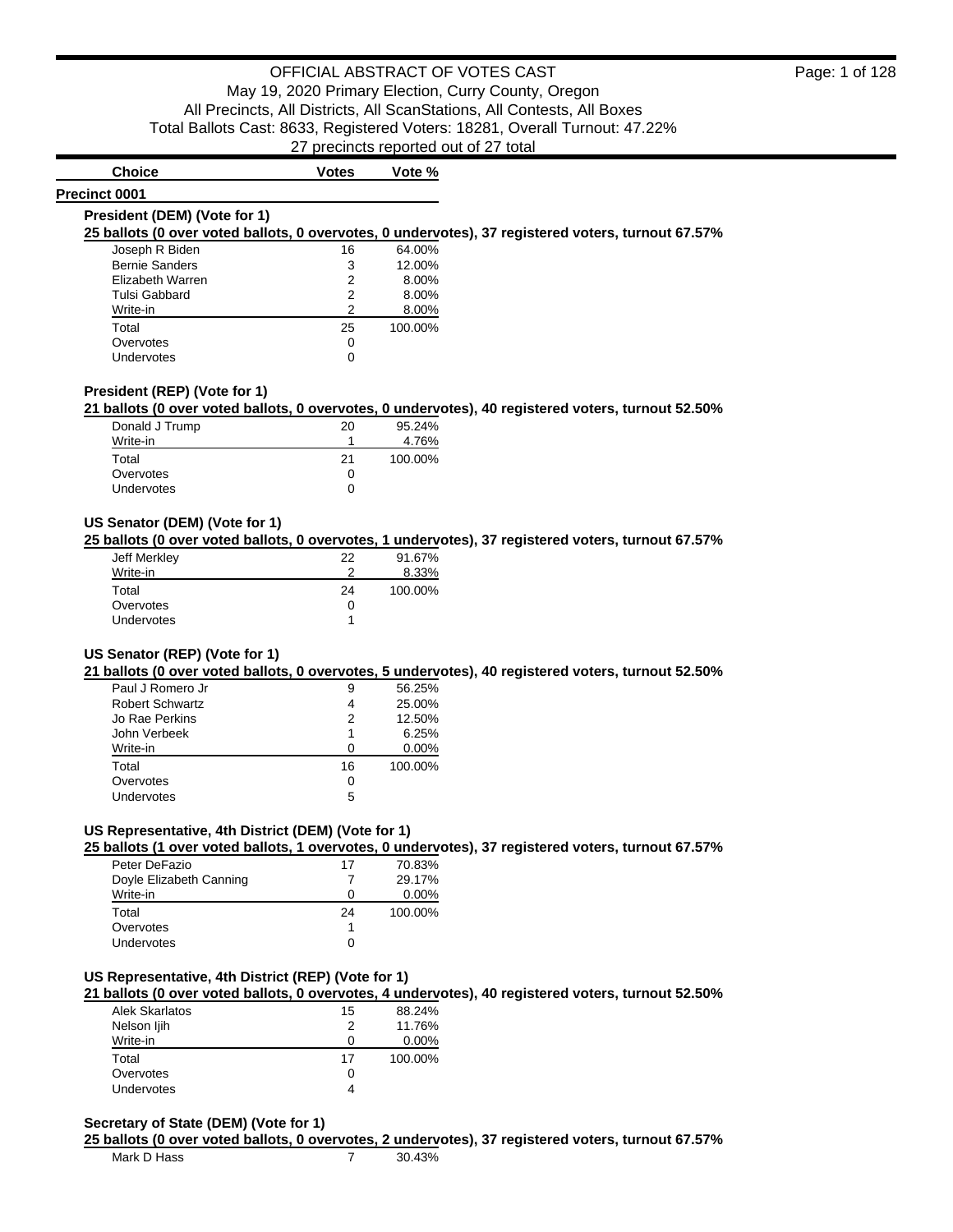| <b>Choice</b>        | Votes | Vote %  |
|----------------------|-------|---------|
| Jamie McLeod-Skinner | 5     | 21.74%  |
| Shemia Fagan         | 10    | 43.48%  |
| Write-in             |       | 4.35%   |
| Total                | 23    | 100.00% |
| Overvotes            | 0     |         |
| Undervotes           |       |         |

### **Secretary of State (REP) (Vote for 1)**

**21 ballots (0 over voted ballots, 0 overvotes, 4 undervotes), 40 registered voters, turnout 52.50%**

| Kim Thatcher    | 11 | 64.71%   |
|-----------------|----|----------|
| Dave W Stauffer | 6  | 35.29%   |
| Write-in        | 0  | $0.00\%$ |
|                 |    |          |
| Total           | 17 | 100.00%  |
| Overvotes       | 0  |          |

### **State Treasurer (DEM) (Vote for 1)**

**25 ballots (0 over voted ballots, 0 overvotes, 7 undervotes), 37 registered voters, turnout 67.57%**

| <b>Tobias Read</b> | 16 | 88.89%  |
|--------------------|----|---------|
| Write-in           |    | 11.11%  |
| Total              | 18 | 100.00% |
| Overvotes          | 0  |         |
| <b>Undervotes</b>  |    |         |

### **State Treasurer (REP) (Vote for 1)**

**21 ballots (0 over voted ballots, 0 overvotes, 8 undervotes), 40 registered voters, turnout 52.50%**

| Jeff Gudman       | 13           | 100.00%  |
|-------------------|--------------|----------|
| Write-in          | $\mathbf{0}$ | $0.00\%$ |
| Total             | 13           | 100.00%  |
| Overvotes         |              |          |
| <b>Undervotes</b> | 8            |          |

#### **Attorney General (DEM) (Vote for 1)**

**25 ballots (0 over voted ballots, 0 overvotes, 8 undervotes), 37 registered voters, turnout 67.57%**

| Ellen Rosenblum | 17 | 100.00%  |
|-----------------|----|----------|
| Write-in        |    | $0.00\%$ |
| Total           | 17 | 100.00%  |
| Overvotes       |    |          |
| Undervotes      | 8  |          |

#### **Attorney General (REP) (Vote for 1)**

**21 ballots (0 over voted ballots, 0 overvotes, 9 undervotes), 40 registered voters, turnout 52.50%**

| Michael Cross | 12 | 100.00%  |
|---------------|----|----------|
| Write-in      | 0  | $0.00\%$ |
| Total         | 12 | 100.00%  |
| Overvotes     | 0  |          |
| Undervotes    | 9  |          |

#### **State Senator, 1st District (DEM) (Vote for 1)**

**25 ballots (0 over voted ballots, 0 overvotes, 6 undervotes), 37 registered voters, turnout 67.57%**

| 11 | 57.89%   |
|----|----------|
| 8  | 42.11%   |
|    | $0.00\%$ |
| 19 | 100.00%  |
|    |          |
|    |          |
|    |          |

### **State Senator, 1st District (REP) (Vote for 1)**

### **21 ballots (0 over voted ballots, 0 overvotes, 6 undervotes), 40 registered voters, turnout 52.50%**

| Dallas Heard | 15 | 100.00%  |
|--------------|----|----------|
| Write-in     |    | $0.00\%$ |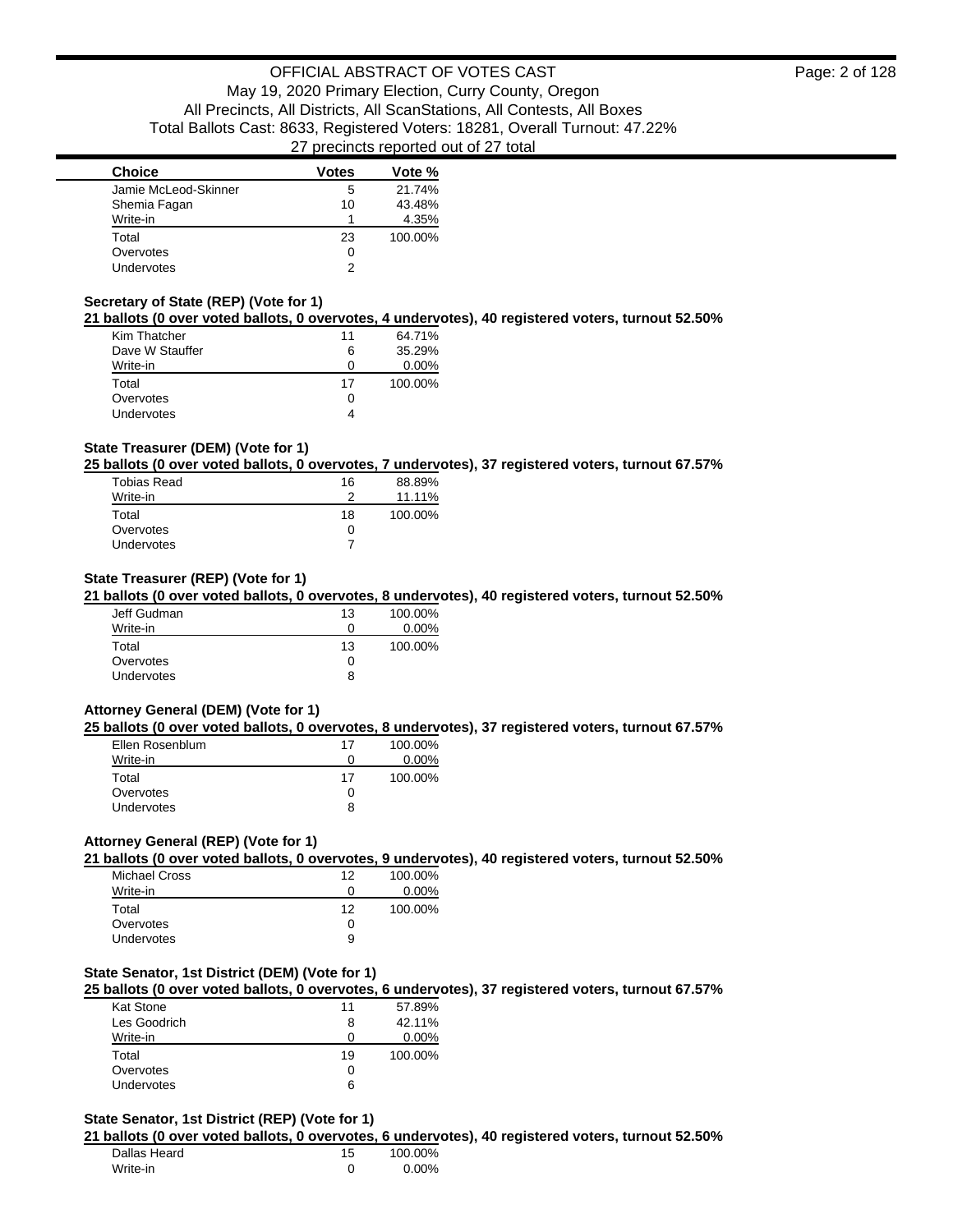| <b>Choice</b>     | <b>Votes</b> | Vote %  |
|-------------------|--------------|---------|
| Total             | 15           | 100.00% |
| Overvotes         |              |         |
| <b>Undervotes</b> | 6            |         |

### **State Representative, 1st District (DEM) (Vote for 1)**

**25 ballots (0 over voted ballots, 0 overvotes, 8 undervotes), 37 registered voters, turnout 67.57%**

| Calla Felicity | 17 | 100.00%  |
|----------------|----|----------|
| Write-in       | 0  | $0.00\%$ |
| Total          | 17 | 100.00%  |
| Overvotes      | 0  |          |
| Undervotes     | 8  |          |

### **State Representative, 1st District (REP) (Vote for 1)**

**21 ballots (0 over voted ballots, 0 overvotes, 4 undervotes), 40 registered voters, turnout 52.50%**

| David Brock Smith | 17 | 100.00% |
|-------------------|----|---------|
| Write-in          |    | 0.00%   |
| Total             | 17 | 100.00% |
| Overvotes         |    |         |
| Undervotes        |    |         |

### **Precinct Committee Person - Democrat - 0001 Agness (DEM) (Vote for 2)**

**25 ballots (0 over voted ballots, 0 overvotes, 49 undervotes), 37 registered voters, turnout 67.57%**

| Write-in   |              | 100.00%  |
|------------|--------------|----------|
| Write-in   | $\mathbf{0}$ | $0.00\%$ |
| Total      |              | 100.00%  |
| Overvotes  | Ω            |          |
| Undervotes | 49           |          |

#### **Precinct Committee Person - Republican - 0001 Agness (REP) (Vote for 2)**

**21 ballots (0 over voted ballots, 0 overvotes, 40 undervotes), 40 registered voters, turnout 52.50%**

| Write-in          | 2  | 100.00%  |
|-------------------|----|----------|
| Write-in          | 0  | $0.00\%$ |
| Total             | 2  | 100.00%  |
| Overvotes         | 0  |          |
| <b>Undervotes</b> | 40 |          |

### **Judge of the Supreme Court, Position 1 (Vote for 1)**

### **51 ballots (0 over voted ballots, 0 overvotes, 11 undervotes), 121 registered voters, turnout 42.15%**

| Thomas A Balmer | 31 | 77.50%   |
|-----------------|----|----------|
| Van Pounds      | 9  | 22.50%   |
| Write-in        |    | $0.00\%$ |
| Total           | 40 | 100.00%  |
| Overvotes       |    |          |
| Undervotes      | 11 |          |

### **Judge of the Supreme Court, Position 7 (Vote for 1)**

**51 ballots (0 over voted ballots, 0 overvotes, 21 undervotes), 121 registered voters, turnout 42.15%**

| 30 | 100.00%  |
|----|----------|
|    | $0.00\%$ |
| 30 | 100.00%  |
| 0  |          |
| 21 |          |
|    |          |

#### **Judge of the Court of Appeals, Position 11 (Vote for 1)**

**51 ballots (0 over voted ballots, 0 overvotes, 12 undervotes), 121 registered voters, turnout 42.15%**

| Joel DeVore  | 21 | 53.85%   |
|--------------|----|----------|
| Kyle L Krohn | 18 | 46.15%   |
| Write-in     | n  | $0.00\%$ |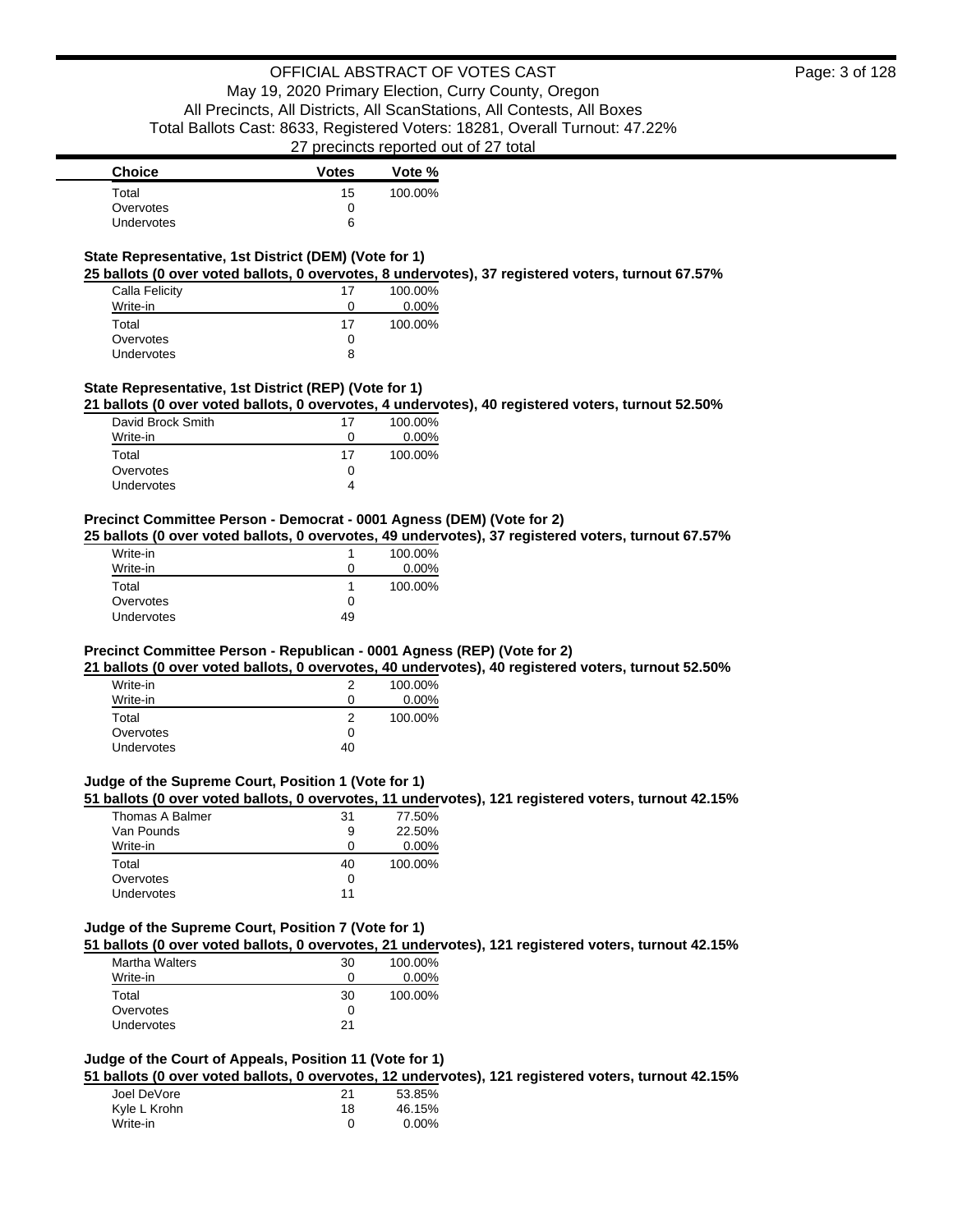| <b>Choice</b>     | <b>Votes</b> | Vote %  |
|-------------------|--------------|---------|
| Total             | 39           | 100.00% |
| Overvotes         |              |         |
| <b>Undervotes</b> | 12           |         |

### **Judge of the Court of Appeals, Position 1 (Vote for 1)**

**51 ballots (0 over voted ballots, 0 overvotes, 19 undervotes), 121 registered voters, turnout 42.15%**

| Josephine H Mooney | 32 | 100.00%  |
|--------------------|----|----------|
| Write-in           | 0  | $0.00\%$ |
| Total              | 32 | 100.00%  |
| Overvotes          | 0  |          |
| Undervotes         | 19 |          |

### **Judge of the Court of Appeals, Position 12 (Vote for 1)**

**51 ballots (0 over voted ballots, 0 overvotes, 20 undervotes), 121 registered voters, turnout 42.15%**

| Erin C Lagesen | 31  | 100.00% |
|----------------|-----|---------|
| Write-in       |     | 0.00%   |
| Total          | .31 | 100.00% |
| Overvotes      | 0   |         |
| Undervotes     | 20  |         |

#### **Judge of the Court of Appeals, Position 13 (Vote for 1)**

**51 ballots (0 over voted ballots, 0 overvotes, 20 undervotes), 121 registered voters, turnout 42.15%**

| Doug Tookey | 31 | 100.00%  |
|-------------|----|----------|
| Write-in    | 0  | $0.00\%$ |
| Total       | 31 | 100.00%  |
| Overvotes   | 0  |          |
| Undervotes  | 20 |          |

### **Judge of the Circuit Court, 15th District, Position 6 (Vote for 1)**

**51 ballots (0 over voted ballots, 0 overvotes, 20 undervotes), 121 registered voters, turnout 42.15%**

| Cynthia L Beaman  | 30  | 96.77%  |
|-------------------|-----|---------|
| Write-in          |     | 3.23%   |
| Total             | .31 | 100.00% |
| Overvotes         | O   |         |
| <b>Undervotes</b> | 20. |         |

### **District Attorney, Curry County (Vote for 1)**

#### **51 ballots (0 over voted ballots, 0 overvotes, 20 undervotes), 121 registered voters, turnout 42.15%**

| Joshua A Spansail | 30 | 96.77%  |
|-------------------|----|---------|
| Write-in          |    | 3.23%   |
| Total             | 31 | 100.00% |
| Overvotes         | 0  |         |
| <b>Undervotes</b> | 20 |         |

### **Curry County Commissioner, Position 2 (Vote for 1)**

**51 ballots (0 over voted ballots, 0 overvotes, 7 undervotes), 121 registered voters, turnout 42.15%**

| John Herzog   | 12 | 27.27%   |
|---------------|----|----------|
| Shelia Megson | 11 | 25.00%   |
| Sue Gold      | 21 | 47.73%   |
| Write-in      | ∩  | $0.00\%$ |
| Total         | 44 | 100.00%  |
| Overvotes     | 0  |          |
| Undervotes    |    |          |

#### **Curry County Commissioner, Position 3 (Vote for 1)**

**51 ballots (0 over voted ballots, 0 overvotes, 13 undervotes), 121 registered voters, turnout 42.15%**

| Court Boice | 29 | 76.32% |
|-------------|----|--------|
| Write-in    |    | 23.68% |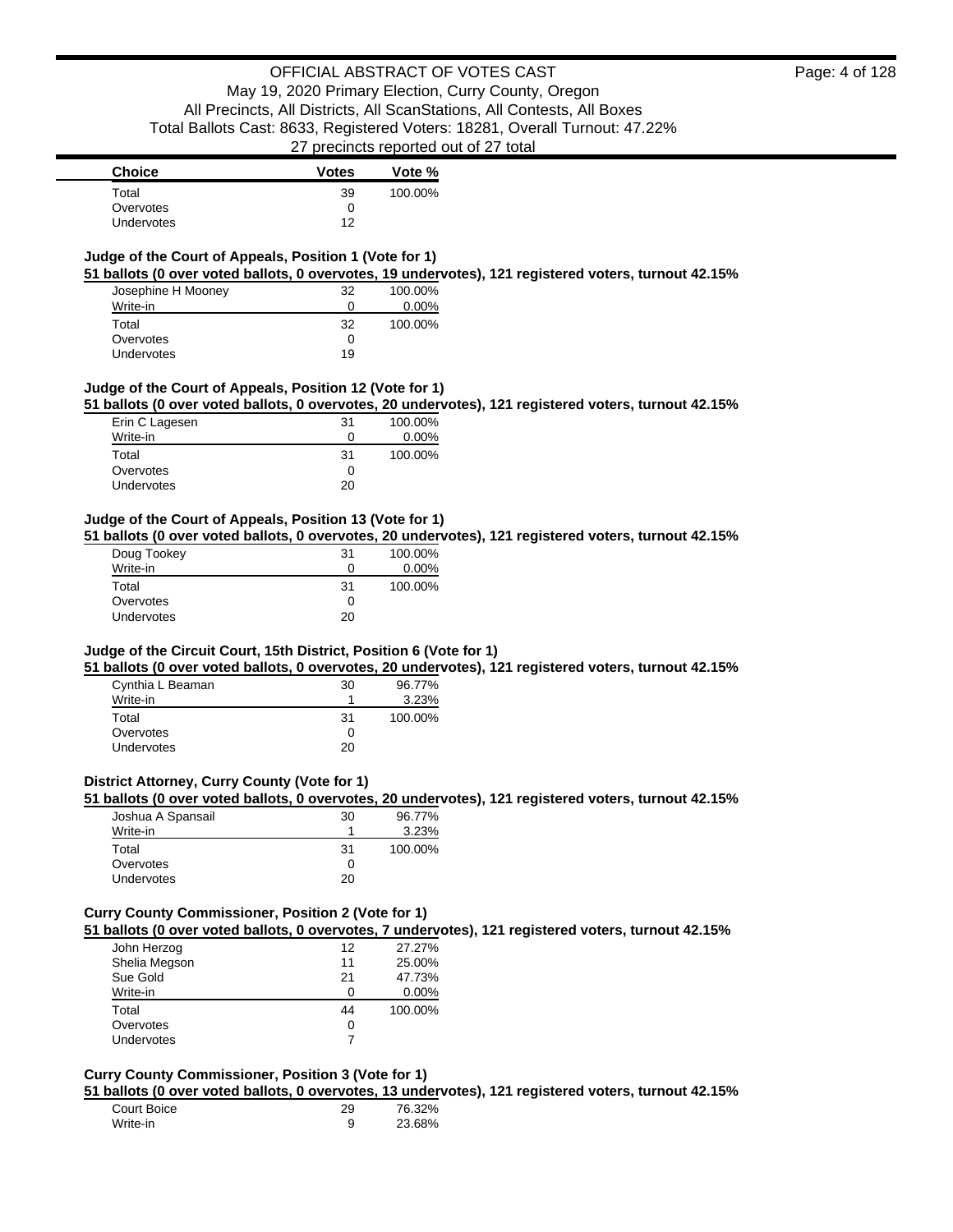| <b>Choice</b>     | <b>Votes</b> | Vote %  |
|-------------------|--------------|---------|
| Total             | 38           | 100.00% |
| Overvotes         |              |         |
| <b>Undervotes</b> | 13           |         |

### **Curry County Assessor (Vote for 1)**

**51 ballots (0 over voted ballots, 0 overvotes, 17 undervotes), 121 registered voters, turnout 42.15%**

| Jim Kolen  | 33 | 97.06%  |
|------------|----|---------|
| Write-in   |    | 2.94%   |
| Total      | 34 | 100.00% |
| Overvotes  | O  |         |
| Undervotes | 17 |         |

#### **Precinct 0002**

#### **President (DEM) (Vote for 1)**

#### **92 ballots (0 over voted ballots, 0 overvotes, 3 undervotes), 140 registered voters, turnout 65.71%**

| Joseph R Biden        | 63 | 70.79%  |
|-----------------------|----|---------|
| <b>Bernie Sanders</b> | 17 | 19.10%  |
| Elizabeth Warren      | 4  | 4.49%   |
| <b>Tulsi Gabbard</b>  | 2  | 2.25%   |
| Write-in              | з  | 3.37%   |
| Total                 | 89 | 100.00% |
| Overvotes             | 0  |         |
| Undervotes            | 3  |         |

#### **President (REP) (Vote for 1)**

#### **136 ballots (0 over voted ballots, 0 overvotes, 6 undervotes), 216 registered voters, turnout 62.96%**

| Donald J Trump | 127          | 97.69%  |
|----------------|--------------|---------|
| Write-in       |              | 2.31%   |
| Total          | 130          | 100.00% |
| Overvotes      | $\mathbf{I}$ |         |
| Undervotes     | 6            |         |

#### **US Senator (DEM) (Vote for 1)**

#### **92 ballots (0 over voted ballots, 0 overvotes, 14 undervotes), 140 registered voters, turnout 65.71%**

| Jeff Merkley | 77 | 98.72%  |
|--------------|----|---------|
| Write-in     |    | 1.28%   |
| Total        | 78 | 100.00% |
| Overvotes    | 0  |         |
| Undervotes   | 14 |         |

### **US Senator (REP) (Vote for 1)**

**136 ballots (0 over voted ballots, 0 overvotes, 17 undervotes), 216 registered voters, turnout 62.96%**

| Paul J Romero Jr       | 40  | 33.61%   |
|------------------------|-----|----------|
| <b>Robert Schwartz</b> | 11  | 9.24%    |
| Jo Rae Perkins         | 54  | 45.38%   |
| John Verbeek           | 14  | 11.76%   |
| Write-in               | O   | $0.00\%$ |
| Total                  | 119 | 100.00%  |
| Overvotes              | 0   |          |
| Undervotes             | 17  |          |

### **US Representative, 4th District (DEM) (Vote for 1)**

**92 ballots (0 over voted ballots, 0 overvotes, 7 undervotes), 140 registered voters, turnout 65.71%**

| Peter DeFazio           | 71 | 83.53%   |
|-------------------------|----|----------|
| Doyle Elizabeth Canning | 14 | 16.47%   |
| Write-in                | Ω  | $0.00\%$ |
| Total                   | 85 | 100.00%  |
| Overvotes               | O  |          |
| <b>Undervotes</b>       |    |          |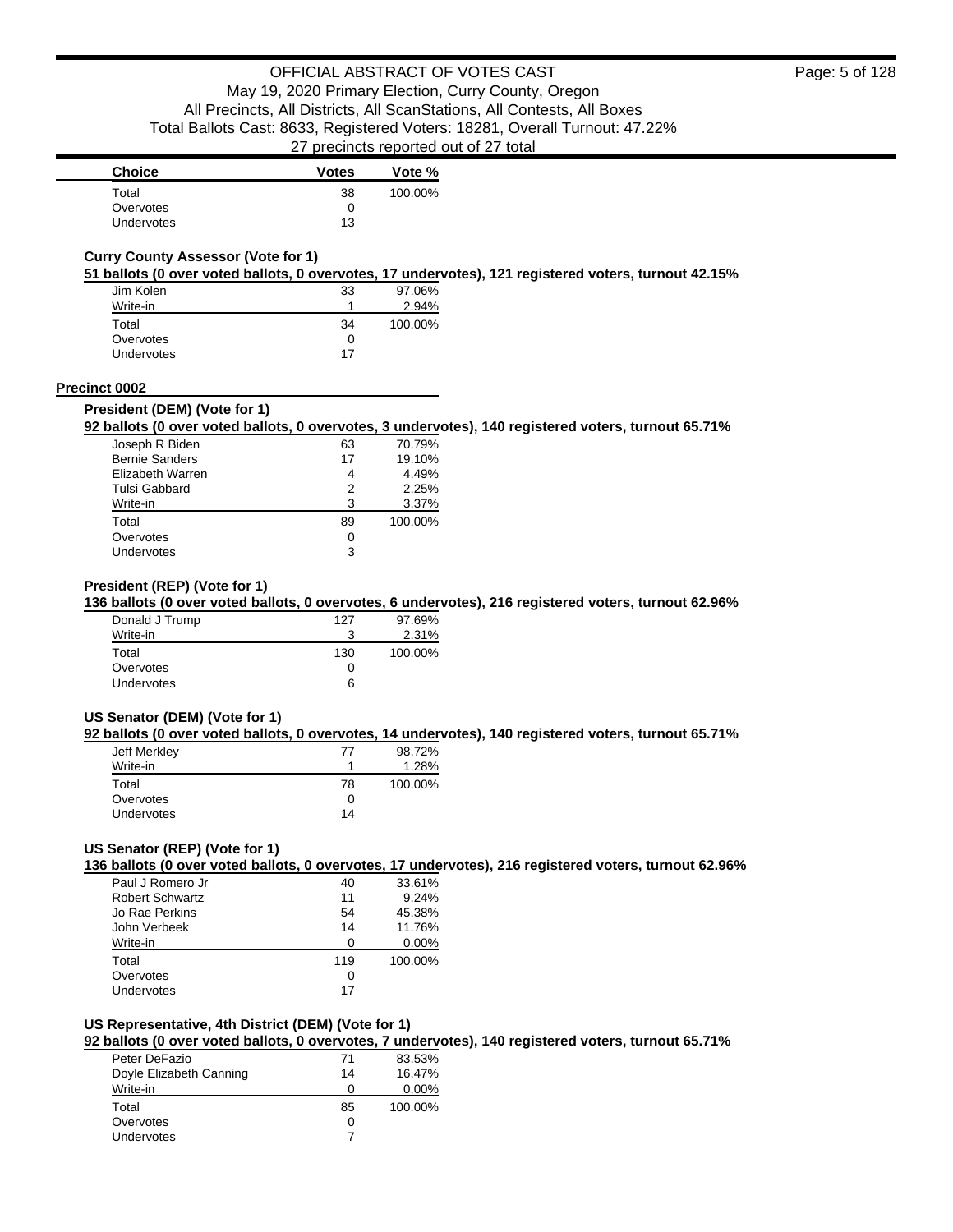27 precincts reported out of 27 total

### **Choice Votes Votes Vote % US Representative, 4th District (REP) (Vote for 1) 136 ballots (0 over voted ballots, 0 overvotes, 20 undervotes), 216 registered voters, turnout 62.96%** Alek Skarlatos 106 91.38% Nelson liih 10 8.62% Write-in 0 0.00% Total 116 100.00% Overvotes 0<br>
Undervotes 20 Undervotes **Secretary of State (DEM) (Vote for 1) 92 ballots (1 over voted ballots, 1 overvotes, 17 undervotes), 140 registered voters, turnout 65.71%** Mark D Hass 19 25.68% Jamie McLeod-Skinner 23 31.08% Shemia Fagan 31 41.89% Write-in 1.35% Total 74 100.00% Overvotes 1 Undervotes 17

### **Secretary of State (REP) (Vote for 1)**

**136 ballots (0 over voted ballots, 0 overvotes, 19 undervotes), 216 registered voters, turnout 62.96%**

| Kim Thatcher    | 93  | 79.49%   |
|-----------------|-----|----------|
| Dave W Stauffer | 24  | 20.51%   |
| Write-in        | O   | $0.00\%$ |
| Total           | 117 | 100.00%  |
| Overvotes       | 0   |          |
| Undervotes      | 19  |          |

### **State Treasurer (DEM) (Vote for 1)**

**92 ballots (0 over voted ballots, 0 overvotes, 27 undervotes), 140 registered voters, turnout 65.71%**

| <b>Tobias Read</b> | 64 | 98.46%  |
|--------------------|----|---------|
| Write-in           | 1  | 1.54%   |
| Total              | 65 | 100.00% |
| Overvotes          | 0  |         |
| <b>Undervotes</b>  | 27 |         |

### **State Treasurer (REP) (Vote for 1)**

**136 ballots (0 over voted ballots, 0 overvotes, 38 undervotes), 216 registered voters, turnout 62.96%**

| Jeff Gudman       | 98 | 100.00%  |
|-------------------|----|----------|
| Write-in          |    | $0.00\%$ |
| Total             | 98 | 100.00%  |
| Overvotes         |    |          |
| <b>Undervotes</b> | 38 |          |

#### **Attorney General (DEM) (Vote for 1)**

**92 ballots (0 over voted ballots, 0 overvotes, 24 undervotes), 140 registered voters, turnout 65.71%**

| Ellen Rosenblum   | 67 | 98.53%  |
|-------------------|----|---------|
| Write-in          |    | 1.47%   |
| Total             | 68 | 100.00% |
| Overvotes         | O  |         |
| <b>Undervotes</b> | 24 |         |

### **Attorney General (REP) (Vote for 1)**

**136 ballots (0 over voted ballots, 0 overvotes, 49 undervotes), 216 registered voters, turnout 62.96%**

| Michael Cross | 87 | 100.00%  |
|---------------|----|----------|
| Write-in      | Ω  | $0.00\%$ |
| Total         | 87 | 100.00%  |
| Overvotes     | O  |          |
| Undervotes    | 49 |          |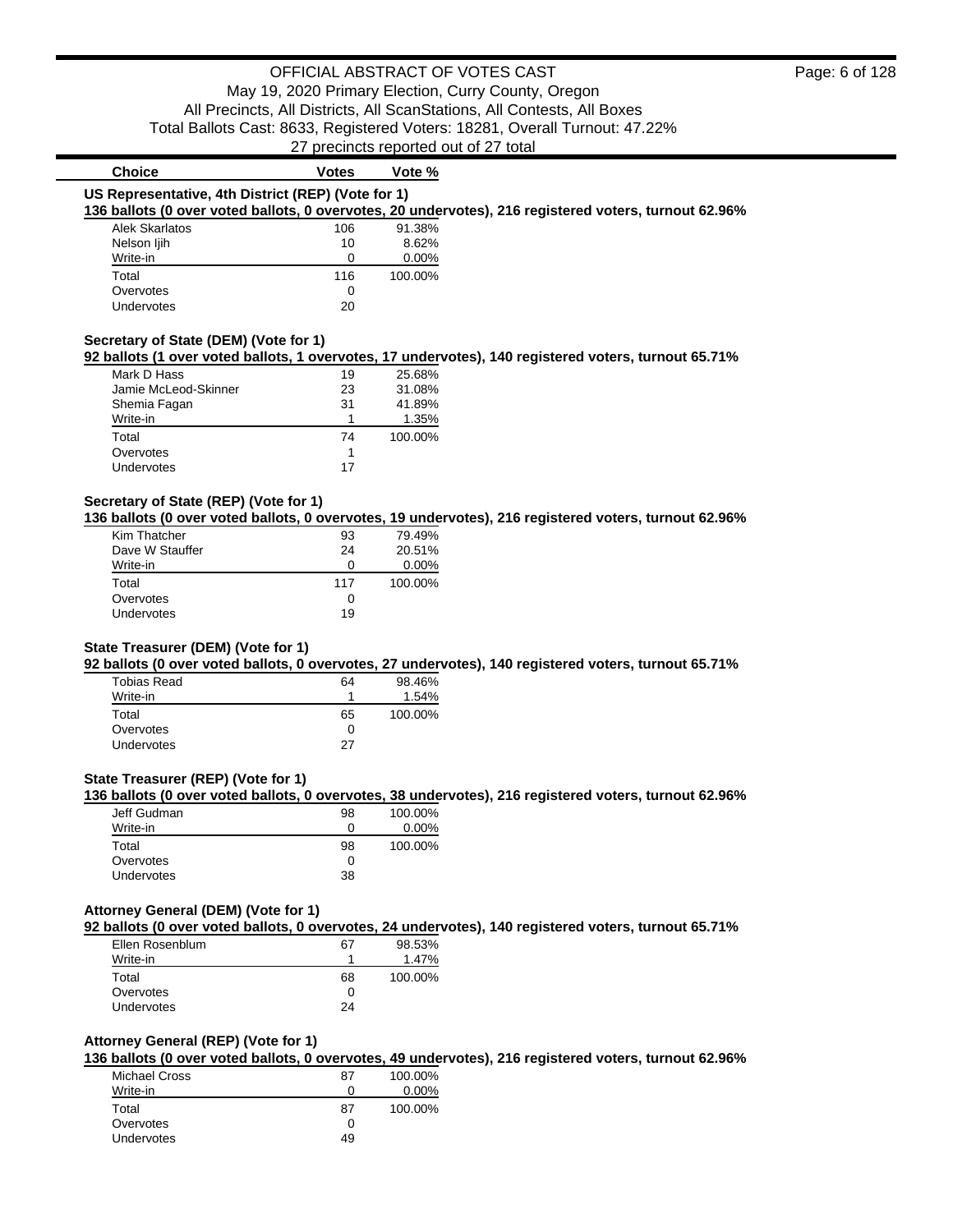| <b>Choice</b>                                  | <b>Votes</b> | Vote %   |                                                                                                       |
|------------------------------------------------|--------------|----------|-------------------------------------------------------------------------------------------------------|
| State Senator, 1st District (DEM) (Vote for 1) |              |          |                                                                                                       |
|                                                |              |          | 92 ballots (0 over voted ballots, 0 overvotes, 26 undervotes), 140 registered voters, turnout 65.71%  |
| Kat Stone                                      | 40           | 60.61%   |                                                                                                       |
| Les Goodrich                                   | 25           | 37.88%   |                                                                                                       |
| Write-in                                       |              | 1.52%    |                                                                                                       |
| Total                                          | 66           | 100.00%  |                                                                                                       |
| Overvotes                                      | 0            |          |                                                                                                       |
| Undervotes                                     | 26           |          |                                                                                                       |
| State Senator, 1st District (REP) (Vote for 1) |              |          |                                                                                                       |
|                                                |              |          |                                                                                                       |
|                                                |              |          |                                                                                                       |
| Dallas Heard                                   | 100          | 100.00%  | 136 ballots (0 over voted ballots, 0 overvotes, 36 undervotes), 216 registered voters, turnout 62.96% |
| Write-in                                       | 0            | $0.00\%$ |                                                                                                       |
| Total                                          | 100          | 100.00%  |                                                                                                       |
| Overvotes                                      | 0            |          |                                                                                                       |

### **State Representative, 1st District (DEM) (Vote for 1)**

**92 ballots (0 over voted ballots, 0 overvotes, 32 undervotes), 140 registered voters, turnout 65.71%**

| Calla Felicity    | 57 | 95.00%  |
|-------------------|----|---------|
| Write-in          |    | 5.00%   |
| Total             | 60 | 100.00% |
| Overvotes         |    |         |
| <b>Undervotes</b> | 32 |         |

#### **State Representative, 1st District (REP) (Vote for 1)**

**136 ballots (0 over voted ballots, 0 overvotes, 29 undervotes), 216 registered voters, turnout 62.96%**

| David Brock Smith | 107 | 100.00%  |
|-------------------|-----|----------|
| Write-in          | 0   | $0.00\%$ |
| Total             | 107 | 100.00%  |
| Overvotes         | 0   |          |
| Undervotes        | 29  |          |

#### **Precinct Committee Person - Democrat - 0002 S Chetco (DEM) (Vote for 3)**

**92 ballots (0 over voted ballots, 0 overvotes, 210 undervotes), 140 registered voters, turnout 65.71%**

| Les Goodrich | 55  | 83.33%  |
|--------------|-----|---------|
| Write-in     | 6   | 9.09%   |
| Write-in     | 3   | 4.55%   |
| Write-in     | っ   | 3.03%   |
| Total        | 66  | 100.00% |
| Overvotes    |     |         |
| Undervotes   | 210 |         |
|              |     |         |

#### **Precinct Committee Person - Republican - 0002 S Chetco (REP) (Vote for 3)**

**136 ballots (0 over voted ballots, 0 overvotes, 393 undervotes), 216 registered voters, turnout 62.96%**

| Write-in   | 9   | 60.00%  |
|------------|-----|---------|
| Write-in   | 3   | 20.00%  |
| Write-in   | ર   | 20.00%  |
| Total      | 15  | 100.00% |
| Overvotes  | 0   |         |
| Undervotes | 393 |         |

## **Judge of the Supreme Court, Position 1 (Vote for 1)**

**289 ballots (0 over voted ballots, 0 overvotes, 75 undervotes), 675 registered voters, turnout 42.81%**

| Thomas A Balmer   | 135 | 63.08%  |
|-------------------|-----|---------|
| Van Pounds        | 78  | 36.45%  |
| Write-in          |     | 0.47%   |
| Total             | 214 | 100.00% |
| Overvotes         | Ω   |         |
| <b>Undervotes</b> | 75  |         |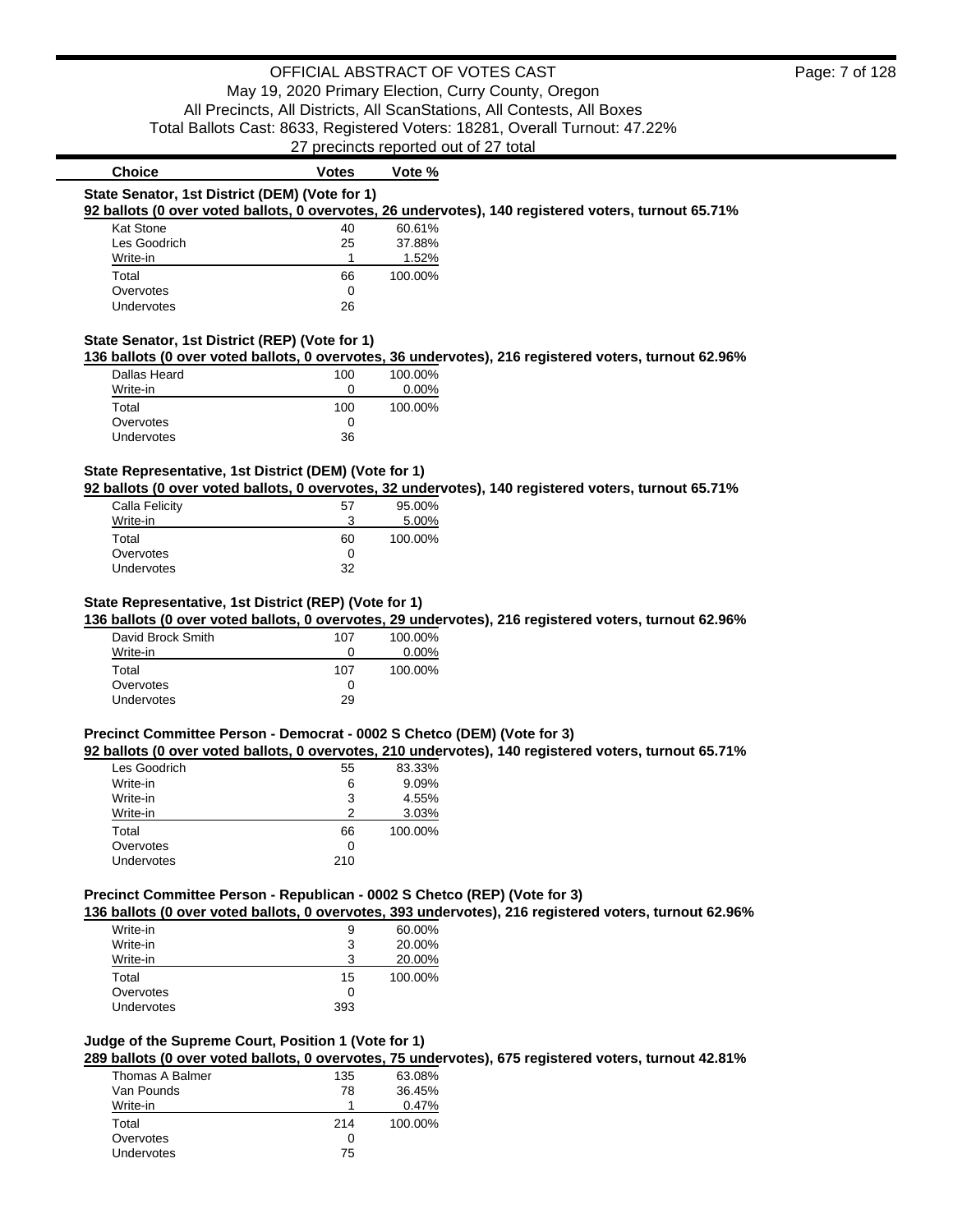|                                                                    |          | products reported out of 27 total                                                                      |  |
|--------------------------------------------------------------------|----------|--------------------------------------------------------------------------------------------------------|--|
| <b>Choice</b>                                                      | Votes    | Vote %                                                                                                 |  |
| Judge of the Supreme Court, Position 7 (Vote for 1)                |          |                                                                                                        |  |
|                                                                    |          | 289 ballots (0 over voted ballots, 0 overvotes, 109 undervotes), 675 registered voters, turnout 42.81% |  |
| <b>Martha Walters</b>                                              | 176      | 97.78%                                                                                                 |  |
| Write-in                                                           | 4        | 2.22%                                                                                                  |  |
| Total                                                              | 180      | 100.00%                                                                                                |  |
| Overvotes                                                          | 0        |                                                                                                        |  |
| Undervotes                                                         | 109      |                                                                                                        |  |
|                                                                    |          |                                                                                                        |  |
| Judge of the Court of Appeals, Position 11 (Vote for 1)            |          |                                                                                                        |  |
|                                                                    |          | 289 ballots (0 over voted ballots, 0 overvotes, 79 undervotes), 675 registered voters, turnout 42.81%  |  |
| Joel DeVore                                                        | 115      | 54.76%                                                                                                 |  |
| Kyle L Krohn                                                       | 95       | 45.24%                                                                                                 |  |
| Write-in                                                           | 0        | 0.00%                                                                                                  |  |
| Total                                                              | 210      | 100.00%                                                                                                |  |
| Overvotes<br>Undervotes                                            | 0<br>79  |                                                                                                        |  |
|                                                                    |          |                                                                                                        |  |
| Judge of the Court of Appeals, Position 1 (Vote for 1)             |          |                                                                                                        |  |
|                                                                    |          | 289 ballots (0 over voted ballots, 0 overvotes, 122 undervotes), 675 registered voters, turnout 42.81% |  |
| Josephine H Mooney                                                 | 163      | 97.60%                                                                                                 |  |
| Write-in                                                           | 4        | 2.40%                                                                                                  |  |
| Total                                                              | 167      | 100.00%                                                                                                |  |
| Overvotes                                                          | 0        |                                                                                                        |  |
| Undervotes                                                         | 122      |                                                                                                        |  |
|                                                                    |          |                                                                                                        |  |
| Judge of the Court of Appeals, Position 12 (Vote for 1)            |          |                                                                                                        |  |
|                                                                    |          | 289 ballots (0 over voted ballots, 0 overvotes, 116 undervotes), 675 registered voters, turnout 42.81% |  |
| Erin C Lagesen                                                     | 169      | 97.69%                                                                                                 |  |
| Write-in                                                           | 4        | 2.31%                                                                                                  |  |
| Total                                                              | 173      | 100.00%                                                                                                |  |
| Overvotes                                                          | 0        |                                                                                                        |  |
| Undervotes                                                         | 116      |                                                                                                        |  |
|                                                                    |          |                                                                                                        |  |
| Judge of the Court of Appeals, Position 13 (Vote for 1)            |          |                                                                                                        |  |
|                                                                    |          | 289 ballots (0 over voted ballots, 0 overvotes, 118 undervotes), 675 registered voters, turnout 42.81% |  |
| Doug Tookey                                                        | 167      | 97.66%                                                                                                 |  |
| Write-in                                                           | 4        | 2.34%                                                                                                  |  |
| Total                                                              | 171      | 100.00%                                                                                                |  |
| Overvotes                                                          | 0        |                                                                                                        |  |
| Undervotes                                                         | 118      |                                                                                                        |  |
|                                                                    |          |                                                                                                        |  |
| Judge of the Circuit Court, 15th District, Position 6 (Vote for 1) |          |                                                                                                        |  |
|                                                                    |          | 289 ballots (0 over voted ballots, 0 overvotes, 103 undervotes), 675 registered voters, turnout 42.81% |  |
| Cynthia L Beaman<br>Write-in                                       | 183<br>3 | 98.39%                                                                                                 |  |
| Total                                                              |          | 1.61%<br>100.00%                                                                                       |  |
| Overvotes                                                          | 186<br>0 |                                                                                                        |  |
| <b>Undervotes</b>                                                  | 103      |                                                                                                        |  |
|                                                                    |          |                                                                                                        |  |
| District Attorney, Curry County (Vote for 1)                       |          |                                                                                                        |  |
|                                                                    |          | 289 ballots (0 over voted ballots, 0 overvotes, 110 undervotes), 675 registered voters, turnout 42.81% |  |
| Joshua A Spansail                                                  | 176      | 98.32%                                                                                                 |  |
| Write-in                                                           | 3        | 1.68%                                                                                                  |  |
| Total                                                              | 179      | 100.00%                                                                                                |  |
| Overvotes                                                          | 0        |                                                                                                        |  |
| Undervotes                                                         | 110      |                                                                                                        |  |

### **Curry County Commissioner, Position 2 (Vote for 1)**

**289 ballots (1 over voted ballots, 1 overvotes, 29 undervotes), 675 registered voters, turnout 42.81%**

| John Herzog | 118 | 45.56% |
|-------------|-----|--------|
|             |     |        |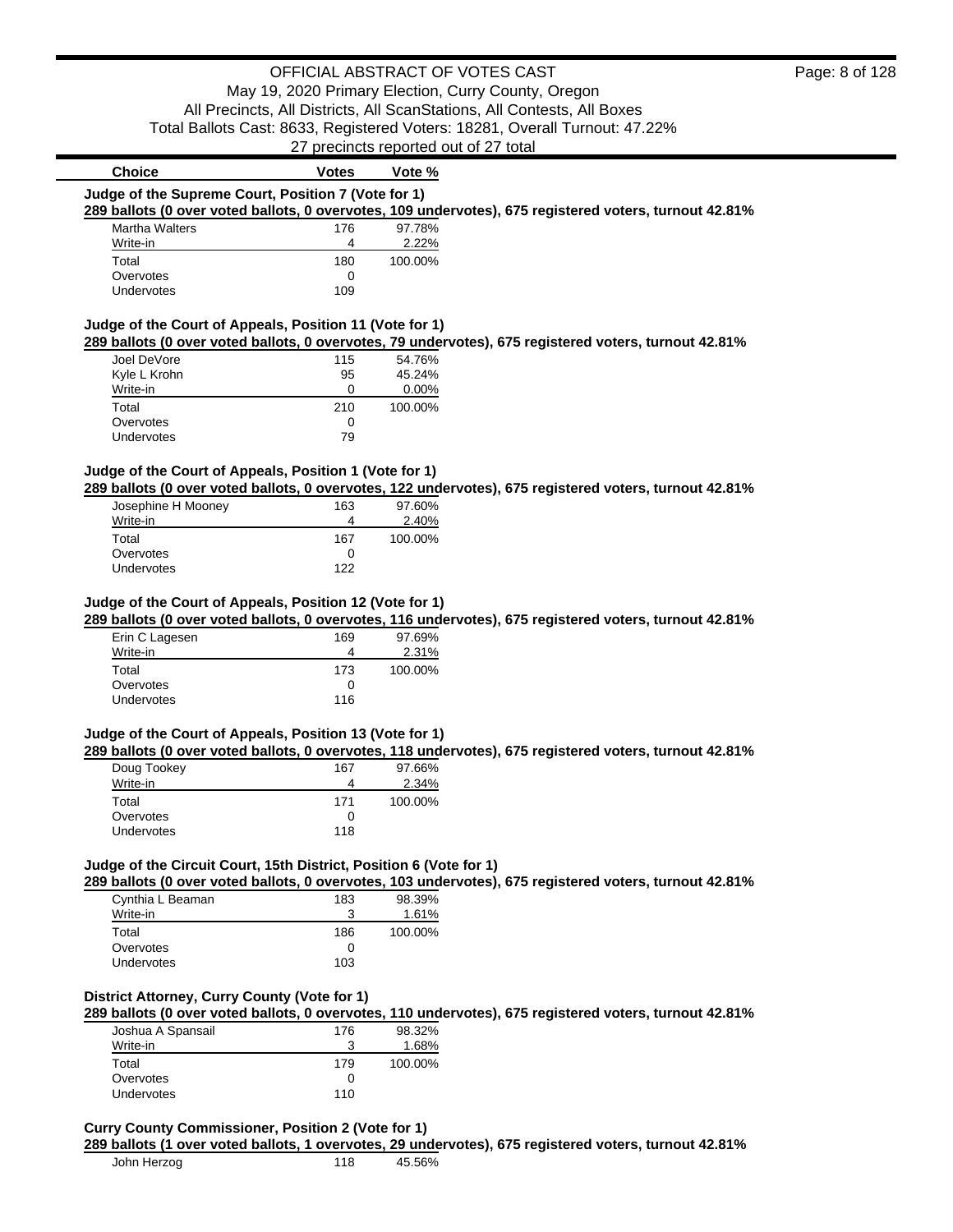| <b>Choice</b>     | <b>Votes</b> | Vote %  |
|-------------------|--------------|---------|
| Shelia Megson     | 54           | 20.85%  |
| Sue Gold          | 86           | 33.20%  |
| Write-in          |              | 0.39%   |
| Total             | 259          | 100.00% |
| Overvotes         |              |         |
| <b>Undervotes</b> | 29           |         |

#### **Curry County Commissioner, Position 3 (Vote for 1)**

**289 ballots (0 over voted ballots, 0 overvotes, 71 undervotes), 675 registered voters, turnout 42.81%**

| Court Boice       | 169 | 77.52%  |
|-------------------|-----|---------|
| Write-in          | 49  | 22.48%  |
| Total             | 218 | 100.00% |
| Overvotes         |     |         |
| <b>Undervotes</b> | 71  |         |

### **Curry County Assessor (Vote for 1)**

#### **289 ballots (0 over voted ballots, 0 overvotes, 103 undervotes), 675 registered voters, turnout 42.81%**

| Jim Kolen         | 184 | 98.92%  |
|-------------------|-----|---------|
| Write-in          | າ   | 1.08%   |
| Total             | 186 | 100.00% |
| Overvotes         | 0   |         |
| <b>Undervotes</b> | 103 |         |

#### **Precinct 0003**

**President (DEM) (Vote for 1)**

#### **110 ballots (0 over voted ballots, 0 overvotes, 0 undervotes), 159 registered voters, turnout 69.18%**

| Joseph R Biden        | 79  | 71.82%   |
|-----------------------|-----|----------|
| <b>Bernie Sanders</b> | 19  | 17.27%   |
| Elizabeth Warren      | 8   | 7.27%    |
| Tulsi Gabbard         | 4   | 3.64%    |
| Write-in              |     | $0.00\%$ |
| Total                 | 110 | 100.00%  |
| Overvotes             |     |          |
| Undervotes            |     |          |
|                       |     |          |

### **President (REP) (Vote for 1)**

#### **86 ballots (0 over voted ballots, 0 overvotes, 5 undervotes), 143 registered voters, turnout 60.14%**

| Donald J Trump    | 77           | 95.06%  |
|-------------------|--------------|---------|
| Write-in          |              | 4.94%   |
| Total             | 81           | 100.00% |
| Overvotes         | $\mathbf{I}$ |         |
| <b>Undervotes</b> | 5            |         |

#### **US Senator (DEM) (Vote for 1)**

**110 ballots (0 over voted ballots, 0 overvotes, 6 undervotes), 159 registered voters, turnout 69.18%**

| Jeff Merkley      | 101 | 97.12%  |
|-------------------|-----|---------|
| Write-in          | 3   | 2.88%   |
| Total             | 104 | 100.00% |
| Overvotes         | Ω   |         |
| <b>Undervotes</b> | 6   |         |

#### **US Senator (REP) (Vote for 1)**

**86 ballots (0 over voted ballots, 0 overvotes, 6 undervotes), 143 registered voters, turnout 60.14%**

| Paul J Romero Jr       | 19 | 23.75%   |
|------------------------|----|----------|
| <b>Robert Schwartz</b> | 12 | 15.00%   |
| Jo Rae Perkins         | 44 | 55.00%   |
| John Verbeek           | 5  | 6.25%    |
| Write-in               | O  | $0.00\%$ |
|                        |    |          |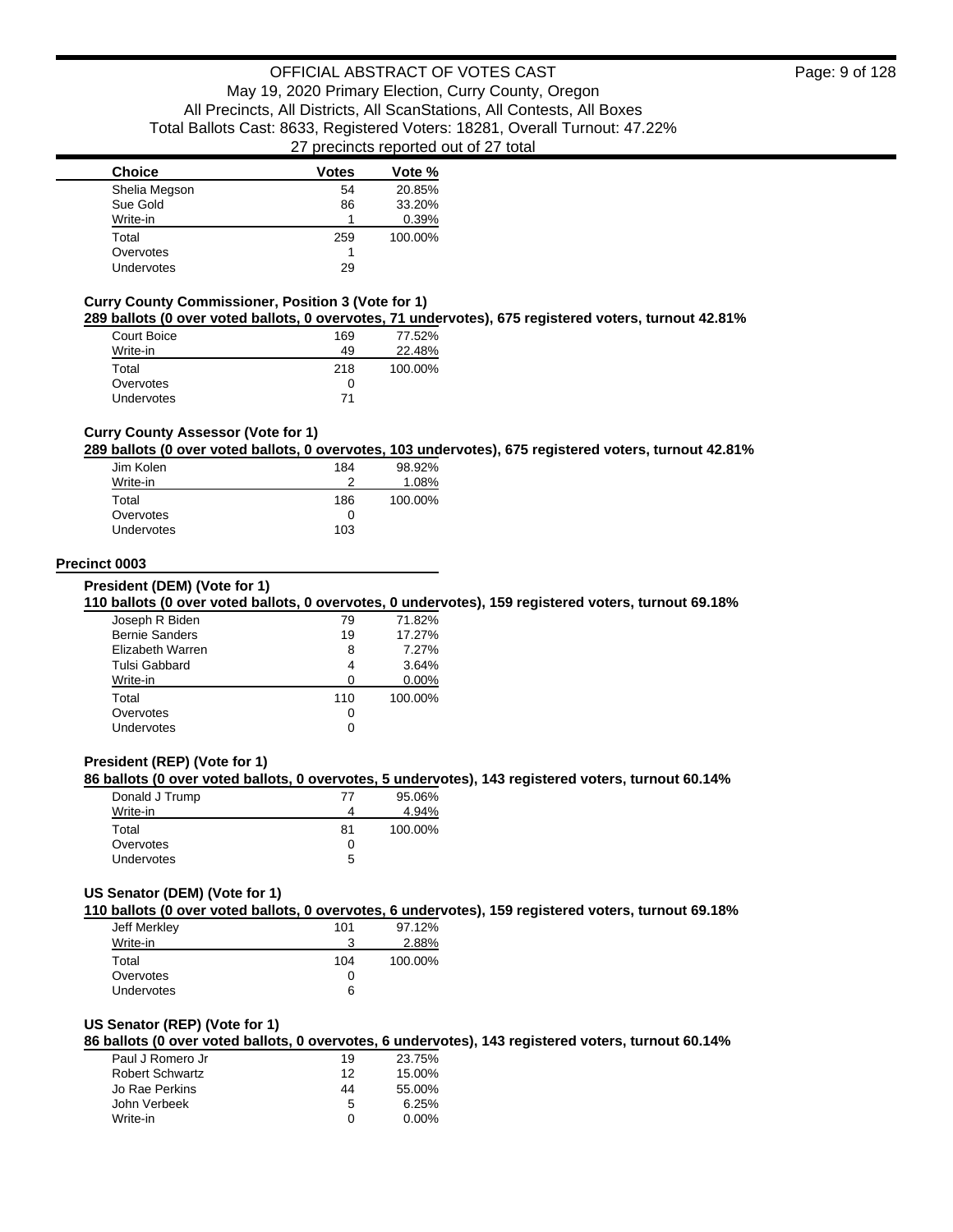### **US Representative, 4th District (DEM) (Vote for 1)**

**110 ballots (0 over voted ballots, 0 overvotes, 1 undervotes), 159 registered voters, turnout 69.18%**

| Peter DeFazio           | 93  | 85.32%  |
|-------------------------|-----|---------|
| Doyle Elizabeth Canning | 14  | 12.84%  |
| Write-in                | 2   | 1.83%   |
| Total                   | 109 | 100.00% |
| Overvotes               | 0   |         |
| Undervotes              |     |         |

#### **US Representative, 4th District (REP) (Vote for 1)**

**86 ballots (0 over voted ballots, 0 overvotes, 8 undervotes), 143 registered voters, turnout 60.14%**

| Alek Skarlatos    | 70 | 89.74%   |
|-------------------|----|----------|
| Nelson ljih       | 8  | 10.26%   |
| Write-in          | O  | $0.00\%$ |
| Total             | 78 | 100.00%  |
| Overvotes         | 0  |          |
| <b>Undervotes</b> | 8  |          |

### **Secretary of State (DEM) (Vote for 1)**

**110 ballots (0 over voted ballots, 0 overvotes, 9 undervotes), 159 registered voters, turnout 69.18%**

| Mark D Hass          | 27  | 26.73%   |
|----------------------|-----|----------|
| Jamie McLeod-Skinner | 28  | 27.72%   |
| Shemia Fagan         | 46  | 45.54%   |
| Write-in             | 0   | $0.00\%$ |
| Total                | 101 | 100.00%  |
| Overvotes            | 0   |          |
| Undervotes           | 9   |          |

#### **Secretary of State (REP) (Vote for 1)**

**86 ballots (0 over voted ballots, 0 overvotes, 10 undervotes), 143 registered voters, turnout 60.14%**

| Kim Thatcher    | 67 | 88.16%   |
|-----------------|----|----------|
| Dave W Stauffer | 9  | 11.84%   |
| Write-in        | 0  | $0.00\%$ |
| Total           | 76 | 100.00%  |
| Overvotes       | 0  |          |
| Undervotes      | 10 |          |

### **State Treasurer (DEM) (Vote for 1)**

**110 ballots (0 over voted ballots, 0 overvotes, 25 undervotes), 159 registered voters, turnout 69.18%**

| Tobias Read       | 84 | 98.82%  |
|-------------------|----|---------|
| Write-in          |    | 1.18%   |
| Total             | 85 | 100.00% |
| Overvotes         | 0  |         |
| <b>Undervotes</b> | 25 |         |

#### **State Treasurer (REP) (Vote for 1)**

**86 ballots (0 over voted ballots, 0 overvotes, 19 undervotes), 143 registered voters, turnout 60.14%**

| Jeff Gudman | 65 | 97.01%  |
|-------------|----|---------|
| Write-in    |    | 2.99%   |
| Total       | 67 | 100.00% |
| Overvotes   | 0  |         |
| Undervotes  | 19 |         |

#### **Attorney General (DEM) (Vote for 1)**

**110 ballots (0 over voted ballots, 0 overvotes, 20 undervotes), 159 registered voters, turnout 69.18%**

| Ellen Rosenblum | 89 | 98.89% |
|-----------------|----|--------|
| Write-in        |    | 1.11%  |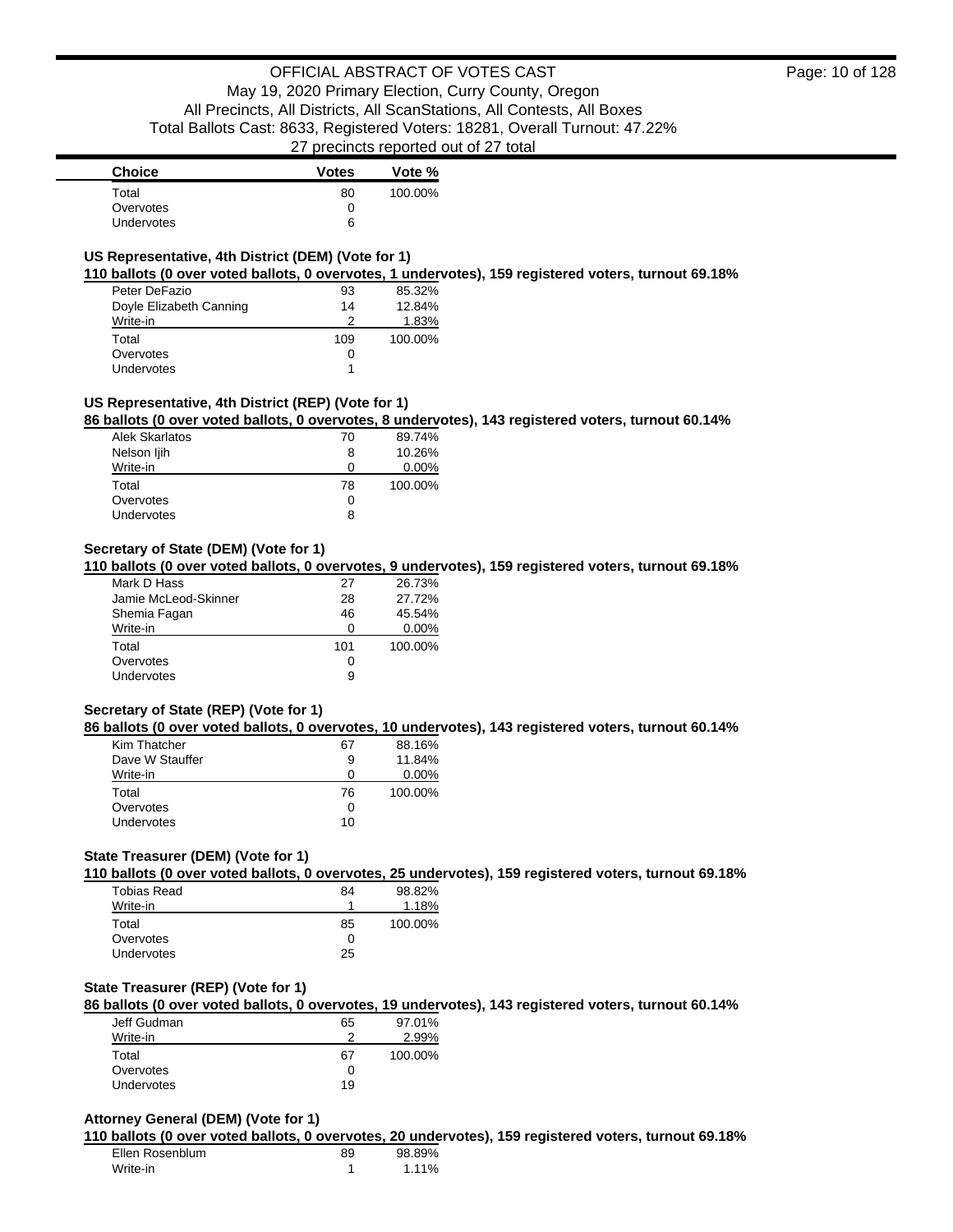| <b>Choice</b> | <b>Votes</b> | Vote %  |
|---------------|--------------|---------|
| Total         | 90           | 100.00% |
| Overvotes     | 0            |         |
| Undervotes    | 20           |         |

### **Attorney General (REP) (Vote for 1)**

**86 ballots (0 over voted ballots, 0 overvotes, 29 undervotes), 143 registered voters, turnout 60.14%**

| Michael Cross     | 55 | 96.49%  |
|-------------------|----|---------|
| Write-in          |    | 3.51%   |
| Total             | 57 | 100.00% |
| Overvotes         | Ω  |         |
| <b>Undervotes</b> | 29 |         |

### **State Senator, 1st District (DEM) (Vote for 1)**

**110 ballots (0 over voted ballots, 0 overvotes, 21 undervotes), 159 registered voters, turnout 69.18%**

| <b>Kat Stone</b> | 54 | 60.67%  |
|------------------|----|---------|
| Les Goodrich     | 35 | 39.33%  |
| Write-in         |    | 0.00%   |
| Total            | 89 | 100.00% |
| Overvotes        | O  |         |
| Undervotes       | 21 |         |
|                  |    |         |

### **State Senator, 1st District (REP) (Vote for 1)**

**86 ballots (0 over voted ballots, 0 overvotes, 21 undervotes), 143 registered voters, turnout 60.14%**

| Dallas Heard | 63 | 96.92%  |
|--------------|----|---------|
| Write-in     | ≘  | 3.08%   |
| Total        | 65 | 100.00% |
| Overvotes    |    |         |
| Undervotes   | 21 |         |
|              |    |         |

#### **State Representative, 1st District (DEM) (Vote for 1)**

**110 ballots (0 over voted ballots, 0 overvotes, 38 undervotes), 159 registered voters, turnout 69.18%**

| 72 | 100.00%  |
|----|----------|
| O  | $0.00\%$ |
| 72 | 100.00%  |
| O  |          |
| 38 |          |
|    |          |

### **State Representative, 1st District (REP) (Vote for 1)**

**86 ballots (0 over voted ballots, 0 overvotes, 15 undervotes), 143 registered voters, turnout 60.14%**

| David Brock Smith | 66 | 92.96%  |
|-------------------|----|---------|
| Write-in          | 5  | 7.04%   |
| Total             | 71 | 100.00% |
| Overvotes         | O  |         |
| Undervotes        | 15 |         |

### **Precinct Committee Person - Democrat - 0003 Floras Creek (DEM) (Vote for 2)**

**110 ballots (0 over voted ballots, 0 overvotes, 147 undervotes), 159 registered voters, turnout 69.18%**

| <b>Bill Dooley</b> | 70  | 95.89%  |
|--------------------|-----|---------|
| Write-in           | 3   | 4.11%   |
| Write-in           | Ω   | 0.00%   |
| Total              | 73  | 100.00% |
| Overvotes          | 0   |         |
| <b>Undervotes</b>  | 147 |         |

#### **Precinct Committee Person - Republican - 0003 Floras Creek (REP) (Vote for 2)**

**86 ballots (0 over voted ballots, 0 overvotes, 168 undervotes), 143 registered voters, turnout 60.14%**

| Write-in | 75.00% |
|----------|--------|
| Write-in | 25.00% |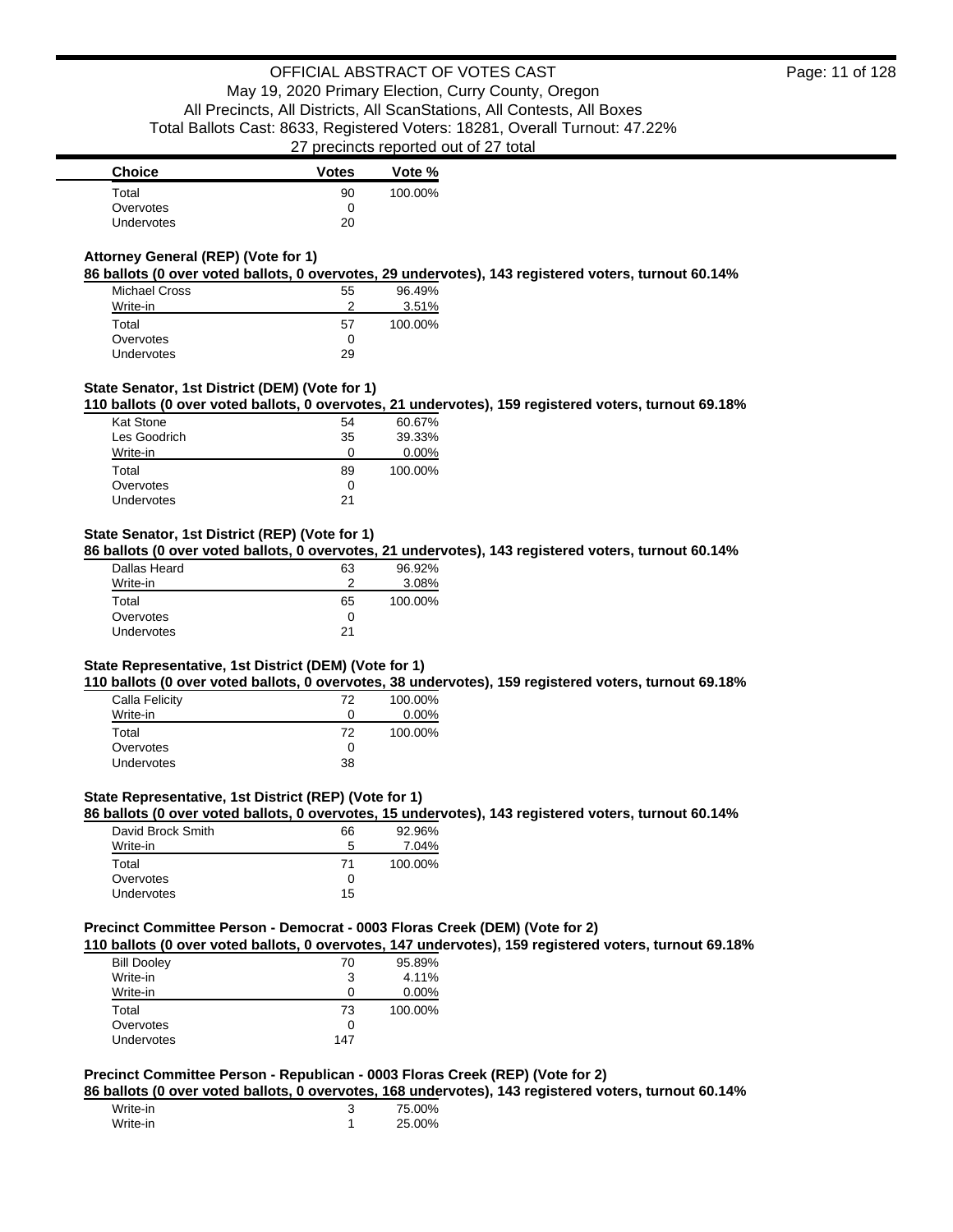| <b>Choice</b>                                                                                                                                                | <b>Votes</b> | Vote %  |
|--------------------------------------------------------------------------------------------------------------------------------------------------------------|--------------|---------|
| Total                                                                                                                                                        | 4            | 100.00% |
| Overvotes                                                                                                                                                    | 0            |         |
| Undervotes                                                                                                                                                   | 168          |         |
|                                                                                                                                                              |              |         |
| Judge of the Supreme Court, Position 1 (Vote for 1)<br>238 ballots (0 over voted ballots, 0 overvotes, 46 undervotes), 502 registered voters, turnout 47.41% |              |         |
| Thomas A Balmer                                                                                                                                              | 140          | 72.92%  |
| Van Pounds                                                                                                                                                   | 52           | 27.08%  |
| Write-in                                                                                                                                                     | 0            | 0.00%   |
| Total                                                                                                                                                        | 192          | 100.00% |
| Overvotes                                                                                                                                                    | 0            |         |
| Undervotes                                                                                                                                                   | 46           |         |
| Judge of the Supreme Court, Position 7 (Vote for 1)<br>238 ballots (0 over voted ballots, 0 overvotes, 88 undervotes), 502 registered voters, turnout 47.41% |              |         |
| <b>Martha Walters</b>                                                                                                                                        | 150          | 100.00% |
| Write-in                                                                                                                                                     | 0            | 0.00%   |
|                                                                                                                                                              |              |         |
| Total<br>Overvotes                                                                                                                                           | 150<br>0     | 100.00% |
| Undervotes                                                                                                                                                   | 88           |         |
|                                                                                                                                                              |              |         |
| Judge of the Court of Appeals, Position 11 (Vote for 1)                                                                                                      |              |         |
| 238 ballots (0 over voted ballots, 0 overvotes, 52 undervotes), 502 registered voters, turnout 47.41%                                                        |              |         |
| Joel DeVore                                                                                                                                                  | 103          | 55.38%  |
| Kyle L Krohn                                                                                                                                                 | 83           | 44.62%  |
|                                                                                                                                                              | 0            |         |
| Write-in                                                                                                                                                     |              | 0.00%   |
| Total                                                                                                                                                        | 186          | 100.00% |
| Overvotes                                                                                                                                                    | 0            |         |
| Undervotes                                                                                                                                                   | 52           |         |
| Judge of the Court of Appeals, Position 1 (Vote for 1)                                                                                                       |              |         |
| 238 ballots (0 over voted ballots, 0 overvotes, 93 undervotes), 502 registered voters, turnout 47.41%                                                        |              |         |
| Josephine H Mooney                                                                                                                                           | 144          | 99.31%  |
| Write-in                                                                                                                                                     | 1            | 0.69%   |
| Total                                                                                                                                                        | 145          | 100.00% |
| Overvotes                                                                                                                                                    | 0            |         |
| Undervotes                                                                                                                                                   | 93           |         |
|                                                                                                                                                              |              |         |
| Judge of the Court of Appeals, Position 12 (Vote for 1)                                                                                                      |              |         |
| 238 ballots (0 over voted ballots, 0 overvotes, 87 undervotes), 502 registered voters, turnout 47.41%                                                        |              |         |
| Erin C Lagesen                                                                                                                                               | 151          | 100.00% |
| Write-in                                                                                                                                                     | 0            | 0.00%   |
|                                                                                                                                                              |              |         |
| Total                                                                                                                                                        | 151          | 100.00% |
| Overvotes                                                                                                                                                    | 0<br>87      |         |
| <b>Undervotes</b>                                                                                                                                            |              |         |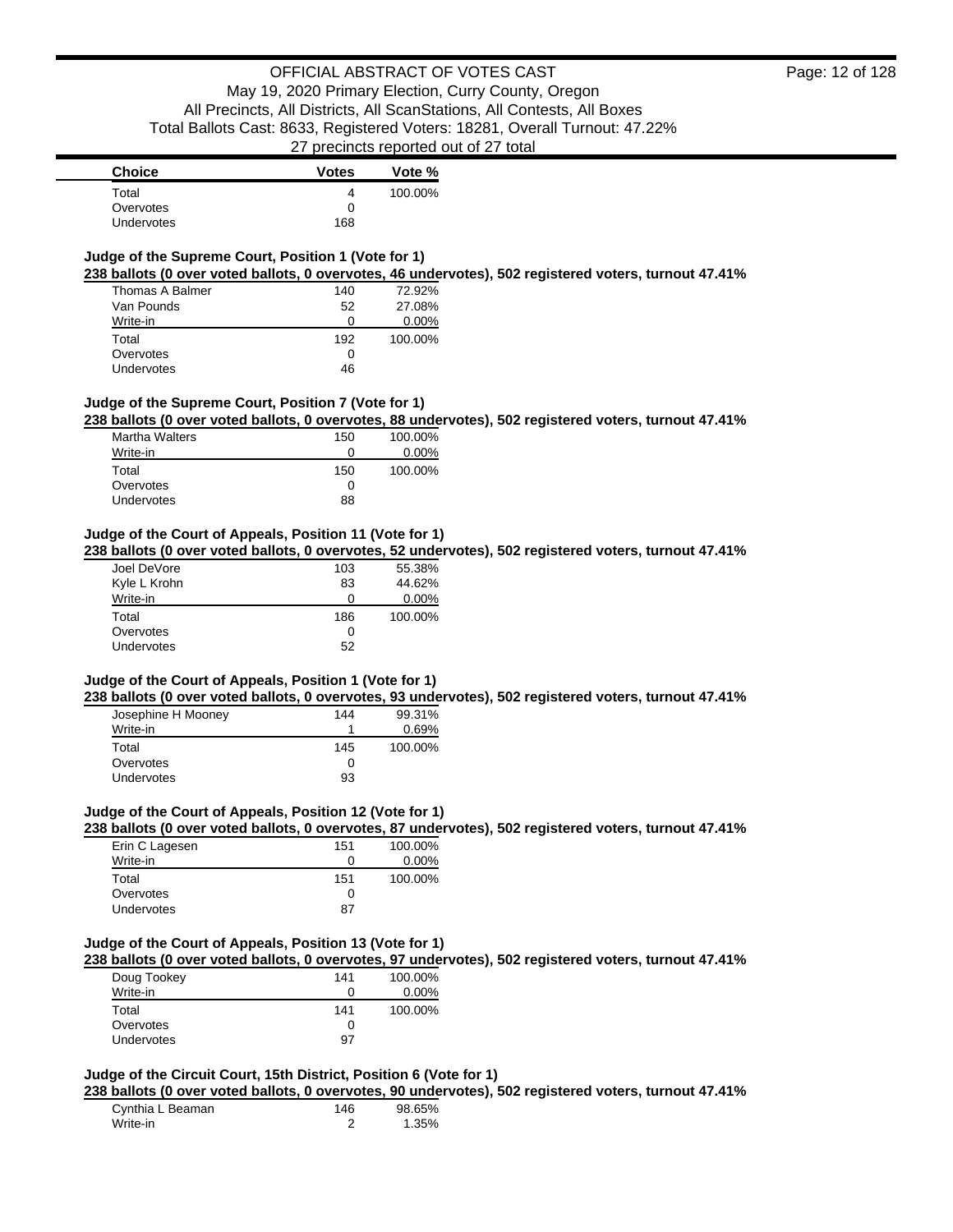### **District Attorney, Curry County (Vote for 1)**

**238 ballots (0 over voted ballots, 0 overvotes, 79 undervotes), 502 registered voters, turnout 47.41%**

| Joshua A Spansail | 159 | 100.00%  |
|-------------------|-----|----------|
| Write-in          | O   | $0.00\%$ |
| Total             | 159 | 100.00%  |
| Overvotes         | O   |          |
| Undervotes        | 79  |          |

### **Curry County Commissioner, Position 2 (Vote for 1)**

**238 ballots (0 over voted ballots, 0 overvotes, 25 undervotes), 502 registered voters, turnout 47.41%**

| John Herzog   | 74  | 34.74%   |
|---------------|-----|----------|
| Shelia Megson | 44  | 20.66%   |
| Sue Gold      | 95  | 44.60%   |
| Write-in      | ∩   | $0.00\%$ |
| Total         | 213 | 100.00%  |
| Overvotes     | 0   |          |
| Undervotes    | 25  |          |

### **Curry County Commissioner, Position 3 (Vote for 1)**

**238 ballots (0 over voted ballots, 0 overvotes, 58 undervotes), 502 registered voters, turnout 47.41%**

| Court Boice | 159 | 88.33%  |
|-------------|-----|---------|
| Write-in    | 21  | 11.67%  |
| Total       | 180 | 100.00% |
| Overvotes   | 0   |         |
| Undervotes  | 58  |         |

#### **Curry County Assessor (Vote for 1)**

**238 ballots (0 over voted ballots, 0 overvotes, 73 undervotes), 502 registered voters, turnout 47.41%**

| Jim Kolen         | 165 | 100.00%  |
|-------------------|-----|----------|
| Write-in          | 0   | $0.00\%$ |
| Total             | 165 | 100.00%  |
| Overvotes         | Ω   |          |
| <b>Undervotes</b> | 73  |          |

#### **Precinct 0004**

#### **President (DEM) (Vote for 1)**

**31 ballots (0 over voted ballots, 0 overvotes, 1 undervotes), 59 registered voters, turnout 52.54%**

| Joseph R Biden        | 22 | 73.33%   |
|-----------------------|----|----------|
| <b>Bernie Sanders</b> | 5  | 16.67%   |
| Elizabeth Warren      | 2  | 6.67%    |
| Tulsi Gabbard         | 1  | 3.33%    |
| Write-in              | n  | $0.00\%$ |
| Total                 | 30 | 100.00%  |
| Overvotes             | 0  |          |
| Undervotes            |    |          |
|                       |    |          |

#### **President (REP) (Vote for 1)**

**70 ballots (0 over voted ballots, 0 overvotes, 3 undervotes), 101 registered voters, turnout 69.31%**

| Donald J Trump    | 64 | 95.52%  |
|-------------------|----|---------|
| Write-in          |    | 4.48%   |
| Total             | 67 | 100.00% |
| Overvotes         |    |         |
| <b>Undervotes</b> | ર  |         |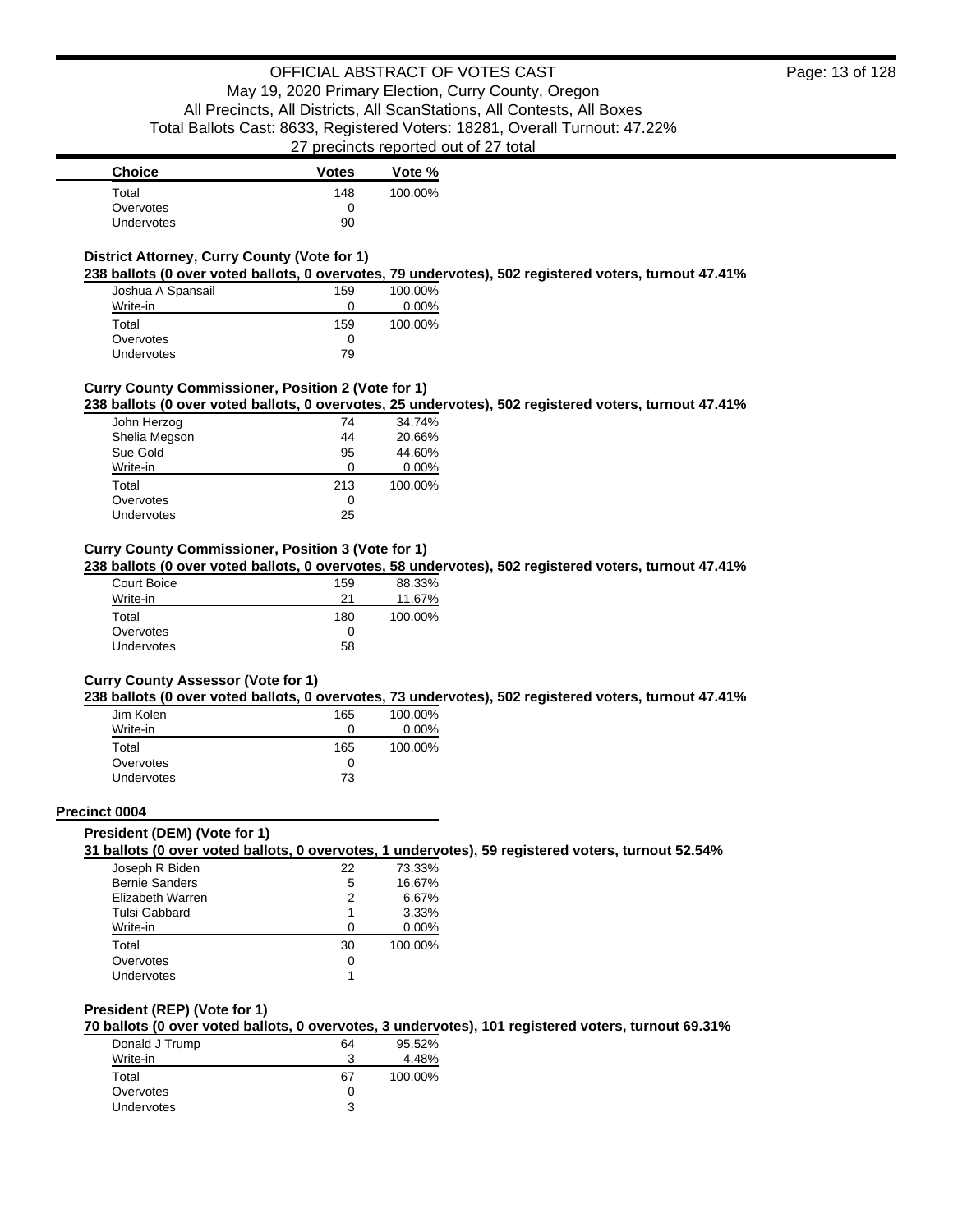### **Choice Votes Votes Vote** % **US Senator (DEM) (Vote for 1)**

**31 ballots (0 over voted ballots, 0 overvotes, 3 undervotes), 59 registered voters, turnout 52.54%**

| Jeff Merkley      | 28 | 100.00%  |
|-------------------|----|----------|
| Write-in          | 0  | $0.00\%$ |
| Total             | 28 | 100.00%  |
| Overvotes         | 0  |          |
| <b>Undervotes</b> | 3  |          |

#### **US Senator (REP) (Vote for 1)**

#### **70 ballots (0 over voted ballots, 0 overvotes, 13 undervotes), 101 registered voters, turnout 69.31%**

| Paul J Romero Jr       | 12 | 21.05%  |
|------------------------|----|---------|
| <b>Robert Schwartz</b> | 12 | 21.05%  |
| Jo Rae Perkins         | 30 | 52.63%  |
| John Verbeek           |    | 1.75%   |
| Write-in               | 2  | 3.51%   |
| Total                  | 57 | 100.00% |
| Overvotes              | Ω  |         |
| Undervotes             | 13 |         |

#### **US Representative, 4th District (DEM) (Vote for 1)**

#### **31 ballots (0 over voted ballots, 0 overvotes, 0 undervotes), 59 registered voters, turnout 52.54%**

| Peter DeFazio           | 29 | 93.55%   |
|-------------------------|----|----------|
| Doyle Elizabeth Canning | 2  | 6.45%    |
| Write-in                | 0  | $0.00\%$ |
| Total                   | 31 | 100.00%  |
| Overvotes               | 0  |          |
| Undervotes              | 0  |          |

### **US Representative, 4th District (REP) (Vote for 1)**

**70 ballots (0 over voted ballots, 0 overvotes, 12 undervotes), 101 registered voters, turnout 69.31%**

| <b>Alek Skarlatos</b> | 55 | 94.83%  |
|-----------------------|----|---------|
| Nelson ljih           |    | 1.72%   |
| Write-in              | 2  | 3.45%   |
| Total                 | 58 | 100.00% |
| Overvotes             | 0  |         |
| Undervotes            | 12 |         |

### **Secretary of State (DEM) (Vote for 1)**

#### **31 ballots (0 over voted ballots, 0 overvotes, 3 undervotes), 59 registered voters, turnout 52.54%**

| Mark D Hass          | 8  | 28.57%   |
|----------------------|----|----------|
| Jamie McLeod-Skinner | 11 | 39.29%   |
| Shemia Fagan         | 9  | 32.14%   |
| Write-in             | O  | $0.00\%$ |
| Total                | 28 | 100.00%  |
| Overvotes            | O  |          |
| Undervotes           | 3  |          |

#### **Secretary of State (REP) (Vote for 1)**

**70 ballots (0 over voted ballots, 0 overvotes, 12 undervotes), 101 registered voters, turnout 69.31%**

| Kim Thatcher    | 51 | 87.93%  |
|-----------------|----|---------|
| Dave W Stauffer | 6  | 10.34%  |
| Write-in        |    | 1.72%   |
| Total           | 58 | 100.00% |
| Overvotes       |    |         |
| Undervotes      | 12 |         |

#### **State Treasurer (DEM) (Vote for 1)**

**31 ballots (0 over voted ballots, 0 overvotes, 15 undervotes), 59 registered voters, turnout 52.54%**

| Tobias Read | 16 | 100.00% |
|-------------|----|---------|
| Write-in    |    | 0.00%   |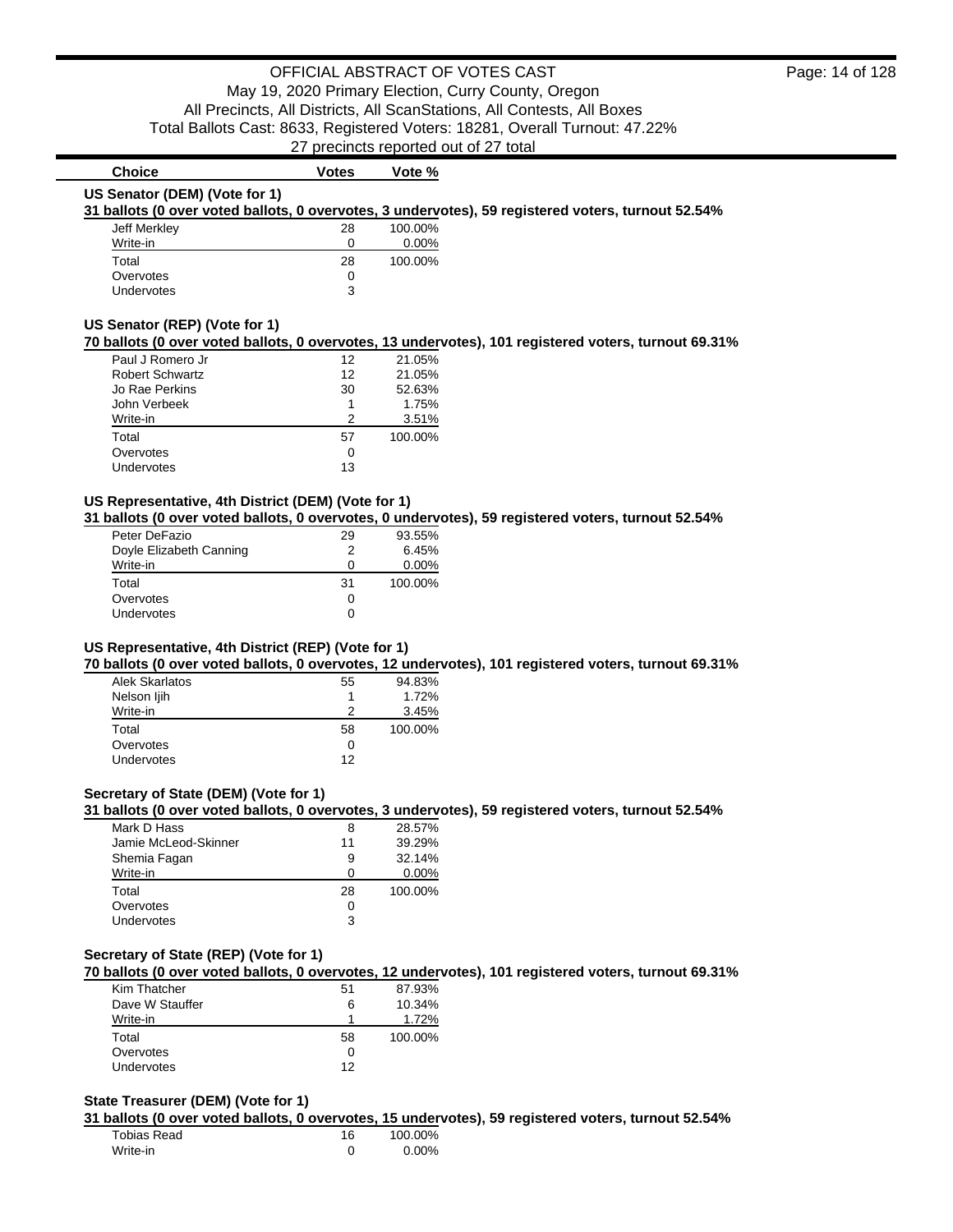### **State Treasurer (REP) (Vote for 1)**

**70 ballots (0 over voted ballots, 0 overvotes, 27 undervotes), 101 registered voters, turnout 69.31%**

| Jeff Gudman       | 41 | 95.35%  |
|-------------------|----|---------|
| Write-in          | っ  | 4.65%   |
| Total             | 43 | 100.00% |
| Overvotes         | 0  |         |
| <b>Undervotes</b> | 27 |         |

### **Attorney General (DEM) (Vote for 1)**

**31 ballots (0 over voted ballots, 0 overvotes, 14 undervotes), 59 registered voters, turnout 52.54%**

| Ellen Rosenblum   | 16         | 94.12%  |
|-------------------|------------|---------|
| Write-in          |            | 5.88%   |
| Total             | 17         | 100.00% |
| Overvotes         | $^{\circ}$ |         |
| <b>Undervotes</b> | 14         |         |

### **Attorney General (REP) (Vote for 1)**

**70 ballots (0 over voted ballots, 0 overvotes, 29 undervotes), 101 registered voters, turnout 69.31%**

| Michael Cross | 39 | 95.12%  |
|---------------|----|---------|
| Write-in      |    | 4.88%   |
| Total         | 41 | 100.00% |
| Overvotes     | 0  |         |
| Undervotes    | 29 |         |

#### **State Senator, 1st District (DEM) (Vote for 1)**

**31 ballots (0 over voted ballots, 0 overvotes, 9 undervotes), 59 registered voters, turnout 52.54%**

| Kat Stone    | 10 | 45.45%  |
|--------------|----|---------|
| Les Goodrich | 11 | 50.00%  |
| Write-in     |    | 4.55%   |
| Total        | 22 | 100.00% |
| Overvotes    | O  |         |
| Undervotes   | 9  |         |

### **State Senator, 1st District (REP) (Vote for 1)**

**70 ballots (0 over voted ballots, 0 overvotes, 16 undervotes), 101 registered voters, turnout 69.31%**

| Dallas Heard | 53 | 98.15%  |
|--------------|----|---------|
| Write-in     |    | 1.85%   |
| Total        | 54 | 100.00% |
| Overvotes    |    |         |
| Undervotes   | 16 |         |

### **State Representative, 1st District (DEM) (Vote for 1)**

**31 ballots (0 over voted ballots, 0 overvotes, 12 undervotes), 59 registered voters, turnout 52.54%**

| Calla Felicity    | 18 | 94.74%  |
|-------------------|----|---------|
| Write-in          |    | 5.26%   |
| Total             | 19 | 100.00% |
| Overvotes         |    |         |
| <b>Undervotes</b> | 12 |         |
|                   |    |         |

### **State Representative, 1st District (REP) (Vote for 1)**

**70 ballots (0 over voted ballots, 0 overvotes, 10 undervotes), 101 registered voters, turnout 69.31%**

| David Brock Smith | 58 | 96.67% |
|-------------------|----|--------|
| Write-in          |    | 3.33%  |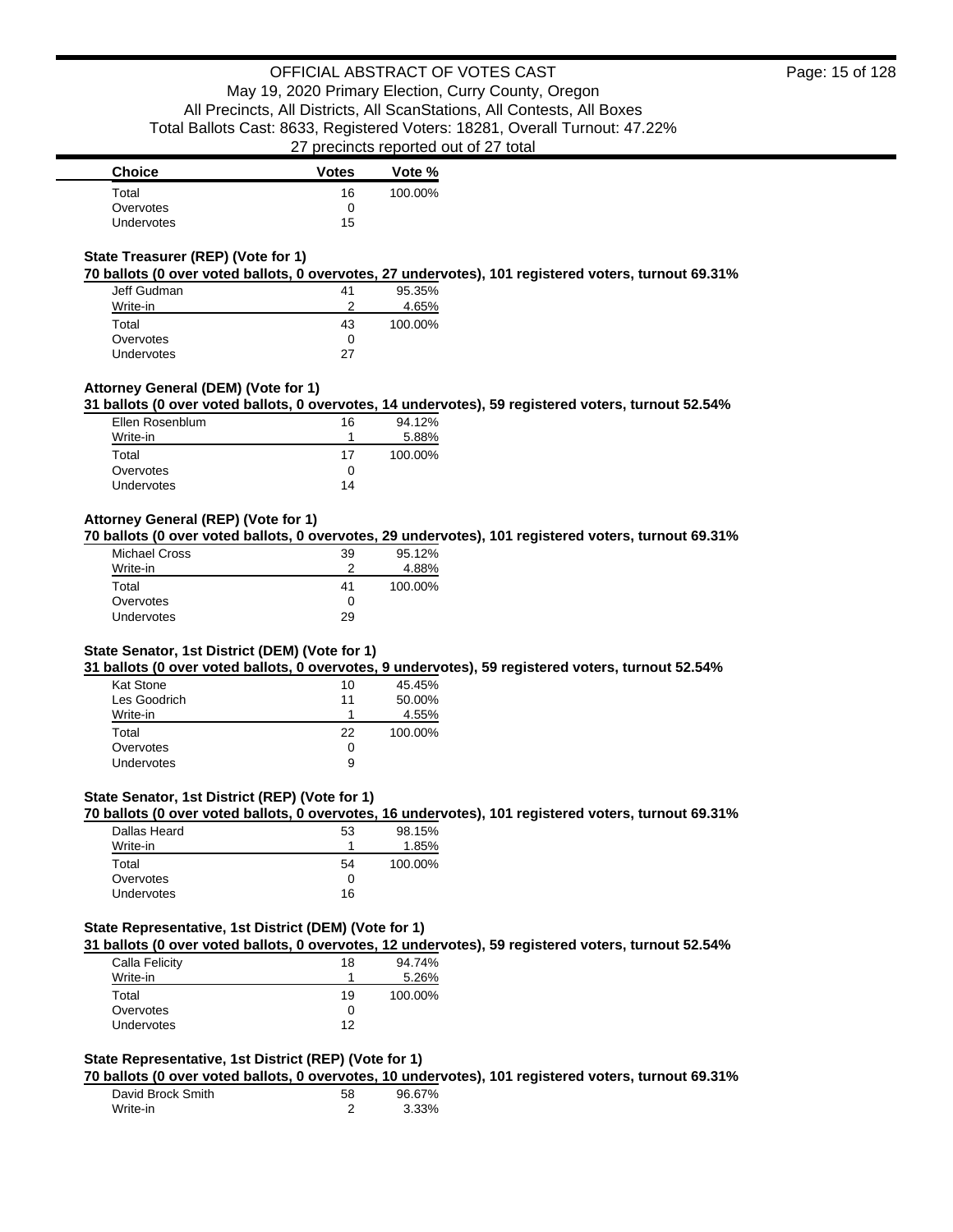### **Precinct Committee Person - Democrat - 0004 Sixes (DEM) (Vote for 2)**

**31 ballots (0 over voted ballots, 0 overvotes, 62 undervotes), 59 registered voters, turnout 52.54%**

| Write-in   |    | 0.00% |
|------------|----|-------|
| Write-in   |    | 0.00% |
| Total      | O  | 0.00% |
| Overvotes  | O  |       |
| Undervotes | 62 |       |

#### **Precinct Committee Person - Republican - 0004 Sixes (REP) (Vote for 2)**

**70 ballots (0 over voted ballots, 0 overvotes, 92 undervotes), 101 registered voters, turnout 69.31%**

| Shelia Megson | 46 | 95.83%   |
|---------------|----|----------|
| Write-in      | 2  | 4.17%    |
| Write-in      | Ω  | $0.00\%$ |
| Total         | 48 | 100.00%  |
| Overvotes     | 0  |          |
| Undervotes    | 92 |          |

### **Judge of the Supreme Court, Position 1 (Vote for 1)**

**126 ballots (0 over voted ballots, 0 overvotes, 33 undervotes), 265 registered voters, turnout 47.55%**

| Thomas A Balmer   | 57 | 61.29%   |
|-------------------|----|----------|
| Van Pounds        | 36 | 38.71%   |
| Write-in          | Ω  | $0.00\%$ |
| Total             | 93 | 100.00%  |
| Overvotes         | ∩  |          |
| <b>Undervotes</b> | 33 |          |

#### **Judge of the Supreme Court, Position 7 (Vote for 1)**

**126 ballots (0 over voted ballots, 0 overvotes, 53 undervotes), 265 registered voters, turnout 47.55%**

| <b>Martha Walters</b> | 73 | 100.00%  |
|-----------------------|----|----------|
| Write-in              | 0  | $0.00\%$ |
| Total                 | 73 | 100.00%  |
| Overvotes             | ŋ  |          |
| <b>Undervotes</b>     | 53 |          |

#### **Judge of the Court of Appeals, Position 11 (Vote for 1)**

**126 ballots (0 over voted ballots, 0 overvotes, 34 undervotes), 265 registered voters, turnout 47.55%**

| Joel DeVore  | 52 | 56.52%   |
|--------------|----|----------|
| Kyle L Krohn | 40 | 43.48%   |
| Write-in     | ი  | $0.00\%$ |
| Total        | 92 | 100.00%  |
| Overvotes    | 0  |          |
|              |    |          |

### **Judge of the Court of Appeals, Position 1 (Vote for 1)**

**126 ballots (0 over voted ballots, 0 overvotes, 53 undervotes), 265 registered voters, turnout 47.55%**

| Josephine H Mooney | 73 | 100.00%  |
|--------------------|----|----------|
| Write-in           |    | $0.00\%$ |
| Total              | 73 | 100.00%  |
| Overvotes          | 0  |          |
| <b>Undervotes</b>  | 53 |          |

### **Judge of the Court of Appeals, Position 12 (Vote for 1)**

**126 ballots (0 over voted ballots, 0 overvotes, 58 undervotes), 265 registered voters, turnout 47.55%**

| Erin C Lagesen | 68 | 100.00% |
|----------------|----|---------|
| Write-in       |    | 0.00%   |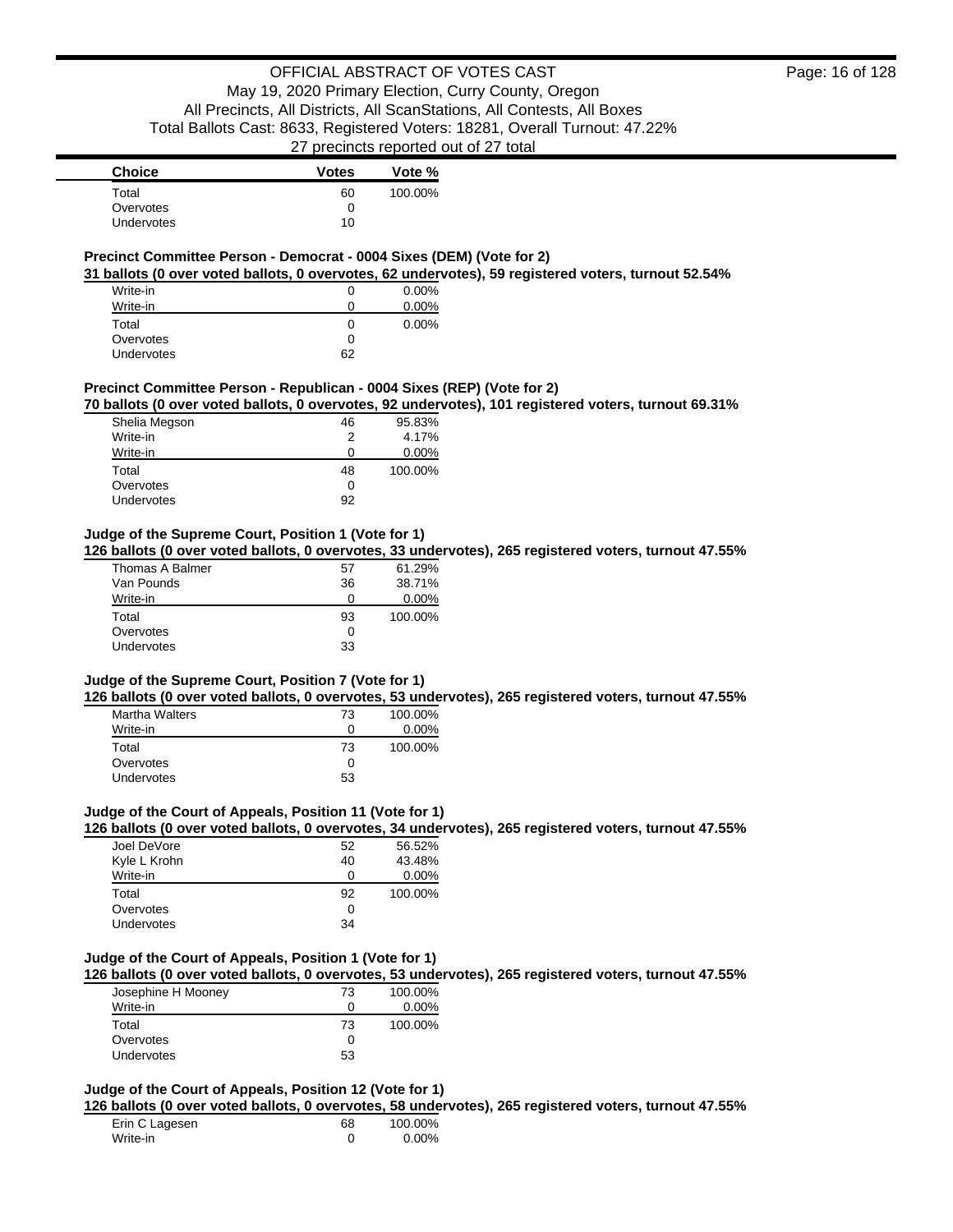### **Judge of the Court of Appeals, Position 13 (Vote for 1)**

**126 ballots (0 over voted ballots, 0 overvotes, 58 undervotes), 265 registered voters, turnout 47.55%**

| Doug Tookey | 68 | 100.00%  |
|-------------|----|----------|
| Write-in    | O  | $0.00\%$ |
| Total       | 68 | 100.00%  |
| Overvotes   | 0  |          |
| Undervotes  | 58 |          |

#### **Judge of the Circuit Court, 15th District, Position 6 (Vote for 1)**

**126 ballots (0 over voted ballots, 0 overvotes, 53 undervotes), 265 registered voters, turnout 47.55%**

| Cynthia L Beaman | 71 | 97.26%  |
|------------------|----|---------|
| Write-in         |    | 2.74%   |
| Total            | 73 | 100.00% |
| Overvotes        |    |         |
| Undervotes       | 53 |         |

### **District Attorney, Curry County (Vote for 1)**

**126 ballots (0 over voted ballots, 0 overvotes, 53 undervotes), 265 registered voters, turnout 47.55%**

| Joshua A Spansail | 73 | 100.00%  |
|-------------------|----|----------|
| Write-in          | Ω  | $0.00\%$ |
| Total             | 73 | 100.00%  |
| Overvotes         | 0  |          |
| Undervotes        | 53 |          |

#### **Curry County Commissioner, Position 2 (Vote for 1)**

**126 ballots (0 over voted ballots, 0 overvotes, 11 undervotes), 265 registered voters, turnout 47.55%**

| John Herzog   | 58  | 50.43%   |
|---------------|-----|----------|
| Shelia Megson | 22  | 19.13%   |
| Sue Gold      | 35  | 30.43%   |
| Write-in      | 0   | $0.00\%$ |
| Total         | 115 | 100.00%  |
| Overvotes     | 0   |          |
| Undervotes    | 11  |          |

### **Curry County Commissioner, Position 3 (Vote for 1)**

**126 ballots (0 over voted ballots, 0 overvotes, 24 undervotes), 265 registered voters, turnout 47.55%**

| Court Boice       | 83  | 81.37%  |
|-------------------|-----|---------|
| Write-in          | 19  | 18.63%  |
| Total             | 102 | 100.00% |
| Overvotes         | Ω   |         |
| <b>Undervotes</b> | 24  |         |

#### **Curry County Assessor (Vote for 1)**

**126 ballots (0 over voted ballots, 0 overvotes, 41 undervotes), 265 registered voters, turnout 47.55%**

| Jim Kolen         | 85 | 100.00%  |
|-------------------|----|----------|
| Write-in          | 0  | $0.00\%$ |
| Total             | 85 | 100.00%  |
| Overvotes         | 0  |          |
| <b>Undervotes</b> | 41 |          |

### **Precinct 0005**

#### **President (DEM) (Vote for 1)**

**208 ballots (0 over voted ballots, 0 overvotes, 2 undervotes), 294 registered voters, turnout 70.75%**

| Joseph R Biden        | 152 | 73.79% |
|-----------------------|-----|--------|
| <b>Bernie Sanders</b> | 33  | 16.02% |
| Elizabeth Warren      | 12  | 5.83%  |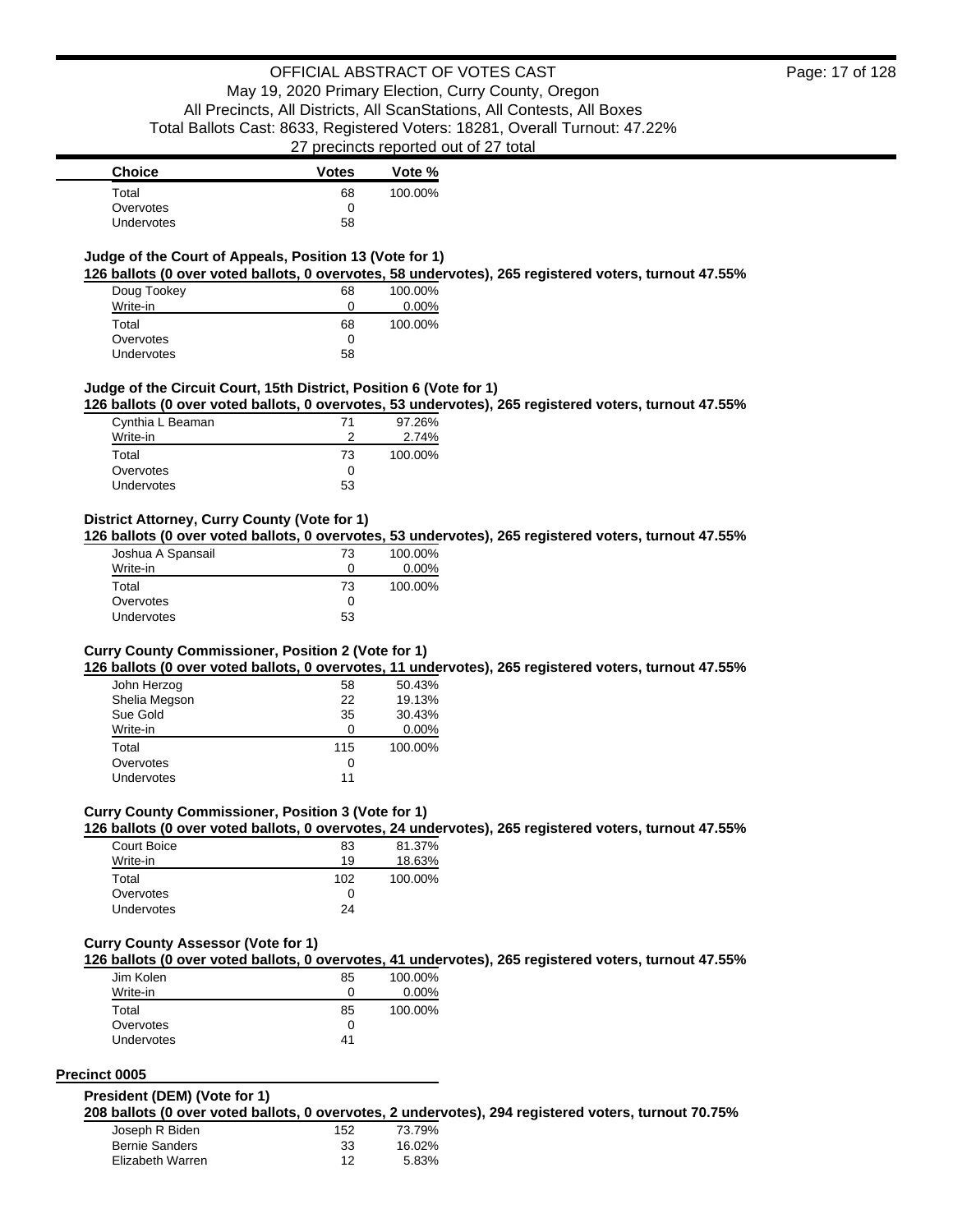| <b>Choice</b>     | <b>Votes</b> | Vote %  |
|-------------------|--------------|---------|
| Tulsi Gabbard     | 6            | 2.91%   |
| Write-in          | 3            | 1.46%   |
| Total             | 206          | 100.00% |
| Overvotes         | 0            |         |
| <b>Undervotes</b> | າ            |         |

### **President (REP) (Vote for 1)**

**141 ballots (0 over voted ballots, 0 overvotes, 6 undervotes), 208 registered voters, turnout 67.79%**

| Donald J Trump    | 130 | 96.30%  |
|-------------------|-----|---------|
| Write-in          | 5   | 3.70%   |
| Total             | 135 | 100.00% |
| Overvotes         | 0   |         |
| <b>Undervotes</b> | 6   |         |

### **US Senator (DEM) (Vote for 1)**

**208 ballots (1 over voted ballots, 1 overvotes, 19 undervotes), 294 registered voters, turnout 70.75%**

| Jeff Merkley | 187 | 99.47%  |
|--------------|-----|---------|
| Write-in     |     | 0.53%   |
| Total        | 188 | 100.00% |
| Overvotes    |     |         |
| Undervotes   | 19  |         |

### **US Senator (REP) (Vote for 1)**

**141 ballots (0 over voted ballots, 0 overvotes, 20 undervotes), 208 registered voters, turnout 67.79%**

| Paul J Romero Jr       | 37  | 30.58%  |
|------------------------|-----|---------|
| <b>Robert Schwartz</b> | 16  | 13.22%  |
| Jo Rae Perkins         | 52  | 42.98%  |
| John Verbeek           | 15  | 12.40%  |
| Write-in               | 1   | 0.83%   |
| Total                  | 121 | 100.00% |
| Overvotes              | 0   |         |
| Undervotes             | 20  |         |

### **US Representative, 4th District (DEM) (Vote for 1)**

**208 ballots (1 over voted ballots, 1 overvotes, 5 undervotes), 294 registered voters, turnout 70.75%**

| Peter DeFazio           | 177 | 87.62%  |
|-------------------------|-----|---------|
| Doyle Elizabeth Canning | 24  | 11.88%  |
| Write-in                | 1   | 0.50%   |
| Total                   | 202 | 100.00% |
| Overvotes               |     |         |
| <b>Undervotes</b>       | 5   |         |

### **US Representative, 4th District (REP) (Vote for 1)**

**141 ballots (0 over voted ballots, 0 overvotes, 21 undervotes), 208 registered voters, turnout 67.79%**

| Alek Skarlatos    | 97  | 80.83%  |
|-------------------|-----|---------|
| Nelson ljih       | 22  | 18.33%  |
| Write-in          | 1   | 0.83%   |
| Total             | 120 | 100.00% |
| Overvotes         | 0   |         |
| <b>Undervotes</b> | 21  |         |

#### **Secretary of State (DEM) (Vote for 1)**

**208 ballots (0 over voted ballots, 0 overvotes, 16 undervotes), 294 registered voters, turnout 70.75%**

| 23.96%  |
|---------|
| 35.94%  |
| 38.54%  |
| 1.56%   |
| 100.00% |
|         |
|         |
|         |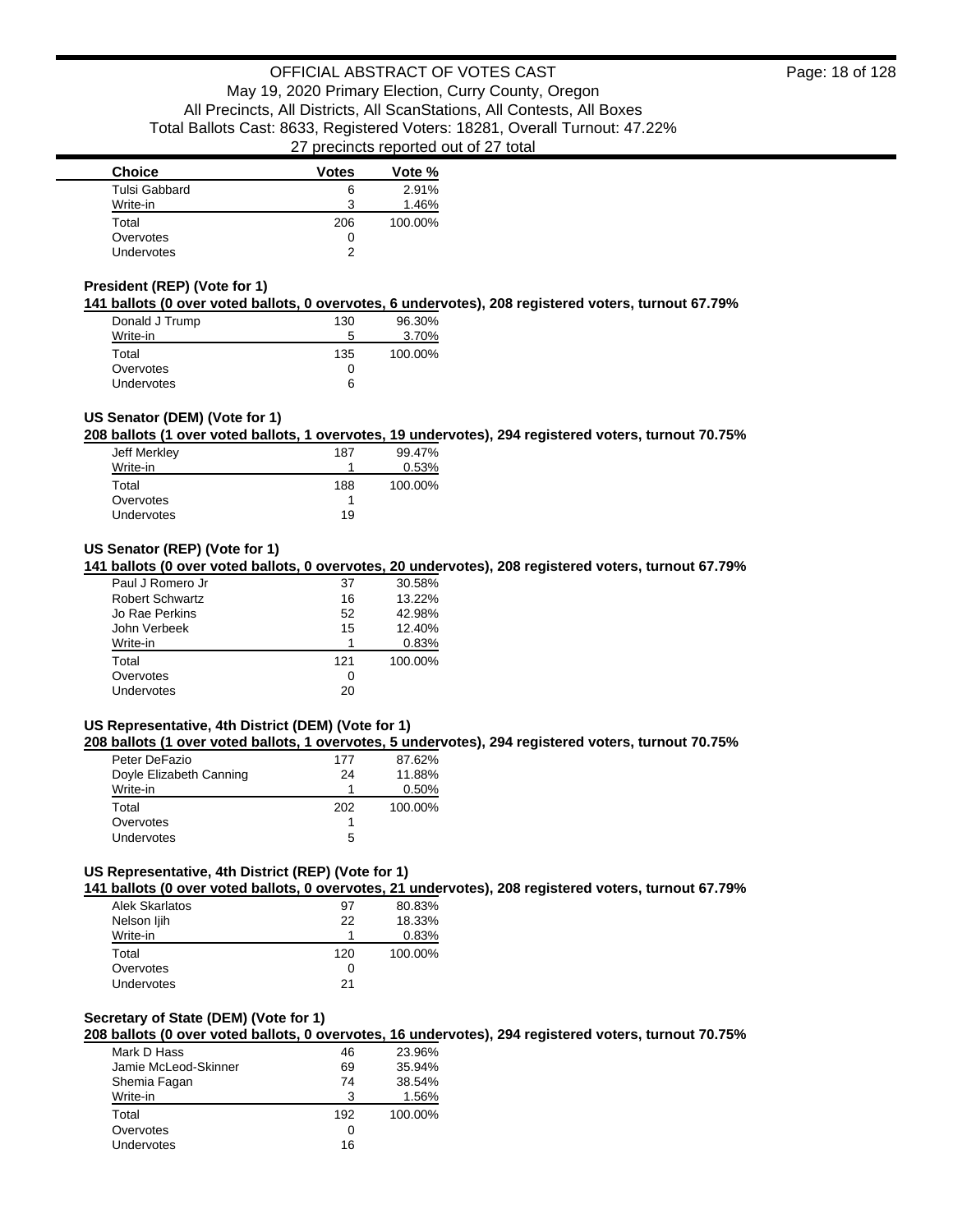| Kim Thatcher                       | 103 | 83.06%  |                                                                                                       |
|------------------------------------|-----|---------|-------------------------------------------------------------------------------------------------------|
| Dave W Stauffer                    | 20  | 16.13%  |                                                                                                       |
| Write-in                           |     | 0.81%   |                                                                                                       |
| Total                              | 124 | 100.00% |                                                                                                       |
| Overvotes                          | 0   |         |                                                                                                       |
| Undervotes                         | 17  |         |                                                                                                       |
| State Treasurer (DEM) (Vote for 1) |     |         |                                                                                                       |
|                                    |     |         |                                                                                                       |
|                                    |     |         | 208 ballots (0 over voted ballots, 0 overvotes, 58 undervotes), 294 registered voters, turnout 70.75% |
| <b>Tobias Read</b>                 | 147 | 98.00%  |                                                                                                       |
| Write-in                           | 3   | 2.00%   |                                                                                                       |
| Total                              | 150 | 100.00% |                                                                                                       |

### **State Treasurer (REP) (Vote for 1)**

Undervotes 58

**141 ballots (0 over voted ballots, 0 overvotes, 43 undervotes), 208 registered voters, turnout 67.79%**

| Jeff Gudman       | 97 | 98.98%  |
|-------------------|----|---------|
| Write-in          |    | 1.02%   |
| Total             | 98 | 100.00% |
| Overvotes         |    |         |
| <b>Undervotes</b> | 43 |         |

**Choice Votes Votes Vote %** 

### **Attorney General (DEM) (Vote for 1)**

**208 ballots (0 over voted ballots, 0 overvotes, 53 undervotes), 294 registered voters, turnout 70.75%**

| Ellen Rosenblum | 154 | 99.35%  |
|-----------------|-----|---------|
| Write-in        |     | 0.65%   |
| Total           | 155 | 100.00% |
| Overvotes       | 0   |         |
| Undervotes      | 53  |         |

#### **Attorney General (REP) (Vote for 1)**

**141 ballots (0 over voted ballots, 0 overvotes, 48 undervotes), 208 registered voters, turnout 67.79%**

| <b>Michael Cross</b> | 89 | 95.70%  |
|----------------------|----|---------|
| Write-in             | 4  | 4.30%   |
| Total                | 93 | 100.00% |
| Overvotes            | 0  |         |
| <b>Undervotes</b>    | 48 |         |

#### **State Senator, 1st District (DEM) (Vote for 1)**

**208 ballots (0 over voted ballots, 0 overvotes, 32 undervotes), 294 registered voters, turnout 70.75%**

| Kat Stone    | 110 | 62.50%  |
|--------------|-----|---------|
| Les Goodrich | 64  | 36.36%  |
| Write-in     | 2   | 1.14%   |
| Total        | 176 | 100.00% |
| Overvotes    | 0   |         |
| Undervotes   | 32  |         |

### **State Senator, 1st District (REP) (Vote for 1)**

**141 ballots (0 over voted ballots, 0 overvotes, 40 undervotes), 208 registered voters, turnout 67.79%**

| Dallas Heard      | 97  | 96.04%  |
|-------------------|-----|---------|
| Write-in          | 4   | 3.96%   |
| Total             | 101 | 100.00% |
| Overvotes         | Ω   |         |
| <b>Undervotes</b> | 40  |         |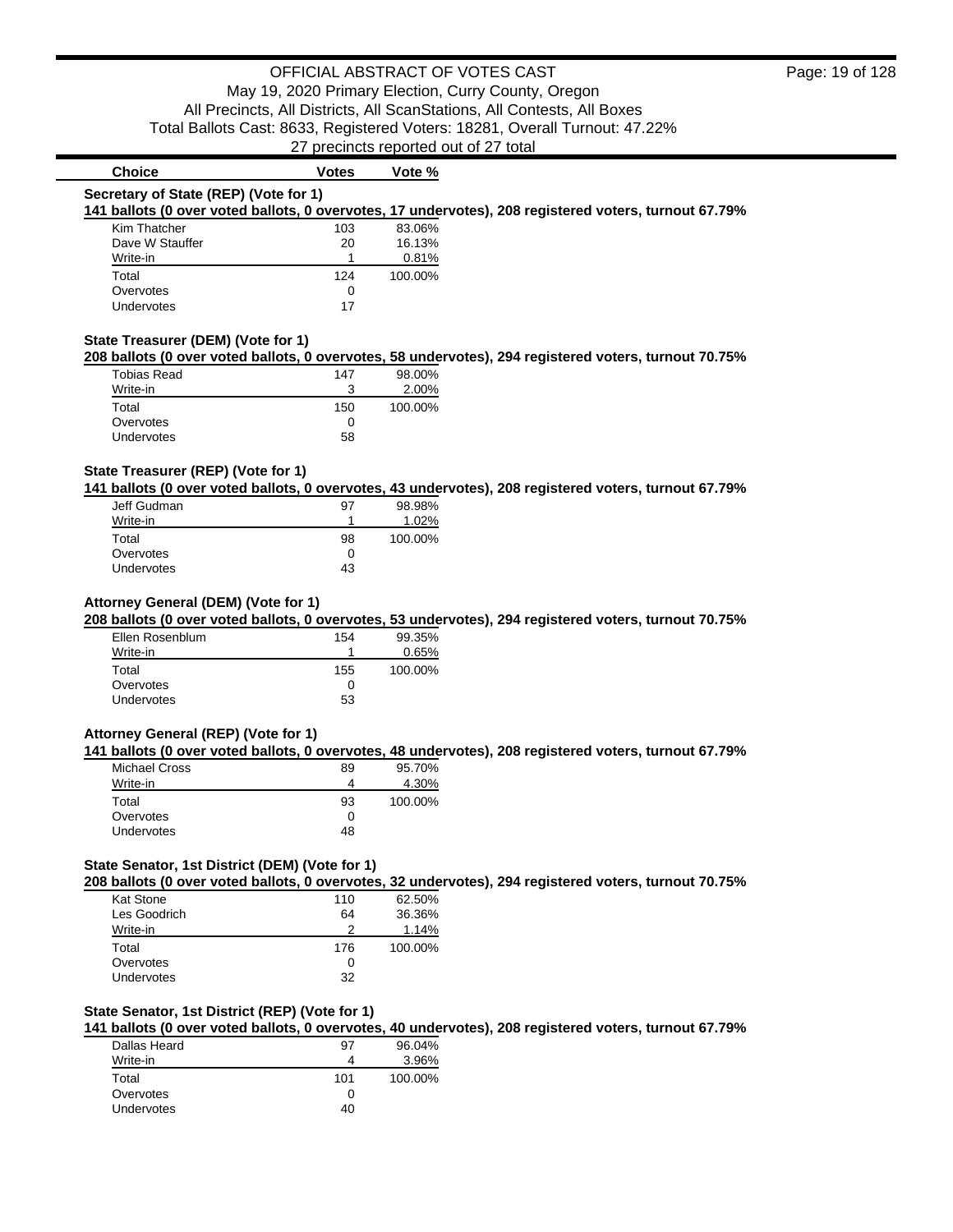| State Representative, 1st District (DEM) (Vote for 1)<br>208 ballots (0 over voted ballots, 0 overvotes, 57 undervotes), 294 registered voters, turnout 70.75%                                                                                          |                           | Vote %                                      |  |  |
|---------------------------------------------------------------------------------------------------------------------------------------------------------------------------------------------------------------------------------------------------------|---------------------------|---------------------------------------------|--|--|
|                                                                                                                                                                                                                                                         |                           |                                             |  |  |
|                                                                                                                                                                                                                                                         |                           |                                             |  |  |
| Calla Felicity                                                                                                                                                                                                                                          | 147                       | 97.35%                                      |  |  |
| Write-in                                                                                                                                                                                                                                                | 4                         | 2.65%                                       |  |  |
| Total                                                                                                                                                                                                                                                   | 151                       | 100.00%                                     |  |  |
| Overvotes                                                                                                                                                                                                                                               | 0                         |                                             |  |  |
| <b>Undervotes</b>                                                                                                                                                                                                                                       | 57                        |                                             |  |  |
| State Representative, 1st District (REP) (Vote for 1)                                                                                                                                                                                                   |                           |                                             |  |  |
| 141 ballots (0 over voted ballots, 0 overvotes, 24 undervotes), 208 registered voters, turnout 67.79%                                                                                                                                                   |                           |                                             |  |  |
| David Brock Smith                                                                                                                                                                                                                                       | 116                       | 99.15%                                      |  |  |
| Write-in                                                                                                                                                                                                                                                | 1                         | 0.85%                                       |  |  |
|                                                                                                                                                                                                                                                         |                           |                                             |  |  |
| Total                                                                                                                                                                                                                                                   | 117                       | 100.00%                                     |  |  |
| Overvotes                                                                                                                                                                                                                                               | 0                         |                                             |  |  |
| Undervotes                                                                                                                                                                                                                                              | 24                        |                                             |  |  |
| Precinct Committee Person - Democrat - 0005 Elk River (DEM) (Vote for 3)<br>208 ballots (0 over voted ballots, 0 overvotes, 386 undervotes), 294 registered voters, turnout 70.75%<br>Joy May<br><b>Rich Folden</b><br>Write-in<br>Write-in<br>Write-in | 132<br>95<br>10<br>1<br>0 | 55.46%<br>39.92%<br>4.20%<br>0.42%<br>0.00% |  |  |
| Total                                                                                                                                                                                                                                                   | 238                       | 100.00%                                     |  |  |
| Overvotes                                                                                                                                                                                                                                               | 0                         |                                             |  |  |

| <u>vville-in</u>  |              | <b>JU.UU%</b> |
|-------------------|--------------|---------------|
| Write-in          |              | 30.00%        |
| Total             | 10           | 100.00%       |
| Overvotes         | $\mathbf{I}$ |               |
| <b>Undervotes</b> | 413          |               |
|                   |              |               |

## **Judge of the Supreme Court, Position 1 (Vote for 1)**

### **435 ballots (0 over voted ballots, 0 overvotes, 83 undervotes), 842 registered voters, turnout 51.66%**

| Thomas A Balmer | 240          | 68.18%  |
|-----------------|--------------|---------|
| Van Pounds      | 111          | 31.53%  |
| Write-in        |              | 0.28%   |
| Total           | 352          | 100.00% |
| Overvotes       | $\mathbf{0}$ |         |
| Undervotes      | 83           |         |

### **Judge of the Supreme Court, Position 7 (Vote for 1)**

**435 ballots (0 over voted ballots, 0 overvotes, 153 undervotes), 842 registered voters, turnout 51.66%**

| <b>Martha Walters</b> | 279 | 98.94%  |
|-----------------------|-----|---------|
| Write-in              |     | 1.06%   |
| Total                 | 282 | 100.00% |
| Overvotes             |     |         |
| <b>Undervotes</b>     | 153 |         |

### **Judge of the Court of Appeals, Position 11 (Vote for 1)**

**435 ballots (0 over voted ballots, 0 overvotes, 93 undervotes), 842 registered voters, turnout 51.66%**

| Joel DeVore  | 177 | 51.75%   |
|--------------|-----|----------|
| Kyle L Krohn | 165 | 48.25%   |
| Write-in     |     | $0.00\%$ |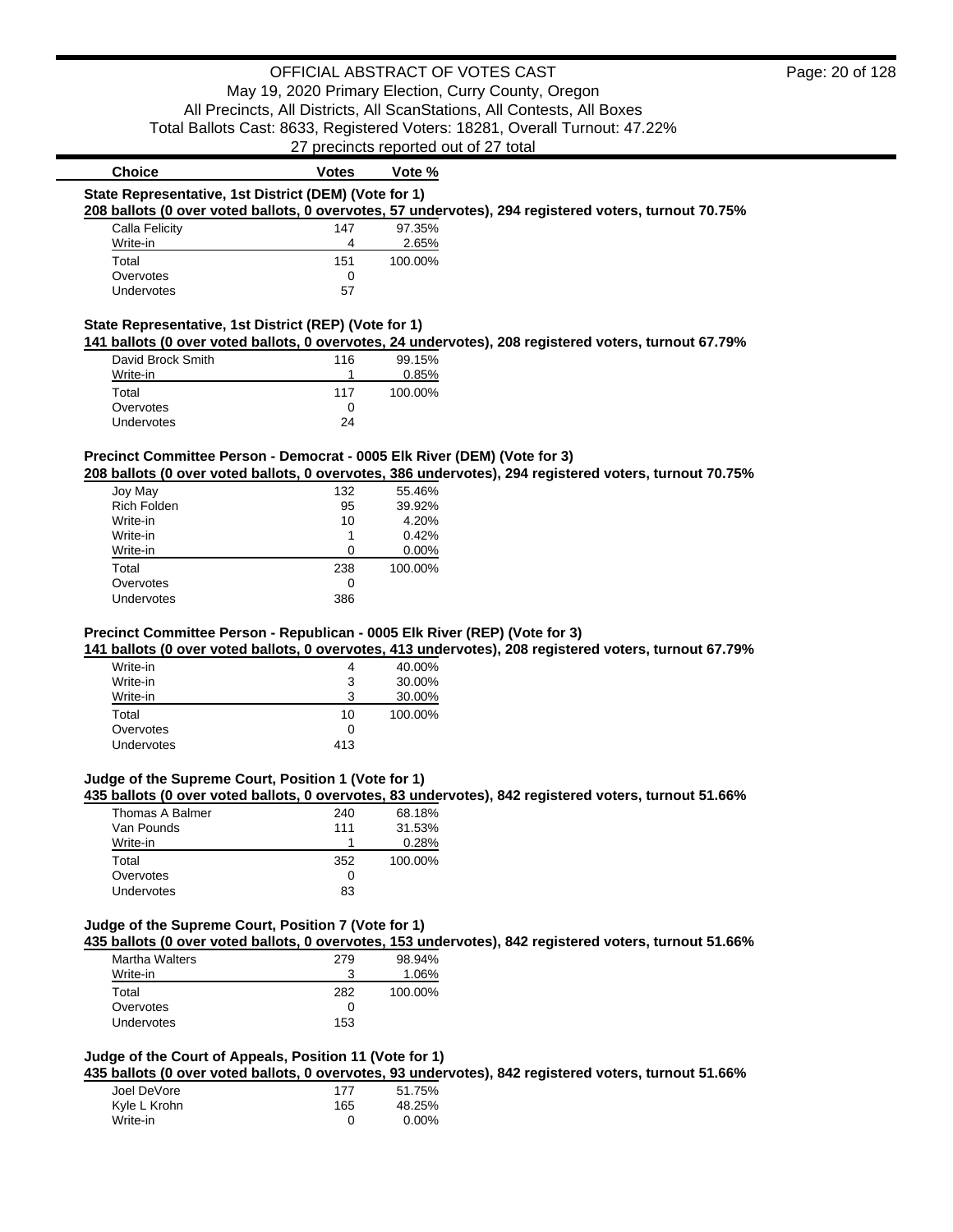| <b>Choice</b>     | <b>Votes</b> | Vote %  |
|-------------------|--------------|---------|
| Total             | 342          | 100.00% |
| Overvotes         |              |         |
| <b>Undervotes</b> | 93           |         |

### **Judge of the Court of Appeals, Position 1 (Vote for 1)**

**435 ballots (0 over voted ballots, 0 overvotes, 154 undervotes), 842 registered voters, turnout 51.66%**

| Josephine H Mooney | 278 | 98.93%  |
|--------------------|-----|---------|
| Write-in           | 3   | 1.07%   |
| Total              | 281 | 100.00% |
| Overvotes          | 0   |         |
| Undervotes         | 154 |         |

#### **Judge of the Court of Appeals, Position 12 (Vote for 1)**

**435 ballots (0 over voted ballots, 0 overvotes, 153 undervotes), 842 registered voters, turnout 51.66%**

| Erin C Lagesen    | 280 | 99.29%  |
|-------------------|-----|---------|
| Write-in          |     | 0.71%   |
| Total             | 282 | 100.00% |
| Overvotes         | 0   |         |
| <b>Undervotes</b> | 153 |         |

### **Judge of the Court of Appeals, Position 13 (Vote for 1)**

**435 ballots (0 over voted ballots, 0 overvotes, 158 undervotes), 842 registered voters, turnout 51.66%**

| Doug Tookey | 274 | 98.92%  |
|-------------|-----|---------|
| Write-in    | 3   | 1.08%   |
| Total       | 277 | 100.00% |
| Overvotes   | Ω   |         |
| Undervotes  | 158 |         |

#### **Judge of the Circuit Court, 15th District, Position 6 (Vote for 1)**

**435 ballots (0 over voted ballots, 0 overvotes, 150 undervotes), 842 registered voters, turnout 51.66%**

| Cynthia L Beaman  | 281 | 98.60%  |
|-------------------|-----|---------|
| Write-in          |     | 1.40%   |
| Total             | 285 | 100.00% |
| Overvotes         | 0   |         |
| <b>Undervotes</b> | 150 |         |

### **District Attorney, Curry County (Vote for 1)**

**435 ballots (0 over voted ballots, 0 overvotes, 148 undervotes), 842 registered voters, turnout 51.66%**

| Joshua A Spansail | 284 | 98.95%   |
|-------------------|-----|----------|
| Write-in          |     | $1.05\%$ |
| Total             | 287 | 100.00%  |
| Overvotes         |     |          |
| <b>Undervotes</b> | 148 |          |

### **Curry County Commissioner, Position 2 (Vote for 1)**

**435 ballots (1 over voted ballots, 1 overvotes, 39 undervotes), 842 registered voters, turnout 51.66%**

| John Herzog       | 167 | 42.28%   |
|-------------------|-----|----------|
| Shelia Megson     | 97  | 24.56%   |
| Sue Gold          | 131 | 33.16%   |
| Write-in          | Ω   | $0.00\%$ |
| Total             | 395 | 100.00%  |
| Overvotes         |     |          |
| <b>Undervotes</b> | 39  |          |
|                   |     |          |

#### **Curry County Commissioner, Position 3 (Vote for 1)**

**435 ballots (0 over voted ballots, 0 overvotes, 106 undervotes), 842 registered voters, turnout 51.66%**

| Court Boice | 256 | 77.81% |
|-------------|-----|--------|
| Write-in    |     | 22.19% |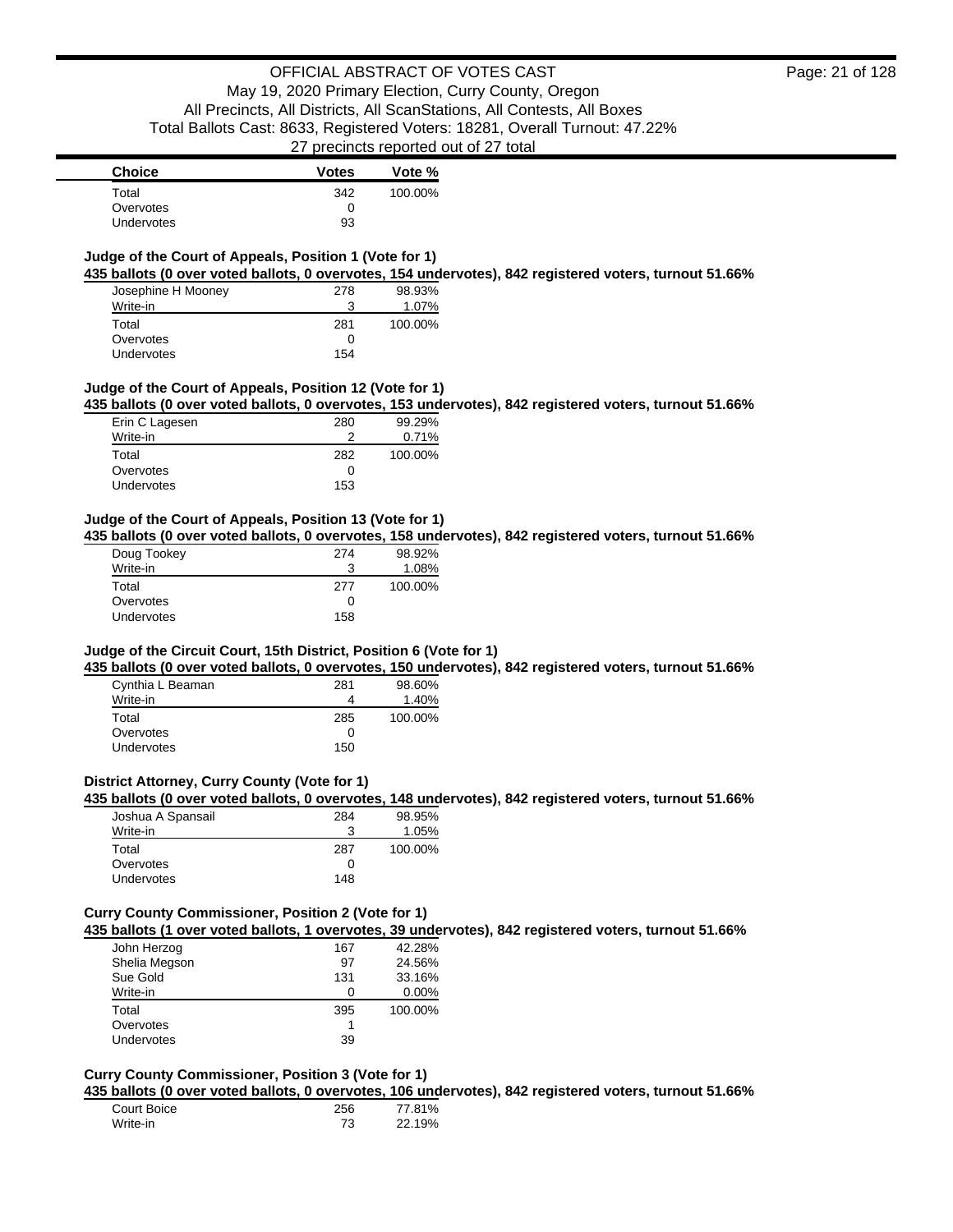| <b>Choice</b>     | <b>Votes</b> | Vote %  |
|-------------------|--------------|---------|
| Total             | 329          | 100.00% |
| Overvotes         | O            |         |
| <b>Undervotes</b> | 106          |         |

### **Curry County Assessor (Vote for 1)**

**435 ballots (0 over voted ballots, 0 overvotes, 133 undervotes), 842 registered voters, turnout 51.66%**

| Jim Kolen  | 295 | 97.68%  |
|------------|-----|---------|
| Write-in   |     | 2.32%   |
| Total      | 302 | 100.00% |
| Overvotes  | 0   |         |
| Undervotes | 133 |         |

#### **Precinct 0006**

#### **President (DEM) (Vote for 1)**

#### **155 ballots (0 over voted ballots, 0 overvotes, 0 undervotes), 201 registered voters, turnout 77.11%**

| Joseph R Biden        | 122 | 78.71%   |
|-----------------------|-----|----------|
| <b>Bernie Sanders</b> | 21  | 13.55%   |
| Elizabeth Warren      |     | 4.52%    |
| Tulsi Gabbard         | 0   | $0.00\%$ |
| Write-in              | 5   | 3.23%    |
| Total                 | 155 | 100.00%  |
| Overvotes             | 0   |          |
| Undervotes            |     |          |

#### **President (REP) (Vote for 1)**

#### **97 ballots (0 over voted ballots, 0 overvotes, 6 undervotes), 138 registered voters, turnout 70.29%**

| Donald J Trump    | 86           | 94.51%  |
|-------------------|--------------|---------|
| Write-in          | 5            | 5.49%   |
| Total             | .91          | 100.00% |
| Overvotes         | $\mathbf{I}$ |         |
| <b>Undervotes</b> | 6            |         |

### **US Senator (DEM) (Vote for 1)**

#### **155 ballots (0 over voted ballots, 0 overvotes, 6 undervotes), 201 registered voters, turnout 77.11%**

| Jeff Merkley | 148 | 99.33%  |
|--------------|-----|---------|
| Write-in     | 1   | 0.67%   |
| Total        | 149 | 100.00% |
| Overvotes    | 0   |         |
| Undervotes   | 6   |         |

### **US Senator (REP) (Vote for 1)**

**97 ballots (0 over voted ballots, 0 overvotes, 12 undervotes), 138 registered voters, turnout 70.29%**

| Paul J Romero Jr | 19 | 22.35%  |
|------------------|----|---------|
| Robert Schwartz  | 9  | 10.59%  |
| Jo Rae Perkins   | 47 | 55.29%  |
| John Verbeek     | 8  | 9.41%   |
| Write-in         | າ  | 2.35%   |
| Total            | 85 | 100.00% |
| Overvotes        | 0  |         |
| Undervotes       | 12 |         |

### **US Representative, 4th District (DEM) (Vote for 1)**

**155 ballots (0 over voted ballots, 0 overvotes, 4 undervotes), 201 registered voters, turnout 77.11%**

| Peter DeFazio           | 126 | 83.44%  |
|-------------------------|-----|---------|
| Doyle Elizabeth Canning | 24  | 15.89%  |
| Write-in                |     | 0.66%   |
| Total                   | 151 | 100.00% |
| Overvotes               | 0   |         |
| Undervotes              | 4   |         |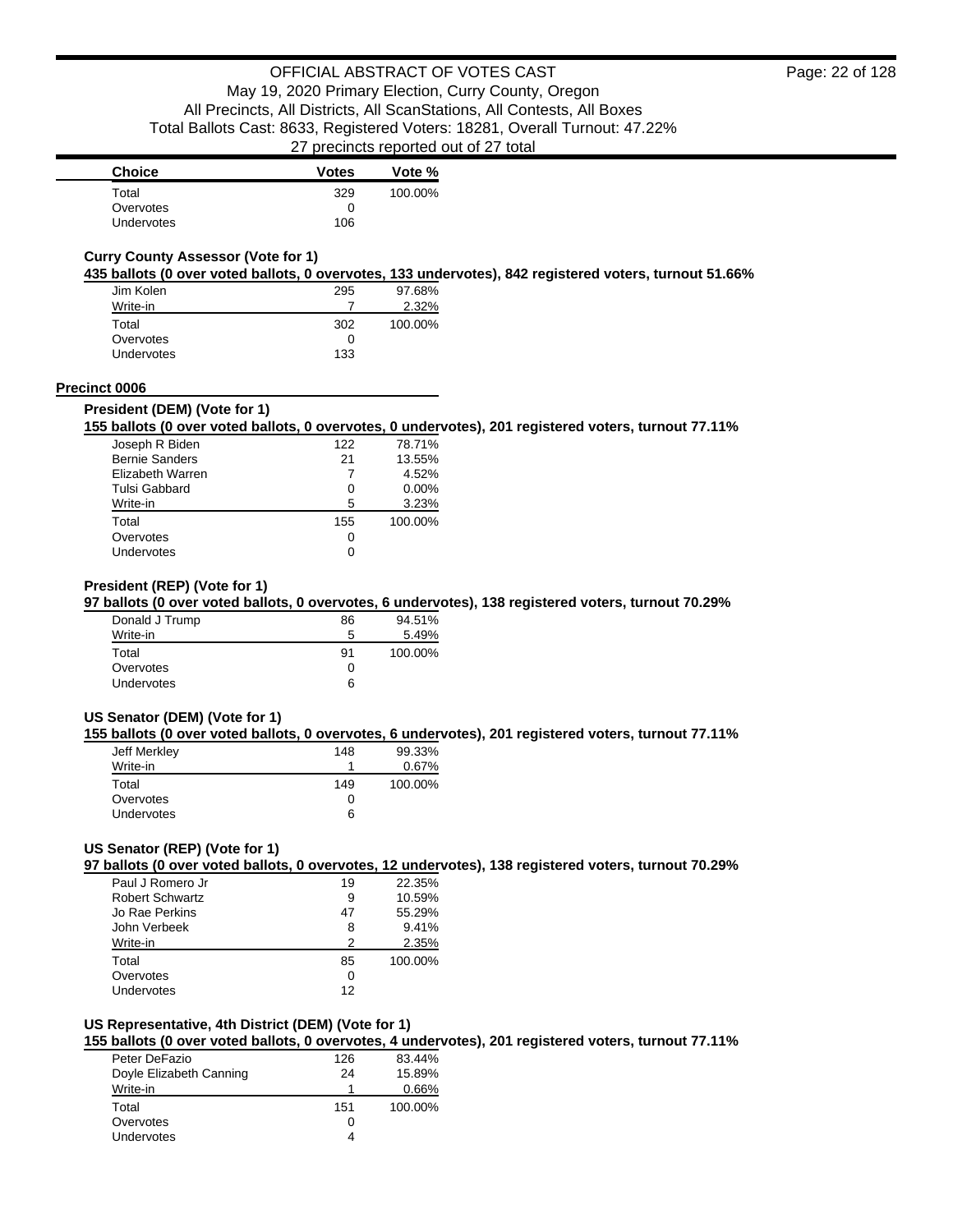27 precincts reported out of 27 total

| <b>Choice</b>                                      | <b>Votes</b> | Vote %  |                                                                                                      |
|----------------------------------------------------|--------------|---------|------------------------------------------------------------------------------------------------------|
| US Representative, 4th District (REP) (Vote for 1) |              |         |                                                                                                      |
|                                                    |              |         | 97 ballots (0 over voted ballots, 0 overvotes, 12 undervotes), 138 registered voters, turnout 70.29% |
| <b>Alek Skarlatos</b>                              | 69           | 81.18%  |                                                                                                      |
| Nelson ljih                                        | 14           | 16.47%  |                                                                                                      |
| Write-in                                           | 2            | 2.35%   |                                                                                                      |
| Total                                              | 85           | 100.00% |                                                                                                      |
| Overvotes                                          | 0            |         |                                                                                                      |
| Undervotes                                         | 12           |         |                                                                                                      |
|                                                    |              |         |                                                                                                      |
| Secretary of State (DEM) (Vote for 1)              |              |         |                                                                                                      |
|                                                    |              |         | 155 ballots (0 over voted ballots, 0 overvotes, 9 undervotes), 201 registered voters, turnout 77.11% |
| Mark D Hass                                        | 37           | 25.34%  |                                                                                                      |

| Mark D Hass          | 37  | 25.34%  |
|----------------------|-----|---------|
| Jamie McLeod-Skinner | 60  | 41.10%  |
| Shemia Fagan         | 48  | 32.88%  |
| Write-in             |     | 0.68%   |
| Total                | 146 | 100.00% |
| Overvotes            | 0   |         |
| Undervotes           | 9   |         |

### **Secretary of State (REP) (Vote for 1)**

**97 ballots (0 over voted ballots, 0 overvotes, 12 undervotes), 138 registered voters, turnout 70.29%**

| Kim Thatcher      | 69 | 81.18%  |
|-------------------|----|---------|
| Dave W Stauffer   | 15 | 17.65%  |
| Write-in          |    | 1.18%   |
| Total             | 85 | 100.00% |
| Overvotes         | 0  |         |
| <b>Undervotes</b> | 12 |         |

#### **State Treasurer (DEM) (Vote for 1)**

**155 ballots (0 over voted ballots, 0 overvotes, 34 undervotes), 201 registered voters, turnout 77.11%**

| <b>Tobias Read</b> | 120 | 99.17%  |
|--------------------|-----|---------|
| Write-in           |     | 0.83%   |
| Total              | 121 | 100.00% |
| Overvotes          |     |         |
| <b>Undervotes</b>  | 34  |         |

### **State Treasurer (REP) (Vote for 1)**

**97 ballots (0 over voted ballots, 0 overvotes, 18 undervotes), 138 registered voters, turnout 70.29%**

| Jeff Gudman       | 78 | 98.73%  |
|-------------------|----|---------|
| Write-in          |    | 1.27%   |
| Total             | 79 | 100.00% |
| Overvotes         |    |         |
| <b>Undervotes</b> | 18 |         |

### **Attorney General (DEM) (Vote for 1)**

**155 ballots (0 over voted ballots, 0 overvotes, 31 undervotes), 201 registered voters, turnout 77.11%**

| Ellen Rosenblum   | 124 | 100.00%  |
|-------------------|-----|----------|
| Write-in          |     | $0.00\%$ |
| Total             | 124 | 100.00%  |
| Overvotes         |     |          |
| <b>Undervotes</b> | 31  |          |

### **Attorney General (REP) (Vote for 1)**

**97 ballots (0 over voted ballots, 0 overvotes, 19 undervotes), 138 registered voters, turnout 70.29%**

| <b>Michael Cross</b> | 77 | 98.72%  |
|----------------------|----|---------|
| Write-in             |    | 1.28%   |
| Total                | 78 | 100.00% |
| Overvotes            |    |         |
| Undervotes           | 19 |         |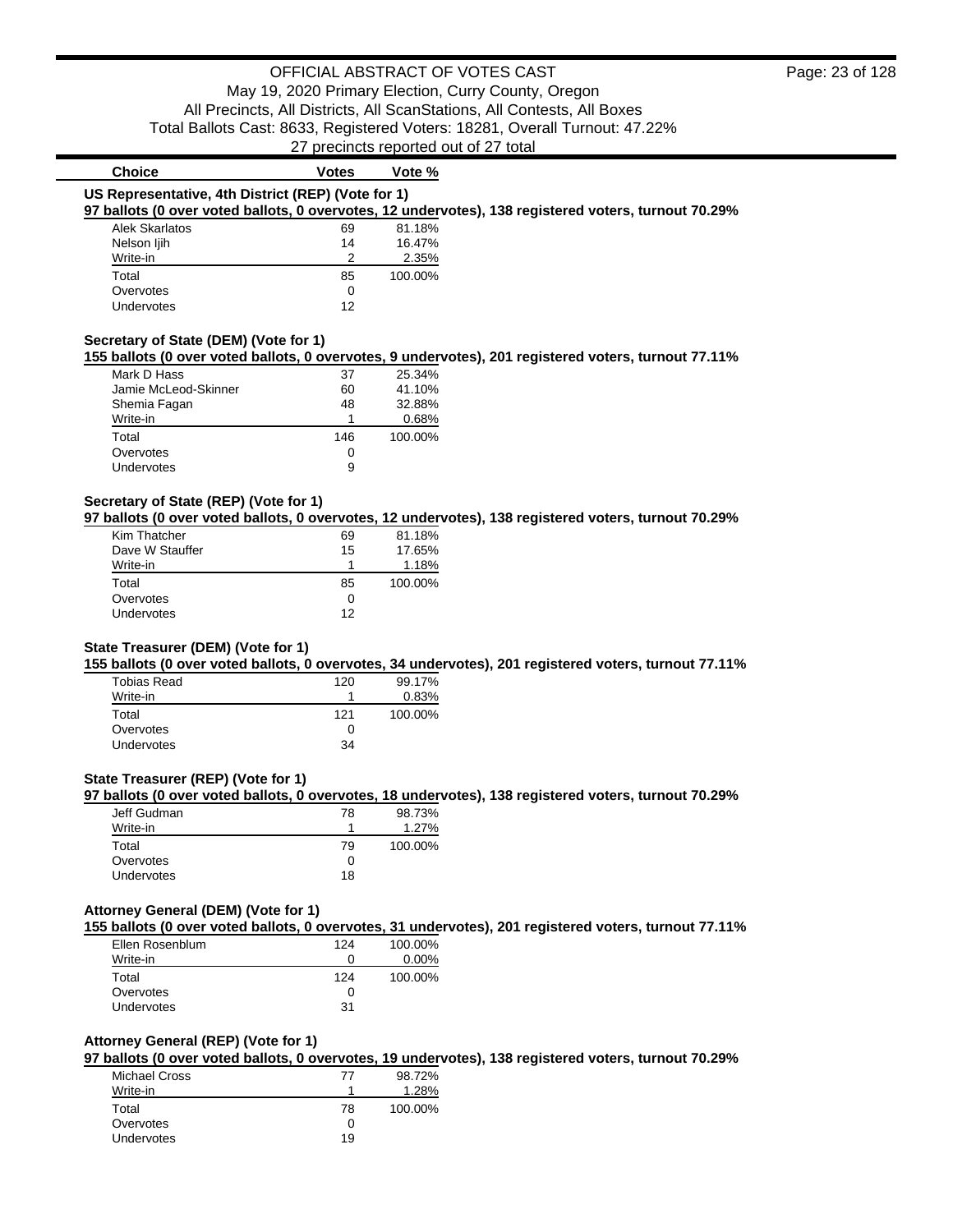| <b>Choice</b>                                             | <b>Votes</b> | Vote % |  |
|-----------------------------------------------------------|--------------|--------|--|
| State Senator, 1st District (DEM) (Vote for 1)            |              |        |  |
| 155 hallots (0 over voted ballots, 0 overvotes, 21 undery |              |        |  |

**155 ballots (0 over voted ballots, 0 overvotes, 31 undervotes), 201 registered voters, turnout 77.11%**

| Kat Stone    | 64  | 51.61%  |
|--------------|-----|---------|
| Les Goodrich | 59  | 47.58%  |
| Write-in     |     | 0.81%   |
|              |     |         |
| Total        | 124 | 100.00% |
| Overvotes    | Ω   |         |

### **State Senator, 1st District (REP) (Vote for 1)**

**97 ballots (0 over voted ballots, 0 overvotes, 14 undervotes), 138 registered voters, turnout 70.29%**

| Dallas Heard      | 82 | 98.80%  |
|-------------------|----|---------|
| Write-in          | 1  | 1.20%   |
| Total             | 83 | 100.00% |
| Overvotes         | 0  |         |
| <b>Undervotes</b> | 14 |         |

### **State Representative, 1st District (DEM) (Vote for 1)**

**155 ballots (0 over voted ballots, 0 overvotes, 37 undervotes), 201 registered voters, turnout 77.11%**

| Calla Felicity    | 116 | 98.31%  |
|-------------------|-----|---------|
| Write-in          |     | 1.69%   |
| Total             | 118 | 100.00% |
| Overvotes         | O   |         |
| <b>Undervotes</b> | 37  |         |

### **State Representative, 1st District (REP) (Vote for 1)**

**97 ballots (0 over voted ballots, 0 overvotes, 8 undervotes), 138 registered voters, turnout 70.29%**

| David Brock Smith | 86 | 96.63%  |
|-------------------|----|---------|
| Write-in          | ว  | 3.37%   |
| Total             | 89 | 100.00% |
| Overvotes         | O  |         |
| <b>Undervotes</b> | 8  |         |

#### **Precinct Committee Person - Democrat - 0006 Port Orford 1 (DEM) (Vote for 2)**

**155 ballots (0 over voted ballots, 0 overvotes, 102 undervotes), 201 registered voters, turnout 77.11%**

| Casey Folden      | 113 | 54.33%  |
|-------------------|-----|---------|
| <b>Bruce Levy</b> | 95  | 45.67%  |
| Write-in          | Ω   | 0.00%   |
| Write-in          | n   | 0.00%   |
| Total             | 208 | 100.00% |
| Overvotes         | Ω   |         |
| Undervotes        | 102 |         |
|                   |     |         |

#### **Precinct Committee Person - Republican - 0006 Port Orford 1 (REP) (Vote for 2)**

**97 ballots (0 over voted ballots, 0 overvotes, 183 undervotes), 138 registered voters, turnout 70.29%**

| Write-in          | 8   | 72.73%  |
|-------------------|-----|---------|
| Write-in          | ?   | 27.27%  |
| Total             | 11  | 100.00% |
| Overvotes         |     |         |
| <b>Undervotes</b> | 183 |         |

### **Judge of the Supreme Court, Position 1 (Vote for 1)**

**327 ballots (1 over voted ballots, 1 overvotes, 61 undervotes), 583 registered voters, turnout 56.09%**

| Thomas A Balmer | 182 | 68.68%   |
|-----------------|-----|----------|
| Van Pounds      | 83  | 31.32%   |
| Write-in        |     | $0.00\%$ |
| Total           | 265 | 100.00%  |
| Overvotes       |     |          |
| Undervotes      | 61  |          |
|                 |     |          |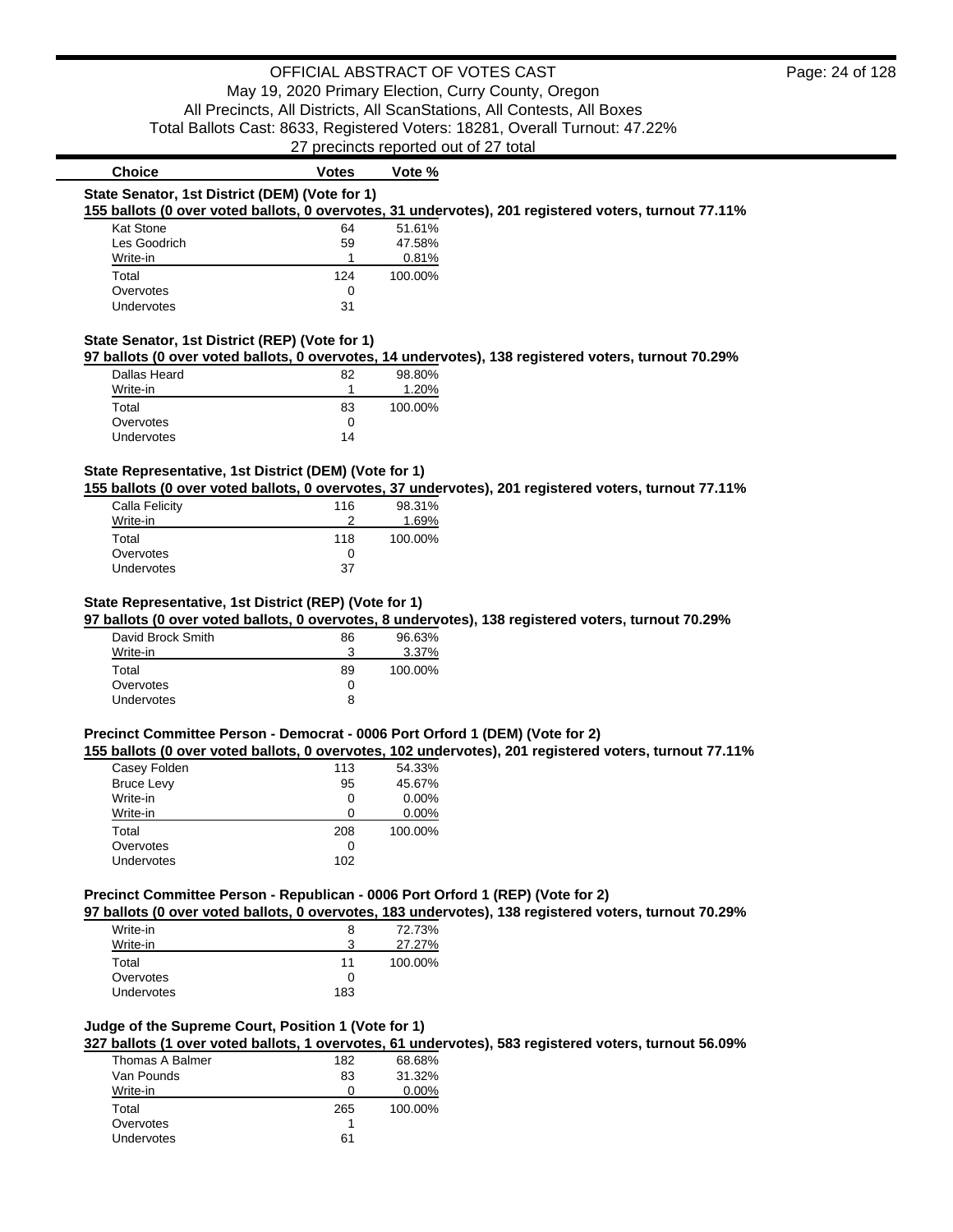|                                                                                                        |              | proditions reported out of ET total |  |
|--------------------------------------------------------------------------------------------------------|--------------|-------------------------------------|--|
| <b>Choice</b>                                                                                          | <b>Votes</b> | Vote %                              |  |
| Judge of the Supreme Court, Position 7 (Vote for 1)                                                    |              |                                     |  |
| 327 ballots (0 over voted ballots, 0 overvotes, 100 undervotes), 583 registered voters, turnout 56.09% |              |                                     |  |
| <b>Martha Walters</b>                                                                                  | 222          | 97.80%                              |  |
| Write-in                                                                                               | 5            | 2.20%                               |  |
| Total                                                                                                  | 227          | 100.00%                             |  |
| Overvotes                                                                                              | 0            |                                     |  |
| Undervotes                                                                                             | 100          |                                     |  |
|                                                                                                        |              |                                     |  |
| Judge of the Court of Appeals, Position 11 (Vote for 1)                                                |              |                                     |  |
| 327 ballots (0 over voted ballots, 0 overvotes, 62 undervotes), 583 registered voters, turnout 56.09%  |              |                                     |  |
| Joel DeVore                                                                                            | 148          | 55.85%                              |  |
| Kyle L Krohn                                                                                           | 117          | 44.15%                              |  |
| Write-in                                                                                               | 0            | 0.00%                               |  |
| Total                                                                                                  | 265          | 100.00%                             |  |
| Overvotes                                                                                              | 0            |                                     |  |
| Undervotes                                                                                             | 62           |                                     |  |
|                                                                                                        |              |                                     |  |
| Judge of the Court of Appeals, Position 1 (Vote for 1)                                                 |              |                                     |  |
| 327 ballots (0 over voted ballots, 0 overvotes, 96 undervotes), 583 registered voters, turnout 56.09%  |              |                                     |  |
| Josephine H Mooney                                                                                     | 227          | 98.27%                              |  |
| Write-in                                                                                               | 4            | 1.73%                               |  |
| Total                                                                                                  | 231          | 100.00%                             |  |
| Overvotes                                                                                              | $\Omega$     |                                     |  |
| Undervotes                                                                                             | 96           |                                     |  |
|                                                                                                        |              |                                     |  |
| Judge of the Court of Appeals, Position 12 (Vote for 1)                                                |              |                                     |  |
| 327 ballots (0 over voted ballots, 0 overvotes, 99 undervotes), 583 registered voters, turnout 56.09%  |              |                                     |  |
| Erin C Lagesen                                                                                         | 225          | 98.68%                              |  |
| Write-in                                                                                               | 3            | 1.32%                               |  |
| Total                                                                                                  | 228          | 100.00%                             |  |
| Overvotes                                                                                              | 0            |                                     |  |
| Undervotes                                                                                             | 99           |                                     |  |
|                                                                                                        |              |                                     |  |
| Judge of the Court of Appeals, Position 13 (Vote for 1)                                                |              |                                     |  |
| 327 ballots (0 over voted ballots, 0 overvotes, 104 undervotes), 583 registered voters, turnout 56.09% |              |                                     |  |
| Doug Tookey                                                                                            | 221          | 99.10%                              |  |
| $M = 10$                                                                                               | $\sim$       | 0.000                               |  |

| Doug Tookey | 221 | 99.10%  |
|-------------|-----|---------|
| Write-in    |     | 0.90%   |
| Total       | 223 | 100.00% |
| Overvotes   |     |         |
| Undervotes  | 104 |         |
|             |     |         |

### **Judge of the Circuit Court, 15th District, Position 6 (Vote for 1)**

**327 ballots (0 over voted ballots, 0 overvotes, 104 undervotes), 583 registered voters, turnout 56.09%**

| Cynthia L Beaman  | 218 | 97.76%  |
|-------------------|-----|---------|
| Write-in          | 5   | 2.24%   |
| Total             | 223 | 100.00% |
| Overvotes         | 0   |         |
| <b>Undervotes</b> | 104 |         |

### **District Attorney, Curry County (Vote for 1)**

**327 ballots (0 over voted ballots, 0 overvotes, 92 undervotes), 583 registered voters, turnout 56.09%**

| Joshua A Spansail | 234 | 99.57%  |
|-------------------|-----|---------|
| Write-in          |     | 0.43%   |
| Total             | 235 | 100.00% |
| Overvotes         |     |         |
| <b>Undervotes</b> | 92  |         |

#### **Curry County Commissioner, Position 2 (Vote for 1)**

**327 ballots (1 over voted ballots, 1 overvotes, 22 undervotes), 583 registered voters, turnout 56.09%**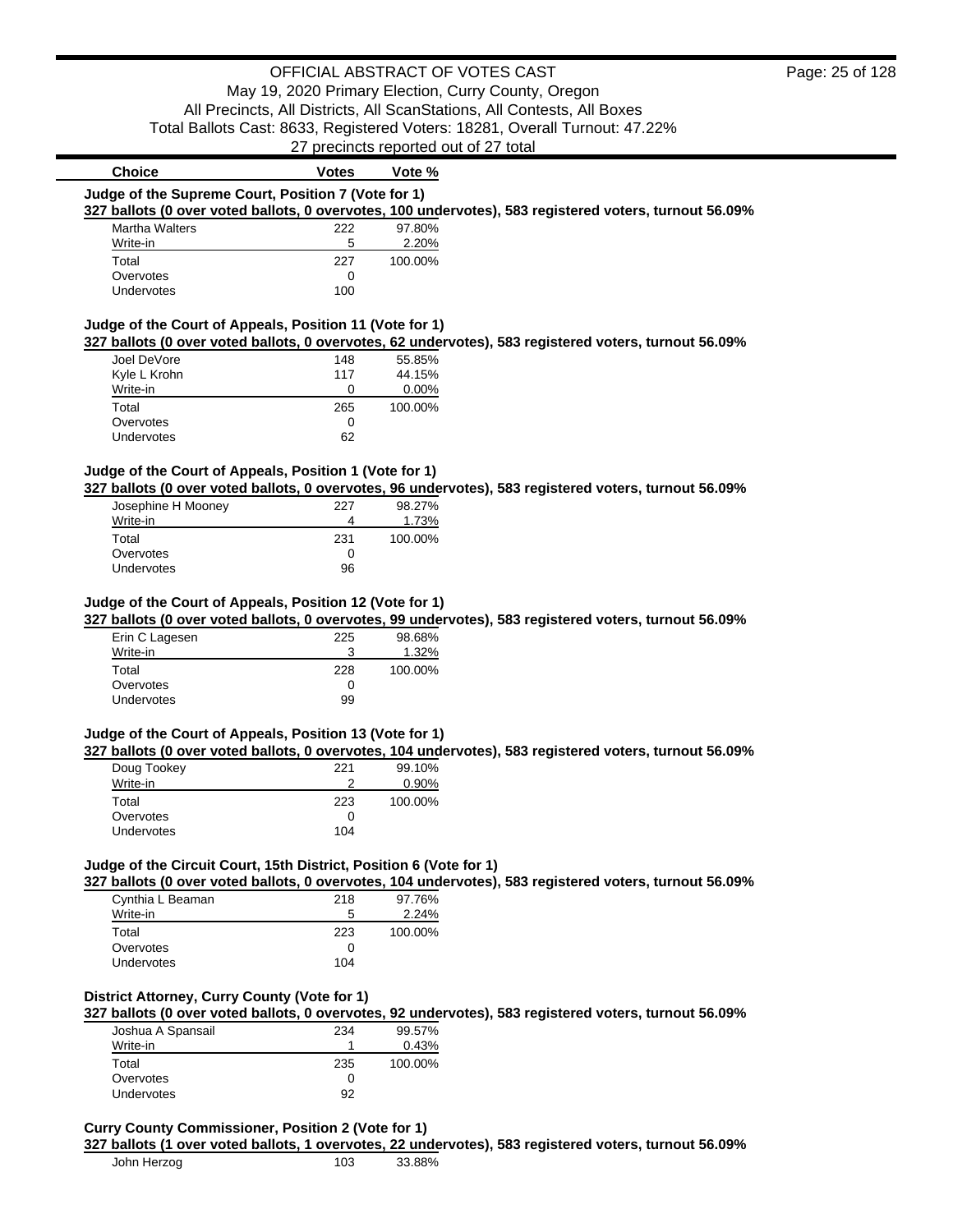| <b>Choice</b> | <b>Votes</b> | Vote %  |
|---------------|--------------|---------|
| Shelia Megson | 61           | 20.07%  |
| Sue Gold      | 139          | 45.72%  |
| Write-in      |              | 0.33%   |
| Total         | 304          | 100.00% |
| Overvotes     |              |         |
| Undervotes    | 22           |         |

#### **Curry County Commissioner, Position 3 (Vote for 1)**

**327 ballots (0 over voted ballots, 0 overvotes, 54 undervotes), 583 registered voters, turnout 56.09%**

| Court Boice       | 204 | 74.73%  |
|-------------------|-----|---------|
| Write-in          | 69  | 25.27%  |
| Total             | 273 | 100.00% |
| Overvotes         | Ω   |         |
| <b>Undervotes</b> | 54  |         |

### **Curry County Assessor (Vote for 1)**

**327 ballots (0 over voted ballots, 0 overvotes, 84 undervotes), 583 registered voters, turnout 56.09%**

| Jim Kolen         | 242 | 99.59%  |
|-------------------|-----|---------|
| Write-in          | 1   | 0.41%   |
| Total             | 243 | 100.00% |
| Overvotes         | 0   |         |
| <b>Undervotes</b> | 84  |         |

#### **Precinct 0007**

**President (DEM) (Vote for 1)**

**86 ballots (0 over voted ballots, 0 overvotes, 2 undervotes), 118 registered voters, turnout 72.88%**

| Joseph R Biden        | 64 | 76.19%  |
|-----------------------|----|---------|
| <b>Bernie Sanders</b> | 11 | 13.10%  |
| Elizabeth Warren      |    | 4.76%   |
| Tulsi Gabbard         | 3  | 3.57%   |
| Write-in              | 2  | 2.38%   |
| Total                 | 84 | 100.00% |
| Overvotes             | Ω  |         |
| Undervotes            |    |         |
|                       |    |         |

#### **President (REP) (Vote for 1)**

#### **33 ballots (0 over voted ballots, 0 overvotes, 1 undervotes), 53 registered voters, turnout 62.26%**

| Donald J Trump    | 31 | 96.88%  |
|-------------------|----|---------|
| Write-in          |    | 3.12%   |
| Total             | 32 | 100.00% |
| Overvotes         |    |         |
| <b>Undervotes</b> |    |         |

#### **US Senator (DEM) (Vote for 1)**

**86 ballots (0 over voted ballots, 0 overvotes, 5 undervotes), 118 registered voters, turnout 72.88%**

| Jeff Merkley      | 81 | 100.00%  |
|-------------------|----|----------|
| Write-in          | 0  | $0.00\%$ |
| Total             | 81 | 100.00%  |
| Overvotes         | 0  |          |
| <b>Undervotes</b> | 5  |          |

#### **US Senator (REP) (Vote for 1)**

**33 ballots (0 over voted ballots, 0 overvotes, 3 undervotes), 53 registered voters, turnout 62.26%**

| Paul J Romero Jr       | 11         | 36.67%   |
|------------------------|------------|----------|
| <b>Robert Schwartz</b> | 5          | 16.67%   |
| Jo Rae Perkins         |            | 23.33%   |
| John Verbeek           |            | 23.33%   |
| Write-in               | $^{\circ}$ | $0.00\%$ |
|                        |            |          |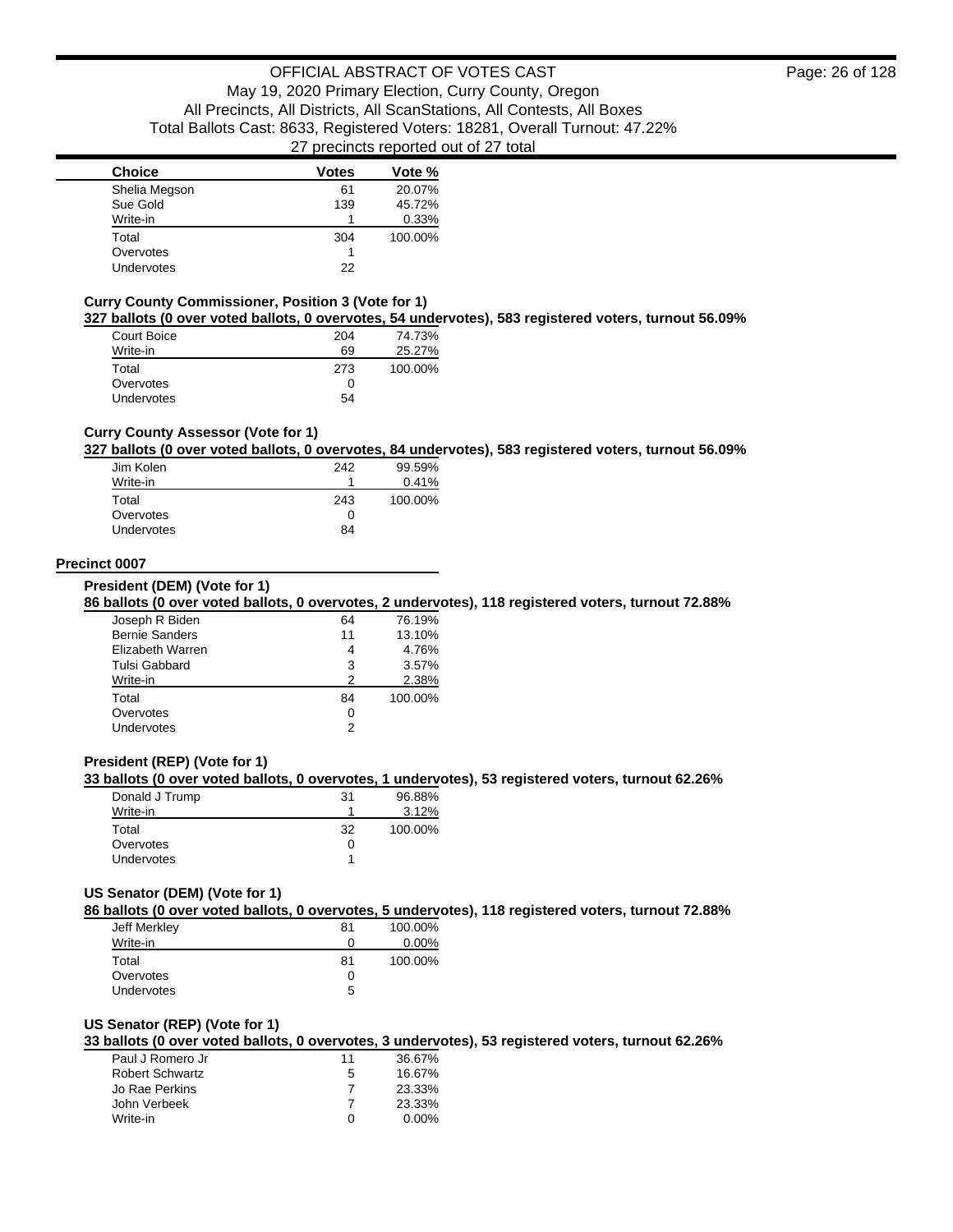| <b>Choice</b>     | <b>Votes</b> | Vote %  |
|-------------------|--------------|---------|
| Total             | 30           | 100.00% |
| Overvotes         |              |         |
| <b>Undervotes</b> | ว            |         |

### **US Representative, 4th District (DEM) (Vote for 1)**

**86 ballots (0 over voted ballots, 0 overvotes, 1 undervotes), 118 registered voters, turnout 72.88%**

| Peter DeFazio           | 76 | 89.41%   |
|-------------------------|----|----------|
| Doyle Elizabeth Canning | 9  | 10.59%   |
| Write-in                | Ω  | $0.00\%$ |
| Total                   | 85 | 100.00%  |
| Overvotes               | 0  |          |
| <b>Undervotes</b>       | 1  |          |

### **US Representative, 4th District (REP) (Vote for 1)**

**33 ballots (0 over voted ballots, 0 overvotes, 7 undervotes), 53 registered voters, turnout 62.26%**

| Alek Skarlatos    | 20 | 76.92%   |
|-------------------|----|----------|
| Nelson ljih       | 6  | 23.08%   |
| Write-in          | 0  | $0.00\%$ |
| Total             | 26 | 100.00%  |
| Overvotes         | 0  |          |
| <b>Undervotes</b> |    |          |

### **Secretary of State (DEM) (Vote for 1)**

**86 ballots (0 over voted ballots, 0 overvotes, 8 undervotes), 118 registered voters, turnout 72.88%**

| Mark D Hass          | 19 | 24.36%   |
|----------------------|----|----------|
| Jamie McLeod-Skinner | 23 | 29.49%   |
| Shemia Fagan         | 36 | 46.15%   |
| Write-in             | 0  | $0.00\%$ |
| Total                | 78 | 100.00%  |
| Overvotes            | 0  |          |
| <b>Undervotes</b>    | 8  |          |

#### **Secretary of State (REP) (Vote for 1)**

**33 ballots (0 over voted ballots, 0 overvotes, 5 undervotes), 53 registered voters, turnout 62.26%**

| Kim Thatcher    | 22 | 78.57%   |
|-----------------|----|----------|
| Dave W Stauffer | 6  | 21.43%   |
| Write-in        | n  | $0.00\%$ |
| Total           | 28 | 100.00%  |
| Overvotes       |    |          |
| Undervotes      | 5  |          |

### **State Treasurer (DEM) (Vote for 1)**

**86 ballots (0 over voted ballots, 0 overvotes, 25 undervotes), 118 registered voters, turnout 72.88%**

| Tobias Read       | 61 | 100.00%  |
|-------------------|----|----------|
| Write-in          | 0  | $0.00\%$ |
| Total             | 61 | 100.00%  |
| Overvotes         | 0  |          |
| <b>Undervotes</b> | 25 |          |

#### **State Treasurer (REP) (Vote for 1)**

**33 ballots (0 over voted ballots, 0 overvotes, 10 undervotes), 53 registered voters, turnout 62.26%**

| Jeff Gudman       | 23 | 100.00% |
|-------------------|----|---------|
| Write-in          |    | 0.00%   |
| Total             | 23 | 100.00% |
| Overvotes         |    |         |
| <b>Undervotes</b> | 10 |         |

#### **Attorney General (DEM) (Vote for 1)**

**86 ballots (0 over voted ballots, 0 overvotes, 19 undervotes), 118 registered voters, turnout 72.88%**

| Ellen Rosenblum | 67 | 100.00% |
|-----------------|----|---------|
| Write-in        |    | 0.00%   |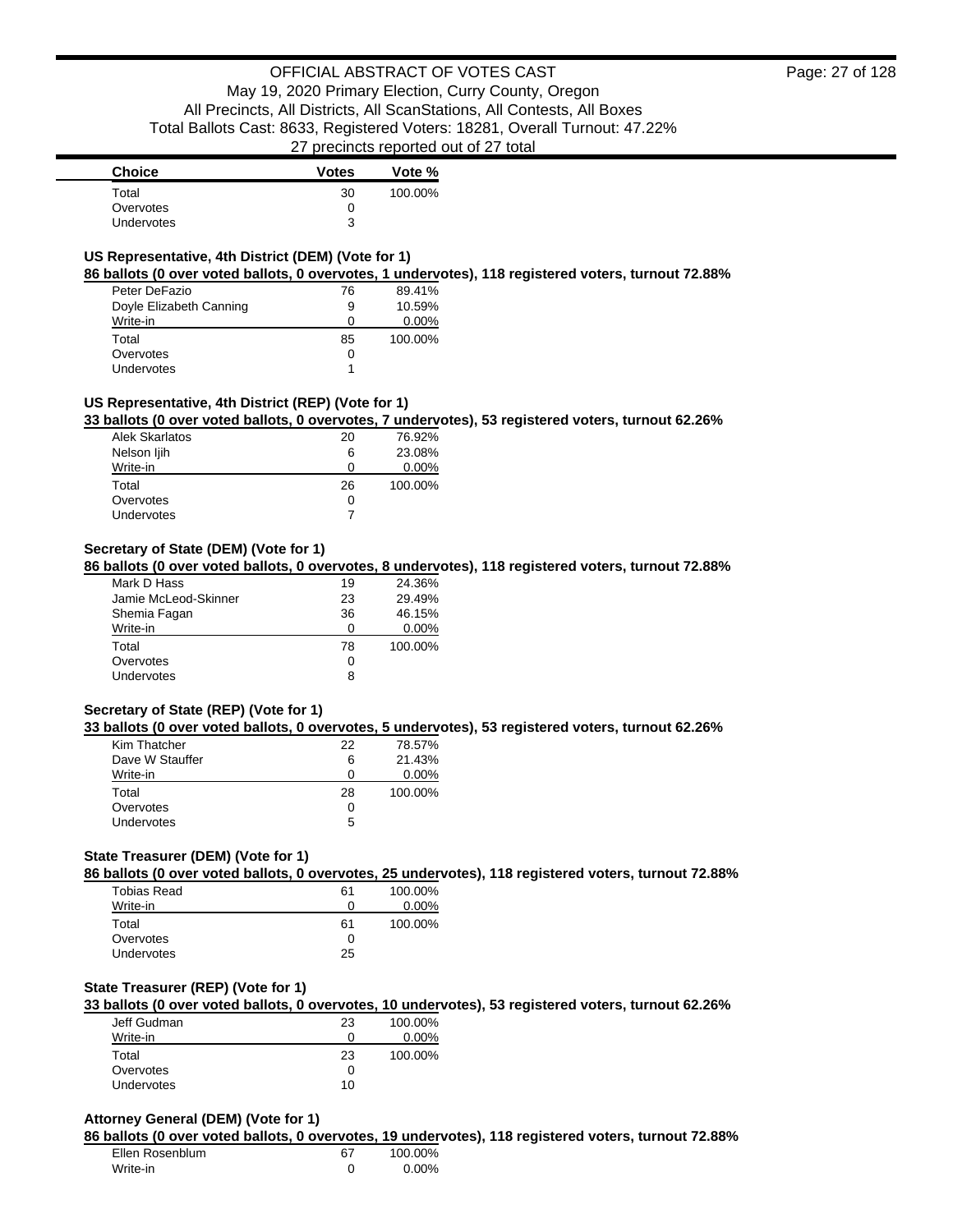| <b>Choice</b> | <b>Votes</b> | Vote %  |
|---------------|--------------|---------|
| Total         | 67           | 100.00% |
| Overvotes     |              |         |
| Undervotes    | 19           |         |

### **Attorney General (REP) (Vote for 1)**

**33 ballots (0 over voted ballots, 0 overvotes, 10 undervotes), 53 registered voters, turnout 62.26%**

| <b>Michael Cross</b> | 22 | 95.65%  |
|----------------------|----|---------|
| Write-in             |    | 4.35%   |
| Total                | 23 | 100.00% |
| Overvotes            | 0  |         |
| <b>Undervotes</b>    | 10 |         |

### **State Senator, 1st District (DEM) (Vote for 1)**

**86 ballots (0 over voted ballots, 0 overvotes, 16 undervotes), 118 registered voters, turnout 72.88%**

| <b>Kat Stone</b> | 46 | 65.71%  |
|------------------|----|---------|
| Les Goodrich     | 24 | 34.29%  |
| Write-in         |    | 0.00%   |
| Total            | 70 | 100.00% |
| Overvotes        | O  |         |
| Undervotes       | 16 |         |
|                  |    |         |

### **State Senator, 1st District (REP) (Vote for 1)**

**33 ballots (0 over voted ballots, 0 overvotes, 10 undervotes), 53 registered voters, turnout 62.26%**

| Dallas Heard | 23 | 100.00%  |
|--------------|----|----------|
| Write-in     | 0  | $0.00\%$ |
| Total        | 23 | 100.00%  |
| Overvotes    |    |          |
| Undervotes   | 10 |          |
|              |    |          |

#### **State Representative, 1st District (DEM) (Vote for 1)**

**86 ballots (0 over voted ballots, 0 overvotes, 25 undervotes), 118 registered voters, turnout 72.88%**

| Calla Felicity    | 59 | 96.72%  |
|-------------------|----|---------|
| Write-in          |    | 3.28%   |
| Total             | 61 | 100.00% |
| Overvotes         | 0  |         |
| <b>Undervotes</b> | 25 |         |
|                   |    |         |

### **State Representative, 1st District (REP) (Vote for 1)**

**33 ballots (0 over voted ballots, 0 overvotes, 5 undervotes), 53 registered voters, turnout 62.26%**

| David Brock Smith | 27 | 96.43%  |
|-------------------|----|---------|
| Write-in          |    | 3.57%   |
| Total             | 28 | 100.00% |
| Overvotes         | Ω  |         |
| <b>Undervotes</b> | 5  |         |

## **Precinct Committee Person - Democrat - 0007 Port Orford 2 (DEM) (Vote for 2)**

**86 ballots (0 over voted ballots, 0 overvotes, 50 undervotes), 118 registered voters, turnout 72.88%**

| Jack P Pruitt     | 56  | 45.90%   |
|-------------------|-----|----------|
| Jane Odson        | 66  | 54.10%   |
| Write-in          | 0   | $0.00\%$ |
| Write-in          | n   | $0.00\%$ |
| Total             | 122 | 100.00%  |
| Overvotes         | Ω   |          |
| <b>Undervotes</b> | 50  |          |

### **Precinct Committee Person - Republican - 0007 Port Orford 2 (REP) (Vote for 2)**

**33 ballots (0 over voted ballots, 0 overvotes, 64 undervotes), 53 registered voters, turnout 62.26%**

| Write-in | 100.00%  |
|----------|----------|
| Write-in | $0.00\%$ |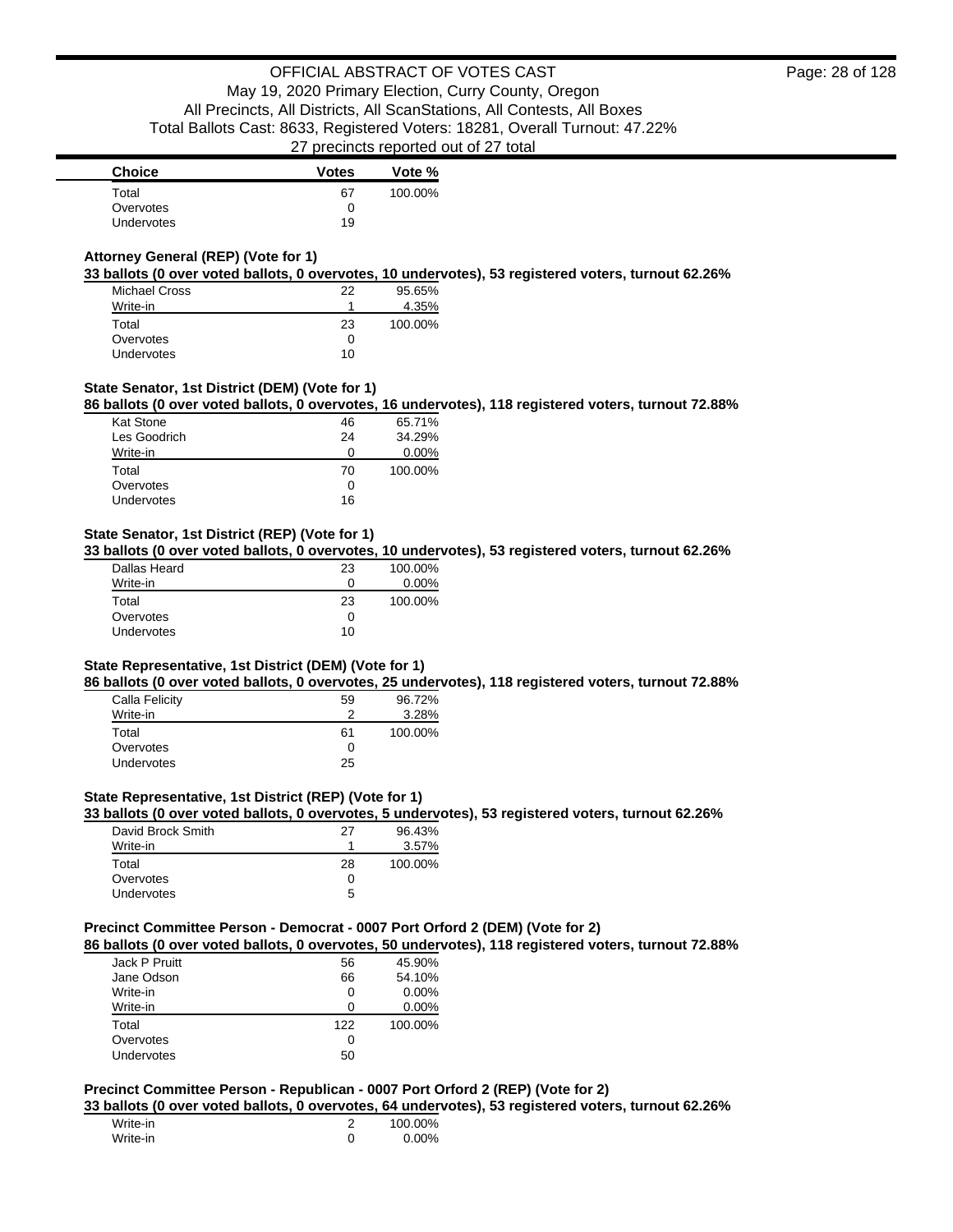| <b>Choice</b>     | <b>Votes</b> | Vote %  |
|-------------------|--------------|---------|
| Total             |              | 100.00% |
| Overvotes         |              |         |
| <b>Undervotes</b> | 64           |         |

### **Judge of the Supreme Court, Position 1 (Vote for 1)**

**157 ballots (1 over voted ballots, 1 overvotes, 34 undervotes), 327 registered voters, turnout 48.01%**

| Thomas A Balmer | 83  | 68.03%  |
|-----------------|-----|---------|
| Van Pounds      | 38  | 31.15%  |
| Write-in        | 1   | 0.82%   |
| Total           | 122 | 100.00% |
| Overvotes       |     |         |
| Undervotes      | 34  |         |

#### **Judge of the Supreme Court, Position 7 (Vote for 1)**

**157 ballots (0 over voted ballots, 0 overvotes, 58 undervotes), 327 registered voters, turnout 48.01%**

| <b>Martha Walters</b> | 98 | 98.99%  |
|-----------------------|----|---------|
| Write-in              |    | 1.01%   |
| Total                 | 99 | 100.00% |
| Overvotes             | 0  |         |
| Undervotes            | 58 |         |

#### **Judge of the Court of Appeals, Position 11 (Vote for 1)**

**157 ballots (0 over voted ballots, 0 overvotes, 35 undervotes), 327 registered voters, turnout 48.01%**

| Joel DeVore       | 58  | 47.54%  |
|-------------------|-----|---------|
| Kyle L Krohn      | 63  | 51.64%  |
| Write-in          |     | 0.82%   |
| Total             | 122 | 100.00% |
| Overvotes         | 0   |         |
| <b>Undervotes</b> | 35  |         |

#### **Judge of the Court of Appeals, Position 1 (Vote for 1)**

**157 ballots (0 over voted ballots, 0 overvotes, 61 undervotes), 327 registered voters, turnout 48.01%**

| Josephine H Mooney | 94 | 97.92%  |
|--------------------|----|---------|
| Write-in           | ≘  | 2.08%   |
| Total              | 96 | 100.00% |
| Overvotes          | O  |         |
| <b>Undervotes</b>  | 61 |         |

#### **Judge of the Court of Appeals, Position 12 (Vote for 1)**

**157 ballots (0 over voted ballots, 0 overvotes, 66 undervotes), 327 registered voters, turnout 48.01%**

| Erin C Lagesen    | 91  | 100.00%  |
|-------------------|-----|----------|
| Write-in          | 0   | $0.00\%$ |
| Total             | .91 | 100.00%  |
| Overvotes         | 0   |          |
| <b>Undervotes</b> | 66  |          |

#### **Judge of the Court of Appeals, Position 13 (Vote for 1)**

**157 ballots (0 over voted ballots, 0 overvotes, 66 undervotes), 327 registered voters, turnout 48.01%**

| Doug Tookey       | 91 | 100.00%  |
|-------------------|----|----------|
| Write-in          | 0  | $0.00\%$ |
| Total             | 91 | 100.00%  |
| Overvotes         |    |          |
| <b>Undervotes</b> | 66 |          |

### **Judge of the Circuit Court, 15th District, Position 6 (Vote for 1)**

**157 ballots (0 over voted ballots, 0 overvotes, 64 undervotes), 327 registered voters, turnout 48.01%**

| Cynthia L Beaman | 93 | 100.00% |
|------------------|----|---------|
| Write-in         |    | 0.00%   |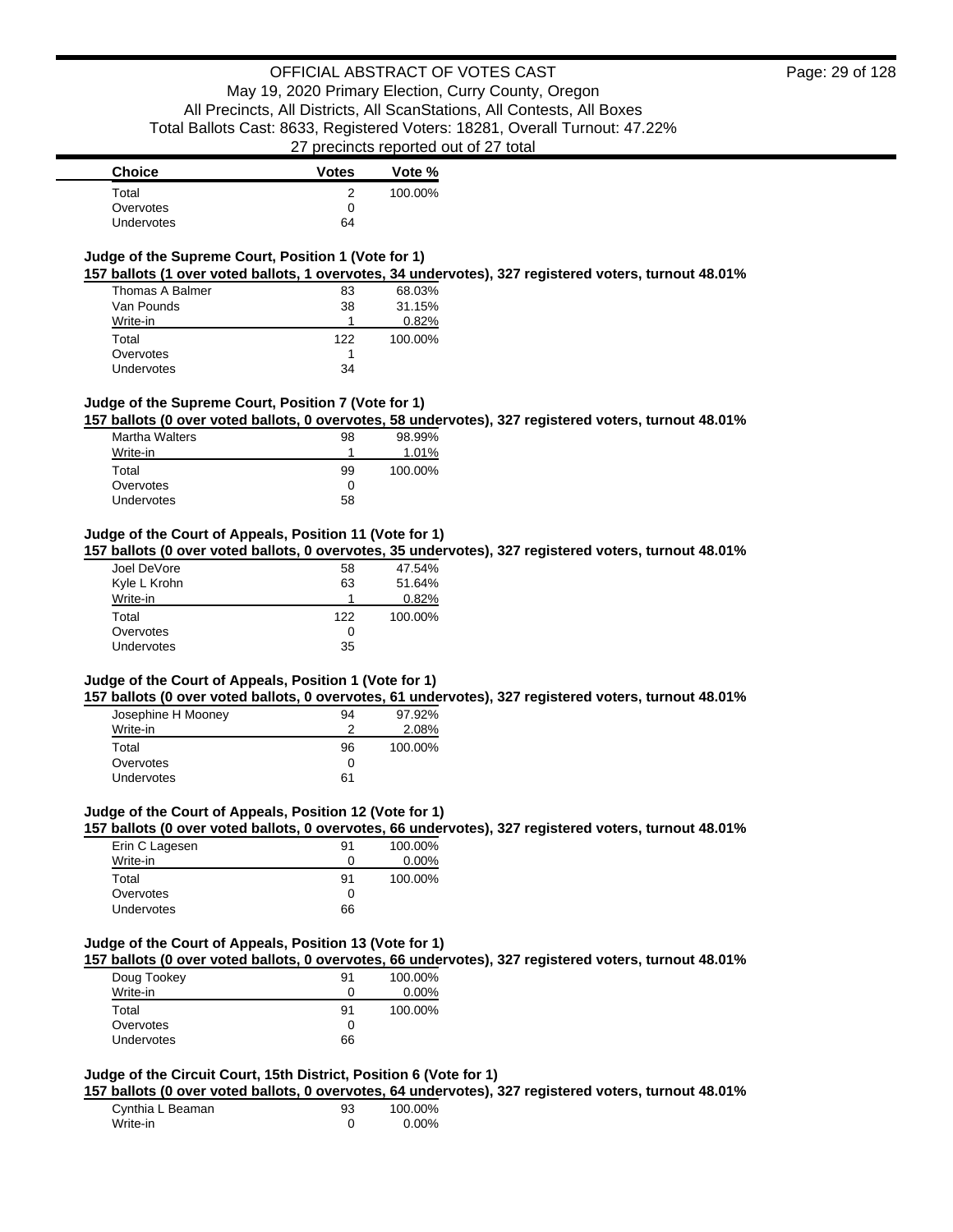| <b>Choice</b>     | <b>Votes</b> | Vote %  |
|-------------------|--------------|---------|
| Total             | 93           | 100.00% |
| Overvotes         |              |         |
| <b>Undervotes</b> | 64           |         |

### **District Attorney, Curry County (Vote for 1)**

**157 ballots (0 over voted ballots, 0 overvotes, 62 undervotes), 327 registered voters, turnout 48.01%**

| Joshua A Spansail | 95 | 100.00%  |
|-------------------|----|----------|
| Write-in          | O  | $0.00\%$ |
| Total             | 95 | 100.00%  |
| Overvotes         | O  |          |
| <b>Undervotes</b> | 62 |          |

### **Curry County Commissioner, Position 2 (Vote for 1)**

**157 ballots (1 over voted ballots, 1 overvotes, 14 undervotes), 327 registered voters, turnout 48.01%**

| John Herzog   | 58  | 40.85%  |
|---------------|-----|---------|
| Shelia Megson | 26  | 18.31%  |
| Sue Gold      | 57  | 40.14%  |
| Write-in      |     | 0.70%   |
| Total         | 142 | 100.00% |
| Overvotes     |     |         |
| Undervotes    | 14  |         |

### **Curry County Commissioner, Position 3 (Vote for 1)**

**157 ballots (0 over voted ballots, 0 overvotes, 37 undervotes), 327 registered voters, turnout 48.01%**

| Court Boice       | 77  | 64.17%  |
|-------------------|-----|---------|
| Write-in          | 43  | 35.83%  |
| Total             | 120 | 100.00% |
| Overvotes         | 0   |         |
| <b>Undervotes</b> | 37  |         |

#### **Curry County Assessor (Vote for 1)**

**157 ballots (0 over voted ballots, 0 overvotes, 55 undervotes), 327 registered voters, turnout 48.01%**

| Jim Kolen  | 100 | 98.04%  |
|------------|-----|---------|
| Write-in   | າ   | 1.96%   |
| Total      | 102 | 100.00% |
| Overvotes  | 0   |         |
| Undervotes | 55  |         |

#### **Precinct 0008**

#### **President (DEM) (Vote for 1)**

**126 ballots (0 over voted ballots, 0 overvotes, 3 undervotes), 170 registered voters, turnout 74.12%**

| Joseph R Biden        | 103 | 83.74%  |
|-----------------------|-----|---------|
| <b>Bernie Sanders</b> |     | 5.69%   |
| Elizabeth Warren      | 5   | 4.07%   |
| Tulsi Gabbard         | 3   | 2.44%   |
| Write-in              | 5   | 4.07%   |
| Total                 | 123 | 100.00% |
| Overvotes             | 0   |         |
| Undervotes            | 3   |         |

#### **President (REP) (Vote for 1)**

**132 ballots (0 over voted ballots, 0 overvotes, 11 undervotes), 205 registered voters, turnout 64.39%**

| Donald J Trump    | 116 | 95.87%  |
|-------------------|-----|---------|
| Write-in          | 5   | 4.13%   |
| Total             | 121 | 100.00% |
| Overvotes         |     |         |
| <b>Undervotes</b> | 11  |         |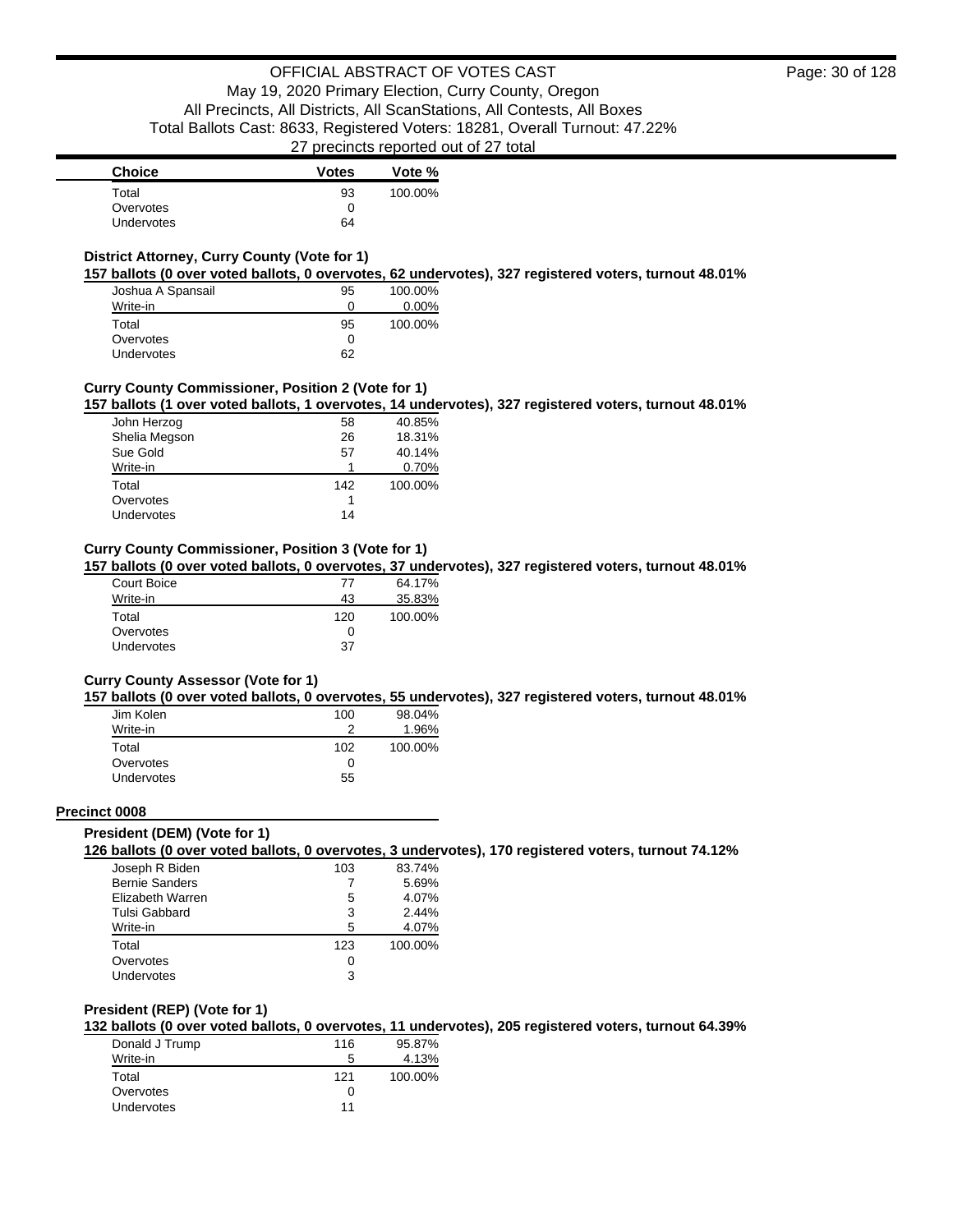# **US Senator (DEM) (Vote for 1)**

**126 ballots (0 over voted ballots, 0 overvotes, 12 undervotes), 170 registered voters, turnout 74.12%**

| Jeff Merkley      | 112 | 98.25%  |
|-------------------|-----|---------|
| Write-in          | ≘   | 1.75%   |
| Total             | 114 | 100.00% |
| Overvotes         | Ω   |         |
| <b>Undervotes</b> | 12  |         |

**Choice Votes Votes Vote %** 

#### **US Senator (REP) (Vote for 1)**

#### **132 ballots (0 over voted ballots, 0 overvotes, 22 undervotes), 205 registered voters, turnout 64.39%**

| Paul J Romero Jr       | 31  | 28.18%   |
|------------------------|-----|----------|
| <b>Robert Schwartz</b> | 15  | 13.64%   |
| Jo Rae Perkins         | 62  | 56.36%   |
| John Verbeek           | 2   | 1.82%    |
| Write-in               | O   | $0.00\%$ |
| Total                  | 110 | 100.00%  |
| Overvotes              | Ω   |          |
| Undervotes             | 22  |          |

### **US Representative, 4th District (DEM) (Vote for 1)**

**126 ballots (0 over voted ballots, 0 overvotes, 2 undervotes), 170 registered voters, turnout 74.12%**

| Peter DeFazio           | 105 | 84.68%  |
|-------------------------|-----|---------|
| Doyle Elizabeth Canning | 17  | 13.71%  |
| Write-in                | 2   | 1.61%   |
| Total                   | 124 | 100.00% |
| Overvotes               | 0   |         |
| Undervotes              | 2   |         |

#### **US Representative, 4th District (REP) (Vote for 1)**

**132 ballots (0 over voted ballots, 0 overvotes, 19 undervotes), 205 registered voters, turnout 64.39%**

| <b>Alek Skarlatos</b> | 96  | 84.96%   |
|-----------------------|-----|----------|
| Nelson ljih           | 17  | 15.04%   |
| Write-in              | 0   | $0.00\%$ |
| Total                 | 113 | 100.00%  |
| Overvotes             | 0   |          |
| Undervotes            | 19  |          |

### **Secretary of State (DEM) (Vote for 1)**

**126 ballots (0 over voted ballots, 0 overvotes, 7 undervotes), 170 registered voters, turnout 74.12%**

| Mark D Hass          | 22  | 18.49%  |
|----------------------|-----|---------|
| Jamie McLeod-Skinner | 41  | 34.45%  |
| Shemia Fagan         | 54  | 45.38%  |
| Write-in             | っ   | 1.68%   |
| Total                | 119 | 100.00% |
| Overvotes            | 0   |         |
| Undervotes           |     |         |

#### **Secretary of State (REP) (Vote for 1)**

**132 ballots (0 over voted ballots, 0 overvotes, 17 undervotes), 205 registered voters, turnout 64.39%**

| Kim Thatcher      | 103 | 89.57%   |
|-------------------|-----|----------|
| Dave W Stauffer   | 12  | 10.43%   |
| Write-in          |     | $0.00\%$ |
| Total             | 115 | 100.00%  |
| Overvotes         |     |          |
| <b>Undervotes</b> | 17  |          |

#### **State Treasurer (DEM) (Vote for 1)**

**126 ballots (0 over voted ballots, 0 overvotes, 37 undervotes), 170 registered voters, turnout 74.12%**

| Tobias Read | 88 | 98.88% |
|-------------|----|--------|
| Write-in    |    | 1.12%  |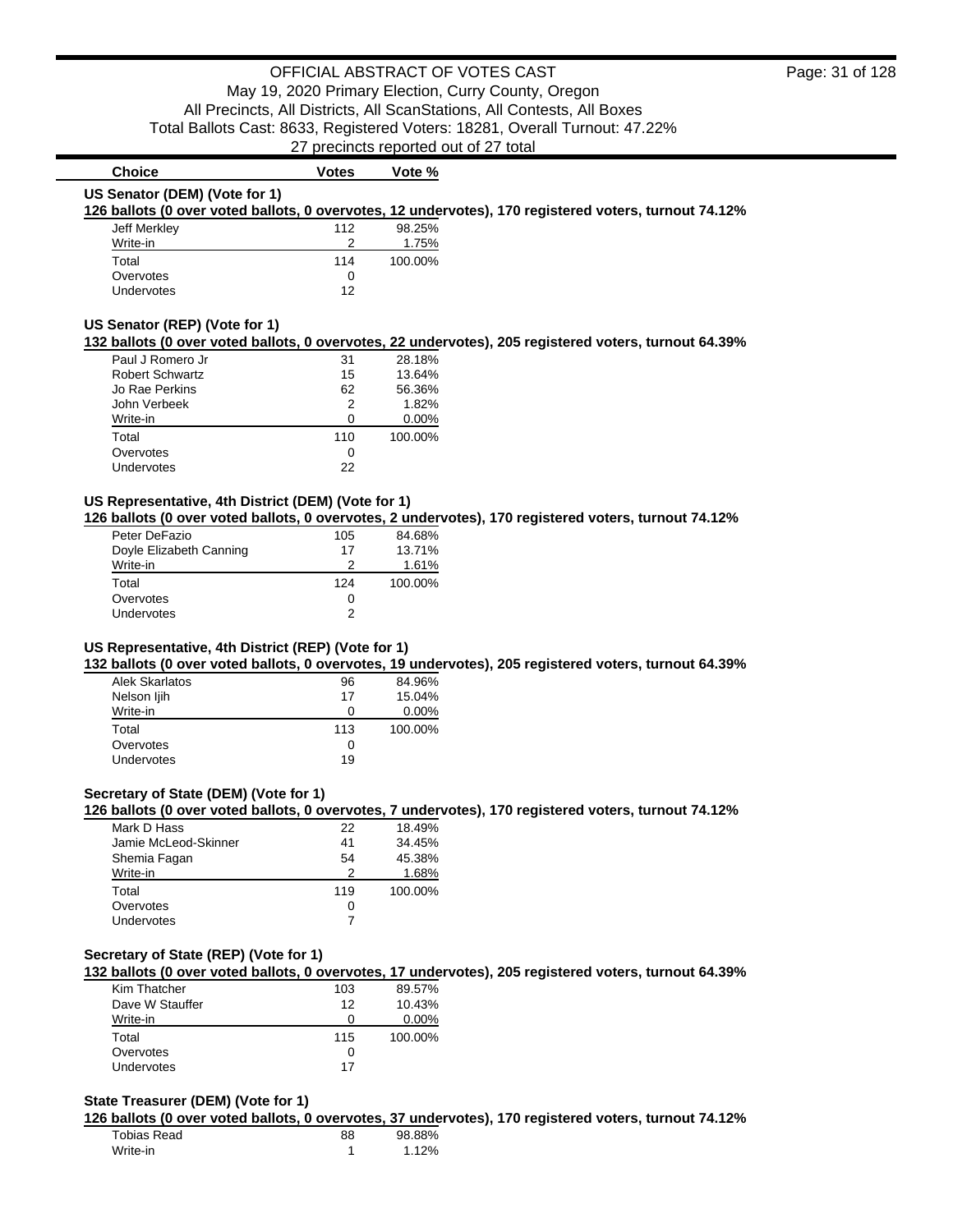| <b>Choice</b>     | <b>Votes</b> | Vote %  |
|-------------------|--------------|---------|
| Total             | 89           | 100.00% |
| Overvotes         |              |         |
| <b>Undervotes</b> | 37           |         |

### **State Treasurer (REP) (Vote for 1)**

**132 ballots (0 over voted ballots, 0 overvotes, 41 undervotes), 205 registered voters, turnout 64.39%**

| Jeff Gudman       | 91 | 100.00%  |
|-------------------|----|----------|
| Write-in          | Ω  | $0.00\%$ |
| Total             | 91 | 100.00%  |
| Overvotes         | O  |          |
| <b>Undervotes</b> | 41 |          |

### **Attorney General (DEM) (Vote for 1)**

### **126 ballots (0 over voted ballots, 0 overvotes, 28 undervotes), 170 registered voters, turnout 74.12%**

| Ellen Rosenblum   | 98           | 100.00% |
|-------------------|--------------|---------|
| Write-in          | $\mathbf{0}$ | 0.00%   |
| Total             | 98           | 100.00% |
| Overvotes         | $\mathbf{I}$ |         |
| <b>Undervotes</b> | 28           |         |

### **Attorney General (REP) (Vote for 1)**

**132 ballots (0 over voted ballots, 0 overvotes, 46 undervotes), 205 registered voters, turnout 64.39%**

| Michael Cross | 84 | 97.67%  |
|---------------|----|---------|
| Write-in      | າ  | 2.33%   |
| Total         | 86 | 100.00% |
| Overvotes     | 0  |         |
| Undervotes    | 46 |         |

#### **State Senator, 1st District (DEM) (Vote for 1)**

**126 ballots (0 over voted ballots, 0 overvotes, 27 undervotes), 170 registered voters, turnout 74.12%**

| Kat Stone    | 69 | 69.70%  |
|--------------|----|---------|
| Les Goodrich | 29 | 29.29%  |
| Write-in     |    | 1.01%   |
| Total        | 99 | 100.00% |
| Overvotes    | 0  |         |
| Undervotes   | 27 |         |

### **State Senator, 1st District (REP) (Vote for 1)**

**132 ballots (0 over voted ballots, 0 overvotes, 39 undervotes), 205 registered voters, turnout 64.39%**

| Dallas Heard | 93 | 100.00% |
|--------------|----|---------|
| Write-in     |    | 0.00%   |
| Total        | 93 | 100.00% |
| Overvotes    |    |         |
| Undervotes   | 39 |         |

### **State Representative, 1st District (DEM) (Vote for 1)**

**126 ballots (0 over voted ballots, 0 overvotes, 48 undervotes), 170 registered voters, turnout 74.12%**

| Calla Felicity | 78           | 100.00%  |
|----------------|--------------|----------|
| Write-in       | $\mathbf{I}$ | $0.00\%$ |
| Total          | 78           | 100.00%  |
| Overvotes      | $\mathbf{I}$ |          |
| Undervotes     | 48           |          |
|                |              |          |

### **State Representative, 1st District (REP) (Vote for 1)**

**132 ballots (0 over voted ballots, 0 overvotes, 35 undervotes), 205 registered voters, turnout 64.39%**

| David Brock Smith | 96 | 98.97% |
|-------------------|----|--------|
| Write-in          |    | 1.03%  |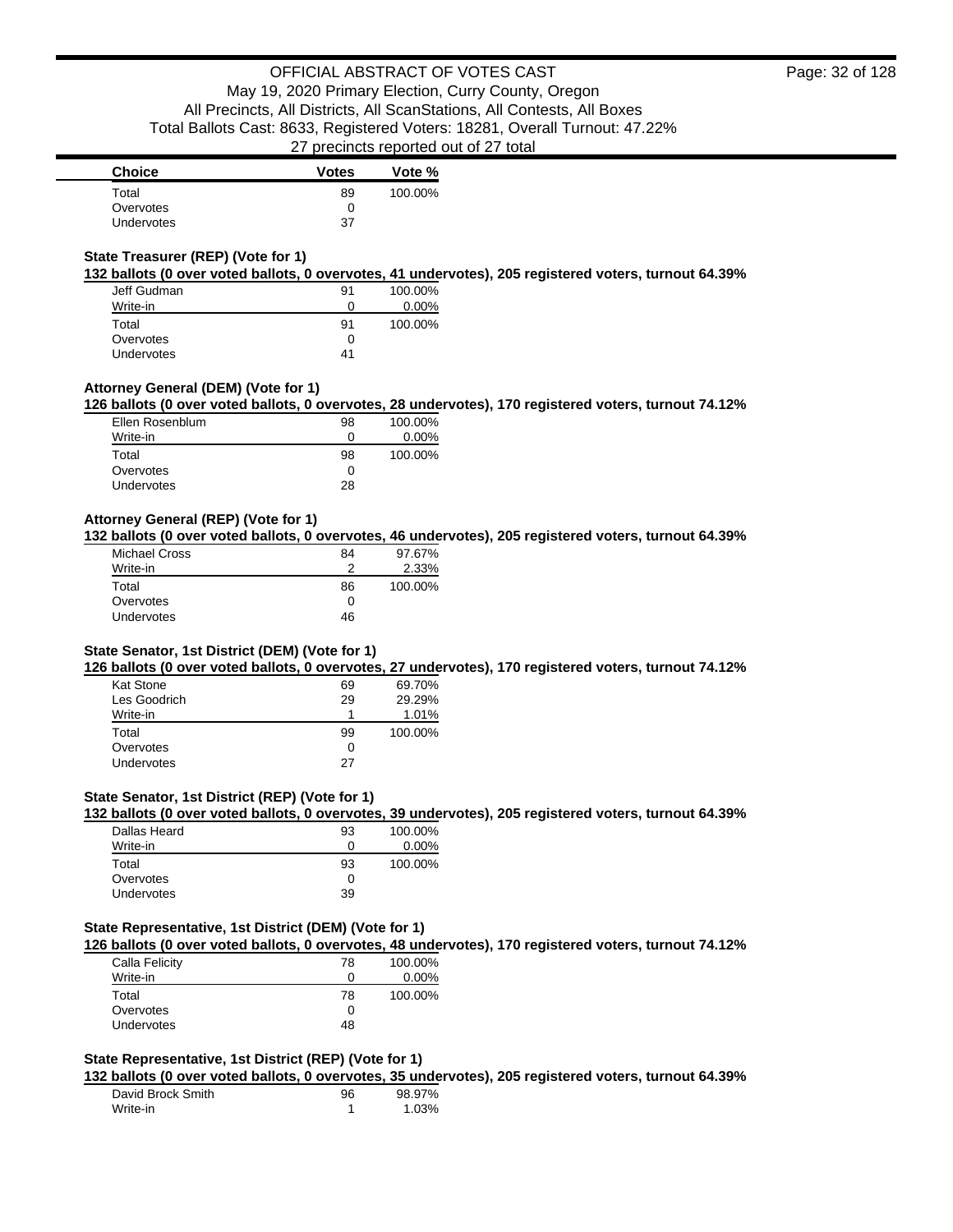### **Precinct Committee Person - Democrat - 0008 Ophir (DEM) (Vote for 2)**

**126 ballots (0 over voted ballots, 0 overvotes, 244 undervotes), 170 registered voters, turnout 74.12%**

| Write-in          | 5   | 62.50%  |
|-------------------|-----|---------|
| Write-in          | ີ   | 37.50%  |
| Total             | 8   | 100.00% |
| Overvotes         | 0   |         |
| <b>Undervotes</b> | 244 |         |

### **Precinct Committee Person - Republican - 0008 Ophir (REP) (Vote for 2)**

**132 ballots (0 over voted ballots, 0 overvotes, 255 undervotes), 205 registered voters, turnout 64.39%**

| Write-in   |              | 77.78%  |
|------------|--------------|---------|
| Write-in   |              | 22.22%  |
| Total      | 9            | 100.00% |
| Overvotes  | $\mathbf{I}$ |         |
| Undervotes | 255          |         |

### **Judge of the Supreme Court, Position 1 (Vote for 1)**

**321 ballots (0 over voted ballots, 0 overvotes, 73 undervotes), 619 registered voters, turnout 51.86%**

| 169          | 68.15%   |
|--------------|----------|
| 79           | 31.85%   |
|              | $0.00\%$ |
| 248          | 100.00%  |
| $\mathbf{U}$ |          |
| 73           |          |
|              |          |

#### **Judge of the Supreme Court, Position 7 (Vote for 1)**

**321 ballots (0 over voted ballots, 0 overvotes, 133 undervotes), 619 registered voters, turnout 51.86%**

| <b>Martha Walters</b> | 188 | 100.00%  |
|-----------------------|-----|----------|
| Write-in              | O   | $0.00\%$ |
| Total                 | 188 | 100.00%  |
| Overvotes             | 0   |          |
| Undervotes            | 133 |          |

#### **Judge of the Court of Appeals, Position 11 (Vote for 1)**

**321 ballots (0 over voted ballots, 0 overvotes, 74 undervotes), 619 registered voters, turnout 51.86%**

| Joel DeVore       | 128 | 51.82%   |
|-------------------|-----|----------|
| Kyle L Krohn      | 119 | 48.18%   |
| Write-in          | 0   | $0.00\%$ |
| Total             | 247 | 100.00%  |
| Overvotes         | 0   |          |
| <b>Undervotes</b> | 74  |          |

#### **Judge of the Court of Appeals, Position 1 (Vote for 1)**

**321 ballots (0 over voted ballots, 0 overvotes, 139 undervotes), 619 registered voters, turnout 51.86%**

| Josephine H Mooney | 182 | 100.00%  |
|--------------------|-----|----------|
| Write-in           |     | $0.00\%$ |
| Total              | 182 | 100.00%  |
| Overvotes          |     |          |
| Undervotes         | 139 |          |

### **Judge of the Court of Appeals, Position 12 (Vote for 1)**

**321 ballots (0 over voted ballots, 0 overvotes, 139 undervotes), 619 registered voters, turnout 51.86%**

| Erin C Lagesen | 182 | 100.00%  |
|----------------|-----|----------|
| Write-in       |     | $0.00\%$ |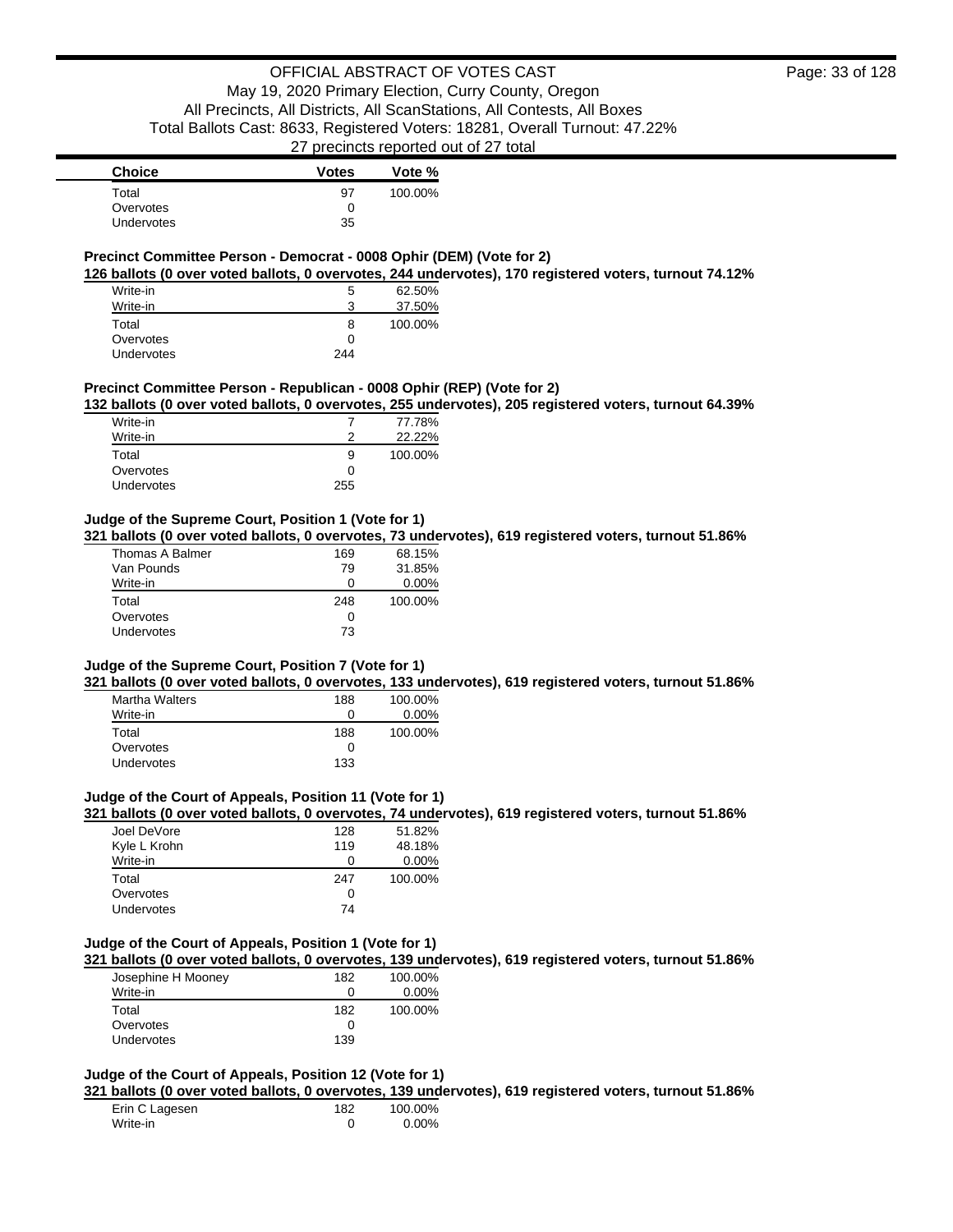### **Judge of the Court of Appeals, Position 13 (Vote for 1)**

**321 ballots (0 over voted ballots, 0 overvotes, 146 undervotes), 619 registered voters, turnout 51.86%**

| Doug Tookey       | 175 | 100.00%  |
|-------------------|-----|----------|
| Write-in          | 0   | $0.00\%$ |
| Total             | 175 | 100.00%  |
| Overvotes         | 0   |          |
| <b>Undervotes</b> | 146 |          |

#### **Judge of the Circuit Court, 15th District, Position 6 (Vote for 1)**

**321 ballots (0 over voted ballots, 0 overvotes, 136 undervotes), 619 registered voters, turnout 51.86%**

| Cynthia L Beaman  | 182 | 98.38%  |
|-------------------|-----|---------|
| Write-in          |     | 1.62%   |
| Total             | 185 | 100.00% |
| Overvotes         |     |         |
| <b>Undervotes</b> | 136 |         |

### **District Attorney, Curry County (Vote for 1)**

**321 ballots (0 over voted ballots, 0 overvotes, 129 undervotes), 619 registered voters, turnout 51.86%**

| Joshua A Spansail | 188 | 97.92%  |
|-------------------|-----|---------|
| Write-in          |     | 2.08%   |
| Total             | 192 | 100.00% |
| Overvotes         | O   |         |
| Undervotes        | 129 |         |

#### **Curry County Commissioner, Position 2 (Vote for 1)**

**321 ballots (0 over voted ballots, 0 overvotes, 33 undervotes), 619 registered voters, turnout 51.86%**

| John Herzog       | 86  | 29.86%   |
|-------------------|-----|----------|
| Shelia Megson     | 81  | 28.12%   |
| Sue Gold          | 121 | 42.01%   |
| Write-in          | 0   | $0.00\%$ |
| Total             | 288 | 100.00%  |
| Overvotes         | 0   |          |
| <b>Undervotes</b> | 33  |          |

#### **Curry County Commissioner, Position 3 (Vote for 1)**

**321 ballots (0 over voted ballots, 0 overvotes, 85 undervotes), 619 registered voters, turnout 51.86%**

| Court Boice       | 195 | 82.63%  |
|-------------------|-----|---------|
| Write-in          | 41  | 17.37%  |
| Total             | 236 | 100.00% |
| Overvotes         | 0   |         |
| <b>Undervotes</b> | 85  |         |

#### **Curry County Assessor (Vote for 1)**

**321 ballots (0 over voted ballots, 0 overvotes, 104 undervotes), 619 registered voters, turnout 51.86%**

| Jim Kolen         | 213 | 98.16%  |
|-------------------|-----|---------|
| Write-in          | 4   | 1.84%   |
| Total             | 217 | 100.00% |
| Overvotes         | 0   |         |
| <b>Undervotes</b> | 104 |         |

#### **Precinct 0009**

#### **President (DEM) (Vote for 1)**

**166 ballots (0 over voted ballots, 0 overvotes, 4 undervotes), 236 registered voters, turnout 70.34%**

| Joseph R Biden        | 121 | 74.69% |
|-----------------------|-----|--------|
| <b>Bernie Sanders</b> | 12  | 7.41%  |
| Elizabeth Warren      | 12  | 7.41%  |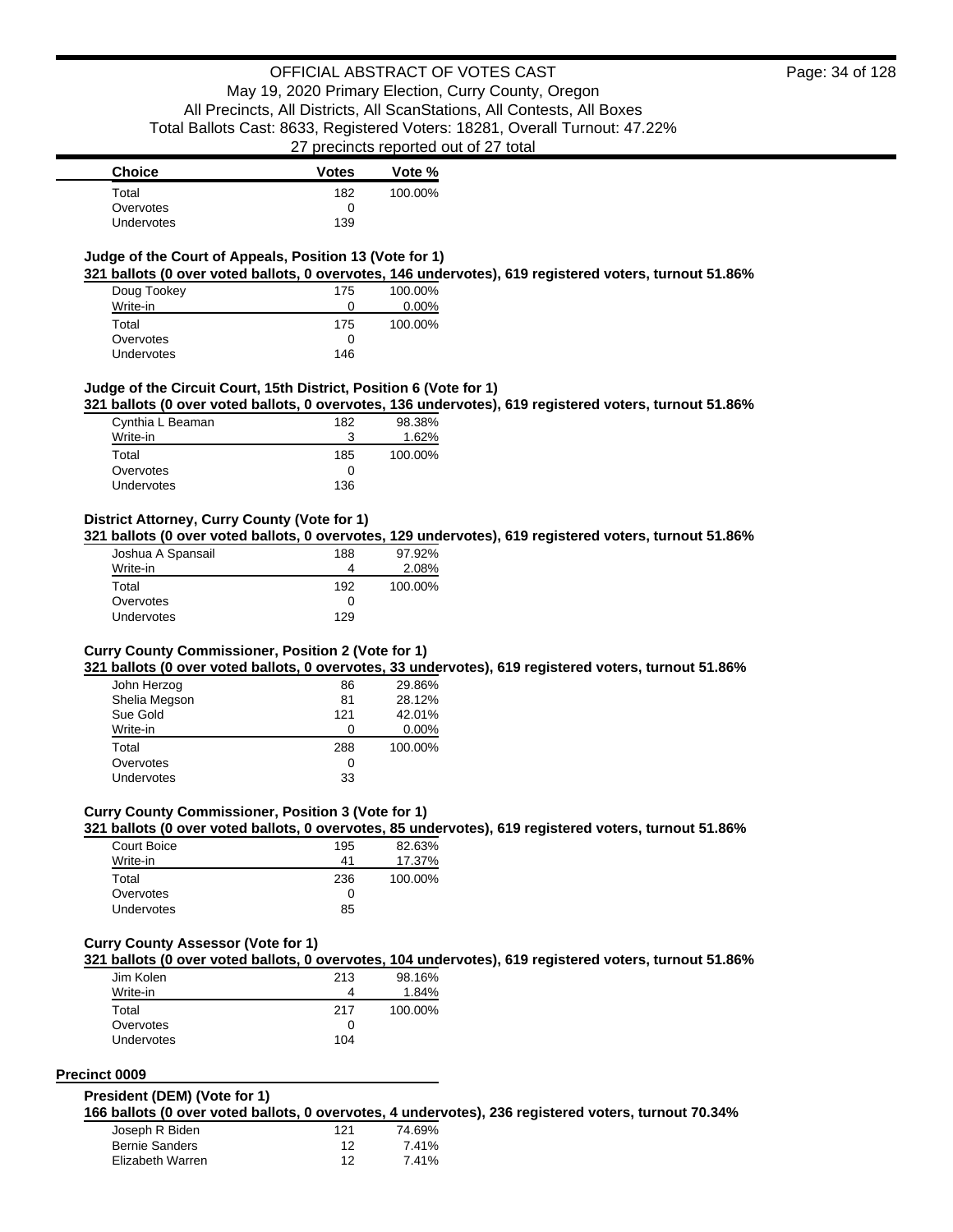| <b>Choice</b>     | <b>Votes</b> | Vote %  |
|-------------------|--------------|---------|
| Tulsi Gabbard     | 8            | 4.94%   |
| Write-in          | 9            | 5.56%   |
| Total             | 162          | 100.00% |
| Overvotes         | 0            |         |
| <b>Undervotes</b> |              |         |

### **President (REP) (Vote for 1)**

**248 ballots (0 over voted ballots, 0 overvotes, 16 undervotes), 345 registered voters, turnout 71.88%**

| Donald J Trump    | 220 | 94.83%  |
|-------------------|-----|---------|
| Write-in          | 12  | 5.17%   |
| Total             | 232 | 100.00% |
| Overvotes         | 0   |         |
| <b>Undervotes</b> | 16  |         |

### **US Senator (DEM) (Vote for 1)**

**166 ballots (0 over voted ballots, 0 overvotes, 15 undervotes), 236 registered voters, turnout 70.34%**

| Jeff Merkley | 147 | 97.35%  |
|--------------|-----|---------|
| Write-in     | 4   | 2.65%   |
| Total        | 151 | 100.00% |
| Overvotes    | O   |         |
| Undervotes   | 15  |         |
|              |     |         |

### **US Senator (REP) (Vote for 1)**

**248 ballots (0 over voted ballots, 0 overvotes, 37 undervotes), 345 registered voters, turnout 71.88%**

| Paul J Romero Jr       | 78  | 36.97%  |
|------------------------|-----|---------|
| <b>Robert Schwartz</b> | 20  | 9.48%   |
| Jo Rae Perkins         | 102 | 48.34%  |
| John Verbeek           | 8   | 3.79%   |
| Write-in               | 3   | 1.42%   |
| Total                  | 211 | 100.00% |
| Overvotes              | 0   |         |
| Undervotes             | 37  |         |

### **US Representative, 4th District (DEM) (Vote for 1)**

**166 ballots (0 over voted ballots, 0 overvotes, 2 undervotes), 236 registered voters, turnout 70.34%**

| Peter DeFazio           | 130 | 79.27%  |
|-------------------------|-----|---------|
| Doyle Elizabeth Canning | 30  | 18.29%  |
| Write-in                | 4   | 2.44%   |
| Total                   | 164 | 100.00% |
| Overvotes               | Ω   |         |
| <b>Undervotes</b>       | 2   |         |

### **US Representative, 4th District (REP) (Vote for 1)**

**248 ballots (0 over voted ballots, 0 overvotes, 33 undervotes), 345 registered voters, turnout 71.88%**

| Alek Skarlatos | 192 | 89.30%  |
|----------------|-----|---------|
| Nelson ljih    | 21  | 9.77%   |
| Write-in       |     | 0.93%   |
| Total          | 215 | 100.00% |
| Overvotes      | 0   |         |
| Undervotes     | 33  |         |

#### **Secretary of State (DEM) (Vote for 1)**

**166 ballots (0 over voted ballots, 0 overvotes, 17 undervotes), 236 registered voters, turnout 70.34%**

| 38  | 25.50%  |
|-----|---------|
| 54  | 36.24%  |
| 53  | 35.57%  |
|     | 2.68%   |
| 149 | 100.00% |
| Ω   |         |
| 17  |         |
|     |         |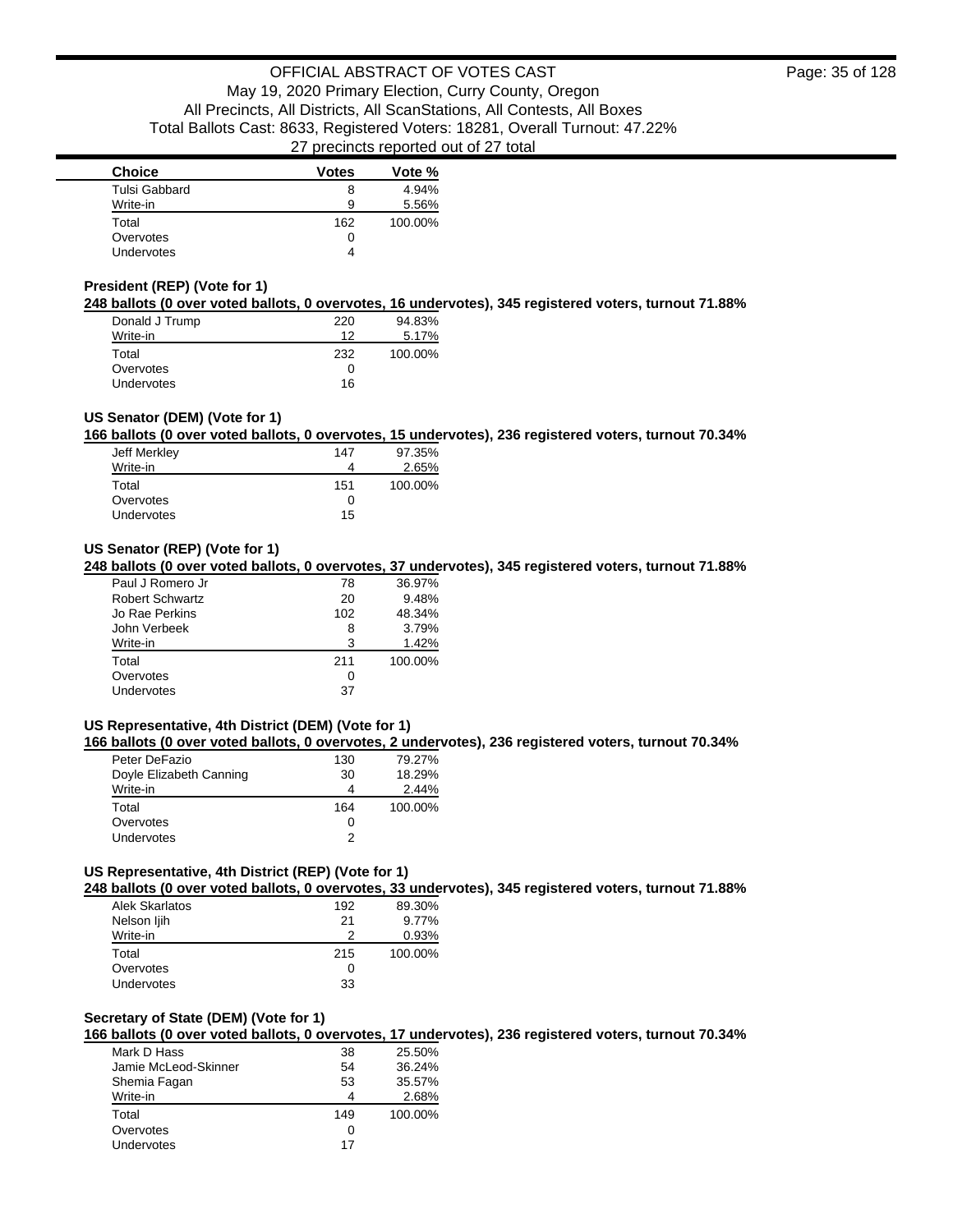| <b>Choice</b>                         | <b>Votes</b> | Vote %  |                                                                                                       |
|---------------------------------------|--------------|---------|-------------------------------------------------------------------------------------------------------|
| Secretary of State (REP) (Vote for 1) |              |         |                                                                                                       |
|                                       |              |         | 248 ballots (0 over voted ballots, 0 overvotes, 33 undervotes), 345 registered voters, turnout 71.88% |
| Kim Thatcher                          | 190          | 88.37%  |                                                                                                       |
| Dave W Stauffer                       | 23           | 10.70%  |                                                                                                       |
| Write-in                              | 2            | 0.93%   |                                                                                                       |
| Total                                 | 215          | 100.00% |                                                                                                       |
| Overvotes                             | 0            |         |                                                                                                       |
| Undervotes                            | 33           |         |                                                                                                       |
|                                       |              |         |                                                                                                       |
| State Treasurer (DEM) (Vote for 1)    |              |         |                                                                                                       |
|                                       |              |         | 166 ballots (0 over voted ballots, 0 overvotes, 39 undervotes), 236 registered voters, turnout 70.34% |
| Tobias Read                           | 123          | 96.85%  |                                                                                                       |
| Write-in                              | 4            | 3.15%   |                                                                                                       |
| Total                                 | 127          | 100.00% |                                                                                                       |
| Overvotes                             | 0            |         |                                                                                                       |

### **State Treasurer (REP) (Vote for 1)**

Undervotes 39

**248 ballots (0 over voted ballots, 0 overvotes, 70 undervotes), 345 registered voters, turnout 71.88%**

| Jeff Gudman       | 177 | 99.44%   |
|-------------------|-----|----------|
| Write-in          |     | $0.56\%$ |
| Total             | 178 | 100.00%  |
| Overvotes         |     |          |
| <b>Undervotes</b> | 70  |          |

### **Attorney General (DEM) (Vote for 1)**

**166 ballots (0 over voted ballots, 0 overvotes, 40 undervotes), 236 registered voters, turnout 70.34%**

| Ellen Rosenblum   | 121 | 96.03%  |
|-------------------|-----|---------|
| Write-in          | 5   | 3.97%   |
| Total             | 126 | 100.00% |
| Overvotes         | 0   |         |
| <b>Undervotes</b> | 40  |         |

#### **Attorney General (REP) (Vote for 1)**

**248 ballots (0 over voted ballots, 0 overvotes, 87 undervotes), 345 registered voters, turnout 71.88%**

| Michael Cross | 157 | 97.52%  |
|---------------|-----|---------|
| Write-in      |     | 2.48%   |
| Total         | 161 | 100.00% |
| Overvotes     |     |         |
| Undervotes    | 87  |         |
|               |     |         |

#### **State Senator, 1st District (DEM) (Vote for 1)**

**166 ballots (0 over voted ballots, 0 overvotes, 27 undervotes), 236 registered voters, turnout 70.34%**

| Kat Stone    | 97           | 69.78%  |
|--------------|--------------|---------|
| Les Goodrich | 38           | 27.34%  |
| Write-in     | Δ            | 2.88%   |
|              |              |         |
| Total        | 139          | 100.00% |
| Overvotes    | $\mathbf{0}$ |         |

#### **State Senator, 1st District (REP) (Vote for 1)**

**248 ballots (0 over voted ballots, 0 overvotes, 59 undervotes), 345 registered voters, turnout 71.88%**

| Dallas Heard | 185 | 97.88%  |
|--------------|-----|---------|
| Write-in     |     | 2.12%   |
| Total        | 189 | 100.00% |
| Overvotes    | 0   |         |
| Undervotes   | 59  |         |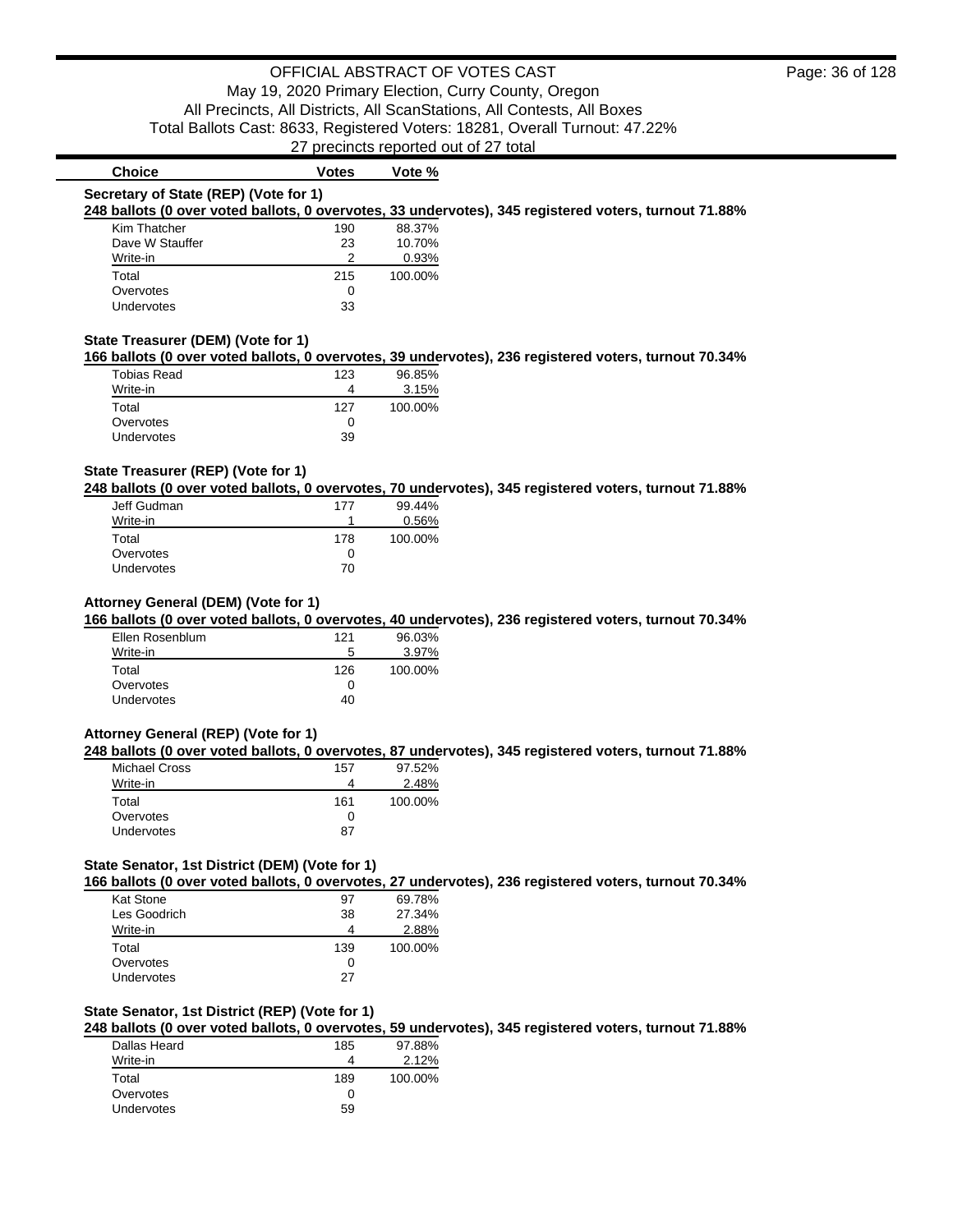| <b>Choice</b>                                                                                                                                                                             | Votes          | Vote %   |                                                                                                        |
|-------------------------------------------------------------------------------------------------------------------------------------------------------------------------------------------|----------------|----------|--------------------------------------------------------------------------------------------------------|
| State Representative, 1st District (DEM) (Vote for 1)                                                                                                                                     |                |          |                                                                                                        |
|                                                                                                                                                                                           |                |          | 166 ballots (0 over voted ballots, 0 overvotes, 47 undervotes), 236 registered voters, turnout 70.34%  |
| Calla Felicity                                                                                                                                                                            | 115            | 96.64%   |                                                                                                        |
| Write-in                                                                                                                                                                                  | 4              | 3.36%    |                                                                                                        |
| Total                                                                                                                                                                                     | 119            | 100.00%  |                                                                                                        |
| Overvotes                                                                                                                                                                                 | 0              |          |                                                                                                        |
| Undervotes                                                                                                                                                                                | 47             |          |                                                                                                        |
| State Representative, 1st District (REP) (Vote for 1)                                                                                                                                     |                |          |                                                                                                        |
|                                                                                                                                                                                           |                |          | 248 ballots (0 over voted ballots, 0 overvotes, 51 undervotes), 345 registered voters, turnout 71.88%  |
| David Brock Smith                                                                                                                                                                         | 195            | 98.98%   |                                                                                                        |
| Write-in                                                                                                                                                                                  | 2              | 1.02%    |                                                                                                        |
| Total                                                                                                                                                                                     | 197            | 100.00%  |                                                                                                        |
| Overvotes                                                                                                                                                                                 | 0              |          |                                                                                                        |
| Undervotes                                                                                                                                                                                | 51             |          |                                                                                                        |
|                                                                                                                                                                                           |                |          |                                                                                                        |
| Precinct Committee Person - Democrat - 0009 Wedderburn (DEM) (Vote for 4)                                                                                                                 |                |          | 166 ballots (0 over voted ballots, 0 overvotes, 657 undervotes), 236 registered voters, turnout 70.34% |
| Write-in                                                                                                                                                                                  | 4              | 57.14%   |                                                                                                        |
| Write-in                                                                                                                                                                                  | 1              | 14.29%   |                                                                                                        |
| Write-in                                                                                                                                                                                  | 1              | 14.29%   |                                                                                                        |
| Write-in                                                                                                                                                                                  | 1              | 14.29%   |                                                                                                        |
| Total                                                                                                                                                                                     | $\overline{7}$ | 100.00%  |                                                                                                        |
|                                                                                                                                                                                           |                |          |                                                                                                        |
|                                                                                                                                                                                           |                |          |                                                                                                        |
| Overvotes<br>Undervotes                                                                                                                                                                   | 0<br>657       |          |                                                                                                        |
| Kathy Shindler                                                                                                                                                                            | 176            | 98.32%   | 248 ballots (0 over voted ballots, 0 overvotes, 813 undervotes), 345 registered voters, turnout 71.88% |
| Write-in                                                                                                                                                                                  | 2              | 1.12%    |                                                                                                        |
| Write-in                                                                                                                                                                                  | 1              | 0.56%    |                                                                                                        |
| Write-in                                                                                                                                                                                  | 0              | $0.00\%$ |                                                                                                        |
| Write-in                                                                                                                                                                                  | 0              | 0.00%    |                                                                                                        |
| Total                                                                                                                                                                                     | 179            | 100.00%  |                                                                                                        |
| Overvotes<br>Undervotes                                                                                                                                                                   | 0<br>813       |          |                                                                                                        |
|                                                                                                                                                                                           |                |          |                                                                                                        |
|                                                                                                                                                                                           |                |          |                                                                                                        |
|                                                                                                                                                                                           |                |          | 525 ballots (0 over voted ballots, 0 overvotes, 89 undervotes), 940 registered voters, turnout 55.85%  |
| Thomas A Balmer                                                                                                                                                                           | 285            | 65.37%   |                                                                                                        |
| Van Pounds                                                                                                                                                                                | 150            | 34.40%   |                                                                                                        |
| Write-in                                                                                                                                                                                  | 1              | 0.23%    |                                                                                                        |
| Total                                                                                                                                                                                     | 436            | 100.00%  |                                                                                                        |
| Overvotes                                                                                                                                                                                 | 0              |          |                                                                                                        |
| Undervotes                                                                                                                                                                                | 89             |          |                                                                                                        |
| Precinct Committee Person - Republican - 0009 Wedderburn (REP) (Vote for 4)<br>Judge of the Supreme Court, Position 1 (Vote for 1)<br>Judge of the Supreme Court, Position 7 (Vote for 1) |                |          |                                                                                                        |
|                                                                                                                                                                                           |                |          | 525 ballots (0 over voted ballots, 0 overvotes, 182 undervotes), 940 registered voters, turnout 55.85% |
| Martha Walters                                                                                                                                                                            | 341<br>2       | 99.42%   |                                                                                                        |
| Write-in                                                                                                                                                                                  |                | 0.58%    |                                                                                                        |
| Total<br>Overvotes                                                                                                                                                                        | 343<br>0       | 100.00%  |                                                                                                        |

# **Judge of the Court of Appeals, Position 11 (Vote for 1)**

**525 ballots (0 over voted ballots, 0 overvotes, 98 undervotes), 940 registered voters, turnout 55.85%**

| Joel DeVore  | 218 | 51.05% |
|--------------|-----|--------|
| Kyle L Krohn | 209 | 48.95% |
| Write-in     | O   | 0.00%  |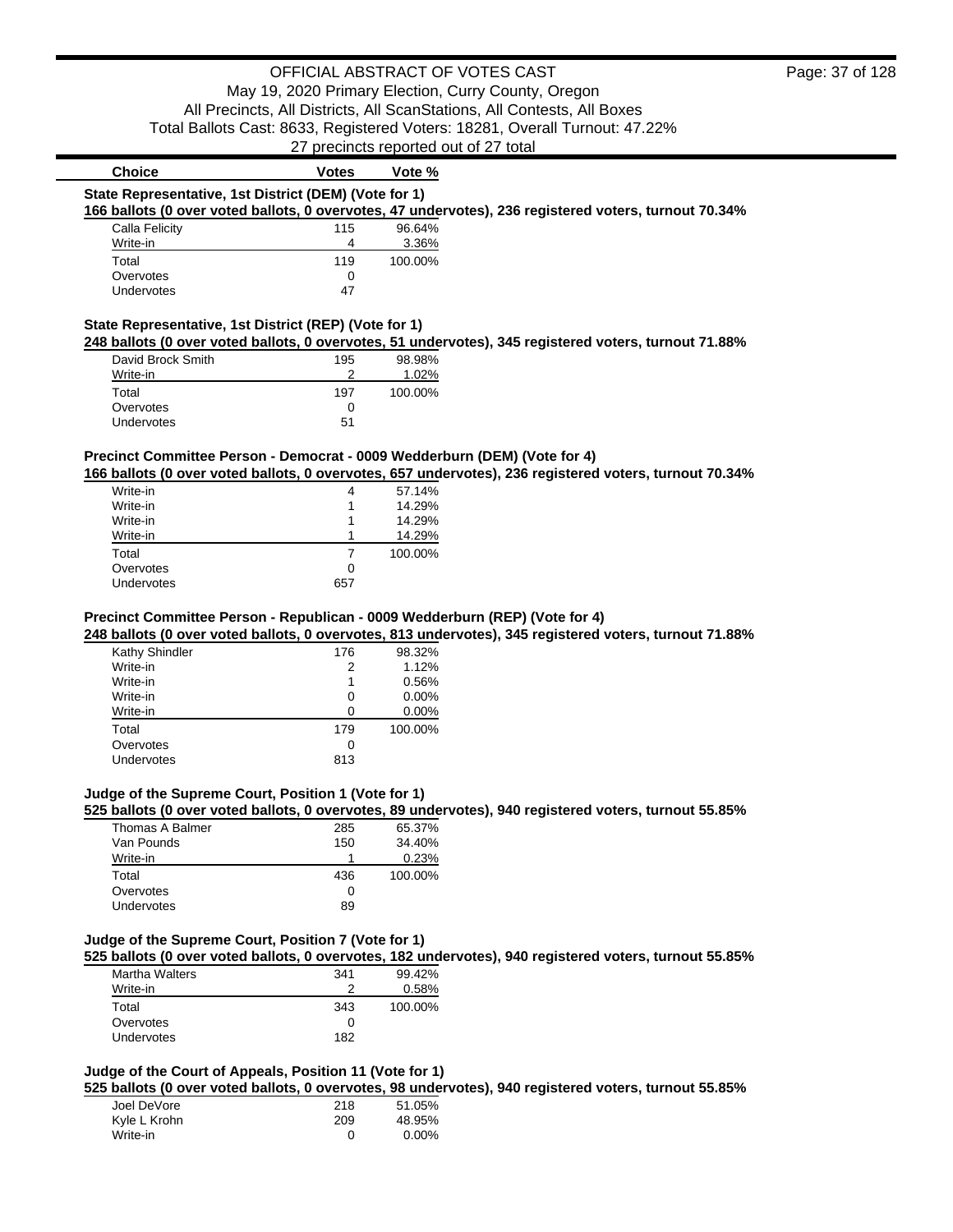# **Judge of the Court of Appeals, Position 1 (Vote for 1)**

**525 ballots (0 over voted ballots, 0 overvotes, 188 undervotes), 940 registered voters, turnout 55.85%**

| Josephine H Mooney | 336 | 99.70%  |
|--------------------|-----|---------|
| Write-in           |     | 0.30%   |
| Total              | 337 | 100.00% |
| Overvotes          | 0   |         |
| Undervotes         | 188 |         |

### **Judge of the Court of Appeals, Position 12 (Vote for 1)**

**525 ballots (0 over voted ballots, 0 overvotes, 186 undervotes), 940 registered voters, turnout 55.85%**

| Erin C Lagesen    | 339          | 100.00% |
|-------------------|--------------|---------|
| Write-in          |              | 0.00%   |
| Total             | 339          | 100.00% |
| Overvotes         | $\mathbf{I}$ |         |
| <b>Undervotes</b> | 186          |         |

#### **Judge of the Court of Appeals, Position 13 (Vote for 1)**

**525 ballots (0 over voted ballots, 0 overvotes, 201 undervotes), 940 registered voters, turnout 55.85%**

| Doug Tookey       | 323 | 99.69%  |
|-------------------|-----|---------|
| Write-in          |     | 0.31%   |
| Total             | 324 | 100.00% |
| Overvotes         | Ω   |         |
| <b>Undervotes</b> | 201 |         |

### **Judge of the Circuit Court, 15th District, Position 6 (Vote for 1)**

**525 ballots (0 over voted ballots, 0 overvotes, 177 undervotes), 940 registered voters, turnout 55.85%**

| Cynthia L Beaman  | 341 | 97.99%  |
|-------------------|-----|---------|
| Write-in          |     | 2.01%   |
| Total             | 348 | 100.00% |
| Overvotes         | 0   |         |
| <b>Undervotes</b> | 177 |         |

### **District Attorney, Curry County (Vote for 1)**

**525 ballots (0 over voted ballots, 0 overvotes, 157 undervotes), 940 registered voters, turnout 55.85%**

| Joshua A Spansail | 368 | 100.00%  |
|-------------------|-----|----------|
| Write-in          |     | $0.00\%$ |
| Total             | 368 | 100.00%  |
| Overvotes         |     |          |
| <b>Undervotes</b> | 157 |          |

# **Curry County Commissioner, Position 2 (Vote for 1)**

**525 ballots (1 over voted ballots, 1 overvotes, 39 undervotes), 940 registered voters, turnout 55.85%**

| John Herzog       | 156 | 32.16%  |
|-------------------|-----|---------|
| Shelia Megson     | 147 | 30.31%  |
| Sue Gold          | 181 | 37.32%  |
| Write-in          |     | 0.21%   |
| Total             | 485 | 100.00% |
| Overvotes         |     |         |
| <b>Undervotes</b> | 39  |         |

#### **Curry County Commissioner, Position 3 (Vote for 1)**

**525 ballots (0 over voted ballots, 0 overvotes, 123 undervotes), 940 registered voters, turnout 55.85%**

| Court Boice | 358 | 89.05% |
|-------------|-----|--------|
| Write-in    | 44  | 10.95% |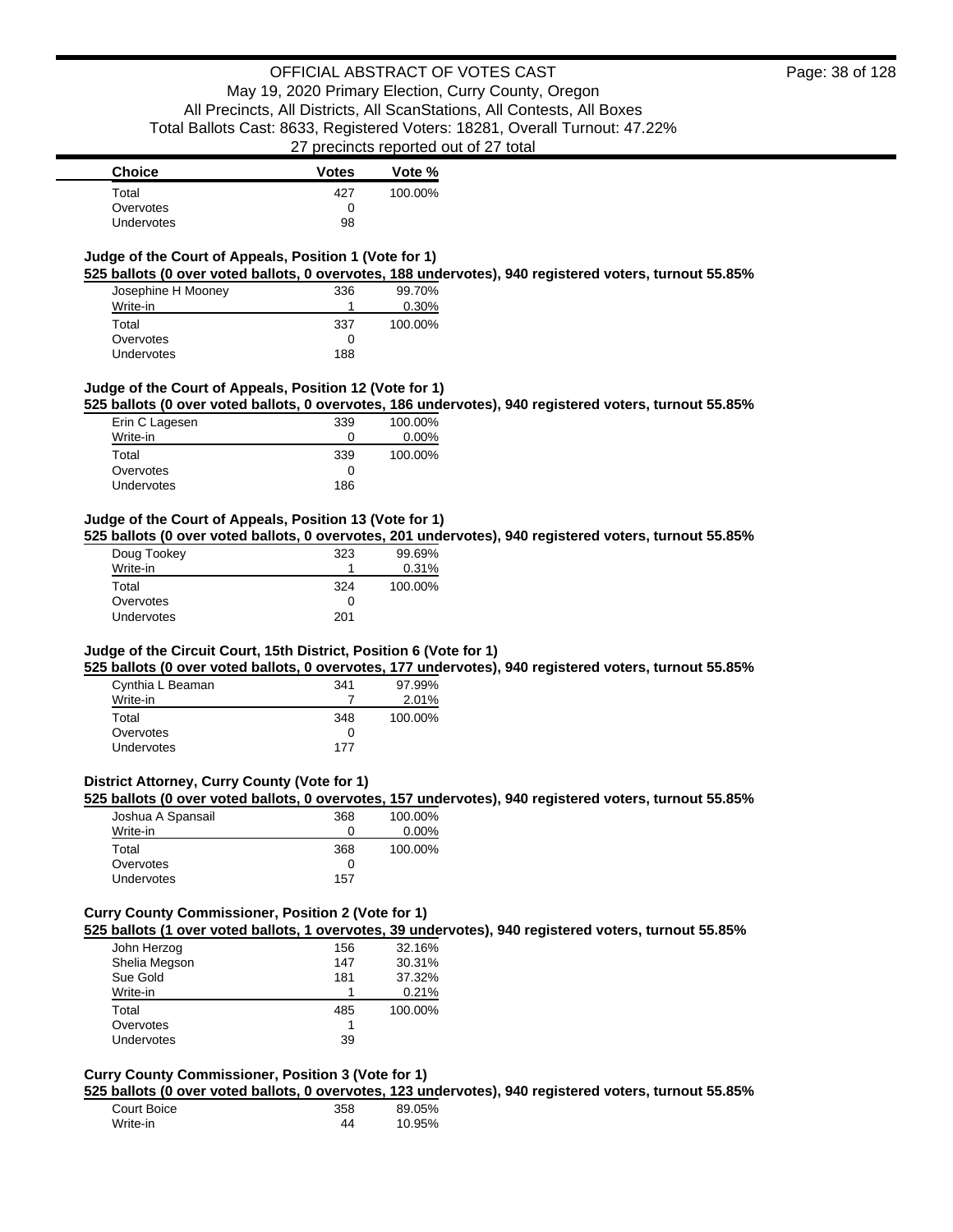| <b>Choice</b>     | <b>Votes</b> | Vote %  |
|-------------------|--------------|---------|
| Total             | 402          | 100.00% |
| Overvotes         |              |         |
| <b>Undervotes</b> | 123          |         |

# **Curry County Assessor (Vote for 1)**

**525 ballots (0 over voted ballots, 0 overvotes, 131 undervotes), 940 registered voters, turnout 55.85%**

| Jim Kolen  | 392 | 99.49%  |
|------------|-----|---------|
| Write-in   | າ   | 0.51%   |
| Total      | 394 | 100.00% |
| Overvotes  | O   |         |
| Undervotes | 131 |         |

#### **Precinct 0010**

#### **President (DEM) (Vote for 1)**

### **105 ballots (0 over voted ballots, 0 overvotes, 2 undervotes), 163 registered voters, turnout 64.42%**

| Joseph R Biden        | 73  | 70.87%  |
|-----------------------|-----|---------|
| <b>Bernie Sanders</b> | 16  | 15.53%  |
| Elizabeth Warren      | 6   | 5.83%   |
| Tulsi Gabbard         | 3   | 2.91%   |
| Write-in              | 5   | 4.85%   |
| Total                 | 103 | 100.00% |
| Overvotes             | 0   |         |
| Undervotes            |     |         |

### **President (REP) (Vote for 1)**

#### **120 ballots (0 over voted ballots, 0 overvotes, 8 undervotes), 180 registered voters, turnout 66.67%**

| Donald J Trump | 106 | 94.64%  |
|----------------|-----|---------|
| Write-in       | 6   | 5.36%   |
| Total          | 112 | 100.00% |
| Overvotes      | 0   |         |
| Undervotes     | 8   |         |

### **US Senator (DEM) (Vote for 1)**

#### **105 ballots (0 over voted ballots, 0 overvotes, 7 undervotes), 163 registered voters, turnout 64.42%**

| Jeff Merkley      | 96 | 97.96%  |
|-------------------|----|---------|
| Write-in          | っ  | 2.04%   |
| Total             | 98 | 100.00% |
| Overvotes         | 0  |         |
| <b>Undervotes</b> |    |         |

# **US Senator (REP) (Vote for 1)**

**120 ballots (0 over voted ballots, 0 overvotes, 19 undervotes), 180 registered voters, turnout 66.67%**

| Paul J Romero Jr       | 31  | 30.69%  |
|------------------------|-----|---------|
| <b>Robert Schwartz</b> | 14  | 13.86%  |
| Jo Rae Perkins         | 45  | 44.55%  |
| John Verbeek           | 10  | 9.90%   |
| Write-in               |     | 0.99%   |
| Total                  | 101 | 100.00% |
| Overvotes              | ი   |         |
| Undervotes             | 19  |         |

#### **US Representative, 4th District (DEM) (Vote for 1)**

**105 ballots (0 over voted ballots, 0 overvotes, 5 undervotes), 163 registered voters, turnout 64.42%**

| Peter DeFazio           | 82  | 82.00%  |
|-------------------------|-----|---------|
| Doyle Elizabeth Canning | 16  | 16.00%  |
| Write-in                | っ   | 2.00%   |
| Total                   | 100 | 100.00% |
| Overvotes               | 0   |         |
| Undervotes              | 5   |         |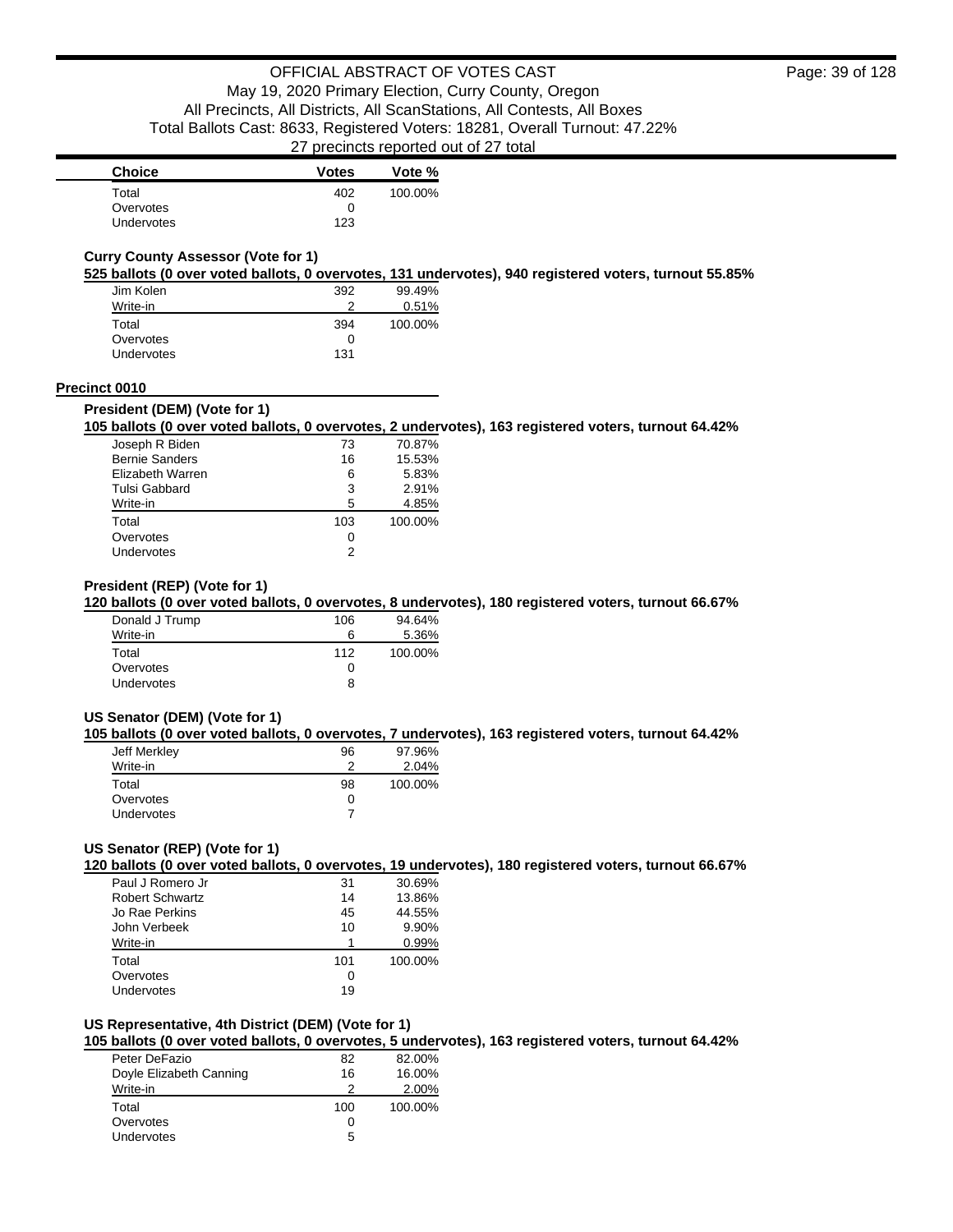# 27 precincts reported out of 27 total

| <b>Choice</b>                                      | <b>Votes</b> | Vote %                                                                                                |  |
|----------------------------------------------------|--------------|-------------------------------------------------------------------------------------------------------|--|
| US Representative, 4th District (REP) (Vote for 1) |              |                                                                                                       |  |
|                                                    |              | 120 ballots (0 over voted ballots, 0 overvotes, 22 undervotes), 180 registered voters, turnout 66.67% |  |
| Alek Skarlatos                                     | 87           | 88.78%                                                                                                |  |
| Nelson ljih                                        | 11           | 11.22%                                                                                                |  |
| Write-in                                           | $\Omega$     | $0.00\%$                                                                                              |  |
| Total                                              | 98           | 100.00%                                                                                               |  |
| Overvotes                                          | 0            |                                                                                                       |  |
| <b>Undervotes</b>                                  | 22           |                                                                                                       |  |
|                                                    |              |                                                                                                       |  |
| Secretary of State (DEM) (Vote for 1)              |              | 105 ballots (0 over voted ballots, 0 overvotes, 15 undervotes), 163 registered voters, turnout 64.42% |  |
| Mark D Hass                                        | 30           | 33.33%                                                                                                |  |
| Jamie McLeod-Skinner                               | 22           | 24.44%                                                                                                |  |
| Shemia Fagan                                       | 36           | 40.00%                                                                                                |  |
| Write-in                                           | 2            | 2.22%                                                                                                 |  |
| Total                                              | 90           | 100.00%                                                                                               |  |
| Overvotes                                          | 0            |                                                                                                       |  |

### **Secretary of State (REP) (Vote for 1)**

Undervotes 15

**120 ballots (0 over voted ballots, 0 overvotes, 18 undervotes), 180 registered voters, turnout 66.67%**

| Kim Thatcher    | 85  | 83.33%   |
|-----------------|-----|----------|
| Dave W Stauffer | 17  | 16.67%   |
| Write-in        | 0   | $0.00\%$ |
| Total           | 102 | 100.00%  |
| Overvotes       | 0   |          |
| Undervotes      | 18  |          |

### **State Treasurer (DEM) (Vote for 1)**

**105 ballots (0 over voted ballots, 0 overvotes, 23 undervotes), 163 registered voters, turnout 64.42%**

| Tobias Read       | 80  | 97.56%  |
|-------------------|-----|---------|
| Write-in          | ≏   | 2.44%   |
| Total             | 82  | 100.00% |
| Overvotes         | Ω   |         |
| <b>Undervotes</b> | 23. |         |

### **State Treasurer (REP) (Vote for 1)**

**120 ballots (0 over voted ballots, 0 overvotes, 34 undervotes), 180 registered voters, turnout 66.67%**

| Jeff Gudman       | 86 | 100.00%  |
|-------------------|----|----------|
| Write-in          |    | $0.00\%$ |
| Total             | 86 | 100.00%  |
| Overvotes         |    |          |
| <b>Undervotes</b> | 34 |          |

#### **Attorney General (DEM) (Vote for 1)**

**105 ballots (0 over voted ballots, 0 overvotes, 19 undervotes), 163 registered voters, turnout 64.42%**

| Ellen Rosenblum   | 84 | 97.67%  |
|-------------------|----|---------|
| Write-in          |    | 2.33%   |
| Total             | 86 | 100.00% |
| Overvotes         |    |         |
| <b>Undervotes</b> | 19 |         |

### **Attorney General (REP) (Vote for 1)**

**120 ballots (0 over voted ballots, 0 overvotes, 40 undervotes), 180 registered voters, turnout 66.67%**

| Michael Cross | 79 | 98.75%  |
|---------------|----|---------|
| Write-in      |    | 1.25%   |
| Total         | 80 | 100.00% |
| Overvotes     | 0  |         |
| Undervotes    | 40 |         |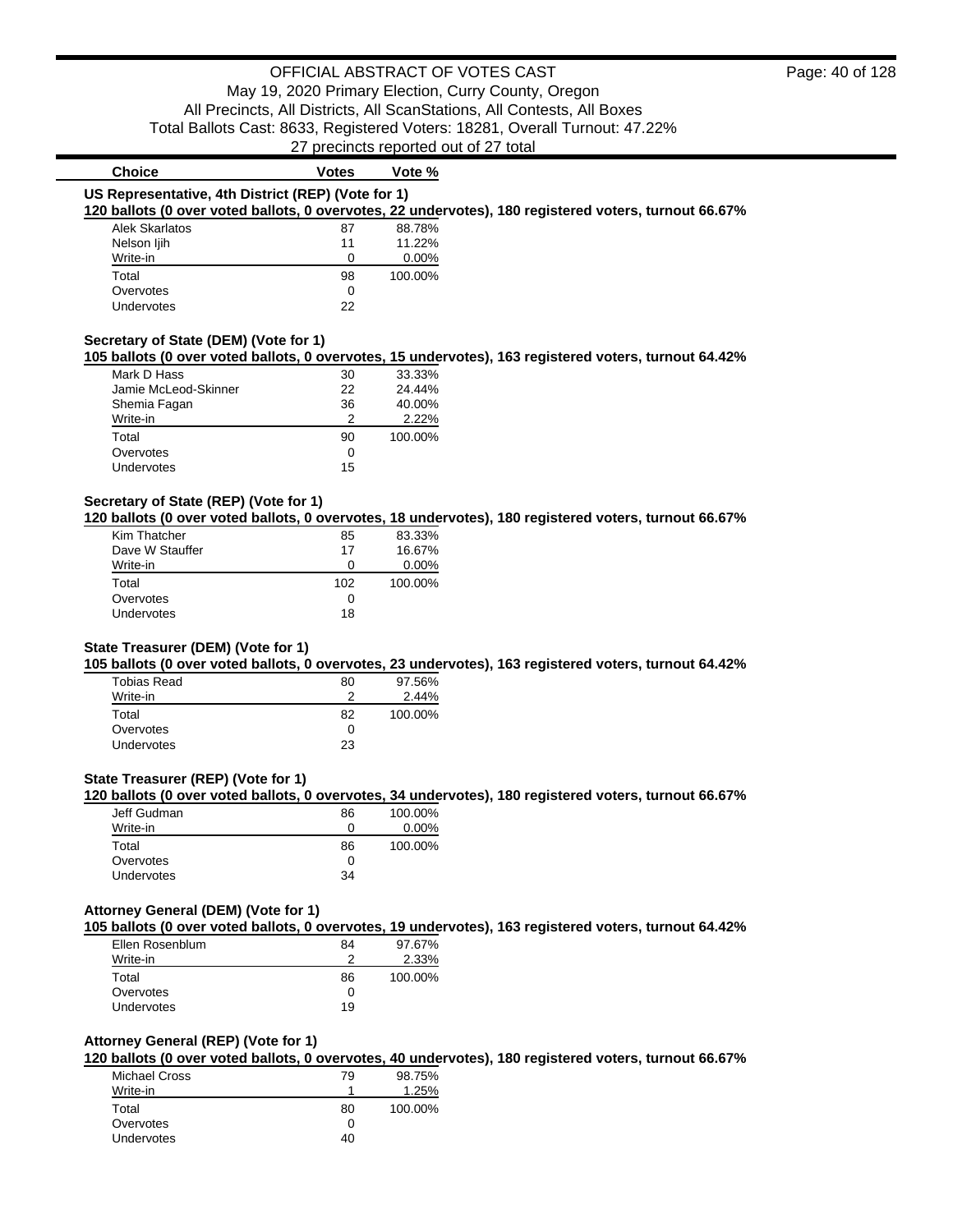| <b>Choice</b>                                  | <b>Votes</b> | Vote %   |                                                                                                       |  |
|------------------------------------------------|--------------|----------|-------------------------------------------------------------------------------------------------------|--|
| State Senator, 1st District (DEM) (Vote for 1) |              |          |                                                                                                       |  |
|                                                |              |          | 105 ballots (1 over voted ballots, 1 overvotes, 22 undervotes), 163 registered voters, turnout 64.42% |  |
| Kat Stone                                      | 52           | 63.41%   |                                                                                                       |  |
| Les Goodrich                                   | 28           | 34.15%   |                                                                                                       |  |
| Write-in                                       | 2            | 2.44%    |                                                                                                       |  |
| Total                                          | 82           | 100.00%  |                                                                                                       |  |
| Overvotes                                      |              |          |                                                                                                       |  |
| Undervotes                                     | 22           |          |                                                                                                       |  |
|                                                |              |          |                                                                                                       |  |
| State Senator, 1st District (REP) (Vote for 1) |              |          | 120 ballots (0 over voted ballots, 0 overvotes, 35 undervotes), 180 registered voters, turnout 66.67% |  |
| Dallas Heard                                   | 85           | 100.00%  |                                                                                                       |  |
| Write-in                                       | 0            | $0.00\%$ |                                                                                                       |  |
| Total                                          | 85           | 100.00%  |                                                                                                       |  |

### **State Representative, 1st District (DEM) (Vote for 1)**

Overvotes 0 Undervotes 35

**105 ballots (0 over voted ballots, 0 overvotes, 31 undervotes), 163 registered voters, turnout 64.42%**

| Calla Felicity    | 71 | 95.95%  |
|-------------------|----|---------|
| Write-in          |    | 4.05%   |
| Total             | 74 | 100.00% |
| Overvotes         |    |         |
| <b>Undervotes</b> | 31 |         |

#### **State Representative, 1st District (REP) (Vote for 1)**

**120 ballots (0 over voted ballots, 0 overvotes, 24 undervotes), 180 registered voters, turnout 66.67%**

| David Brock Smith | 94 | 97.92%  |
|-------------------|----|---------|
| Write-in          |    | 2.08%   |
| Total             | 96 | 100.00% |
| Overvotes         | 0  |         |
| Undervotes        | 24 |         |

#### **Precinct Committee Person - Democrat - 0010 N Gold Beach (DEM) (Vote for 3)**

**105 ballots (0 over voted ballots, 0 overvotes, 309 undervotes), 163 registered voters, turnout 64.42%**

| Write-in   | 6            | 100.00% |
|------------|--------------|---------|
| Write-in   | $\mathbf{0}$ | 0.00%   |
| Write-in   | $\mathbf{I}$ | 0.00%   |
| Total      | 6            | 100.00% |
| Overvotes  | $\mathbf{I}$ |         |
| Undervotes | 309          |         |

# **Precinct Committee Person - Republican - 0010 N Gold Beach (REP) (Vote for 3)**

**120 ballots (0 over voted ballots, 0 overvotes, 359 undervotes), 180 registered voters, turnout 66.67%**

| Write-in   |     | 100.00%  |
|------------|-----|----------|
| Write-in   | 0   | $0.00\%$ |
| Write-in   | 0   | $0.00\%$ |
| Total      |     | 100.00%  |
| Overvotes  | Ω   |          |
| Undervotes | 359 |          |
|            |     |          |

# **Judge of the Supreme Court, Position 1 (Vote for 1)**

**290 ballots (0 over voted ballots, 0 overvotes, 63 undervotes), 650 registered voters, turnout 44.62%**

| Thomas A Balmer | 151 | 66.52%  |
|-----------------|-----|---------|
| Van Pounds      | 76  | 33.48%  |
| Write-in        |     | 0.00%   |
| Total           | 227 | 100.00% |
| Overvotes       | 0   |         |
| Undervotes      | 63  |         |
|                 |     |         |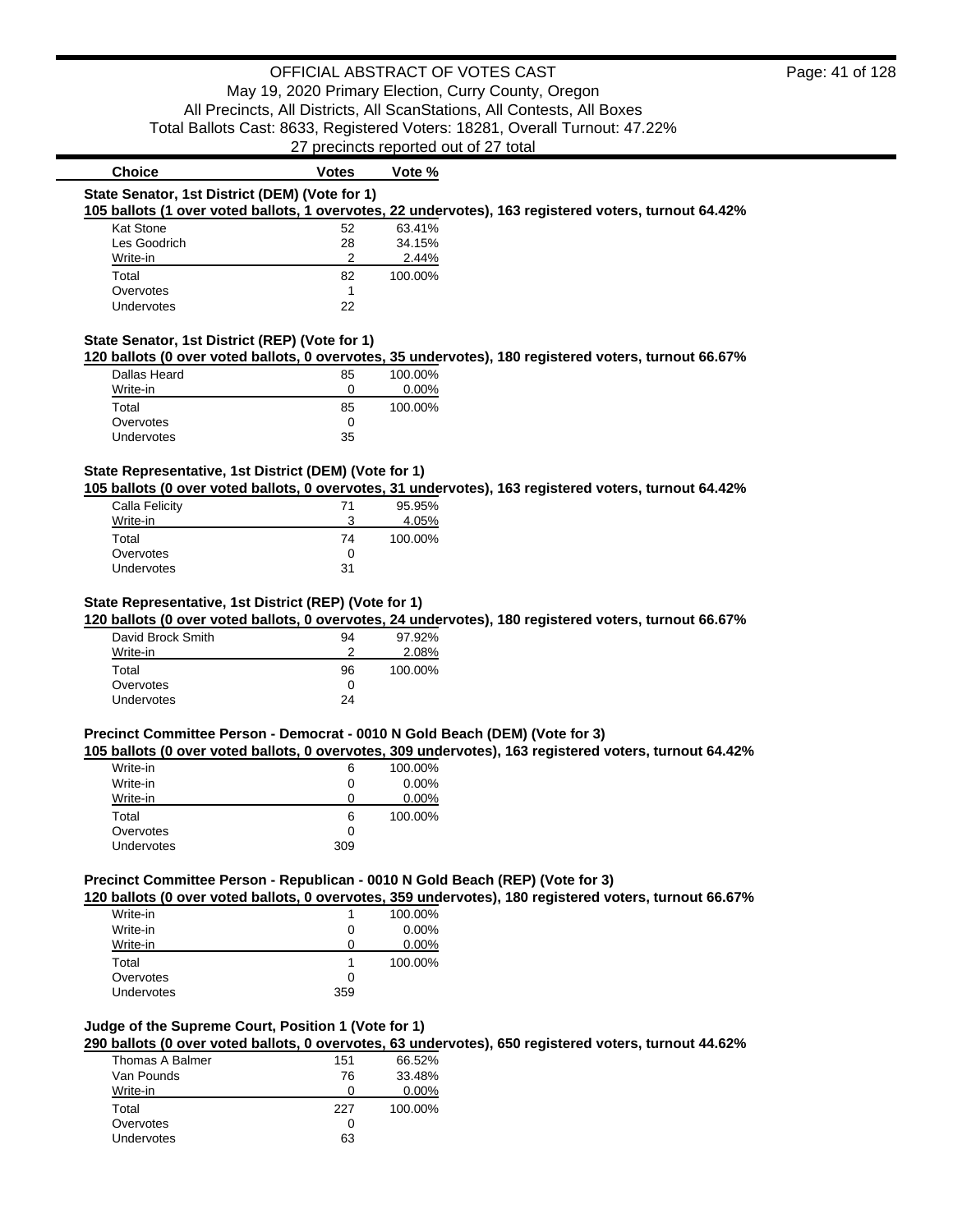| <b>Choice</b>                                           | <b>Votes</b> | Vote %  |                                                                                                       |
|---------------------------------------------------------|--------------|---------|-------------------------------------------------------------------------------------------------------|
| Judge of the Supreme Court, Position 7 (Vote for 1)     |              |         |                                                                                                       |
|                                                         |              |         | 290 ballots (0 over voted ballots, 0 overvotes, 96 undervotes), 650 registered voters, turnout 44.62% |
| <b>Martha Walters</b>                                   | 193          | 99.48%  |                                                                                                       |
| Write-in                                                |              | 0.52%   |                                                                                                       |
| Total                                                   | 194          | 100.00% |                                                                                                       |
| Overvotes                                               | 0            |         |                                                                                                       |
| <b>Undervotes</b>                                       | 96           |         |                                                                                                       |
| Judge of the Court of Appeals, Position 11 (Vote for 1) |              |         |                                                                                                       |
|                                                         |              |         | 290 ballots (0 over voted ballots, 0 overvotes, 75 undervotes), 650 registered voters, turnout 44.62% |
| Joel DeVore                                             | 122          | 56.74%  |                                                                                                       |

| Joel DeVore       | 122 | 56.74%  |
|-------------------|-----|---------|
| Kyle L Krohn      | 92  | 42.79%  |
| Write-in          |     | 0.47%   |
| Total             | 215 | 100.00% |
| Overvotes         |     |         |
| <b>Undervotes</b> | 75  |         |

# **Judge of the Court of Appeals, Position 1 (Vote for 1)**

**290 ballots (0 over voted ballots, 0 overvotes, 105 undervotes), 650 registered voters, turnout 44.62%**

| Josephine H Mooney | 184 | 99.46%  |
|--------------------|-----|---------|
| Write-in           |     | 0.54%   |
| Total              | 185 | 100.00% |
| Overvotes          |     |         |
| <b>Undervotes</b>  | 105 |         |

### **Judge of the Court of Appeals, Position 12 (Vote for 1)**

**290 ballots (0 over voted ballots, 0 overvotes, 106 undervotes), 650 registered voters, turnout 44.62%**

| Erin C Lagesen    | 184 | 100.00%  |
|-------------------|-----|----------|
| Write-in          | O   | $0.00\%$ |
| Total             | 184 | 100.00%  |
| Overvotes         | O   |          |
| <b>Undervotes</b> | 106 |          |

### **Judge of the Court of Appeals, Position 13 (Vote for 1)**

**290 ballots (0 over voted ballots, 0 overvotes, 109 undervotes), 650 registered voters, turnout 44.62%**

| Doug Tookey | 181 | 100.00%  |
|-------------|-----|----------|
| Write-in    | O   | $0.00\%$ |
| Total       | 181 | 100.00%  |
| Overvotes   |     |          |
| Undervotes  | 109 |          |

# **Judge of the Circuit Court, 15th District, Position 6 (Vote for 1)**

**290 ballots (0 over voted ballots, 0 overvotes, 96 undervotes), 650 registered voters, turnout 44.62%**

| Cynthia L Beaman  | 193 | 99.48%  |
|-------------------|-----|---------|
| Write-in          |     | 0.52%   |
| Total             | 194 | 100.00% |
| Overvotes         | 0   |         |
| <b>Undervotes</b> | 96  |         |

### **District Attorney, Curry County (Vote for 1)**

**290 ballots (0 over voted ballots, 0 overvotes, 98 undervotes), 650 registered voters, turnout 44.62%**

| Joshua A Spansail | 191 | 99.48%  |
|-------------------|-----|---------|
| Write-in          |     | 0.52%   |
| Total             | 192 | 100.00% |
| Overvotes         | 0   |         |
| <b>Undervotes</b> | 98  |         |

#### **Curry County Commissioner, Position 2 (Vote for 1)**

**290 ballots (3 over voted ballots, 3 overvotes, 31 undervotes), 650 registered voters, turnout 44.62%**

| John Herzog | 85 | 33.20% |
|-------------|----|--------|
|-------------|----|--------|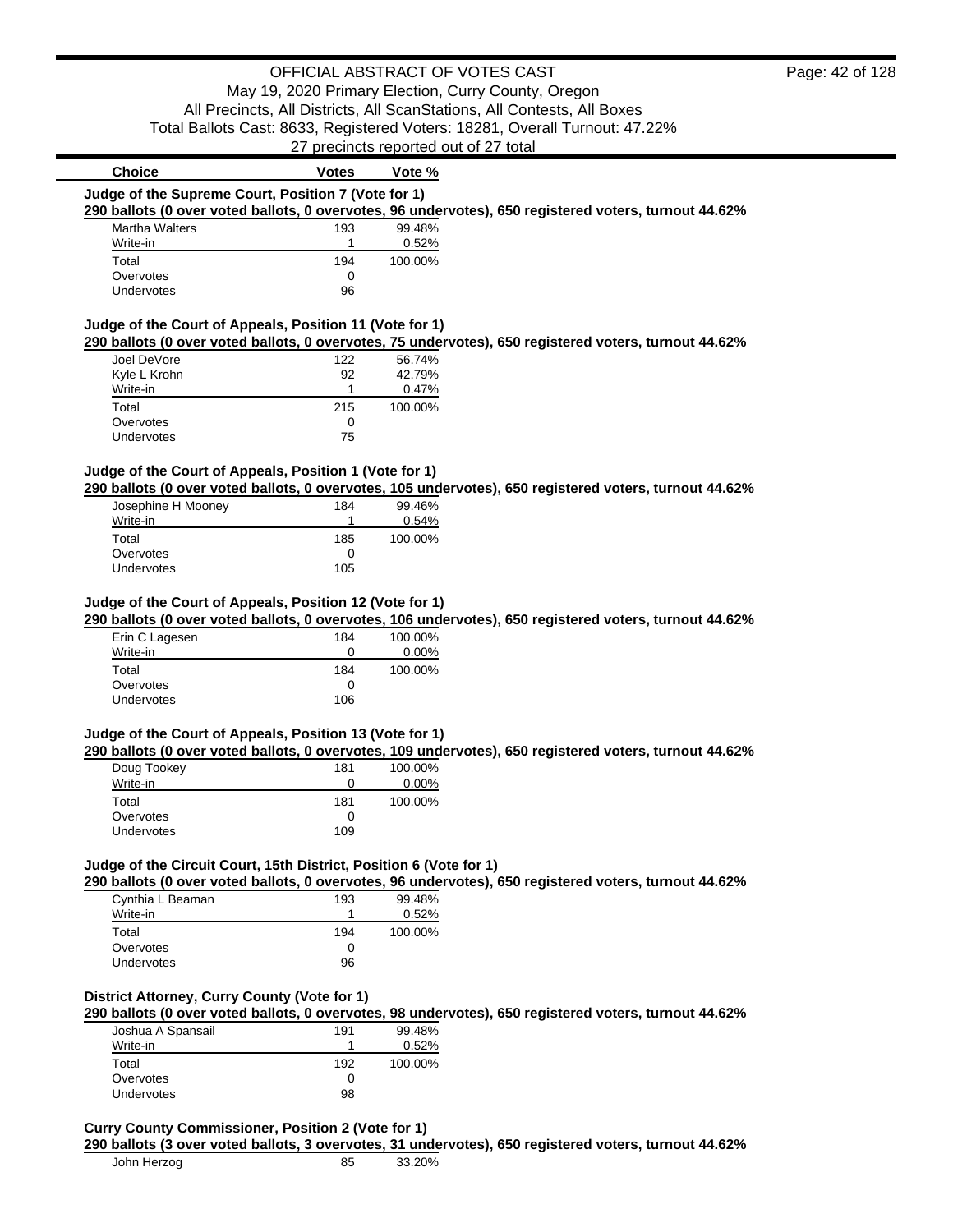| <b>Choice</b> | <b>Votes</b> | Vote %  |
|---------------|--------------|---------|
| Shelia Megson | 66           | 25.78%  |
| Sue Gold      | 104          | 40.62%  |
| Write-in      |              | 0.39%   |
| Total         | 256          | 100.00% |
| Overvotes     | 3            |         |
| Undervotes    | 31           |         |

#### **Curry County Commissioner, Position 3 (Vote for 1)**

**290 ballots (0 over voted ballots, 0 overvotes, 74 undervotes), 650 registered voters, turnout 44.62%**

| Court Boice       | 183 | 84.72%  |
|-------------------|-----|---------|
| Write-in          | 33  | 15.28%  |
| Total             | 216 | 100.00% |
| Overvotes         | 0   |         |
| <b>Undervotes</b> | 74  |         |

### **Curry County Assessor (Vote for 1)**

#### **290 ballots (0 over voted ballots, 0 overvotes, 98 undervotes), 650 registered voters, turnout 44.62%**

| Jim Kolen         | 187 | 97.40%  |
|-------------------|-----|---------|
| Write-in          | 5   | 2.60%   |
| Total             | 192 | 100.00% |
| Overvotes         | 0   |         |
| <b>Undervotes</b> | 98  |         |

### **Precinct 0011**

**President (DEM) (Vote for 1)**

### **153 ballots (0 over voted ballots, 0 overvotes, 7 undervotes), 224 registered voters, turnout 68.30%**

| Joseph R Biden        | 105 | 71.92%  |
|-----------------------|-----|---------|
| <b>Bernie Sanders</b> | 14  | 9.59%   |
| Elizabeth Warren      | 13  | 8.90%   |
| <b>Tulsi Gabbard</b>  |     | 4.79%   |
| Write-in              |     | 4.79%   |
| Total                 | 146 | 100.00% |
| Overvotes             | Ω   |         |
| Undervotes            |     |         |

### **President (REP) (Vote for 1)**

### **223 ballots (0 over voted ballots, 0 overvotes, 9 undervotes), 335 registered voters, turnout 66.57%**

| Donald J Trump    | 208          | 97.20%  |
|-------------------|--------------|---------|
| Write-in          | ჩ            | 2.80%   |
| Total             | 214          | 100.00% |
| Overvotes         | $\mathbf{I}$ |         |
| <b>Undervotes</b> | 9            |         |

### **US Senator (DEM) (Vote for 1)**

**153 ballots (0 over voted ballots, 0 overvotes, 23 undervotes), 224 registered voters, turnout 68.30%**

| Jeff Merkley      | 125 | 96.15%  |
|-------------------|-----|---------|
| Write-in          | 5   | 3.85%   |
| Total             | 130 | 100.00% |
| Overvotes         | 0   |         |
| <b>Undervotes</b> | 23  |         |

#### **US Senator (REP) (Vote for 1)**

**223 ballots (0 over voted ballots, 0 overvotes, 40 undervotes), 335 registered voters, turnout 66.57%**

| Paul J Romero Jr       | 63 | 34.43% |
|------------------------|----|--------|
| <b>Robert Schwartz</b> | 27 | 14.75% |
| Jo Rae Perkins         | 80 | 43.72% |
| John Verbeek           | 12 | 6.56%  |
| Write-in               |    | 0.55%  |
|                        |    |        |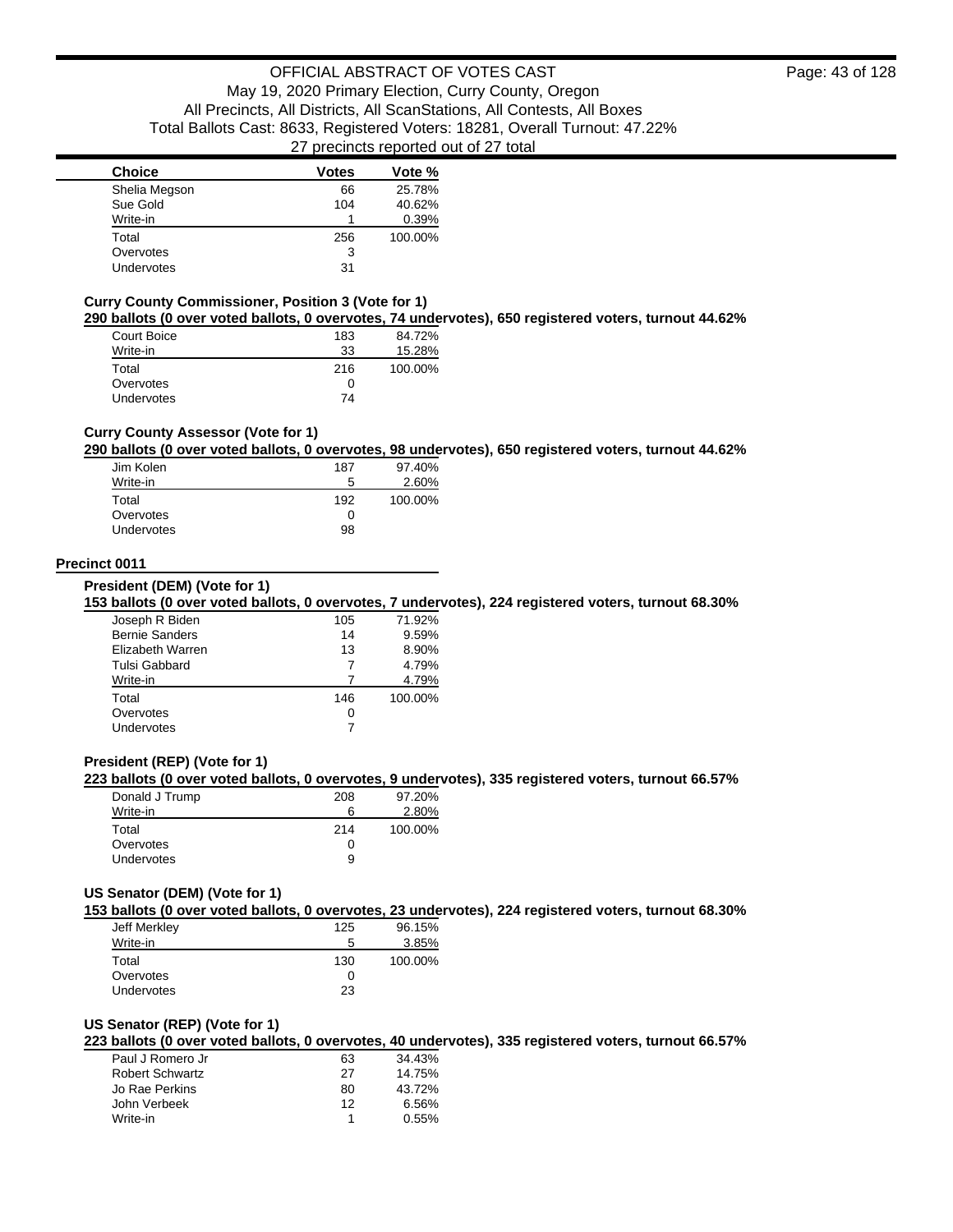Page: 44 of 128

| <b>Choice</b>     | <b>Votes</b> | Vote %  |
|-------------------|--------------|---------|
| Total             | 183          | 100.00% |
| Overvotes         |              |         |
| <b>Undervotes</b> | 40           |         |

## **US Representative, 4th District (DEM) (Vote for 1)**

**153 ballots (0 over voted ballots, 0 overvotes, 8 undervotes), 224 registered voters, turnout 68.30%**

| Peter DeFazio           | 122 | 84.14%  |
|-------------------------|-----|---------|
| Doyle Elizabeth Canning | 21  | 14.48%  |
| Write-in                | 2   | 1.38%   |
| Total                   | 145 | 100.00% |
| Overvotes               | 0   |         |
| Undervotes              | 8   |         |

### **US Representative, 4th District (REP) (Vote for 1)**

**223 ballots (0 over voted ballots, 0 overvotes, 42 undervotes), 335 registered voters, turnout 66.57%**

| Alek Skarlatos | 155 | 85.64%  |
|----------------|-----|---------|
| Nelson liih    | 25  | 13.81%  |
| Write-in       |     | 0.55%   |
| Total          | 181 | 100.00% |
| Overvotes      | O   |         |
| Undervotes     | 42  |         |

# **Secretary of State (DEM) (Vote for 1)**

**153 ballots (0 over voted ballots, 0 overvotes, 19 undervotes), 224 registered voters, turnout 68.30%**

| Mark D Hass          | 30  | 22.39%  |
|----------------------|-----|---------|
| Jamie McLeod-Skinner | 47  | 35.07%  |
| Shemia Fagan         | 56  | 41.79%  |
| Write-in             | 1   | 0.75%   |
| Total                | 134 | 100.00% |
| Overvotes            | 0   |         |
| <b>Undervotes</b>    | 19  |         |

### **Secretary of State (REP) (Vote for 1)**

**223 ballots (0 over voted ballots, 0 overvotes, 39 undervotes), 335 registered voters, turnout 66.57%**

| Kim Thatcher    | 163 | 88.59%  |
|-----------------|-----|---------|
| Dave W Stauffer | 19  | 10.33%  |
| Write-in        | っ   | 1.09%   |
| Total           | 184 | 100.00% |
| Overvotes       | 0   |         |
| Undervotes      | 39  |         |

# **State Treasurer (DEM) (Vote for 1)**

**153 ballots (0 over voted ballots, 0 overvotes, 43 undervotes), 224 registered voters, turnout 68.30%**

| Tobias Read       | 110 | 100.00%  |
|-------------------|-----|----------|
| Write-in          | O   | $0.00\%$ |
| Total             | 110 | 100.00%  |
| Overvotes         | 0   |          |
| <b>Undervotes</b> | 43  |          |

### **State Treasurer (REP) (Vote for 1)**

**223 ballots (0 over voted ballots, 0 overvotes, 56 undervotes), 335 registered voters, turnout 66.57%**

| Jeff Gudman | 166 | 99.40%  |
|-------------|-----|---------|
| Write-in    |     | 0.60%   |
| Total       | 167 | 100.00% |
| Overvotes   |     |         |
| Undervotes  | 56  |         |

#### **Attorney General (DEM) (Vote for 1)**

**153 ballots (0 over voted ballots, 0 overvotes, 38 undervotes), 224 registered voters, turnout 68.30%**

| Ellen Rosenblum | 113 | 98.26% |
|-----------------|-----|--------|
| Write-in        |     | 1.74%  |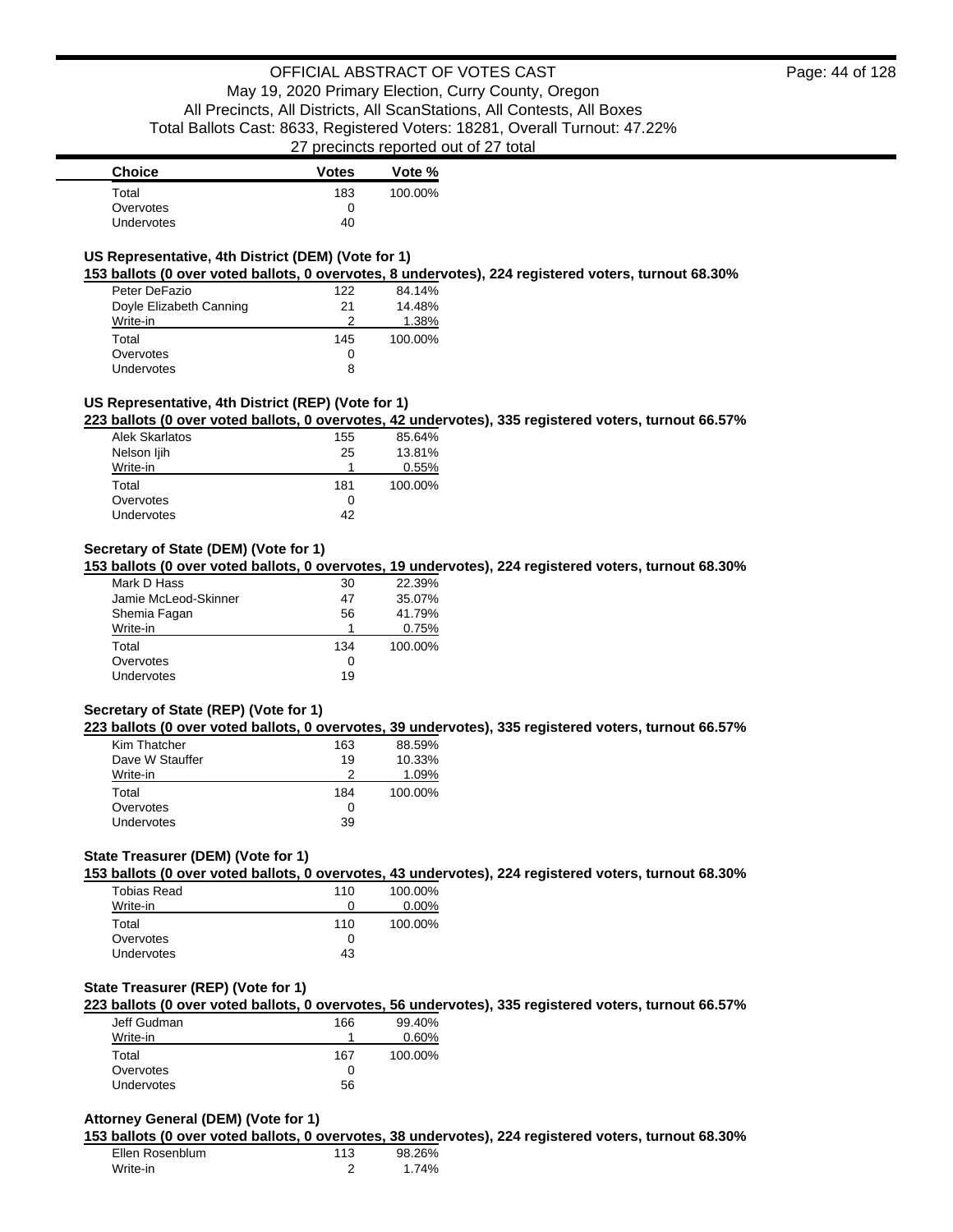# **Attorney General (REP) (Vote for 1)**

**223 ballots (0 over voted ballots, 0 overvotes, 67 undervotes), 335 registered voters, turnout 66.57%**

| <b>Michael Cross</b> | 150 | 96.15%  |
|----------------------|-----|---------|
| Write-in             | 6   | 3.85%   |
| Total                | 156 | 100.00% |
| Overvotes            | 0   |         |
| Undervotes           | 67  |         |

### **State Senator, 1st District (DEM) (Vote for 1)**

**153 ballots (0 over voted ballots, 0 overvotes, 31 undervotes), 224 registered voters, turnout 68.30%**

| <b>Kat Stone</b> | 80  | 65.57%  |
|------------------|-----|---------|
| Les Goodrich     | 42  | 34.43%  |
| Write-in         | Ω   | 0.00%   |
| Total            | 122 | 100.00% |
| Overvotes        | O   |         |
| Undervotes       | 31  |         |
|                  |     |         |

### **State Senator, 1st District (REP) (Vote for 1)**

**223 ballots (0 over voted ballots, 0 overvotes, 48 undervotes), 335 registered voters, turnout 66.57%**

| Dallas Heard | 175      | 100.00%  |
|--------------|----------|----------|
| Write-in     | $\Omega$ | $0.00\%$ |
| Total        | 175      | 100.00%  |
| Overvotes    | 0        |          |
| Undervotes   | 48       |          |
|              |          |          |

#### **State Representative, 1st District (DEM) (Vote for 1)**

**153 ballots (0 over voted ballots, 0 overvotes, 51 undervotes), 224 registered voters, turnout 68.30%**

| Calla Felicity | 98  | 96.08%  |
|----------------|-----|---------|
| Write-in       | 4   | 3.92%   |
| Total          | 102 | 100.00% |
| Overvotes      | 0   |         |
| Undervotes     | 51  |         |

## **State Representative, 1st District (REP) (Vote for 1)**

**223 ballots (0 over voted ballots, 0 overvotes, 46 undervotes), 335 registered voters, turnout 66.57%**

| David Brock Smith | 176 | 99.44%  |
|-------------------|-----|---------|
| Write-in          |     | 0.56%   |
| Total             | 177 | 100.00% |
| Overvotes         | O   |         |
| Undervotes        | 46  |         |

#### **Precinct Committee Person - Democrat - 0011 S Gold Beach (DEM) (Vote for 4)**

**153 ballots (0 over voted ballots, 0 overvotes, 597 undervotes), 224 registered voters, turnout 68.30%**

| Write-in   | 9   | 60.00%  |
|------------|-----|---------|
| Write-in   | 2   | 13.33%  |
| Write-in   | 2   | 13.33%  |
| Write-in   | 2   | 13.33%  |
| Total      | 15  | 100.00% |
| Overvotes  | Ω   |         |
| Undervotes | 59. |         |

## **Precinct Committee Person - Republican - 0011 S Gold Beach (REP) (Vote for 4)**

**223 ballots (0 over voted ballots, 0 overvotes, 884 undervotes), 335 registered voters, turnout 66.57%**

| Write-in | 8 | 100.00%  |
|----------|---|----------|
| Write-in | O | $0.00\%$ |
| Write-in | O | $0.00\%$ |
| Write-in | O | $0.00\%$ |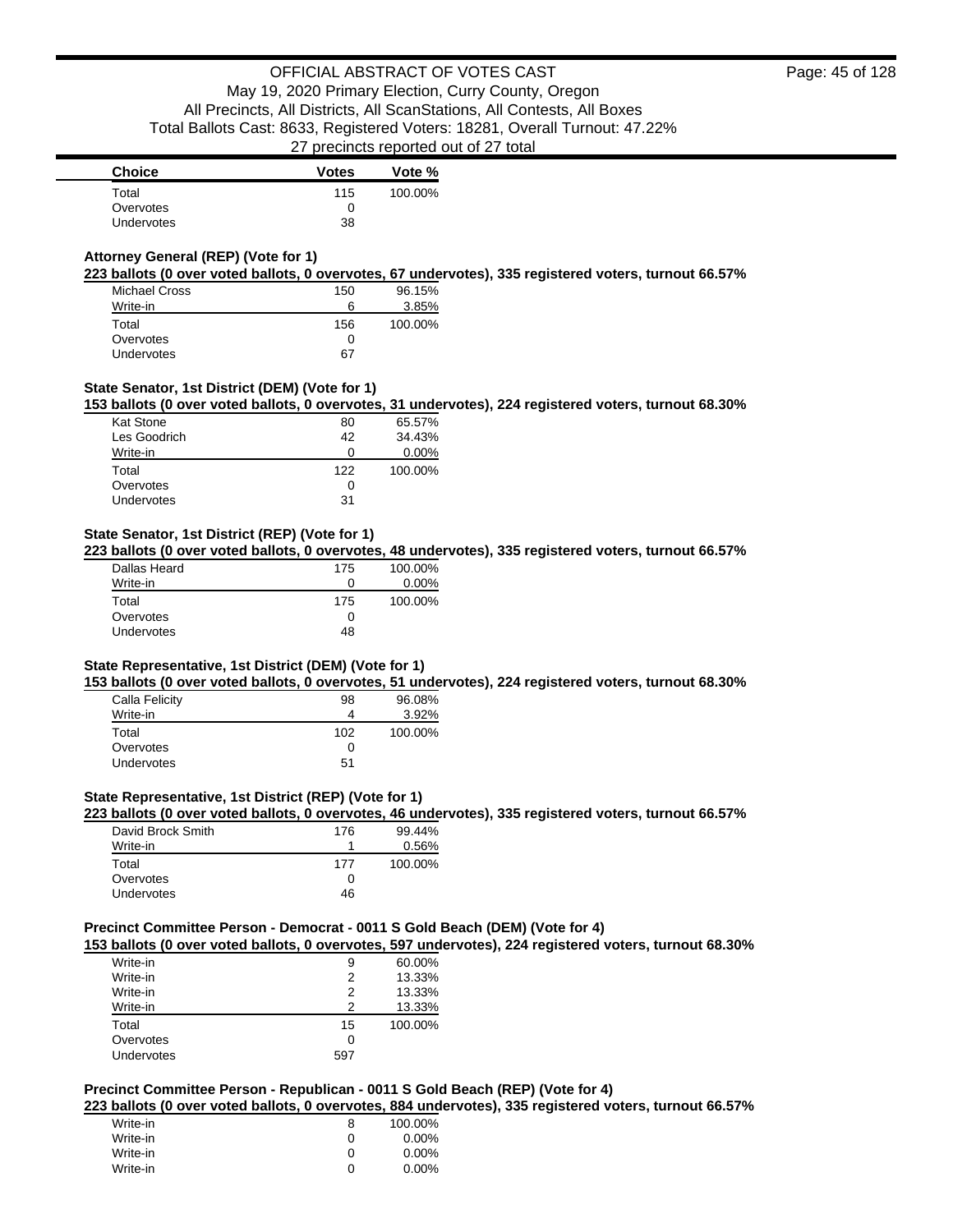| <b>Choice</b>     | <b>Votes</b> | Vote %  |
|-------------------|--------------|---------|
| Total             | 8            | 100.00% |
| Overvotes         |              |         |
| <b>Undervotes</b> | 884          |         |

# **Judge of the Supreme Court, Position 1 (Vote for 1)**

**480 ballots (0 over voted ballots, 0 overvotes, 99 undervotes), 1031 registered voters, turnout 46.56%**

| Thomas A Balmer | 235 | 61.68%  |
|-----------------|-----|---------|
| Van Pounds      | 145 | 38.06%  |
| Write-in        |     | 0.26%   |
| Total           | 381 | 100.00% |
| Overvotes       | 0   |         |
| Undervotes      | 99  |         |

### **Judge of the Supreme Court, Position 7 (Vote for 1)**

**480 ballots (0 over voted ballots, 0 overvotes, 175 undervotes), 1031 registered voters, turnout 46.56%**

| <b>Martha Walters</b> | 305 | 100.00%  |
|-----------------------|-----|----------|
| Write-in              | 0   | $0.00\%$ |
| Total                 | 305 | 100.00%  |
| Overvotes             | O   |          |
| <b>Undervotes</b>     | 175 |          |

#### **Judge of the Court of Appeals, Position 11 (Vote for 1)**

**480 ballots (0 over voted ballots, 0 overvotes, 94 undervotes), 1031 registered voters, turnout 46.56%**

| Joel DeVore  | 198 | 51.30%   |
|--------------|-----|----------|
| Kyle L Krohn | 188 | 48.70%   |
| Write-in     | Ω   | $0.00\%$ |
| Total        | 386 | 100.00%  |
| Overvotes    | 0   |          |
| Undervotes   | 94  |          |

#### **Judge of the Court of Appeals, Position 1 (Vote for 1)**

**480 ballots (0 over voted ballots, 0 overvotes, 188 undervotes), 1031 registered voters, turnout 46.56%**

| Josephine H Mooney | 289 | 98.97%  |
|--------------------|-----|---------|
| Write-in           | ว   | 1.03%   |
| Total              | 292 | 100.00% |
| Overvotes          | O   |         |
| <b>Undervotes</b>  | 188 |         |

#### **Judge of the Court of Appeals, Position 12 (Vote for 1)**

**480 ballots (0 over voted ballots, 0 overvotes, 183 undervotes), 1031 registered voters, turnout 46.56%**

| Erin C Lagesen    | 296 | 99.66%  |
|-------------------|-----|---------|
| Write-in          |     | 0.34%   |
| Total             | 297 | 100.00% |
| Overvotes         | O   |         |
| <b>Undervotes</b> | 183 |         |

#### **Judge of the Court of Appeals, Position 13 (Vote for 1)**

**480 ballots (0 over voted ballots, 0 overvotes, 189 undervotes), 1031 registered voters, turnout 46.56%**

| Doug Tookey       | 289 | 99.31%  |
|-------------------|-----|---------|
| Write-in          | າ   | 0.69%   |
| Total             | 291 | 100.00% |
| Overvotes         | Ω   |         |
| <b>Undervotes</b> | 189 |         |

# **Judge of the Circuit Court, 15th District, Position 6 (Vote for 1)**

**480 ballots (0 over voted ballots, 0 overvotes, 153 undervotes), 1031 registered voters, turnout 46.56%**

| Cynthia L Beaman | 319 | 97.55% |
|------------------|-----|--------|
| Write-in         |     | 2.45%  |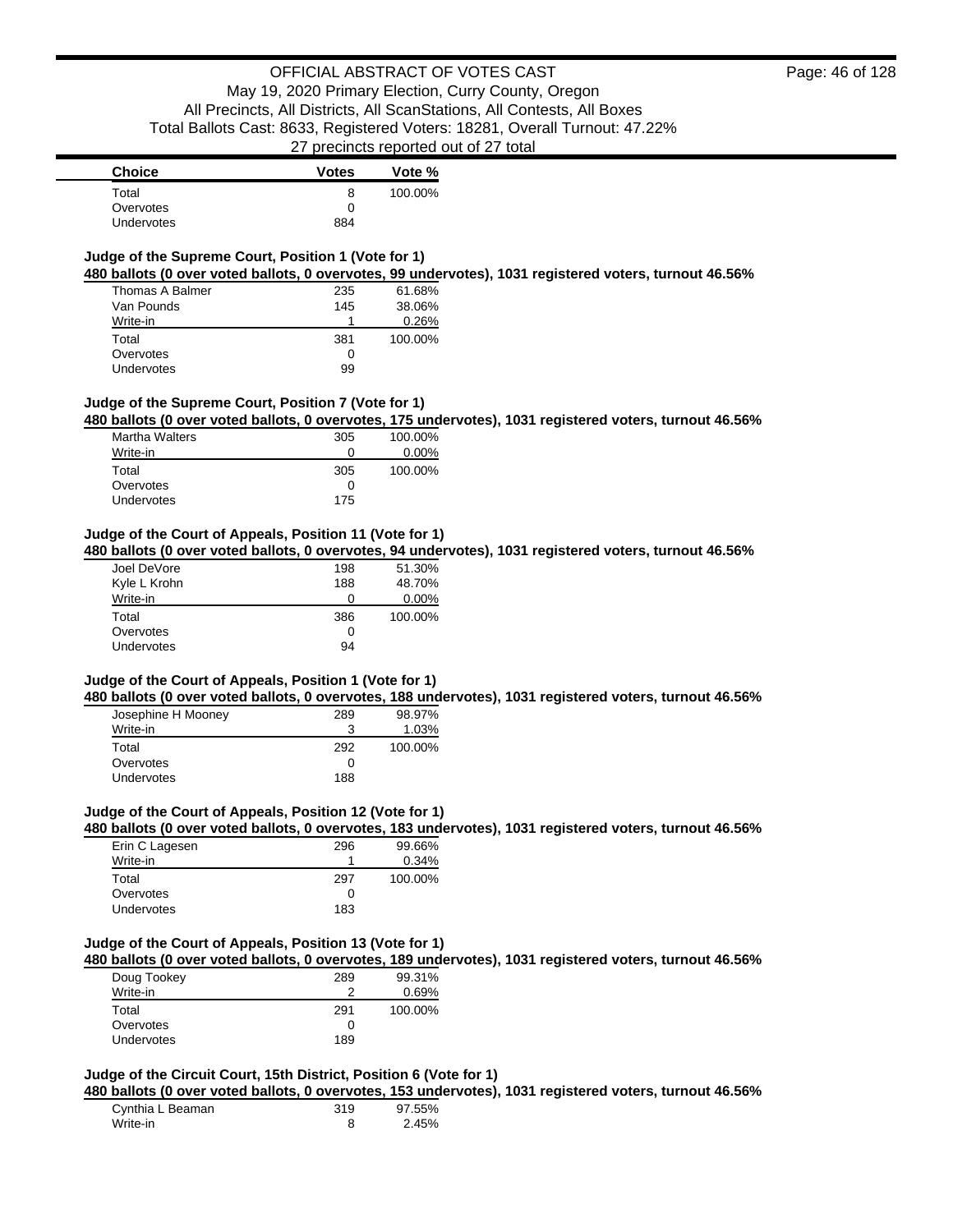| <b>Choice</b>     | <b>Votes</b> | Vote %  |
|-------------------|--------------|---------|
| Total             | 327          | 100.00% |
| Overvotes         |              |         |
| <b>Undervotes</b> | 153          |         |

## **District Attorney, Curry County (Vote for 1)**

**480 ballots (0 over voted ballots, 0 overvotes, 140 undervotes), 1031 registered voters, turnout 46.56%**

| Joshua A Spansail | 335 | 98.53%  |
|-------------------|-----|---------|
| Write-in          | 5   | 1.47%   |
| Total             | 340 | 100.00% |
| Overvotes         | Ω   |         |
| Undervotes        | 140 |         |

# **Curry County Commissioner, Position 2 (Vote for 1)**

**480 ballots (1 over voted ballots, 1 overvotes, 34 undervotes), 1031 registered voters, turnout 46.56%**

| John Herzog   | 134 | 30.11%  |
|---------------|-----|---------|
| Shelia Megson | 141 | 31.69%  |
| Sue Gold      | 169 | 37.98%  |
| Write-in      |     | 0.22%   |
| Total         | 445 | 100.00% |
| Overvotes     | 1   |         |
| Undervotes    | 34  |         |

# **Curry County Commissioner, Position 3 (Vote for 1)**

**480 ballots (0 over voted ballots, 0 overvotes, 101 undervotes), 1031 registered voters, turnout 46.56%**

| Court Boice       | 319 | 84.17%  |
|-------------------|-----|---------|
| Write-in          | 60  | 15.83%  |
| Total             | 379 | 100.00% |
| Overvotes         | 0   |         |
| <b>Undervotes</b> | 101 |         |

#### **Curry County Assessor (Vote for 1)**

**480 ballots (0 over voted ballots, 0 overvotes, 122 undervotes), 1031 registered voters, turnout 46.56%**

| Jim Kolen  | 342 | 95.53%  |
|------------|-----|---------|
| Write-in   | 16  | 4.47%   |
| Total      | 358 | 100.00% |
| Overvotes  | Ω   |         |
| Undervotes | 122 |         |

#### **Precinct 0012**

### **President (DEM) (Vote for 1)**

**49 ballots (0 over voted ballots, 0 overvotes, 2 undervotes), 74 registered voters, turnout 66.22%**

| 36 | 76.60%   |
|----|----------|
| 5  | 10.64%   |
| 5  | 10.64%   |
| 0  | $0.00\%$ |
| 1  | 2.13%    |
| 47 | 100.00%  |
| 0  |          |
| 2  |          |
|    |          |

### **President (REP) (Vote for 1)**

**57 ballots (0 over voted ballots, 0 overvotes, 2 undervotes), 95 registered voters, turnout 60.00%**

| Donald J Trump    | 53 | 96.36%  |
|-------------------|----|---------|
| Write-in          |    | 3.64%   |
| Total             | 55 | 100.00% |
| Overvotes         |    |         |
| <b>Undervotes</b> |    |         |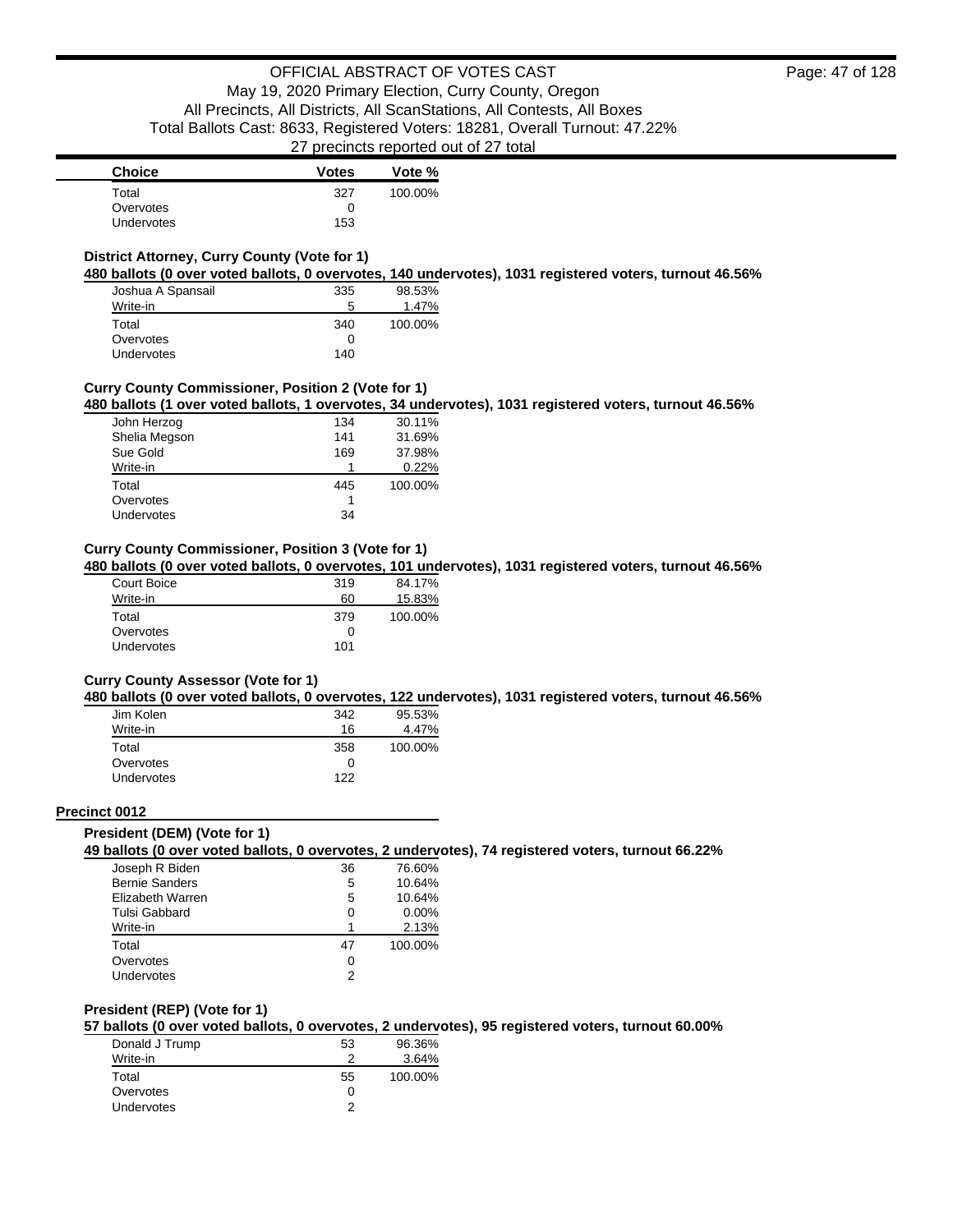# **Choice Votes Votes Vote** % **US Senator (DEM) (Vote for 1)**

**49 ballots (0 over voted ballots, 0 overvotes, 5 undervotes), 74 registered voters, turnout 66.22%**

| Jeff Merkley      | 44 | 100.00%  |
|-------------------|----|----------|
| Write-in          | 0  | $0.00\%$ |
| Total             | 44 | 100.00%  |
| Overvotes         | 0  |          |
| <b>Undervotes</b> | 5  |          |

#### **US Senator (REP) (Vote for 1)**

**57 ballots (0 over voted ballots, 0 overvotes, 12 undervotes), 95 registered voters, turnout 60.00%**

| Paul J Romero Jr       | 10 | 22.22%   |
|------------------------|----|----------|
| <b>Robert Schwartz</b> |    | 15.56%   |
| Jo Rae Perkins         | 23 | 51.11%   |
| John Verbeek           | 5  | 11.11%   |
| Write-in               | ∩  | $0.00\%$ |
| Total                  | 45 | 100.00%  |
| Overvotes              | 0  |          |
| Undervotes             | 12 |          |

### **US Representative, 4th District (DEM) (Vote for 1)**

**49 ballots (0 over voted ballots, 0 overvotes, 4 undervotes), 74 registered voters, turnout 66.22%**

| Peter DeFazio           | 38 | 84.44%   |
|-------------------------|----|----------|
| Doyle Elizabeth Canning |    | 15.56%   |
| Write-in                | 0  | $0.00\%$ |
| Total                   | 45 | 100.00%  |
| Overvotes               | 0  |          |
| Undervotes              | 4  |          |

#### **US Representative, 4th District (REP) (Vote for 1)**

**57 ballots (0 over voted ballots, 0 overvotes, 7 undervotes), 95 registered voters, turnout 60.00%**

| Alek Skarlatos | 47 | 94.00%   |
|----------------|----|----------|
| Nelson ljih    | 3  | $6.00\%$ |
| Write-in       | Ω  | $0.00\%$ |
| Total          | 50 | 100.00%  |
| Overvotes      | 0  |          |
|                |    |          |

### **Secretary of State (DEM) (Vote for 1)**

**49 ballots (0 over voted ballots, 0 overvotes, 5 undervotes), 74 registered voters, turnout 66.22%**

| Mark D Hass          | 9  | 20.45%   |
|----------------------|----|----------|
| Jamie McLeod-Skinner | 12 | 27.27%   |
| Shemia Fagan         | 23 | 52.27%   |
| Write-in             | 0  | $0.00\%$ |
| Total                | 44 | 100.00%  |
| Overvotes            | 0  |          |
| Undervotes           | 5  |          |

### **Secretary of State (REP) (Vote for 1)**

**57 ballots (0 over voted ballots, 0 overvotes, 12 undervotes), 95 registered voters, turnout 60.00%**

| Kim Thatcher    | 42 | 93.33%   |
|-----------------|----|----------|
| Dave W Stauffer | 3  | 6.67%    |
| Write-in        | 0  | $0.00\%$ |
| Total           | 45 | 100.00%  |
| Overvotes       | Ω  |          |
| Undervotes      | 12 |          |

#### **State Treasurer (DEM) (Vote for 1)**

**49 ballots (0 over voted ballots, 0 overvotes, 11 undervotes), 74 registered voters, turnout 66.22%**

| Tobias Read | 38 | 100.00% |
|-------------|----|---------|
| Write-in    |    | 0.00%   |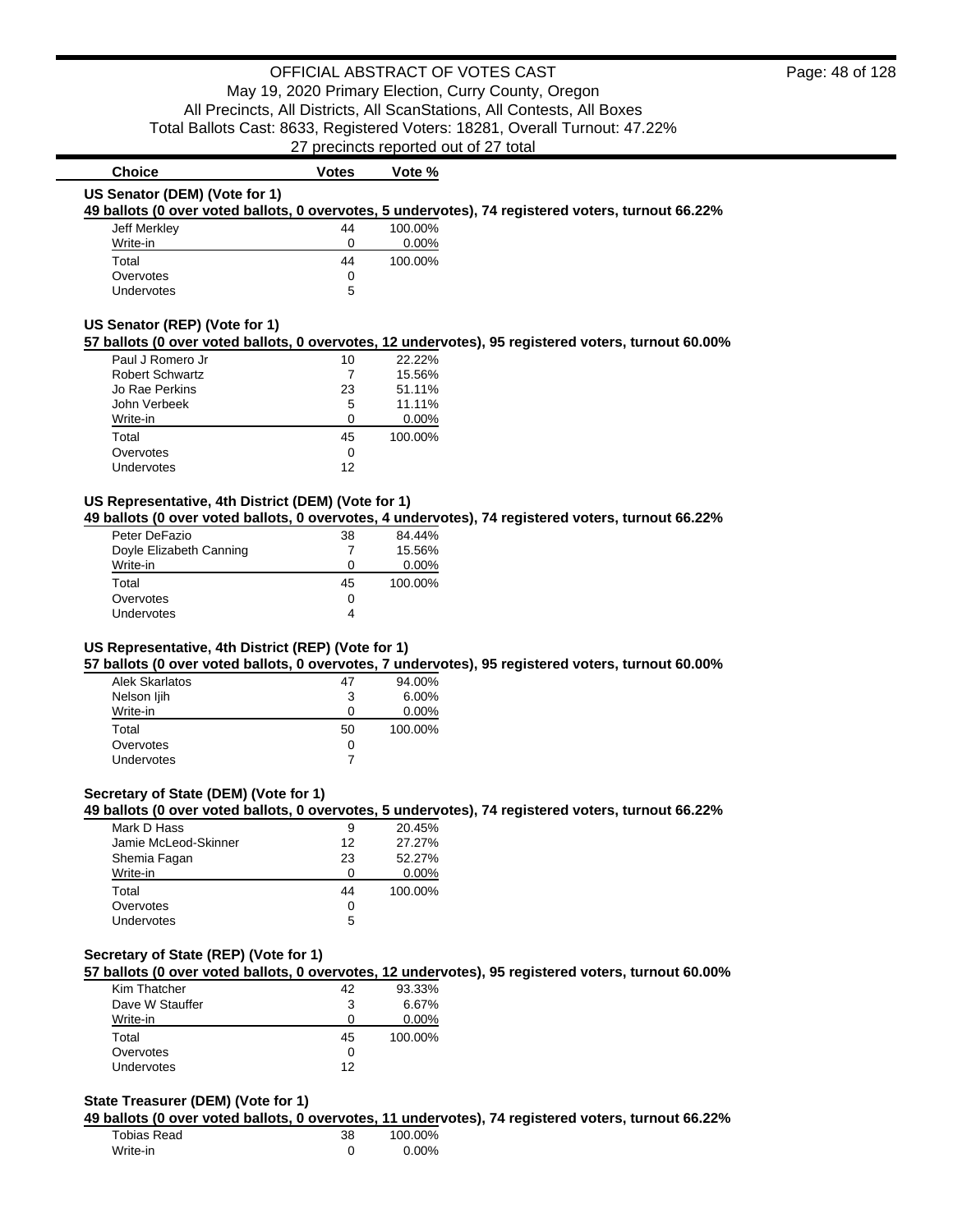| <b>Choice</b>     | <b>Votes</b> | Vote %  |
|-------------------|--------------|---------|
| Total             | 38           | 100.00% |
| Overvotes         |              |         |
| <b>Undervotes</b> | 11           |         |

### **State Treasurer (REP) (Vote for 1)**

**57 ballots (0 over voted ballots, 0 overvotes, 14 undervotes), 95 registered voters, turnout 60.00%**

| Jeff Gudman       | 43 | 100.00%  |
|-------------------|----|----------|
| Write-in          | 0  | $0.00\%$ |
| Total             | 43 | 100.00%  |
| Overvotes         | ∩  |          |
| <b>Undervotes</b> | 14 |          |

# **Attorney General (DEM) (Vote for 1)**

**49 ballots (0 over voted ballots, 0 overvotes, 9 undervotes), 74 registered voters, turnout 66.22%**

| Ellen Rosenblum   | 40           | 100.00% |
|-------------------|--------------|---------|
| Write-in          | $\mathbf{0}$ | 0.00%   |
| Total             | 40           | 100.00% |
| Overvotes         | $\mathbf{I}$ |         |
| <b>Undervotes</b> | 9            |         |

# **Attorney General (REP) (Vote for 1)**

**57 ballots (0 over voted ballots, 0 overvotes, 16 undervotes), 95 registered voters, turnout 60.00%**

| <b>Michael Cross</b> | 41 | 100.00%  |
|----------------------|----|----------|
| Write-in             | 0  | $0.00\%$ |
| Total                | 41 | 100.00%  |
| Overvotes            | Ω  |          |
| Undervotes           | 16 |          |

#### **State Senator, 1st District (DEM) (Vote for 1)**

**49 ballots (0 over voted ballots, 0 overvotes, 9 undervotes), 74 registered voters, turnout 66.22%**

| Kat Stone    | 24 | 60.00%   |
|--------------|----|----------|
| Les Goodrich | 16 | 40.00%   |
| Write-in     | 0  | $0.00\%$ |
| Total        | 40 | 100.00%  |
| Overvotes    | 0  |          |
| Undervotes   | 9  |          |

# **State Senator, 1st District (REP) (Vote for 1)**

**57 ballots (0 over voted ballots, 0 overvotes, 13 undervotes), 95 registered voters, turnout 60.00%**

| Dallas Heard | 43 | 97.73%  |
|--------------|----|---------|
| Write-in     |    | 2.27%   |
| Total        | 44 | 100.00% |
| Overvotes    |    |         |
| Undervotes   | 13 |         |

### **State Representative, 1st District (DEM) (Vote for 1)**

**49 ballots (0 over voted ballots, 0 overvotes, 14 undervotes), 74 registered voters, turnout 66.22%**

| 100.00%  |
|----------|
| $0.00\%$ |
| 100.00%  |
|          |
|          |
|          |

### **State Representative, 1st District (REP) (Vote for 1)**

**57 ballots (0 over voted ballots, 0 overvotes, 13 undervotes), 95 registered voters, turnout 60.00%**

| David Brock Smith | 40 | 90.91%   |
|-------------------|----|----------|
| Write-in          |    | $9.09\%$ |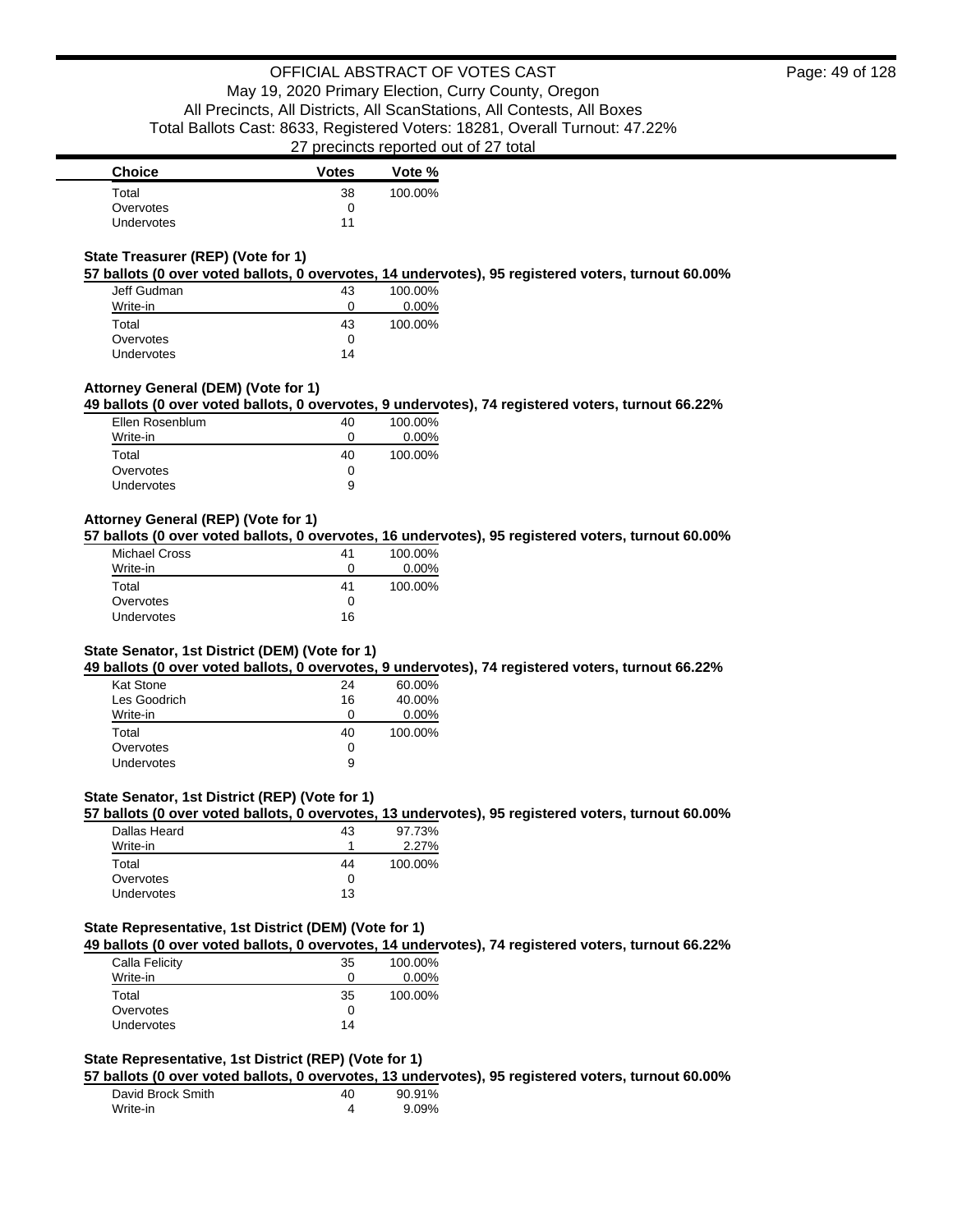| <b>Choice</b>     | <b>Votes</b> | Vote %  |
|-------------------|--------------|---------|
| Total             | 44           | 100.00% |
| Overvotes         |              |         |
| <b>Undervotes</b> | 13           |         |

### **Precinct Committee Person - Democrat - 0012 Hunter Creek (DEM) (Vote for 2)**

**49 ballots (0 over voted ballots, 0 overvotes, 96 undervotes), 74 registered voters, turnout 66.22%**

| Write-in   |    | 100.00%  |
|------------|----|----------|
| Write-in   | O  | $0.00\%$ |
| Total      | 2  | 100.00%  |
| Overvotes  | ∩  |          |
| Undervotes | 96 |          |

### **Precinct Committee Person - Republican - 0012 Hunter Creek (REP) (Vote for 2)**

**57 ballots (0 over voted ballots, 0 overvotes, 109 undervotes), 95 registered voters, turnout 60.00%**

| Write-in   | 5   | 100.00% |
|------------|-----|---------|
| Write-in   | O   | 0.00%   |
| Total      | 5   | 100.00% |
| Overvotes  | 0   |         |
| Undervotes | 109 |         |

# **Judge of the Supreme Court, Position 1 (Vote for 1)**

**129 ballots (0 over voted ballots, 0 overvotes, 27 undervotes), 288 registered voters, turnout 44.79%**

| 82  | 80.39%  |
|-----|---------|
| 18  | 17.65%  |
|     | 1.96%   |
| 102 | 100.00% |
| 0   |         |
| 27  |         |
|     |         |

### **Judge of the Supreme Court, Position 7 (Vote for 1)**

**129 ballots (0 over voted ballots, 0 overvotes, 44 undervotes), 288 registered voters, turnout 44.79%**

| <b>Martha Walters</b> | 83 | 97.65%  |
|-----------------------|----|---------|
| Write-in              | າ  | 2.35%   |
| Total                 | 85 | 100.00% |
| Overvotes             | O  |         |
| Undervotes            | 44 |         |

### **Judge of the Court of Appeals, Position 11 (Vote for 1)**

**129 ballots (0 over voted ballots, 0 overvotes, 35 undervotes), 288 registered voters, turnout 44.79%**

| Joel DeVore       | 56 | 59.57%   |
|-------------------|----|----------|
| Kyle L Krohn      | 38 | 40.43%   |
| Write-in          | 0  | $0.00\%$ |
| Total             | 94 | 100.00%  |
| Overvotes         | 0  |          |
| <b>Undervotes</b> | 35 |          |

#### **Judge of the Court of Appeals, Position 1 (Vote for 1)**

**129 ballots (0 over voted ballots, 0 overvotes, 48 undervotes), 288 registered voters, turnout 44.79%**

| Josephine H Mooney | 81 | 100.00%  |
|--------------------|----|----------|
| Write-in           | 0  | $0.00\%$ |
| Total              | 81 | 100.00%  |
| Overvotes          |    |          |
| <b>Undervotes</b>  | 48 |          |

# **Judge of the Court of Appeals, Position 12 (Vote for 1)**

**129 ballots (0 over voted ballots, 0 overvotes, 50 undervotes), 288 registered voters, turnout 44.79%**

| Erin C Lagesen | 79 | 100.00%  |
|----------------|----|----------|
| Write-in       |    | $0.00\%$ |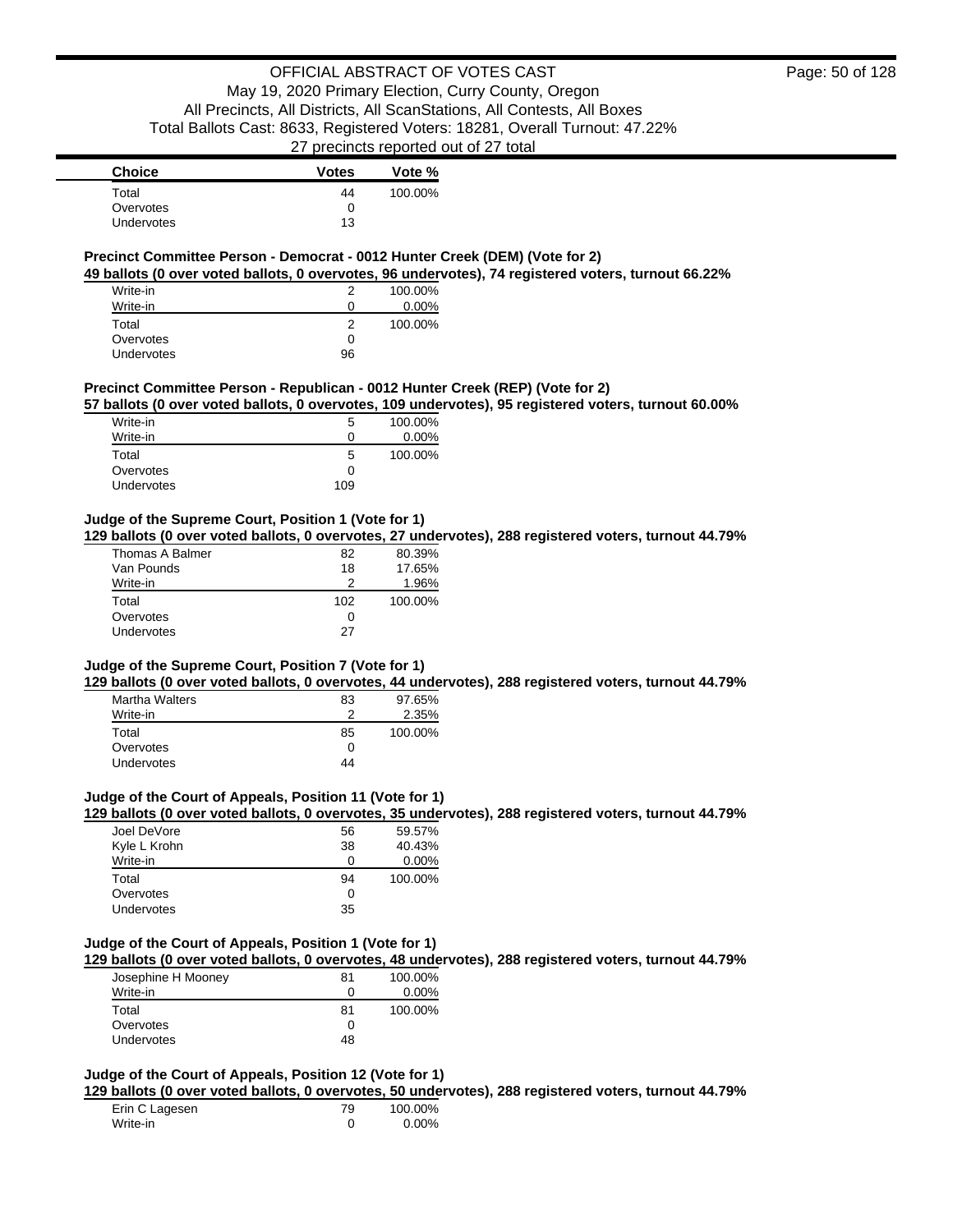# **Judge of the Court of Appeals, Position 13 (Vote for 1)**

**129 ballots (0 over voted ballots, 0 overvotes, 54 undervotes), 288 registered voters, turnout 44.79%**

| Doug Tookey       | 74 | 98.67%  |
|-------------------|----|---------|
| Write-in          |    | 1.33%   |
| Total             | 75 | 100.00% |
| Overvotes         | 0  |         |
| <b>Undervotes</b> | 54 |         |

### **Judge of the Circuit Court, 15th District, Position 6 (Vote for 1)**

**129 ballots (0 over voted ballots, 0 overvotes, 50 undervotes), 288 registered voters, turnout 44.79%**

| Cynthia L Beaman  | 78           | 98.73%  |
|-------------------|--------------|---------|
| Write-in          |              | 1.27%   |
| Total             | 79           | 100.00% |
| Overvotes         | $\mathbf{I}$ |         |
| <b>Undervotes</b> | 50           |         |

### **District Attorney, Curry County (Vote for 1)**

**129 ballots (0 over voted ballots, 0 overvotes, 48 undervotes), 288 registered voters, turnout 44.79%**

| Joshua A Spansail | 79 | 97.53%  |
|-------------------|----|---------|
| Write-in          |    | 2.47%   |
| Total             | 81 | 100.00% |
| Overvotes         | O  |         |
| Undervotes        | 48 |         |

### **Curry County Commissioner, Position 2 (Vote for 1)**

**129 ballots (0 over voted ballots, 0 overvotes, 16 undervotes), 288 registered voters, turnout 44.79%**

| John Herzog   | 39  | 34.51%  |
|---------------|-----|---------|
| Shelia Megson | 26  | 23.01%  |
| Sue Gold      | 47  | 41.59%  |
| Write-in      | 1   | 0.88%   |
| Total         | 113 | 100.00% |
| Overvotes     | 0   |         |
| Undervotes    | 16  |         |

### **Curry County Commissioner, Position 3 (Vote for 1)**

**129 ballots (0 over voted ballots, 0 overvotes, 38 undervotes), 288 registered voters, turnout 44.79%**

| Court Boice | 69  | 75.82%  |
|-------------|-----|---------|
| Write-in    | 22  | 24.18%  |
| Total       | .91 | 100.00% |
| Overvotes   | 0   |         |
| Undervotes  | 38  |         |

#### **Curry County Assessor (Vote for 1)**

**129 ballots (0 over voted ballots, 0 overvotes, 42 undervotes), 288 registered voters, turnout 44.79%**

| Jim Kolen  | 81 | 93.10%  |
|------------|----|---------|
| Write-in   | 6  | 6.90%   |
| Total      | 87 | 100.00% |
| Overvotes  | 0  |         |
| Undervotes | 42 |         |

### **Precinct 0013**

#### **President (DEM) (Vote for 1)**

**46 ballots (0 over voted ballots, 0 overvotes, 0 undervotes), 64 registered voters, turnout 71.88%**

| Joseph R Biden        | 41 | 89.13%   |
|-----------------------|----|----------|
| <b>Bernie Sanders</b> | 4  | 8.70%    |
| Elizabeth Warren      |    | $0.00\%$ |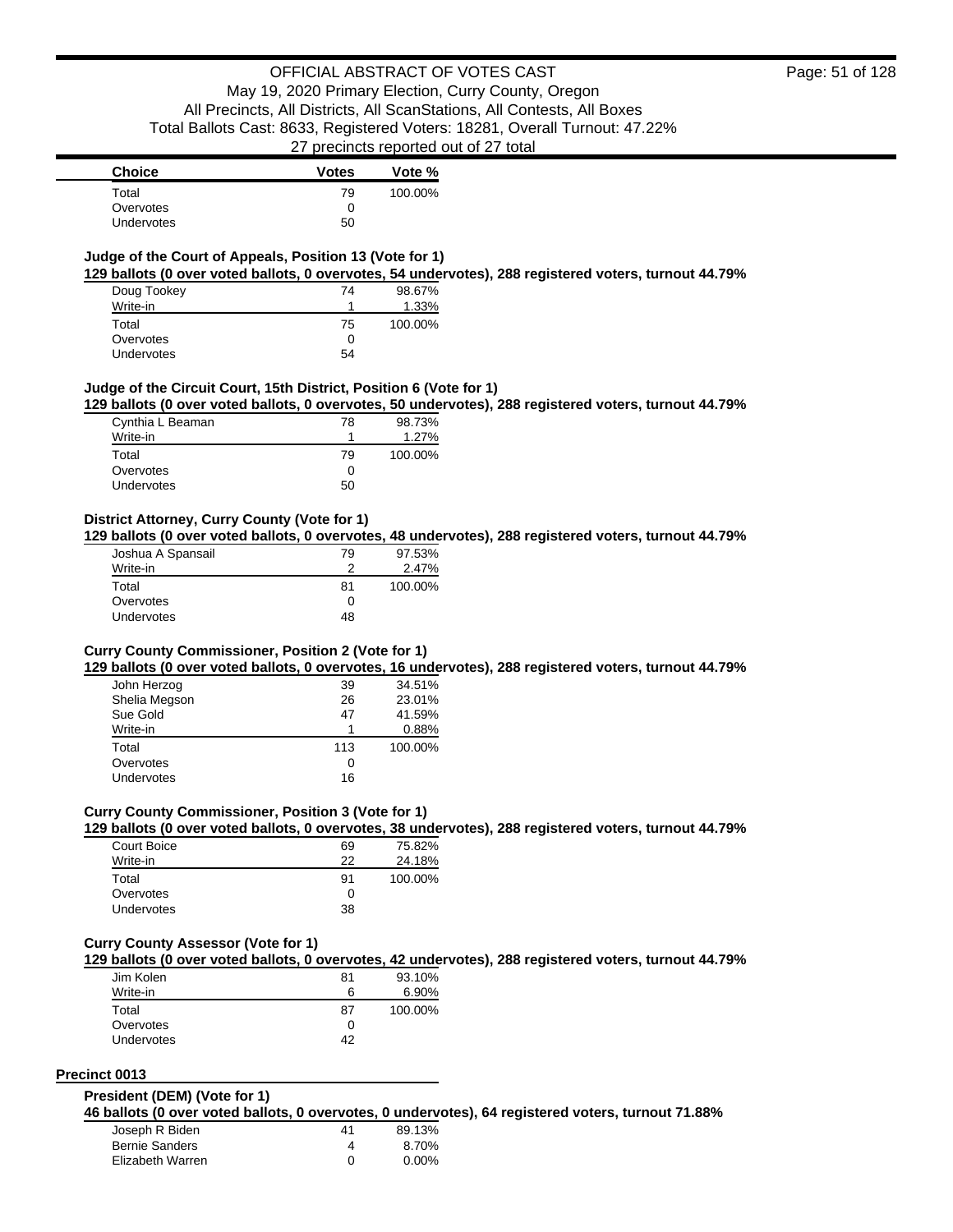| <b>Choice</b>     | <b>Votes</b> | Vote %   |
|-------------------|--------------|----------|
| Tulsi Gabbard     | 0            | $0.00\%$ |
| Write-in          |              | 2.17%    |
| Total             | 46           | 100.00%  |
| Overvotes         | 0            |          |
| <b>Undervotes</b> | 0            |          |

# **President (REP) (Vote for 1)**

**84 ballots (0 over voted ballots, 0 overvotes, 2 undervotes), 113 registered voters, turnout 74.34%**

| Donald J Trump | 81 | 98.78%  |
|----------------|----|---------|
| Write-in       |    | 1.22%   |
| Total          | 82 | 100.00% |
| Overvotes      | 0  |         |
| Undervotes     | ົ  |         |

### **US Senator (DEM) (Vote for 1)**

**46 ballots (0 over voted ballots, 0 overvotes, 1 undervotes), 64 registered voters, turnout 71.88%**

| Jeff Merkley | 45 | 100.00%  |
|--------------|----|----------|
| Write-in     | 0  | $0.00\%$ |
| Total        | 45 | 100.00%  |
| Overvotes    | 0  |          |
| Undervotes   | 1  |          |

## **US Senator (REP) (Vote for 1)**

**84 ballots (0 over voted ballots, 0 overvotes, 7 undervotes), 113 registered voters, turnout 74.34%**

| Paul J Romero Jr | 22 | 28.57%   |
|------------------|----|----------|
| Robert Schwartz  | 8  | 10.39%   |
| Jo Rae Perkins   | 43 | 55.84%   |
| John Verbeek     | 4  | 5.19%    |
| Write-in         | ∩  | $0.00\%$ |
| Total            | 77 | 100.00%  |
| Overvotes        | 0  |          |
| Undervotes       |    |          |

# **US Representative, 4th District (DEM) (Vote for 1)**

**46 ballots (0 over voted ballots, 0 overvotes, 3 undervotes), 64 registered voters, turnout 71.88%**

| Peter DeFazio           | 39 | 90.70%   |
|-------------------------|----|----------|
| Doyle Elizabeth Canning |    | $9.30\%$ |
| Write-in                | 0  | $0.00\%$ |
| Total                   | 43 | 100.00%  |
| Overvotes               | 0  |          |
| <b>Undervotes</b>       | 3  |          |

# **US Representative, 4th District (REP) (Vote for 1)**

**84 ballots (0 over voted ballots, 0 overvotes, 8 undervotes), 113 registered voters, turnout 74.34%**

| Alek Skarlatos | 64 | 84.21%  |
|----------------|----|---------|
| Nelson ljih    | 11 | 14.47%  |
| Write-in       | 1  | 1.32%   |
| Total          | 76 | 100.00% |
| Overvotes      | 0  |         |
| Undervotes     | 8  |         |

#### **Secretary of State (DEM) (Vote for 1)**

**46 ballots (0 over voted ballots, 0 overvotes, 3 undervotes), 64 registered voters, turnout 71.88%**

| 8  | 18.60%  |
|----|---------|
| 16 | 37.21%  |
| 19 | 44.19%  |
| O  | 0.00%   |
| 43 | 100.00% |
| Ω  |         |
| 3  |         |
|    |         |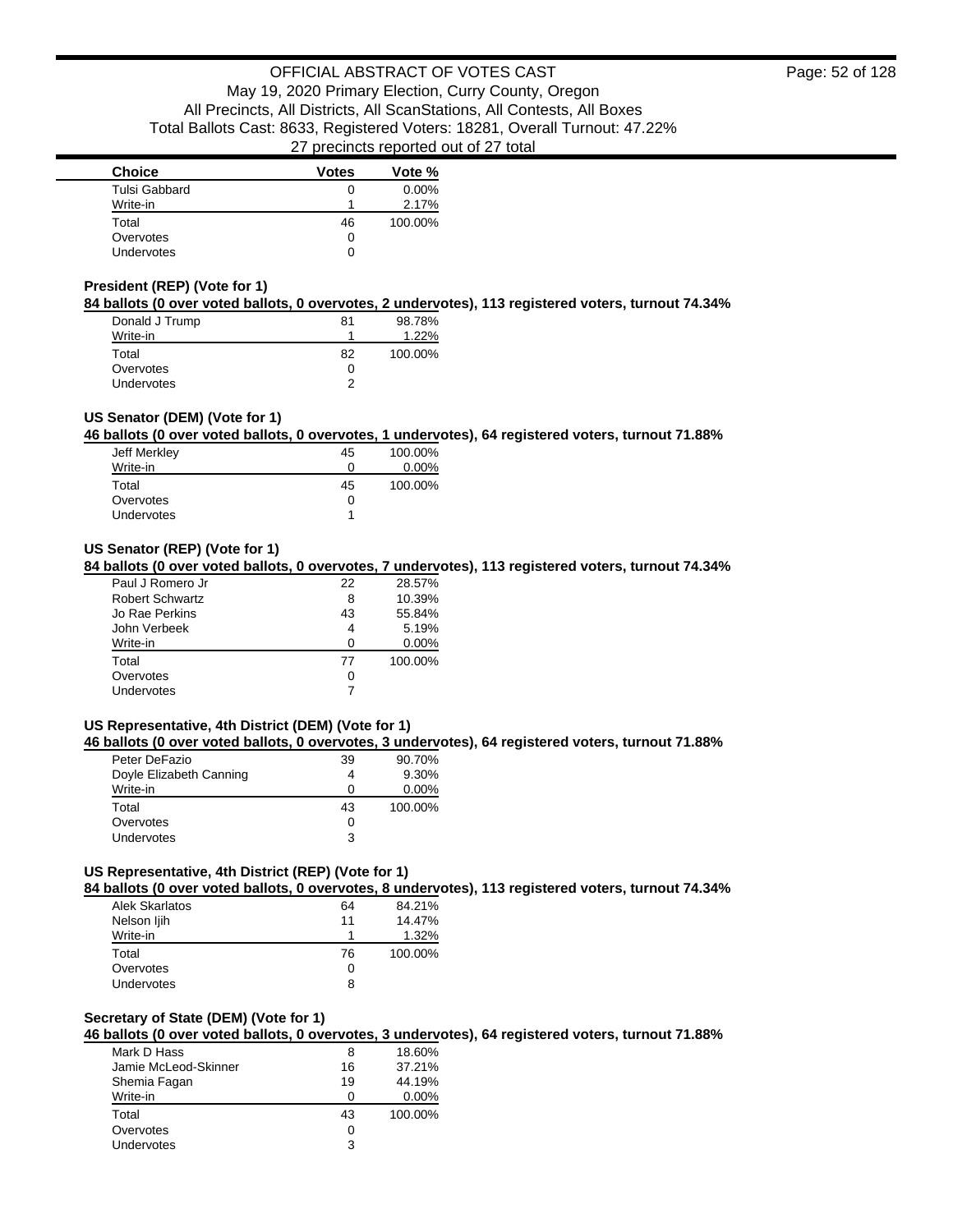| <b>Choice</b>                                                                                                                                                                     | <b>Votes</b> | Vote %  |  |  |
|-----------------------------------------------------------------------------------------------------------------------------------------------------------------------------------|--------------|---------|--|--|
| Secretary of State (REP) (Vote for 1)                                                                                                                                             |              |         |  |  |
| 84 ballots (0 over voted ballots, 0 overvotes, 5 undervotes), 113 registered voters, turnout 74.34%                                                                               |              |         |  |  |
| Kim Thatcher                                                                                                                                                                      | 63           | 79.75%  |  |  |
| Dave W Stauffer                                                                                                                                                                   | 16           | 20.25%  |  |  |
| Write-in                                                                                                                                                                          | 0            | 0.00%   |  |  |
| Total                                                                                                                                                                             | 79           | 100.00% |  |  |
| Overvotes                                                                                                                                                                         | 0            |         |  |  |
| Undervotes                                                                                                                                                                        | 5            |         |  |  |
| State Treasurer (DEM) (Vote for 1)                                                                                                                                                |              |         |  |  |
| 46 ballots (0 over voted ballots, 0 overvotes, 10 undervotes), 64 registered voters, turnout 71.88%                                                                               |              |         |  |  |
| <b>Tobias Read</b>                                                                                                                                                                | 36           | 100.00% |  |  |
| Write-in                                                                                                                                                                          | $\mathbf 0$  | 0.00%   |  |  |
|                                                                                                                                                                                   |              |         |  |  |
| Total                                                                                                                                                                             | 36           | 100.00% |  |  |
| Overvotes                                                                                                                                                                         | 0            |         |  |  |
| Undervotes                                                                                                                                                                        | 10           |         |  |  |
| Jeff Gudman                                                                                                                                                                       | 61           | 98.39%  |  |  |
| Write-in                                                                                                                                                                          | 1            | 1.61%   |  |  |
| Total                                                                                                                                                                             | 62           | 100.00% |  |  |
| Overvotes                                                                                                                                                                         | $\mathbf 0$  |         |  |  |
| Undervotes                                                                                                                                                                        | 22           |         |  |  |
| State Treasurer (REP) (Vote for 1)<br>84 ballots (0 over voted ballots, 0 overvotes, 22 undervotes), 113 registered voters, turnout 74.34%<br>Attorney General (DEM) (Vote for 1) |              |         |  |  |
|                                                                                                                                                                                   |              |         |  |  |
| Ellen Rosenblum                                                                                                                                                                   | 35           | 100.00% |  |  |
| Write-in                                                                                                                                                                          | 0            | 0.00%   |  |  |
| Total                                                                                                                                                                             | 35           | 100.00% |  |  |
| 46 ballots (0 over voted ballots, 0 overvotes, 11 undervotes), 64 registered voters, turnout 71.88%<br>Overvotes                                                                  | $\Omega$     |         |  |  |

# **84 ballots (0 over voted ballots, 0 overvotes, 18 undervotes), 113 registered voters, turnout 74.34%**

| 61 | $92.42\%$ |
|----|-----------|
| 5  | 7.58%     |
| 66 | 100.00%   |
| 0  |           |
| 18 |           |
|    |           |

# **State Senator, 1st District (DEM) (Vote for 1)**

**46 ballots (0 over voted ballots, 0 overvotes, 11 undervotes), 64 registered voters, turnout 71.88%**

| Kat Stone    | 19 | 54.29%   |
|--------------|----|----------|
| Les Goodrich | 16 | 45.71%   |
| Write-in     |    | $0.00\%$ |
|              |    |          |
| Total        | 35 | 100.00%  |
| Overvotes    | 0  |          |

# **State Senator, 1st District (REP) (Vote for 1)**

**84 ballots (0 over voted ballots, 0 overvotes, 15 undervotes), 113 registered voters, turnout 74.34%**

| Dallas Heard | 69 | 100.00%  |
|--------------|----|----------|
| Write-in     | 0  | $0.00\%$ |
| Total        | 69 | 100.00%  |
| Overvotes    | Ω  |          |
| Undervotes   | 15 |          |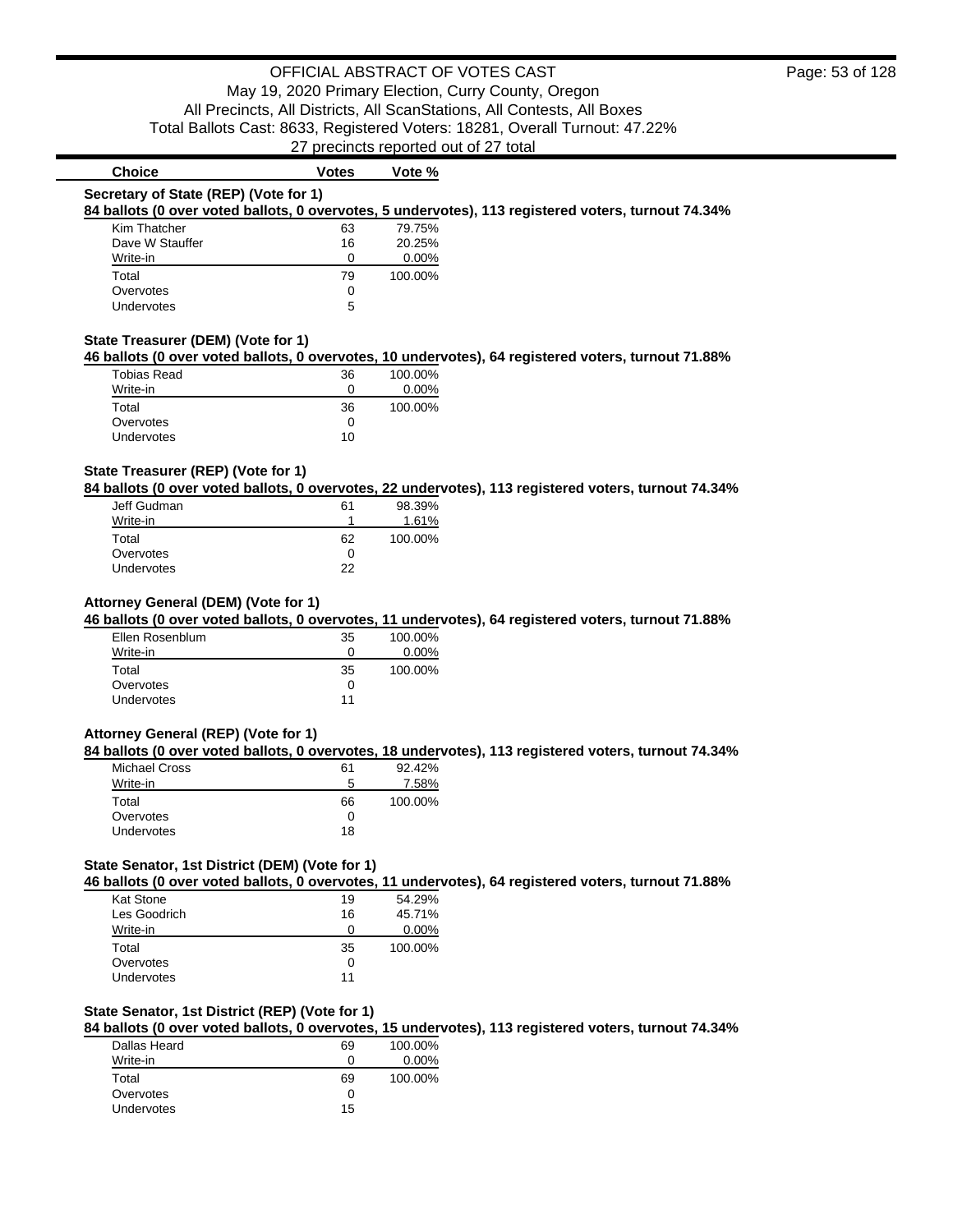| <b>Choice</b>                                                                 | <b>Votes</b>   | Vote %  |                                                                                                      |
|-------------------------------------------------------------------------------|----------------|---------|------------------------------------------------------------------------------------------------------|
| State Representative, 1st District (DEM) (Vote for 1)                         |                |         |                                                                                                      |
|                                                                               |                |         | 46 ballots (0 over voted ballots, 0 overvotes, 14 undervotes), 64 registered voters, turnout 71.88%  |
| Calla Felicity                                                                | 32             | 100.00% |                                                                                                      |
| Write-in                                                                      | 0              | 0.00%   |                                                                                                      |
| Total                                                                         | 32             | 100.00% |                                                                                                      |
| Overvotes                                                                     | $\Omega$       |         |                                                                                                      |
| Undervotes                                                                    | 14             |         |                                                                                                      |
|                                                                               |                |         |                                                                                                      |
| State Representative, 1st District (REP) (Vote for 1)                         |                |         |                                                                                                      |
|                                                                               |                |         | 84 ballots (0 over voted ballots, 0 overvotes, 15 undervotes), 113 registered voters, turnout 74.34% |
| David Brock Smith                                                             | 69             | 100.00% |                                                                                                      |
| Write-in                                                                      | 0              | 0.00%   |                                                                                                      |
|                                                                               |                |         |                                                                                                      |
| Total<br>Overvotes                                                            | 69<br>$\Omega$ | 100.00% |                                                                                                      |
| Undervotes                                                                    | 15             |         |                                                                                                      |
|                                                                               |                |         |                                                                                                      |
|                                                                               |                |         |                                                                                                      |
| Precinct Committee Person - Democrat - 0013 Pistol River (DEM) (Vote for 2)   |                |         |                                                                                                      |
|                                                                               |                |         | 46 ballots (0 over voted ballots, 0 overvotes, 90 undervotes), 64 registered voters, turnout 71.88%  |
| Write-in                                                                      |                | 50.00%  |                                                                                                      |
| Write-in                                                                      | 1              | 50.00%  |                                                                                                      |
| Total                                                                         | 2              | 100.00% |                                                                                                      |
| Overvotes                                                                     | $\Omega$       |         |                                                                                                      |
| Undervotes                                                                    | 90             |         |                                                                                                      |
|                                                                               |                |         |                                                                                                      |
|                                                                               |                |         |                                                                                                      |
| Precinct Committee Person - Republican - 0013 Pistol River (REP) (Vote for 2) |                |         |                                                                                                      |

| Lyn Boniface      | 66           | 97.06%  |
|-------------------|--------------|---------|
| Write-in          | 2            | 2.94%   |
| Write-in          | 0            | 0.00%   |
| Total             | 68           | 100.00% |
| Overvotes         | $\mathbf{0}$ |         |
| <b>Undervotes</b> | 100          |         |

# **Judge of the Supreme Court, Position 1 (Vote for 1)**

**161 ballots (0 over voted ballots, 0 overvotes, 34 undervotes), 293 registered voters, turnout 54.95%**

| Thomas A Balmer | 77  | 60.63%   |
|-----------------|-----|----------|
| Van Pounds      | 50  | 39.37%   |
| Write-in        |     | $0.00\%$ |
| Total           | 127 | 100.00%  |
| Overvotes       | 0   |          |
| Undervotes      | 34  |          |
|                 |     |          |

# **Judge of the Supreme Court, Position 7 (Vote for 1)**

**161 ballots (0 over voted ballots, 0 overvotes, 63 undervotes), 293 registered voters, turnout 54.95%**

| <b>Martha Walters</b> | 98 | 100.00%  |
|-----------------------|----|----------|
| Write-in              | 0  | $0.00\%$ |
| Total                 | 98 | 100.00%  |
| Overvotes             | 0  |          |
| Undervotes            | 63 |          |

# **Judge of the Court of Appeals, Position 11 (Vote for 1)**

**161 ballots (0 over voted ballots, 0 overvotes, 33 undervotes), 293 registered voters, turnout 54.95%**

| Joel DeVore       | 76  | 59.38%   |
|-------------------|-----|----------|
| Kyle L Krohn      | 52  | 40.62%   |
| Write-in          | ŋ   | $0.00\%$ |
| Total             | 128 | 100.00%  |
| Overvotes         | 0   |          |
| <b>Undervotes</b> | 33  |          |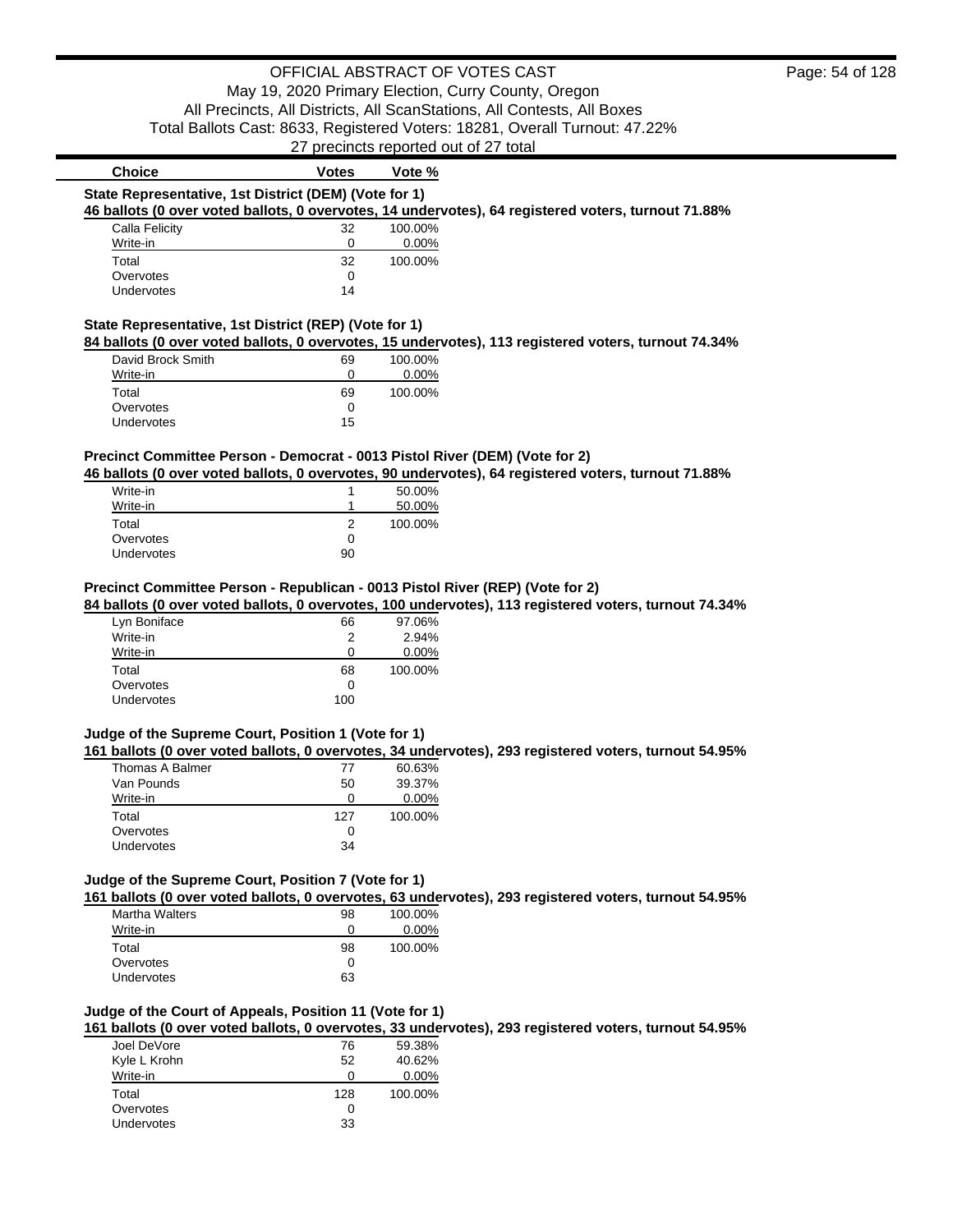# OFFICIAL ABSTRACT OF VOTES CAST

May 19, 2020 Primary Election, Curry County, Oregon All Precincts, All Districts, All ScanStations, All Contests, All Boxes Total Ballots Cast: 8633, Registered Voters: 18281, Overall Turnout: 47.22%

27 precincts reported out of 27 total

| Judge of the Court of Appeals, Position 1 (Vote for 1)<br>100.00%<br>Josephine H Mooney<br>98<br>Write-in<br>0<br>$0.00\%$<br>Total<br>98<br>100.00%<br>Overvotes<br>0<br>63<br>Undervotes<br>Judge of the Court of Appeals, Position 12 (Vote for 1)<br>Erin C Lagesen<br>100.00%<br>94<br>0<br>0.00%<br>Write-in<br>Total<br>94<br>100.00%<br>Overvotes<br>0<br>67<br>Undervotes<br>Judge of the Court of Appeals, Position 13 (Vote for 1)<br>Doug Tookey<br>94<br>100.00%<br>Write-in<br>0<br>0.00%<br>Total<br>94<br>100.00%<br>Overvotes<br>0<br>67<br>Undervotes<br>Judge of the Circuit Court, 15th District, Position 6 (Vote for 1)<br>98.17%<br>Cynthia L Beaman<br>107<br>2<br>Write-in<br>1.83%<br>Total<br>109<br>100.00%<br>Overvotes<br>0<br>52<br>Undervotes<br>District Attorney, Curry County (Vote for 1)<br>Joshua A Spansail<br>97<br>100.00%<br>0.00%<br>Write-in<br>0<br>Total<br>97<br>100.00%<br>Overvotes<br>0<br>64<br>Undervotes<br>Curry County Commissioner, Position 2 (Vote for 1)<br>38.10%<br>John Herzog<br>56<br>Shelia Megson<br>37<br>25.17%<br>Sue Gold<br>53<br>36.05%<br>Write-in<br>1<br>0.68%<br>Total<br>147<br>100.00%<br>Overvotes<br>0<br>Undervotes<br>14<br><b>Curry County Commissioner, Position 3 (Vote for 1)</b> | 161 ballots (0 over voted ballots, 0 overvotes, 63 undervotes), 293 registered voters, turnout 54.95%<br>161 ballots (0 over voted ballots, 0 overvotes, 67 undervotes), 293 registered voters, turnout 54.95%<br>161 ballots (0 over voted ballots, 0 overvotes, 67 undervotes), 293 registered voters, turnout 54.95%<br>161 ballots (0 over voted ballots, 0 overvotes, 52 undervotes), 293 registered voters, turnout 54.95%<br>161 ballots (0 over voted ballots, 0 overvotes, 64 undervotes), 293 registered voters, turnout 54.95%<br>161 ballots (0 over voted ballots, 0 overvotes, 14 undervotes), 293 registered voters, turnout 54.95%<br>161 ballots (0 over voted ballots, 0 overvotes, 33 undervotes), 293 registered voters, turnout 54.95%<br><b>70 60%</b><br>102<br>Court Roico | <b>Choice</b> | <b>Votes</b> | Vote % |  |
|-------------------------------------------------------------------------------------------------------------------------------------------------------------------------------------------------------------------------------------------------------------------------------------------------------------------------------------------------------------------------------------------------------------------------------------------------------------------------------------------------------------------------------------------------------------------------------------------------------------------------------------------------------------------------------------------------------------------------------------------------------------------------------------------------------------------------------------------------------------------------------------------------------------------------------------------------------------------------------------------------------------------------------------------------------------------------------------------------------------------------------------------------------------------------------------------------------------------------------------------------------------------------|----------------------------------------------------------------------------------------------------------------------------------------------------------------------------------------------------------------------------------------------------------------------------------------------------------------------------------------------------------------------------------------------------------------------------------------------------------------------------------------------------------------------------------------------------------------------------------------------------------------------------------------------------------------------------------------------------------------------------------------------------------------------------------------------------|---------------|--------------|--------|--|
|                                                                                                                                                                                                                                                                                                                                                                                                                                                                                                                                                                                                                                                                                                                                                                                                                                                                                                                                                                                                                                                                                                                                                                                                                                                                         |                                                                                                                                                                                                                                                                                                                                                                                                                                                                                                                                                                                                                                                                                                                                                                                                    |               |              |        |  |
|                                                                                                                                                                                                                                                                                                                                                                                                                                                                                                                                                                                                                                                                                                                                                                                                                                                                                                                                                                                                                                                                                                                                                                                                                                                                         |                                                                                                                                                                                                                                                                                                                                                                                                                                                                                                                                                                                                                                                                                                                                                                                                    |               |              |        |  |
|                                                                                                                                                                                                                                                                                                                                                                                                                                                                                                                                                                                                                                                                                                                                                                                                                                                                                                                                                                                                                                                                                                                                                                                                                                                                         |                                                                                                                                                                                                                                                                                                                                                                                                                                                                                                                                                                                                                                                                                                                                                                                                    |               |              |        |  |
|                                                                                                                                                                                                                                                                                                                                                                                                                                                                                                                                                                                                                                                                                                                                                                                                                                                                                                                                                                                                                                                                                                                                                                                                                                                                         |                                                                                                                                                                                                                                                                                                                                                                                                                                                                                                                                                                                                                                                                                                                                                                                                    |               |              |        |  |
|                                                                                                                                                                                                                                                                                                                                                                                                                                                                                                                                                                                                                                                                                                                                                                                                                                                                                                                                                                                                                                                                                                                                                                                                                                                                         |                                                                                                                                                                                                                                                                                                                                                                                                                                                                                                                                                                                                                                                                                                                                                                                                    |               |              |        |  |
|                                                                                                                                                                                                                                                                                                                                                                                                                                                                                                                                                                                                                                                                                                                                                                                                                                                                                                                                                                                                                                                                                                                                                                                                                                                                         |                                                                                                                                                                                                                                                                                                                                                                                                                                                                                                                                                                                                                                                                                                                                                                                                    |               |              |        |  |
|                                                                                                                                                                                                                                                                                                                                                                                                                                                                                                                                                                                                                                                                                                                                                                                                                                                                                                                                                                                                                                                                                                                                                                                                                                                                         |                                                                                                                                                                                                                                                                                                                                                                                                                                                                                                                                                                                                                                                                                                                                                                                                    |               |              |        |  |
|                                                                                                                                                                                                                                                                                                                                                                                                                                                                                                                                                                                                                                                                                                                                                                                                                                                                                                                                                                                                                                                                                                                                                                                                                                                                         |                                                                                                                                                                                                                                                                                                                                                                                                                                                                                                                                                                                                                                                                                                                                                                                                    |               |              |        |  |
|                                                                                                                                                                                                                                                                                                                                                                                                                                                                                                                                                                                                                                                                                                                                                                                                                                                                                                                                                                                                                                                                                                                                                                                                                                                                         |                                                                                                                                                                                                                                                                                                                                                                                                                                                                                                                                                                                                                                                                                                                                                                                                    |               |              |        |  |
|                                                                                                                                                                                                                                                                                                                                                                                                                                                                                                                                                                                                                                                                                                                                                                                                                                                                                                                                                                                                                                                                                                                                                                                                                                                                         |                                                                                                                                                                                                                                                                                                                                                                                                                                                                                                                                                                                                                                                                                                                                                                                                    |               |              |        |  |
|                                                                                                                                                                                                                                                                                                                                                                                                                                                                                                                                                                                                                                                                                                                                                                                                                                                                                                                                                                                                                                                                                                                                                                                                                                                                         |                                                                                                                                                                                                                                                                                                                                                                                                                                                                                                                                                                                                                                                                                                                                                                                                    |               |              |        |  |
|                                                                                                                                                                                                                                                                                                                                                                                                                                                                                                                                                                                                                                                                                                                                                                                                                                                                                                                                                                                                                                                                                                                                                                                                                                                                         |                                                                                                                                                                                                                                                                                                                                                                                                                                                                                                                                                                                                                                                                                                                                                                                                    |               |              |        |  |
|                                                                                                                                                                                                                                                                                                                                                                                                                                                                                                                                                                                                                                                                                                                                                                                                                                                                                                                                                                                                                                                                                                                                                                                                                                                                         |                                                                                                                                                                                                                                                                                                                                                                                                                                                                                                                                                                                                                                                                                                                                                                                                    |               |              |        |  |
|                                                                                                                                                                                                                                                                                                                                                                                                                                                                                                                                                                                                                                                                                                                                                                                                                                                                                                                                                                                                                                                                                                                                                                                                                                                                         |                                                                                                                                                                                                                                                                                                                                                                                                                                                                                                                                                                                                                                                                                                                                                                                                    |               |              |        |  |
|                                                                                                                                                                                                                                                                                                                                                                                                                                                                                                                                                                                                                                                                                                                                                                                                                                                                                                                                                                                                                                                                                                                                                                                                                                                                         |                                                                                                                                                                                                                                                                                                                                                                                                                                                                                                                                                                                                                                                                                                                                                                                                    |               |              |        |  |
|                                                                                                                                                                                                                                                                                                                                                                                                                                                                                                                                                                                                                                                                                                                                                                                                                                                                                                                                                                                                                                                                                                                                                                                                                                                                         |                                                                                                                                                                                                                                                                                                                                                                                                                                                                                                                                                                                                                                                                                                                                                                                                    |               |              |        |  |
|                                                                                                                                                                                                                                                                                                                                                                                                                                                                                                                                                                                                                                                                                                                                                                                                                                                                                                                                                                                                                                                                                                                                                                                                                                                                         |                                                                                                                                                                                                                                                                                                                                                                                                                                                                                                                                                                                                                                                                                                                                                                                                    |               |              |        |  |
|                                                                                                                                                                                                                                                                                                                                                                                                                                                                                                                                                                                                                                                                                                                                                                                                                                                                                                                                                                                                                                                                                                                                                                                                                                                                         |                                                                                                                                                                                                                                                                                                                                                                                                                                                                                                                                                                                                                                                                                                                                                                                                    |               |              |        |  |
|                                                                                                                                                                                                                                                                                                                                                                                                                                                                                                                                                                                                                                                                                                                                                                                                                                                                                                                                                                                                                                                                                                                                                                                                                                                                         |                                                                                                                                                                                                                                                                                                                                                                                                                                                                                                                                                                                                                                                                                                                                                                                                    |               |              |        |  |
|                                                                                                                                                                                                                                                                                                                                                                                                                                                                                                                                                                                                                                                                                                                                                                                                                                                                                                                                                                                                                                                                                                                                                                                                                                                                         |                                                                                                                                                                                                                                                                                                                                                                                                                                                                                                                                                                                                                                                                                                                                                                                                    |               |              |        |  |
|                                                                                                                                                                                                                                                                                                                                                                                                                                                                                                                                                                                                                                                                                                                                                                                                                                                                                                                                                                                                                                                                                                                                                                                                                                                                         |                                                                                                                                                                                                                                                                                                                                                                                                                                                                                                                                                                                                                                                                                                                                                                                                    |               |              |        |  |
|                                                                                                                                                                                                                                                                                                                                                                                                                                                                                                                                                                                                                                                                                                                                                                                                                                                                                                                                                                                                                                                                                                                                                                                                                                                                         |                                                                                                                                                                                                                                                                                                                                                                                                                                                                                                                                                                                                                                                                                                                                                                                                    |               |              |        |  |
|                                                                                                                                                                                                                                                                                                                                                                                                                                                                                                                                                                                                                                                                                                                                                                                                                                                                                                                                                                                                                                                                                                                                                                                                                                                                         |                                                                                                                                                                                                                                                                                                                                                                                                                                                                                                                                                                                                                                                                                                                                                                                                    |               |              |        |  |
|                                                                                                                                                                                                                                                                                                                                                                                                                                                                                                                                                                                                                                                                                                                                                                                                                                                                                                                                                                                                                                                                                                                                                                                                                                                                         |                                                                                                                                                                                                                                                                                                                                                                                                                                                                                                                                                                                                                                                                                                                                                                                                    |               |              |        |  |
|                                                                                                                                                                                                                                                                                                                                                                                                                                                                                                                                                                                                                                                                                                                                                                                                                                                                                                                                                                                                                                                                                                                                                                                                                                                                         |                                                                                                                                                                                                                                                                                                                                                                                                                                                                                                                                                                                                                                                                                                                                                                                                    |               |              |        |  |
|                                                                                                                                                                                                                                                                                                                                                                                                                                                                                                                                                                                                                                                                                                                                                                                                                                                                                                                                                                                                                                                                                                                                                                                                                                                                         |                                                                                                                                                                                                                                                                                                                                                                                                                                                                                                                                                                                                                                                                                                                                                                                                    |               |              |        |  |
|                                                                                                                                                                                                                                                                                                                                                                                                                                                                                                                                                                                                                                                                                                                                                                                                                                                                                                                                                                                                                                                                                                                                                                                                                                                                         |                                                                                                                                                                                                                                                                                                                                                                                                                                                                                                                                                                                                                                                                                                                                                                                                    |               |              |        |  |
|                                                                                                                                                                                                                                                                                                                                                                                                                                                                                                                                                                                                                                                                                                                                                                                                                                                                                                                                                                                                                                                                                                                                                                                                                                                                         |                                                                                                                                                                                                                                                                                                                                                                                                                                                                                                                                                                                                                                                                                                                                                                                                    |               |              |        |  |
|                                                                                                                                                                                                                                                                                                                                                                                                                                                                                                                                                                                                                                                                                                                                                                                                                                                                                                                                                                                                                                                                                                                                                                                                                                                                         |                                                                                                                                                                                                                                                                                                                                                                                                                                                                                                                                                                                                                                                                                                                                                                                                    |               |              |        |  |
|                                                                                                                                                                                                                                                                                                                                                                                                                                                                                                                                                                                                                                                                                                                                                                                                                                                                                                                                                                                                                                                                                                                                                                                                                                                                         |                                                                                                                                                                                                                                                                                                                                                                                                                                                                                                                                                                                                                                                                                                                                                                                                    |               |              |        |  |
|                                                                                                                                                                                                                                                                                                                                                                                                                                                                                                                                                                                                                                                                                                                                                                                                                                                                                                                                                                                                                                                                                                                                                                                                                                                                         |                                                                                                                                                                                                                                                                                                                                                                                                                                                                                                                                                                                                                                                                                                                                                                                                    |               |              |        |  |
|                                                                                                                                                                                                                                                                                                                                                                                                                                                                                                                                                                                                                                                                                                                                                                                                                                                                                                                                                                                                                                                                                                                                                                                                                                                                         |                                                                                                                                                                                                                                                                                                                                                                                                                                                                                                                                                                                                                                                                                                                                                                                                    |               |              |        |  |
|                                                                                                                                                                                                                                                                                                                                                                                                                                                                                                                                                                                                                                                                                                                                                                                                                                                                                                                                                                                                                                                                                                                                                                                                                                                                         |                                                                                                                                                                                                                                                                                                                                                                                                                                                                                                                                                                                                                                                                                                                                                                                                    |               |              |        |  |
|                                                                                                                                                                                                                                                                                                                                                                                                                                                                                                                                                                                                                                                                                                                                                                                                                                                                                                                                                                                                                                                                                                                                                                                                                                                                         |                                                                                                                                                                                                                                                                                                                                                                                                                                                                                                                                                                                                                                                                                                                                                                                                    |               |              |        |  |
|                                                                                                                                                                                                                                                                                                                                                                                                                                                                                                                                                                                                                                                                                                                                                                                                                                                                                                                                                                                                                                                                                                                                                                                                                                                                         |                                                                                                                                                                                                                                                                                                                                                                                                                                                                                                                                                                                                                                                                                                                                                                                                    |               |              |        |  |
|                                                                                                                                                                                                                                                                                                                                                                                                                                                                                                                                                                                                                                                                                                                                                                                                                                                                                                                                                                                                                                                                                                                                                                                                                                                                         |                                                                                                                                                                                                                                                                                                                                                                                                                                                                                                                                                                                                                                                                                                                                                                                                    |               |              |        |  |
|                                                                                                                                                                                                                                                                                                                                                                                                                                                                                                                                                                                                                                                                                                                                                                                                                                                                                                                                                                                                                                                                                                                                                                                                                                                                         |                                                                                                                                                                                                                                                                                                                                                                                                                                                                                                                                                                                                                                                                                                                                                                                                    |               |              |        |  |
|                                                                                                                                                                                                                                                                                                                                                                                                                                                                                                                                                                                                                                                                                                                                                                                                                                                                                                                                                                                                                                                                                                                                                                                                                                                                         |                                                                                                                                                                                                                                                                                                                                                                                                                                                                                                                                                                                                                                                                                                                                                                                                    |               |              |        |  |
|                                                                                                                                                                                                                                                                                                                                                                                                                                                                                                                                                                                                                                                                                                                                                                                                                                                                                                                                                                                                                                                                                                                                                                                                                                                                         |                                                                                                                                                                                                                                                                                                                                                                                                                                                                                                                                                                                                                                                                                                                                                                                                    |               |              |        |  |
|                                                                                                                                                                                                                                                                                                                                                                                                                                                                                                                                                                                                                                                                                                                                                                                                                                                                                                                                                                                                                                                                                                                                                                                                                                                                         |                                                                                                                                                                                                                                                                                                                                                                                                                                                                                                                                                                                                                                                                                                                                                                                                    |               |              |        |  |
|                                                                                                                                                                                                                                                                                                                                                                                                                                                                                                                                                                                                                                                                                                                                                                                                                                                                                                                                                                                                                                                                                                                                                                                                                                                                         |                                                                                                                                                                                                                                                                                                                                                                                                                                                                                                                                                                                                                                                                                                                                                                                                    |               |              |        |  |
|                                                                                                                                                                                                                                                                                                                                                                                                                                                                                                                                                                                                                                                                                                                                                                                                                                                                                                                                                                                                                                                                                                                                                                                                                                                                         |                                                                                                                                                                                                                                                                                                                                                                                                                                                                                                                                                                                                                                                                                                                                                                                                    |               |              |        |  |
|                                                                                                                                                                                                                                                                                                                                                                                                                                                                                                                                                                                                                                                                                                                                                                                                                                                                                                                                                                                                                                                                                                                                                                                                                                                                         |                                                                                                                                                                                                                                                                                                                                                                                                                                                                                                                                                                                                                                                                                                                                                                                                    |               |              |        |  |
|                                                                                                                                                                                                                                                                                                                                                                                                                                                                                                                                                                                                                                                                                                                                                                                                                                                                                                                                                                                                                                                                                                                                                                                                                                                                         |                                                                                                                                                                                                                                                                                                                                                                                                                                                                                                                                                                                                                                                                                                                                                                                                    |               |              |        |  |
|                                                                                                                                                                                                                                                                                                                                                                                                                                                                                                                                                                                                                                                                                                                                                                                                                                                                                                                                                                                                                                                                                                                                                                                                                                                                         |                                                                                                                                                                                                                                                                                                                                                                                                                                                                                                                                                                                                                                                                                                                                                                                                    |               |              |        |  |

| Court Boice       | 102 | 79.69%  |
|-------------------|-----|---------|
| Write-in          | 26  | 20.31%  |
| Total             | 128 | 100.00% |
| Overvotes         | Ω   |         |
| <b>Undervotes</b> | 33  |         |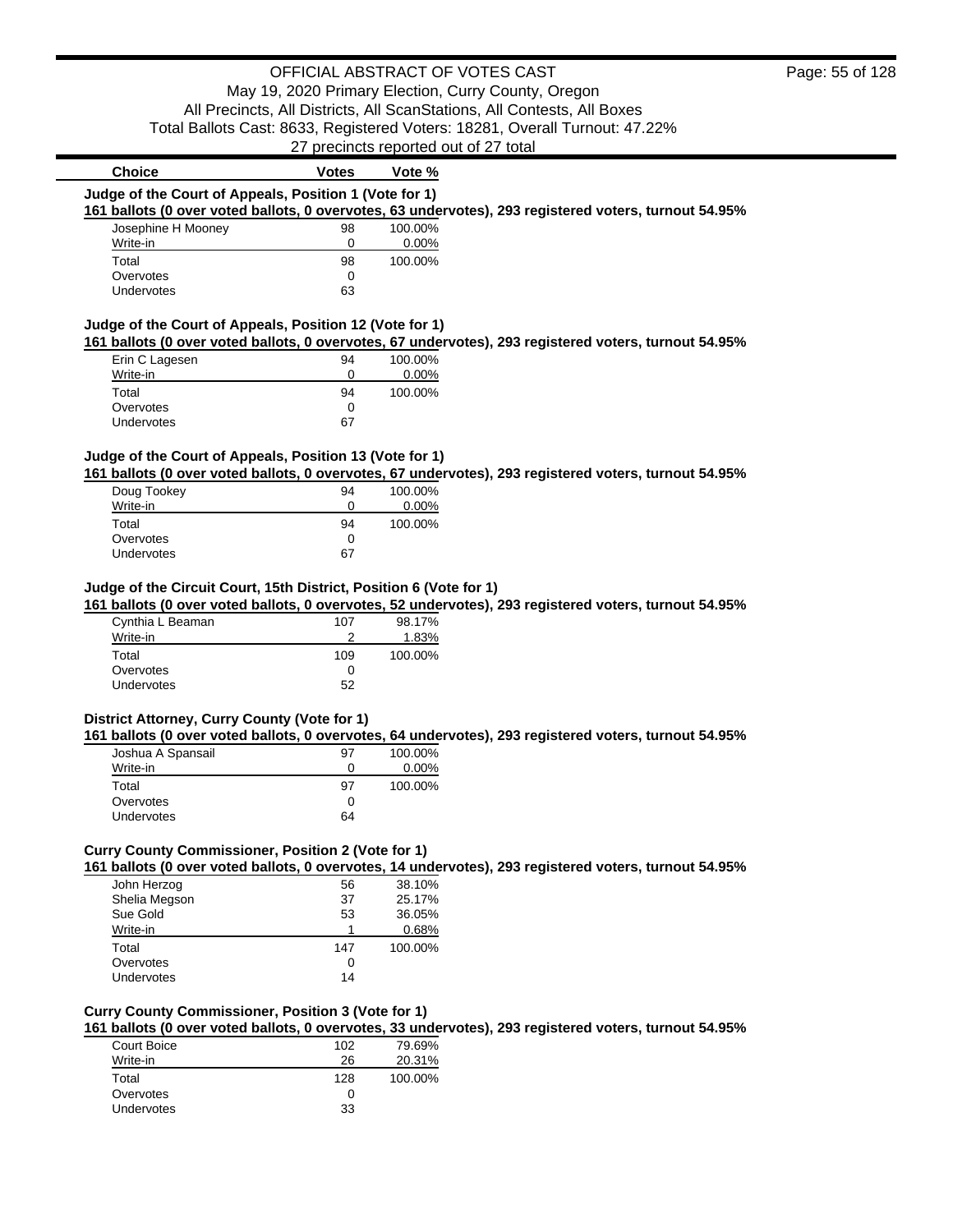| <b>Choice</b>                                                                                         | <b>Votes</b> | Vote %   |  |  |
|-------------------------------------------------------------------------------------------------------|--------------|----------|--|--|
| <b>Curry County Assessor (Vote for 1)</b>                                                             |              |          |  |  |
| 161 ballots (1 over voted ballots, 1 overvotes, 49 undervotes), 293 registered voters, turnout 54.95% |              |          |  |  |
| Jim Kolen                                                                                             | 109          | 98.20%   |  |  |
| Write-in                                                                                              | 2            | 1.80%    |  |  |
| Total                                                                                                 | 111          | 100.00%  |  |  |
| Overvotes                                                                                             |              |          |  |  |
| <b>Undervotes</b>                                                                                     | 49           |          |  |  |
| Precinct 0014                                                                                         |              |          |  |  |
| President (DEM) (Vote for 1)                                                                          |              |          |  |  |
| 49 ballots (0 over voted ballots, 0 overvotes, 5 undervotes), 93 registered voters, turnout 52.69%    |              |          |  |  |
| Joseph R Biden                                                                                        | 30           | 68.18%   |  |  |
| <b>Bernie Sanders</b>                                                                                 |              | 15.91%   |  |  |
| Elizabeth Warren                                                                                      | 2            | 4.55%    |  |  |
| Tulsi Gabbard                                                                                         | $\Omega$     | $0.00\%$ |  |  |
|                                                                                                       |              |          |  |  |

| Write-in   | 5  | 11.36%  |
|------------|----|---------|
| Total      | 44 | 100.00% |
| Overvotes  | 0  |         |
| Undervotes | 5  |         |
|            |    |         |

# **President (REP) (Vote for 1)**

**119 ballots (0 over voted ballots, 0 overvotes, 4 undervotes), 166 registered voters, turnout 71.69%**

| Donald J Trump    | 113 | 98.26%  |
|-------------------|-----|---------|
| Write-in          |     | 1.74%   |
| Total             | 115 | 100.00% |
| Overvotes         |     |         |
| <b>Undervotes</b> |     |         |
|                   |     |         |

### **US Senator (DEM) (Vote for 1)**

**49 ballots (0 over voted ballots, 0 overvotes, 11 undervotes), 93 registered voters, turnout 52.69%**

| Jeff Merkley      | 36 | 94.74%  |
|-------------------|----|---------|
| Write-in          | っ  | 5.26%   |
| Total             | 38 | 100.00% |
| Overvotes         | 0  |         |
| <b>Undervotes</b> | 11 |         |

# **US Senator (REP) (Vote for 1)**

**119 ballots (0 over voted ballots, 0 overvotes, 20 undervotes), 166 registered voters, turnout 71.69%**

| Paul J Romero Jr       | 41 | 41.41%   |
|------------------------|----|----------|
| <b>Robert Schwartz</b> | 5  | 5.05%    |
| Jo Rae Perkins         | 46 | 46.46%   |
| John Verbeek           | 7  | 7.07%    |
| Write-in               | n  | $0.00\%$ |
| Total                  | 99 | 100.00%  |
| Overvotes              | 0  |          |
| Undervotes             | 20 |          |

# **US Representative, 4th District (DEM) (Vote for 1)**

**49 ballots (0 over voted ballots, 0 overvotes, 2 undervotes), 93 registered voters, turnout 52.69%**

| Peter DeFazio           | 36 | 76.60%   |
|-------------------------|----|----------|
| Doyle Elizabeth Canning | 11 | 23.40%   |
| Write-in                | Ω  | $0.00\%$ |
| Total                   | 47 | 100.00%  |
| Overvotes               | 0  |          |
|                         |    |          |

## **US Representative, 4th District (REP) (Vote for 1)**

**119 ballots (0 over voted ballots, 0 overvotes, 14 undervotes), 166 registered voters, turnout 71.69%**

| Alek Skarlatos | 92 | 87.62% |
|----------------|----|--------|
| Nelson ljih    |    | 12.38% |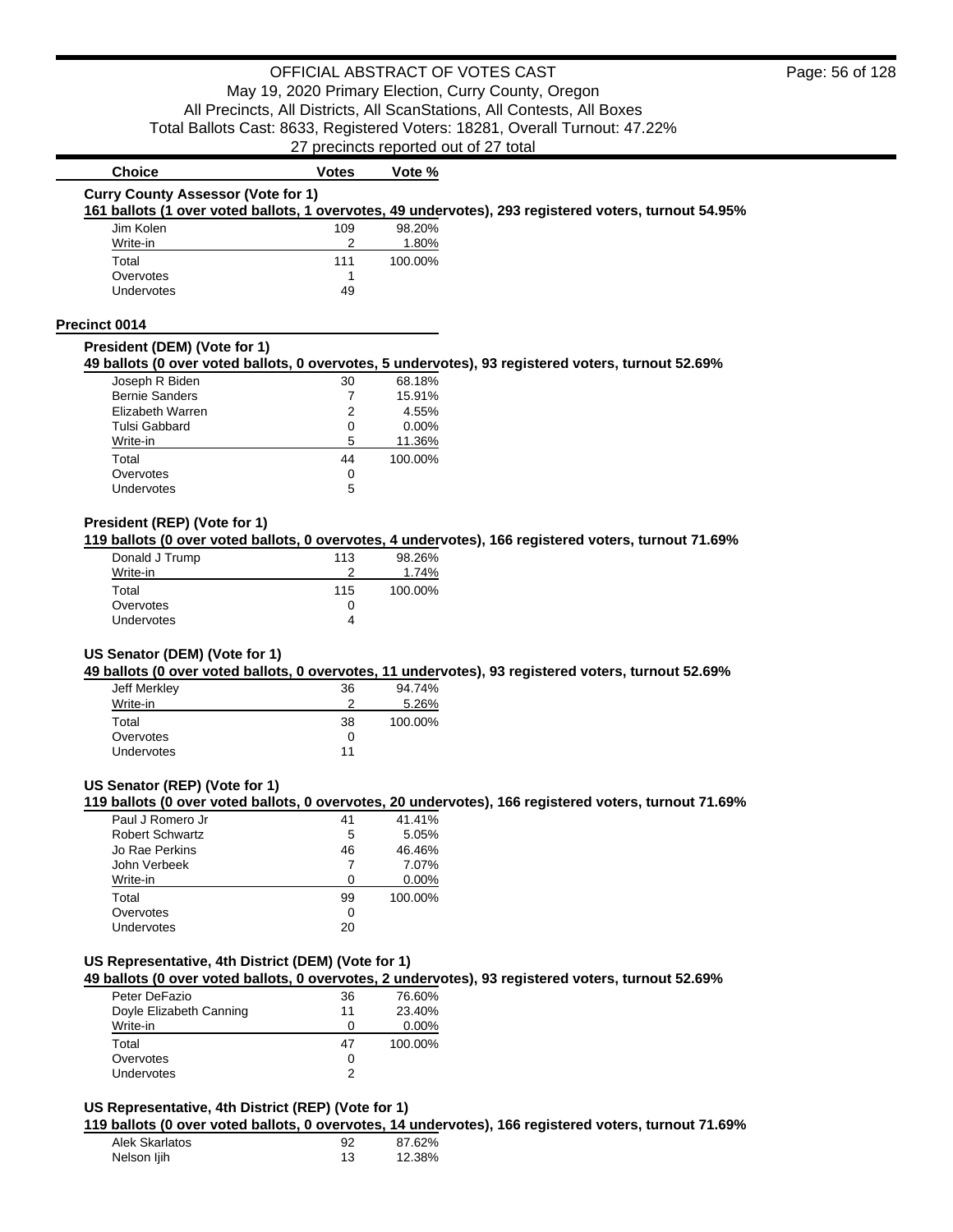| <b>Choice</b>     | <b>Votes</b> | Vote %   |
|-------------------|--------------|----------|
| Write-in          |              | $0.00\%$ |
| Total             | 105          | 100.00%  |
| Overvotes         |              |          |
| <b>Undervotes</b> | 14           |          |

### **Secretary of State (DEM) (Vote for 1)**

**49 ballots (0 over voted ballots, 0 overvotes, 9 undervotes), 93 registered voters, turnout 52.69%**

| Mark D Hass          | 16 | 40.00%   |
|----------------------|----|----------|
| Jamie McLeod-Skinner | 6  | 15.00%   |
| Shemia Fagan         | 18 | 45.00%   |
| Write-in             | 0  | $0.00\%$ |
| Total                | 40 | 100.00%  |
| Overvotes            | 0  |          |
| <b>Undervotes</b>    | 9  |          |

### **Secretary of State (REP) (Vote for 1)**

**119 ballots (0 over voted ballots, 0 overvotes, 20 undervotes), 166 registered voters, turnout 71.69%**

| Kim Thatcher    | 92 | 92.93%   |
|-----------------|----|----------|
| Dave W Stauffer |    | 7.07%    |
| Write-in        | 0  | $0.00\%$ |
| Total           | 99 | 100.00%  |
| Overvotes       | 0  |          |
| Undervotes      | 20 |          |

### **State Treasurer (DEM) (Vote for 1)**

**49 ballots (0 over voted ballots, 0 overvotes, 16 undervotes), 93 registered voters, turnout 52.69%**

| <b>Tobias Read</b> | 33 | 100.00%  |
|--------------------|----|----------|
| Write-in           | 0  | $0.00\%$ |
| Total              | 33 | 100.00%  |
| Overvotes          |    |          |
| <b>Undervotes</b>  | 16 |          |

### **State Treasurer (REP) (Vote for 1)**

**119 ballots (0 over voted ballots, 0 overvotes, 31 undervotes), 166 registered voters, turnout 71.69%**

| Jeff Gudman       | 88 | 100.00%  |
|-------------------|----|----------|
| Write-in          | O  | $0.00\%$ |
| Total             | 88 | 100.00%  |
| Overvotes         |    |          |
| <b>Undervotes</b> | 31 |          |

### **Attorney General (DEM) (Vote for 1)**

**49 ballots (0 over voted ballots, 0 overvotes, 12 undervotes), 93 registered voters, turnout 52.69%**

| Ellen Rosenblum | 37 | 100.00%  |
|-----------------|----|----------|
| Write-in        | 0  | $0.00\%$ |
| Total           | 37 | 100.00%  |
| Overvotes       | 0  |          |
| Undervotes      | 12 |          |

## **Attorney General (REP) (Vote for 1)**

**119 ballots (0 over voted ballots, 0 overvotes, 35 undervotes), 166 registered voters, turnout 71.69%**

| <b>Michael Cross</b> | 84                | 100.00%  |
|----------------------|-------------------|----------|
| Write-in             | $\mathbf{\Omega}$ | $0.00\%$ |
| Total                | 84                | 100.00%  |
| Overvotes            | $\mathbf{\Omega}$ |          |
| <b>Undervotes</b>    | 35                |          |

## **State Senator, 1st District (DEM) (Vote for 1)**

**49 ballots (0 over voted ballots, 0 overvotes, 16 undervotes), 93 registered voters, turnout 52.69%**

| Kat Stone    | 23 | 69.70%   |
|--------------|----|----------|
| Les Goodrich | 10 | 30.30%   |
| Write-in     |    | $0.00\%$ |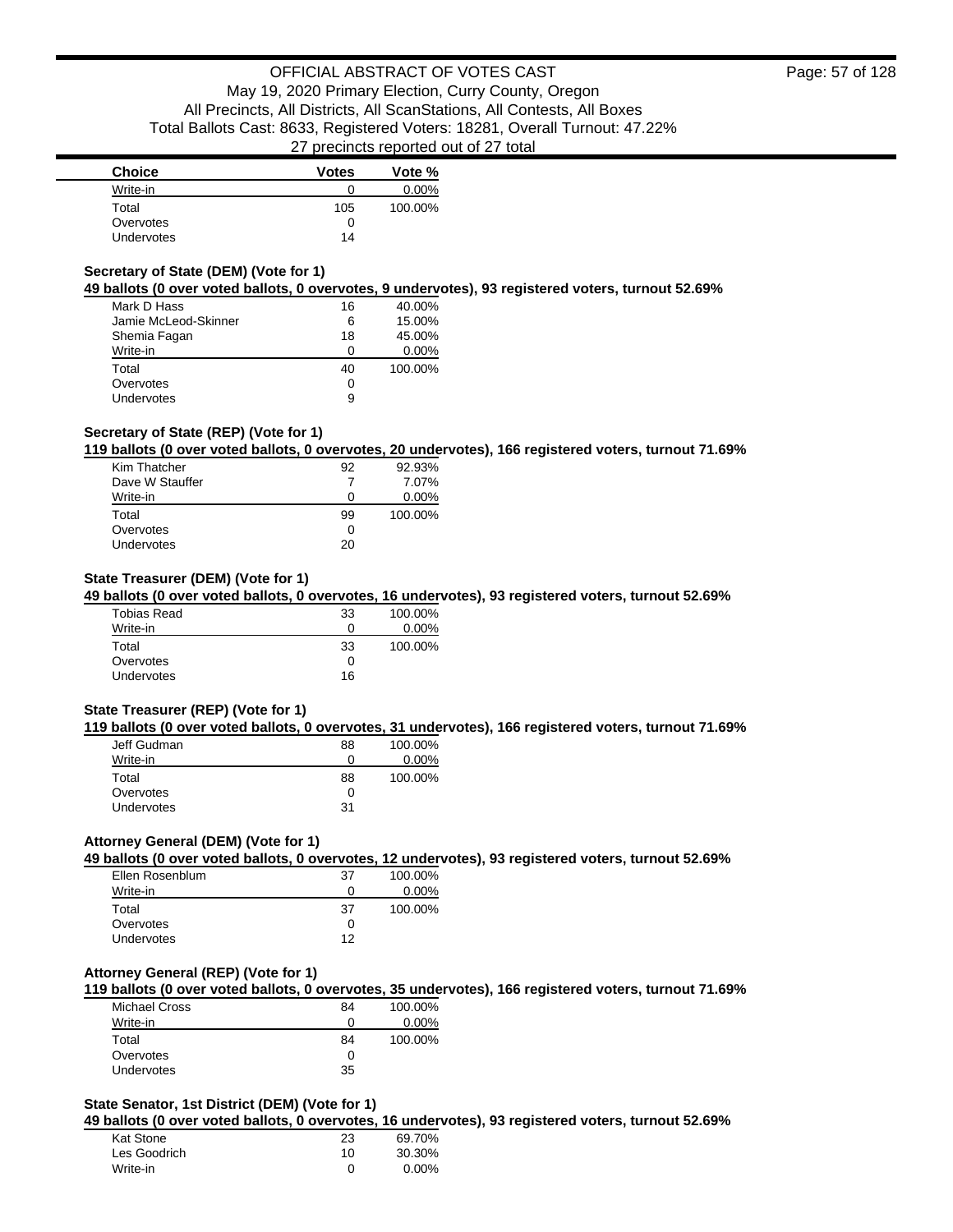## **State Senator, 1st District (REP) (Vote for 1)**

**119 ballots (0 over voted ballots, 0 overvotes, 27 undervotes), 166 registered voters, turnout 71.69%**

| Dallas Heard | 91 | 98.91%   |
|--------------|----|----------|
| Write-in     |    | $1.09\%$ |
| Total        | 92 | 100.00%  |
| Overvotes    | 0  |          |
| Undervotes   | 27 |          |

### **State Representative, 1st District (DEM) (Vote for 1)**

**49 ballots (0 over voted ballots, 0 overvotes, 16 undervotes), 93 registered voters, turnout 52.69%**

| Calla Felicity    | 31           | 93.94%  |
|-------------------|--------------|---------|
| Write-in          |              | 6.06%   |
| Total             | 33           | 100.00% |
| Overvotes         | $\mathbf{0}$ |         |
| <b>Undervotes</b> | 16           |         |

### **State Representative, 1st District (REP) (Vote for 1)**

**119 ballots (0 over voted ballots, 0 overvotes, 19 undervotes), 166 registered voters, turnout 71.69%**

| David Brock Smith | 100 | 100.00%  |
|-------------------|-----|----------|
| Write-in          |     | $0.00\%$ |
| Total             | 100 | 100.00%  |
| Overvotes         |     |          |
| Undervotes        | 19  |          |

### **Precinct Committee Person - Democrat - 0014 Harris Creek (DEM) (Vote for 2)**

**49 ballots (0 over voted ballots, 0 overvotes, 97 undervotes), 93 registered voters, turnout 52.69%**

| Write-in          |    | 100.00%  |
|-------------------|----|----------|
| Write-in          | 0  | $0.00\%$ |
| Total             |    | 100.00%  |
| Overvotes         | 0  |          |
| <b>Undervotes</b> | 97 |          |

#### **Precinct Committee Person - Republican - 0014 Harris Creek (REP) (Vote for 2)**

**119 ballots (0 over voted ballots, 0 overvotes, 232 undervotes), 166 registered voters, turnout 71.69%**

| Write-in          |     | 66.67%  |
|-------------------|-----|---------|
| Write-in          | ≏   | 33.33%  |
| Total             | 6   | 100.00% |
| Overvotes         | O   |         |
| <b>Undervotes</b> | つつつ |         |

### **Judge of the Supreme Court, Position 1 (Vote for 1)**

**204 ballots (0 over voted ballots, 0 overvotes, 52 undervotes), 502 registered voters, turnout 40.64%**

| 82  | 53.95%   |
|-----|----------|
| 70  | 46.05%   |
|     | $0.00\%$ |
| 152 | 100.00%  |
| Ω   |          |
| 52  |          |
|     |          |

### **Judge of the Supreme Court, Position 7 (Vote for 1)**

**204 ballots (0 over voted ballots, 0 overvotes, 76 undervotes), 502 registered voters, turnout 40.64%**

| Martha Walters | 127 | 99.22% |
|----------------|-----|--------|
| Write-in       |     | 0.78%  |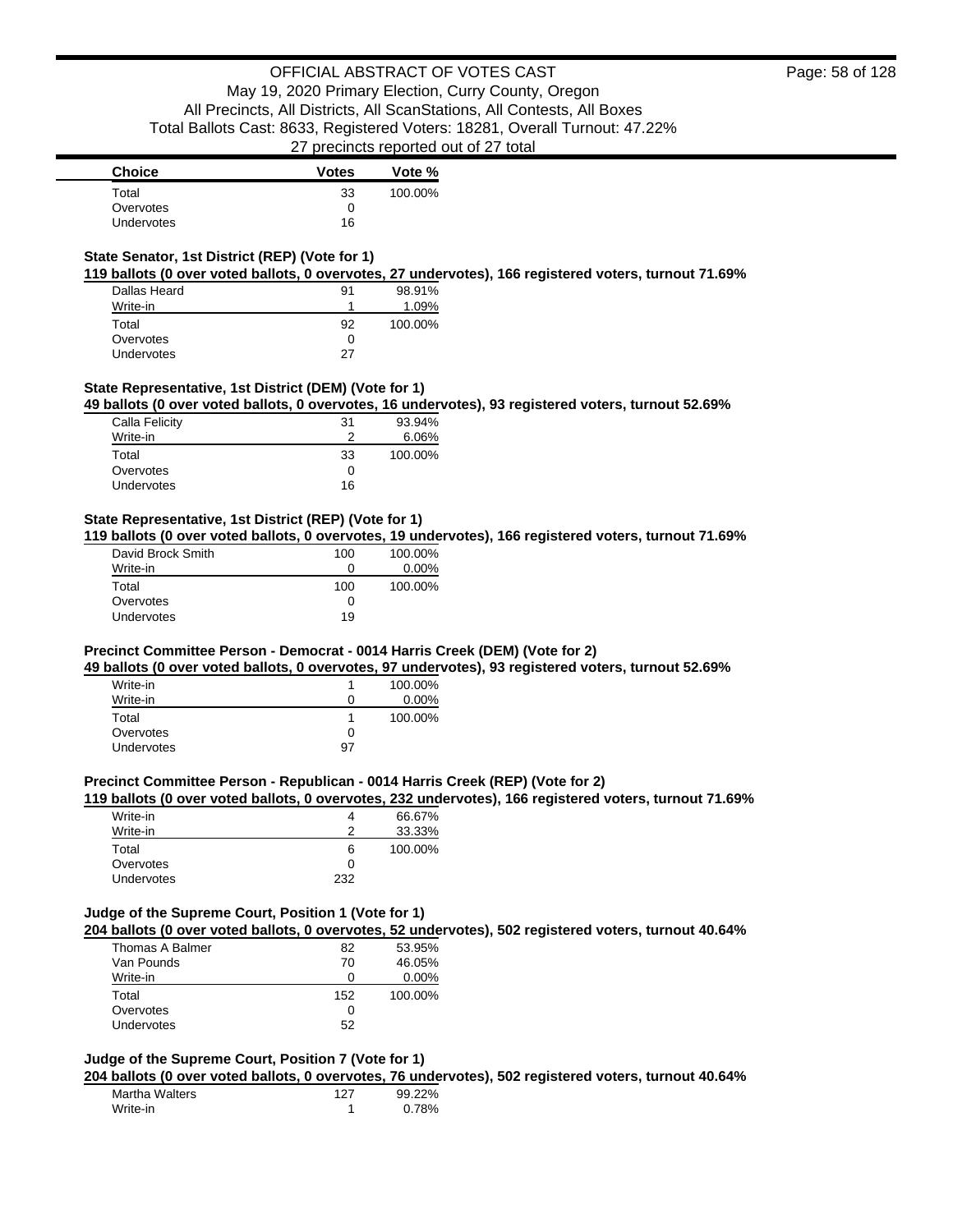| <b>Choice</b>     | <b>Votes</b> | Vote %  |
|-------------------|--------------|---------|
| Total             | 128          | 100.00% |
| Overvotes         |              |         |
| <b>Undervotes</b> | 76           |         |

# **Judge of the Court of Appeals, Position 11 (Vote for 1)**

**204 ballots (0 over voted ballots, 0 overvotes, 57 undervotes), 502 registered voters, turnout 40.64%**

| Joel DeVore  | 77  | 52.38%   |
|--------------|-----|----------|
| Kyle L Krohn | 70  | 47.62%   |
| Write-in     | 0   | $0.00\%$ |
| Total        | 147 | 100.00%  |
| Overvotes    | 0   |          |
| Undervotes   | 57  |          |

### **Judge of the Court of Appeals, Position 1 (Vote for 1)**

**204 ballots (0 over voted ballots, 0 overvotes, 73 undervotes), 502 registered voters, turnout 40.64%**

| Josephine H Mooney | 131 | 100.00%  |
|--------------------|-----|----------|
| Write-in           | Ω   | $0.00\%$ |
| Total              | 131 | 100.00%  |
| Overvotes          | Ω   |          |
| Undervotes         | 73  |          |

#### **Judge of the Court of Appeals, Position 12 (Vote for 1)**

**204 ballots (0 over voted ballots, 0 overvotes, 78 undervotes), 502 registered voters, turnout 40.64%**

| 126 | 100.00%  |
|-----|----------|
| 0   | $0.00\%$ |
| 126 | 100.00%  |
| 0   |          |
| 78  |          |
|     |          |

### **Judge of the Court of Appeals, Position 13 (Vote for 1)**

**204 ballots (0 over voted ballots, 0 overvotes, 75 undervotes), 502 registered voters, turnout 40.64%**

| Doug Tookey       | 127 | 98.45%  |
|-------------------|-----|---------|
| Write-in          |     | 1.55%   |
| Total             | 129 | 100.00% |
| Overvotes         | O   |         |
| <b>Undervotes</b> | 75  |         |

#### **Judge of the Circuit Court, 15th District, Position 6 (Vote for 1)**

**204 ballots (0 over voted ballots, 0 overvotes, 70 undervotes), 502 registered voters, turnout 40.64%**

| Cynthia L Beaman | 132 | 98.51%  |
|------------------|-----|---------|
| Write-in         | າ   | 1.49%   |
| Total            | 134 | 100.00% |
| Overvotes        | O   |         |
| Undervotes       | 70  |         |

### **District Attorney, Curry County (Vote for 1)**

**204 ballots (0 over voted ballots, 0 overvotes, 67 undervotes), 502 registered voters, turnout 40.64%**

| Joshua A Spansail | 135 | 98.54%  |
|-------------------|-----|---------|
| Write-in          |     | 1.46%   |
| Total             | 137 | 100.00% |
| Overvotes         |     |         |
| Undervotes        | 67  |         |

# **Curry County Commissioner, Position 2 (Vote for 1)**

**204 ballots (1 over voted ballots, 1 overvotes, 14 undervotes), 502 registered voters, turnout 40.64%**

| 81 | 42.86% |
|----|--------|
| 57 | 30.16% |
| 50 | 26.46% |
|    | 0.53%  |
|    |        |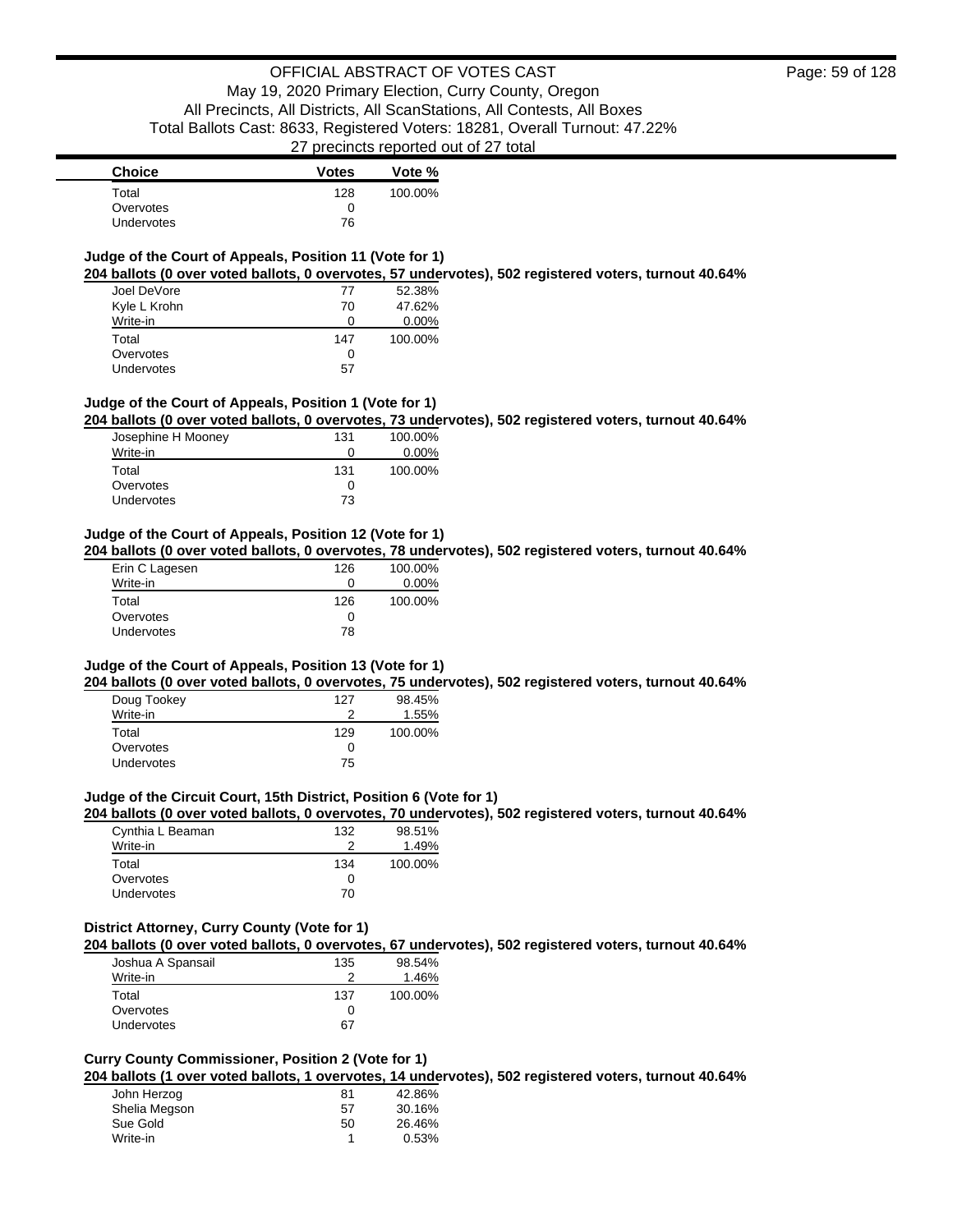| <b>Choice</b>     | <b>Votes</b> | Vote %  |
|-------------------|--------------|---------|
| Total             | 189          | 100.00% |
| Overvotes         |              |         |
| <b>Undervotes</b> | 14           |         |

# **Curry County Commissioner, Position 3 (Vote for 1)**

**204 ballots (0 over voted ballots, 0 overvotes, 40 undervotes), 502 registered voters, turnout 40.64%**

| Court Boice | 151 | 92.07%  |
|-------------|-----|---------|
| Write-in    | 13  | 7.93%   |
| Total       | 164 | 100.00% |
| Overvotes   | 0   |         |
| Undervotes  | 40  |         |

### **Curry County Assessor (Vote for 1)**

### **204 ballots (0 over voted ballots, 0 overvotes, 52 undervotes), 502 registered voters, turnout 40.64%**

| Jim Kolen  | 152 | 100.00% |
|------------|-----|---------|
| Write-in   |     | 0.00%   |
| Total      | 152 | 100.00% |
| Overvotes  |     |         |
| Undervotes | 52  |         |

#### **Precinct 0015**

#### **President (DEM) (Vote for 1)**

**107 ballots (0 over voted ballots, 0 overvotes, 2 undervotes), 146 registered voters, turnout 73.29%**

| Joseph R Biden        | 78  | 74.29%  |
|-----------------------|-----|---------|
| <b>Bernie Sanders</b> | 17  | 16.19%  |
| Elizabeth Warren      |     | 6.67%   |
| Tulsi Gabbard         | 0   | 0.00%   |
| Write-in              | З   | 2.86%   |
| Total                 | 105 | 100.00% |
| Overvotes             | 0   |         |
| Undervotes            |     |         |

### **President (REP) (Vote for 1)**

**108 ballots (0 over voted ballots, 0 overvotes, 3 undervotes), 180 registered voters, turnout 60.00%**

| Donald J Trump | 101 | 96.19%  |
|----------------|-----|---------|
| Write-in       | 4   | 3.81%   |
| Total          | 105 | 100.00% |
| Overvotes      | 0   |         |
| Undervotes     | 3   |         |

# **US Senator (DEM) (Vote for 1)**

**107 ballots (0 over voted ballots, 0 overvotes, 9 undervotes), 146 registered voters, turnout 73.29%**

| Jeff Merkley      | 97 | 98.98%  |
|-------------------|----|---------|
| Write-in          |    | 1.02%   |
| Total             | 98 | 100.00% |
| Overvotes         | Ω  |         |
| <b>Undervotes</b> | 9  |         |

# **US Senator (REP) (Vote for 1)**

**108 ballots (0 over voted ballots, 0 overvotes, 6 undervotes), 180 registered voters, turnout 60.00%**

| Paul J Romero Jr       | 47  | 46.08%   |
|------------------------|-----|----------|
| <b>Robert Schwartz</b> | 4   | 3.92%    |
| Jo Rae Perkins         | 43  | 42.16%   |
| John Verbeek           | 8   | 7.84%    |
| Write-in               | n   | $0.00\%$ |
| Total                  | 102 | 100.00%  |
| Overvotes              |     |          |
| Undervotes             | ิค  |          |
|                        |     |          |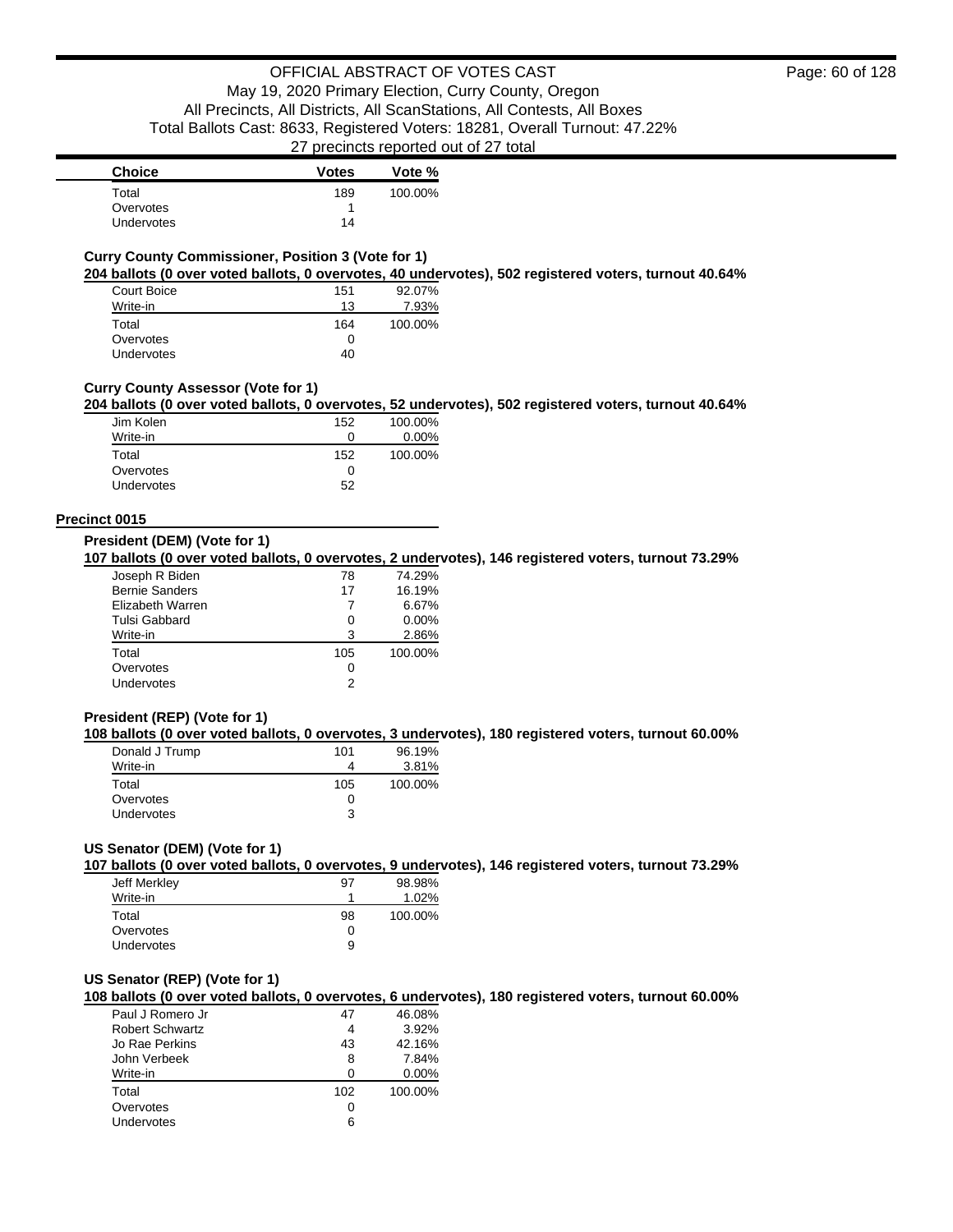| <b>Choice</b>                                      | <b>Votes</b> | Vote %  |                                                                                                       |
|----------------------------------------------------|--------------|---------|-------------------------------------------------------------------------------------------------------|
| US Representative, 4th District (DEM) (Vote for 1) |              |         |                                                                                                       |
|                                                    |              |         | 107 ballots (0 over voted ballots, 0 overvotes, 0 undervotes), 146 registered voters, turnout 73.29%  |
| Peter DeFazio                                      | 91           | 85.05%  |                                                                                                       |
| Doyle Elizabeth Canning                            | 15           | 14.02%  |                                                                                                       |
| Write-in                                           | $\mathbf{1}$ | 0.93%   |                                                                                                       |
| Total                                              | 107          | 100.00% |                                                                                                       |
| Overvotes                                          | $\Omega$     |         |                                                                                                       |
| Undervotes                                         | 0            |         |                                                                                                       |
| US Representative, 4th District (REP) (Vote for 1) |              |         |                                                                                                       |
|                                                    |              |         | 108 ballots (0 over voted ballots, 0 overvotes, 10 undervotes), 180 registered voters, turnout 60.00% |
| Alek Skarlatos                                     | 89           | 90.82%  |                                                                                                       |
| Nelson ljih                                        | 9            | 9.18%   |                                                                                                       |
| Write-in                                           | 0            | 0.00%   |                                                                                                       |
| Total                                              | 98           | 100.00% |                                                                                                       |
| Overvotes                                          | 0            |         |                                                                                                       |
| Undervotes                                         | 10           |         |                                                                                                       |
|                                                    |              |         |                                                                                                       |
| Secretary of State (DEM) (Vote for 1)              |              |         |                                                                                                       |
|                                                    |              |         | 107 ballots (0 over voted ballots, 0 overvotes, 10 undervotes), 146 registered voters, turnout 73.29% |
| Mark D Hass                                        | 23           | 23.71%  |                                                                                                       |
| Jamie McLeod-Skinner                               | 30           | 30.93%  |                                                                                                       |
| Shemia Fagan                                       | 43           | 44.33%  |                                                                                                       |
| Write-in                                           | 1            | 1.03%   |                                                                                                       |
| Total                                              | 97           | 100.00% |                                                                                                       |
| Overvotes                                          | 0            |         |                                                                                                       |
| Undervotes                                         | 10           |         |                                                                                                       |
| Secretary of State (REP) (Vote for 1)              |              |         |                                                                                                       |
|                                                    |              |         | 108 ballots (0 over voted ballots, 0 overvotes, 7 undervotes), 180 registered voters, turnout 60.00%  |
| Kim Thatcher                                       | 90           | 89.11%  |                                                                                                       |
| Dave W Stauffer                                    | 11           | 10.89%  |                                                                                                       |
| Write-in                                           | $\mathbf 0$  | 0.00%   |                                                                                                       |
| Total                                              | 101          | 100.00% |                                                                                                       |
| Overvotes                                          | 0            |         |                                                                                                       |
| Undervotes                                         | 7            |         |                                                                                                       |
|                                                    |              |         |                                                                                                       |
| State Treasurer (DEM) (Vote for 1)                 |              |         |                                                                                                       |
|                                                    |              |         | 107 ballots (0 over voted ballots, 0 overvotes, 29 undervotes), 146 registered voters, turnout 73.29% |
| <b>Tobias Read</b>                                 | 78           | 100.00% |                                                                                                       |
| Write-in                                           | 0            | 0.00%   |                                                                                                       |
| Total                                              | 78           | 100.00% |                                                                                                       |
| Overvotes                                          | 0            |         |                                                                                                       |
| Undervotes                                         | 29           |         |                                                                                                       |
| ÷.<br>$ID$ $P$ $N$ $I$ $I$ $I$                     |              |         |                                                                                                       |

#### **State Treasurer (REP) (Vote for 1) 108 ballots (0 over voted ballots, 0 overvotes, 17 undervotes), 180 registered voters, turnout 60.00%**

| Jeff Gudman       | 91 | 100.00%  |
|-------------------|----|----------|
| Write-in          | 0  | $0.00\%$ |
| Total             | 91 | 100.00%  |
| Overvotes         |    |          |
| <b>Undervotes</b> | 17 |          |
|                   |    |          |

# **Attorney General (DEM) (Vote for 1)**

**107 ballots (0 over voted ballots, 0 overvotes, 21 undervotes), 146 registered voters, turnout 73.29%**

| Ellen Rosenblum | 86 | 100.00%  |
|-----------------|----|----------|
| Write-in        | 0  | $0.00\%$ |
| Total           | 86 | 100.00%  |
| Overvotes       |    |          |
| Undervotes      | 21 |          |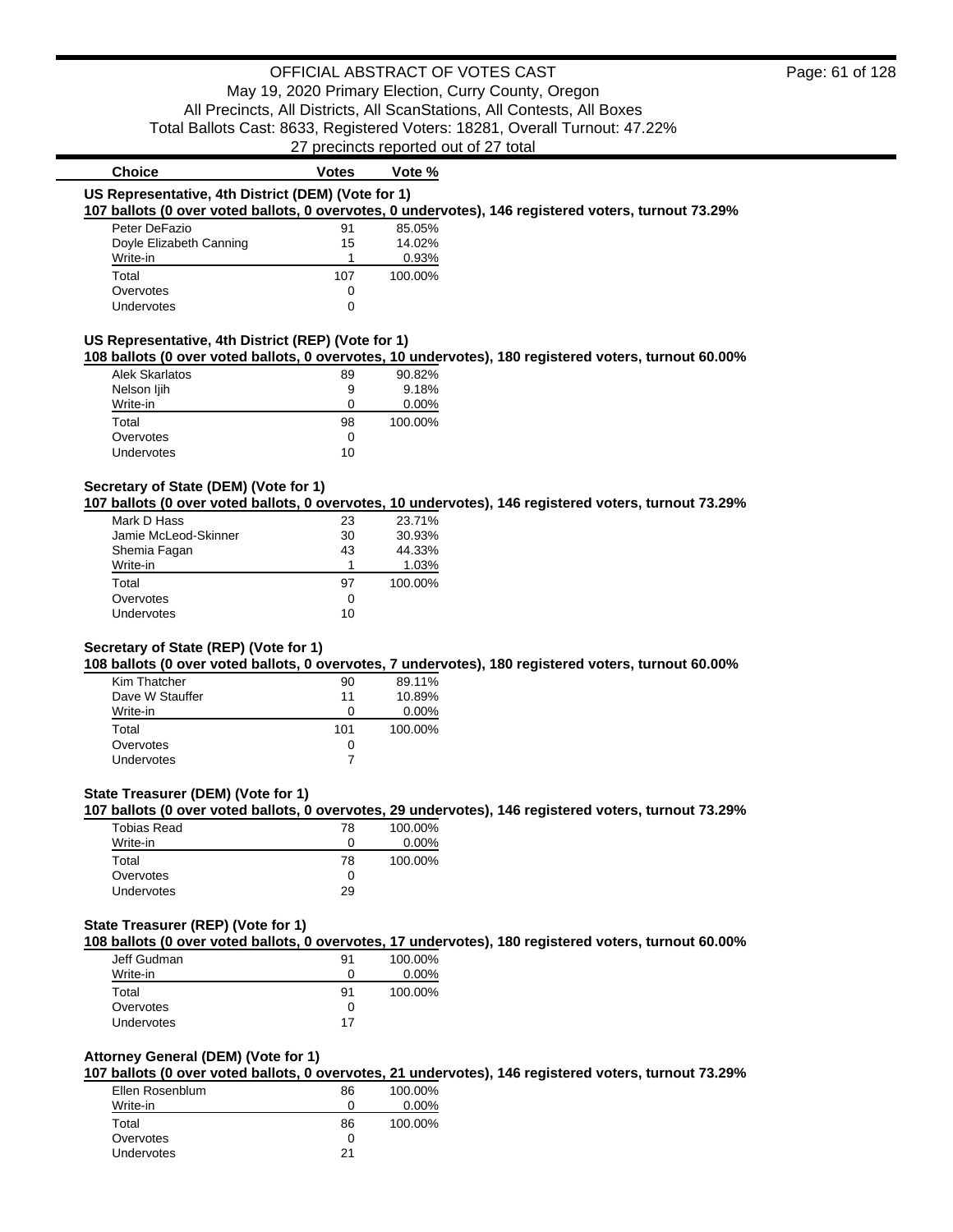| <b>Choice</b>                                                              | <b>Votes</b> | Vote %                                                                                                 |  |
|----------------------------------------------------------------------------|--------------|--------------------------------------------------------------------------------------------------------|--|
| Attorney General (REP) (Vote for 1)                                        |              |                                                                                                        |  |
|                                                                            |              | 108 ballots (0 over voted ballots, 0 overvotes, 30 undervotes), 180 registered voters, turnout 60.00%  |  |
| <b>Michael Cross</b>                                                       | 77           | 98.72%                                                                                                 |  |
| Write-in                                                                   | 1            | 1.28%                                                                                                  |  |
| Total                                                                      | 78           | 100.00%                                                                                                |  |
| Overvotes                                                                  | 0            |                                                                                                        |  |
| Undervotes                                                                 | 30           |                                                                                                        |  |
| State Senator, 1st District (DEM) (Vote for 1)                             |              |                                                                                                        |  |
|                                                                            |              | 107 ballots (0 over voted ballots, 0 overvotes, 20 undervotes), 146 registered voters, turnout 73.29%  |  |
| Kat Stone                                                                  | 61           | 70.11%                                                                                                 |  |
| Les Goodrich                                                               | 25           | 28.74%                                                                                                 |  |
| Write-in                                                                   | 1            | 1.15%                                                                                                  |  |
| Total                                                                      | 87           | 100.00%                                                                                                |  |
| Overvotes                                                                  | 0            |                                                                                                        |  |
| Undervotes                                                                 | 20           |                                                                                                        |  |
|                                                                            |              |                                                                                                        |  |
| State Senator, 1st District (REP) (Vote for 1)                             |              | 108 ballots (0 over voted ballots, 0 overvotes, 18 undervotes), 180 registered voters, turnout 60.00%  |  |
| <b>Dallas Heard</b>                                                        | 90           | 100.00%                                                                                                |  |
| Write-in                                                                   | 0            | 0.00%                                                                                                  |  |
| Total                                                                      | 90           | 100.00%                                                                                                |  |
| Overvotes                                                                  | 0            |                                                                                                        |  |
| Undervotes                                                                 | 18           |                                                                                                        |  |
|                                                                            |              |                                                                                                        |  |
| State Representative, 1st District (DEM) (Vote for 1)                      |              |                                                                                                        |  |
|                                                                            |              | 107 ballots (0 over voted ballots, 0 overvotes, 32 undervotes), 146 registered voters, turnout 73.29%  |  |
| Calla Felicity                                                             | 74           | 98.67%                                                                                                 |  |
| Write-in                                                                   | 1            | 1.33%                                                                                                  |  |
| Total                                                                      | 75           | 100.00%                                                                                                |  |
| Overvotes                                                                  | 0            |                                                                                                        |  |
| Undervotes                                                                 | 32           |                                                                                                        |  |
| State Representative, 1st District (REP) (Vote for 1)                      |              |                                                                                                        |  |
|                                                                            |              | 108 ballots (0 over voted ballots, 0 overvotes, 16 undervotes), 180 registered voters, turnout 60.00%  |  |
| David Brock Smith                                                          | 91           | 98.91%                                                                                                 |  |
| Write-in                                                                   | 1            | 1.09%                                                                                                  |  |
| Total                                                                      | 92           | 100.00%                                                                                                |  |
| Overvotes                                                                  | 0            |                                                                                                        |  |
| Undervotes                                                                 | 16           |                                                                                                        |  |
|                                                                            |              |                                                                                                        |  |
| Precinct Committee Person - Democrat - 0015 Brookings 1 (DEM) (Vote for 2) |              |                                                                                                        |  |
|                                                                            |              | 107 ballots (0 over voted ballots, 0 overvotes, 136 undervotes), 146 registered voters, turnout 73.29% |  |
| Debra Jo Worth                                                             | 76           | 97.44%                                                                                                 |  |

| Debra Jo Worth | 76  | 97.44%   |
|----------------|-----|----------|
| Write-in       | 2   | 2.56%    |
| Write-in       | 0   | $0.00\%$ |
| Total          | 78  | 100.00%  |
| Overvotes      | 0   |          |
| Undervotes     | 136 |          |

# **Precinct Committee Person - Republican - 0015 Brookings 1 (REP) (Vote for 2)**

**108 ballots (0 over voted ballots, 0 overvotes, 126 undervotes), 180 registered voters, turnout 60.00%**

| 83  | 92.22%  |
|-----|---------|
|     | 7.78%   |
| 0   | 0.00%   |
| 90  | 100.00% |
| 0   |         |
| 126 |         |
|     |         |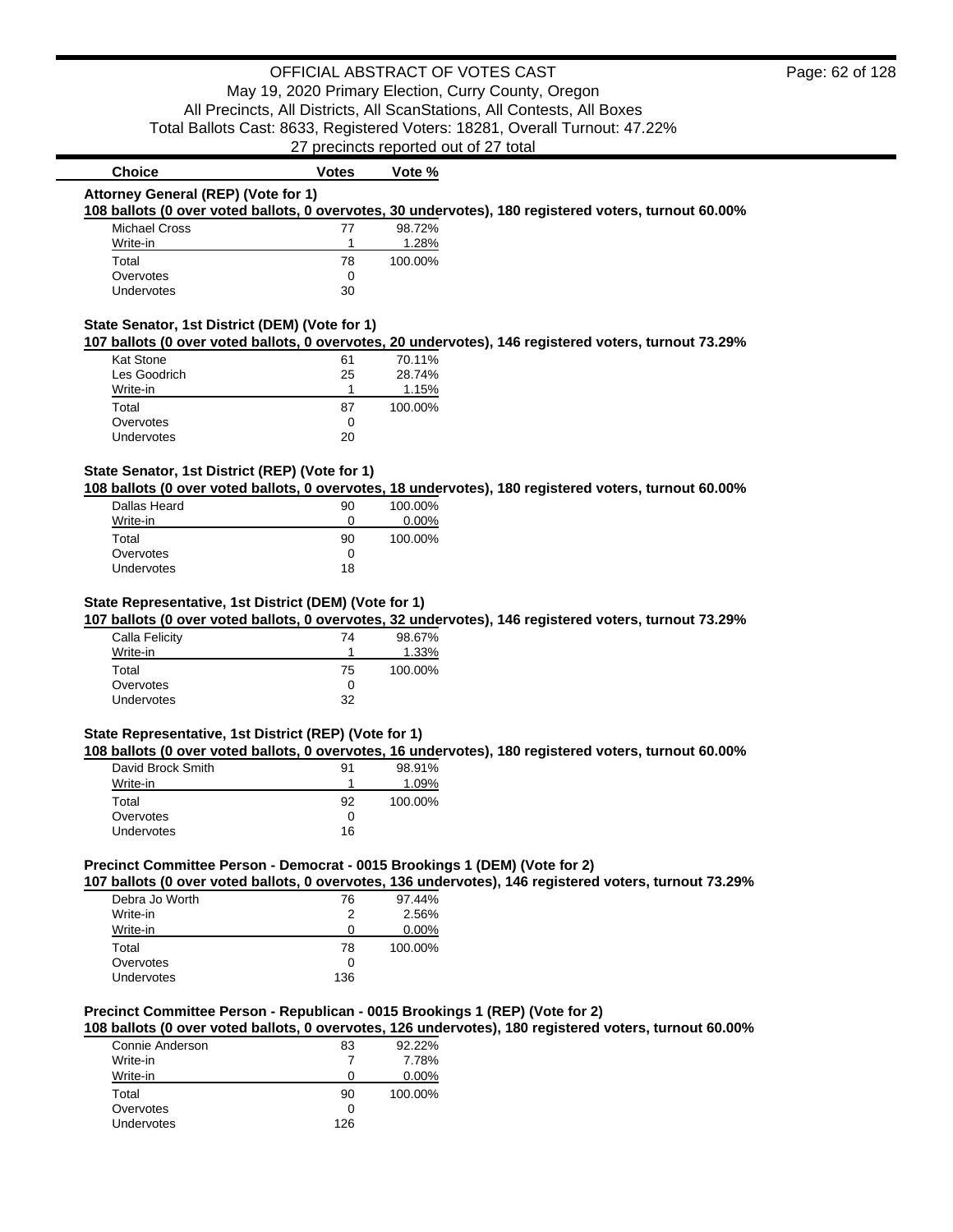|                                                     |               | 27 precincts reported out of 27 total |                                                                                                       |
|-----------------------------------------------------|---------------|---------------------------------------|-------------------------------------------------------------------------------------------------------|
| Choice                                              | Votes         | Vote %                                |                                                                                                       |
| Judge of the Supreme Court, Position 1 (Vote for 1) |               |                                       |                                                                                                       |
|                                                     |               |                                       | 279 ballots (0 over voted ballots, 0 overvotes, 45 undervotes), 634 registered voters, turnout 44.01% |
| Thomas A Balmer                                     | 154           | 65.81%                                |                                                                                                       |
|                                                     | $\sim$ $\sim$ | ------                                |                                                                                                       |

| Van Pounds | 80  | 34.19%  |
|------------|-----|---------|
| Write-in   |     | 0.00%   |
| Total      | 234 | 100.00% |
| Overvotes  |     |         |
| Undervotes | 45  |         |

### **Judge of the Supreme Court, Position 7 (Vote for 1)**

**279 ballots (0 over voted ballots, 0 overvotes, 77 undervotes), 634 registered voters, turnout 44.01%**

| <b>Martha Walters</b> | 202 | 100.00%  |
|-----------------------|-----|----------|
| Write-in              | Ω   | $0.00\%$ |
| Total                 | 202 | 100.00%  |
| Overvotes             | O   |          |
| <b>Undervotes</b>     | 77  |          |

## **Judge of the Court of Appeals, Position 11 (Vote for 1)**

**279 ballots (0 over voted ballots, 0 overvotes, 51 undervotes), 634 registered voters, turnout 44.01%**

| Joel DeVore       | 132 | 57.89%   |
|-------------------|-----|----------|
| Kyle L Krohn      | 96  | 42.11%   |
| Write-in          | 0   | $0.00\%$ |
| Total             | 228 | 100.00%  |
| Overvotes         | 0   |          |
| <b>Undervotes</b> | 51  |          |

### **Judge of the Court of Appeals, Position 1 (Vote for 1)**

**279 ballots (0 over voted ballots, 0 overvotes, 78 undervotes), 634 registered voters, turnout 44.01%**

| Josephine H Mooney | 200 | 99.50%   |
|--------------------|-----|----------|
| Write-in           |     | $0.50\%$ |
| Total              | 201 | 100.00%  |
| Overvotes          | Ω   |          |
| Undervotes         | 78  |          |
|                    |     |          |

### **Judge of the Court of Appeals, Position 12 (Vote for 1)**

**279 ballots (0 over voted ballots, 0 overvotes, 78 undervotes), 634 registered voters, turnout 44.01%**

| Erin C Lagesen    | 200 | 99.50%  |
|-------------------|-----|---------|
| Write-in          |     | 0.50%   |
| Total             | 201 | 100.00% |
| Overvotes         |     |         |
| <b>Undervotes</b> | 78  |         |

### **Judge of the Court of Appeals, Position 13 (Vote for 1)**

**279 ballots (0 over voted ballots, 0 overvotes, 82 undervotes), 634 registered voters, turnout 44.01%**

| Doug Tookey | 196 | 99.49%  |
|-------------|-----|---------|
| Write-in    |     | 0.51%   |
| Total       | 197 | 100.00% |
| Overvotes   | Ω   |         |
| Undervotes  | 82  |         |

### **Judge of the Circuit Court, 15th District, Position 6 (Vote for 1)**

**279 ballots (0 over voted ballots, 0 overvotes, 60 undervotes), 634 registered voters, turnout 44.01%**

| Cynthia L Beaman  | 217 | 99.09%  |
|-------------------|-----|---------|
| Write-in          |     | 0.91%   |
| Total             | 219 | 100.00% |
| Overvotes         | 0   |         |
| <b>Undervotes</b> | 60  |         |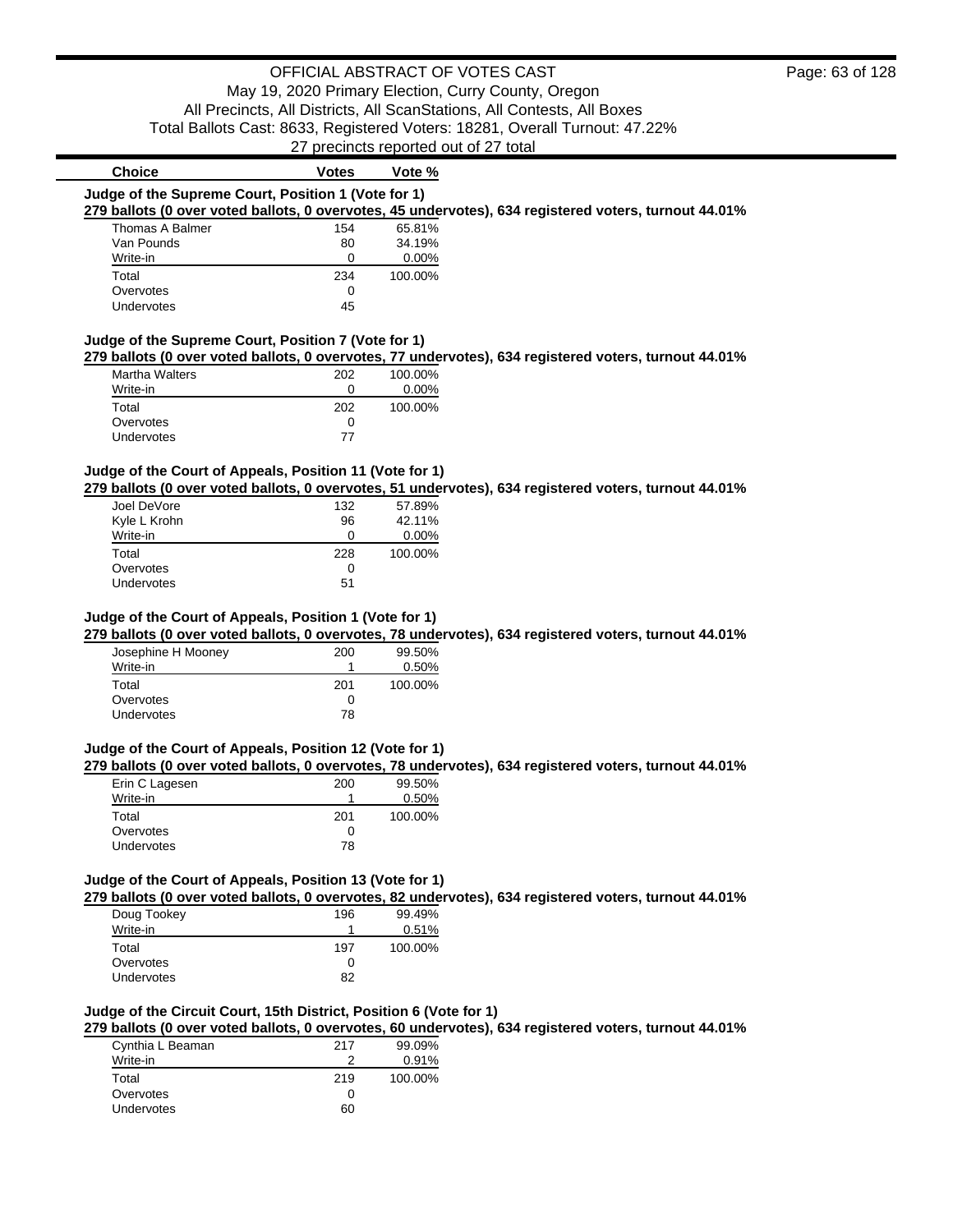# **Choice Votes Votes Vote** % **District Attorney, Curry County (Vote for 1)**

**279 ballots (0 over voted ballots, 0 overvotes, 70 undervotes), 634 registered voters, turnout 44.01%**

| Joshua A Spansail | 208 | 99.52%  |
|-------------------|-----|---------|
| Write-in          |     | 0.48%   |
| Total             | 209 | 100.00% |
| Overvotes         |     |         |
| <b>Undervotes</b> | 70  |         |

### **Curry County Commissioner, Position 2 (Vote for 1)**

**279 ballots (0 over voted ballots, 0 overvotes, 18 undervotes), 634 registered voters, turnout 44.01%**

| John Herzog   | 112 | 42.91%   |
|---------------|-----|----------|
| Shelia Megson | 53  | 20.31%   |
| Sue Gold      | 96  | 36.78%   |
| Write-in      | Ω   | $0.00\%$ |
| Total         | 261 | 100.00%  |
| Overvotes     | 0   |          |
| Undervotes    | 18  |          |
|               |     |          |

#### **Curry County Commissioner, Position 3 (Vote for 1)**

**279 ballots (0 over voted ballots, 0 overvotes, 60 undervotes), 634 registered voters, turnout 44.01%**

| Court Boice       | 182 | 83.11%  |
|-------------------|-----|---------|
| Write-in          | 37  | 16.89%  |
| Total             | 219 | 100.00% |
| Overvotes         | 0   |         |
| <b>Undervotes</b> | 60  |         |

### **Curry County Assessor (Vote for 1)**

**279 ballots (0 over voted ballots, 0 overvotes, 55 undervotes), 634 registered voters, turnout 44.01%**

| Jim Kolen  | 224 | 100.00%  |
|------------|-----|----------|
| Write-in   | Ω   | $0.00\%$ |
| Total      | 224 | 100.00%  |
| Overvotes  | Ω   |          |
| Undervotes | 55  |          |
|            |     |          |

#### **Precinct 0016**

# **President (DEM) (Vote for 1)**

**257 ballots (0 over voted ballots, 0 overvotes, 9 undervotes), 373 registered voters, turnout 68.90%**

| Joseph R Biden        | 187 | 75.40%  |
|-----------------------|-----|---------|
| <b>Bernie Sanders</b> | 29  | 11.69%  |
| Elizabeth Warren      | 12  | 4.84%   |
| Tulsi Gabbard         | 9   | 3.63%   |
| Write-in              | 11  | 4.44%   |
| Total                 | 248 | 100.00% |
| Overvotes             | Ω   |         |
| <b>Undervotes</b>     | 9   |         |
|                       |     |         |

#### **President (REP) (Vote for 1)**

**308 ballots (0 over voted ballots, 0 overvotes, 11 undervotes), 519 registered voters, turnout 59.34%**

| Donald J Trump    | 285 | 95.96%  |
|-------------------|-----|---------|
| Write-in          | 12  | 4.04%   |
| Total             | 297 | 100.00% |
| Overvotes         | O   |         |
| <b>Undervotes</b> | 11  |         |

### **US Senator (DEM) (Vote for 1)**

**257 ballots (0 over voted ballots, 0 overvotes, 23 undervotes), 373 registered voters, turnout 68.90%**

| Jeff Merkley | 230 | 98.29% |
|--------------|-----|--------|
| Write-in     |     | 1.71%  |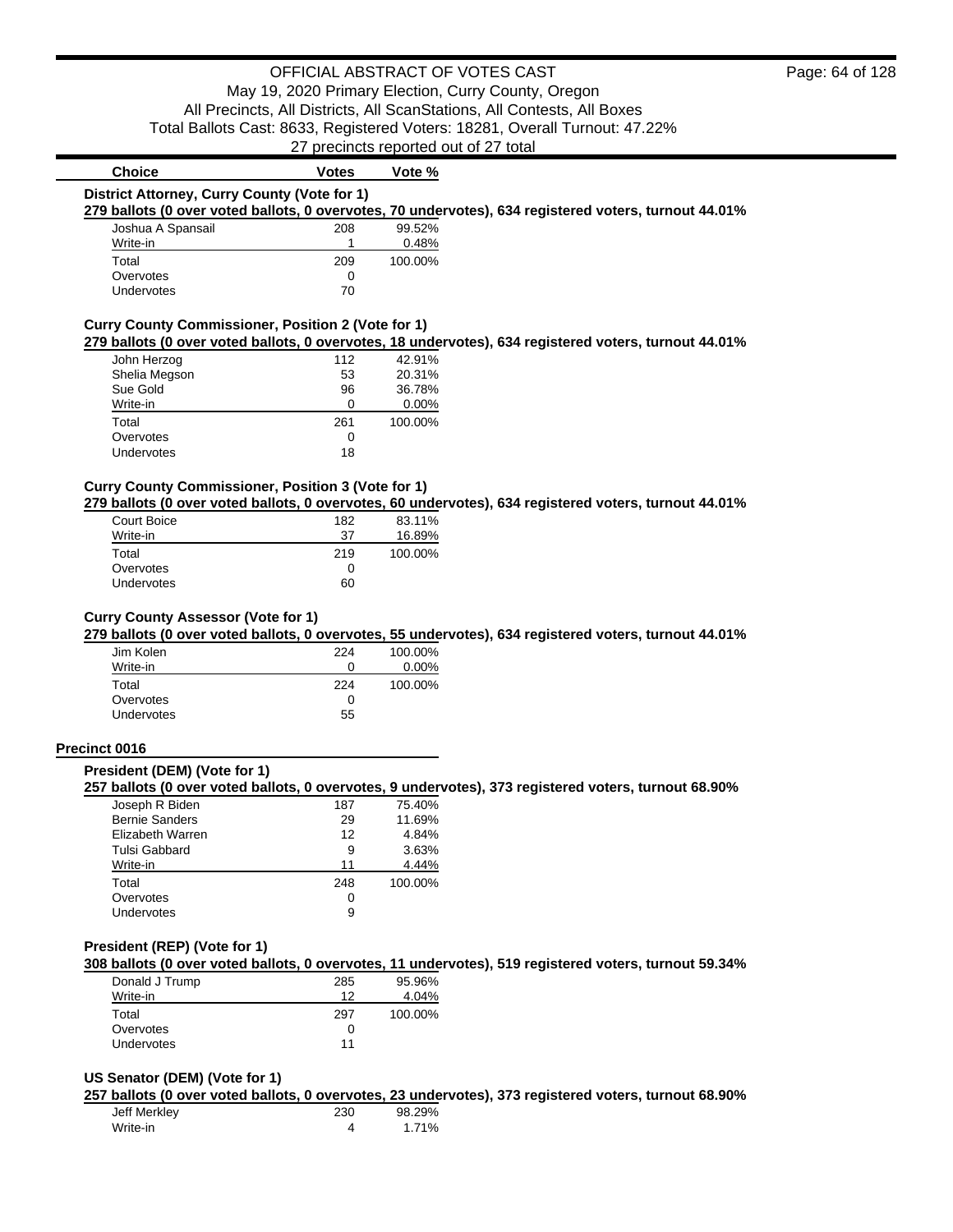| <b>Choice</b>     | <b>Votes</b> | Vote %  |
|-------------------|--------------|---------|
| Total             | 234          | 100.00% |
| Overvotes         | O            |         |
| <b>Undervotes</b> | 23           |         |

# **US Senator (REP) (Vote for 1)**

**308 ballots (0 over voted ballots, 0 overvotes, 29 undervotes), 519 registered voters, turnout 59.34%**

| Paul J Romero Jr | 96  | 34.41%  |
|------------------|-----|---------|
| Robert Schwartz  | 40  | 14.34%  |
| Jo Rae Perkins   | 114 | 40.86%  |
| John Verbeek     | 28  | 10.04%  |
| Write-in         | 1   | 0.36%   |
| Total            | 279 | 100.00% |
| Overvotes        | 0   |         |
| Undervotes       | 29  |         |

### **US Representative, 4th District (DEM) (Vote for 1)**

**257 ballots (0 over voted ballots, 0 overvotes, 13 undervotes), 373 registered voters, turnout 68.90%**

| Peter DeFazio           | 200 | 81.97%  |
|-------------------------|-----|---------|
| Doyle Elizabeth Canning | 41  | 16.80%  |
| Write-in                | 3   | 1.23%   |
| Total                   | 244 | 100.00% |
| Overvotes               | 0   |         |
| <b>Undervotes</b>       | 13  |         |

# **US Representative, 4th District (REP) (Vote for 1)**

**308 ballots (0 over voted ballots, 0 overvotes, 38 undervotes), 519 registered voters, turnout 59.34%**

| Alek Skarlatos | 238 | 88.15%  |
|----------------|-----|---------|
| Nelson ljih    | 30  | 11.11%  |
| Write-in       |     | 0.74%   |
| Total          | 270 | 100.00% |
| Overvotes      |     |         |
| Undervotes     | 38  |         |

# **Secretary of State (DEM) (Vote for 1)**

**257 ballots (0 over voted ballots, 0 overvotes, 28 undervotes), 373 registered voters, turnout 68.90%**

| Mark D Hass          | 58  | 25.33%  |
|----------------------|-----|---------|
| Jamie McLeod-Skinner | 73  | 31.88%  |
| Shemia Fagan         | 94  | 41.05%  |
| Write-in             | 4   | 1.75%   |
| Total                | 229 | 100.00% |
| Overvotes            | Ω   |         |
| Undervotes           | 28  |         |

#### **Secretary of State (REP) (Vote for 1)**

**308 ballots (0 over voted ballots, 0 overvotes, 32 undervotes), 519 registered voters, turnout 59.34%**

| Kim Thatcher    | 229 | 82.97%  |
|-----------------|-----|---------|
| Dave W Stauffer | 46  | 16.67%  |
| Write-in        |     | 0.36%   |
| Total           | 276 | 100.00% |
| Overvotes       | O   |         |
| Undervotes      | 32  |         |

### **State Treasurer (DEM) (Vote for 1)**

**257 ballots (0 over voted ballots, 0 overvotes, 66 undervotes), 373 registered voters, turnout 68.90%**

| Tobias Read | 188          | 98.43%  |
|-------------|--------------|---------|
| Write-in    | 3            | 1.57%   |
| Total       | 191          | 100.00% |
| Overvotes   | $\mathbf{I}$ |         |
| Undervotes  | 66           |         |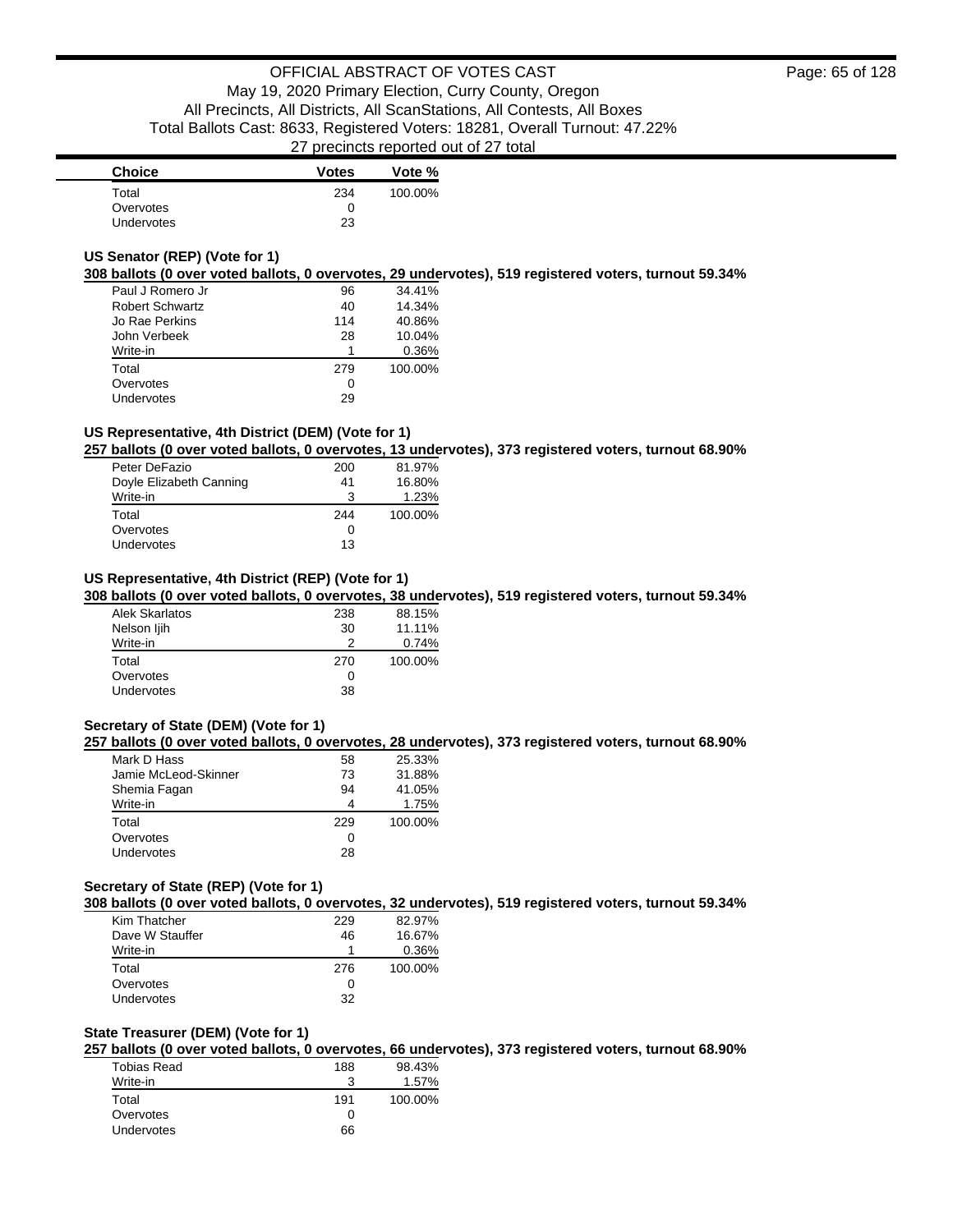| <b>Choice</b>                                  | <b>Votes</b>  | Vote %               |                                                                                                       |  |
|------------------------------------------------|---------------|----------------------|-------------------------------------------------------------------------------------------------------|--|
| State Treasurer (REP) (Vote for 1)             |               |                      |                                                                                                       |  |
|                                                |               |                      | 308 ballots (0 over voted ballots, 0 overvotes, 65 undervotes), 519 registered voters, turnout 59.34% |  |
| Jeff Gudman                                    | 242           | 99.59%               |                                                                                                       |  |
| Write-in                                       | 1             | 0.41%                |                                                                                                       |  |
| Total                                          | 243           | 100.00%              |                                                                                                       |  |
| Overvotes                                      | 0             |                      |                                                                                                       |  |
| Undervotes                                     | 65            |                      |                                                                                                       |  |
| Attorney General (DEM) (Vote for 1)            |               |                      |                                                                                                       |  |
|                                                |               |                      | 257 ballots (0 over voted ballots, 0 overvotes, 57 undervotes), 373 registered voters, turnout 68.90% |  |
| Ellen Rosenblum                                | 198           | 99.00%               |                                                                                                       |  |
| Write-in                                       | 2             | 1.00%                |                                                                                                       |  |
| Total                                          | 200           | 100.00%              |                                                                                                       |  |
| Overvotes                                      | 0             |                      |                                                                                                       |  |
| Undervotes                                     | 57            |                      |                                                                                                       |  |
| Total                                          | 238           | 100.00%              |                                                                                                       |  |
| <b>Michael Cross</b><br>Write-in               | 232<br>6      | 97.48%<br>2.52%      |                                                                                                       |  |
|                                                |               |                      |                                                                                                       |  |
| Overvotes<br>Undervotes                        | 0<br>70       |                      |                                                                                                       |  |
| State Senator, 1st District (DEM) (Vote for 1) |               |                      |                                                                                                       |  |
|                                                |               |                      | 257 ballots (0 over voted ballots, 0 overvotes, 51 undervotes), 373 registered voters, turnout 68.90% |  |
| <b>Kat Stone</b>                               | 149           | 72.33%               |                                                                                                       |  |
| Les Goodrich                                   | 53            | 25.73%               |                                                                                                       |  |
| Write-in                                       | 4             | 1.94%                |                                                                                                       |  |
| Total                                          | 206           | 100.00%              |                                                                                                       |  |
| Overvotes                                      | 0             |                      |                                                                                                       |  |
| Undervotes                                     | 51            |                      |                                                                                                       |  |
| State Senator, 1st District (REP) (Vote for 1) |               |                      |                                                                                                       |  |
|                                                |               |                      | 308 ballots (0 over voted ballots, 0 overvotes, 62 undervotes), 519 registered voters, turnout 59.34% |  |
| <b>Dallas Heard</b>                            | 243           | 98.78%               |                                                                                                       |  |
| Write-in                                       | 3             | 1.22%                |                                                                                                       |  |
| .                                              | $\sim$ $\sim$ | $\sim$ $\sim$ $\sim$ |                                                                                                       |  |

| Dalias Healu      | 24J | 90.1070 |
|-------------------|-----|---------|
| Write-in          |     | 1.22%   |
| Total             | 246 | 100.00% |
| Overvotes         |     |         |
| <b>Undervotes</b> | 62  |         |
|                   |     |         |

### **State Representative, 1st District (DEM) (Vote for 1)**

**257 ballots (0 over voted ballots, 0 overvotes, 78 undervotes), 373 registered voters, turnout 68.90%**

| Calla Felicity    | 175 | 97.77%  |
|-------------------|-----|---------|
| Write-in          | 4   | 2.23%   |
| Total             | 179 | 100.00% |
| Overvotes         | 0   |         |
| <b>Undervotes</b> | 78  |         |

# **State Representative, 1st District (REP) (Vote for 1)**

**308 ballots (0 over voted ballots, 0 overvotes, 42 undervotes), 519 registered voters, turnout 59.34%**

| David Brock Smith | 260 | 97.74%  |
|-------------------|-----|---------|
| Write-in          | 6   | 2.26%   |
| Total             | 266 | 100.00% |
| Overvotes         |     |         |
| <b>Undervotes</b> | 42  |         |

### **Precinct Committee Person - Democrat - 0016 Brookings 2 (DEM) (Vote for 7)**

**257 ballots (0 over voted ballots, 0 overvotes, 1234 undervotes), 373 registered voters, turnout 68.90%**

| Dan R Sherman | 125 | 22.12% |
|---------------|-----|--------|
|               |     |        |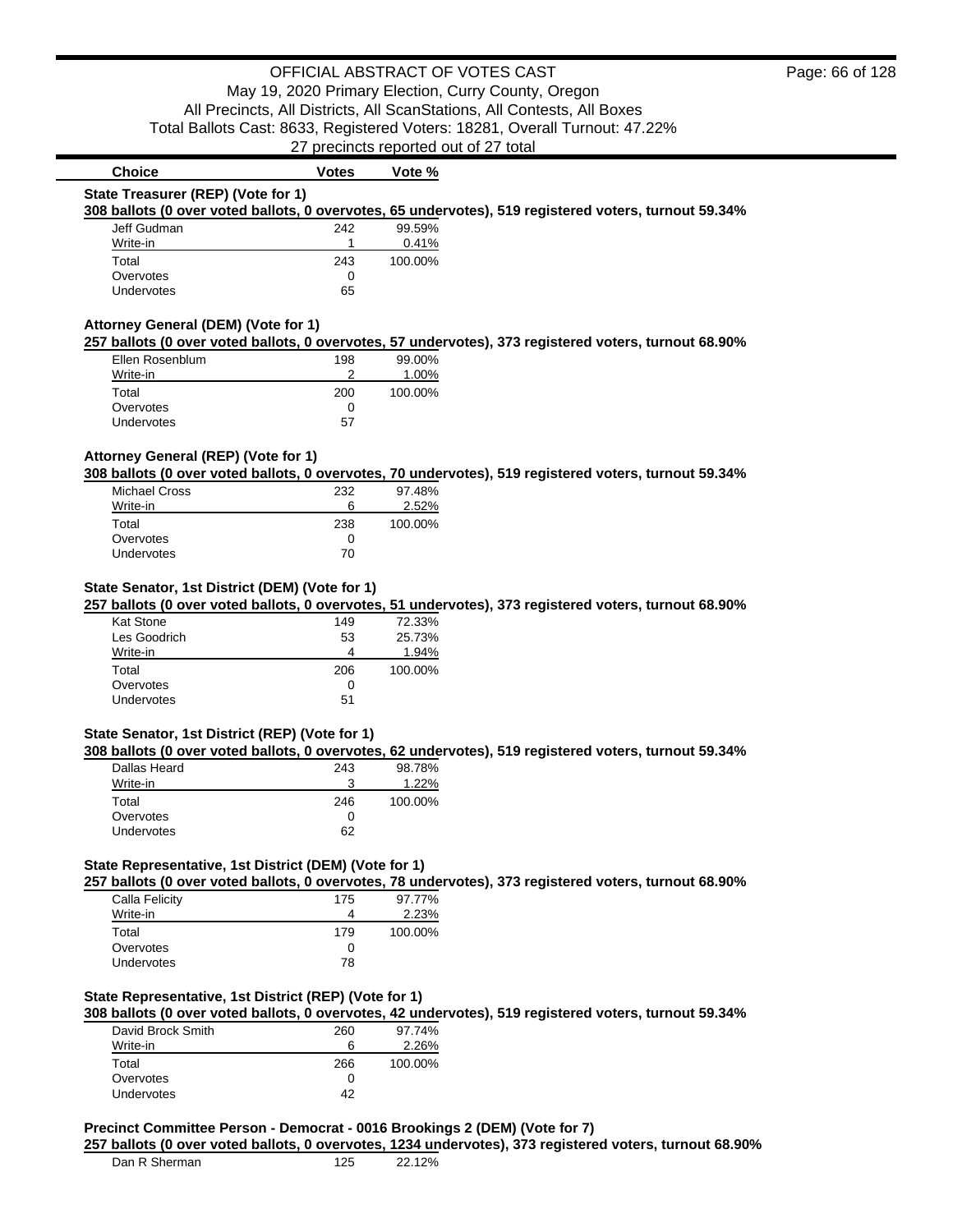| <b>Choice</b>      | <b>Votes</b> | Vote %   |
|--------------------|--------------|----------|
| LauRose D Felicity | 132          | 23.36%   |
| Calla Felicity     | 139          | 24.60%   |
| Teresa D Lawson    | 138          | 24.42%   |
| Write-in           | 15           | 2.65%    |
| Write-in           | 9            | 1.59%    |
| Write-in           | 7            | 1.24%    |
| Write-in           | 0            | $0.00\%$ |
| Write-in           | 0            | $0.00\%$ |
| Write-in           | 0            | $0.00\%$ |
| Write-in           | 0            | $0.00\%$ |
| Total              | 565          | 100.00%  |
| Overvotes          | ŋ            |          |
| Undervotes         | 1234         |          |

### **Precinct Committee Person - Republican - 0016 Brookings 2 (REP) (Vote for 7)**

**308 ballots (2 over voted ballots, 14 overvotes, 1927 undervotes), 519 registered voters, turnout 59.34%**

| Michael D Shaw | 197  | 91.63%  |
|----------------|------|---------|
| Write-in       | 4    | 1.86%   |
| Write-in       | 4    | 1.86%   |
| Write-in       | 4    | 1.86%   |
| Write-in       | 3    | 1.40%   |
| Write-in       | 1    | 0.47%   |
| Write-in       | 1    | 0.47%   |
| Write-in       |      | 0.47%   |
| Total          | 215  | 100.00% |
| Overvotes      | 14   |         |
| Undervotes     | 1927 |         |

## **Judge of the Supreme Court, Position 1 (Vote for 1)**

**717 ballots (1 over voted ballots, 1 overvotes, 134 undervotes), 1796 registered voters, turnout 39.92%**

| Thomas A Balmer | 369 | 63.40%   |
|-----------------|-----|----------|
| Van Pounds      | 213 | 36.60%   |
| Write-in        | O   | $0.00\%$ |
| Total           | 582 | 100.00%  |
| Overvotes       |     |          |
| Undervotes      | 134 |          |

#### **Judge of the Supreme Court, Position 7 (Vote for 1)**

**717 ballots (0 over voted ballots, 0 overvotes, 241 undervotes), 1796 registered voters, turnout 39.92%**

| <b>Martha Walters</b> | 473 | 99.37%  |
|-----------------------|-----|---------|
| Write-in              |     | 0.63%   |
| Total                 | 476 | 100.00% |
| Overvotes             |     |         |
| Undervotes            | 241 |         |

### **Judge of the Court of Appeals, Position 11 (Vote for 1)**

**717 ballots (1 over voted ballots, 1 overvotes, 144 undervotes), 1796 registered voters, turnout 39.92%**

| Joel DeVore  | 308 | 53.85%  |
|--------------|-----|---------|
| Kyle L Krohn | 263 | 45.98%  |
| Write-in     |     | 0.17%   |
| Total        | 572 | 100.00% |
|              |     |         |
| Overvotes    |     |         |

# **Judge of the Court of Appeals, Position 1 (Vote for 1)**

**717 ballots (0 over voted ballots, 0 overvotes, 256 undervotes), 1796 registered voters, turnout 39.92%**

| Josephine H Mooney | 457 | 99.13%   |
|--------------------|-----|----------|
| Write-in           |     | $0.87\%$ |
| Total              | 461 | 100.00%  |
| Overvotes          |     |          |
| <b>Undervotes</b>  | 256 |          |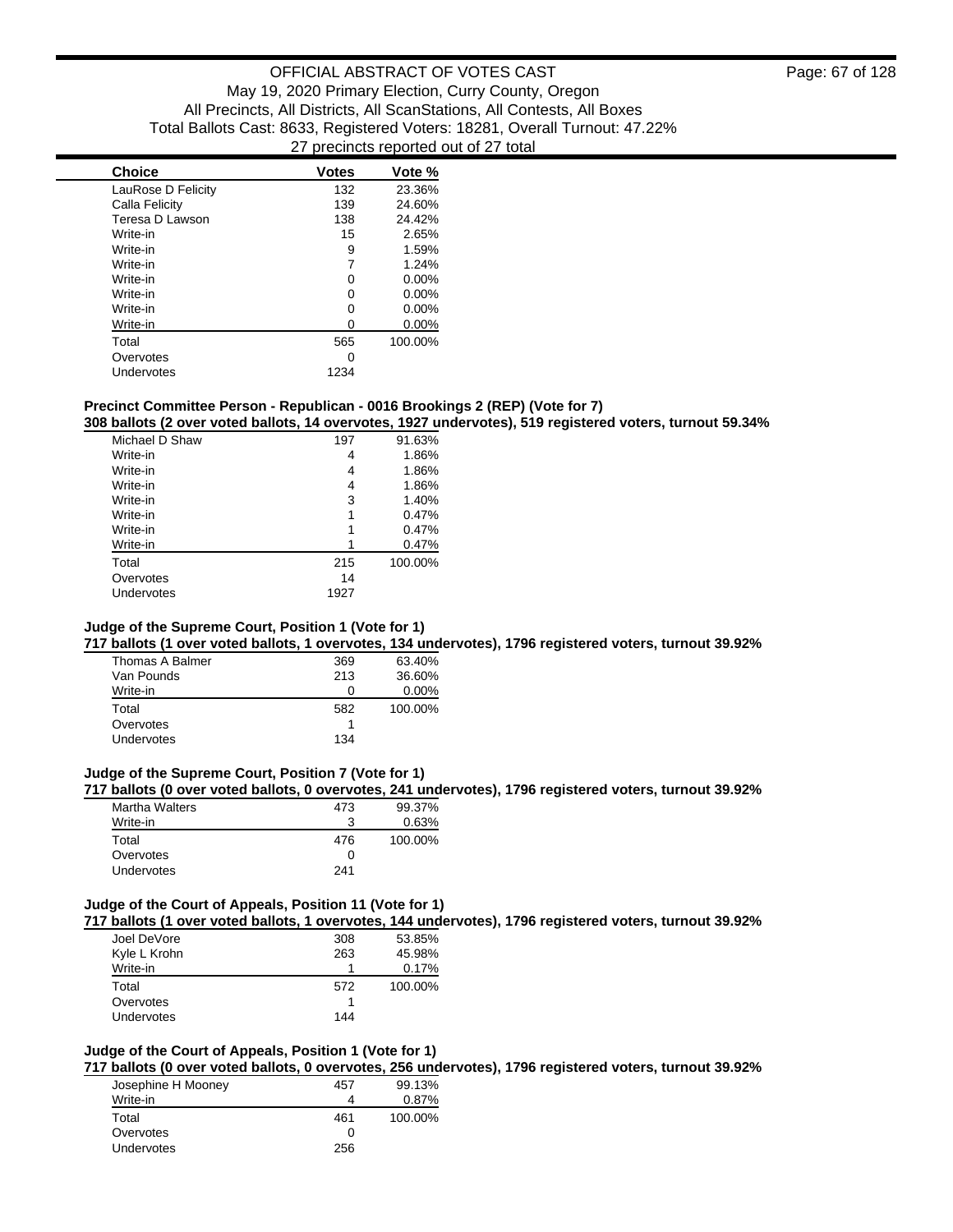# OFFICIAL ABSTRACT OF VOTES CAST

May 19, 2020 Primary Election, Curry County, Oregon All Precincts, All Districts, All ScanStations, All Contests, All Boxes

Total Ballots Cast: 8633, Registered Voters: 18281, Overall Turnout: 47.22%

27 precincts reported out of 27 total

| <b>Choice</b>                                                      | <b>Votes</b> | Vote %                                                                                                  |  |
|--------------------------------------------------------------------|--------------|---------------------------------------------------------------------------------------------------------|--|
| Judge of the Court of Appeals, Position 12 (Vote for 1)            |              |                                                                                                         |  |
|                                                                    |              | 717 ballots (0 over voted ballots, 0 overvotes, 248 undervotes), 1796 registered voters, turnout 39.92% |  |
| Erin C Lagesen                                                     | 468          | 99.79%                                                                                                  |  |
| Write-in                                                           | 1            | 0.21%                                                                                                   |  |
| Total                                                              | 469          | 100.00%                                                                                                 |  |
| Overvotes                                                          | 0            |                                                                                                         |  |
| Undervotes                                                         | 248          |                                                                                                         |  |
|                                                                    |              |                                                                                                         |  |
| Judge of the Court of Appeals, Position 13 (Vote for 1)            |              |                                                                                                         |  |
|                                                                    |              | 717 ballots (0 over voted ballots, 0 overvotes, 261 undervotes), 1796 registered voters, turnout 39.92% |  |
| Doug Tookey                                                        | 455          | 99.78%                                                                                                  |  |
| Write-in                                                           | 1            | 0.22%                                                                                                   |  |
| Total                                                              | 456          | 100.00%                                                                                                 |  |
| Overvotes                                                          | 0            |                                                                                                         |  |
| Undervotes                                                         | 261          |                                                                                                         |  |
|                                                                    |              |                                                                                                         |  |
| Judge of the Circuit Court, 15th District, Position 6 (Vote for 1) |              |                                                                                                         |  |
|                                                                    |              | 717 ballots (0 over voted ballots, 0 overvotes, 191 undervotes), 1796 registered voters, turnout 39.92% |  |
| Cynthia L Beaman                                                   | 513          | 97.53%                                                                                                  |  |
| Write-in                                                           | 13           | 2.47%                                                                                                   |  |
| Total                                                              | 526          | 100.00%                                                                                                 |  |
| Overvotes                                                          | 0            |                                                                                                         |  |
| Undervotes                                                         | 191          |                                                                                                         |  |
|                                                                    |              |                                                                                                         |  |
|                                                                    |              |                                                                                                         |  |
| District Attorney, Curry County (Vote for 1)                       |              |                                                                                                         |  |
|                                                                    |              | 717 ballots (0 over voted ballots, 0 overvotes, 223 undervotes), 1796 registered voters, turnout 39.92% |  |
| Joshua A Spansail                                                  | 490          | 99.19%                                                                                                  |  |
| Write-in                                                           | 4            | 0.81%                                                                                                   |  |
| Total                                                              | 494          | 100.00%                                                                                                 |  |
| Overvotes                                                          | 0            |                                                                                                         |  |
| Undervotes                                                         | 223          |                                                                                                         |  |
|                                                                    |              |                                                                                                         |  |
| <b>Curry County Commissioner, Position 2 (Vote for 1)</b>          |              |                                                                                                         |  |
|                                                                    |              | 717 ballots (1 over voted ballots, 1 overvotes, 48 undervotes), 1796 registered voters, turnout 39.92%  |  |
| John Herzog                                                        | 286          | 42.81%                                                                                                  |  |
| Shelia Megson                                                      | 130          | 19.46%                                                                                                  |  |
| Sue Gold                                                           | 250          | 37.43%                                                                                                  |  |
| Write-in                                                           | 2            | 0.30%                                                                                                   |  |
| Total                                                              | 668          | 100.00%                                                                                                 |  |
| Overvotes                                                          | 1            |                                                                                                         |  |
| Undervotes                                                         | 48           |                                                                                                         |  |
|                                                                    |              |                                                                                                         |  |
| <b>Curry County Commissioner, Position 3 (Vote for 1)</b>          |              |                                                                                                         |  |
|                                                                    |              | 717 ballots (0 over voted ballots, 0 overvotes, 149 undervotes), 1796 registered voters, turnout 39.92% |  |
| Court Boice                                                        | 486          | 85.56%                                                                                                  |  |
| Write-in                                                           | 82           | 14.44%                                                                                                  |  |
| Total                                                              | 568          | 100.00%                                                                                                 |  |
| Overvotes                                                          | 0            |                                                                                                         |  |
| Undervotes                                                         | 149          |                                                                                                         |  |
|                                                                    |              |                                                                                                         |  |
| <b>Curry County Assessor (Vote for 1)</b>                          |              |                                                                                                         |  |
|                                                                    |              | 717 ballots (0 over voted ballots, 0 overvotes, 191 undervotes), 1796 registered voters, turnout 39.92% |  |
|                                                                    |              |                                                                                                         |  |
| Jim Kolen                                                          | 519          | 98.67%                                                                                                  |  |

| Total             | 526 | 100.00% |
|-------------------|-----|---------|
| Overvotes         | 0   |         |
| <b>Undervotes</b> | 191 |         |
|                   |     |         |

## **Precinct 0017**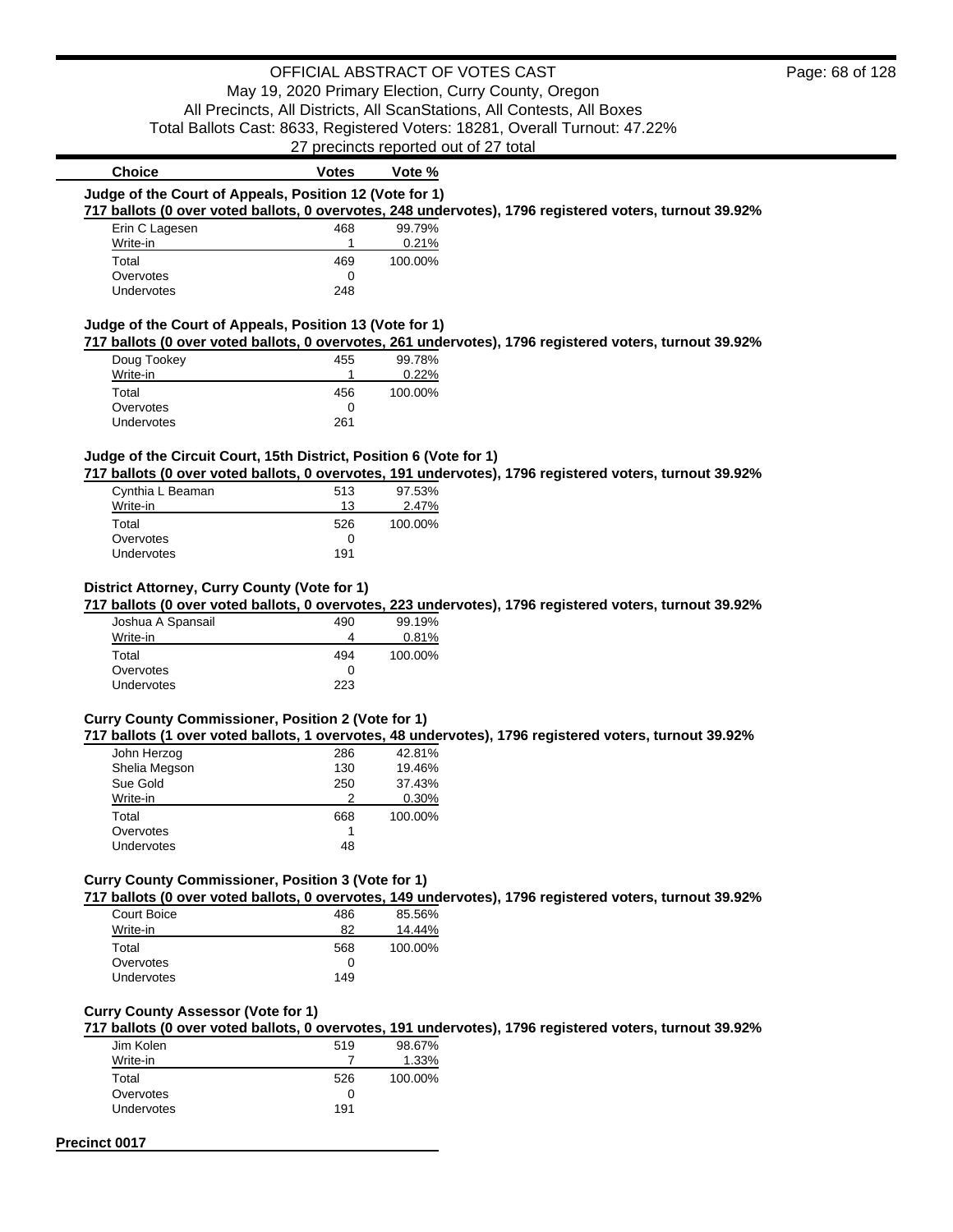# **President (DEM) (Vote for 1)**

### **Choice Votes Votes Vote** %

### **321 ballots (0 over voted ballots, 0 overvotes, 6 undervotes), 453 registered voters, turnout 70.86%**

| Joseph R Biden        | 226 | 71.75%  |
|-----------------------|-----|---------|
| <b>Bernie Sanders</b> | 43  | 13.65%  |
| Elizabeth Warren      | 30  | 9.52%   |
| <b>Tulsi Gabbard</b>  | 4   | 1.27%   |
| Write-in              | 12  | 3.81%   |
| Total                 | 315 | 100.00% |
| Overvotes             | 0   |         |
| Undervotes            | 6   |         |

#### **President (REP) (Vote for 1)**

#### **374 ballots (0 over voted ballots, 0 overvotes, 15 undervotes), 606 registered voters, turnout 61.72%**

| Donald J Trump | 348 | 96.94%  |
|----------------|-----|---------|
| Write-in       | 11  | 3.06%   |
| Total          | 359 | 100.00% |
| Overvotes      | Ω   |         |
| Undervotes     | 15  |         |

#### **US Senator (DEM) (Vote for 1)**

**321 ballots (0 over voted ballots, 0 overvotes, 27 undervotes), 453 registered voters, turnout 70.86%**

| Jeff Merkley      | 291 | 98.98%  |
|-------------------|-----|---------|
| Write-in          |     | 1.02%   |
| Total             | 294 | 100.00% |
| Overvotes         | 0   |         |
| <b>Undervotes</b> | 27  |         |

#### **US Senator (REP) (Vote for 1)**

**374 ballots (0 over voted ballots, 0 overvotes, 51 undervotes), 606 registered voters, turnout 61.72%**

| Paul J Romero Jr       | 106 | $32.82\%$ |
|------------------------|-----|-----------|
| <b>Robert Schwartz</b> | 39  | 12.07%    |
| Jo Rae Perkins         | 154 | 47.68%    |
| John Verbeek           | 22  | 6.81%     |
| Write-in               | っ   | 0.62%     |
| Total                  | 323 | 100.00%   |
| Overvotes              | 0   |           |
| Undervotes             | 51  |           |

#### **US Representative, 4th District (DEM) (Vote for 1)**

**321 ballots (0 over voted ballots, 0 overvotes, 11 undervotes), 453 registered voters, turnout 70.86%**

| Peter DeFazio           | 247 | 79.68%  |
|-------------------------|-----|---------|
| Doyle Elizabeth Canning | 61  | 19.68%  |
| Write-in                | 2   | 0.65%   |
| Total                   | 310 | 100.00% |
| Overvotes               | O   |         |
| Undervotes              | 11  |         |

#### **US Representative, 4th District (REP) (Vote for 1)**

**374 ballots (0 over voted ballots, 0 overvotes, 51 undervotes), 606 registered voters, turnout 61.72%**

| Alek Skarlatos    | 283 | 87.62%  |
|-------------------|-----|---------|
| Nelson ljih       | 37  | 11.46%  |
| Write-in          | 3   | 0.93%   |
| Total             | 323 | 100.00% |
| Overvotes         | 0   |         |
| <b>Undervotes</b> | 51  |         |

# **Secretary of State (DEM) (Vote for 1)**

**321 ballots (0 over voted ballots, 0 overvotes, 40 undervotes), 453 registered voters, turnout 70.86%**

| Mark D Hass          | 80  | 28.47% |
|----------------------|-----|--------|
| Jamie McLeod-Skinner | 80  | 28.47% |
| Shemia Fagan         | 119 | 42.35% |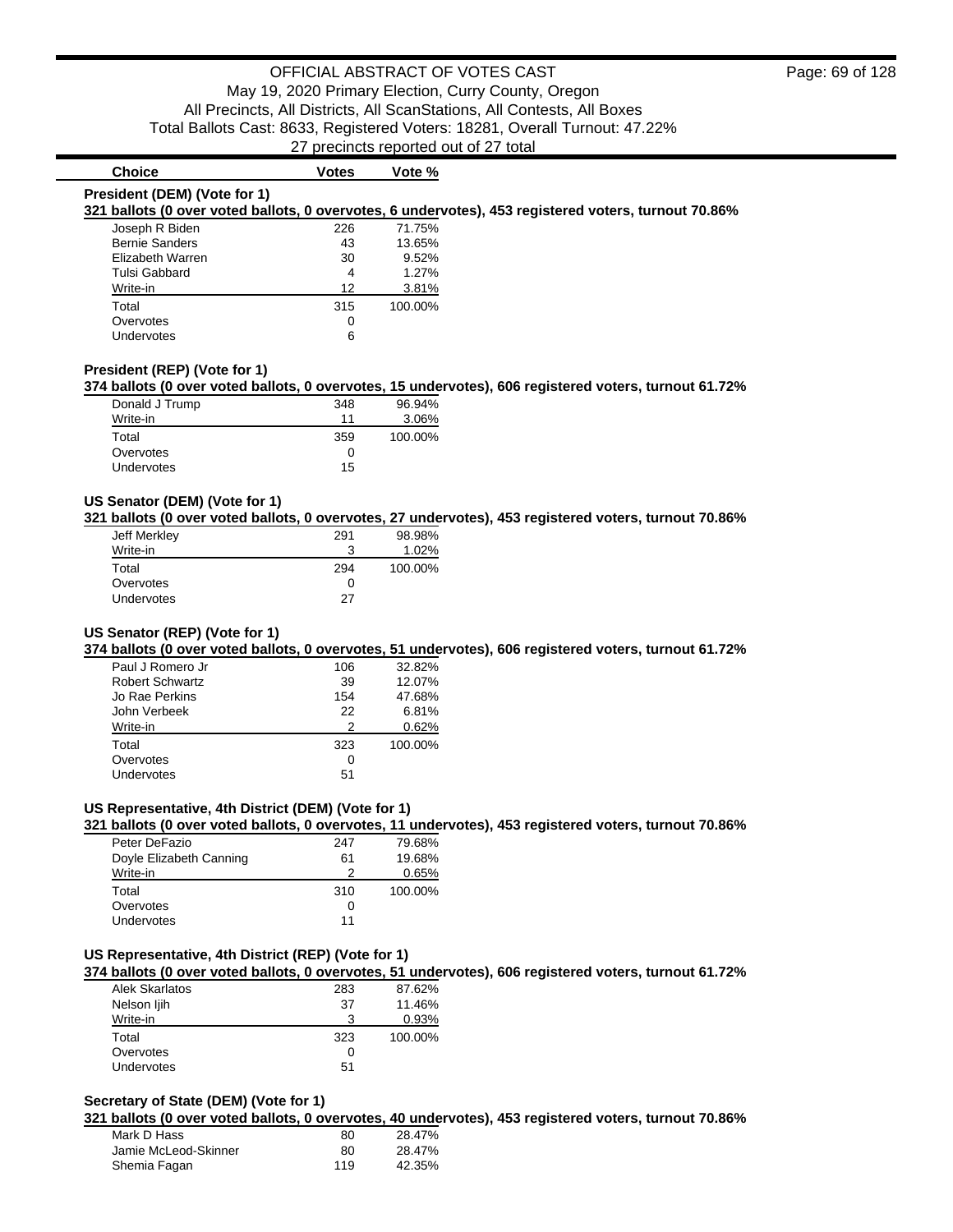| <b>Choice</b>     | <b>Votes</b> | Vote %  |
|-------------------|--------------|---------|
| Write-in          |              | 0.71%   |
| Total             | 281          | 100.00% |
| Overvotes         | 0            |         |
| <b>Undervotes</b> | 40           |         |

## **Secretary of State (REP) (Vote for 1)**

**374 ballots (1 over voted ballots, 1 overvotes, 50 undervotes), 606 registered voters, turnout 61.72%**

| Kim Thatcher      | 274 | 84.83%  |
|-------------------|-----|---------|
| Dave W Stauffer   | 45  | 13.93%  |
| Write-in          | 4   | 1.24%   |
| Total             | 323 | 100.00% |
| Overvotes         |     |         |
| <b>Undervotes</b> | 50  |         |

# **State Treasurer (DEM) (Vote for 1)**

**321 ballots (0 over voted ballots, 0 overvotes, 88 undervotes), 453 registered voters, turnout 70.86%**

| <b>Tobias Read</b> | 230 | 98.71%  |
|--------------------|-----|---------|
| Write-in           | 3   | 1.29%   |
| Total              | 233 | 100.00% |
| Overvotes          | 0   |         |
| Undervotes         | 88  |         |
|                    |     |         |

# **State Treasurer (REP) (Vote for 1)**

**374 ballots (0 over voted ballots, 0 overvotes, 78 undervotes), 606 registered voters, turnout 61.72%**

| Jeff Gudman | 294 | 99.32%  |
|-------------|-----|---------|
| Write-in    |     | 0.68%   |
| Total       | 296 | 100.00% |
| Overvotes   | 0   |         |
| Undervotes  | 78  |         |

#### **Attorney General (DEM) (Vote for 1)**

**321 ballots (0 over voted ballots, 0 overvotes, 81 undervotes), 453 registered voters, turnout 70.86%**

| Ellen Rosenblum   | 238 | 99.17%  |
|-------------------|-----|---------|
| Write-in          | າ   | 0.83%   |
| Total             | 240 | 100.00% |
| Overvotes         | O   |         |
| <b>Undervotes</b> | 81  |         |

#### **Attorney General (REP) (Vote for 1)**

**374 ballots (0 over voted ballots, 0 overvotes, 93 undervotes), 606 registered voters, turnout 61.72%**

| Michael Cross     | 276 | 98.22%  |
|-------------------|-----|---------|
| Write-in          | 5   | 1.78%   |
| Total             | 281 | 100.00% |
| Overvotes         | 0   |         |
| <b>Undervotes</b> | 93  |         |

#### **State Senator, 1st District (DEM) (Vote for 1)**

**321 ballots (0 over voted ballots, 0 overvotes, 61 undervotes), 453 registered voters, turnout 70.86%**

| Kat Stone    | 189 | 72.69%  |
|--------------|-----|---------|
| Les Goodrich | 69  | 26.54%  |
| Write-in     | ာ   | 0.77%   |
| Total        | 260 | 100.00% |
| Overvotes    | O   |         |
| Undervotes   | 61  |         |

### **State Senator, 1st District (REP) (Vote for 1)**

**374 ballots (0 over voted ballots, 0 overvotes, 73 undervotes), 606 registered voters, turnout 61.72%**

| Dallas Heard | 298 | 99.00% |
|--------------|-----|--------|
| Write-in     |     | 1.00%  |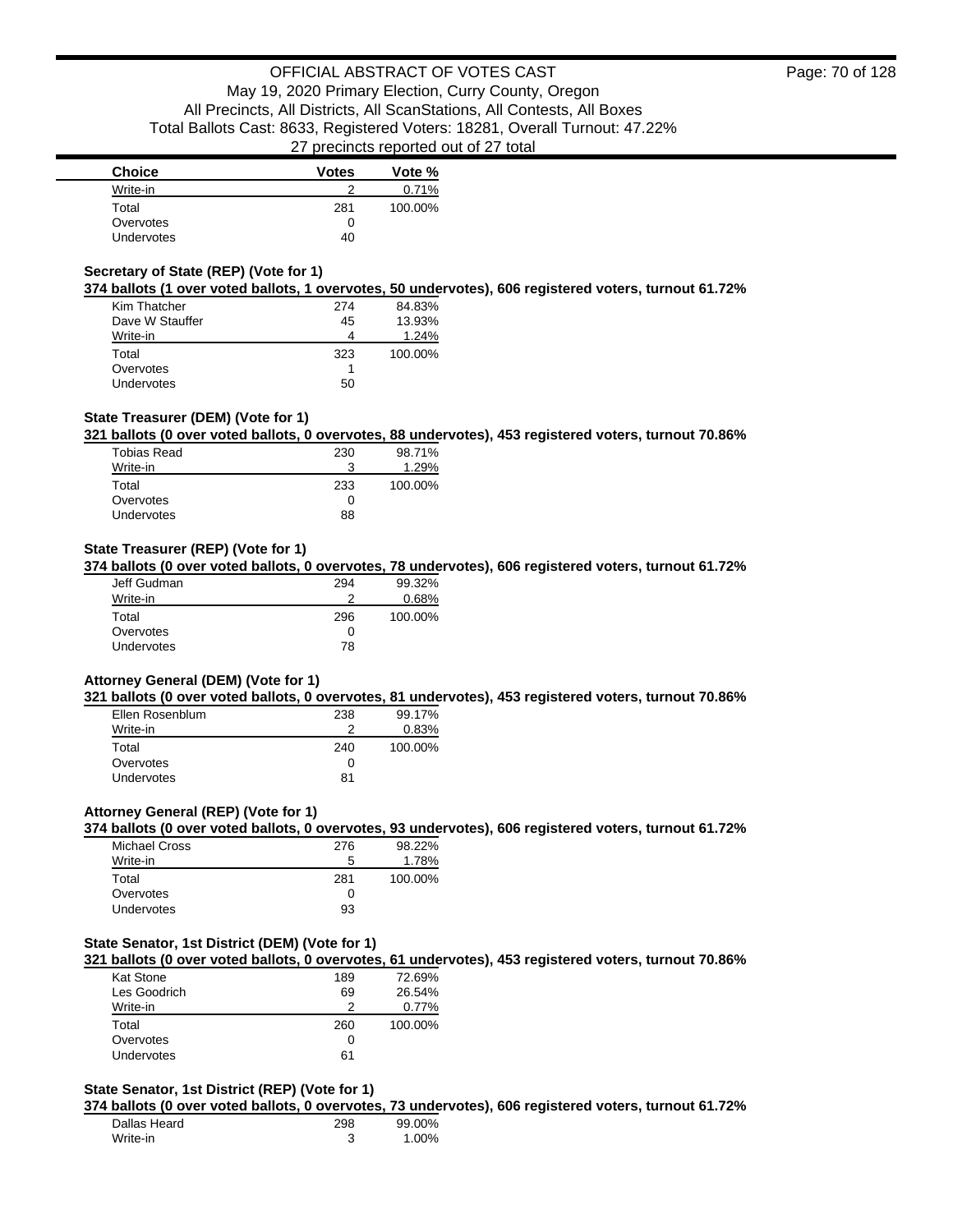| <b>Choice</b>     | <b>Votes</b> | Vote %  |
|-------------------|--------------|---------|
| Total             | 301          | 100.00% |
| Overvotes         |              |         |
| <b>Undervotes</b> | 73           |         |

### **State Representative, 1st District (DEM) (Vote for 1)**

**321 ballots (0 over voted ballots, 0 overvotes, 98 undervotes), 453 registered voters, turnout 70.86%**

| Calla Felicity | 218 | 97.76%  |
|----------------|-----|---------|
| Write-in       | 5   | 2.24%   |
| Total          | 223 | 100.00% |
| Overvotes      | 0   |         |
| Undervotes     | 98  |         |

# **State Representative, 1st District (REP) (Vote for 1)**

**374 ballots (0 over voted ballots, 0 overvotes, 58 undervotes), 606 registered voters, turnout 61.72%**

| 312 | 98.73%  |
|-----|---------|
|     | 1.27%   |
| 316 | 100.00% |
|     |         |
| 58  |         |
|     |         |

### **Precinct Committee Person - Democrat - 0017 Brookings 3 (DEM) (Vote for 8)**

#### **321 ballots (0 over voted ballots, 0 overvotes, 2165 undervotes), 453 registered voters, turnout 70.86%**

| Tom Bozack     | 167  | 41.44%  |
|----------------|------|---------|
| Linda M Bozack | 193  | 47.89%  |
| Write-in       | 11   | 2.73%   |
| Write-in       | 10   | 2.48%   |
| Write-in       |      | 1.74%   |
| Write-in       | 4    | 0.99%   |
| Write-in       | 4    | 0.99%   |
| Write-in       | 2    | 0.50%   |
| Write-in       | 2    | 0.50%   |
| Write-in       | 3    | 0.74%   |
| Total          | 403  | 100.00% |
| Overvotes      | 0    |         |
| Undervotes     | 2165 |         |

### **Precinct Committee Person - Republican - 0017 Brookings 3 (REP) (Vote for 8)**

#### **374 ballots (0 over voted ballots, 0 overvotes, 2729 undervotes), 606 registered voters, turnout 61.72%**

| <b>Ed Schreiber</b> | 244  | 92.78%  |
|---------------------|------|---------|
| Write-in            | 10   | 3.80%   |
| Write-in            | 3    | 1.14%   |
| Write-in            | 1    | 0.38%   |
| Write-in            |      | 0.38%   |
| Write-in            |      | 0.38%   |
| Write-in            |      | 0.38%   |
| Write-in            |      | 0.38%   |
| Write-in            |      | 0.38%   |
| Total               | 263  | 100.00% |
| Overvotes           | 0    |         |
| Undervotes          | 2729 |         |

### **Judge of the Supreme Court, Position 1 (Vote for 1)**

**893 ballots (0 over voted ballots, 0 overvotes, 159 undervotes), 1979 registered voters, turnout 45.12%**

| Thomas A Balmer   | 490 | 66.76%  |
|-------------------|-----|---------|
| Van Pounds        | 243 | 33.11%  |
| Write-in          |     | 0.14%   |
| Total             | 734 | 100.00% |
| Overvotes         |     |         |
| <b>Undervotes</b> | 159 |         |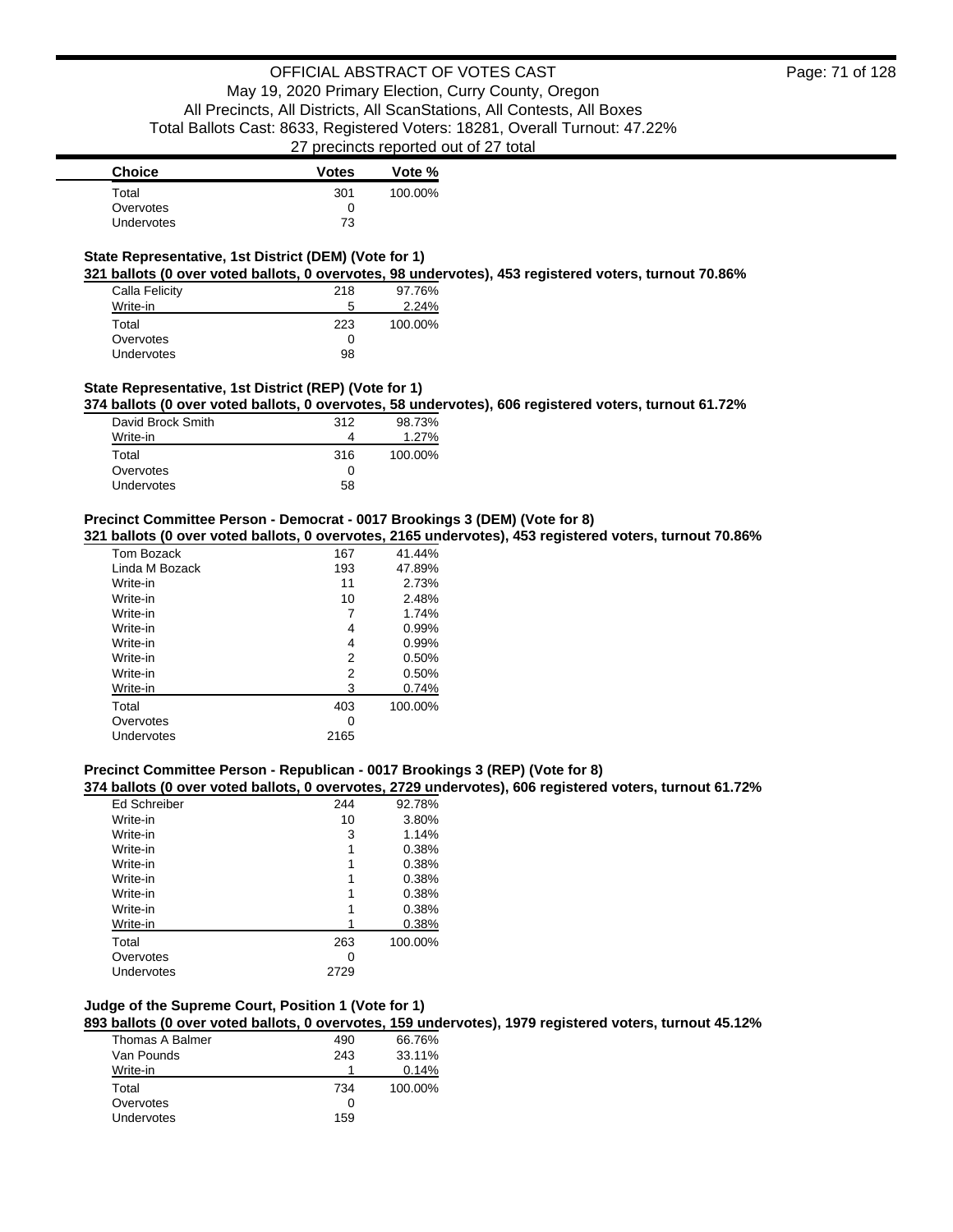27 precincts reported out of 27 total

| <b>Choice</b>                                                      | <b>Votes</b>    | Vote %                                                                                                  |
|--------------------------------------------------------------------|-----------------|---------------------------------------------------------------------------------------------------------|
| Judge of the Supreme Court, Position 7 (Vote for 1)                |                 |                                                                                                         |
|                                                                    |                 | 893 ballots (0 over voted ballots, 0 overvotes, 304 undervotes), 1979 registered voters, turnout 45.12% |
| <b>Martha Walters</b>                                              | 587             | 99.66%                                                                                                  |
| Write-in                                                           | $\overline{2}$  | 0.34%                                                                                                   |
| Total                                                              | 589             | 100.00%                                                                                                 |
| Overvotes                                                          | 0               |                                                                                                         |
| Undervotes                                                         | 304             |                                                                                                         |
| Judge of the Court of Appeals, Position 11 (Vote for 1)            |                 |                                                                                                         |
|                                                                    |                 | 893 ballots (0 over voted ballots, 0 overvotes, 178 undervotes), 1979 registered voters, turnout 45.12% |
| Joel DeVore                                                        | 399             | 55.80%                                                                                                  |
| Kyle L Krohn                                                       | 315             | 44.06%                                                                                                  |
| Write-in                                                           | 1               | 0.14%                                                                                                   |
| Total                                                              | 715             | 100.00%                                                                                                 |
| Overvotes                                                          | 0               |                                                                                                         |
| Undervotes                                                         | 178             |                                                                                                         |
|                                                                    |                 |                                                                                                         |
| Judge of the Court of Appeals, Position 1 (Vote for 1)             |                 | 893 ballots (0 over voted ballots, 0 overvotes, 319 undervotes), 1979 registered voters, turnout 45.12% |
|                                                                    |                 |                                                                                                         |
| Josephine H Mooney<br>Write-in                                     | 569<br>5        | 99.13%<br>0.87%                                                                                         |
|                                                                    |                 |                                                                                                         |
| Total                                                              | 574             | 100.00%                                                                                                 |
| Overvotes                                                          | $\Omega$<br>319 |                                                                                                         |
| Undervotes                                                         |                 |                                                                                                         |
| Judge of the Court of Appeals, Position 12 (Vote for 1)            |                 |                                                                                                         |
|                                                                    |                 | 893 ballots (0 over voted ballots, 0 overvotes, 313 undervotes), 1979 registered voters, turnout 45.12% |
| Erin C Lagesen                                                     | 578             | 99.66%                                                                                                  |
| Write-in                                                           | 2               | 0.34%                                                                                                   |
| Total                                                              | 580             | 100.00%                                                                                                 |
| Overvotes                                                          | 0               |                                                                                                         |
| Undervotes                                                         | 313             |                                                                                                         |
|                                                                    |                 |                                                                                                         |
| Judge of the Court of Appeals, Position 13 (Vote for 1)            |                 | 893 ballots (0 over voted ballots, 0 overvotes, 322 undervotes), 1979 registered voters, turnout 45.12% |
|                                                                    |                 |                                                                                                         |
| Doug Tookey<br>Write-in                                            | 568<br>3        | 99.47%<br>0.53%                                                                                         |
|                                                                    |                 |                                                                                                         |
| Total                                                              | 571             | 100.00%                                                                                                 |
| Overvotes                                                          | 0               |                                                                                                         |
| Undervotes                                                         | 322             |                                                                                                         |
| Judge of the Circuit Court, 15th District, Position 6 (Vote for 1) |                 |                                                                                                         |
|                                                                    |                 | 893 ballots (0 over voted ballots, 0 overvotes, 276 undervotes), 1979 registered voters, turnout 45.12% |
| Cynthia L Beaman                                                   | 609             | 98.70%                                                                                                  |

| Cynthia L Beaman | 609 | 98.70%  |
|------------------|-----|---------|
| Write-in         | 8   | 1.30%   |
| Total            | 617 | 100.00% |
| Overvotes        | Ω   |         |
| Undervotes       | 276 |         |

# **District Attorney, Curry County (Vote for 1)**

**893 ballots (0 over voted ballots, 0 overvotes, 279 undervotes), 1979 registered voters, turnout 45.12%**

| Joshua A Spansail | 612 | 99.67%  |
|-------------------|-----|---------|
| Write-in          |     | 0.33%   |
| Total             | 614 | 100.00% |
| Overvotes         |     |         |
| <b>Undervotes</b> | 279 |         |

### **Curry County Commissioner, Position 2 (Vote for 1)**

**893 ballots (1 over voted ballots, 1 overvotes, 78 undervotes), 1979 registered voters, turnout 45.12%**

| 338 | 41.52% |
|-----|--------|
|     |        |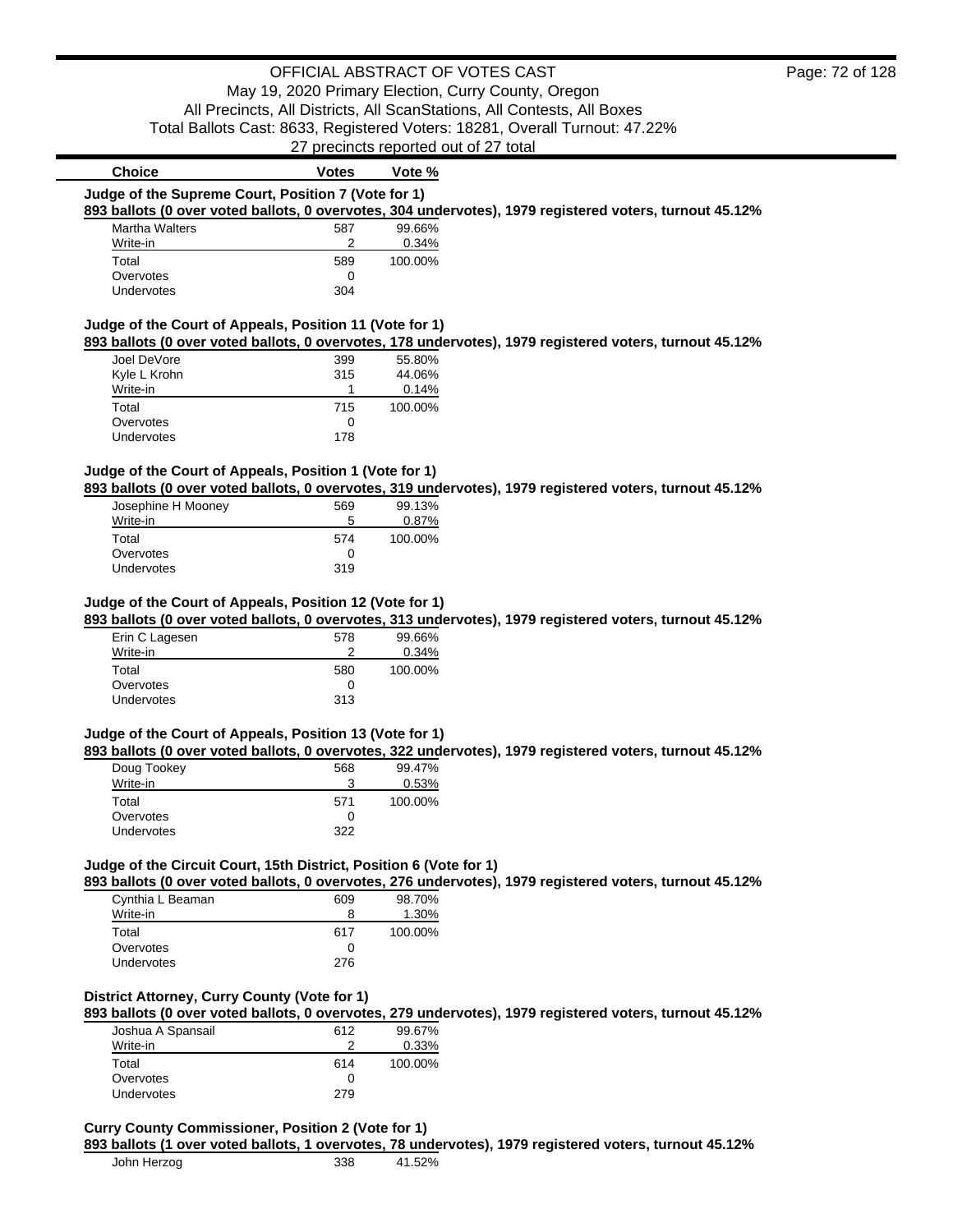| <b>Choice</b>     | Votes | Vote %  |
|-------------------|-------|---------|
| Shelia Megson     | 206   | 25.31%  |
| Sue Gold          | 267   | 32.80%  |
| Write-in          | 3     | 0.37%   |
| Total             | 814   | 100.00% |
| Overvotes         |       |         |
| <b>Undervotes</b> | 78    |         |

#### **Curry County Commissioner, Position 3 (Vote for 1)**

**893 ballots (0 over voted ballots, 0 overvotes, 175 undervotes), 1979 registered voters, turnout 45.12%**

| Court Boice       | 608 | 84.68%  |
|-------------------|-----|---------|
| Write-in          | 110 | 15.32%  |
| Total             | 718 | 100.00% |
| Overvotes         | 0   |         |
| <b>Undervotes</b> | 175 |         |

### **Curry County Assessor (Vote for 1)**

#### **893 ballots (0 over voted ballots, 0 overvotes, 255 undervotes), 1979 registered voters, turnout 45.12%**

| Jim Kolen  | 631 | 98.90%  |
|------------|-----|---------|
| Write-in   |     | 1.10%   |
| Total      | 638 | 100.00% |
| Overvotes  | 0   |         |
| Undervotes | 255 |         |

### **Precinct 0018**

**President (DEM) (Vote for 1)**

#### **113 ballots (0 over voted ballots, 0 overvotes, 4 undervotes), 147 registered voters, turnout 76.87%**

| Joseph R Biden        | 76  | 69.72%  |
|-----------------------|-----|---------|
| <b>Bernie Sanders</b> | 22  | 20.18%  |
| Elizabeth Warren      | 4   | 3.67%   |
| Tulsi Gabbard         | 3   | 2.75%   |
| Write-in              |     | 3.67%   |
| Total                 | 109 | 100.00% |
| Overvotes             |     |         |
| Undervotes            |     |         |
|                       |     |         |

### **President (REP) (Vote for 1)**

### **111 ballots (0 over voted ballots, 0 overvotes, 9 undervotes), 167 registered voters, turnout 66.47%**

| Donald J Trump    | 97           | 95.10%  |
|-------------------|--------------|---------|
| Write-in          | 5            | 4.90%   |
| Total             | 102          | 100.00% |
| Overvotes         | $\mathbf{I}$ |         |
| <b>Undervotes</b> | 9            |         |

#### **US Senator (DEM) (Vote for 1)**

**113 ballots (0 over voted ballots, 0 overvotes, 21 undervotes), 147 registered voters, turnout 76.87%**

| Jeff Merkley      | 90 | 97.83%  |
|-------------------|----|---------|
| Write-in          | っ  | 2.17%   |
| Total             | 92 | 100.00% |
| Overvotes         | 0  |         |
| <b>Undervotes</b> | 21 |         |

#### **US Senator (REP) (Vote for 1)**

**111 ballots (0 over voted ballots, 0 overvotes, 15 undervotes), 167 registered voters, turnout 66.47%**

| Paul J Romero Jr       | 40 | 41.67% |
|------------------------|----|--------|
| <b>Robert Schwartz</b> | 12 | 12.50% |
| Jo Rae Perkins         | 34 | 35.42% |
| John Verbeek           | 9  | 9.38%  |
| Write-in               |    | 1.04%  |
|                        |    |        |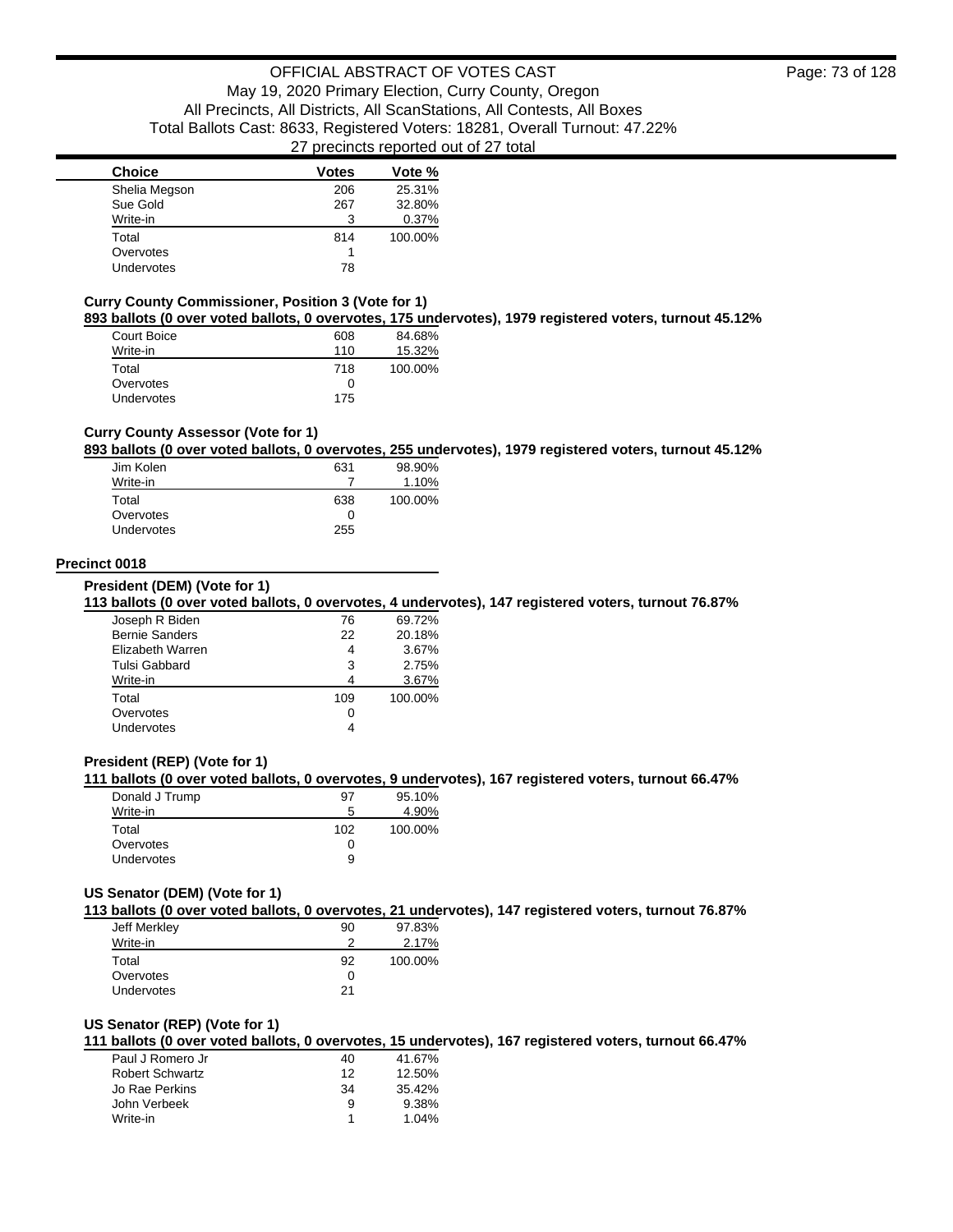| <b>Choice</b>     | <b>Votes</b> | Vote %  |
|-------------------|--------------|---------|
| Total             | 96           | 100.00% |
| Overvotes         |              |         |
| <b>Undervotes</b> | 15           |         |

### **US Representative, 4th District (DEM) (Vote for 1)**

**113 ballots (0 over voted ballots, 0 overvotes, 8 undervotes), 147 registered voters, turnout 76.87%**

| Peter DeFazio           | 90  | 85.71%  |
|-------------------------|-----|---------|
| Doyle Elizabeth Canning | 14  | 13.33%  |
| Write-in                |     | 0.95%   |
| Total                   | 105 | 100.00% |
| Overvotes               | 0   |         |
| Undervotes              | 8   |         |

### **US Representative, 4th District (REP) (Vote for 1)**

**111 ballots (0 over voted ballots, 0 overvotes, 14 undervotes), 167 registered voters, turnout 66.47%**

| Alek Skarlatos | 80 | 82.47%  |
|----------------|----|---------|
| Nelson ljih    | 16 | 16.49%  |
| Write-in       |    | 1.03%   |
| Total          | 97 | 100.00% |
| Overvotes      | 0  |         |
| Undervotes     | 14 |         |

### **Secretary of State (DEM) (Vote for 1)**

**113 ballots (0 over voted ballots, 0 overvotes, 15 undervotes), 147 registered voters, turnout 76.87%**

| Mark D Hass          | 28 | 28.57%  |
|----------------------|----|---------|
| Jamie McLeod-Skinner | 35 | 35.71%  |
| Shemia Fagan         | 33 | 33.67%  |
| Write-in             | 2  | 2.04%   |
| Total                | 98 | 100.00% |
| Overvotes            | 0  |         |
| <b>Undervotes</b>    | 15 |         |

### **Secretary of State (REP) (Vote for 1)**

**111 ballots (0 over voted ballots, 0 overvotes, 19 undervotes), 167 registered voters, turnout 66.47%**

| Kim Thatcher      | 72 | 78.26%   |
|-------------------|----|----------|
| Dave W Stauffer   | 20 | 21.74%   |
| Write-in          | O  | $0.00\%$ |
| Total             | 92 | 100.00%  |
| Overvotes         | ∩  |          |
| <b>Undervotes</b> | 19 |          |
|                   |    |          |

### **State Treasurer (DEM) (Vote for 1)**

**113 ballots (0 over voted ballots, 0 overvotes, 37 undervotes), 147 registered voters, turnout 76.87%**

| Tobias Read       | 75 | 98.68%  |
|-------------------|----|---------|
| Write-in          |    | 1.32%   |
| Total             | 76 | 100.00% |
| Overvotes         | O  |         |
| <b>Undervotes</b> | 37 |         |

#### **State Treasurer (REP) (Vote for 1)**

**111 ballots (0 over voted ballots, 0 overvotes, 33 undervotes), 167 registered voters, turnout 66.47%**

| Jeff Gudman | 76 | 97.44%  |
|-------------|----|---------|
| Write-in    |    | 2.56%   |
| Total       | 78 | 100.00% |
| Overvotes   |    |         |
| Undervotes  | 33 |         |

### **Attorney General (DEM) (Vote for 1)**

**113 ballots (0 over voted ballots, 0 overvotes, 35 undervotes), 147 registered voters, turnout 76.87%**

Ellen Rosenblum 77 98.72% Write-in 1 1.28%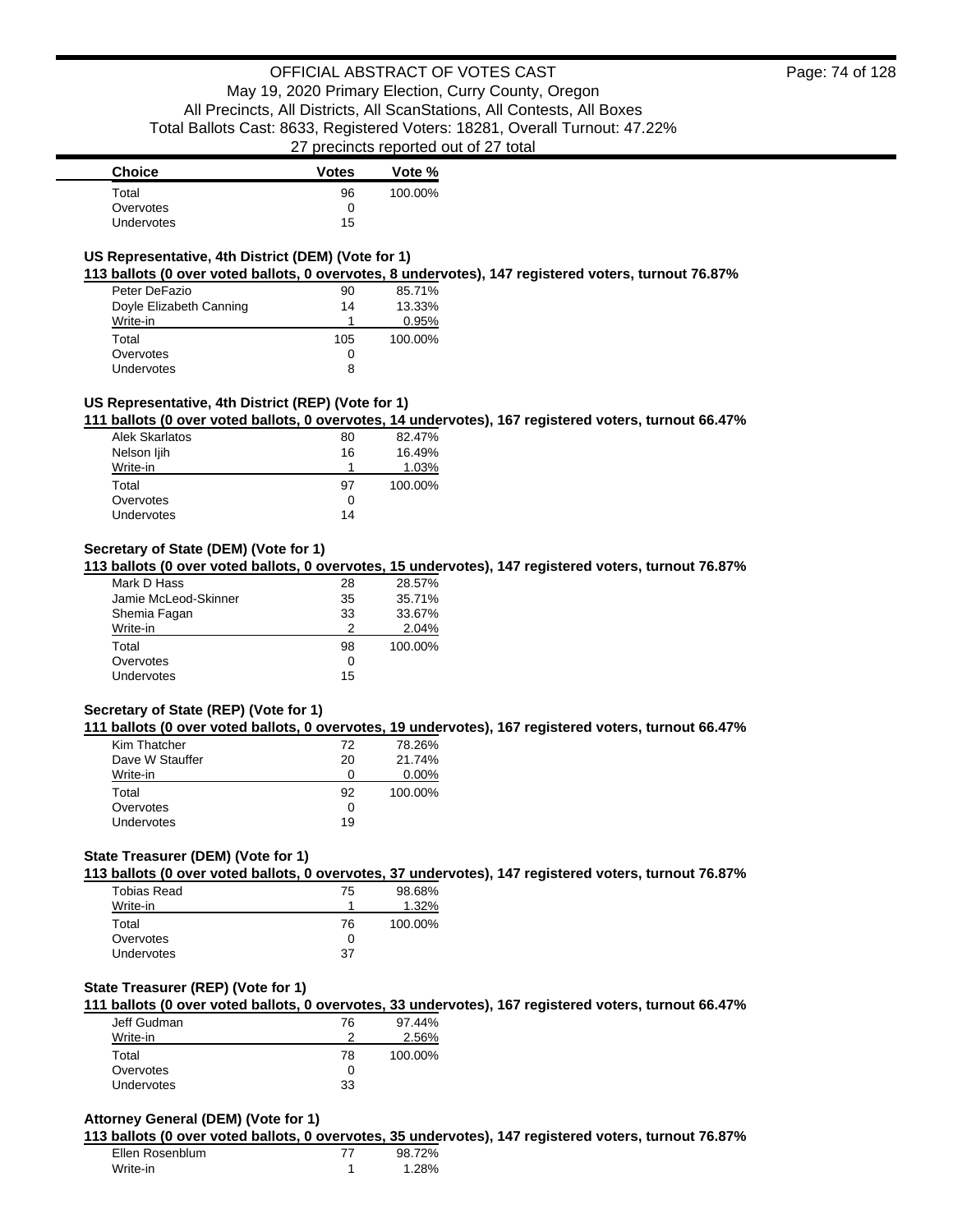| <b>Choice</b> | <b>Votes</b> | Vote %  |
|---------------|--------------|---------|
| Total         | 78           | 100.00% |
| Overvotes     |              |         |
| Undervotes    | 35           |         |

### **Attorney General (REP) (Vote for 1)**

**111 ballots (0 over voted ballots, 0 overvotes, 42 undervotes), 167 registered voters, turnout 66.47%**

| <b>Michael Cross</b> | 67 | 97.10%  |
|----------------------|----|---------|
| Write-in             |    | 2.90%   |
| Total                | 69 | 100.00% |
| Overvotes            | Ω  |         |
| <b>Undervotes</b>    | 42 |         |

### **State Senator, 1st District (DEM) (Vote for 1)**

**113 ballots (0 over voted ballots, 0 overvotes, 17 undervotes), 147 registered voters, turnout 76.87%**

| Kat Stone    | 69 | 71.88%  |
|--------------|----|---------|
| Les Goodrich | 25 | 26.04%  |
| Write-in     |    | 2.08%   |
| Total        | 96 | 100.00% |
| Overvotes    | O  |         |
| Undervotes   | 17 |         |
|              |    |         |

### **State Senator, 1st District (REP) (Vote for 1)**

**111 ballots (0 over voted ballots, 0 overvotes, 29 undervotes), 167 registered voters, turnout 66.47%**

| Dallas Heard | 81 | 98.78%   |
|--------------|----|----------|
| Write-in     |    | $1.22\%$ |
| Total        | 82 | 100.00%  |
| Overvotes    |    |          |
| Undervotes   | 29 |          |
|              |    |          |

#### **State Representative, 1st District (DEM) (Vote for 1)**

**113 ballots (0 over voted ballots, 0 overvotes, 41 undervotes), 147 registered voters, turnout 76.87%**

|    | 98.61%  |
|----|---------|
|    | 1.39%   |
| 72 | 100.00% |
| 0  |         |
| 41 |         |
|    |         |

### **State Representative, 1st District (REP) (Vote for 1)**

**111 ballots (0 over voted ballots, 0 overvotes, 20 undervotes), 167 registered voters, turnout 66.47%**

| David Brock Smith | 91 | 100.00%  |
|-------------------|----|----------|
| Write-in          | 0  | $0.00\%$ |
| Total             | 91 | 100.00%  |
| Overvotes         | O  |          |
| Undervotes        | 20 |          |

#### **Precinct Committee Person - Democrat - 0018 N Chetco (DEM) (Vote for 2)**

**113 ballots (0 over voted ballots, 0 overvotes, 226 undervotes), 147 registered voters, turnout 76.87%**

| $\mathbf{U}$ | $0.00\%$ |
|--------------|----------|
| $\mathbf{I}$ | 0.00%    |
| $\mathbf{I}$ | 0.00%    |
| $\mathbf{I}$ |          |
| 226          |          |
|              |          |

### **Precinct Committee Person - Republican - 0018 N Chetco (REP) (Vote for 2)**

**111 ballots (0 over voted ballots, 0 overvotes, 212 undervotes), 167 registered voters, turnout 66.47%**

| Write-in | 70.00% |
|----------|--------|
| Write-in | 30.00% |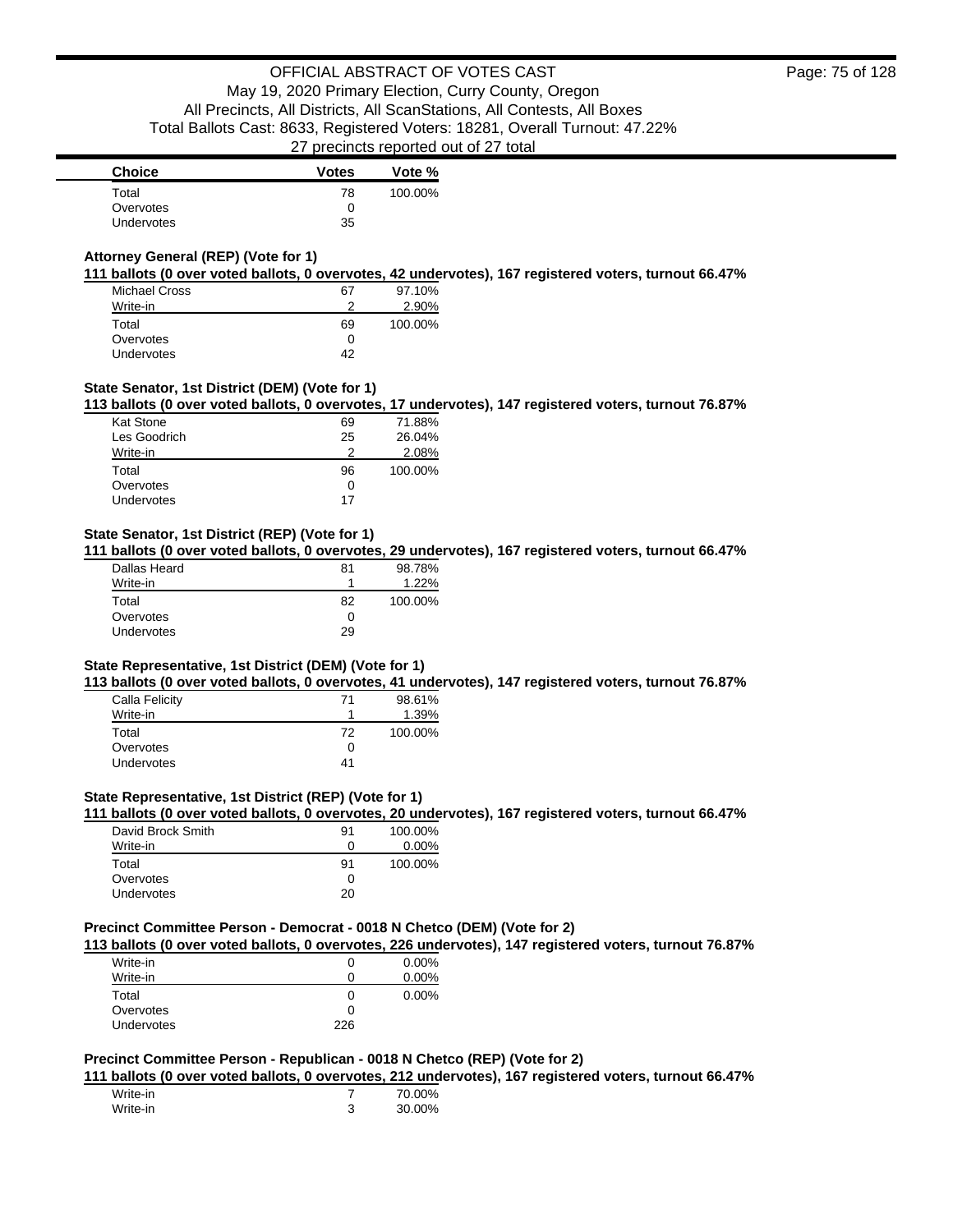### **Judge of the Supreme Court, Position 1 (Vote for 1)**

**269 ballots (0 over voted ballots, 0 overvotes, 57 undervotes), 548 registered voters, turnout 49.09%**

| Thomas A Balmer | 141 | 66.51%   |
|-----------------|-----|----------|
| Van Pounds      | 71  | 33.49%   |
| Write-in        | 0   | $0.00\%$ |
| Total           | 212 | 100.00%  |
| Overvotes       | O   |          |
| Undervotes      | 57  |          |

#### **Judge of the Supreme Court, Position 7 (Vote for 1)**

**269 ballots (0 over voted ballots, 0 overvotes, 95 undervotes), 548 registered voters, turnout 49.09%**

| <b>Martha Walters</b> | 172 | 98.85%  |
|-----------------------|-----|---------|
| Write-in              | ≘   | 1.15%   |
| Total                 | 174 | 100.00% |
| Overvotes             | O   |         |
| Undervotes            | 95  |         |

#### **Judge of the Court of Appeals, Position 11 (Vote for 1)**

**269 ballots (0 over voted ballots, 0 overvotes, 60 undervotes), 548 registered voters, turnout 49.09%**

| Joel DeVore       | 113 | 54.07%   |
|-------------------|-----|----------|
| Kyle L Krohn      | 96  | 45.93%   |
| Write-in          | 0   | $0.00\%$ |
| Total             | 209 | 100.00%  |
| Overvotes         | 0   |          |
| <b>Undervotes</b> | 60  |          |

#### **Judge of the Court of Appeals, Position 1 (Vote for 1)**

**269 ballots (0 over voted ballots, 0 overvotes, 107 undervotes), 548 registered voters, turnout 49.09%**

| Josephine H Mooney | 161 | 99.38%  |
|--------------------|-----|---------|
| Write-in           |     | 0.62%   |
| Total              | 162 | 100.00% |
| Overvotes          | O   |         |
| Undervotes         | 107 |         |

#### **Judge of the Court of Appeals, Position 12 (Vote for 1)**

**269 ballots (0 over voted ballots, 0 overvotes, 108 undervotes), 548 registered voters, turnout 49.09%**

| Erin C Lagesen | 160 | 99.38%  |
|----------------|-----|---------|
| Write-in       |     | 0.62%   |
| Total          | 161 | 100.00% |
| Overvotes      | O   |         |
| Undervotes     | 108 |         |

#### **Judge of the Court of Appeals, Position 13 (Vote for 1)**

**269 ballots (0 over voted ballots, 0 overvotes, 107 undervotes), 548 registered voters, turnout 49.09%**

| Doug Tookey       | 161 | 99.38%  |
|-------------------|-----|---------|
| Write-in          |     | 0.62%   |
| Total             | 162 | 100.00% |
| Overvotes         |     |         |
| <b>Undervotes</b> | 107 |         |

# **Judge of the Circuit Court, 15th District, Position 6 (Vote for 1)**

**269 ballots (0 over voted ballots, 0 overvotes, 82 undervotes), 548 registered voters, turnout 49.09%**

| Cynthia L Beaman | 186 | 99.47% |
|------------------|-----|--------|
| Write-in         |     | 0.53%  |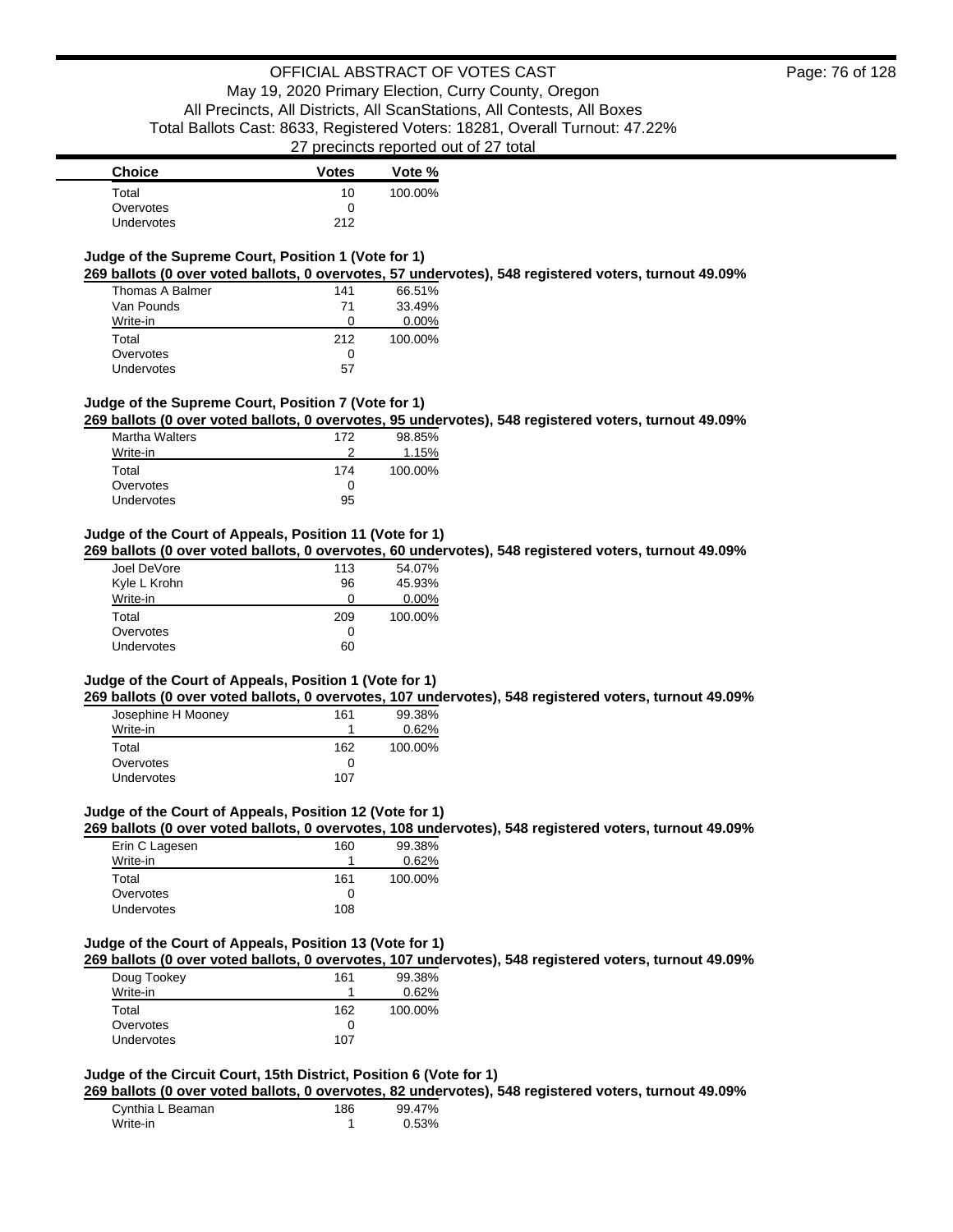| <b>Choice</b>     | <b>Votes</b> | Vote %  |
|-------------------|--------------|---------|
| Total             | 187          | 100.00% |
| Overvotes         |              |         |
| <b>Undervotes</b> | 82           |         |

### **District Attorney, Curry County (Vote for 1)**

**269 ballots (0 over voted ballots, 0 overvotes, 99 undervotes), 548 registered voters, turnout 49.09%**

| Joshua A Spansail | 169 | 99.41%  |
|-------------------|-----|---------|
| Write-in          |     | 0.59%   |
| Total             | 170 | 100.00% |
| Overvotes         | 0   |         |
| Undervotes        | 99  |         |

### **Curry County Commissioner, Position 2 (Vote for 1)**

**269 ballots (1 over voted ballots, 1 overvotes, 22 undervotes), 548 registered voters, turnout 49.09%**

| John Herzog   | 107 | 43.50%  |
|---------------|-----|---------|
| Shelia Megson | 46  | 18.70%  |
| Sue Gold      | 91  | 36.99%  |
| Write-in      | っ   | 0.81%   |
| Total         | 246 | 100.00% |
| Overvotes     |     |         |
| Undervotes    | 22  |         |

### **Curry County Commissioner, Position 3 (Vote for 1)**

**269 ballots (0 over voted ballots, 0 overvotes, 64 undervotes), 548 registered voters, turnout 49.09%**

| Court Boice | 162 | 79.02%  |
|-------------|-----|---------|
| Write-in    | 43  | 20.98%  |
| Total       | 205 | 100.00% |
| Overvotes   | 0   |         |
| Undervotes  | 64  |         |

#### **Curry County Assessor (Vote for 1)**

**269 ballots (0 over voted ballots, 0 overvotes, 90 undervotes), 548 registered voters, turnout 49.09%**

| Jim Kolen         | 174 | 97.21%  |
|-------------------|-----|---------|
| Write-in          | 5   | 2.79%   |
| Total             | 179 | 100.00% |
| Overvotes         | Ω   |         |
| <b>Undervotes</b> | 90  |         |

#### **Precinct 0019**

#### **President (DEM) (Vote for 1)**

**142 ballots (0 over voted ballots, 0 overvotes, 4 undervotes), 202 registered voters, turnout 70.30%**

| Joseph R Biden        | 108 | 78.26%  |
|-----------------------|-----|---------|
| <b>Bernie Sanders</b> | 14  | 10.14%  |
| Elizabeth Warren      | 7   | 5.07%   |
| Tulsi Gabbard         | 2   | 1.45%   |
| Write-in              |     | 5.07%   |
| Total                 | 138 | 100.00% |
| Overvotes             | 0   |         |
| Undervotes            |     |         |

### **President (REP) (Vote for 1)**

**224 ballots (0 over voted ballots, 0 overvotes, 3 undervotes), 337 registered voters, turnout 66.47%**

| 219 | 99.10%   |
|-----|----------|
|     | $0.90\%$ |
| 221 | 100.00%  |
|     |          |
| ર   |          |
|     |          |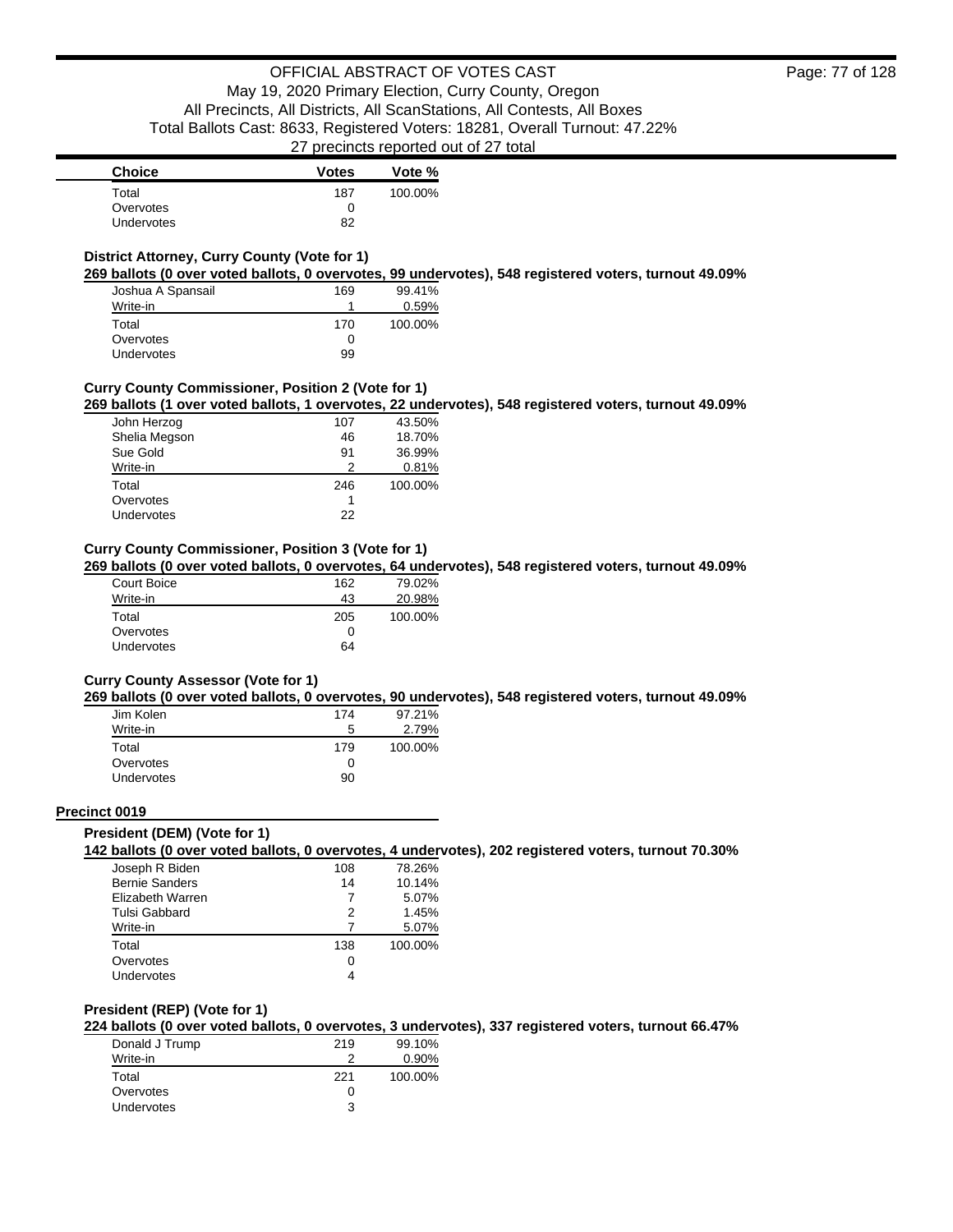### **Choice Votes Votes Vote** % **US Senator (DEM) (Vote for 1)**

**142 ballots (0 over voted ballots, 0 overvotes, 14 undervotes), 202 registered voters, turnout 70.30%**

| Jeff Merkley      | 127 | 99.22%  |
|-------------------|-----|---------|
| Write-in          |     | 0.78%   |
| Total             | 128 | 100.00% |
| Overvotes         | 0   |         |
| <b>Undervotes</b> | 14  |         |

#### **US Senator (REP) (Vote for 1)**

### **224 ballots (0 over voted ballots, 0 overvotes, 27 undervotes), 337 registered voters, turnout 66.47%**

| Paul J Romero Jr       | 66  | 33.50%   |
|------------------------|-----|----------|
| <b>Robert Schwartz</b> | 26  | 13.20%   |
| Jo Rae Perkins         | 91  | 46.19%   |
| John Verbeek           | 14  | 7.11%    |
| Write-in               | O   | $0.00\%$ |
| Total                  | 197 | 100.00%  |
| Overvotes              | Ω   |          |
| Undervotes             | 27  |          |

#### **US Representative, 4th District (DEM) (Vote for 1)**

**142 ballots (0 over voted ballots, 0 overvotes, 4 undervotes), 202 registered voters, turnout 70.30%**

| Peter DeFazio           | 118 | 85.51%  |
|-------------------------|-----|---------|
| Doyle Elizabeth Canning | 19  | 13.77%  |
| Write-in                |     | 0.72%   |
| Total                   | 138 | 100.00% |
| Overvotes               | 0   |         |
| Undervotes              | 4   |         |

### **US Representative, 4th District (REP) (Vote for 1)**

**224 ballots (0 over voted ballots, 0 overvotes, 31 undervotes), 337 registered voters, turnout 66.47%**

| Alek Skarlatos | 178 | 92.23%   |
|----------------|-----|----------|
| Nelson ljih    | 15  | 7.77%    |
| Write-in       | 0   | $0.00\%$ |
| Total          | 193 | 100.00%  |
| Overvotes      | 0   |          |
| Undervotes     | 31  |          |

### **Secretary of State (DEM) (Vote for 1)**

**142 ballots (0 over voted ballots, 0 overvotes, 12 undervotes), 202 registered voters, turnout 70.30%**

| 31  | 23.85%  |
|-----|---------|
| 44  | 33.85%  |
| 54  | 41.54%  |
|     | 0.77%   |
| 130 | 100.00% |
| 0   |         |
| 12  |         |
|     |         |

### **Secretary of State (REP) (Vote for 1)**

**224 ballots (0 over voted ballots, 0 overvotes, 38 undervotes), 337 registered voters, turnout 66.47%**

| Kim Thatcher    | 157          | 84.41%   |
|-----------------|--------------|----------|
| Dave W Stauffer | 29           | 15.59%   |
| Write-in        | O            | $0.00\%$ |
| Total           | 186          | 100.00%  |
| Overvotes       | $\mathbf{0}$ |          |
| Undervotes      | 38           |          |

#### **State Treasurer (DEM) (Vote for 1)**

**142 ballots (0 over voted ballots, 0 overvotes, 29 undervotes), 202 registered voters, turnout 70.30%**

| Tobias Read | 112 | 99.12% |
|-------------|-----|--------|
| Write-in    |     | 0.88%  |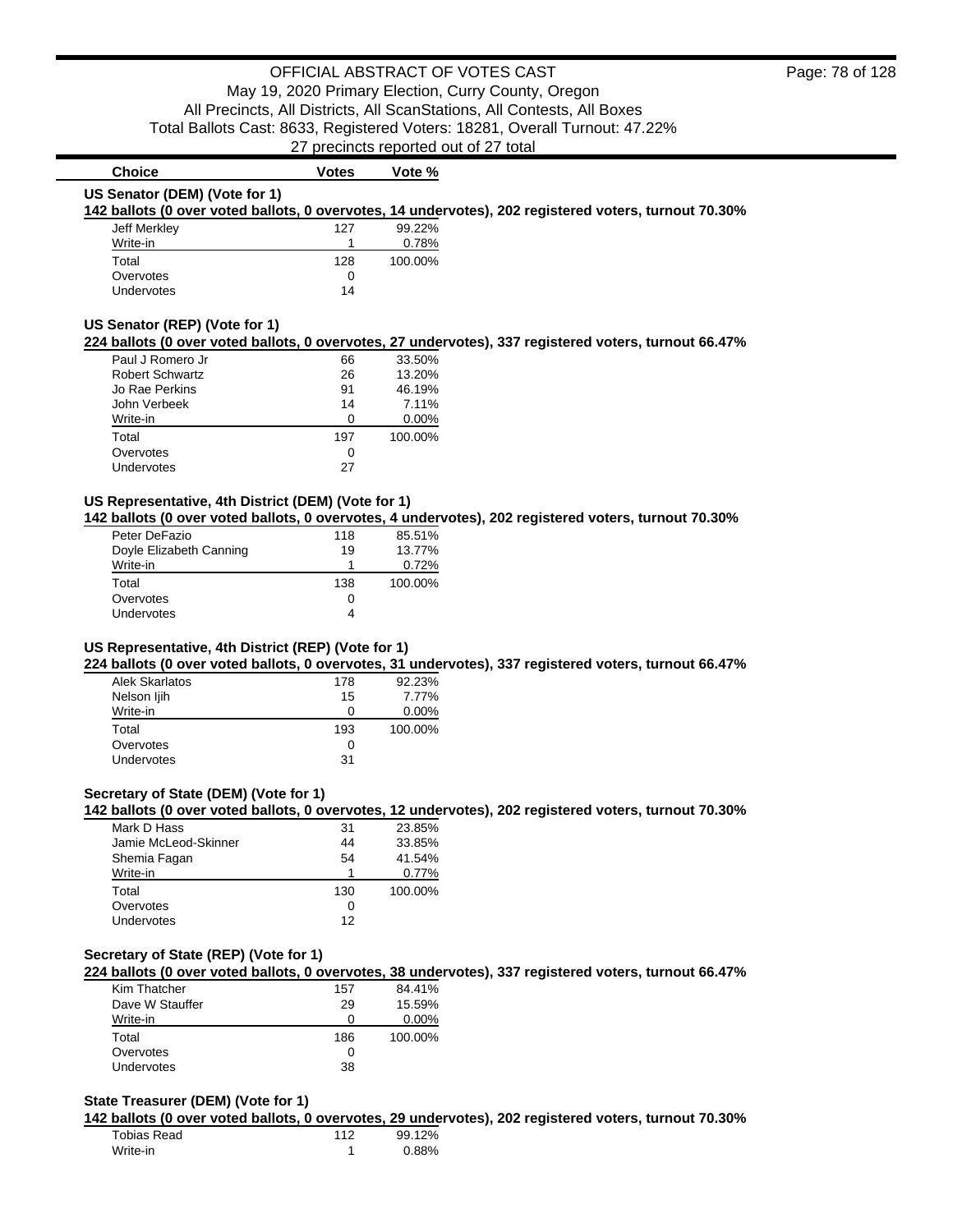| <b>Choice</b>     | <b>Votes</b> | Vote %  |
|-------------------|--------------|---------|
| Total             | 113          | 100.00% |
| Overvotes         | Ω            |         |
| <b>Undervotes</b> | 29           |         |

### **State Treasurer (REP) (Vote for 1)**

**224 ballots (0 over voted ballots, 0 overvotes, 58 undervotes), 337 registered voters, turnout 66.47%**

| Jeff Gudman       | 166 | 100.00%  |
|-------------------|-----|----------|
| Write-in          | 0   | $0.00\%$ |
| Total             | 166 | 100.00%  |
| Overvotes         | Ω   |          |
| <b>Undervotes</b> | 58  |          |

### **Attorney General (DEM) (Vote for 1)**

**142 ballots (0 over voted ballots, 0 overvotes, 25 undervotes), 202 registered voters, turnout 70.30%**

| Ellen Rosenblum   | 117          | 100.00% |
|-------------------|--------------|---------|
| Write-in          | $\mathbf{I}$ | 0.00%   |
| Total             | 117          | 100.00% |
| Overvotes         | $^{\circ}$   |         |
| <b>Undervotes</b> | 25           |         |

### **Attorney General (REP) (Vote for 1)**

**224 ballots (0 over voted ballots, 0 overvotes, 67 undervotes), 337 registered voters, turnout 66.47%**

| Michael Cross | 156 | 99.36%  |
|---------------|-----|---------|
| Write-in      |     | 0.64%   |
| Total         | 157 | 100.00% |
| Overvotes     | 0   |         |
| Undervotes    | 67  |         |

### **State Senator, 1st District (DEM) (Vote for 1)**

**142 ballots (0 over voted ballots, 0 overvotes, 26 undervotes), 202 registered voters, turnout 70.30%**

| Kat Stone    | 74  | 63.79%  |
|--------------|-----|---------|
| Les Goodrich | 41  | 35.34%  |
| Write-in     |     | 0.86%   |
| Total        | 116 | 100.00% |
| Overvotes    | O   |         |
| Undervotes   | 26  |         |

### **State Senator, 1st District (REP) (Vote for 1)**

**224 ballots (0 over voted ballots, 0 overvotes, 52 undervotes), 337 registered voters, turnout 66.47%**

| Dallas Heard      | 170 | 98.84%  |
|-------------------|-----|---------|
| Write-in          |     | 1.16%   |
| Total             | 172 | 100.00% |
| Overvotes         |     |         |
| <b>Undervotes</b> | 52  |         |

### **State Representative, 1st District (DEM) (Vote for 1)**

**142 ballots (0 over voted ballots, 0 overvotes, 36 undervotes), 202 registered voters, turnout 70.30%**

| 105 | 99.06%  |
|-----|---------|
|     | 0.94%   |
| 106 | 100.00% |
| 0   |         |
| 36  |         |
|     |         |

### **State Representative, 1st District (REP) (Vote for 1)**

**224 ballots (0 over voted ballots, 0 overvotes, 38 undervotes), 337 registered voters, turnout 66.47%**

| David Brock Smith | 185 | 99.46% |
|-------------------|-----|--------|
| Write-in          |     | 0.54%  |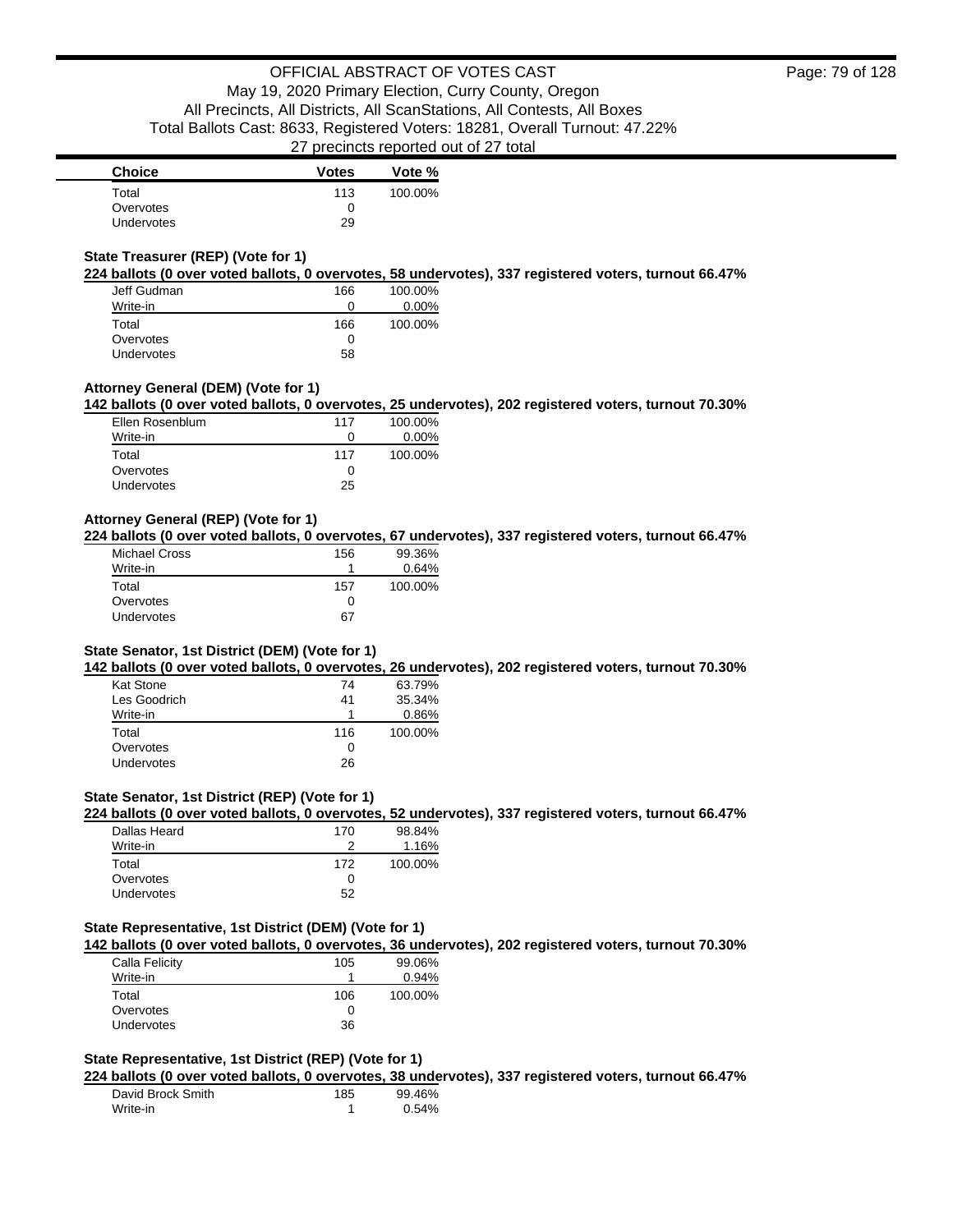| <b>Choice</b>     | <b>Votes</b> | Vote %  |
|-------------------|--------------|---------|
| Total             | 186          | 100.00% |
| Overvotes         | 0            |         |
| <b>Undervotes</b> | 38           |         |

### **Precinct Committee Person - Democrat - 0019 Winchuck (DEM) (Vote for 3)**

**142 ballots (0 over voted ballots, 0 overvotes, 246 undervotes), 202 registered voters, turnout 70.30%**

| Vicki Bradley | 92  | 51.11%   |
|---------------|-----|----------|
| Lisa Neher    | 84  | 46.67%   |
| Write-in      | 3   | 1.67%    |
| Write-in      |     | 0.56%    |
| Write-in      | O   | $0.00\%$ |
| Total         | 180 | 100.00%  |
| Overvotes     | 0   |          |
| Undervotes    | 246 |          |

### **Precinct Committee Person - Republican - 0019 Winchuck (REP) (Vote for 3)**

**224 ballots (0 over voted ballots, 0 overvotes, 376 undervotes), 337 registered voters, turnout 66.47%**

| John Riddle Jr | 141 | 47.64%   |
|----------------|-----|----------|
| Mark St James  | 142 | 47.97%   |
| Write-in       | 11  | 3.72%    |
| Write-in       | 2   | 0.68%    |
| Write-in       | ∩   | $0.00\%$ |
| Total          | 296 | 100.00%  |
| Overvotes      | 0   |          |
| Undervotes     | 376 |          |
|                |     |          |

### **Judge of the Supreme Court, Position 1 (Vote for 1)**

**458 ballots (0 over voted ballots, 0 overvotes, 97 undervotes), 877 registered voters, turnout 52.22%**

| Thomas A Balmer | 226 | 62.60%  |
|-----------------|-----|---------|
| Van Pounds      | 133 | 36.84%  |
| Write-in        |     | 0.55%   |
| Total           | 361 | 100.00% |
| Overvotes       | 0   |         |
| Undervotes      | 97  |         |

### **Judge of the Supreme Court, Position 7 (Vote for 1)**

**458 ballots (0 over voted ballots, 0 overvotes, 155 undervotes), 877 registered voters, turnout 52.22%**

| <b>Martha Walters</b> | 296 | 97.69%  |
|-----------------------|-----|---------|
| Write-in              |     | 2.31%   |
| Total                 | 303 | 100.00% |
| Overvotes             | 0   |         |
| Undervotes            | 155 |         |

# **Judge of the Court of Appeals, Position 11 (Vote for 1)**

**458 ballots (0 over voted ballots, 0 overvotes, 97 undervotes), 877 registered voters, turnout 52.22%**

| Joel DeVore  | 198          | 54.85%  |
|--------------|--------------|---------|
| Kyle L Krohn | 159          | 44.04%  |
| Write-in     |              | 1.11%   |
|              |              | 100.00% |
| Total        | 361          |         |
| Overvotes    | $\mathbf{0}$ |         |

#### **Judge of the Court of Appeals, Position 1 (Vote for 1)**

**458 ballots (0 over voted ballots, 0 overvotes, 168 undervotes), 877 registered voters, turnout 52.22%**

| Josephine H Mooney | 283 | 97.59%  |
|--------------------|-----|---------|
| Write-in           |     | 2.41%   |
| Total              | 290 | 100.00% |
| Overvotes          |     |         |
| Undervotes         | 168 |         |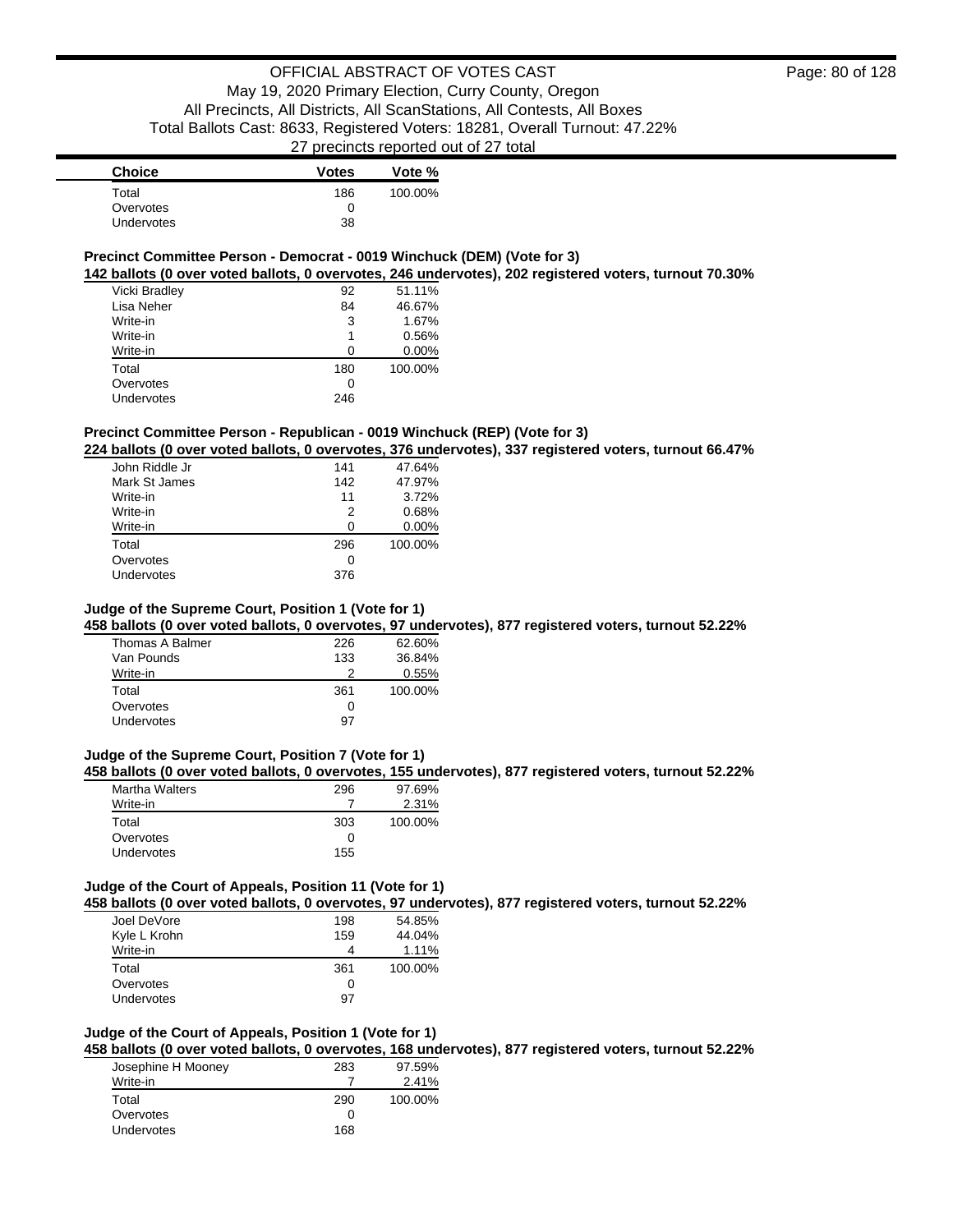# OFFICIAL ABSTRACT OF VOTES CAST May 19, 2020 Primary Election, Curry County, Oregon

All Precincts, All Districts, All ScanStations, All Contests, All Boxes

Total Ballots Cast: 8633, Registered Voters: 18281, Overall Turnout: 47.22%

27 precincts reported out of 27 total

| <b>Choice</b>                                                      | <b>Votes</b> | Vote %  |                                                                                                        |
|--------------------------------------------------------------------|--------------|---------|--------------------------------------------------------------------------------------------------------|
| Judge of the Court of Appeals, Position 12 (Vote for 1)            |              |         |                                                                                                        |
|                                                                    |              |         | 458 ballots (0 over voted ballots, 0 overvotes, 166 undervotes), 877 registered voters, turnout 52.22% |
| Erin C Lagesen                                                     | 287          | 98.29%  |                                                                                                        |
| Write-in                                                           | 5            | 1.71%   |                                                                                                        |
| Total                                                              | 292          | 100.00% |                                                                                                        |
| Overvotes                                                          | 0            |         |                                                                                                        |
| Undervotes                                                         | 166          |         |                                                                                                        |
|                                                                    |              |         |                                                                                                        |
| Judge of the Court of Appeals, Position 13 (Vote for 1)            |              |         |                                                                                                        |
|                                                                    |              |         | 458 ballots (0 over voted ballots, 0 overvotes, 168 undervotes), 877 registered voters, turnout 52.22% |
| Doug Tookey                                                        | 287          | 98.97%  |                                                                                                        |
| Write-in                                                           | 3            | 1.03%   |                                                                                                        |
| Total                                                              | 290          | 100.00% |                                                                                                        |
| Overvotes                                                          | 0            |         |                                                                                                        |
| Undervotes                                                         | 168          |         |                                                                                                        |
|                                                                    |              |         |                                                                                                        |
| Judge of the Circuit Court, 15th District, Position 6 (Vote for 1) |              |         |                                                                                                        |
|                                                                    |              |         | 458 ballots (0 over voted ballots, 0 overvotes, 127 undervotes), 877 registered voters, turnout 52.22% |
| Cynthia L Beaman                                                   | 321          | 96.98%  |                                                                                                        |
| Write-in                                                           | 10           | 3.02%   |                                                                                                        |
| Total                                                              | 331          | 100.00% |                                                                                                        |
| Overvotes                                                          | 0<br>127     |         |                                                                                                        |
| Undervotes                                                         |              |         |                                                                                                        |
|                                                                    |              |         |                                                                                                        |
| District Attorney, Curry County (Vote for 1)                       |              |         |                                                                                                        |
|                                                                    |              |         | 458 ballots (0 over voted ballots, 0 overvotes, 151 undervotes), 877 registered voters, turnout 52.22% |
| Joshua A Spansail                                                  | 303<br>4     | 98.70%  |                                                                                                        |
| Write-in                                                           |              | 1.30%   |                                                                                                        |
| Total<br>Overvotes                                                 | 307<br>0     | 100.00% |                                                                                                        |
| Undervotes                                                         | 151          |         |                                                                                                        |
|                                                                    |              |         |                                                                                                        |
| Curry County Commissioner, Position 2 (Vote for 1)                 |              |         |                                                                                                        |
|                                                                    |              |         | 458 ballots (0 over voted ballots, 0 overvotes, 40 undervotes), 877 registered voters, turnout 52.22%  |
| John Herzog                                                        | 150          | 35.89%  |                                                                                                        |
| Shelia Megson                                                      | 88           | 21.05%  |                                                                                                        |
| Sue Gold                                                           | 178          | 42.58%  |                                                                                                        |
| Write-in                                                           | 2            | 0.48%   |                                                                                                        |
| Total                                                              | 418          | 100.00% |                                                                                                        |
| Overvotes                                                          | 0            |         |                                                                                                        |
| Undervotes                                                         | 40           |         |                                                                                                        |
|                                                                    |              |         |                                                                                                        |
| <b>Curry County Commissioner, Position 3 (Vote for 1)</b>          |              |         |                                                                                                        |
|                                                                    |              |         | 458 ballots (0 over voted ballots, 0 overvotes, 93 undervotes), 877 registered voters, turnout 52.22%  |
| Court Boice                                                        | 311          | 85.21%  |                                                                                                        |
| Write-in                                                           | 54           | 14.79%  |                                                                                                        |
| Total                                                              | 365          | 100.00% |                                                                                                        |
| Overvotes                                                          | 0            |         |                                                                                                        |
| Undervotes                                                         | 93           |         |                                                                                                        |
|                                                                    |              |         |                                                                                                        |
| <b>Curry County Assessor (Vote for 1)</b>                          |              |         |                                                                                                        |
|                                                                    |              |         | 458 ballots (0 over voted ballots, 0 overvotes, 124 undervotes), 877 registered voters, turnout 52.22% |
| Jim Kolen                                                          | 320          | 95.81%  |                                                                                                        |
| Write-in                                                           | 14           | 4.19%   |                                                                                                        |
| Total                                                              | 334          | 100.00% |                                                                                                        |
| Overvotes                                                          | $\Omega$     |         |                                                                                                        |

**Precinct 0020**

Undervotes

Overvotes 0<br>Undervotes 124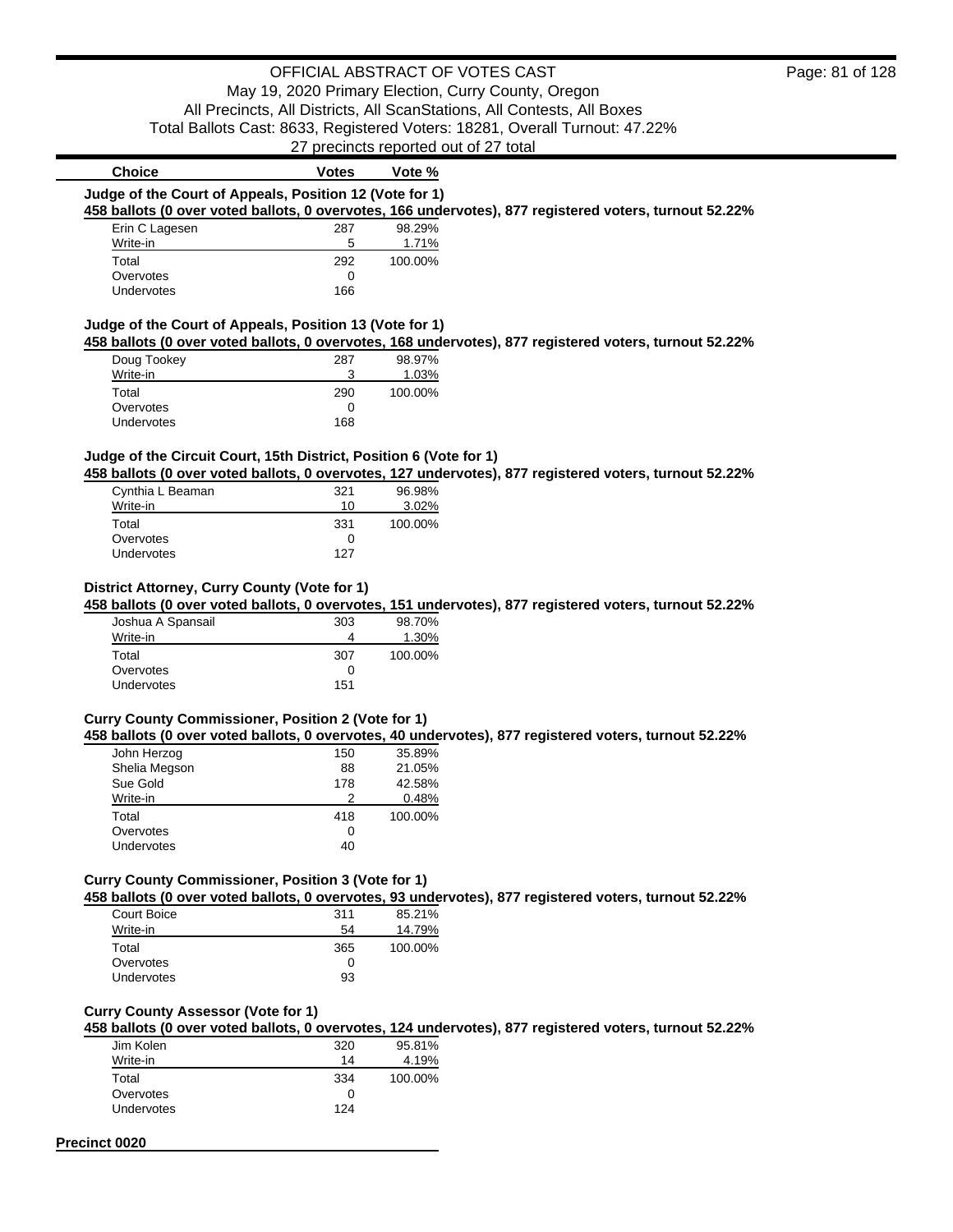# **President (DEM) (Vote for 1)**

### **Choice Votes Votes Vote** %

### **62 ballots (0 over voted ballots, 0 overvotes, 3 undervotes), 99 registered voters, turnout 62.63%**

| Joseph R Biden        | 47 | 79.66%  |
|-----------------------|----|---------|
| <b>Bernie Sanders</b> | 5  | 8.47%   |
| Elizabeth Warren      | 2  | 3.39%   |
| Tulsi Gabbard         | 1  | 1.69%   |
| Write-in              | 4  | 6.78%   |
| Total                 | 59 | 100.00% |
| Overvotes             | 0  |         |
| Undervotes            | 3  |         |

### **President (REP) (Vote for 1)**

#### **85 ballots (0 over voted ballots, 0 overvotes, 5 undervotes), 129 registered voters, turnout 65.89%**

| Donald J Trump    | 77           | 96.25%  |
|-------------------|--------------|---------|
| Write-in          | ?            | 3.75%   |
| Total             | 80           | 100.00% |
| Overvotes         | $\mathbf{0}$ |         |
| <b>Undervotes</b> | 5            |         |

### **US Senator (DEM) (Vote for 1)**

**62 ballots (0 over voted ballots, 0 overvotes, 7 undervotes), 99 registered voters, turnout 62.63%**

| Jeff Merkley | 53 | 96.36%  |
|--------------|----|---------|
| Write-in     |    | 3.64%   |
| Total        | 55 | 100.00% |
| Overvotes    |    |         |
| Undervotes   |    |         |

### **US Senator (REP) (Vote for 1)**

**85 ballots (0 over voted ballots, 0 overvotes, 17 undervotes), 129 registered voters, turnout 65.89%**

| Paul J Romero Jr       | 24 | 35.29%  |
|------------------------|----|---------|
| <b>Robert Schwartz</b> | 5  | 7.35%   |
| Jo Rae Perkins         | 34 | 50.00%  |
| John Verbeek           | 4  | 5.88%   |
| Write-in               |    | 1.47%   |
| Total                  | 68 | 100.00% |
| Overvotes              | ∩  |         |
| Undervotes             | 17 |         |

#### **US Representative, 4th District (DEM) (Vote for 1)**

**62 ballots (0 over voted ballots, 0 overvotes, 2 undervotes), 99 registered voters, turnout 62.63%**

| Peter DeFazio           | 50 | 83.33%  |
|-------------------------|----|---------|
| Doyle Elizabeth Canning | 9  | 15.00%  |
| Write-in                |    | 1.67%   |
| Total                   | 60 | 100.00% |
| Overvotes               | 0  |         |
| Undervotes              | 2  |         |

#### **US Representative, 4th District (REP) (Vote for 1)**

**85 ballots (0 over voted ballots, 0 overvotes, 17 undervotes), 129 registered voters, turnout 65.89%**

| <b>Alek Skarlatos</b> | 62 | 91.18%  |
|-----------------------|----|---------|
| Nelson ljih           | 5  | 7.35%   |
| Write-in              |    | 1.47%   |
| Total                 | 68 | 100.00% |
| Overvotes             | 0  |         |
| <b>Undervotes</b>     | 17 |         |

### **Secretary of State (DEM) (Vote for 1)**

**62 ballots (0 over voted ballots, 0 overvotes, 7 undervotes), 99 registered voters, turnout 62.63%**

| Mark D Hass          | 15 | 27.27% |
|----------------------|----|--------|
| Jamie McLeod-Skinner | 15 | 27.27% |
| Shemia Fagan         | 24 | 43.64% |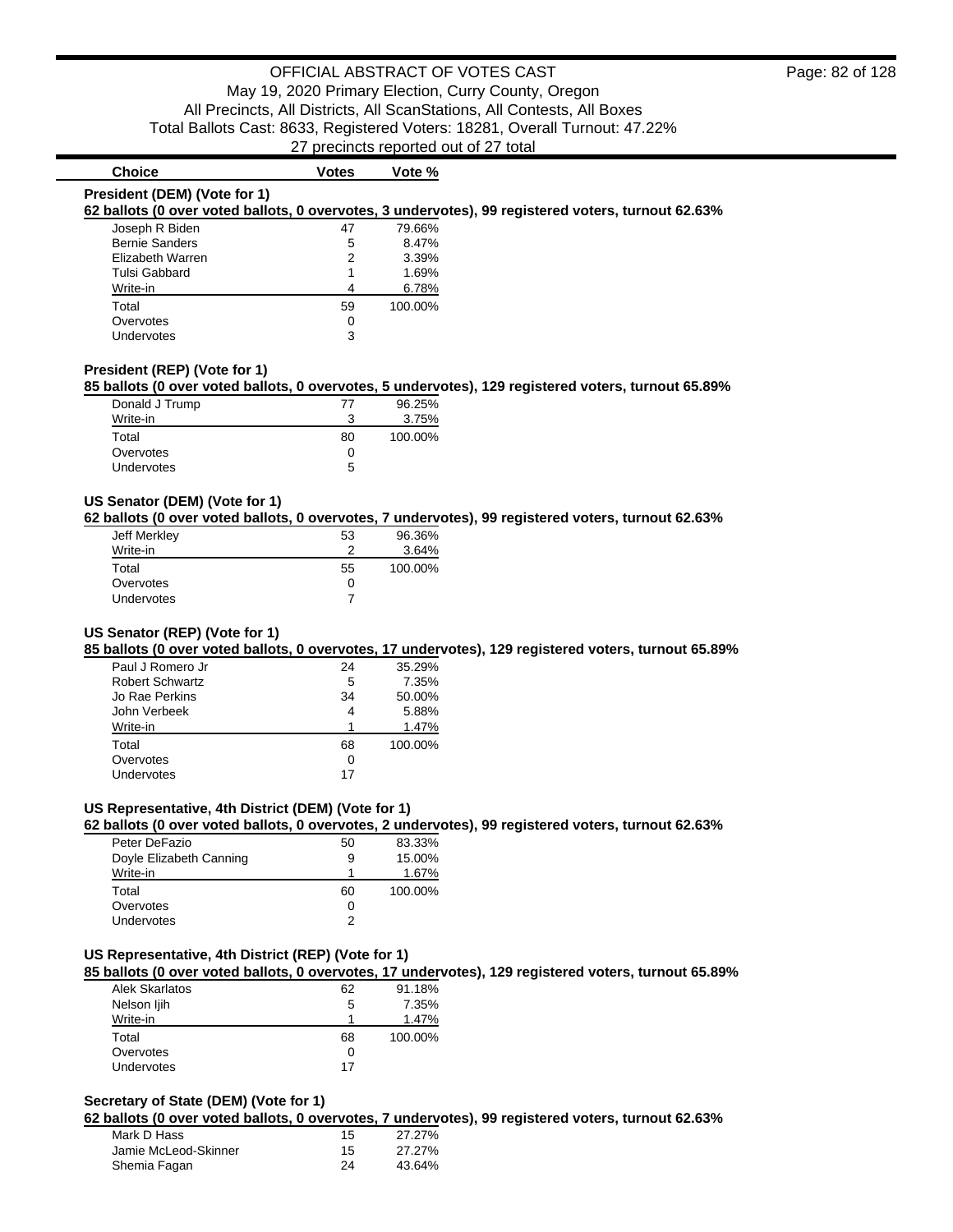| <b>Choice</b> | <b>Votes</b> | Vote %  |
|---------------|--------------|---------|
| Write-in      |              | 1.82%   |
| Total         | 55           | 100.00% |
| Overvotes     | 0            |         |
| Undervotes    |              |         |

### **Secretary of State (REP) (Vote for 1)**

**85 ballots (0 over voted ballots, 0 overvotes, 18 undervotes), 129 registered voters, turnout 65.89%**

| Kim Thatcher      | 62 | 92.54%  |
|-------------------|----|---------|
| Dave W Stauffer   | 4  | 5.97%   |
| Write-in          | 1  | 1.49%   |
| Total             | 67 | 100.00% |
| Overvotes         | ∩  |         |
| <b>Undervotes</b> | 18 |         |

### **State Treasurer (DEM) (Vote for 1)**

**62 ballots (0 over voted ballots, 0 overvotes, 24 undervotes), 99 registered voters, turnout 62.63%**

| <b>Tobias Read</b> | 37 | 97.37%  |
|--------------------|----|---------|
| Write-in           |    | 2.63%   |
| Total              | 38 | 100.00% |
| Overvotes          | O  |         |
| <b>Undervotes</b>  | 24 |         |
|                    |    |         |

### **State Treasurer (REP) (Vote for 1)**

**85 ballots (0 over voted ballots, 0 overvotes, 29 undervotes), 129 registered voters, turnout 65.89%**

| Jeff Gudman | 56 | 100.00%  |
|-------------|----|----------|
| Write-in    | 0  | $0.00\%$ |
| Total       | 56 | 100.00%  |
| Overvotes   | 0  |          |
| Undervotes  | 29 |          |

#### **Attorney General (DEM) (Vote for 1)**

**62 ballots (0 over voted ballots, 0 overvotes, 24 undervotes), 99 registered voters, turnout 62.63%**

| Ellen Rosenblum   | 37 | 97.37%  |
|-------------------|----|---------|
| Write-in          |    | 2.63%   |
| Total             | 38 | 100.00% |
| Overvotes         | 0  |         |
| <b>Undervotes</b> | 24 |         |

#### **Attorney General (REP) (Vote for 1)**

**85 ballots (0 over voted ballots, 0 overvotes, 32 undervotes), 129 registered voters, turnout 65.89%**

| <b>Michael Cross</b> | 52 | 98.11%  |
|----------------------|----|---------|
| Write-in             |    | 1.89%   |
| Total                | 53 | 100.00% |
| Overvotes            | ∩  |         |
| <b>Undervotes</b>    | 32 |         |

#### **State Senator, 1st District (DEM) (Vote for 1)**

**62 ballots (0 over voted ballots, 0 overvotes, 17 undervotes), 99 registered voters, turnout 62.63%**

| Kat Stone    | 25 | 55.56%  |
|--------------|----|---------|
| Les Goodrich | 19 | 42.22%  |
| Write-in     | 1  | 2.22%   |
| Total        | 45 | 100.00% |
| Overvotes    | O  |         |
| Undervotes   | 17 |         |

### **State Senator, 1st District (REP) (Vote for 1)**

**85 ballots (0 over voted ballots, 0 overvotes, 28 undervotes), 129 registered voters, turnout 65.89%**

| Dallas Heard | 57 | 100.00% |
|--------------|----|---------|
| Write-in     |    | 0.00%   |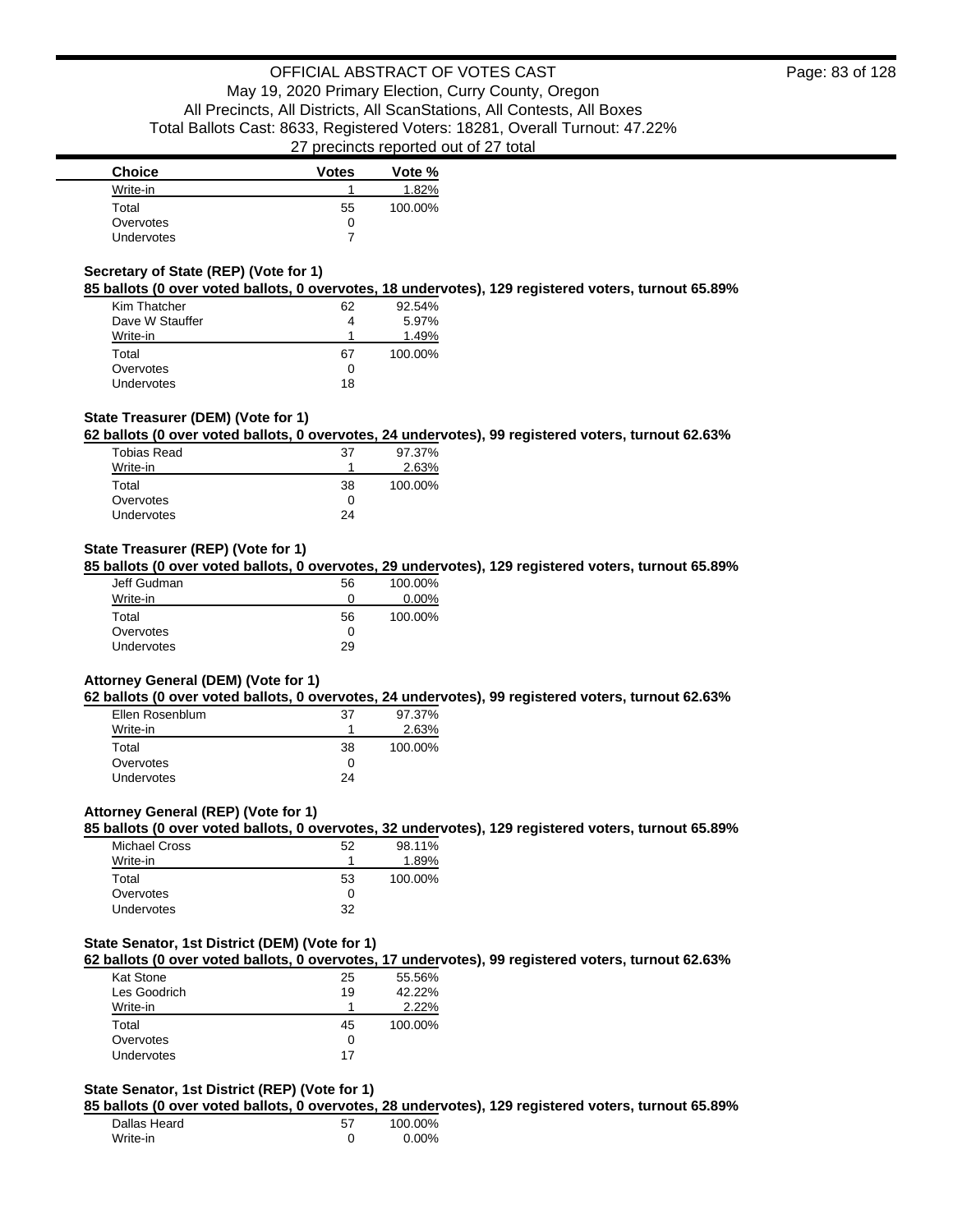### **State Representative, 1st District (DEM) (Vote for 1)**

**62 ballots (0 over voted ballots, 0 overvotes, 31 undervotes), 99 registered voters, turnout 62.63%**

| Calla Felicity    | 30 | 96.77%  |
|-------------------|----|---------|
| Write-in          |    | 3.23%   |
| Total             | 31 | 100.00% |
| Overvotes         | 0  |         |
| <b>Undervotes</b> | 31 |         |

### **State Representative, 1st District (REP) (Vote for 1)**

**85 ballots (0 over voted ballots, 0 overvotes, 16 undervotes), 129 registered voters, turnout 65.89%**

| David Brock Smith | 67 | 97.10%  |
|-------------------|----|---------|
| Write-in          |    | 2.90%   |
| Total             | 69 | 100.00% |
| Overvotes         |    |         |
| Undervotes        | 16 |         |

### **Precinct Committee Person - Democrat - 0020 Jerrys Flat (DEM) (Vote for 2)**

**62 ballots (0 over voted ballots, 0 overvotes, 118 undervotes), 99 registered voters, turnout 62.63%**

| Write-in   |     | 66.67%  |
|------------|-----|---------|
| Write-in   |     | 33.33%  |
| Total      | 6   | 100.00% |
| Overvotes  | 0   |         |
| Undervotes | 118 |         |

### **Precinct Committee Person - Republican - 0020 Jerrys Flat (REP) (Vote for 2)**

**85 ballots (0 over voted ballots, 0 overvotes, 169 undervotes), 129 registered voters, turnout 65.89%**

| Write-in          |     | 100.00%  |
|-------------------|-----|----------|
| Write-in          | 0   | $0.00\%$ |
| Total             |     | 100.00%  |
| Overvotes         | 0   |          |
| <b>Undervotes</b> | 169 |          |

### **Judge of the Supreme Court, Position 1 (Vote for 1)**

**218 ballots (0 over voted ballots, 0 overvotes, 53 undervotes), 453 registered voters, turnout 48.12%**

| Thomas A Balmer | 96  | 58.18%  |
|-----------------|-----|---------|
| Van Pounds      | 68  | 41.21%  |
| Write-in        |     | 0.61%   |
| Total           | 165 | 100.00% |
| Overvotes       |     |         |
| Undervotes      | 53  |         |

### **Judge of the Supreme Court, Position 7 (Vote for 1)**

**218 ballots (0 over voted ballots, 0 overvotes, 89 undervotes), 453 registered voters, turnout 48.12%**

| <b>Martha Walters</b> | 129 | 100.00%  |
|-----------------------|-----|----------|
| Write-in              |     | $0.00\%$ |
| Total                 | 129 | 100.00%  |
| Overvotes             | 0   |          |
| <b>Undervotes</b>     | 89  |          |

#### **Judge of the Court of Appeals, Position 11 (Vote for 1)**

**218 ballots (0 over voted ballots, 0 overvotes, 60 undervotes), 453 registered voters, turnout 48.12%**

| Joel DeVore  | 77 | 48.73% |
|--------------|----|--------|
| Kyle L Krohn | 81 | 51.27% |
| Write-in     | 0  | 0.00%  |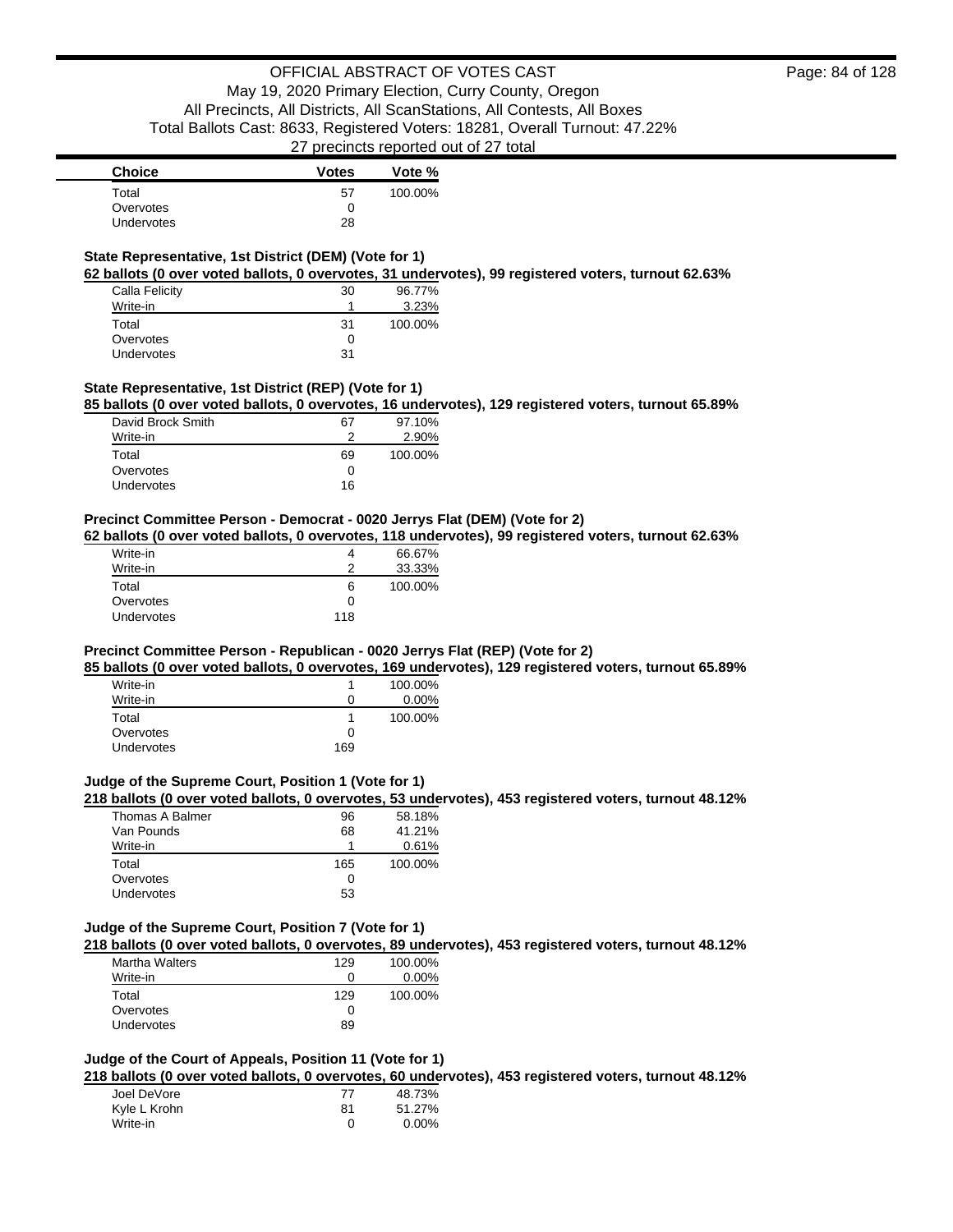### **Judge of the Court of Appeals, Position 1 (Vote for 1)**

**218 ballots (0 over voted ballots, 0 overvotes, 93 undervotes), 453 registered voters, turnout 48.12%**

| Josephine H Mooney | 125 | 100.00%  |
|--------------------|-----|----------|
| Write-in           | 0   | $0.00\%$ |
| Total              | 125 | 100.00%  |
| Overvotes          | 0   |          |
| Undervotes         | 93  |          |

### **Judge of the Court of Appeals, Position 12 (Vote for 1)**

**218 ballots (0 over voted ballots, 0 overvotes, 97 undervotes), 453 registered voters, turnout 48.12%**

| Erin C Lagesen    | 121          | 100.00% |
|-------------------|--------------|---------|
| Write-in          | $\mathbf{I}$ | 0.00%   |
| Total             | 121          | 100.00% |
| Overvotes         | 0            |         |
| <b>Undervotes</b> | 97           |         |

#### **Judge of the Court of Appeals, Position 13 (Vote for 1)**

**218 ballots (0 over voted ballots, 0 overvotes, 102 undervotes), 453 registered voters, turnout 48.12%**

| Doug Tookey | 116 | 100.00%  |
|-------------|-----|----------|
| Write-in    | 0   | $0.00\%$ |
| Total       | 116 | 100.00%  |
| Overvotes   | Ω   |          |
| Undervotes  | 102 |          |

### **Judge of the Circuit Court, 15th District, Position 6 (Vote for 1)**

**218 ballots (0 over voted ballots, 0 overvotes, 79 undervotes), 453 registered voters, turnout 48.12%**

| Cynthia L Beaman  | 138 | 99.28%  |
|-------------------|-----|---------|
| Write-in          |     | 0.72%   |
| Total             | 139 | 100.00% |
| Overvotes         | Ω   |         |
| <b>Undervotes</b> | 79  |         |

### **District Attorney, Curry County (Vote for 1)**

### **218 ballots (0 over voted ballots, 0 overvotes, 82 undervotes), 453 registered voters, turnout 48.12%**

| Joshua A Spansail | 136 | 100.00%  |
|-------------------|-----|----------|
| Write-in          | 0   | $0.00\%$ |
| Total             | 136 | 100.00%  |
| Overvotes         |     |          |
| <b>Undervotes</b> | 82  |          |

### **Curry County Commissioner, Position 2 (Vote for 1)**

**218 ballots (0 over voted ballots, 0 overvotes, 19 undervotes), 453 registered voters, turnout 48.12%**

| John Herzog       | 60  | 30.15%  |
|-------------------|-----|---------|
| Shelia Megson     | 63  | 31.66%  |
| Sue Gold          | 75  | 37.69%  |
| Write-in          | 1   | 0.50%   |
| Total             | 199 | 100.00% |
| Overvotes         | 0   |         |
| <b>Undervotes</b> | 19  |         |

### **Curry County Commissioner, Position 3 (Vote for 1)**

**218 ballots (0 over voted ballots, 0 overvotes, 44 undervotes), 453 registered voters, turnout 48.12%**

| Court Boice | 152 | 87.36% |
|-------------|-----|--------|
| Write-in    | 22  | 12.64% |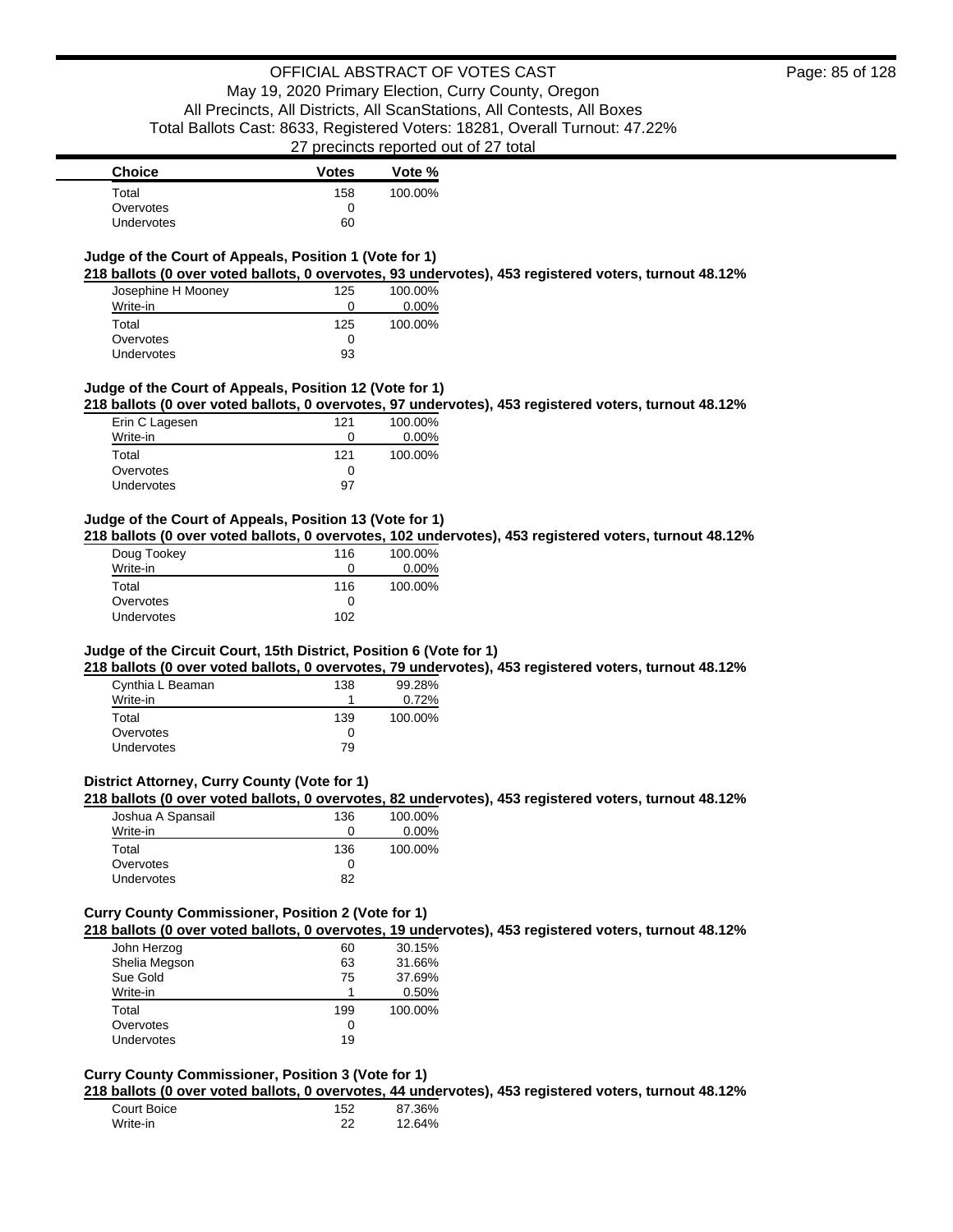| <b>Choice</b>     | <b>Votes</b> | Vote %  |
|-------------------|--------------|---------|
| Total             | 174          | 100.00% |
| Overvotes         |              |         |
| <b>Undervotes</b> | 44           |         |

### **Curry County Assessor (Vote for 1)**

**218 ballots (0 over voted ballots, 0 overvotes, 58 undervotes), 453 registered voters, turnout 48.12%**

| Jim Kolen  | 157 | 98.12%  |
|------------|-----|---------|
| Write-in   |     | 1.88%   |
| Total      | 160 | 100.00% |
| Overvotes  | O   |         |
| Undervotes | 58  |         |

#### **Precinct 0021**

#### **President (DEM) (Vote for 1)**

### **51 ballots (0 over voted ballots, 0 overvotes, 1 undervotes), 79 registered voters, turnout 64.56%**

| Joseph R Biden        | 32 | 64.00%  |
|-----------------------|----|---------|
| <b>Bernie Sanders</b> | 10 | 20.00%  |
| Elizabeth Warren      | 2  | 4.00%   |
| Tulsi Gabbard         | 3  | 6.00%   |
| Write-in              | 3  | 6.00%   |
| Total                 | 50 | 100.00% |
| Overvotes             | 0  |         |
| Undervotes            |    |         |

#### **President (REP) (Vote for 1)**

#### **60 ballots (0 over voted ballots, 0 overvotes, 2 undervotes), 105 registered voters, turnout 57.14%**

| Donald J Trump | 57           | 98.28%  |
|----------------|--------------|---------|
| Write-in       |              | 1.72%   |
| Total          | 58           | 100.00% |
| Overvotes      | $\mathbf{0}$ |         |
| Undervotes     |              |         |

#### **US Senator (DEM) (Vote for 1)**

#### **51 ballots (0 over voted ballots, 0 overvotes, 6 undervotes), 79 registered voters, turnout 64.56%**

| Jeff Merkley      | 45 | 100.00%  |
|-------------------|----|----------|
| Write-in          | O  | $0.00\%$ |
| Total             | 45 | 100.00%  |
| Overvotes         | 0  |          |
| <b>Undervotes</b> | 6  |          |

### **US Senator (REP) (Vote for 1)**

**60 ballots (0 over voted ballots, 0 overvotes, 11 undervotes), 105 registered voters, turnout 57.14%**

| Paul J Romero Jr       | 15 | 30.61%  |
|------------------------|----|---------|
| <b>Robert Schwartz</b> |    | 8.16%   |
| Jo Rae Perkins         | 27 | 55.10%  |
| John Verbeek           | 2  | 4.08%   |
| Write-in               |    | 2.04%   |
| Total                  | 49 | 100.00% |
| Overvotes              |    |         |
| Undervotes             | 11 |         |

#### **US Representative, 4th District (DEM) (Vote for 1)**

### **51 ballots (0 over voted ballots, 0 overvotes, 1 undervotes), 79 registered voters, turnout 64.56%**

| Peter DeFazio           | 35 | 70.00%   |
|-------------------------|----|----------|
| Doyle Elizabeth Canning | 15 | 30.00%   |
| Write-in                | 0  | $0.00\%$ |
| Total                   | 50 | 100.00%  |
| Overvotes               | 0  |          |
| <b>Undervotes</b>       |    |          |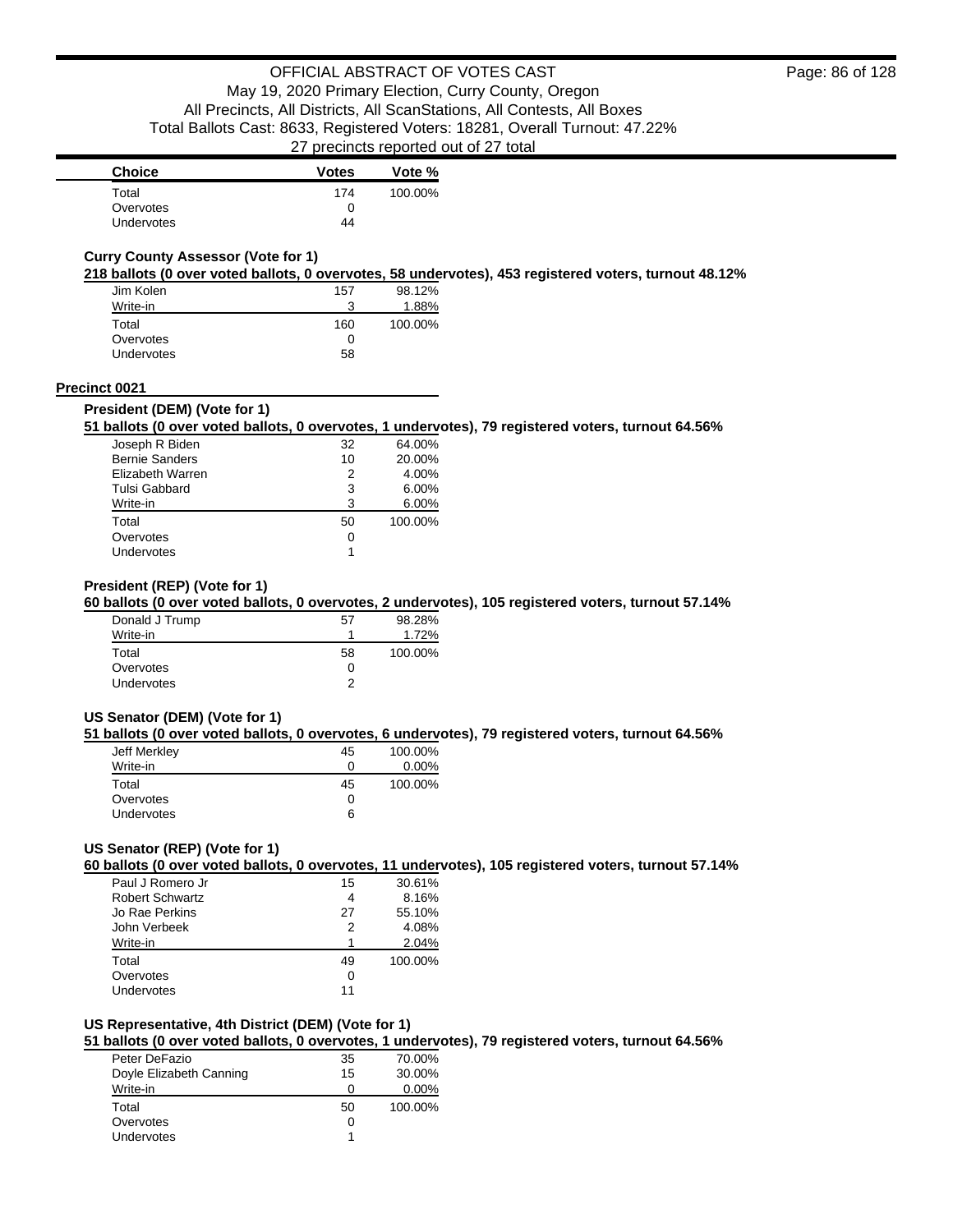| US Representative, 4th District (REP) (Vote for 1)<br>60 ballots (0 over voted ballots, 0 overvotes, 12 undervotes), 105 registered voters, turnout 57.14%<br>83.33% |
|----------------------------------------------------------------------------------------------------------------------------------------------------------------------|
|                                                                                                                                                                      |
|                                                                                                                                                                      |
|                                                                                                                                                                      |
| 14.58%                                                                                                                                                               |
| 2.08%                                                                                                                                                                |
| 100.00%                                                                                                                                                              |
|                                                                                                                                                                      |
|                                                                                                                                                                      |
|                                                                                                                                                                      |

### **Secretary of State (DEM) (Vote for 1)**

**51 ballots (0 over voted ballots, 0 overvotes, 5 undervotes), 79 registered voters, turnout 64.56%**

| Mark D Hass          | 8  | 17.39%   |
|----------------------|----|----------|
| Jamie McLeod-Skinner | 14 | 30.43%   |
| Shemia Fagan         | 24 | 52.17%   |
| Write-in             | Ω  | $0.00\%$ |
| Total                | 46 | 100.00%  |
| Overvotes            | ∩  |          |
| Undervotes           | 5  |          |

### **Secretary of State (REP) (Vote for 1)**

**60 ballots (0 over voted ballots, 0 overvotes, 10 undervotes), 105 registered voters, turnout 57.14%**

| Kim Thatcher    | 41 | 82.00%  |
|-----------------|----|---------|
| Dave W Stauffer | 8  | 16.00%  |
| Write-in        |    | 2.00%   |
| Total           | 50 | 100.00% |
| Overvotes       | 0  |         |
| Undervotes      | 10 |         |

### **State Treasurer (DEM) (Vote for 1)**

**51 ballots (0 over voted ballots, 0 overvotes, 12 undervotes), 79 registered voters, turnout 64.56%**

| Tobias Read       | 38 | 97.44%  |
|-------------------|----|---------|
| Write-in          |    | 2.56%   |
| Total             | 39 | 100.00% |
| Overvotes         | Ω  |         |
| <b>Undervotes</b> | ィっ |         |

### **State Treasurer (REP) (Vote for 1)**

**60 ballots (0 over voted ballots, 0 overvotes, 12 undervotes), 105 registered voters, turnout 57.14%**

| Jeff Gudman       | 4/ | 97.92%  |
|-------------------|----|---------|
| Write-in          |    | 2.08%   |
| Total             | 48 | 100.00% |
| Overvotes         |    |         |
| <b>Undervotes</b> | 12 |         |

#### **Attorney General (DEM) (Vote for 1)**

**51 ballots (0 over voted ballots, 0 overvotes, 10 undervotes), 79 registered voters, turnout 64.56%**

| Ellen Rosenblum   | 41 | 100.00%  |
|-------------------|----|----------|
| Write-in          | 0  | $0.00\%$ |
| Total             | 41 | 100.00%  |
| Overvotes         | O  |          |
| <b>Undervotes</b> | 10 |          |

### **Attorney General (REP) (Vote for 1)**

**60 ballots (0 over voted ballots, 0 overvotes, 14 undervotes), 105 registered voters, turnout 57.14%**

| Michael Cross | 45 | 97.83%  |
|---------------|----|---------|
| Write-in      |    | 2.17%   |
| Total         | 46 | 100.00% |
| Overvotes     | ∩  |         |
| Undervotes    | 14 |         |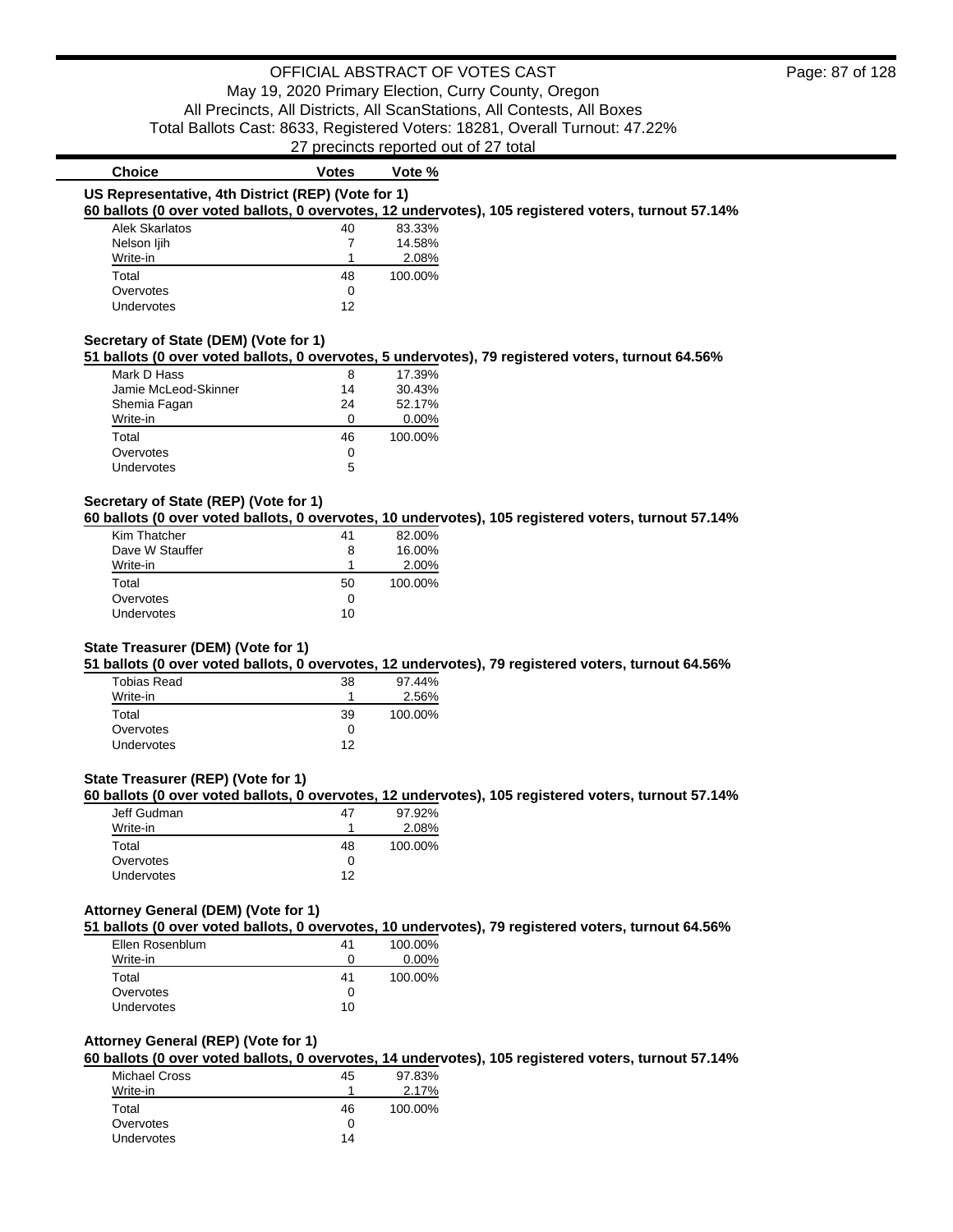#### **State Senator, 1st District (DEM) (Vote for 1) 51 ballots (0 over voted ballots, 0 overvotes, 6 undervotes), 79 registered voters, turnout 64.56%**

|                   | DUITOLS TO OVOI VOLGU DUITOLS, O OVOI VOLGS, O UITUGI V |    |          |
|-------------------|---------------------------------------------------------|----|----------|
| <b>Kat Stone</b>  |                                                         | 33 | 73.33%   |
| Les Goodrich      |                                                         | 12 | 26.67%   |
| Write-in          |                                                         | Ω  | $0.00\%$ |
| Total             |                                                         | 45 | 100.00%  |
| Overvotes         |                                                         | 0  |          |
| <b>Undervotes</b> |                                                         | 6  |          |

**Choice Votes Votes Vote %** 

### **State Senator, 1st District (REP) (Vote for 1)**

#### **60 ballots (0 over voted ballots, 0 overvotes, 13 undervotes), 105 registered voters, turnout 57.14%**

| Dallas Heard      | 47 | 100.00%  |
|-------------------|----|----------|
| Write-in          |    | $0.00\%$ |
| Total             | 47 | 100.00%  |
| Overvotes         |    |          |
| <b>Undervotes</b> | 13 |          |

### **State Representative, 1st District (DEM) (Vote for 1)**

**51 ballots (0 over voted ballots, 0 overvotes, 14 undervotes), 79 registered voters, turnout 64.56%**

| Calla Felicity    | 35           | 94.59%  |
|-------------------|--------------|---------|
| Write-in          |              | 5.41%   |
| Total             | 37           | 100.00% |
| Overvotes         | $\mathbf{0}$ |         |
| <b>Undervotes</b> | 14           |         |

### **State Representative, 1st District (REP) (Vote for 1)**

**60 ballots (0 over voted ballots, 0 overvotes, 8 undervotes), 105 registered voters, turnout 57.14%**

| David Brock Smith | 52 | 100.00%  |
|-------------------|----|----------|
| Write-in          | Ω  | $0.00\%$ |
| Total             | 52 | 100.00%  |
| Overvotes         | O  |          |
| Undervotes        | 8  |          |

#### **Precinct Committee Person - Democrat - 0021 Brookings 4 (DEM) (Vote for 2)**

#### **51 ballots (0 over voted ballots, 0 overvotes, 101 undervotes), 79 registered voters, turnout 64.56%**

| Write-in   |     | 100.00%  |
|------------|-----|----------|
| Write-in   | 0   | $0.00\%$ |
| Total      |     | 100.00%  |
| Overvotes  |     |          |
| Undervotes | 101 |          |

### **Precinct Committee Person - Republican - 0021 Brookings 4 (REP) (Vote for 2)**

**60 ballots (0 over voted ballots, 0 overvotes, 117 undervotes), 105 registered voters, turnout 57.14%**

| Write-in          | 2   | 66.67%  |
|-------------------|-----|---------|
| Write-in          |     | 33.33%  |
| Total             | 3   | 100.00% |
| Overvotes         | 0   |         |
| <b>Undervotes</b> | 117 |         |

### **Judge of the Supreme Court, Position 1 (Vote for 1)**

**151 ballots (0 over voted ballots, 0 overvotes, 31 undervotes), 351 registered voters, turnout 43.02%**

| Thomas A Balmer | 78  | 65.00%  |
|-----------------|-----|---------|
| Van Pounds      | 41  | 34.17%  |
| Write-in        |     | 0.83%   |
| Total           | 120 | 100.00% |
| Overvotes       |     |         |
| Undervotes      | 31  |         |
|                 |     |         |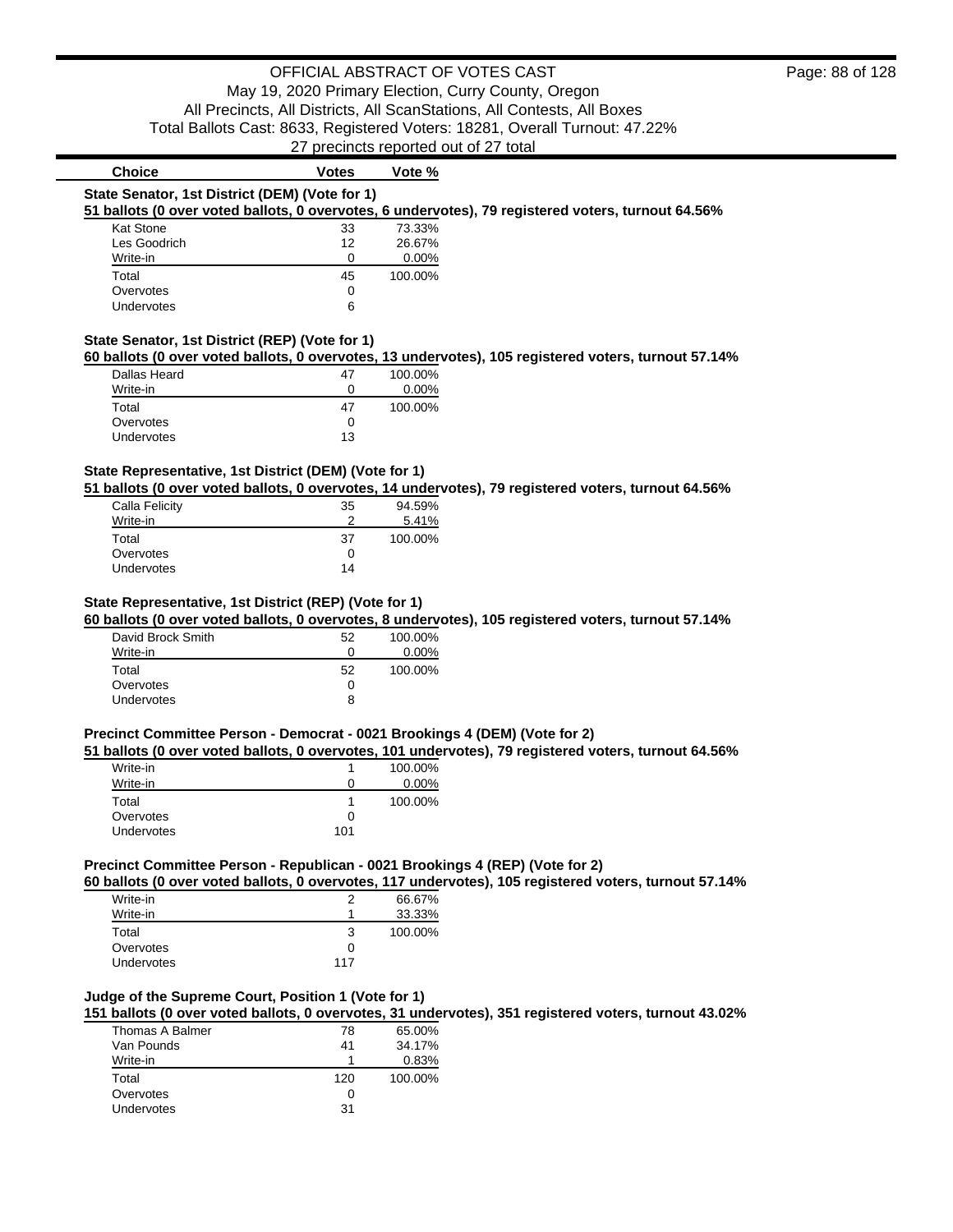|                                                                              | zi predindis reported out or zi total |                  |                                                                                                       |
|------------------------------------------------------------------------------|---------------------------------------|------------------|-------------------------------------------------------------------------------------------------------|
| <b>Choice</b>                                                                | <b>Votes</b>                          | Vote %           |                                                                                                       |
| Judge of the Supreme Court, Position 7 (Vote for 1)                          |                                       |                  | 151 ballots (0 over voted ballots, 0 overvotes, 52 undervotes), 351 registered voters, turnout 43.02% |
| <b>Martha Walters</b>                                                        | 99                                    | 100.00%          |                                                                                                       |
| Write-in                                                                     | 0                                     | 0.00%            |                                                                                                       |
| Total                                                                        | 99                                    | 100.00%          |                                                                                                       |
| Overvotes                                                                    | 0                                     |                  |                                                                                                       |
| Undervotes                                                                   | 52                                    |                  |                                                                                                       |
| Judge of the Court of Appeals, Position 11 (Vote for 1)                      |                                       |                  | 151 ballots (0 over voted ballots, 0 overvotes, 26 undervotes), 351 registered voters, turnout 43.02% |
| Joel DeVore                                                                  | 70                                    | 56.00%           |                                                                                                       |
| Kyle L Krohn                                                                 | 55<br>0                               | 44.00%           |                                                                                                       |
| Write-in                                                                     |                                       | 0.00%            |                                                                                                       |
| Total                                                                        | 125                                   | 100.00%          |                                                                                                       |
| Overvotes                                                                    | 0                                     |                  |                                                                                                       |
| Undervotes                                                                   | 26                                    |                  |                                                                                                       |
| Judge of the Court of Appeals, Position 1 (Vote for 1)<br>Josephine H Mooney | 97                                    | 100.00%          | 151 ballots (0 over voted ballots, 0 overvotes, 54 undervotes), 351 registered voters, turnout 43.02% |
| Write-in                                                                     | 0                                     | 0.00%            |                                                                                                       |
| Total                                                                        | 97                                    | 100.00%          |                                                                                                       |
| Overvotes                                                                    | 0                                     |                  |                                                                                                       |
| Undervotes                                                                   | 54                                    |                  |                                                                                                       |
| Judge of the Court of Appeals, Position 12 (Vote for 1)<br>Erin C Lagesen    | 101                                   | 100.00%          | 151 ballots (0 over voted ballots, 0 overvotes, 50 undervotes), 351 registered voters, turnout 43.02% |
| Write-in                                                                     | 0                                     | 0.00%            |                                                                                                       |
| Total                                                                        | 101                                   | 100.00%          |                                                                                                       |
| Overvotes                                                                    | 0                                     |                  |                                                                                                       |
| Undervotes                                                                   | 50                                    |                  |                                                                                                       |
| Judge of the Court of Appeals, Position 13 (Vote for 1)<br>Doug Tookey       | 96                                    | 100.00%          | 151 ballots (0 over voted ballots, 0 overvotes, 55 undervotes), 351 registered voters, turnout 43.02% |
| Write-in                                                                     | 0                                     | 0.00%            |                                                                                                       |
| Total                                                                        | 96                                    | 100.00%          |                                                                                                       |
| Overvotes                                                                    | 0                                     |                  |                                                                                                       |
| Undervotes                                                                   | 55                                    |                  |                                                                                                       |
| Judge of the Circuit Court, 15th District, Position 6 (Vote for 1)           |                                       |                  | 151 ballots (0 over voted ballots, 0 overvotes, 44 undervotes), 351 registered voters, turnout 43.02% |
| Cynthia L Beaman<br>Write-in                                                 | 107<br>0                              | 100.00%<br>0.00% |                                                                                                       |
| Total                                                                        | 107                                   | 100.00%          |                                                                                                       |
| Overvotes                                                                    | 0                                     |                  |                                                                                                       |
| <b>Undervotes</b>                                                            | 44                                    |                  |                                                                                                       |
| District Attorney, Curry County (Vote for 1)                                 |                                       |                  | 151 ballots (0 over voted ballots, 0 overvotes, 49 undervotes), 351 registered voters, turnout 43.02% |
| Joshua A Spansail                                                            | 102                                   | 100.00%          |                                                                                                       |
| $Mrito_in$                                                                   | $\cap$                                | n nnos           |                                                                                                       |

| <b>JUJING</b> A UpditJan | UL  | 1 V V J V V |
|--------------------------|-----|-------------|
| Write-in                 |     | $0.00\%$    |
| Total                    | 102 | 100.00%     |
| Overvotes                |     |             |
| <b>Undervotes</b>        | 49  |             |
|                          |     |             |

**Curry County Commissioner, Position 2 (Vote for 1)**

**151 ballots (0 over voted ballots, 0 overvotes, 6 undervotes), 351 registered voters, turnout 43.02%**

| John Herzog | 69 | 47.59% |
|-------------|----|--------|
|-------------|----|--------|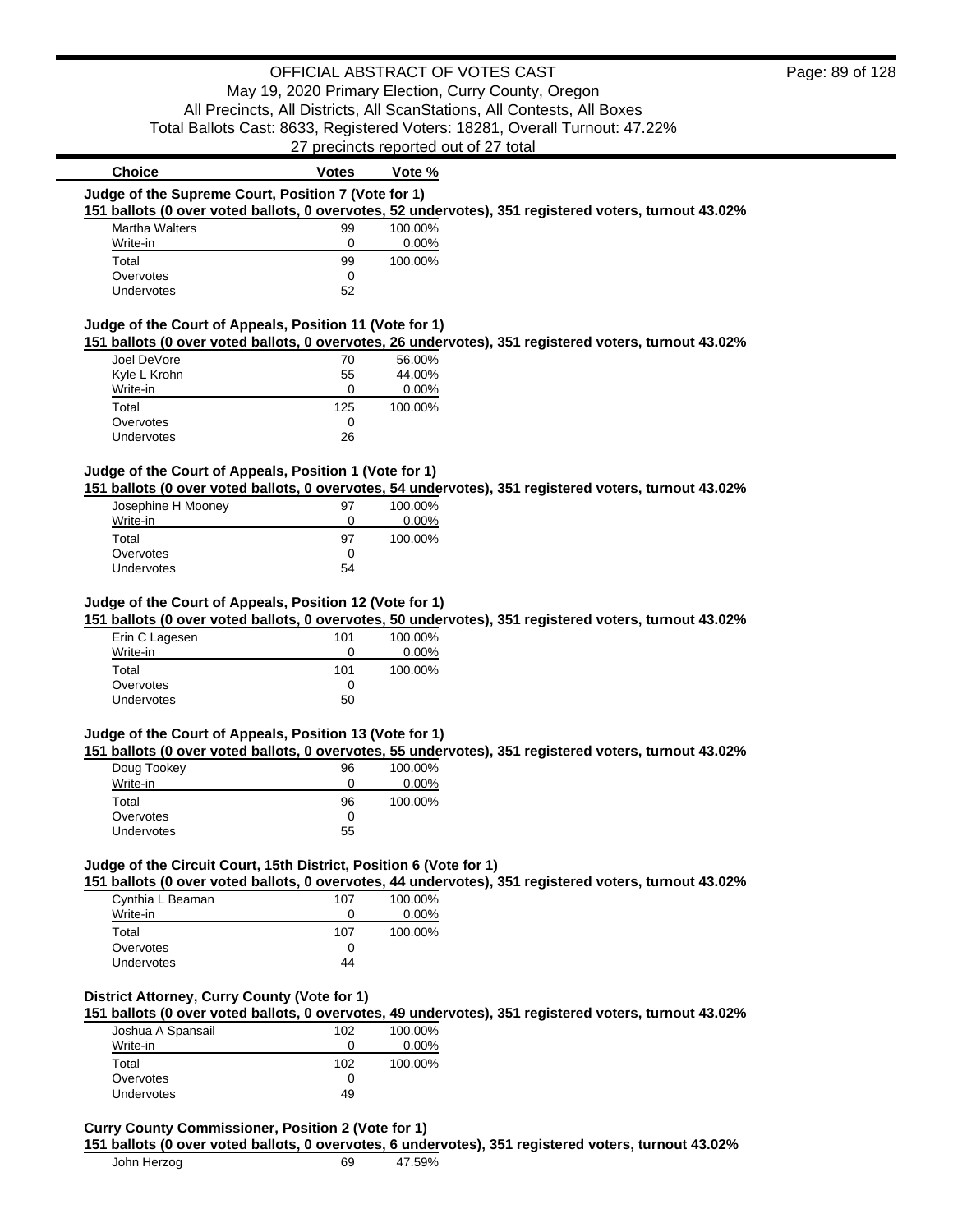| <b>Choice</b> | Votes | Vote %   |
|---------------|-------|----------|
| Shelia Megson | 29    | 20.00%   |
| Sue Gold      | 47    | 32.41%   |
| Write-in      |       | $0.00\%$ |
| Total         | 145   | 100.00%  |
| Overvotes     | 0     |          |
| Undervotes    | 6     |          |

#### **Curry County Commissioner, Position 3 (Vote for 1)**

**151 ballots (0 over voted ballots, 0 overvotes, 30 undervotes), 351 registered voters, turnout 43.02%**

| Court Boice       | 102 | 84.30%  |
|-------------------|-----|---------|
| Write-in          | 19  | 15.70%  |
| Total             | 121 | 100.00% |
| Overvotes         | 0   |         |
| <b>Undervotes</b> | 30  |         |

### **Curry County Assessor (Vote for 1)**

#### **151 ballots (0 over voted ballots, 0 overvotes, 40 undervotes), 351 registered voters, turnout 43.02%**

| Jim Kolen         | 111 | 100.00%  |
|-------------------|-----|----------|
| Write-in          | Ω   | $0.00\%$ |
| Total             | 111 | 100.00%  |
| Overvotes         | Ω   |          |
| <b>Undervotes</b> | 40  |          |

### **Precinct 0022**

**President (DEM) (Vote for 1)**

#### **98 ballots (0 over voted ballots, 0 overvotes, 4 undervotes), 144 registered voters, turnout 68.06%**

| Joseph R Biden        | 75 | 79.79%  |
|-----------------------|----|---------|
| <b>Bernie Sanders</b> | 9  | 9.57%   |
| Elizabeth Warren      | 5  | 5.32%   |
| Tulsi Gabbard         | 3  | 3.19%   |
| Write-in              | 2  | 2.13%   |
| Total                 | 94 | 100.00% |
| Overvotes             | 0  |         |
| Undervotes            |    |         |
|                       |    |         |

### **President (REP) (Vote for 1)**

### **146 ballots (0 over voted ballots, 0 overvotes, 9 undervotes), 218 registered voters, turnout 66.97%**

| Donald J Trump    | 132          | 96.35%  |
|-------------------|--------------|---------|
| Write-in          | 5            | 3.65%   |
| Total             | 137          | 100.00% |
| Overvotes         | $\mathbf{I}$ |         |
| <b>Undervotes</b> | 9            |         |

#### **US Senator (DEM) (Vote for 1)**

**98 ballots (0 over voted ballots, 0 overvotes, 7 undervotes), 144 registered voters, turnout 68.06%**

| Jeff Merkley      | 90 | 98.90%  |
|-------------------|----|---------|
| Write-in          |    | 1.10%   |
| Total             | 91 | 100.00% |
| Overvotes         | 0  |         |
| <b>Undervotes</b> |    |         |

#### **US Senator (REP) (Vote for 1)**

**146 ballots (0 over voted ballots, 0 overvotes, 16 undervotes), 218 registered voters, turnout 66.97%**

| Paul J Romero Jr       | 50 | 38.46% |
|------------------------|----|--------|
| <b>Robert Schwartz</b> | 20 | 15.38% |
| Jo Rae Perkins         | 47 | 36.15% |
| John Verbeek           | 12 | 9.23%  |
| Write-in               |    | 0.77%  |
|                        |    |        |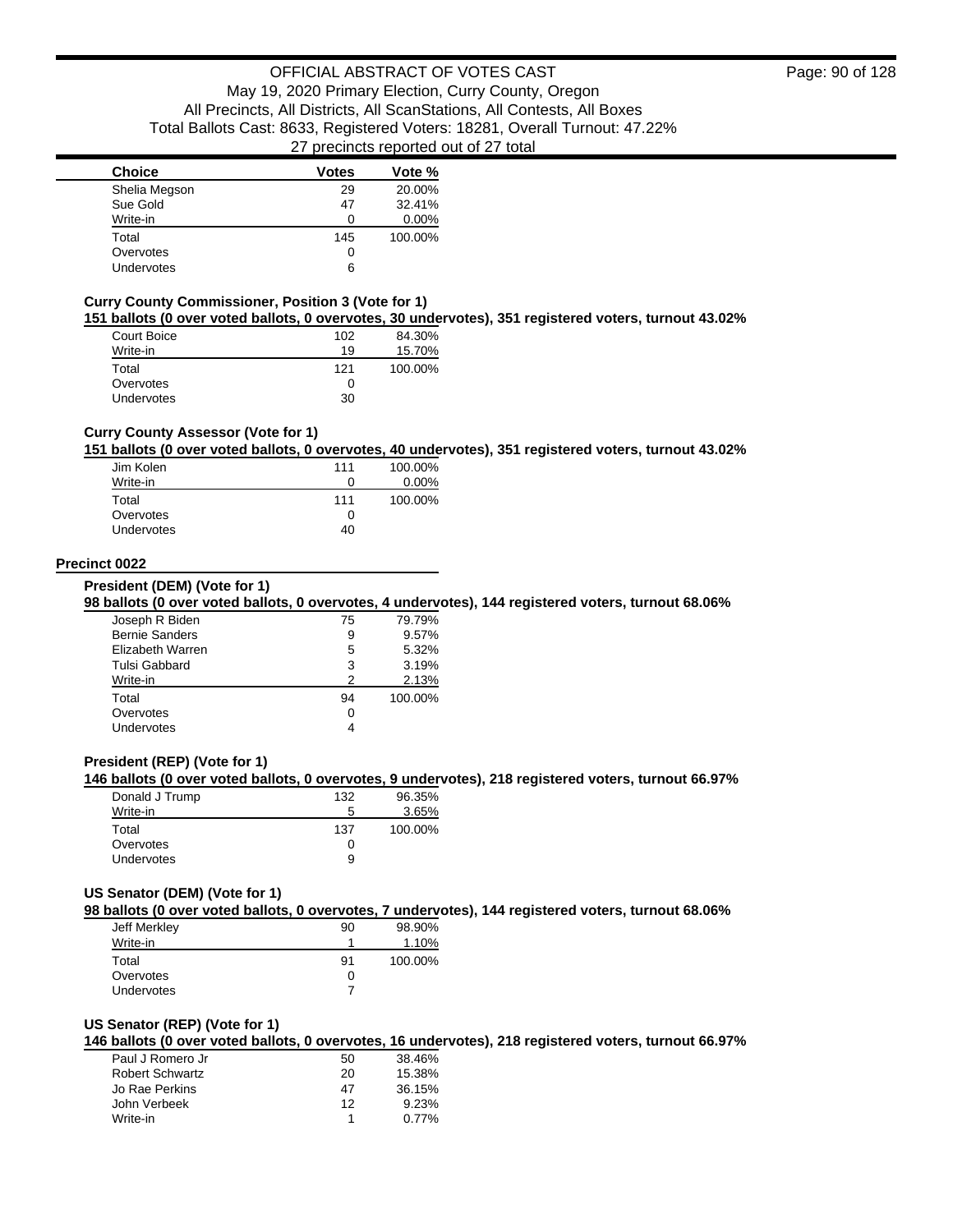| <b>Choice</b>     | <b>Votes</b> | Vote %  |
|-------------------|--------------|---------|
| Total             | 130          | 100.00% |
| Overvotes         |              |         |
| <b>Undervotes</b> | 16           |         |

### **US Representative, 4th District (DEM) (Vote for 1)**

**98 ballots (0 over voted ballots, 0 overvotes, 5 undervotes), 144 registered voters, turnout 68.06%**

| Peter DeFazio           | 67 | 72.04%   |
|-------------------------|----|----------|
| Doyle Elizabeth Canning | 26 | 27.96%   |
| Write-in                | 0  | $0.00\%$ |
| Total                   | 93 | 100.00%  |
| Overvotes               | 0  |          |
| Undervotes              | 5  |          |

### **US Representative, 4th District (REP) (Vote for 1)**

**146 ballots (0 over voted ballots, 0 overvotes, 18 undervotes), 218 registered voters, turnout 66.97%**

| Alek Skarlatos | 114 | 89.06%  |
|----------------|-----|---------|
| Nelson ljih    | 13  | 10.16%  |
| Write-in       |     | 0.78%   |
| Total          | 128 | 100.00% |
| Overvotes      | O   |         |
| Undervotes     | 18  |         |

### **Secretary of State (DEM) (Vote for 1)**

**98 ballots (0 over voted ballots, 0 overvotes, 9 undervotes), 144 registered voters, turnout 68.06%**

| Mark D Hass          | 27 | 30.34%   |
|----------------------|----|----------|
| Jamie McLeod-Skinner | 27 | 30.34%   |
| Shemia Fagan         | 35 | 39.33%   |
| Write-in             | ი  | $0.00\%$ |
| Total                | 89 | 100.00%  |
| Overvotes            | 0  |          |
| <b>Undervotes</b>    | 9  |          |

### **Secretary of State (REP) (Vote for 1)**

**146 ballots (0 over voted ballots, 0 overvotes, 23 undervotes), 218 registered voters, turnout 66.97%**

| Kim Thatcher      | 100 | 81.30%  |
|-------------------|-----|---------|
| Dave W Stauffer   | 21  | 17.07%  |
| Write-in          | 2   | 1.63%   |
| Total             | 123 | 100.00% |
| Overvotes         | O   |         |
| <b>Undervotes</b> | 23  |         |

### **State Treasurer (DEM) (Vote for 1)**

**98 ballots (0 over voted ballots, 0 overvotes, 19 undervotes), 144 registered voters, turnout 68.06%**

| Tobias Read       | 79 | 100.00%  |
|-------------------|----|----------|
| Write-in          | Ω  | $0.00\%$ |
| Total             | 79 | 100.00%  |
| Overvotes         | 0  |          |
| <b>Undervotes</b> | 19 |          |

#### **State Treasurer (REP) (Vote for 1)**

**146 ballots (0 over voted ballots, 0 overvotes, 41 undervotes), 218 registered voters, turnout 66.97%**

| Jeff Gudman       | 103 | 98.10%  |
|-------------------|-----|---------|
| Write-in          |     | 1.90%   |
| Total             | 105 | 100.00% |
| Overvotes         |     |         |
| <b>Undervotes</b> | 41  |         |

### **Attorney General (DEM) (Vote for 1)**

**98 ballots (0 over voted ballots, 0 overvotes, 16 undervotes), 144 registered voters, turnout 68.06%**

| Ellen Rosenblum | 82 | 100.00% |
|-----------------|----|---------|
| Write-in        |    | 0.00%   |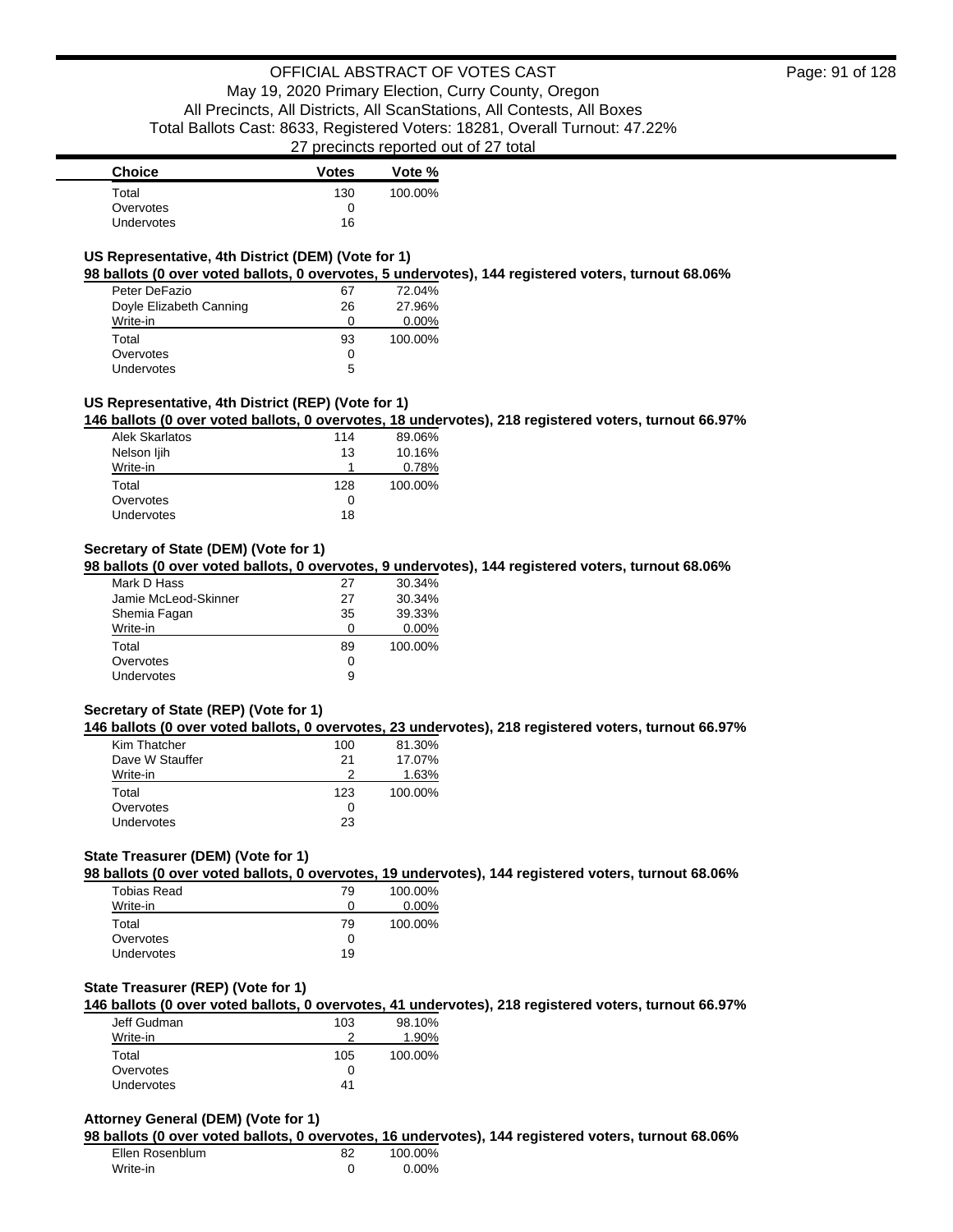| <b>Choice</b>     | <b>Votes</b> | Vote %  |
|-------------------|--------------|---------|
| Total             | 82           | 100.00% |
| Overvotes         |              |         |
| <b>Undervotes</b> | 16           |         |

### **Attorney General (REP) (Vote for 1)**

**146 ballots (0 over voted ballots, 0 overvotes, 51 undervotes), 218 registered voters, turnout 66.97%**

| <b>Michael Cross</b> | 91 | 95.79%  |
|----------------------|----|---------|
| Write-in             | 4  | 4.21%   |
| Total                | 95 | 100.00% |
| Overvotes            | O  |         |
| Undervotes           | 51 |         |

### **State Senator, 1st District (DEM) (Vote for 1)**

**98 ballots (0 over voted ballots, 0 overvotes, 17 undervotes), 144 registered voters, turnout 68.06%**

| Kat Stone    | 55           | 67.90%  |
|--------------|--------------|---------|
| Les Goodrich | 26           | 32.10%  |
| Write-in     | $\mathbf{I}$ | 0.00%   |
| Total        | 81           | 100.00% |
| Overvotes    | O            |         |
| Undervotes   | 17           |         |
|              |              |         |

### **State Senator, 1st District (REP) (Vote for 1)**

**146 ballots (0 over voted ballots, 0 overvotes, 43 undervotes), 218 registered voters, turnout 66.97%**

| Dallas Heard | 101 | 98.06%  |
|--------------|-----|---------|
| Write-in     |     | 1.94%   |
| Total        | 103 | 100.00% |
| Overvotes    |     |         |
| Undervotes   | 43  |         |
|              |     |         |

#### **State Representative, 1st District (DEM) (Vote for 1)**

**98 ballots (0 over voted ballots, 0 overvotes, 23 undervotes), 144 registered voters, turnout 68.06%**

| Calla Felicity    | 75 | 100.00%  |
|-------------------|----|----------|
| Write-in          | 0  | $0.00\%$ |
| Total             | 75 | 100.00%  |
| Overvotes         | O  |          |
| <b>Undervotes</b> | 23 |          |

### **State Representative, 1st District (REP) (Vote for 1)**

**146 ballots (0 over voted ballots, 0 overvotes, 35 undervotes), 218 registered voters, turnout 66.97%**

| David Brock Smith | 107 | 96.40%  |
|-------------------|-----|---------|
| Write-in          |     | 3.60%   |
| Total             | 111 | 100.00% |
| Overvotes         | ∩   |         |
| <b>Undervotes</b> | 35  |         |

### **Precinct Committee Person - Democrat - 0022 W Harbor (DEM) (Vote for 2)**

**98 ballots (0 over voted ballots, 0 overvotes, 115 undervotes), 144 registered voters, turnout 68.06%**

| Emmy Ralls        | 75  | 92.59%  |
|-------------------|-----|---------|
| Write-in          | 6   | 7.41%   |
| Write-in          | Ω   | 0.00%   |
| Total             | 81  | 100.00% |
| Overvotes         | 0   |         |
| <b>Undervotes</b> | 115 |         |

### **Precinct Committee Person - Republican - 0022 W Harbor (REP) (Vote for 2)**

**146 ballots (0 over voted ballots, 0 overvotes, 186 undervotes), 218 registered voters, turnout 66.97%**

| Juliana K Reasor | 96 | 90.57% |
|------------------|----|--------|
| Write-in         | 10 | 9.43%  |
| Write-in         |    | 0.00%  |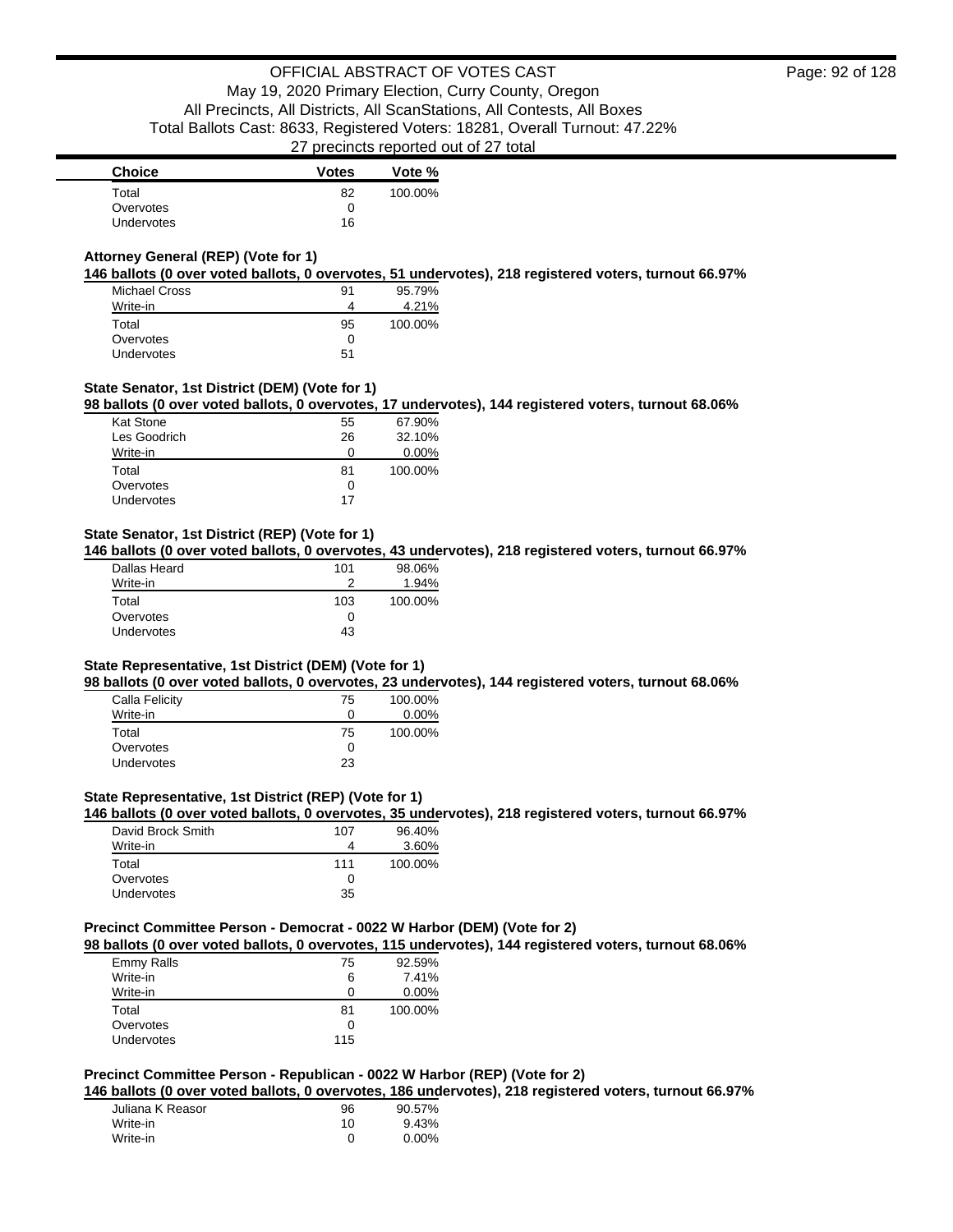| <b>Choice</b>     | <b>Votes</b> | Vote %  |
|-------------------|--------------|---------|
| Total             | 106          | 100.00% |
| Overvotes         | $\mathbf{I}$ |         |
| <b>Undervotes</b> | 186          |         |

### **Judge of the Supreme Court, Position 1 (Vote for 1)**

**292 ballots (0 over voted ballots, 0 overvotes, 50 undervotes), 631 registered voters, turnout 46.28%**

| Thomas A Balmer   | 153 | 63.22%  |
|-------------------|-----|---------|
| Van Pounds        | 87  | 35.95%  |
| Write-in          |     | 0.83%   |
| Total             | 242 | 100.00% |
| Overvotes         | Ω   |         |
| <b>Undervotes</b> | 50  |         |

#### **Judge of the Supreme Court, Position 7 (Vote for 1)**

**292 ballots (0 over voted ballots, 0 overvotes, 92 undervotes), 631 registered voters, turnout 46.28%**

| <b>Martha Walters</b> | 197 | 98.50%  |
|-----------------------|-----|---------|
| Write-in              | 3   | 1.50%   |
| Total                 | 200 | 100.00% |
| Overvotes             | Ω   |         |
| Undervotes            | 92  |         |

#### **Judge of the Court of Appeals, Position 11 (Vote for 1)**

**292 ballots (0 over voted ballots, 0 overvotes, 48 undervotes), 631 registered voters, turnout 46.28%**

| Joel DeVore  | 123 | 50.41%  |
|--------------|-----|---------|
| Kyle L Krohn | 120 | 49.18%  |
| Write-in     |     | 0.41%   |
| Total        | 244 | 100.00% |
|              |     |         |
| Overvotes    | Ω   |         |

#### **Judge of the Court of Appeals, Position 1 (Vote for 1)**

**292 ballots (0 over voted ballots, 0 overvotes, 95 undervotes), 631 registered voters, turnout 46.28%**

| Josephine H Mooney | 192 | 97.46%  |
|--------------------|-----|---------|
| Write-in           | 5   | 2.54%   |
| Total              | 197 | 100.00% |
| Overvotes          | Ω   |         |
| Undervotes         | 95  |         |

#### **Judge of the Court of Appeals, Position 12 (Vote for 1)**

**292 ballots (0 over voted ballots, 0 overvotes, 92 undervotes), 631 registered voters, turnout 46.28%**

| Erin C Lagesen | 196 | 98.00%  |
|----------------|-----|---------|
| Write-in       | 4   | 2.00%   |
| Total          | 200 | 100.00% |
| Overvotes      | Ω   |         |
| Undervotes     | 92  |         |

#### **Judge of the Court of Appeals, Position 13 (Vote for 1)**

**292 ballots (0 over voted ballots, 0 overvotes, 96 undervotes), 631 registered voters, turnout 46.28%**

| Doug Tookey       | 191 | 97.45%  |
|-------------------|-----|---------|
| Write-in          | 5   | 2.55%   |
| Total             | 196 | 100.00% |
| Overvotes         |     |         |
| <b>Undervotes</b> | 96  |         |

### **Judge of the Circuit Court, 15th District, Position 6 (Vote for 1)**

**292 ballots (0 over voted ballots, 0 overvotes, 85 undervotes), 631 registered voters, turnout 46.28%**

| Cynthia L Beaman | 203 | 98.07% |
|------------------|-----|--------|
| Write-in         |     | 1.93%  |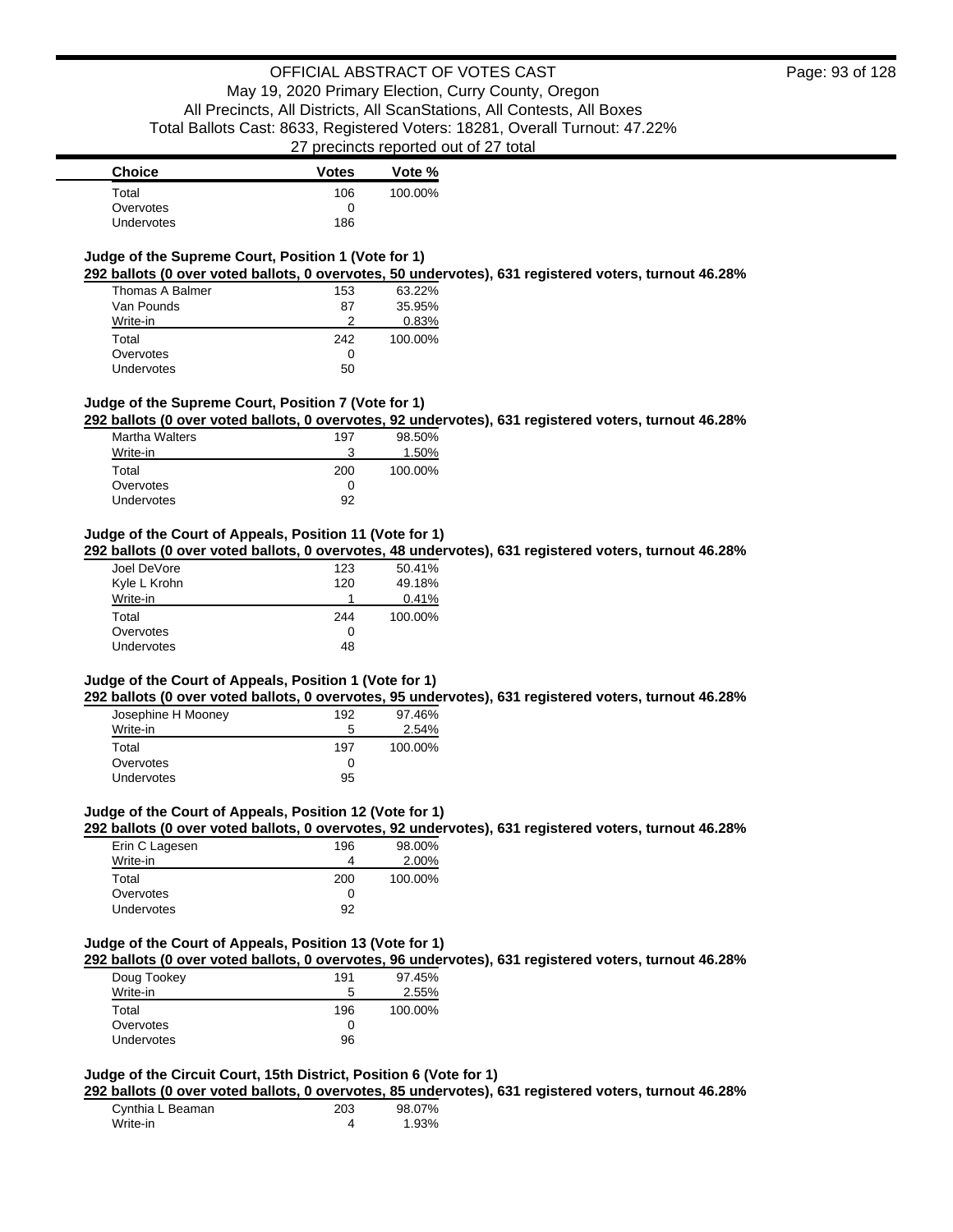| <b>Choice</b>     | <b>Votes</b> | Vote %  |
|-------------------|--------------|---------|
| Total             | 207          | 100.00% |
| Overvotes         |              |         |
| <b>Undervotes</b> | 85           |         |

### **District Attorney, Curry County (Vote for 1)**

**292 ballots (0 over voted ballots, 0 overvotes, 84 undervotes), 631 registered voters, turnout 46.28%**

| Joshua A Spansail | 206 | 99.04%  |
|-------------------|-----|---------|
| Write-in          | າ   | 0.96%   |
| Total             | 208 | 100.00% |
| Overvotes         | 0   |         |
| <b>Undervotes</b> | 84  |         |

### **Curry County Commissioner, Position 2 (Vote for 1)**

**292 ballots (0 over voted ballots, 0 overvotes, 30 undervotes), 631 registered voters, turnout 46.28%**

| John Herzog   | 112 | 42.75%  |
|---------------|-----|---------|
| Shelia Megson | 59  | 22.52%  |
| Sue Gold      | 88  | 33.59%  |
| Write-in      | 3   | 1.15%   |
| Total         | 262 | 100.00% |
| Overvotes     | Ω   |         |
| Undervotes    | 30  |         |

### **Curry County Commissioner, Position 3 (Vote for 1)**

**292 ballots (0 over voted ballots, 0 overvotes, 60 undervotes), 631 registered voters, turnout 46.28%**

| Court Boice | 210 | 90.52%  |
|-------------|-----|---------|
| Write-in    | 22  | 9.48%   |
| Total       | 232 | 100.00% |
| Overvotes   | 0   |         |
| Undervotes  | 60  |         |

#### **Curry County Assessor (Vote for 1)**

**292 ballots (0 over voted ballots, 0 overvotes, 69 undervotes), 631 registered voters, turnout 46.28%**

| Jim Kolen         | 221 | 99.10%   |
|-------------------|-----|----------|
| Write-in          |     | $0.90\%$ |
| Total             | 223 | 100.00%  |
| Overvotes         | Ω   |          |
| <b>Undervotes</b> | 69  |          |

#### **Precinct 0023**

#### **President (DEM) (Vote for 1)**

**102 ballots (0 over voted ballots, 0 overvotes, 2 undervotes), 139 registered voters, turnout 73.38%**

| Joseph R Biden        | 82  | 82.00%  |
|-----------------------|-----|---------|
| <b>Bernie Sanders</b> |     | 7.00%   |
| Elizabeth Warren      | 4   | 4.00%   |
| Tulsi Gabbard         | 2   | 2.00%   |
| Write-in              | 5   | 5.00%   |
| Total                 | 100 | 100.00% |
| Overvotes             | 0   |         |
| Undervotes            | っ   |         |

### **President (REP) (Vote for 1)**

**151 ballots (0 over voted ballots, 0 overvotes, 9 undervotes), 224 registered voters, turnout 67.41%**

| Donald J Trump | 136 | 95.77%  |
|----------------|-----|---------|
| Write-in       | 6   | 4.23%   |
| Total          | 142 | 100.00% |
| Overvotes      |     |         |
| Undervotes     | 9   |         |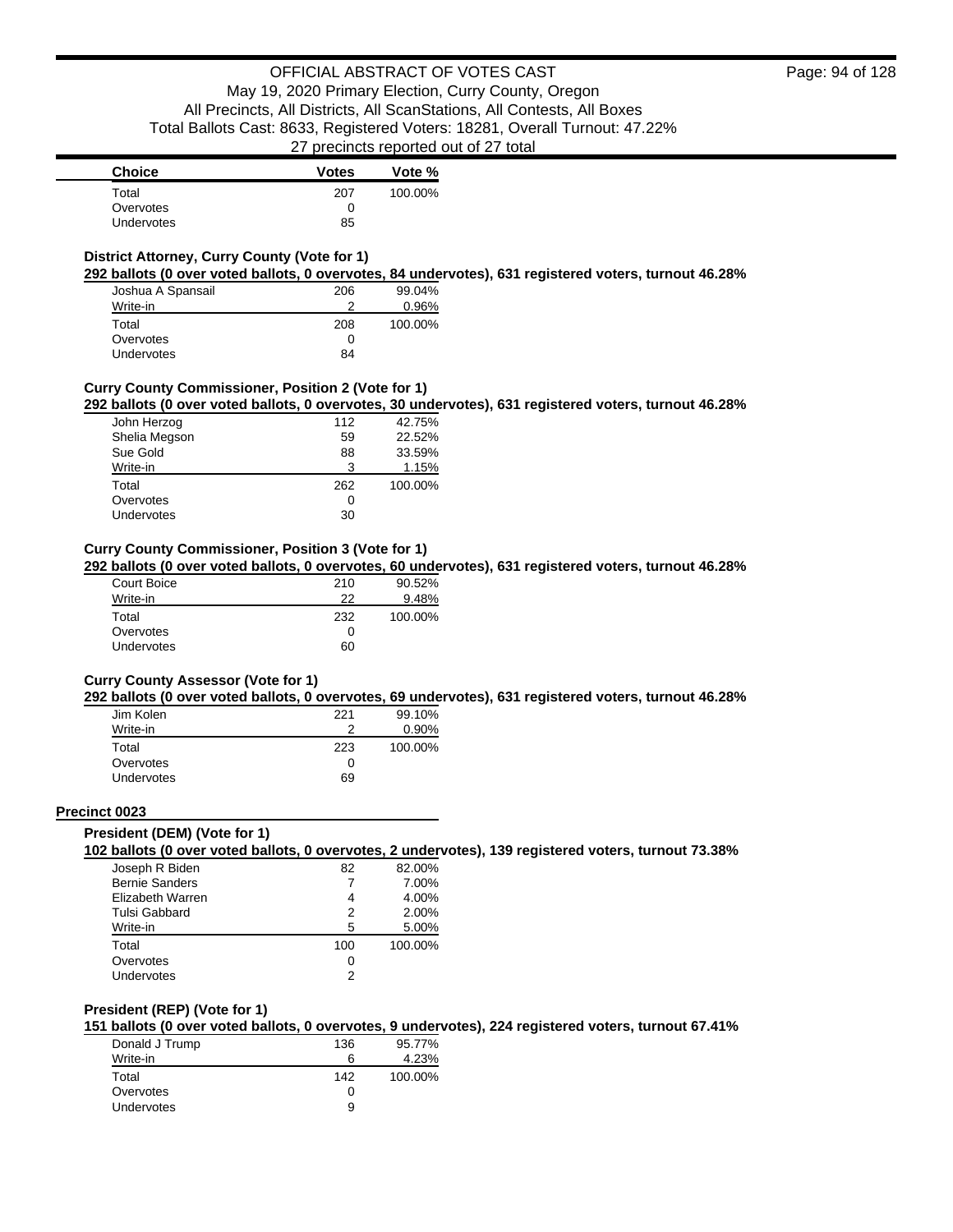**102 ballots (1 over voted ballots, 1 overvotes, 7 undervotes), 139 registered voters, turnout 73.38%**

### Write-in 4 4.26% Total 94 100.00% Overvotes and the state of the state of the state of the state of the state of the state of the state of the state of the state of the state of the state of the state of the state of the state of the state of the state of Undervotes 7 **US Senator (REP) (Vote for 1) 151 ballots (0 over voted ballots, 0 overvotes, 27 undervotes), 224 registered voters, turnout 67.41%** Paul J Romero Jr 41 33.06% Robert Schwartz Jo Rae Perkins 58 58 46.77% John Verbeek 12 9.68% Write-in 20.81% Total 124 100.00% Overvotes 0 Undervotes 27

**Choice Votes Vote %** 

Jeff Merkley 20 95.74%

**US Senator (DEM) (Vote for 1)**

#### **US Representative, 4th District (DEM) (Vote for 1)**

**102 ballots (0 over voted ballots, 0 overvotes, 4 undervotes), 139 registered voters, turnout 73.38%**

| 80 | 81.63%  |
|----|---------|
| 16 | 16.33%  |
| 2  | 2.04%   |
| 98 | 100.00% |
| 0  |         |
| 4  |         |
|    |         |

### **US Representative, 4th District (REP) (Vote for 1)**

**151 ballots (0 over voted ballots, 0 overvotes, 23 undervotes), 224 registered voters, turnout 67.41%**

| Alek Skarlatos    | 111 | 86.72%  |
|-------------------|-----|---------|
| Nelson ljih       | 16  | 12.50%  |
| Write-in          |     | 0.78%   |
| Total             | 128 | 100.00% |
| Overvotes         | ∩   |         |
| <b>Undervotes</b> | 23  |         |

### **Secretary of State (DEM) (Vote for 1)**

**102 ballots (0 over voted ballots, 0 overvotes, 10 undervotes), 139 registered voters, turnout 73.38%**

| Mark D Hass          | 13 | 14.13%  |
|----------------------|----|---------|
| Jamie McLeod-Skinner | 33 | 35.87%  |
| Shemia Fagan         | 44 | 47.83%  |
| Write-in             | 2  | 2.17%   |
| Total                | 92 | 100.00% |
| Overvotes            | 0  |         |
| <b>Undervotes</b>    | 10 |         |
|                      |    |         |

### **Secretary of State (REP) (Vote for 1)**

**151 ballots (0 over voted ballots, 0 overvotes, 25 undervotes), 224 registered voters, turnout 67.41%**

| Kim Thatcher    | 114 | 90.48%  |
|-----------------|-----|---------|
| Dave W Stauffer | 11  | 8.73%   |
| Write-in        |     | 0.79%   |
| Total           | 126 | 100.00% |
| Overvotes       |     |         |
| Undervotes      | 25  |         |

### **State Treasurer (DEM) (Vote for 1)**

**102 ballots (0 over voted ballots, 0 overvotes, 20 undervotes), 139 registered voters, turnout 73.38%**

| Tobias Read | 80 | 97.56% |
|-------------|----|--------|
| Write-in    |    | 2.44%  |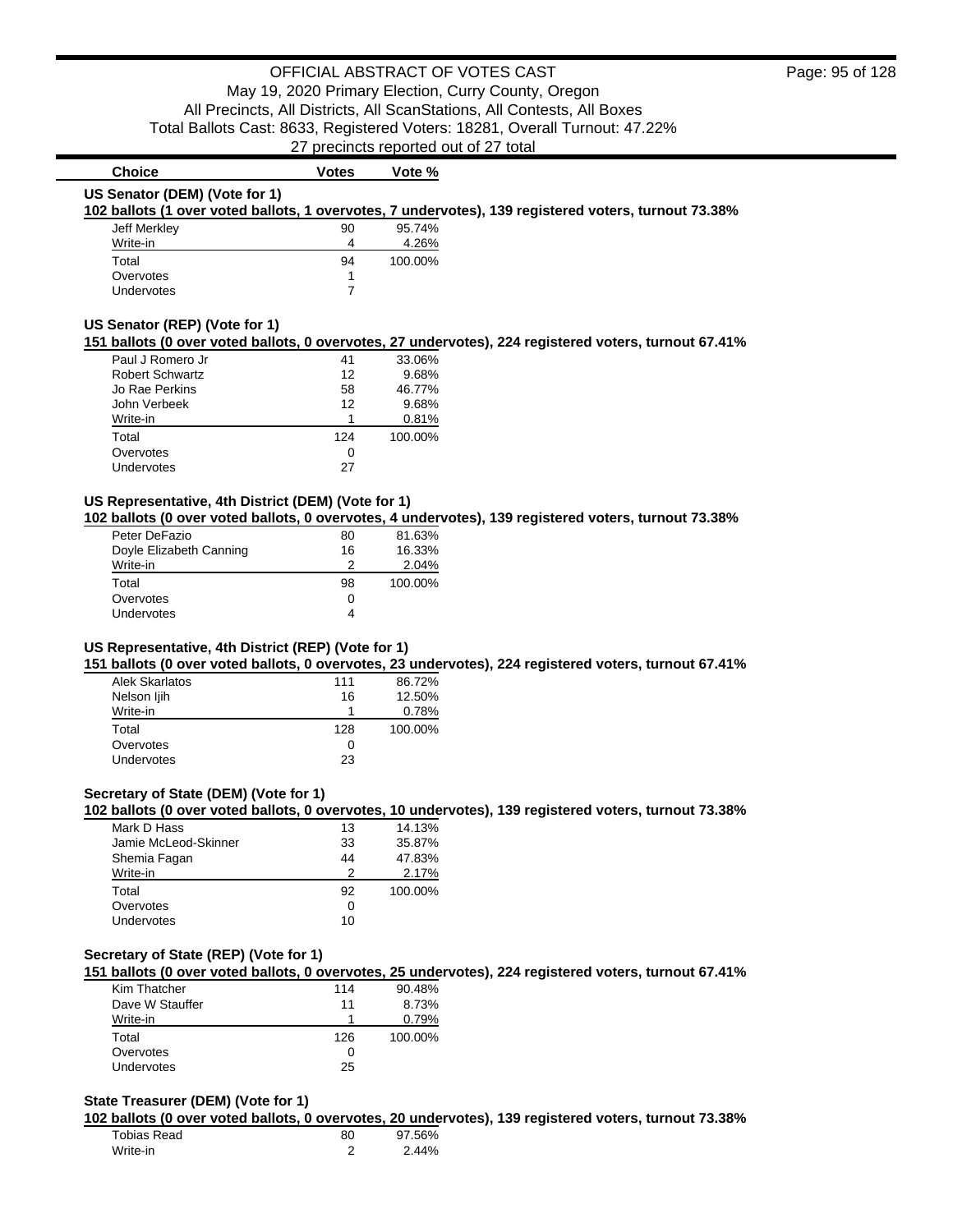### **State Treasurer (REP) (Vote for 1)**

**151 ballots (0 over voted ballots, 0 overvotes, 50 undervotes), 224 registered voters, turnout 67.41%**

| Jeff Gudman | 100 | 99.01%  |
|-------------|-----|---------|
| Write-in    |     | 0.99%   |
| Total       | 101 | 100.00% |
| Overvotes   | Ω   |         |
| Undervotes  | 50  |         |

### **Attorney General (DEM) (Vote for 1)**

**102 ballots (0 over voted ballots, 0 overvotes, 20 undervotes), 139 registered voters, turnout 73.38%**

| Ellen Rosenblum | 81           | 98.78%  |
|-----------------|--------------|---------|
| Write-in        |              | 1.22%   |
| Total           | 82           | 100.00% |
| Overvotes       | $\mathbf{I}$ |         |
| Undervotes      | 20           |         |

### **Attorney General (REP) (Vote for 1)**

**151 ballots (0 over voted ballots, 0 overvotes, 53 undervotes), 224 registered voters, turnout 67.41%**

| Michael Cross | 94 | 95.92%  |
|---------------|----|---------|
| Write-in      | 4  | 4.08%   |
| Total         | 98 | 100.00% |
| Overvotes     | Ω  |         |
| Undervotes    | 53 |         |

### **State Senator, 1st District (DEM) (Vote for 1)**

**102 ballots (0 over voted ballots, 0 overvotes, 18 undervotes), 139 registered voters, turnout 73.38%**

| <b>Kat Stone</b> | 56 | 66.67%  |
|------------------|----|---------|
| Les Goodrich     | 25 | 29.76%  |
| Write-in         | 3  | 3.57%   |
| Total            | 84 | 100.00% |
| Overvotes        | 0  |         |
| Undervotes       | 18 |         |

### **State Senator, 1st District (REP) (Vote for 1)**

**151 ballots (0 over voted ballots, 0 overvotes, 43 undervotes), 224 registered voters, turnout 67.41%**

| Dallas Heard      | 106 | 98.15%  |
|-------------------|-----|---------|
| Write-in          |     | 1.85%   |
| Total             | 108 | 100.00% |
| Overvotes         |     |         |
| <b>Undervotes</b> | 43  |         |

### **State Representative, 1st District (DEM) (Vote for 1)**

**102 ballots (0 over voted ballots, 0 overvotes, 22 undervotes), 139 registered voters, turnout 73.38%**

| Calla Felicity    | 76 | 95.00%  |
|-------------------|----|---------|
| Write-in          |    | 5.00%   |
| Total             | 80 | 100.00% |
| Overvotes         | 0  |         |
| <b>Undervotes</b> | 22 |         |

#### **State Representative, 1st District (REP) (Vote for 1)**

**151 ballots (0 over voted ballots, 0 overvotes, 40 undervotes), 224 registered voters, turnout 67.41%**

| David Brock Smith | 111 | 100.00% |
|-------------------|-----|---------|
| Write-in          |     | 0.00%   |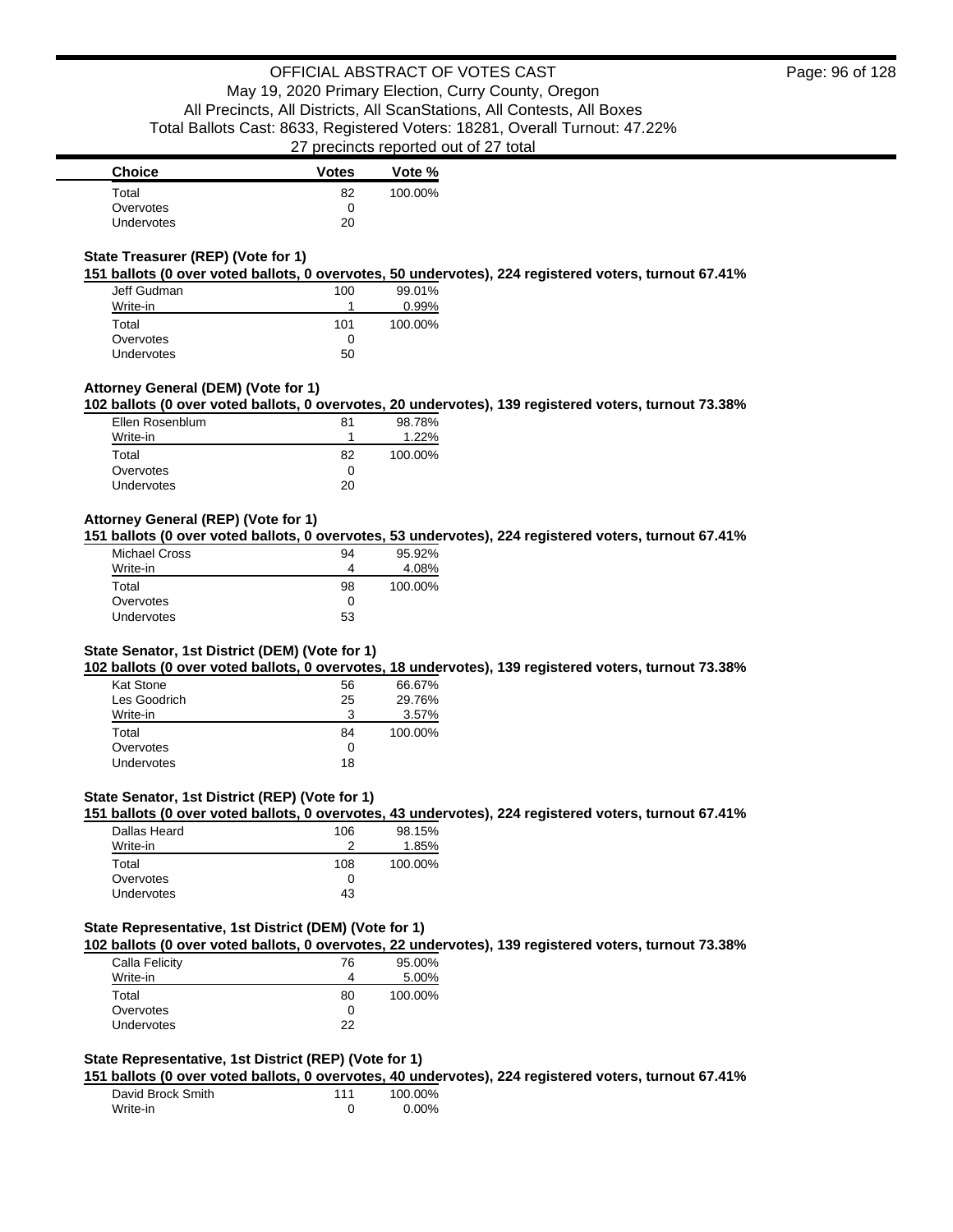| <b>Choice</b> | <b>Votes</b> | Vote %  |
|---------------|--------------|---------|
| Total         | 111          | 100.00% |
| Overvotes     |              |         |
| Undervotes    | 40           |         |

### **Precinct Committee Person - Democrat - 0023 Lower Harbor (DEM) (Vote for 2)**

**102 ballots (0 over voted ballots, 0 overvotes, 196 undervotes), 139 registered voters, turnout 73.38%**

| Write-in   | 5   | 62.50%  |
|------------|-----|---------|
| Write-in   | 3   | 37.50%  |
| Total      | 8   | 100.00% |
| Overvotes  | ∩   |         |
| Undervotes | 196 |         |

#### **Precinct Committee Person - Republican - 0023 Lower Harbor (REP) (Vote for 2)**

**151 ballots (0 over voted ballots, 0 overvotes, 297 undervotes), 224 registered voters, turnout 67.41%**

| Write-in          | 5            | 100.00% |
|-------------------|--------------|---------|
| Write-in          | $\mathbf{0}$ | 0.00%   |
| Total             | 5            | 100.00% |
| Overvotes         | $\mathbf{0}$ |         |
| <b>Undervotes</b> | 297          |         |

### **Judge of the Supreme Court, Position 1 (Vote for 1)**

**312 ballots (0 over voted ballots, 0 overvotes, 56 undervotes), 579 registered voters, turnout 53.89%**

| Thomas A Balmer | 159 | 62.11%  |
|-----------------|-----|---------|
| Van Pounds      | 96  | 37.50%  |
| Write-in        |     | 0.39%   |
| Total           | 256 | 100.00% |
| Overvotes       | 0   |         |
| Undervotes      | 56  |         |
|                 |     |         |

### **Judge of the Supreme Court, Position 7 (Vote for 1)**

**312 ballots (0 over voted ballots, 0 overvotes, 106 undervotes), 579 registered voters, turnout 53.89%**

| <b>Martha Walters</b> | 205          | 99.51%  |
|-----------------------|--------------|---------|
| Write-in              |              | 0.49%   |
| Total                 | 206          | 100.00% |
| Overvotes             | $\mathbf{0}$ |         |
| Undervotes            | 106          |         |

### **Judge of the Court of Appeals, Position 11 (Vote for 1)**

**312 ballots (0 over voted ballots, 0 overvotes, 59 undervotes), 579 registered voters, turnout 53.89%**

| Joel DeVore       | 132 | 52.17%  |
|-------------------|-----|---------|
| Kyle L Krohn      | 120 | 47.43%  |
| Write-in          |     | 0.40%   |
| Total             | 253 | 100.00% |
| Overvotes         | 0   |         |
| <b>Undervotes</b> | 59  |         |

#### **Judge of the Court of Appeals, Position 1 (Vote for 1)**

**312 ballots (0 over voted ballots, 0 overvotes, 112 undervotes), 579 registered voters, turnout 53.89%**

| Josephine H Mooney | 199 | 99.50%   |
|--------------------|-----|----------|
| Write-in           |     | $0.50\%$ |
| Total              | 200 | 100.00%  |
| Overvotes          |     |          |
| Undervotes         | 112 |          |

### **Judge of the Court of Appeals, Position 12 (Vote for 1)**

**312 ballots (0 over voted ballots, 0 overvotes, 117 undervotes), 579 registered voters, turnout 53.89%**

| Erin C Lagesen | 194 | 99.49% |
|----------------|-----|--------|
| Write-in       |     | 0.51%  |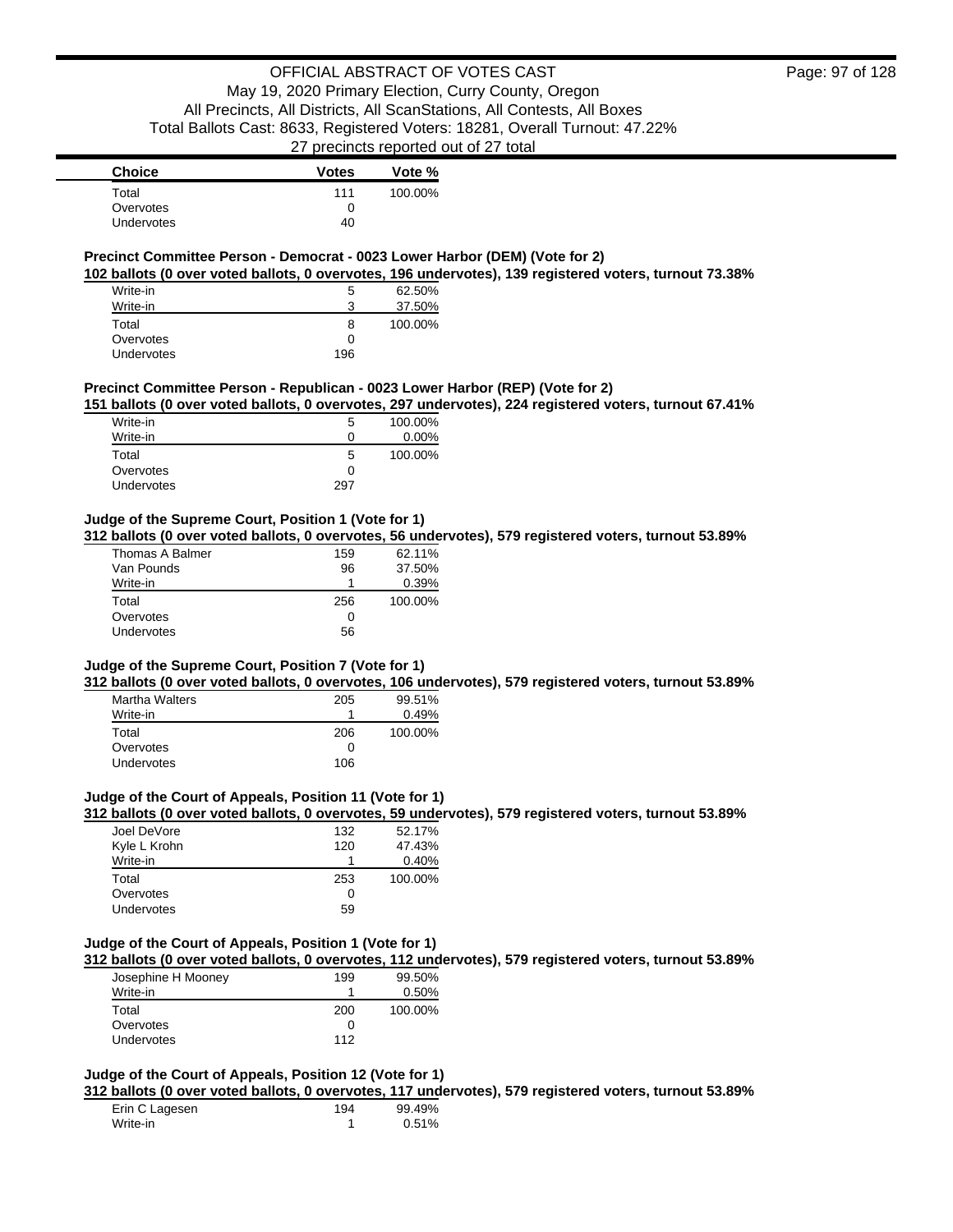### **Judge of the Court of Appeals, Position 13 (Vote for 1)**

**312 ballots (0 over voted ballots, 0 overvotes, 118 undervotes), 579 registered voters, turnout 53.89%**

| Doug Tookey       | 193 | 99.48%  |
|-------------------|-----|---------|
| Write-in          |     | 0.52%   |
| Total             | 194 | 100.00% |
| Overvotes         | 0   |         |
| <b>Undervotes</b> | 118 |         |

#### **Judge of the Circuit Court, 15th District, Position 6 (Vote for 1)**

**312 ballots (0 over voted ballots, 0 overvotes, 98 undervotes), 579 registered voters, turnout 53.89%**

| Cynthia L Beaman | 211          | 98.60%  |
|------------------|--------------|---------|
| Write-in         |              | 1.40%   |
| Total            | 214          | 100.00% |
| Overvotes        | $\mathbf{I}$ |         |
| Undervotes       | 98           |         |

### **District Attorney, Curry County (Vote for 1)**

**312 ballots (0 over voted ballots, 0 overvotes, 111 undervotes), 579 registered voters, turnout 53.89%**

| Joshua A Spansail | 200 | 99.50%  |
|-------------------|-----|---------|
| Write-in          |     | 0.50%   |
| Total             | 201 | 100.00% |
| Overvotes         | O   |         |
| Undervotes        | 111 |         |

#### **Curry County Commissioner, Position 2 (Vote for 1)**

**312 ballots (0 over voted ballots, 0 overvotes, 20 undervotes), 579 registered voters, turnout 53.89%**

| John Herzog   | 89  | 30.48%  |
|---------------|-----|---------|
| Shelia Megson | 88  | 30.14%  |
| Sue Gold      | 113 | 38.70%  |
| Write-in      | 2   | 0.68%   |
| Total         | 292 | 100.00% |
| Overvotes     | 0   |         |
| Undervotes    | 20  |         |

#### **Curry County Commissioner, Position 3 (Vote for 1)**

**312 ballots (0 over voted ballots, 0 overvotes, 80 undervotes), 579 registered voters, turnout 53.89%**

| Court Boice       | 193 | 83.19%  |
|-------------------|-----|---------|
| Write-in          | 39  | 16.81%  |
| Total             | 232 | 100.00% |
| Overvotes         | Ω   |         |
| <b>Undervotes</b> | 80  |         |

#### **Curry County Assessor (Vote for 1)**

**312 ballots (0 over voted ballots, 0 overvotes, 99 undervotes), 579 registered voters, turnout 53.89%**

| Jim Kolen         | 213 | 100.00%  |
|-------------------|-----|----------|
| Write-in          | 0   | $0.00\%$ |
| Total             | 213 | 100.00%  |
| Overvotes         | 0   |          |
| <b>Undervotes</b> | 99  |          |

### **Precinct 0024**

#### **President (DEM) (Vote for 1)**

**109 ballots (0 over voted ballots, 0 overvotes, 2 undervotes), 166 registered voters, turnout 65.66%**

| Joseph R Biden        | 94 | 87.85%   |
|-----------------------|----|----------|
| <b>Bernie Sanders</b> |    | $6.54\%$ |
| Elizabeth Warren      | 5  | 4.67%    |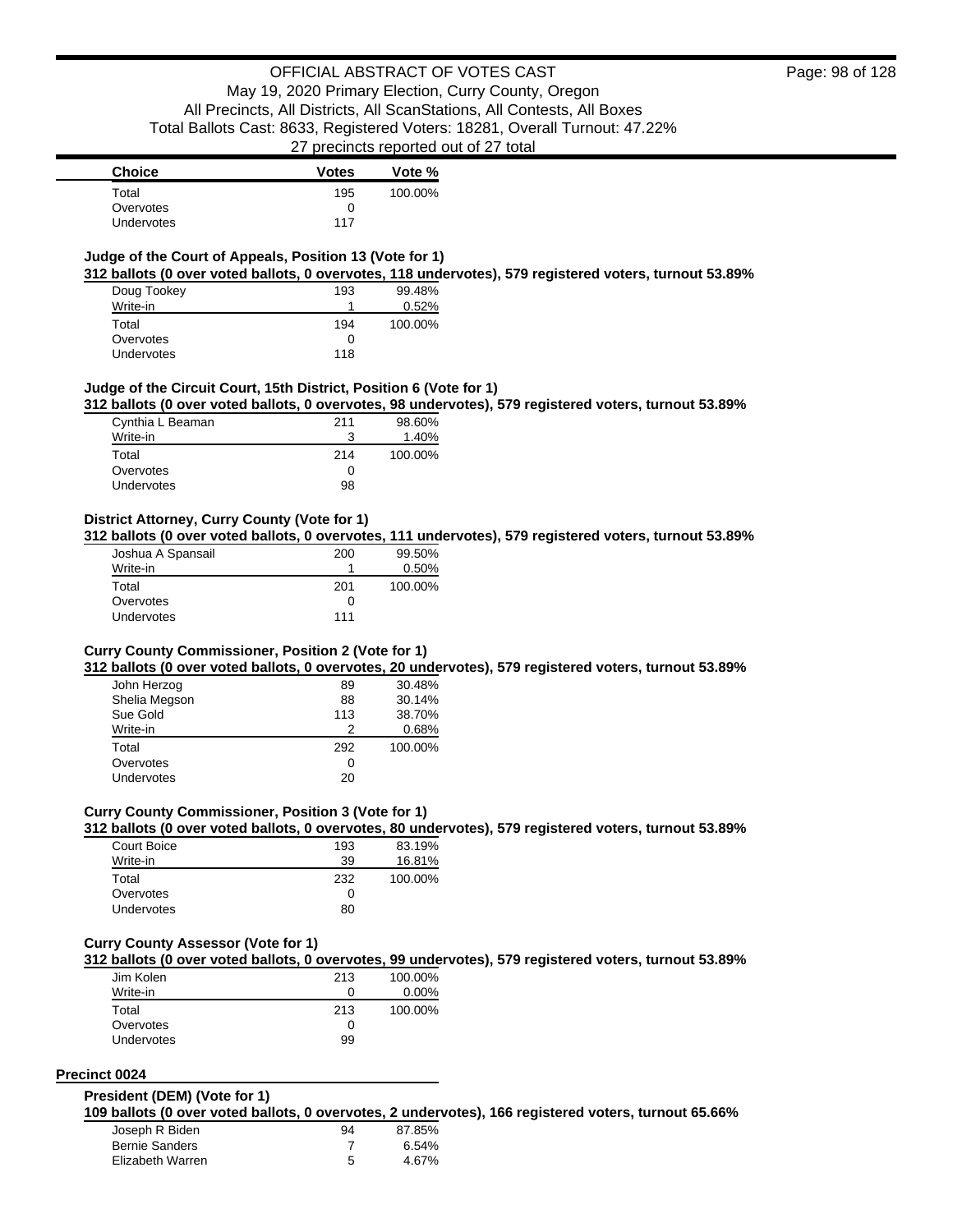| <b>Choice</b>     | <b>Votes</b> | Vote %   |
|-------------------|--------------|----------|
| Tulsi Gabbard     | 0            | $0.00\%$ |
| Write-in          |              | 0.93%    |
| Total             | 107          | 100.00%  |
| Overvotes         | 0            |          |
| <b>Undervotes</b> | っ            |          |

### **President (REP) (Vote for 1)**

**156 ballots (0 over voted ballots, 0 overvotes, 2 undervotes), 225 registered voters, turnout 69.33%**

| Donald J Trump    | 151 | 98.05%  |
|-------------------|-----|---------|
| Write-in          | 3   | 1.95%   |
| Total             | 154 | 100.00% |
| Overvotes         | 0   |         |
| <b>Undervotes</b> | າ   |         |

### **US Senator (DEM) (Vote for 1)**

**109 ballots (0 over voted ballots, 0 overvotes, 6 undervotes), 166 registered voters, turnout 65.66%**

| Jeff Merkley | 103 | 100.00%  |
|--------------|-----|----------|
| Write-in     | O   | $0.00\%$ |
| Total        | 103 | 100.00%  |
| Overvotes    | O   |          |
| Undervotes   | 6   |          |
|              |     |          |

### **US Senator (REP) (Vote for 1)**

**156 ballots (0 over voted ballots, 0 overvotes, 15 undervotes), 225 registered voters, turnout 69.33%**

| Paul J Romero Jr       | 39  | 27.66%  |
|------------------------|-----|---------|
| <b>Robert Schwartz</b> | 14  | 9.93%   |
| Jo Rae Perkins         | 72  | 51.06%  |
| John Verbeek           | 15  | 10.64%  |
| Write-in               | 1   | 0.71%   |
| Total                  | 141 | 100.00% |
| Overvotes              | 0   |         |
| Undervotes             | 15  |         |

### **US Representative, 4th District (DEM) (Vote for 1)**

**109 ballots (0 over voted ballots, 0 overvotes, 1 undervotes), 166 registered voters, turnout 65.66%**

| Peter DeFazio           | 86  | 79.63%   |
|-------------------------|-----|----------|
| Doyle Elizabeth Canning | 22  | 20.37%   |
| Write-in                | 0   | $0.00\%$ |
| Total                   | 108 | 100.00%  |
| Overvotes               | 0   |          |
| <b>Undervotes</b>       |     |          |

### **US Representative, 4th District (REP) (Vote for 1)**

**156 ballots (0 over voted ballots, 0 overvotes, 16 undervotes), 225 registered voters, turnout 69.33%**

| Alek Skarlatos | 120 | 85.71%  |
|----------------|-----|---------|
| Nelson ljih    | 18  | 12.86%  |
| Write-in       | ာ   | 1.43%   |
| Total          | 140 | 100.00% |
| Overvotes      | 0   |         |
| Undervotes     | 16  |         |

#### **Secretary of State (DEM) (Vote for 1)**

**109 ballots (0 over voted ballots, 0 overvotes, 8 undervotes), 166 registered voters, turnout 65.66%**

| 29  | 28.71%   |
|-----|----------|
| 35  | 34.65%   |
| 37  | 36.63%   |
| 0   | $0.00\%$ |
| 101 | 100.00%  |
| 0   |          |
| 8   |          |
|     |          |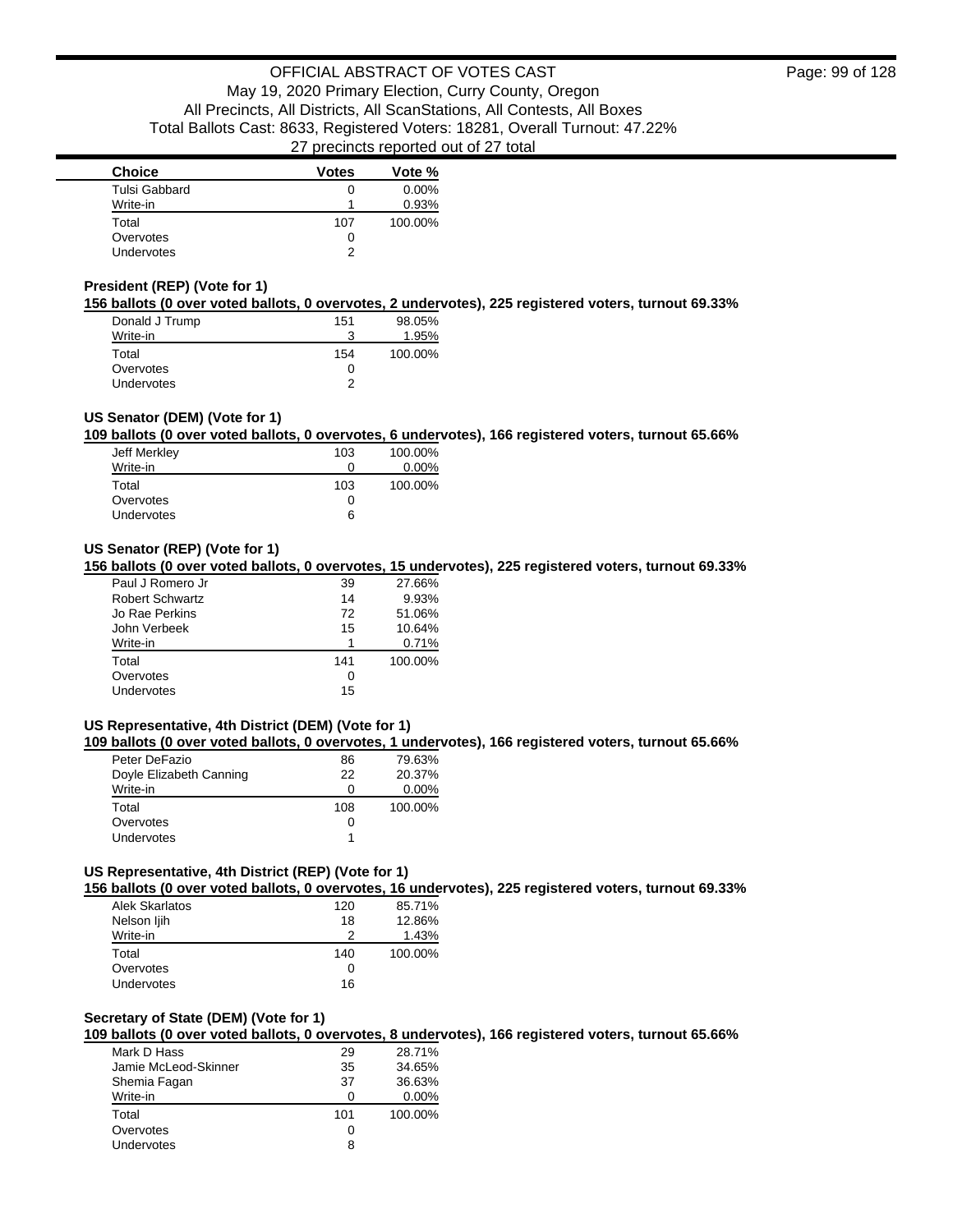| <b>Choice</b>                                                                                         | <b>Votes</b> | Vote %   |                                                                                                       |  |
|-------------------------------------------------------------------------------------------------------|--------------|----------|-------------------------------------------------------------------------------------------------------|--|
| Secretary of State (REP) (Vote for 1)                                                                 |              |          |                                                                                                       |  |
| 156 ballots (0 over voted ballots, 0 overvotes, 23 undervotes), 225 registered voters, turnout 69.33% |              |          |                                                                                                       |  |
| Kim Thatcher                                                                                          | 114          | 85.71%   |                                                                                                       |  |
| Dave W Stauffer                                                                                       | 18           | 13.53%   |                                                                                                       |  |
| Write-in                                                                                              |              | 0.75%    |                                                                                                       |  |
| Total                                                                                                 | 133          | 100.00%  |                                                                                                       |  |
| Overvotes                                                                                             | 0            |          |                                                                                                       |  |
| Undervotes                                                                                            | 23           |          |                                                                                                       |  |
|                                                                                                       |              |          |                                                                                                       |  |
| State Treasurer (DEM) (Vote for 1)                                                                    |              |          | 109 ballots (0 over voted ballots, 0 overvotes, 19 undervotes), 166 registered voters, turnout 65.66% |  |
| Tobias Read                                                                                           | 90           | 100.00%  |                                                                                                       |  |
| Write-in                                                                                              | 0            | $0.00\%$ |                                                                                                       |  |

| Write-in          |    | $0.00\%$ |
|-------------------|----|----------|
| Total             | 90 | 100.00%  |
| Overvotes         |    |          |
| <b>Undervotes</b> | 19 |          |
|                   |    |          |

### **State Treasurer (REP) (Vote for 1)**

**156 ballots (0 over voted ballots, 0 overvotes, 35 undervotes), 225 registered voters, turnout 69.33%**

| Jeff Gudman       | 118 | 97.52%  |
|-------------------|-----|---------|
| Write-in          |     | 2.48%   |
| Total             | 121 | 100.00% |
| Overvotes         |     |         |
| <b>Undervotes</b> | 35  |         |

### **Attorney General (DEM) (Vote for 1)**

**109 ballots (0 over voted ballots, 0 overvotes, 15 undervotes), 166 registered voters, turnout 65.66%**

| Ellen Rosenblum | 94 | 100.00%  |
|-----------------|----|----------|
| Write-in        | ი  | $0.00\%$ |
| Total           | 94 | 100.00%  |
| Overvotes       | 0  |          |
| Undervotes      | 15 |          |

#### **Attorney General (REP) (Vote for 1)**

**156 ballots (0 over voted ballots, 0 overvotes, 43 undervotes), 225 registered voters, turnout 69.33%**

| 111          | 98.23%   |
|--------------|----------|
|              | $1.77\%$ |
| 113          | 100.00%  |
| $\mathbf{I}$ |          |
| 43           |          |
|              |          |

#### **State Senator, 1st District (DEM) (Vote for 1)**

**109 ballots (0 over voted ballots, 0 overvotes, 9 undervotes), 166 registered voters, turnout 65.66%**

| Kat Stone    | 82  | 82.00%   |
|--------------|-----|----------|
| Les Goodrich | 18  | 18.00%   |
| Write-in     | 0   | $0.00\%$ |
|              |     |          |
| Total        | 100 | 100.00%  |
| Overvotes    | 0   |          |

### **State Senator, 1st District (REP) (Vote for 1)**

**156 ballots (0 over voted ballots, 0 overvotes, 33 undervotes), 225 registered voters, turnout 69.33%**

| Dallas Heard | 121 | 98.37%  |
|--------------|-----|---------|
| Write-in     | ≘   | 1.63%   |
| Total        | 123 | 100.00% |
| Overvotes    | 0   |         |
| Undervotes   | 33  |         |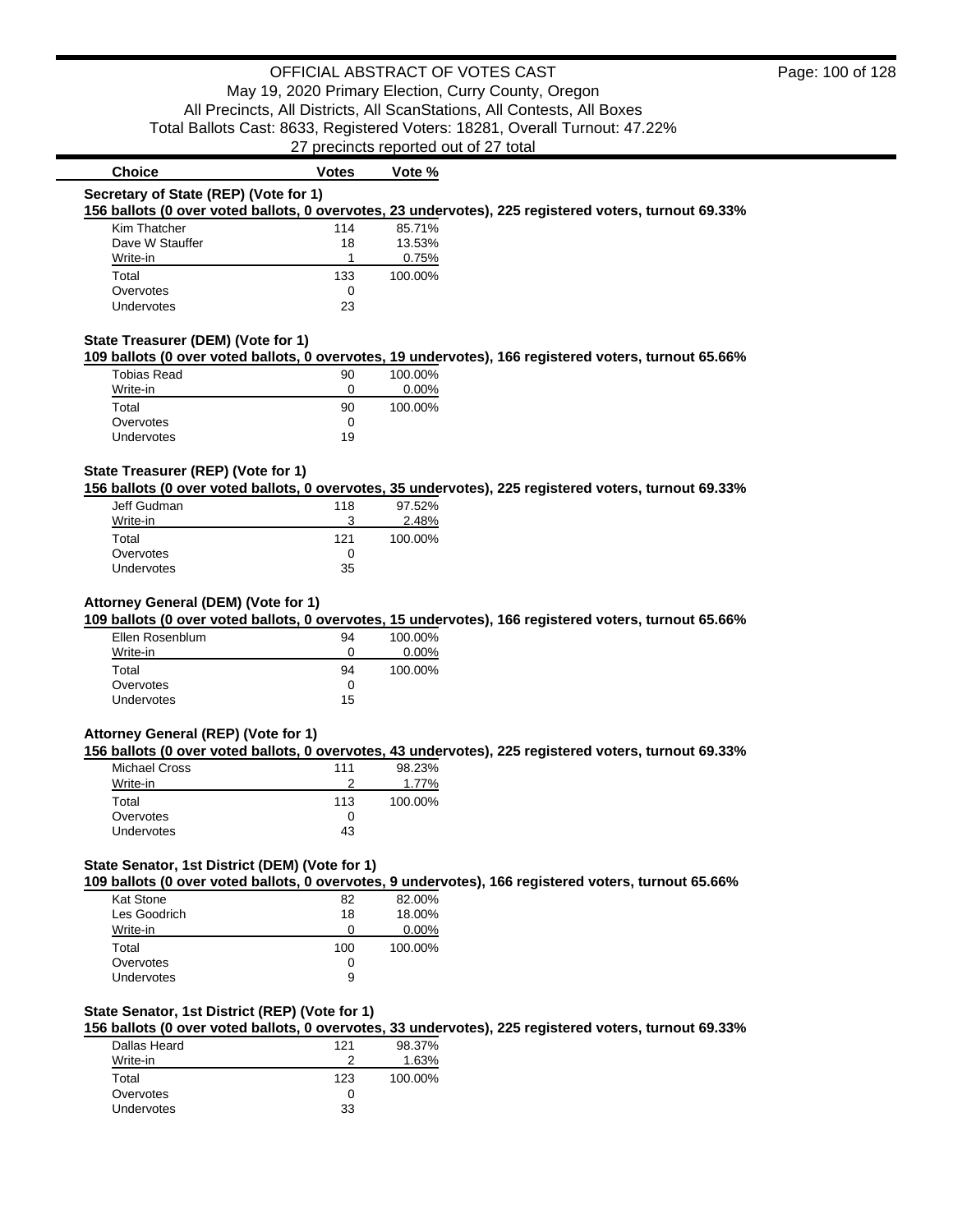| <b>Choice</b>                                         | <b>Votes</b>  | Vote %                                                                                                                                                                                                           |
|-------------------------------------------------------|---------------|------------------------------------------------------------------------------------------------------------------------------------------------------------------------------------------------------------------|
| State Representative, 1st District (DEM) (Vote for 1) |               |                                                                                                                                                                                                                  |
|                                                       |               | 109 ballots (0 over voted ballots, 0 overvotes, 24 undervotes), 166 registered voters, turnout 65.66%                                                                                                            |
| Calla Felicity                                        | 85            | 100.00%                                                                                                                                                                                                          |
| Write-in                                              | 0             | 0.00%                                                                                                                                                                                                            |
| Total                                                 | 85            | 100.00%                                                                                                                                                                                                          |
| Overvotes                                             | $\Omega$      |                                                                                                                                                                                                                  |
| Undervotes                                            | 24            |                                                                                                                                                                                                                  |
| State Representative, 1st District (REP) (Vote for 1) |               |                                                                                                                                                                                                                  |
|                                                       |               | 156 ballots (0 over voted ballots, 0 overvotes, 24 undervotes), 225 registered voters, turnout 69.33%                                                                                                            |
| David Brock Smith                                     | 131           | 99.24%                                                                                                                                                                                                           |
| Write-in                                              | 1             | 0.76%                                                                                                                                                                                                            |
| Total                                                 | 132           | 100.00%                                                                                                                                                                                                          |
| Overvotes                                             | $\Omega$      |                                                                                                                                                                                                                  |
| Undervotes                                            | 24            |                                                                                                                                                                                                                  |
| Jan Henault<br>L Gylan Lane<br>Write-in               | 82<br>58<br>2 | Precinct Committee Person - Democrat - 0024 S W Harbor (DEM) (Vote for 3)<br>109 ballots (0 over voted ballots, 0 overvotes, 185 undervotes), 166 registered voters, turnout 65.66%<br>57.75%<br>40.85%<br>1.41% |
| Write-in                                              | 0             | $0.00\%$                                                                                                                                                                                                         |
| Write-in                                              | 0             | 0.00%                                                                                                                                                                                                            |
| Total                                                 | 142           | 100.00%                                                                                                                                                                                                          |
| Overvotes                                             | 0             |                                                                                                                                                                                                                  |
| <b>Undervotes</b>                                     | 185           |                                                                                                                                                                                                                  |
|                                                       |               | Precinct Committee Person - Republican - 0024 S W Harbor (REP) (Vote for 3)                                                                                                                                      |
|                                                       |               | 156 ballots (0 over voted ballots, 0 overvotes, 465 undervotes), 225 registered voters, turnout 69.33%                                                                                                           |
| Write-in                                              | 3             | 100.00%                                                                                                                                                                                                          |
|                                                       |               |                                                                                                                                                                                                                  |
| Write-in<br>$1.81 - 1.71 - 1.7$                       | 0             | 0.00%<br>0.0001                                                                                                                                                                                                  |

| Write-in   | 3   | 100.00% |
|------------|-----|---------|
| Write-in   | O   | 0.00%   |
| Write-in   | 0   | 0.00%   |
| Total      | 3   | 100.00% |
| Overvotes  | 0   |         |
| Undervotes | 465 |         |

# **Judge of the Supreme Court, Position 1 (Vote for 1)**

**318 ballots (0 over voted ballots, 0 overvotes, 66 undervotes), 651 registered voters, turnout 48.85%**

| Thomas A Balmer | 161 | 63.89%   |
|-----------------|-----|----------|
| Van Pounds      | 91  | 36.11%   |
| Write-in        | Ω   | $0.00\%$ |
| Total           | 252 | 100.00%  |
| Overvotes       | Ω   |          |
| Undervotes      | 66  |          |

# **Judge of the Supreme Court, Position 7 (Vote for 1)**

**318 ballots (0 over voted ballots, 0 overvotes, 97 undervotes), 651 registered voters, turnout 48.85%**

| <b>Martha Walters</b> | 219          | 99.10%  |
|-----------------------|--------------|---------|
| Write-in              |              | 0.90%   |
| Total                 | 221          | 100.00% |
| Overvotes             | $\mathbf{0}$ |         |
| Undervotes            | 97           |         |
|                       |              |         |

### **Judge of the Court of Appeals, Position 11 (Vote for 1)**

**318 ballots (0 over voted ballots, 0 overvotes, 67 undervotes), 651 registered voters, turnout 48.85%**

| Joel DeVore  | 136 | 54.18%   |
|--------------|-----|----------|
| Kyle L Krohn | 115 | 45.82%   |
| Write-in     |     | $0.00\%$ |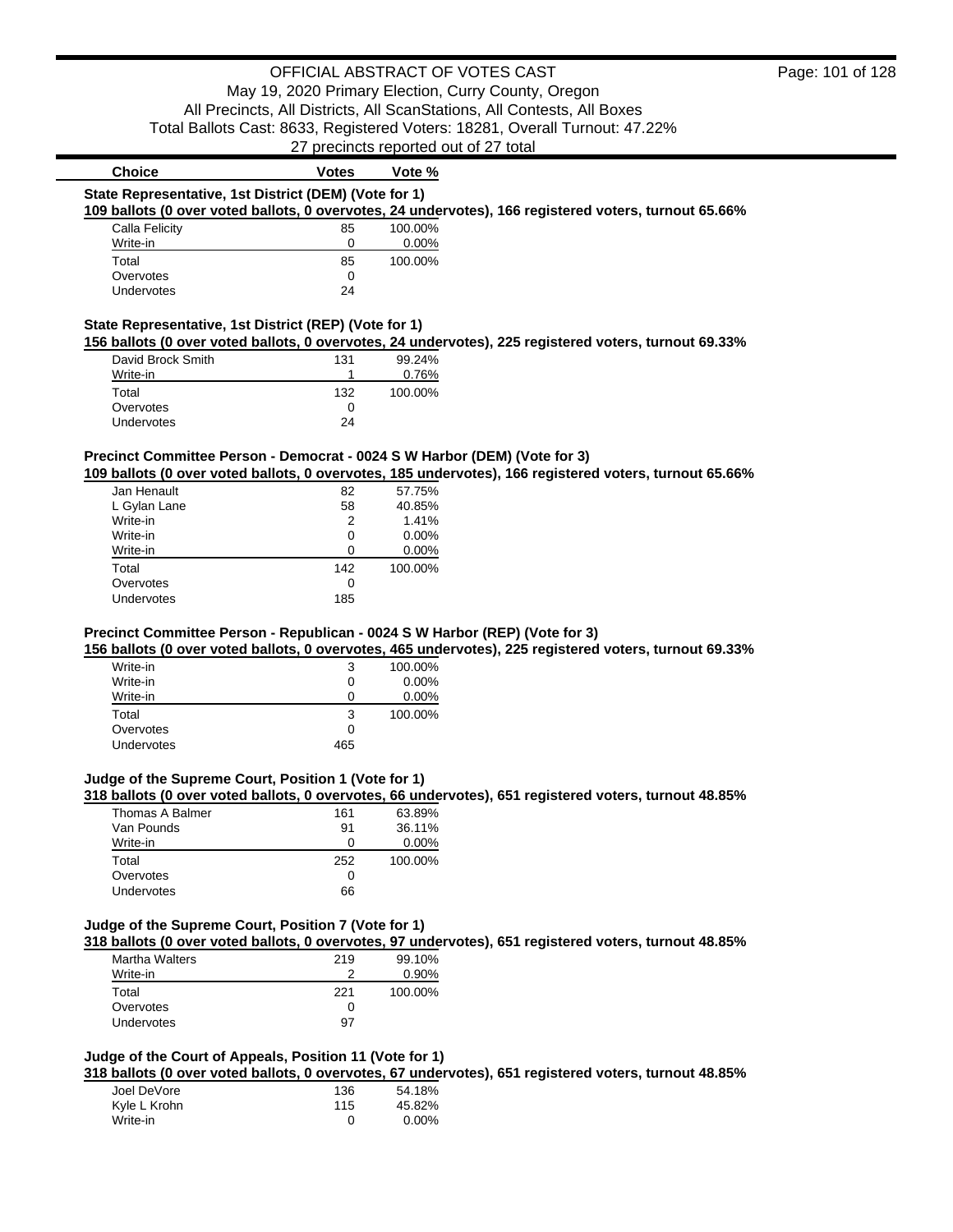### **Judge of the Court of Appeals, Position 1 (Vote for 1)**

**318 ballots (0 over voted ballots, 0 overvotes, 100 undervotes), 651 registered voters, turnout 48.85%**

| Josephine H Mooney | 218 | 100.00%  |
|--------------------|-----|----------|
| Write-in           | O   | $0.00\%$ |
| Total              | 218 | 100.00%  |
| Overvotes          | 0   |          |
| <b>Undervotes</b>  | 100 |          |

### **Judge of the Court of Appeals, Position 12 (Vote for 1)**

**318 ballots (0 over voted ballots, 0 overvotes, 93 undervotes), 651 registered voters, turnout 48.85%**

| Erin C Lagesen    | 225 | 100.00% |
|-------------------|-----|---------|
| Write-in          | 0   | 0.00%   |
| Total             | 225 | 100.00% |
| Overvotes         | 0   |         |
| <b>Undervotes</b> | 93  |         |

### **Judge of the Court of Appeals, Position 13 (Vote for 1)**

**318 ballots (0 over voted ballots, 0 overvotes, 96 undervotes), 651 registered voters, turnout 48.85%**

| Doug Tookey | 222 | 100.00%  |
|-------------|-----|----------|
| Write-in    | 0   | $0.00\%$ |
| Total       | 222 | 100.00%  |
| Overvotes   | Ω   |          |
| Undervotes  | 96  |          |

### **Judge of the Circuit Court, 15th District, Position 6 (Vote for 1)**

**318 ballots (0 over voted ballots, 0 overvotes, 83 undervotes), 651 registered voters, turnout 48.85%**

| Cynthia L Beaman  | 234          | 99.57%  |
|-------------------|--------------|---------|
| Write-in          |              | 0.43%   |
| Total             | 235          | 100.00% |
| Overvotes         | $\mathbf{0}$ |         |
| <b>Undervotes</b> | 83           |         |

### **District Attorney, Curry County (Vote for 1)**

**318 ballots (0 over voted ballots, 0 overvotes, 86 undervotes), 651 registered voters, turnout 48.85%**

| Joshua A Spansail | 232 | 100.00%  |
|-------------------|-----|----------|
| Write-in          |     | $0.00\%$ |
| Total             | 232 | 100.00%  |
| Overvotes         |     |          |
| <b>Undervotes</b> | 86  |          |

### **Curry County Commissioner, Position 2 (Vote for 1)**

**318 ballots (0 over voted ballots, 0 overvotes, 23 undervotes), 651 registered voters, turnout 48.85%**

| John Herzog       | 98  | 33.22%   |
|-------------------|-----|----------|
| Shelia Megson     | 69  | 23.39%   |
| Sue Gold          | 128 | 43.39%   |
| Write-in          | O   | $0.00\%$ |
| Total             | 295 | 100.00%  |
| Overvotes         | 0   |          |
| <b>Undervotes</b> | 23  |          |

### **Curry County Commissioner, Position 3 (Vote for 1)**

**318 ballots (0 over voted ballots, 0 overvotes, 79 undervotes), 651 registered voters, turnout 48.85%**

| Court Boice | 211 | 88.28% |
|-------------|-----|--------|
| Write-in    | 28  | 11.72% |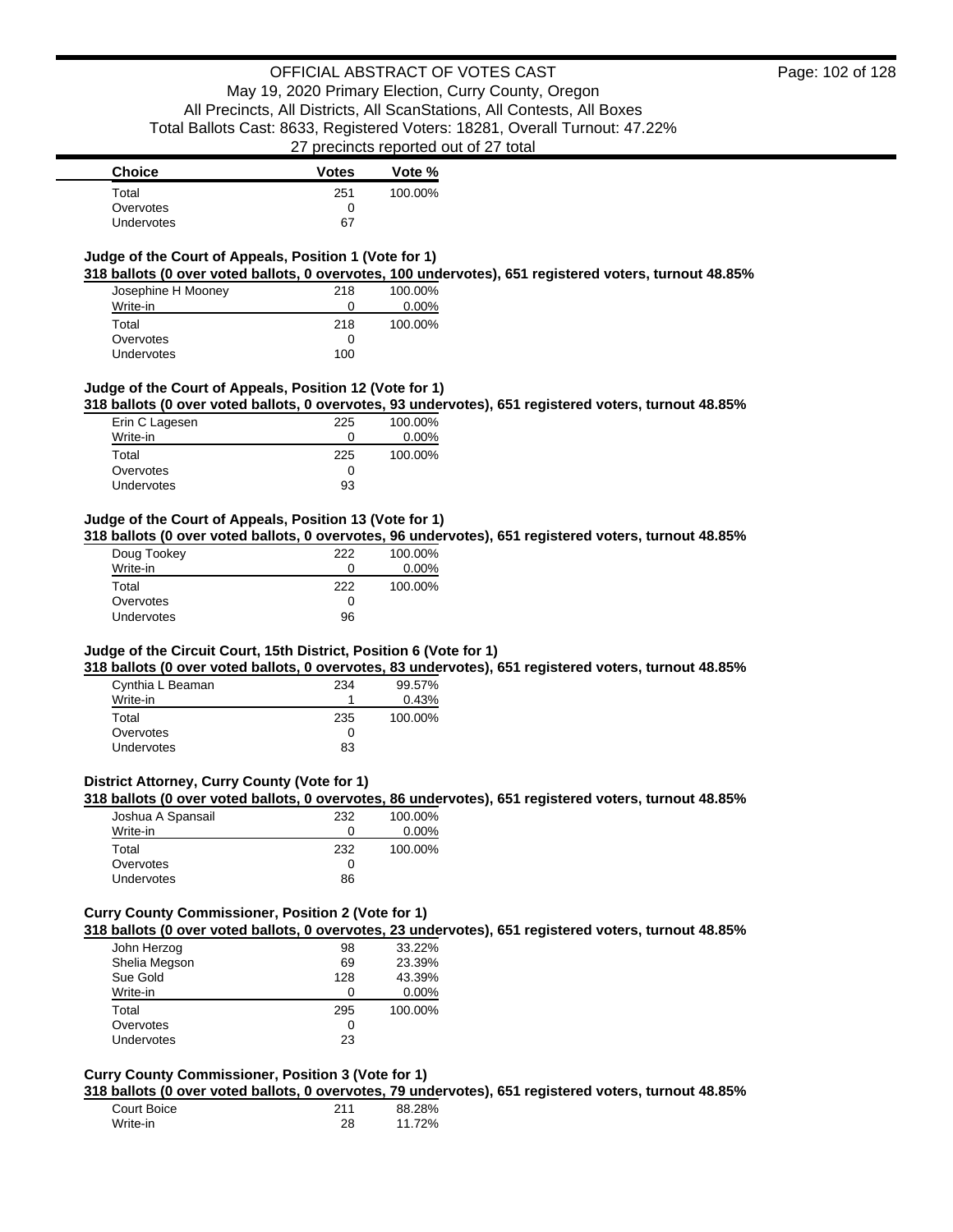| <b>Choice</b>     | <b>Votes</b> | Vote %  |
|-------------------|--------------|---------|
| Total             | 239          | 100.00% |
| Overvotes         |              |         |
| <b>Undervotes</b> | 79           |         |

### **Curry County Assessor (Vote for 1)**

**318 ballots (0 over voted ballots, 0 overvotes, 83 undervotes), 651 registered voters, turnout 48.85%**

| Jim Kolen         | 234 | 99.57%  |
|-------------------|-----|---------|
| Write-in          |     | 0.43%   |
| Total             | 235 | 100.00% |
| Overvotes         | O   |         |
| <b>Undervotes</b> | 83  |         |

#### **Precinct 0025**

#### **President (DEM) (Vote for 1)**

### **87 ballots (0 over voted ballots, 0 overvotes, 1 undervotes), 161 registered voters, turnout 54.04%**

| Joseph R Biden        | 73 | 84.88%   |
|-----------------------|----|----------|
| <b>Bernie Sanders</b> | 9  | 10.47%   |
| Elizabeth Warren      | 1  | 1.16%    |
| Tulsi Gabbard         | 0  | $0.00\%$ |
| Write-in              | 3  | 3.49%    |
| Total                 | 86 | 100.00%  |
| Overvotes             | 0  |          |
| Undervotes            |    |          |

### **President (REP) (Vote for 1)**

**140 ballots (0 over voted ballots, 0 overvotes, 7 undervotes), 223 registered voters, turnout 62.78%**

| Donald J Trump | 130          | 97.74%  |
|----------------|--------------|---------|
| Write-in       |              | 2.26%   |
| Total          | 133          | 100.00% |
| Overvotes      | $\mathbf{I}$ |         |
| Undervotes     |              |         |

### **US Senator (DEM) (Vote for 1)**

**87 ballots (0 over voted ballots, 0 overvotes, 4 undervotes), 161 registered voters, turnout 54.04%**

| Jeff Merkley      | 83 | 100.00%  |
|-------------------|----|----------|
| Write-in          | Ω  | $0.00\%$ |
| Total             | 83 | 100.00%  |
| Overvotes         | Ω  |          |
| <b>Undervotes</b> | 4  |          |

### **US Senator (REP) (Vote for 1)**

**140 ballots (0 over voted ballots, 0 overvotes, 18 undervotes), 223 registered voters, turnout 62.78%**

| Paul J Romero Jr       | 39  | 31.97%   |
|------------------------|-----|----------|
| <b>Robert Schwartz</b> | 17  | 13.93%   |
| Jo Rae Perkins         | 53  | 43.44%   |
| John Verbeek           | 13  | 10.66%   |
| Write-in               | ∩   | $0.00\%$ |
| Total                  | 122 | 100.00%  |
| Overvotes              | 0   |          |
| Undervotes             | 18  |          |

#### **US Representative, 4th District (DEM) (Vote for 1)**

**87 ballots (0 over voted ballots, 0 overvotes, 2 undervotes), 161 registered voters, turnout 54.04%**

| Peter DeFazio           | 70 | 82.35%   |
|-------------------------|----|----------|
| Doyle Elizabeth Canning | 15 | 17.65%   |
| Write-in                | 0  | $0.00\%$ |
| Total                   | 85 | 100.00%  |
| Overvotes               | 0  |          |
| Undervotes              | 2  |          |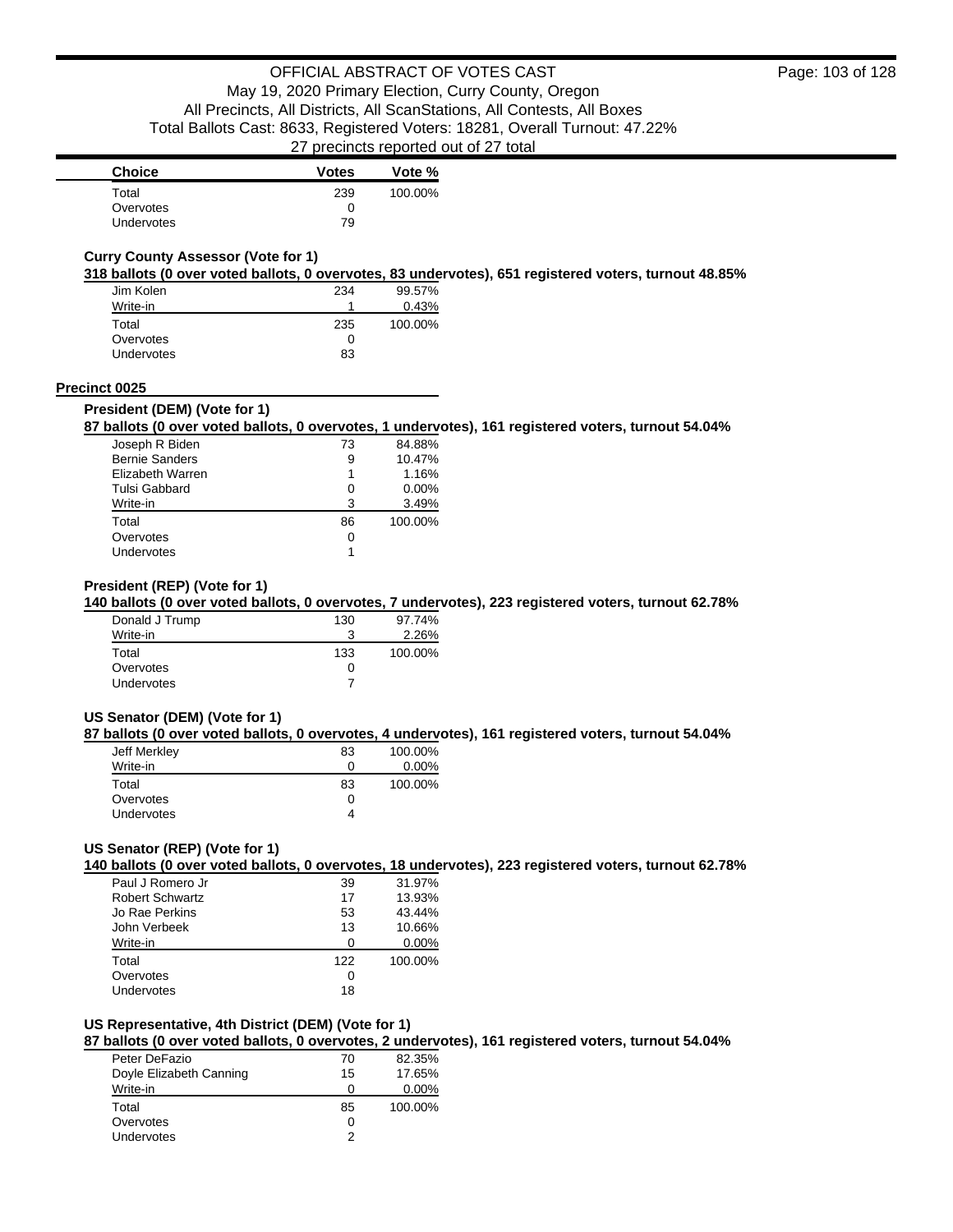# 27 precincts reported out of 27 total

| <b>Choice</b>                                      | <b>Votes</b> | Vote %  |                                                                                                       |
|----------------------------------------------------|--------------|---------|-------------------------------------------------------------------------------------------------------|
| US Representative, 4th District (REP) (Vote for 1) |              |         |                                                                                                       |
|                                                    |              |         | 140 ballots (0 over voted ballots, 0 overvotes, 17 undervotes), 223 registered voters, turnout 62.78% |
| Alek Skarlatos                                     | 111          | 90.24%  |                                                                                                       |
| Nelson liih                                        | 11           | 8.94%   |                                                                                                       |
| Write-in                                           |              | 0.81%   |                                                                                                       |
| Total                                              | 123          | 100.00% |                                                                                                       |
| Overvotes                                          | 0            |         |                                                                                                       |
| Undervotes                                         |              |         |                                                                                                       |

### **Secretary of State (DEM) (Vote for 1)**

Undervotes

**87 ballots (0 over voted ballots, 0 overvotes, 12 undervotes), 161 registered voters, turnout 54.04%**

| Mark D Hass          | 21 | 28.00%   |
|----------------------|----|----------|
| Jamie McLeod-Skinner | 15 | 20.00%   |
| Shemia Fagan         | 39 | 52.00%   |
| Write-in             | ŋ  | $0.00\%$ |
| Total                | 75 | 100.00%  |
| Overvotes            | 0  |          |
| <b>Undervotes</b>    | 12 |          |

### **Secretary of State (REP) (Vote for 1)**

**140 ballots (0 over voted ballots, 0 overvotes, 19 undervotes), 223 registered voters, turnout 62.78%**

| Kim Thatcher    | 101 | 83.47%   |
|-----------------|-----|----------|
| Dave W Stauffer | 20  | 16.53%   |
| Write-in        | O   | $0.00\%$ |
| Total           | 121 | 100.00%  |
| Overvotes       | 0   |          |
| Undervotes      | 19  |          |

### **State Treasurer (DEM) (Vote for 1)**

**87 ballots (0 over voted ballots, 0 overvotes, 21 undervotes), 161 registered voters, turnout 54.04%**

| Tobias Read       | 66 | 100.00%  |
|-------------------|----|----------|
| Write-in          | 0  | $0.00\%$ |
| Total             | 66 | 100.00%  |
| Overvotes         | 0  |          |
| <b>Undervotes</b> | 21 |          |

### **State Treasurer (REP) (Vote for 1)**

**140 ballots (0 over voted ballots, 0 overvotes, 32 undervotes), 223 registered voters, turnout 62.78%**

| Jeff Gudman       | 108 | 100.00%  |
|-------------------|-----|----------|
| Write-in          |     | $0.00\%$ |
| Total             | 108 | 100.00%  |
| Overvotes         |     |          |
| <b>Undervotes</b> | 32  |          |

#### **Attorney General (DEM) (Vote for 1)**

**87 ballots (0 over voted ballots, 0 overvotes, 19 undervotes), 161 registered voters, turnout 54.04%**

| Ellen Rosenblum   | 68 | 100.00%  |
|-------------------|----|----------|
| Write-in          | 0  | $0.00\%$ |
| Total             | 68 | 100.00%  |
| Overvotes         | O  |          |
| <b>Undervotes</b> | 19 |          |

#### **Attorney General (REP) (Vote for 1)**

**140 ballots (0 over voted ballots, 0 overvotes, 30 undervotes), 223 registered voters, turnout 62.78%**

| Michael Cross | 106 | 96.36%  |
|---------------|-----|---------|
| Write-in      |     | 3.64%   |
| Total         | 110 | 100.00% |
| Overvotes     | 0   |         |
| Undervotes    | 30  |         |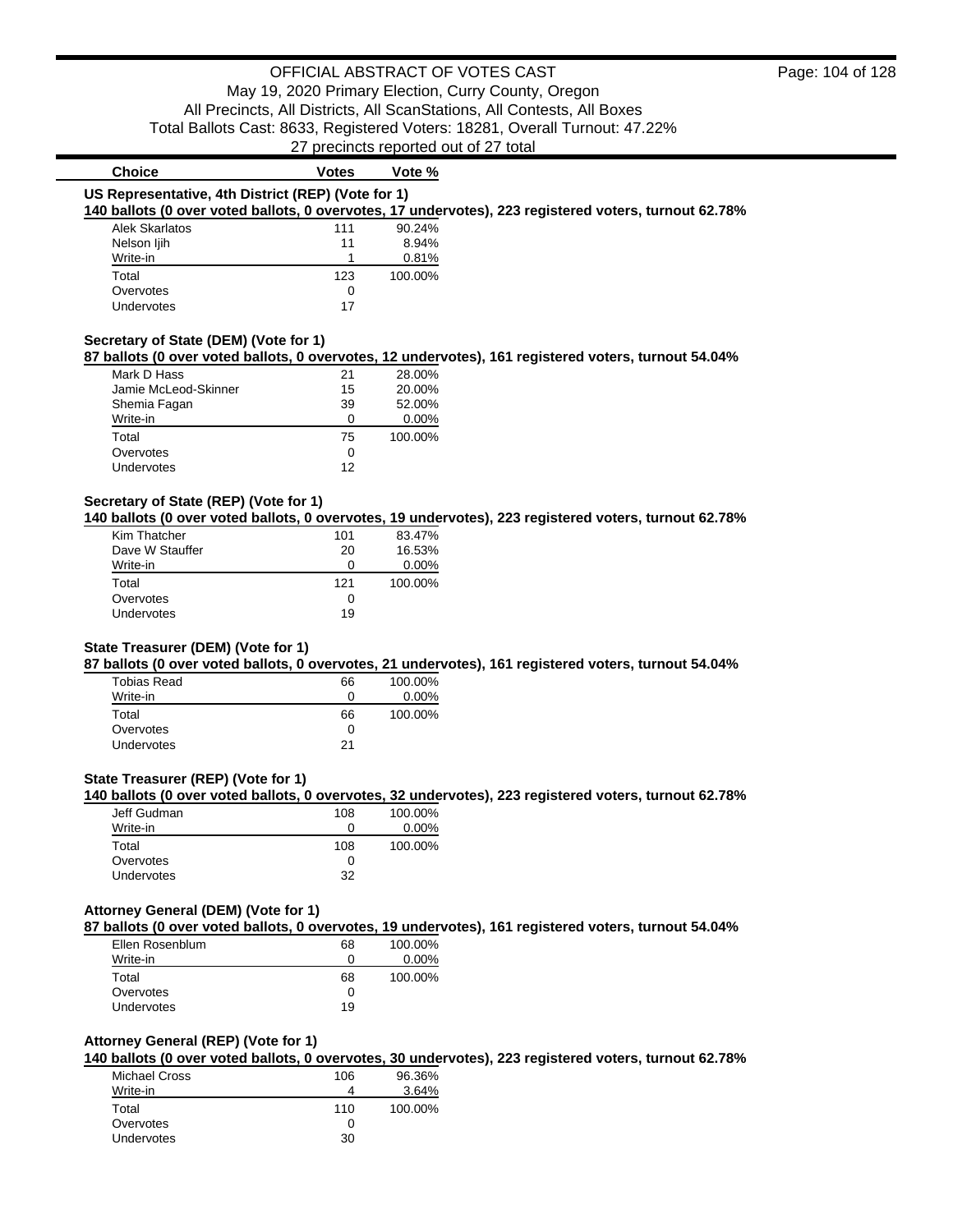| <b>Choice</b>                                                                                         | <b>Votes</b> | Vote %  |  |  |
|-------------------------------------------------------------------------------------------------------|--------------|---------|--|--|
| State Senator, 1st District (DEM) (Vote for 1)                                                        |              |         |  |  |
| 87 ballots (0 over voted ballots, 0 overvotes, 13 undervotes), 161 registered voters, turnout 54.04%  |              |         |  |  |
| Kat Stone                                                                                             | 56           | 75.68%  |  |  |
| Les Goodrich                                                                                          | 15           | 20.27%  |  |  |
| Write-in                                                                                              | 3            | 4.05%   |  |  |
| Total                                                                                                 | 74           | 100.00% |  |  |
| Overvotes                                                                                             | 0            |         |  |  |
| Undervotes                                                                                            | 13           |         |  |  |
| State Senator, 1st District (REP) (Vote for 1)                                                        |              |         |  |  |
| 140 ballots (0 over voted ballots, 0 overvotes, 30 undervotes), 223 registered voters, turnout 62.78% |              |         |  |  |
| Dallas Heard                                                                                          | 109          | 99.09%  |  |  |
| $\cdots$                                                                                              |              |         |  |  |

| Write-in   |     | 0.91%   |
|------------|-----|---------|
| Total      | 110 | 100.00% |
| Overvotes  | 0   |         |
| Undervotes | 30  |         |

### **State Representative, 1st District (DEM) (Vote for 1)**

**87 ballots (0 over voted ballots, 0 overvotes, 23 undervotes), 161 registered voters, turnout 54.04%**

| Calla Felicity | 64 | 100.00%  |
|----------------|----|----------|
| Write-in       |    | $0.00\%$ |
| Total          | 64 | 100.00%  |
| Overvotes      |    |          |
| Undervotes     | 23 |          |

### **State Representative, 1st District (REP) (Vote for 1)**

**140 ballots (0 over voted ballots, 0 overvotes, 28 undervotes), 223 registered voters, turnout 62.78%**

| David Brock Smith | 112 | 100.00%  |
|-------------------|-----|----------|
| Write-in          | 0   | $0.00\%$ |
| Total             | 112 | 100.00%  |
| Overvotes         | 0   |          |
| Undervotes        | 28  |          |

#### **Precinct Committee Person - Democrat - 0025 E Harbor (DEM) (Vote for 3)**

**87 ballots (0 over voted ballots, 0 overvotes, 259 undervotes), 161 registered voters, turnout 54.04%**

| 100.00% |
|---------|
| 0.00%   |
| 0.00%   |
| 100.00% |
|         |
|         |
|         |

### **Precinct Committee Person - Republican - 0025 E Harbor (REP) (Vote for 3)**

**140 ballots (0 over voted ballots, 0 overvotes, 310 undervotes), 223 registered voters, turnout 62.78%**

| Georgia Blank     | 101          | 91.82%  |
|-------------------|--------------|---------|
| Write-in          |              | 3.64%   |
| Write-in          |              | 3.64%   |
| Write-in          |              | 0.91%   |
| Total             | 110          | 100.00% |
| Overvotes         | $\mathbf{C}$ |         |
| <b>Undervotes</b> | 310          |         |

### **Judge of the Supreme Court, Position 1 (Vote for 1)**

**293 ballots (0 over voted ballots, 0 overvotes, 56 undervotes), 754 registered voters, turnout 38.86%**

| Thomas A Balmer   | 145 | 61.18%  |
|-------------------|-----|---------|
| Van Pounds        | 91  | 38.40%  |
| Write-in          |     | 0.42%   |
| Total             | 237 | 100.00% |
| Overvotes         | O   |         |
| <b>Undervotes</b> | 56  |         |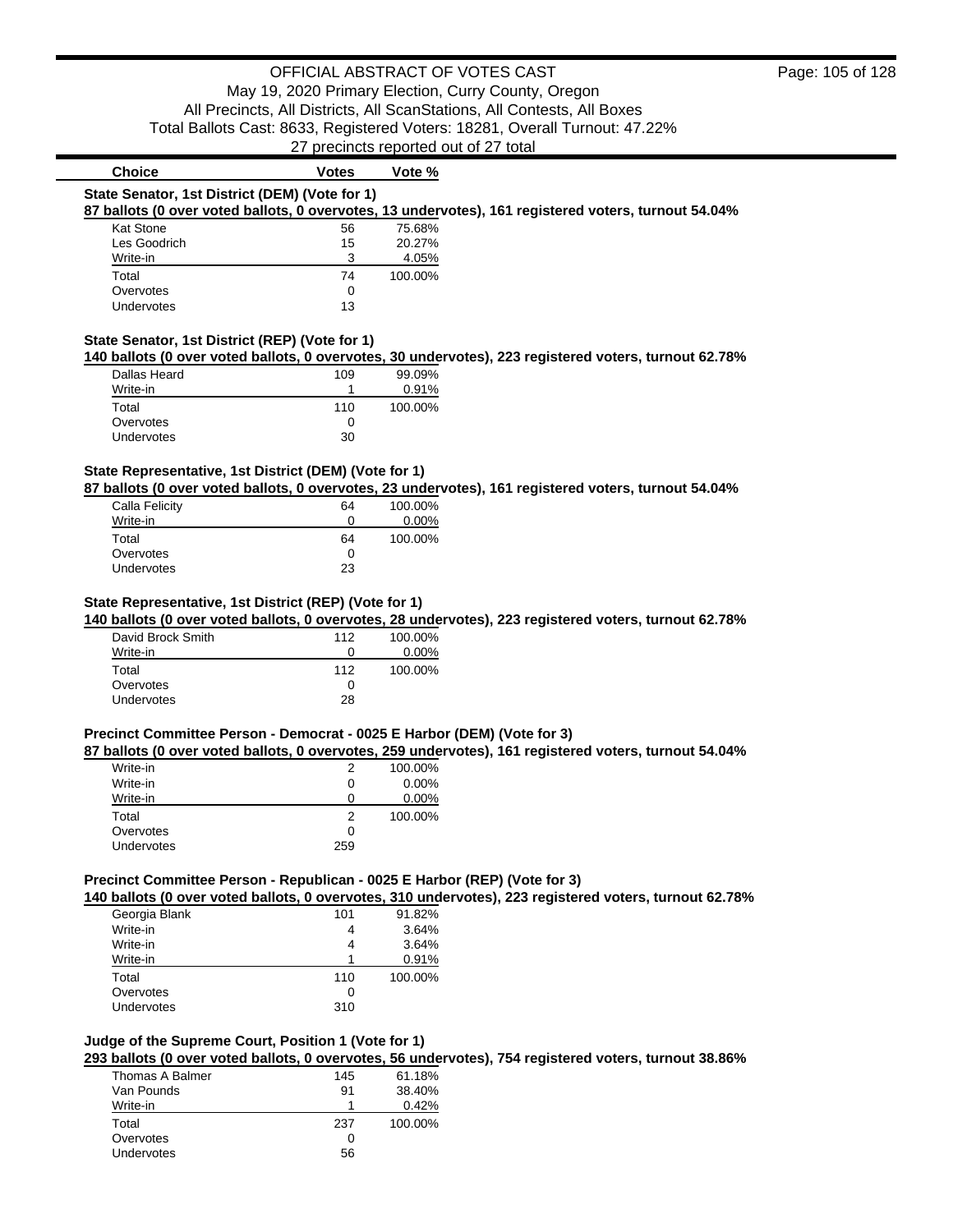| <b>Choice</b>                                                      | <b>Votes</b> | Vote %          |                                                                                                        |
|--------------------------------------------------------------------|--------------|-----------------|--------------------------------------------------------------------------------------------------------|
| Judge of the Supreme Court, Position 7 (Vote for 1)                |              |                 |                                                                                                        |
|                                                                    |              |                 | 293 ballots (0 over voted ballots, 0 overvotes, 86 undervotes), 754 registered voters, turnout 38.86%  |
| <b>Martha Walters</b>                                              | 204          | 98.55%          |                                                                                                        |
| Write-in                                                           | 3            | 1.45%           |                                                                                                        |
| Total                                                              | 207          | 100.00%         |                                                                                                        |
| Overvotes<br>Undervotes                                            | 0<br>86      |                 |                                                                                                        |
|                                                                    |              |                 |                                                                                                        |
| Judge of the Court of Appeals, Position 11 (Vote for 1)            |              |                 |                                                                                                        |
|                                                                    |              |                 | 293 ballots (0 over voted ballots, 0 overvotes, 58 undervotes), 754 registered voters, turnout 38.86%  |
| Joel DeVore                                                        | 128          | 54.47%          |                                                                                                        |
| Kyle L Krohn                                                       | 106          | 45.11%          |                                                                                                        |
| Write-in                                                           | 1            | 0.43%           |                                                                                                        |
| Total                                                              | 235          | 100.00%         |                                                                                                        |
| Overvotes<br>Undervotes                                            | 0<br>58      |                 |                                                                                                        |
|                                                                    |              |                 |                                                                                                        |
| Judge of the Court of Appeals, Position 1 (Vote for 1)             |              |                 |                                                                                                        |
|                                                                    |              |                 | 293 ballots (0 over voted ballots, 0 overvotes, 92 undervotes), 754 registered voters, turnout 38.86%  |
| Josephine H Mooney                                                 | 199          | 99.00%          |                                                                                                        |
| Write-in                                                           | 2            | 1.00%           |                                                                                                        |
| Total                                                              | 201          | 100.00%         |                                                                                                        |
| Overvotes                                                          | 0            |                 |                                                                                                        |
| Undervotes                                                         | 92           |                 |                                                                                                        |
|                                                                    |              |                 |                                                                                                        |
| Judge of the Court of Appeals, Position 12 (Vote for 1)            |              |                 |                                                                                                        |
|                                                                    |              |                 | 293 ballots (0 over voted ballots, 0 overvotes, 94 undervotes), 754 registered voters, turnout 38.86%  |
| Erin C Lagesen<br>Write-in                                         | 197<br>2     | 98.99%<br>1.01% |                                                                                                        |
| Total                                                              | 199          | 100.00%         |                                                                                                        |
| Overvotes                                                          | 0            |                 |                                                                                                        |
| Undervotes                                                         | 94           |                 |                                                                                                        |
|                                                                    |              |                 |                                                                                                        |
| Judge of the Court of Appeals, Position 13 (Vote for 1)            |              |                 |                                                                                                        |
|                                                                    |              |                 | 293 ballots (0 over voted ballots, 0 overvotes, 100 undervotes), 754 registered voters, turnout 38.86% |
| Doug Tookey                                                        | 191          | 98.96%          |                                                                                                        |
| Write-in                                                           | 2            | 1.04%           |                                                                                                        |
| Total                                                              | 193          | 100.00%         |                                                                                                        |
| Overvotes                                                          | 0            |                 |                                                                                                        |
| Undervotes                                                         | 100          |                 |                                                                                                        |
| Judge of the Circuit Court, 15th District, Position 6 (Vote for 1) |              |                 |                                                                                                        |
|                                                                    |              |                 | 293 ballots (0 over voted ballots, 0 overvotes, 93 undervotes), 754 registered voters, turnout 38.86%  |
| Cynthia L Beaman                                                   | 198          | 99.00%          |                                                                                                        |
| Write-in                                                           | 2            | 1.00%           |                                                                                                        |
| Total                                                              | 200          | 100.00%         |                                                                                                        |
| Overvotes                                                          | 0            |                 |                                                                                                        |
| Undervotes                                                         | 93           |                 |                                                                                                        |
|                                                                    |              |                 |                                                                                                        |
| District Attorney, Curry County (Vote for 1)                       |              |                 |                                                                                                        |
|                                                                    |              |                 | 293 ballots (0 over voted ballots, 0 overvotes, 91 undervotes), 754 registered voters, turnout 38.86%  |
| Joshua A Spansail                                                  | 200          | 99.01%          |                                                                                                        |
| Write-in                                                           | 2            | 0.99%           |                                                                                                        |
| Total                                                              | 202          | 100.00%         |                                                                                                        |
| Overvotes<br>Undervotes                                            | 0<br>91      |                 |                                                                                                        |
|                                                                    |              |                 |                                                                                                        |
|                                                                    |              |                 |                                                                                                        |

### **Curry County Commissioner, Position 2 (Vote for 1)**

**293 ballots (0 over voted ballots, 0 overvotes, 18 undervotes), 754 registered voters, turnout 38.86%**

| John Herzog<br>108 | 39.27% |  |
|--------------------|--------|--|
|--------------------|--------|--|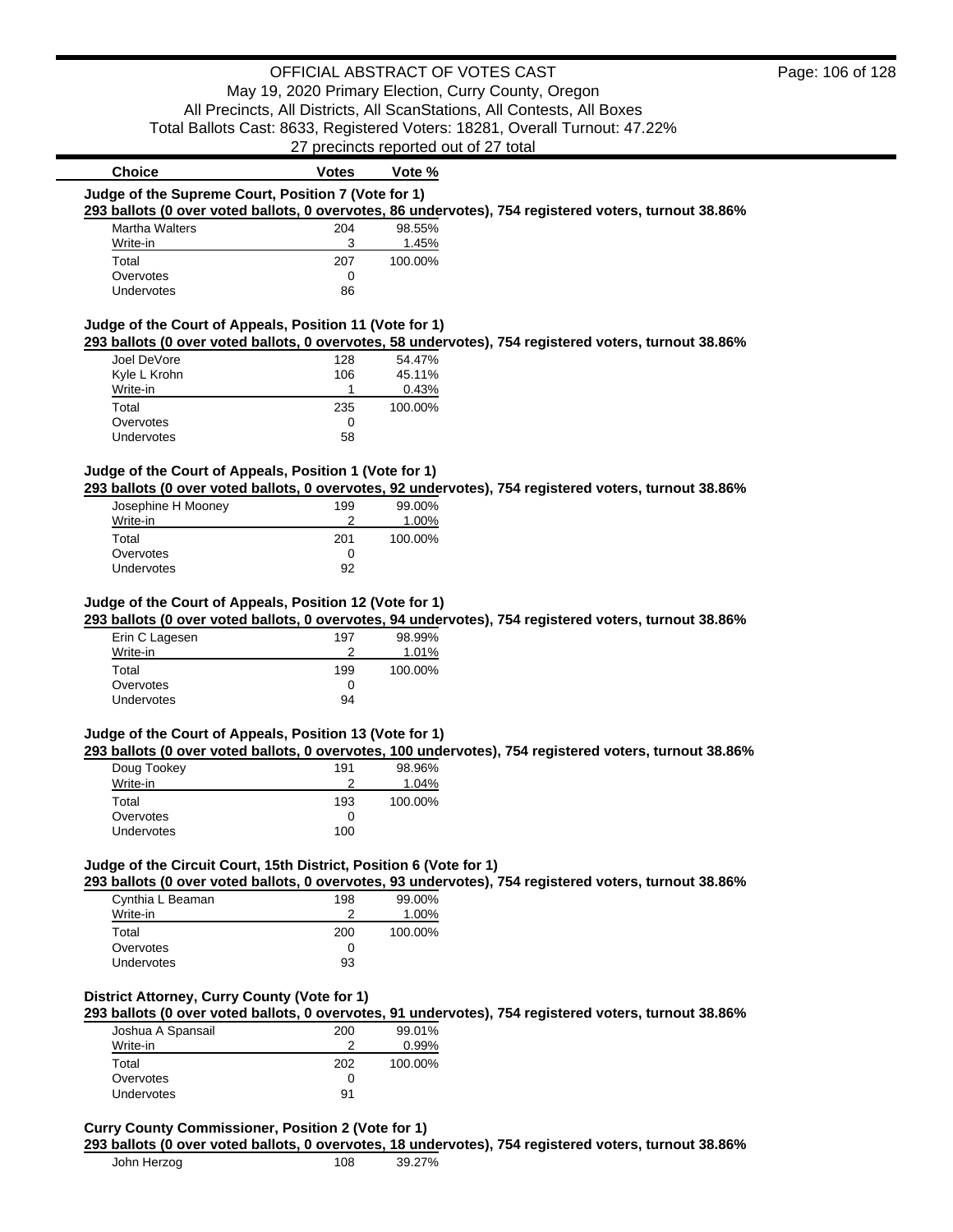| <b>Choice</b> | Votes | Vote %  |
|---------------|-------|---------|
| Shelia Megson | 70    | 25.45%  |
| Sue Gold      | 94    | 34.18%  |
| Write-in      | 3     | 1.09%   |
| Total         | 275   | 100.00% |
| Overvotes     | 0     |         |
| Undervotes    | 18    |         |

#### **Curry County Commissioner, Position 3 (Vote for 1)**

**293 ballots (0 over voted ballots, 0 overvotes, 65 undervotes), 754 registered voters, turnout 38.86%**

| Court Boice       | 197 | 86.40%  |
|-------------------|-----|---------|
| Write-in          | 31  | 13.60%  |
| Total             | 228 | 100.00% |
| Overvotes         | 0   |         |
| <b>Undervotes</b> | 65  |         |

### **Curry County Assessor (Vote for 1)**

**293 ballots (0 over voted ballots, 0 overvotes, 89 undervotes), 754 registered voters, turnout 38.86%**

| Jim Kolen  | 202 | 99.02%  |
|------------|-----|---------|
| Write-in   | າ   | 0.98%   |
| Total      | 204 | 100.00% |
| Overvotes  | Ω   |         |
| Undervotes | 89  |         |

### **Precinct 0026**

**President (DEM) (Vote for 1)**

**159 ballots (0 over voted ballots, 0 overvotes, 5 undervotes), 212 registered voters, turnout 75.00%**

| Joseph R Biden        | 113 | 73.38%  |
|-----------------------|-----|---------|
| <b>Bernie Sanders</b> | 22  | 14.29%  |
| Elizabeth Warren      | 11  | 7.14%   |
| Tulsi Gabbard         | 6   | 3.90%   |
| Write-in              | 2   | 1.30%   |
| Total                 | 154 | 100.00% |
| Overvotes             | 0   |         |
| Undervotes            | 5   |         |
|                       |     |         |

### **President (REP) (Vote for 1)**

### **243 ballots (0 over voted ballots, 0 overvotes, 11 undervotes), 360 registered voters, turnout 67.50%**

| Donald J Trump | 223 | 96.12%  |
|----------------|-----|---------|
| Write-in       | 9   | 3.88%   |
| Total          | 232 | 100.00% |
| Overvotes      | 0   |         |
| Undervotes     | 11  |         |

#### **US Senator (DEM) (Vote for 1)**

**159 ballots (0 over voted ballots, 0 overvotes, 24 undervotes), 212 registered voters, turnout 75.00%**

| Jeff Merkley      | 134 | 99.26%  |
|-------------------|-----|---------|
| Write-in          |     | 0.74%   |
| Total             | 135 | 100.00% |
| Overvotes         | 0   |         |
| <b>Undervotes</b> | 24  |         |

#### **US Senator (REP) (Vote for 1)**

**243 ballots (0 over voted ballots, 0 overvotes, 27 undervotes), 360 registered voters, turnout 67.50%**

| Paul J Romero Jr       | 81 | 37.50% |
|------------------------|----|--------|
| <b>Robert Schwartz</b> | 34 | 15.74% |
| Jo Rae Perkins         | 75 | 34.72% |
| John Verbeek           | 24 | 11.11% |
| Write-in               | 2  | 0.93%  |
|                        |    |        |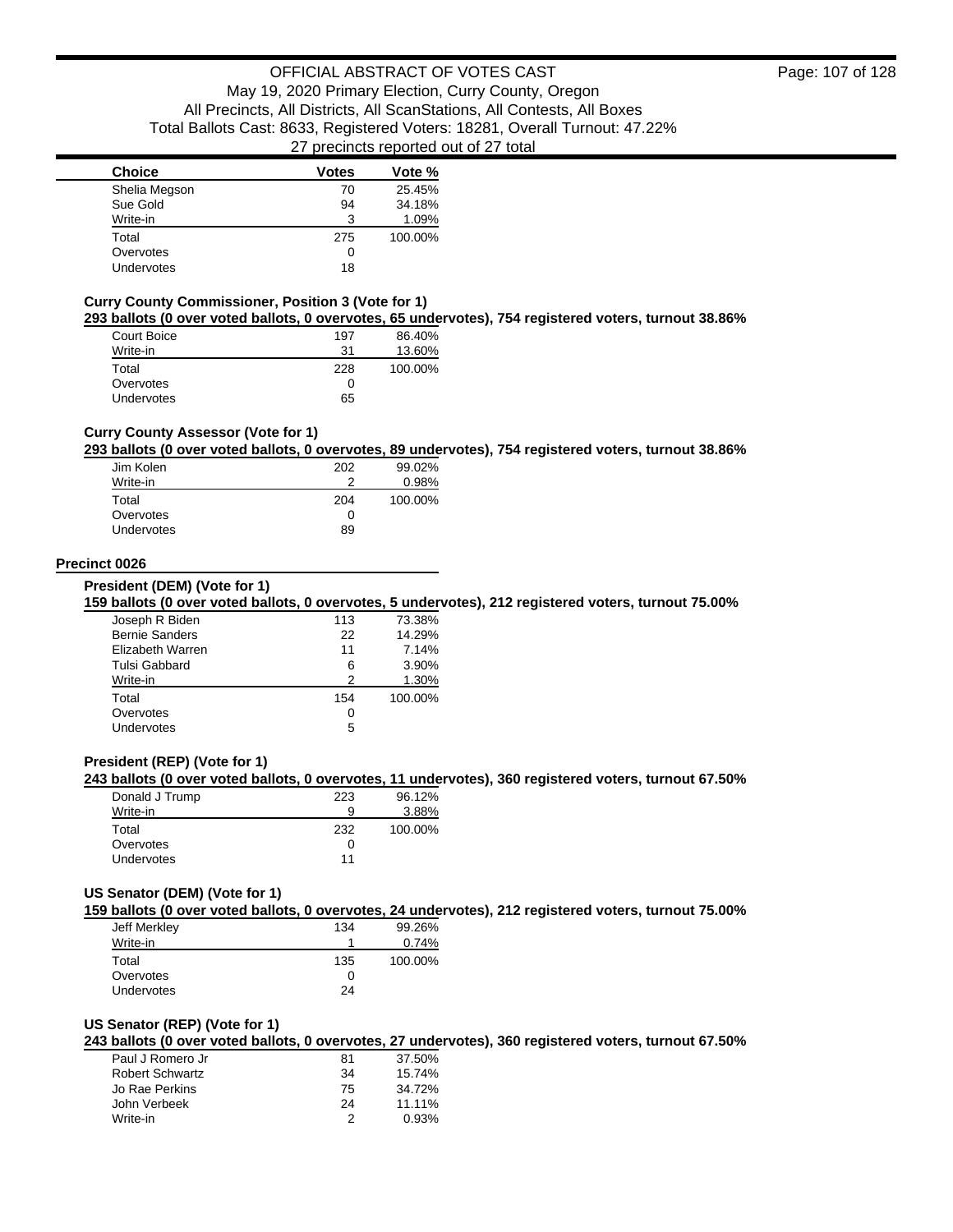| <b>Choice</b>     | <b>Votes</b> | Vote %  |
|-------------------|--------------|---------|
| Total             | 216          | 100.00% |
| Overvotes         |              |         |
| <b>Undervotes</b> | 27           |         |

### **US Representative, 4th District (DEM) (Vote for 1)**

**159 ballots (0 over voted ballots, 0 overvotes, 9 undervotes), 212 registered voters, turnout 75.00%**

| Peter DeFazio           | 137 | 91.33%   |
|-------------------------|-----|----------|
| Doyle Elizabeth Canning | 13  | 8.67%    |
| Write-in                | Ω   | $0.00\%$ |
| Total                   | 150 | 100.00%  |
| Overvotes               | Ω   |          |
| Undervotes              | 9   |          |

### **US Representative, 4th District (REP) (Vote for 1)**

**243 ballots (0 over voted ballots, 0 overvotes, 24 undervotes), 360 registered voters, turnout 67.50%**

| Alek Skarlatos    | 193 | 88.13%  |
|-------------------|-----|---------|
| Nelson ljih       | 24  | 10.96%  |
| Write-in          | 2   | 0.91%   |
| Total             | 219 | 100.00% |
| Overvotes         | 0   |         |
| <b>Undervotes</b> | 24  |         |

### **Secretary of State (DEM) (Vote for 1)**

**159 ballots (0 over voted ballots, 0 overvotes, 16 undervotes), 212 registered voters, turnout 75.00%**

| Mark D Hass          | 44  | 30.77%   |
|----------------------|-----|----------|
| Jamie McLeod-Skinner | 38  | 26.57%   |
| Shemia Fagan         | 61  | 42.66%   |
| Write-in             | Ω   | $0.00\%$ |
| Total                | 143 | 100.00%  |
| Overvotes            | 0   |          |
| <b>Undervotes</b>    | 16  |          |

### **Secretary of State (REP) (Vote for 1)**

**243 ballots (0 over voted ballots, 0 overvotes, 29 undervotes), 360 registered voters, turnout 67.50%**

| 165 | 77.10%  |
|-----|---------|
| 46  | 21.50%  |
| 3   | 1.40%   |
| 214 | 100.00% |
|     |         |
| 29  |         |
|     |         |

### **State Treasurer (DEM) (Vote for 1)**

**159 ballots (0 over voted ballots, 0 overvotes, 47 undervotes), 212 registered voters, turnout 75.00%**

| Tobias Read       | 112 | 100.00%  |
|-------------------|-----|----------|
| Write-in          | O   | $0.00\%$ |
| Total             | 112 | 100.00%  |
| Overvotes         | 0   |          |
| <b>Undervotes</b> | 47  |          |

#### **State Treasurer (REP) (Vote for 1)**

**243 ballots (0 over voted ballots, 0 overvotes, 59 undervotes), 360 registered voters, turnout 67.50%**

| Jeff Gudman | 180 | 97.83%  |
|-------------|-----|---------|
| Write-in    |     | 2.17%   |
| Total       | 184 | 100.00% |
| Overvotes   | 0   |         |
| Undervotes  | 59  |         |

### **Attorney General (DEM) (Vote for 1)**

**159 ballots (0 over voted ballots, 0 overvotes, 40 undervotes), 212 registered voters, turnout 75.00%**

Ellen Rosenblum 119 100.00% Write-in 0 0.00%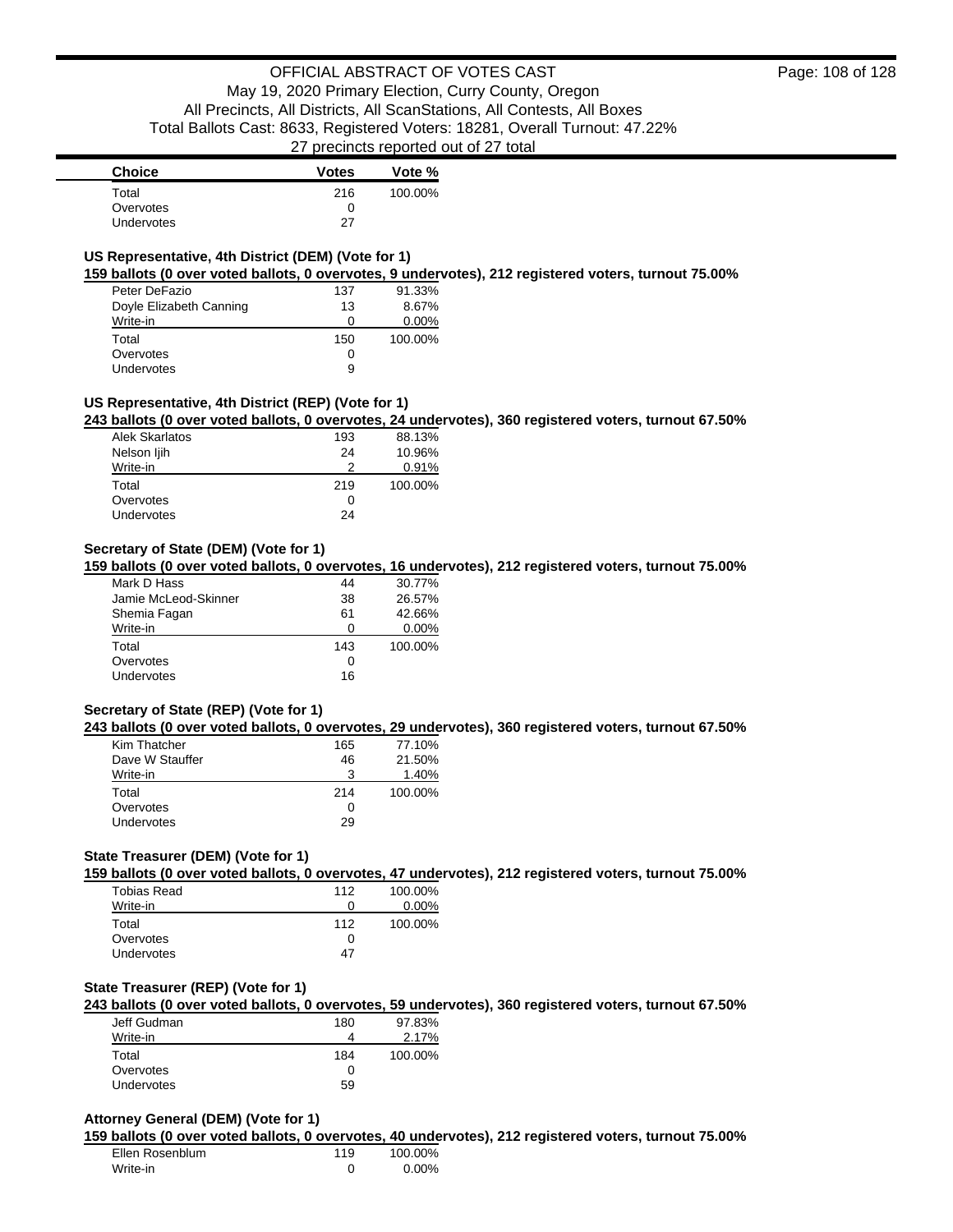# **Attorney General (REP) (Vote for 1)**

**243 ballots (0 over voted ballots, 0 overvotes, 67 undervotes), 360 registered voters, turnout 67.50%**

| <b>Michael Cross</b> | 165 | 93.75%  |
|----------------------|-----|---------|
| Write-in             | 11  | 6.25%   |
| Total                | 176 | 100.00% |
| Overvotes            | 0   |         |
| <b>Undervotes</b>    | 67  |         |

## **State Senator, 1st District (DEM) (Vote for 1)**

**159 ballots (0 over voted ballots, 0 overvotes, 28 undervotes), 212 registered voters, turnout 75.00%**

| <b>Kat Stone</b> | 84  | 64.12%  |
|------------------|-----|---------|
| Les Goodrich     | 46  | 35.11%  |
| Write-in         |     | 0.76%   |
| Total            | 131 | 100.00% |
| Overvotes        | O   |         |
| Undervotes       | 28  |         |
|                  |     |         |

## **State Senator, 1st District (REP) (Vote for 1)**

**243 ballots (0 over voted ballots, 0 overvotes, 55 undervotes), 360 registered voters, turnout 67.50%**

| Dallas Heard | 187 | 99.47%  |
|--------------|-----|---------|
| Write-in     |     | 0.53%   |
| Total        | 188 | 100.00% |
| Overvotes    | 0   |         |
| Undervotes   | 55  |         |

### **State Representative, 1st District (DEM) (Vote for 1)**

**159 ballots (0 over voted ballots, 0 overvotes, 54 undervotes), 212 registered voters, turnout 75.00%**

| 104 | 99.05%  |
|-----|---------|
|     | 0.95%   |
| 105 | 100.00% |
| 0   |         |
| 54  |         |
|     |         |

## **State Representative, 1st District (REP) (Vote for 1)**

**243 ballots (0 over voted ballots, 0 overvotes, 44 undervotes), 360 registered voters, turnout 67.50%**

| David Brock Smith | 198 | 99.50%  |
|-------------------|-----|---------|
| Write-in          |     | 0.50%   |
| Total             | 199 | 100.00% |
| Overvotes         | O   |         |
| Undervotes        | 44  |         |

## **Precinct Committee Person - Democrat - 0026 Cape Ferrelo (DEM) (Vote for 4)**

**159 ballots (0 over voted ballots, 0 overvotes, 626 undervotes), 212 registered voters, turnout 75.00%**

| Write-in   | 5   | 50.00%  |
|------------|-----|---------|
| Write-in   | 2   | 20.00%  |
| Write-in   | 2   | 20.00%  |
| Write-in   |     | 10.00%  |
| Total      | 10  | 100.00% |
| Overvotes  | 0   |         |
| Undervotes | 626 |         |

## **Precinct Committee Person - Republican - 0026 Cape Ferrelo (REP) (Vote for 4)**

**243 ballots (0 over voted ballots, 0 overvotes, 787 undervotes), 360 registered voters, turnout 67.50%**

| Dianna Blazo | 176 | 95.14% |
|--------------|-----|--------|
| Write-in     |     | 2.16%  |
| Write-in     | 3   | 1.62%  |
| Write-in     |     | 1.08%  |
|              |     |        |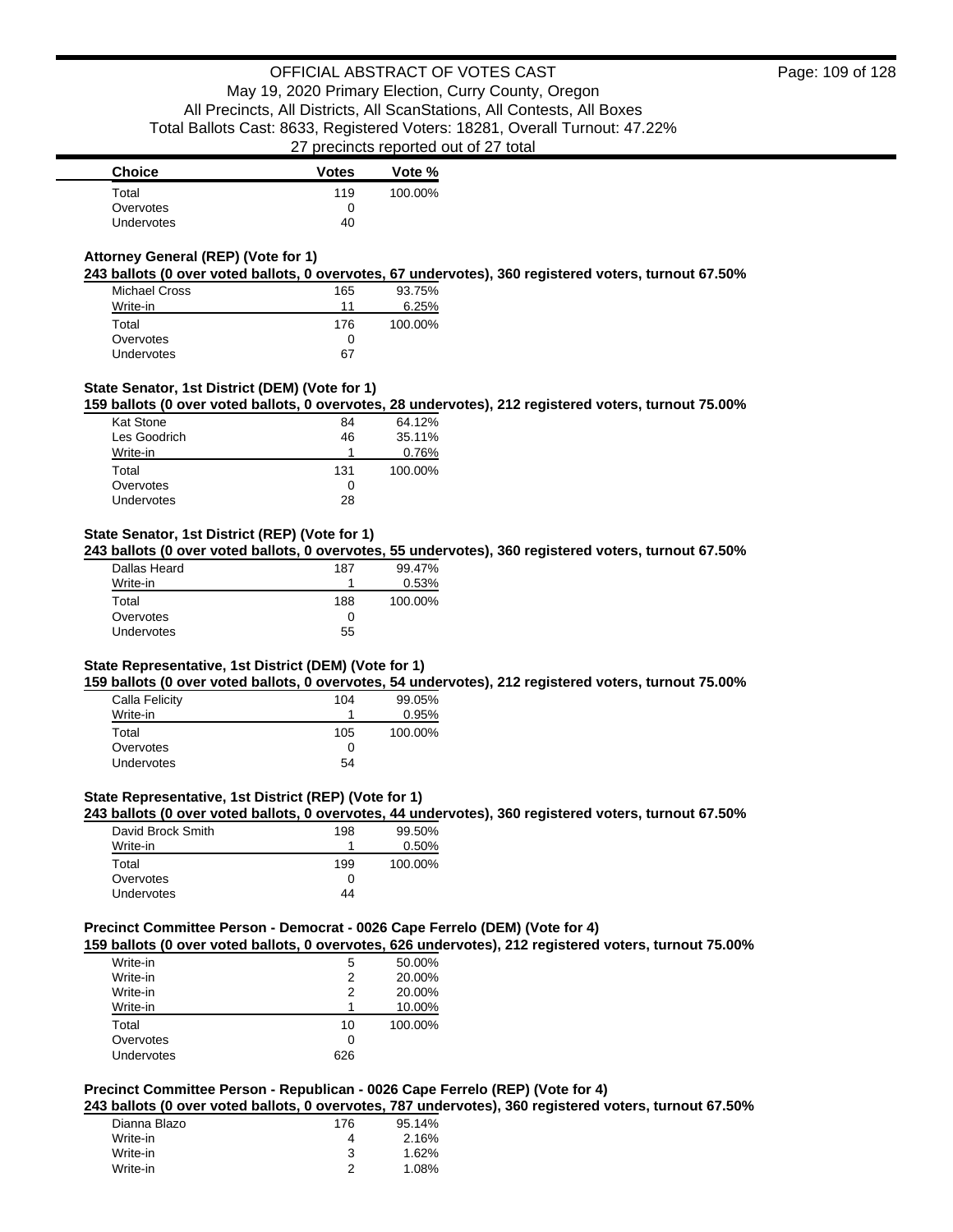| <b>Choice</b> | <b>Votes</b> | Vote %   |
|---------------|--------------|----------|
| Write-in      |              | $0.00\%$ |
| Total         | 185          | 100.00%  |
| Overvotes     | 0            |          |
| Undervotes    | 787          |          |

### **Judge of the Supreme Court, Position 1 (Vote for 1) 498 ballots (1 over voted ballots, 1 overvotes, 95 undervotes), 983 registered voters, turnout 50.66%**

| .               |     |          |
|-----------------|-----|----------|
| Thomas A Balmer | 266 | 66.17%   |
| Van Pounds      | 136 | 33.83%   |
| Write-in        | O   | $0.00\%$ |
| Total           | 402 | 100.00%  |
| Overvotes       |     |          |
| Undervotes      | 95  |          |

# **Judge of the Supreme Court, Position 7 (Vote for 1)**

**498 ballots (0 over voted ballots, 0 overvotes, 169 undervotes), 983 registered voters, turnout 50.66%**

| <b>Martha Walters</b> | 326 | 99.09%  |
|-----------------------|-----|---------|
| Write-in              | 3   | 0.91%   |
| Total                 | 329 | 100.00% |
| Overvotes             | 0   |         |
| Undervotes            | 169 |         |

## **Judge of the Court of Appeals, Position 11 (Vote for 1)**

**498 ballots (0 over voted ballots, 0 overvotes, 106 undervotes), 983 registered voters, turnout 50.66%**

| Joel DeVore  | 196 | 50.00%  |
|--------------|-----|---------|
| Kyle L Krohn | 195 | 49.74%  |
| Write-in     |     | 0.26%   |
|              |     |         |
| Total        | 392 | 100.00% |
| Overvotes    | Ω   |         |

## **Judge of the Court of Appeals, Position 1 (Vote for 1)**

**498 ballots (0 over voted ballots, 0 overvotes, 175 undervotes), 983 registered voters, turnout 50.66%**

| Josephine H Mooney | 320      | 99.07%  |
|--------------------|----------|---------|
| Write-in           | ว        | 0.93%   |
| Total              | 323      | 100.00% |
| Overvotes          | $\left($ |         |
| Undervotes         | 175      |         |

## **Judge of the Court of Appeals, Position 12 (Vote for 1)**

**498 ballots (0 over voted ballots, 0 overvotes, 182 undervotes), 983 registered voters, turnout 50.66%**

| Erin C Lagesen    | 313 | 99.05%  |
|-------------------|-----|---------|
| Write-in          | 3   | 0.95%   |
| Total             | 316 | 100.00% |
| Overvotes         | Ω   |         |
| <b>Undervotes</b> | 182 |         |

## **Judge of the Court of Appeals, Position 13 (Vote for 1)**

**498 ballots (0 over voted ballots, 0 overvotes, 183 undervotes), 983 registered voters, turnout 50.66%**

| Doug Tookey | 311 | 98.73%  |
|-------------|-----|---------|
| Write-in    |     | 1.27%   |
| Total       | 315 | 100.00% |
| Overvotes   | 0   |         |
| Undervotes  | 183 |         |

### **Judge of the Circuit Court, 15th District, Position 6 (Vote for 1)**

**498 ballots (0 over voted ballots, 0 overvotes, 156 undervotes), 983 registered voters, turnout 50.66%**

| Cynthia L Beaman | 337 | 98.54% |
|------------------|-----|--------|
| Write-in         |     | 1.46%  |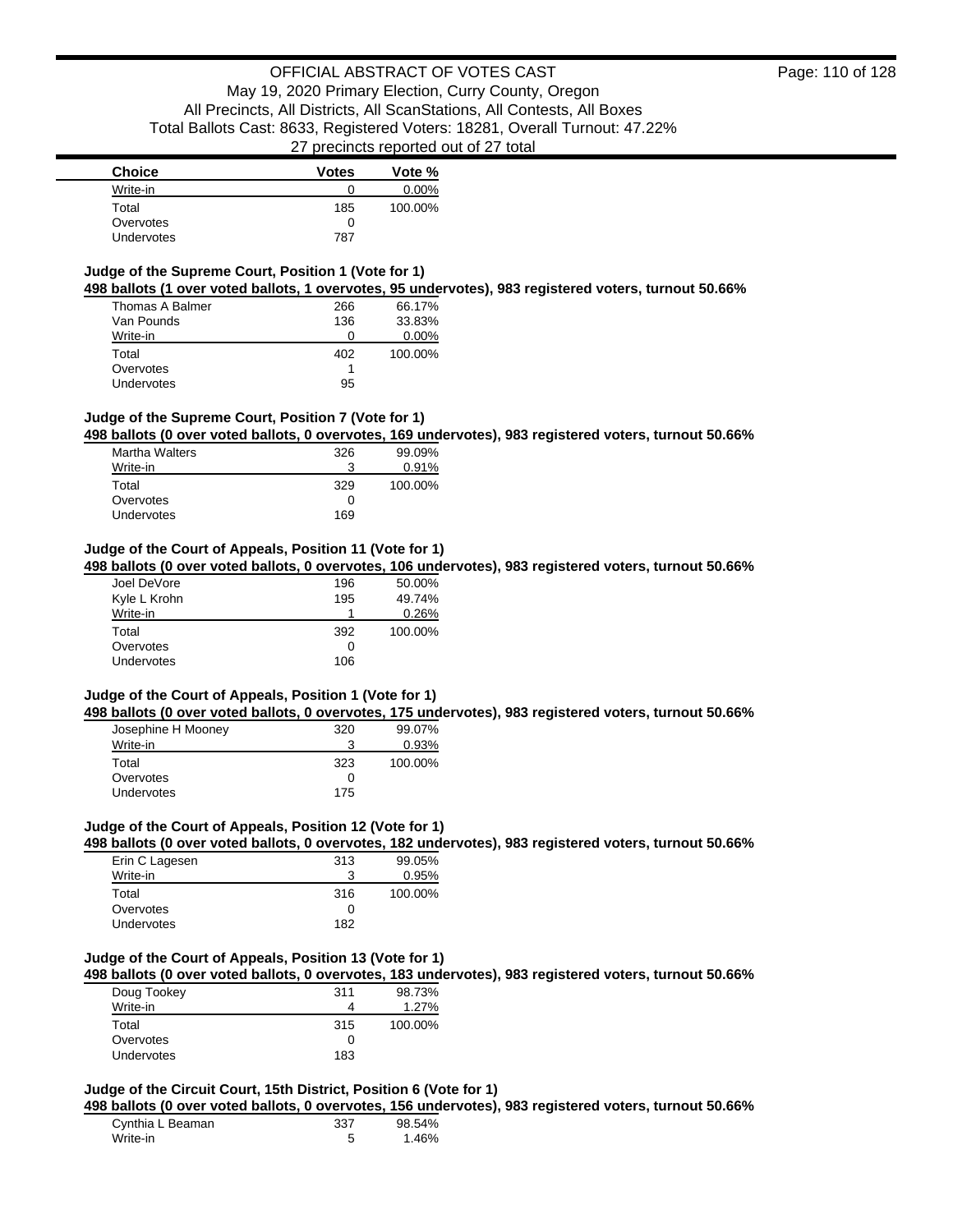| <b>Choice</b>     | <b>Votes</b> | Vote %  |
|-------------------|--------------|---------|
| Total             | 342          | 100.00% |
| Overvotes         |              |         |
| <b>Undervotes</b> | 156          |         |

## **District Attorney, Curry County (Vote for 1)**

**498 ballots (0 over voted ballots, 0 overvotes, 168 undervotes), 983 registered voters, turnout 50.66%**

| Joshua A Spansail | 326 | 98.79%  |
|-------------------|-----|---------|
| Write-in          |     | 1.21%   |
| Total             | 330 | 100.00% |
| Overvotes         | 0   |         |
| Undervotes        | 168 |         |

## **Curry County Commissioner, Position 2 (Vote for 1)**

**498 ballots (0 over voted ballots, 0 overvotes, 26 undervotes), 983 registered voters, turnout 50.66%**

| John Herzog   | 161 | 34.11%  |
|---------------|-----|---------|
| Shelia Megson | 101 | 21.40%  |
| Sue Gold      | 205 | 43.43%  |
| Write-in      | 5   | 1.06%   |
| Total         | 472 | 100.00% |
| Overvotes     | 0   |         |
| Undervotes    | 26  |         |

# **Curry County Commissioner, Position 3 (Vote for 1)**

**498 ballots (0 over voted ballots, 0 overvotes, 117 undervotes), 983 registered voters, turnout 50.66%**

| Court Boice       | 283 | 74.28%  |
|-------------------|-----|---------|
| Write-in          | 98  | 25.72%  |
| Total             | 381 | 100.00% |
| Overvotes         | O   |         |
| <b>Undervotes</b> | 117 |         |

### **Curry County Assessor (Vote for 1)**

**498 ballots (0 over voted ballots, 0 overvotes, 142 undervotes), 983 registered voters, turnout 50.66%**

| Jim Kolen         | 352 | 98.88%  |
|-------------------|-----|---------|
| Write-in          | 4   | 1.12%   |
| Total             | 356 | 100.00% |
| Overvotes         | Ω   |         |
| <b>Undervotes</b> | 142 |         |

### **Precinct 0027**

### **President (DEM) (Vote for 1)**

**59 ballots (0 over voted ballots, 0 overvotes, 2 undervotes), 93 registered voters, turnout 63.44%**

| Joseph R Biden        | 46 | 80.70%   |
|-----------------------|----|----------|
| <b>Bernie Sanders</b> |    | 12.28%   |
| Elizabeth Warren      | 3  | 5.26%    |
| Tulsi Gabbard         | 0  | $0.00\%$ |
| Write-in              | 1  | 1.75%    |
| Total                 | 57 | 100.00%  |
| Overvotes             | 0  |          |
| Undervotes            | っ  |          |

### **President (REP) (Vote for 1)**

**109 ballots (0 over voted ballots, 0 overvotes, 3 undervotes), 163 registered voters, turnout 66.87%**

| 104 | 98.11%  |
|-----|---------|
|     | 1.89%   |
| 106 | 100.00% |
|     |         |
| ર   |         |
|     |         |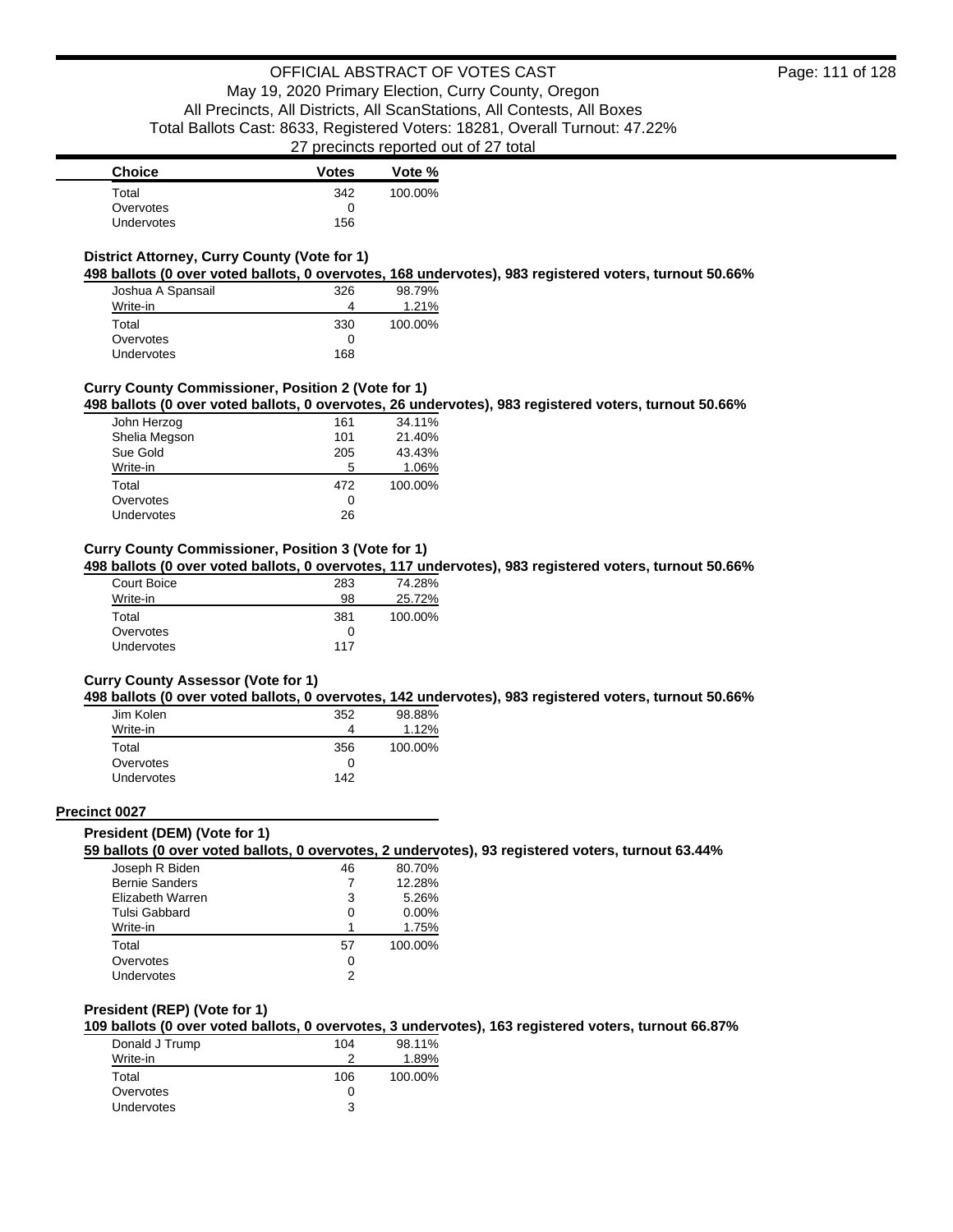# **Choice Votes Votes Vote** % **US Senator (DEM) (Vote for 1)**

**59 ballots (0 over voted ballots, 0 overvotes, 2 undervotes), 93 registered voters, turnout 63.44%**

| Jeff Merkley      | 56 | 98.25%  |
|-------------------|----|---------|
| Write-in          |    | 1.75%   |
| Total             | 57 | 100.00% |
| Overvotes         | 0  |         |
| <b>Undervotes</b> | າ  |         |

### **US Senator (REP) (Vote for 1)**

### **109 ballots (0 over voted ballots, 0 overvotes, 12 undervotes), 163 registered voters, turnout 66.87%**

| Paul J Romero Jr       | 25 | 25.77%  |
|------------------------|----|---------|
| <b>Robert Schwartz</b> | 18 | 18.56%  |
| Jo Rae Perkins         | 46 | 47.42%  |
| John Verbeek           |    | 7.22%   |
| Write-in               |    | 1.03%   |
| Total                  | 97 | 100.00% |
| Overvotes              | Ω  |         |
| Undervotes             | 12 |         |

### **US Representative, 4th District (DEM) (Vote for 1)**

**59 ballots (0 over voted ballots, 0 overvotes, 1 undervotes), 93 registered voters, turnout 63.44%**

| Peter DeFazio           | 46 | 79.31%  |
|-------------------------|----|---------|
| Doyle Elizabeth Canning | 11 | 18.97%  |
| Write-in                |    | 1.72%   |
| Total                   | 58 | 100.00% |
| Overvotes               | 0  |         |
| Undervotes              |    |         |

## **US Representative, 4th District (REP) (Vote for 1)**

**109 ballots (0 over voted ballots, 0 overvotes, 15 undervotes), 163 registered voters, turnout 66.87%**

| Alek Skarlatos | 87 | 92.55%  |
|----------------|----|---------|
| Nelson ljih    | 6  | 6.38%   |
| Write-in       | ٩  | 1.06%   |
| Total          | 94 | 100.00% |
| Overvotes      | 0  |         |
| Undervotes     | 15 |         |

## **Secretary of State (DEM) (Vote for 1)**

**59 ballots (0 over voted ballots, 0 overvotes, 6 undervotes), 93 registered voters, turnout 63.44%**

| Mark D Hass          | 14 | 26.42%  |
|----------------------|----|---------|
| Jamie McLeod-Skinner | 14 | 26.42%  |
| Shemia Fagan         | 24 | 45.28%  |
| Write-in             | 1  | 1.89%   |
| Total                | 53 | 100.00% |
| Overvotes            | 0  |         |
| Undervotes           | 6  |         |

### **Secretary of State (REP) (Vote for 1)**

**109 ballots (0 over voted ballots, 0 overvotes, 17 undervotes), 163 registered voters, turnout 66.87%**

| Kim Thatcher    | 77 | 83.70%  |
|-----------------|----|---------|
| Dave W Stauffer | 14 | 15.22%  |
| Write-in        |    | 1.09%   |
| Total           | 92 | 100.00% |
| Overvotes       |    |         |
| Undervotes      | 17 |         |

### **State Treasurer (DEM) (Vote for 1)**

**59 ballots (0 over voted ballots, 0 overvotes, 10 undervotes), 93 registered voters, turnout 63.44%**

| Tobias Read |   | 95.92% |
|-------------|---|--------|
| Write-in    | ◠ | 4.08%  |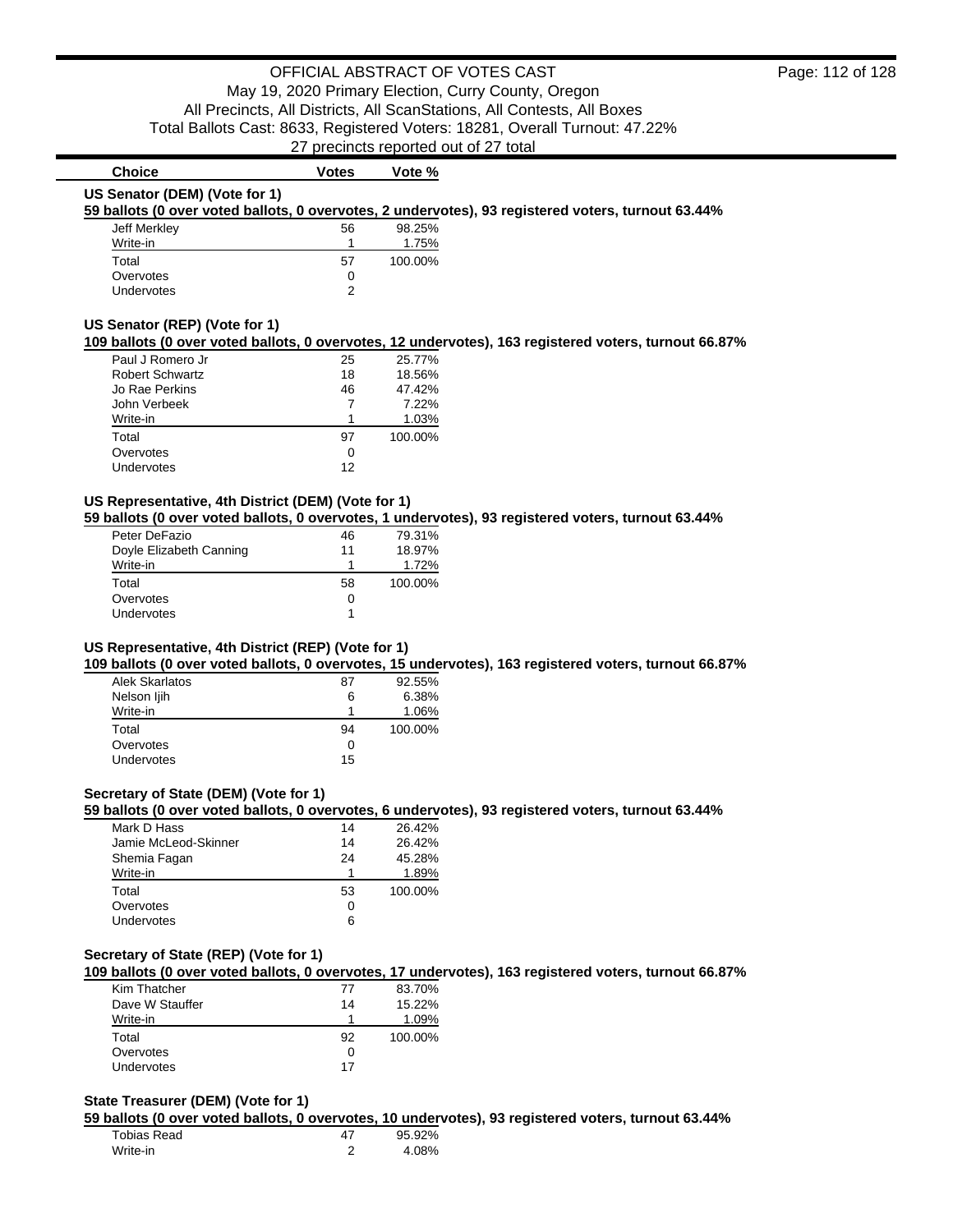| <b>Choice</b> | <b>Votes</b> | Vote %  |
|---------------|--------------|---------|
| Total         | 49           | 100.00% |
| Overvotes     |              |         |
| Undervotes    | 10           |         |

## **State Treasurer (REP) (Vote for 1)**

**109 ballots (0 over voted ballots, 0 overvotes, 31 undervotes), 163 registered voters, turnout 66.87%**

| Jeff Gudman       | 77 | 98.72%  |
|-------------------|----|---------|
| Write-in          |    | 1.28%   |
| Total             | 78 | 100.00% |
| Overvotes         | ŋ  |         |
| <b>Undervotes</b> | 31 |         |

## **Attorney General (DEM) (Vote for 1)**

**59 ballots (0 over voted ballots, 0 overvotes, 10 undervotes), 93 registered voters, turnout 63.44%**

| Ellen Rosenblum | 48           | 97.96%  |
|-----------------|--------------|---------|
| Write-in        |              | 2.04%   |
| Total           | 49           | 100.00% |
| Overvotes       | $\mathbf{0}$ |         |
| Undervotes      | 10           |         |

## **Attorney General (REP) (Vote for 1)**

**109 ballots (0 over voted ballots, 0 overvotes, 32 undervotes), 163 registered voters, turnout 66.87%**

| Michael Cross | 76 | 98.70%  |
|---------------|----|---------|
| Write-in      |    | 1.30%   |
| Total         | 77 | 100.00% |
| Overvotes     | O  |         |
| Undervotes    | 32 |         |

### **State Senator, 1st District (DEM) (Vote for 1)**

**59 ballots (0 over voted ballots, 0 overvotes, 11 undervotes), 93 registered voters, turnout 63.44%**

| Kat Stone    | 33 | 68.75%  |
|--------------|----|---------|
| Les Goodrich | 12 | 25.00%  |
| Write-in     | 3  | 6.25%   |
| Total        | 48 | 100.00% |
| Overvotes    | 0  |         |
| Undervotes   | 11 |         |

## **State Senator, 1st District (REP) (Vote for 1)**

**109 ballots (0 over voted ballots, 0 overvotes, 29 undervotes), 163 registered voters, turnout 66.87%**

| Dallas Heard      | 79 | 98.75%  |
|-------------------|----|---------|
| Write-in          |    | 1.25%   |
| Total             | 80 | 100.00% |
| Overvotes         |    |         |
| <b>Undervotes</b> | 29 |         |

## **State Representative, 1st District (DEM) (Vote for 1)**

**59 ballots (0 over voted ballots, 0 overvotes, 12 undervotes), 93 registered voters, turnout 63.44%**

| 97.87%  |
|---------|
| 2.13%   |
| 100.00% |
|         |
|         |
|         |

### **State Representative, 1st District (REP) (Vote for 1)**

**109 ballots (0 over voted ballots, 0 overvotes, 19 undervotes), 163 registered voters, turnout 66.87%**

| David Brock Smith | 88 | 97.78%   |
|-------------------|----|----------|
| Write-in          |    | $2.22\%$ |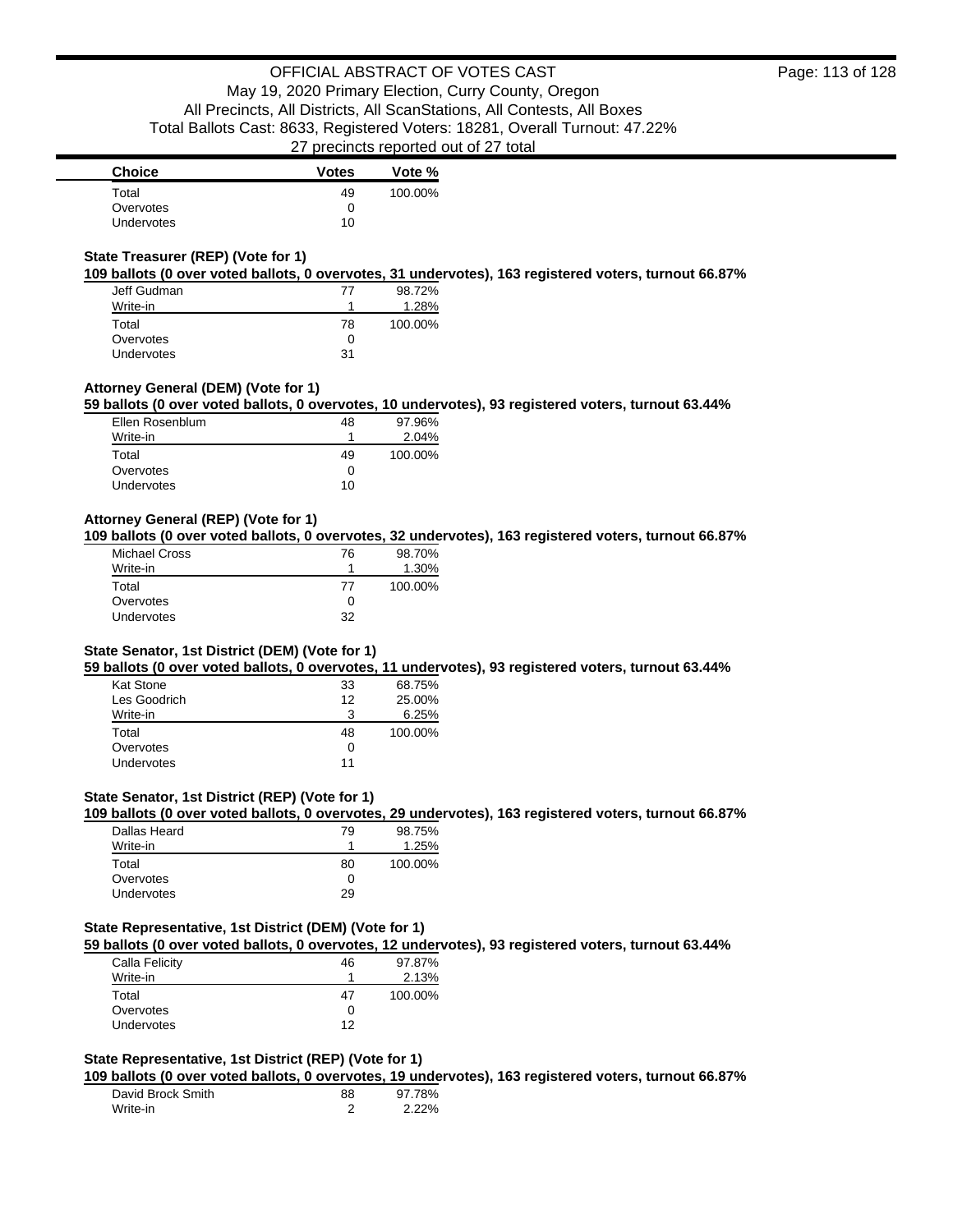| <b>Choice</b>     | <b>Votes</b> | Vote %  |
|-------------------|--------------|---------|
| Total             | 90           | 100.00% |
| Overvotes         |              |         |
| <b>Undervotes</b> | 19           |         |

# **Precinct Committee Person - Democrat - 0027 Upper Chetco (DEM) (Vote for 2)**

**59 ballots (0 over voted ballots, 0 overvotes, 114 undervotes), 93 registered voters, turnout 63.44%**

| Write-in   | 3   | 75.00%  |
|------------|-----|---------|
| Write-in   |     | 25.00%  |
| Total      |     | 100.00% |
| Overvotes  | O   |         |
| Undervotes | 114 |         |

## **Precinct Committee Person - Republican - 0027 Upper Chetco (REP) (Vote for 2)**

**109 ballots (0 over voted ballots, 0 overvotes, 142 undervotes), 163 registered voters, turnout 66.87%**

| Dora Costa        | 71           | 93.42%  |
|-------------------|--------------|---------|
| Write-in          |              | 5.26%   |
| Write-in          |              | 1.32%   |
| Total             | 76           | 100.00% |
| Overvotes         | $\mathbf{I}$ |         |
| <b>Undervotes</b> | 142          |         |

## **Judge of the Supreme Court, Position 1 (Vote for 1)**

**202 ballots (0 over voted ballots, 0 overvotes, 42 undervotes), 407 registered voters, turnout 49.63%**

| Thomas A Balmer   | 108 | 67.50%   |
|-------------------|-----|----------|
| Van Pounds        | 52  | 32.50%   |
| Write-in          | O   | $0.00\%$ |
| Total             | 160 | 100.00%  |
| Overvotes         | Ω   |          |
| <b>Undervotes</b> | 42  |          |

### **Judge of the Supreme Court, Position 7 (Vote for 1)**

**202 ballots (0 over voted ballots, 0 overvotes, 69 undervotes), 407 registered voters, turnout 49.63%**

| <b>Martha Walters</b> | 131 | 98.50%  |
|-----------------------|-----|---------|
| Write-in              | ≘   | 1.50%   |
| Total                 | 133 | 100.00% |
| Overvotes             | Ω   |         |
| <b>Undervotes</b>     | 69  |         |

### **Judge of the Court of Appeals, Position 11 (Vote for 1)**

**202 ballots (0 over voted ballots, 0 overvotes, 51 undervotes), 407 registered voters, turnout 49.63%**

| Joel DeVore  | 85  | 56.29%   |
|--------------|-----|----------|
| Kyle L Krohn | 66  | 43.71%   |
| Write-in     | ი   | $0.00\%$ |
| Total        | 151 | 100.00%  |
| Overvotes    | O   |          |
| Undervotes   | 51  |          |

## **Judge of the Court of Appeals, Position 1 (Vote for 1)**

**202 ballots (0 over voted ballots, 0 overvotes, 70 undervotes), 407 registered voters, turnout 49.63%**

| Josephine H Mooney | 130 | 98.48%  |
|--------------------|-----|---------|
| Write-in           |     | 1.52%   |
| Total              | 132 | 100.00% |
| Overvotes          | 0   |         |
| <b>Undervotes</b>  | 70  |         |

### **Judge of the Court of Appeals, Position 12 (Vote for 1)**

**202 ballots (0 over voted ballots, 0 overvotes, 69 undervotes), 407 registered voters, turnout 49.63%**

| Erin C Lagesen | 131 | 98.50% |
|----------------|-----|--------|
| Write-in       |     | 1.50%  |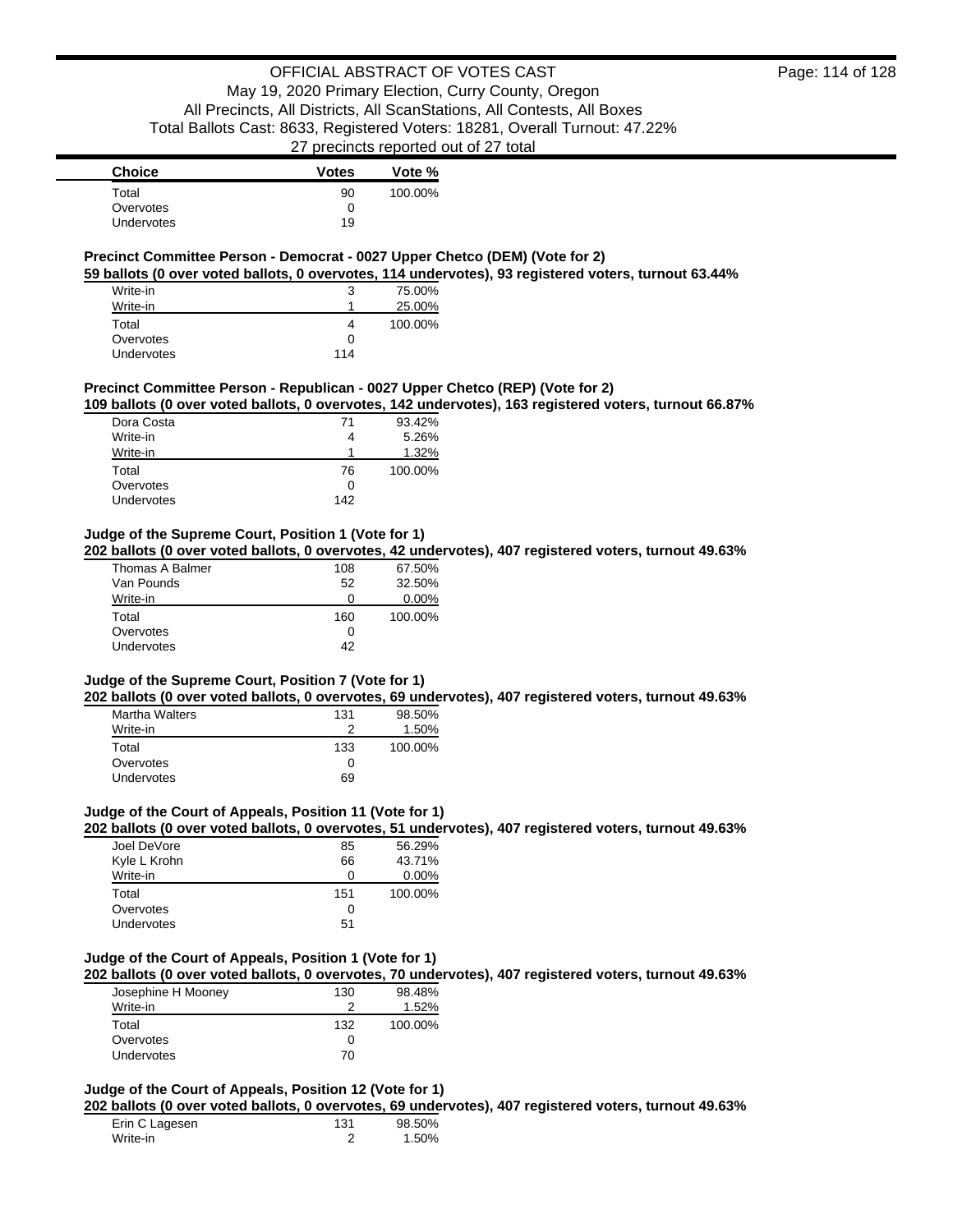## **Judge of the Court of Appeals, Position 13 (Vote for 1)**

**202 ballots (0 over voted ballots, 0 overvotes, 73 undervotes), 407 registered voters, turnout 49.63%**

| Doug Tookey       | 128 | 99.22%  |
|-------------------|-----|---------|
| Write-in          |     | 0.78%   |
| Total             | 129 | 100.00% |
| Overvotes         | 0   |         |
| <b>Undervotes</b> | 73  |         |

### **Judge of the Circuit Court, 15th District, Position 6 (Vote for 1)**

**202 ballots (0 over voted ballots, 0 overvotes, 57 undervotes), 407 registered voters, turnout 49.63%**

| Cynthia L Beaman | 142          | 97.93%  |
|------------------|--------------|---------|
| Write-in         |              | 2.07%   |
| Total            | 145          | 100.00% |
| Overvotes        | $\mathbf{I}$ |         |
| Undervotes       | 57           |         |

## **District Attorney, Curry County (Vote for 1)**

**202 ballots (0 over voted ballots, 0 overvotes, 63 undervotes), 407 registered voters, turnout 49.63%**

| Joshua A Spansail | 139 | 100.00%  |
|-------------------|-----|----------|
| Write-in          | 0   | $0.00\%$ |
| Total             | 139 | 100.00%  |
| Overvotes         | 0   |          |
| Undervotes        | 63  |          |

### **Curry County Commissioner, Position 2 (Vote for 1)**

**202 ballots (0 over voted ballots, 0 overvotes, 11 undervotes), 407 registered voters, turnout 49.63%**

| John Herzog   | 90  | 47.12%   |
|---------------|-----|----------|
| Shelia Megson | 41  | 21.47%   |
| Sue Gold      | 60  | 31.41%   |
| Write-in      | 0   | $0.00\%$ |
| Total         | 191 | 100.00%  |
| Overvotes     | O   |          |
| Undervotes    | 11  |          |

### **Curry County Commissioner, Position 3 (Vote for 1)**

**202 ballots (0 over voted ballots, 0 overvotes, 37 undervotes), 407 registered voters, turnout 49.63%**

| Court Boice       | 150 | 90.91%  |
|-------------------|-----|---------|
| Write-in          | 15  | 9.09%   |
| Total             | 165 | 100.00% |
| Overvotes         | Ω   |         |
| <b>Undervotes</b> | 37  |         |

#### **Curry County Assessor (Vote for 1)**

**202 ballots (0 over voted ballots, 0 overvotes, 54 undervotes), 407 registered voters, turnout 49.63%**

| Jim Kolen         | 148 | 100.00%  |
|-------------------|-----|----------|
| Write-in          | 0   | $0.00\%$ |
| Total             | 148 | 100.00%  |
| Overvotes         | 0   |          |
| <b>Undervotes</b> | 54  |          |

#### **All Precincts**

#### **President (DEM) (Vote for 1)**

**3068 ballots (0 over voted ballots, 0 overvotes, 76 undervotes), 4446 registered voters, turnout 69.01%**

| Joseph R Biden        | 2264 | 75.67% |
|-----------------------|------|--------|
| <b>Bernie Sanders</b> | 375  | 12.53% |
| Elizabeth Warren      | 175  | 5.85%  |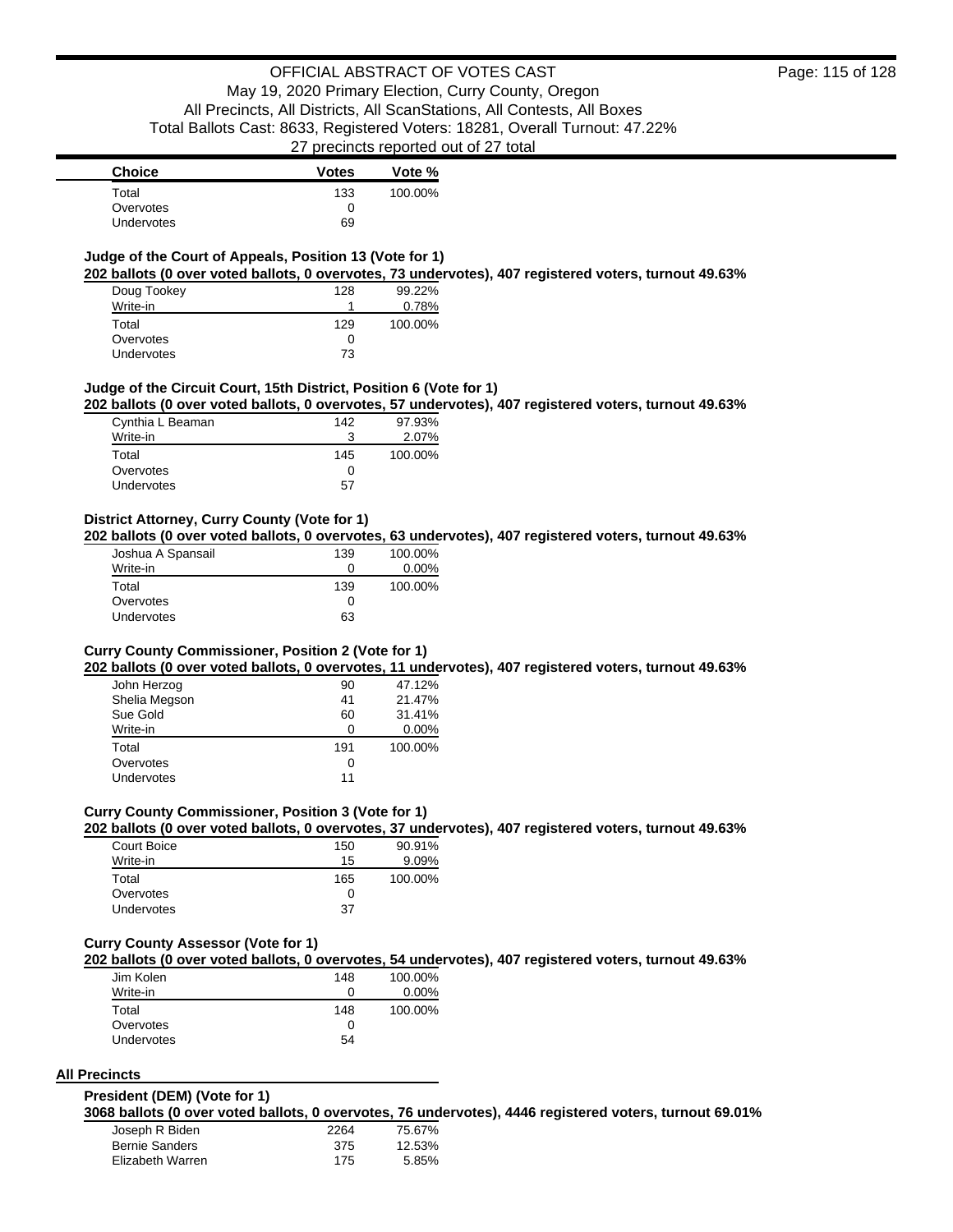| <b>Choice</b>     | <b>Votes</b> | Vote %  |
|-------------------|--------------|---------|
| Tulsi Gabbard     | 72           | 2.41%   |
| Write-in          | 106          | 3.54%   |
| Total             | 2992         | 100.00% |
| Overvotes         | 0            |         |
| <b>Undervotes</b> | 76           |         |

## **President (REP) (Vote for 1)**

**3782 ballots (0 over voted ballots, 0 overvotes, 168 undervotes), 5794 registered voters, turnout 65.27%**

| Donald J Trump    | 3492 | 96.62%  |
|-------------------|------|---------|
| Write-in          | 122  | 3.38%   |
| Total             | 3614 | 100.00% |
| Overvotes         | 0    |         |
| <b>Undervotes</b> | 168  |         |

## **US Senator (DEM) (Vote for 1)**

**3068 ballots (2 over voted ballots, 2 overvotes, 285 undervotes), 4446 registered voters, turnout 69.01%**

| Jeff Merkley | 2738 | 98.45%  |
|--------------|------|---------|
| Write-in     | 43   | 1.55%   |
| Total        | 2781 | 100.00% |
| Overvotes    |      |         |
| Undervotes   | 285  |         |

## **US Senator (REP) (Vote for 1)**

**3782 ballots (0 over voted ballots, 0 overvotes, 504 undervotes), 5794 registered voters, turnout 65.27%**

| Paul J Romero Jr       | 1092 | 33.31%  |
|------------------------|------|---------|
| <b>Robert Schwartz</b> | 410  | 12.51%  |
| Jo Rae Perkins         | 1485 | 45.30%  |
| John Verbeek           | 269  | 8.21%   |
| Write-in               | 22   | 0.67%   |
| Total                  | 3278 | 100.00% |
| Overvotes              | Ω    |         |
| Undervotes             | 504  |         |

# **US Representative, 4th District (DEM) (Vote for 1)**

**3068 ballots (2 over voted ballots, 2 overvotes, 105 undervotes), 4446 registered voters, turnout 69.01%**

| Peter DeFazio           | 2458 | 83.01%  |
|-------------------------|------|---------|
| Doyle Elizabeth Canning | 477  | 16.11%  |
| Write-in                | 26   | 0.88%   |
| Total                   | 2961 | 100.00% |
| Overvotes               | 2    |         |
| Undervotes              | 105  |         |

# **US Representative, 4th District (REP) (Vote for 1)**

**3782 ballots (0 over voted ballots, 0 overvotes, 515 undervotes), 5794 registered voters, turnout 65.27%**

| Alek Skarlatos | 2871 | 87.88%  |
|----------------|------|---------|
| Nelson ljih    | 371  | 11.36%  |
| Write-in       | 25   | 0.77%   |
| Total          | 3267 | 100.00% |
| Overvotes      | Ω    |         |
| Undervotes     | 515  |         |

### **Secretary of State (DEM) (Vote for 1)**

**3068 ballots (1 over voted ballots, 1 overvotes, 317 undervotes), 4446 registered voters, turnout 69.01%**

| Mark D Hass          | 707  | 25.71%  |
|----------------------|------|---------|
| Jamie McLeod-Skinner | 870  | 31.64%  |
| Shemia Fagan         | 1144 | 41.60%  |
| Write-in             | 29   | 1.05%   |
| Total                | 2750 | 100.00% |
| Overvotes            |      |         |
| <b>Undervotes</b>    | 317  |         |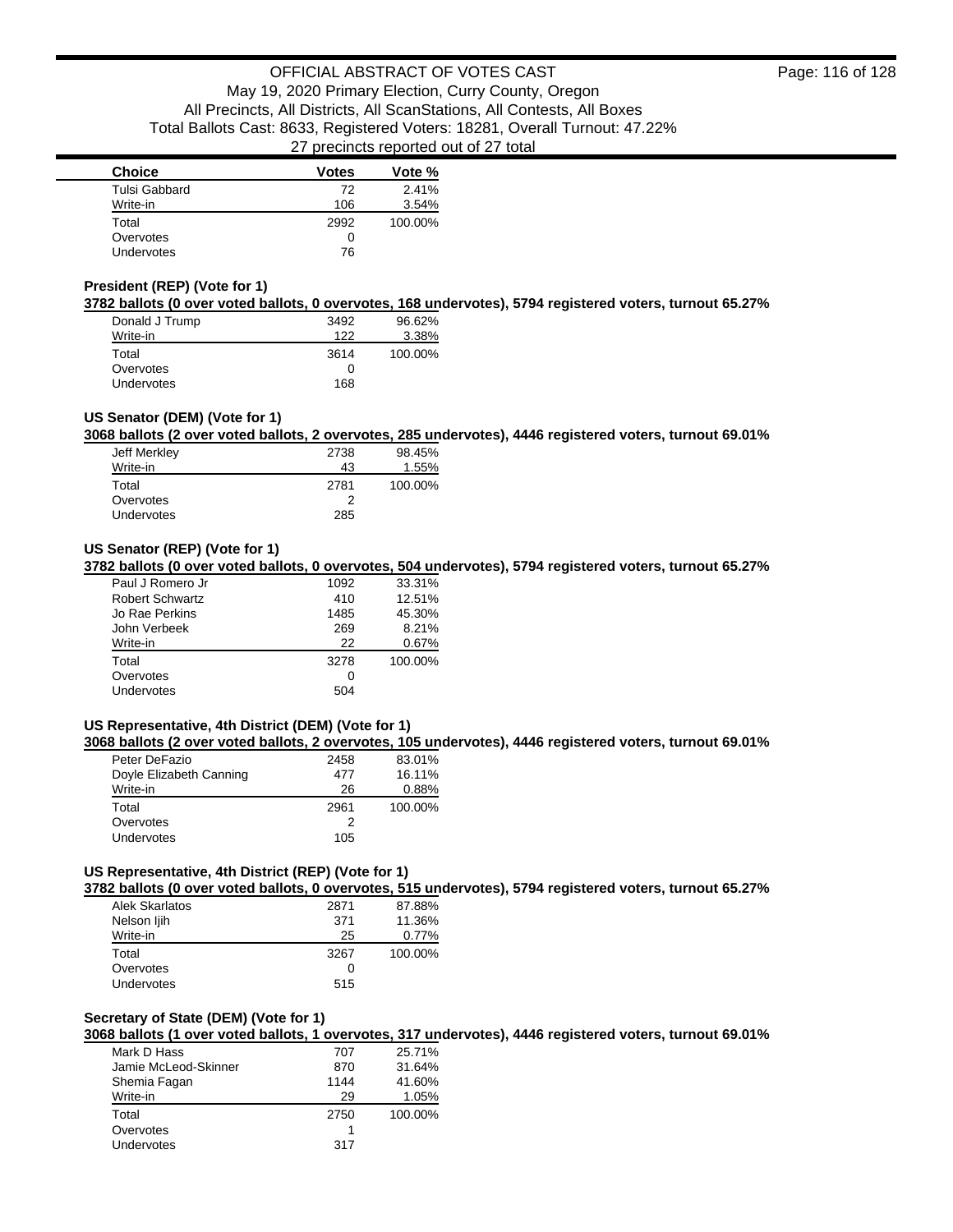| <b>Votes</b> | Vote %                                                                      |                                                                                                          |
|--------------|-----------------------------------------------------------------------------|----------------------------------------------------------------------------------------------------------|
|              |                                                                             |                                                                                                          |
|              |                                                                             | 3782 ballots (1 over voted ballots, 1 overvotes, 533 undervotes), 5794 registered voters, turnout 65.27% |
| 2750         | 84.67%                                                                      |                                                                                                          |
| 476          | 14.66%                                                                      |                                                                                                          |
| 22           | 0.68%                                                                       |                                                                                                          |
| 3248         | 100.00%                                                                     |                                                                                                          |
|              |                                                                             |                                                                                                          |
| 533          |                                                                             |                                                                                                          |
|              |                                                                             | 3068 ballots (0 over voted ballots, 0 overvotes, 791 undervotes), 4446 registered voters, turnout 69.01% |
| 2248         | 98.73%                                                                      |                                                                                                          |
| 29           | 1.27%                                                                       |                                                                                                          |
| 2277         | 100.00%                                                                     |                                                                                                          |
|              | Secretary of State (REP) (Vote for 1)<br>State Treasurer (DEM) (Vote for 1) |                                                                                                          |

## **State Treasurer (REP) (Vote for 1)**

Overvotes 0 Undervotes 791

**3782 ballots (0 over voted ballots, 0 overvotes, 971 undervotes), 5794 registered voters, turnout 65.27%**

| Jeff Gudman       | 2785 | 99.08%  |
|-------------------|------|---------|
| Write-in          | 26   | 0.92%   |
| Total             | 2811 | 100.00% |
| Overvotes         |      |         |
| <b>Undervotes</b> | 971  |         |

## **Attorney General (DEM) (Vote for 1)**

**3068 ballots (0 over voted ballots, 0 overvotes, 699 undervotes), 4446 registered voters, turnout 69.01%**

| Ellen Rosenblum | 2348 | 99.11%  |
|-----------------|------|---------|
| Write-in        | 21   | 0.89%   |
| Total           | 2369 | 100.00% |
| Overvotes       | 0    |         |
| Undervotes      | 699  |         |

### **Attorney General (REP) (Vote for 1)**

**3782 ballots (0 over voted ballots, 0 overvotes, 1126 undervotes), 5794 registered voters, turnout 65.27%**

| Michael Cross | 2585         | 97.33%  |
|---------------|--------------|---------|
| Write-in      | 71           | 2.67%   |
| Total         | 2656         | 100.00% |
| Overvotes     | $\mathbf{I}$ |         |
| Undervotes    | 1126         |         |

### **State Senator, 1st District (DEM) (Vote for 1)**

**3068 ballots (1 over voted ballots, 1 overvotes, 578 undervotes), 4446 registered voters, turnout 69.01%**

| Kat Stone    | 1665 | 66.89%  |
|--------------|------|---------|
| Les Goodrich | 791  | 31.78%  |
| Write-in     | 33   | 1.33%   |
| Total        | 2489 | 100.00% |
| Overvotes    |      |         |
|              |      |         |

### **State Senator, 1st District (REP) (Vote for 1)**

**3782 ballots (0 over voted ballots, 0 overvotes, 887 undervotes), 5794 registered voters, turnout 65.27%**

| Dallas Heard      | 2863 | 98.89%  |
|-------------------|------|---------|
| Write-in          | 32   | 1.11%   |
| Total             | 2895 | 100.00% |
| Overvotes         | Ω    |         |
| <b>Undervotes</b> | 887  |         |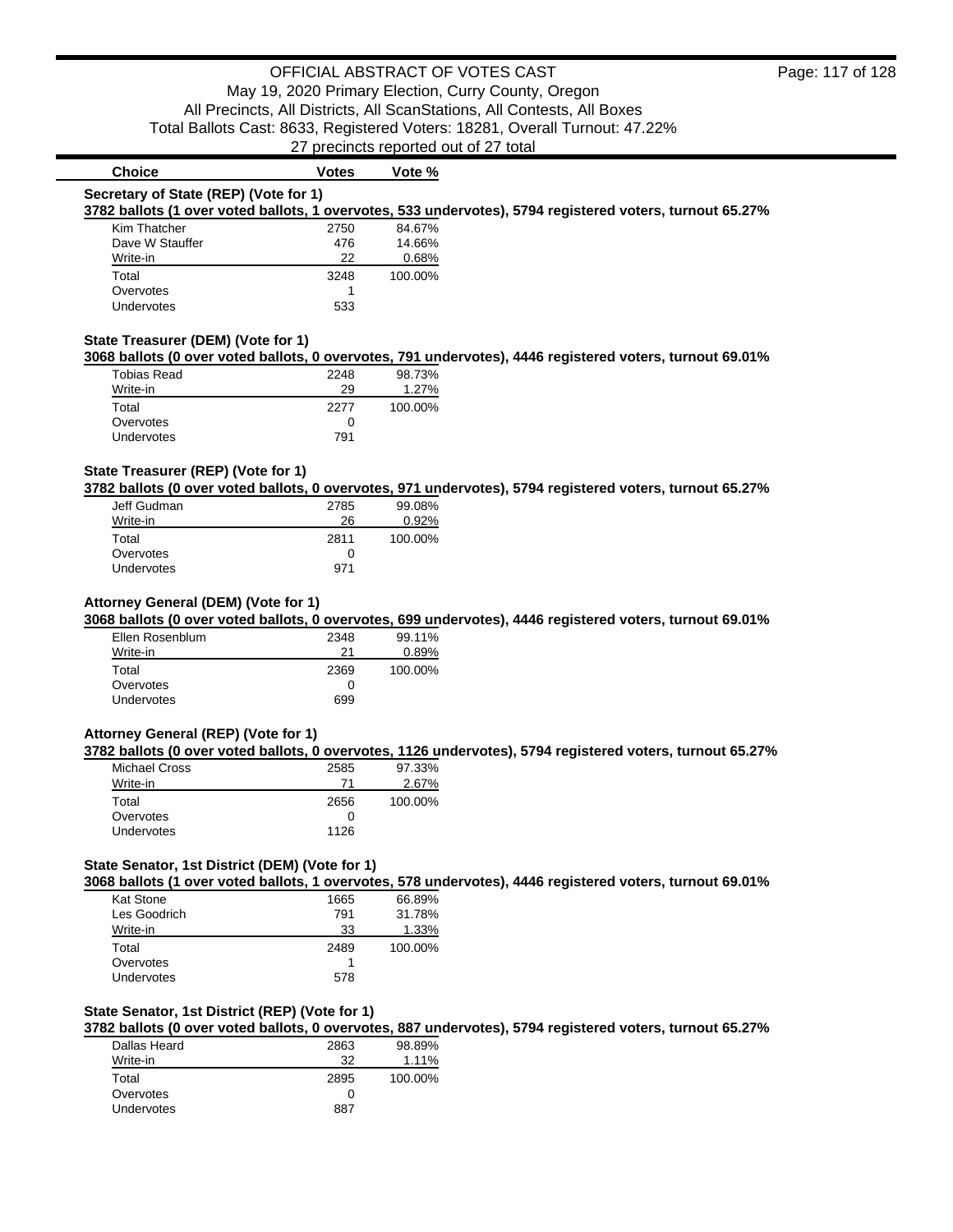# 27 precincts reported out of 27 total **Choice Votes Votes Vote % State Representative, 1st District (DEM) (Vote for 1) 3068 ballots (0 over voted ballots, 0 overvotes, 918 undervotes), 4446 registered voters, turnout 69.01%** Calla Felicity 2104 97.86% Write-in 2.14% Total 2150 100.00% Overvotes and the contract of the contract of the contract of the contract of the contract of the contract of the contract of the contract of the contract of the contract of the contract of the contract of the contract of Undervotes 918 **State Representative, 1st District (REP) (Vote for 1) 3782 ballots (0 over voted ballots, 0 overvotes, 686 undervotes), 5794 registered voters, turnout 65.27%** David Brock Smith 3052 98.58% Write-in 44 Total 3096 100.00% Overvotes and the contract of the contract of the contract of the contract of the contract of the contract of the contract of the contract of the contract of the contract of the contract of the contract of the contract of Undervotes 686 **Precinct Committee Person - Democrat - 0001 Agness (DEM) (Vote for 2) 25 ballots (0 over voted ballots, 0 overvotes, 49 undervotes), 37 registered voters, turnout 67.57%** Write-in 1 100.00% Write-in 0 0.00% Total 100.00% Overvotes 0 Undervotes 49 **Precinct Committee Person - Democrat - 0002 S Chetco (DEM) (Vote for 3) 92 ballots (0 over voted ballots, 0 overvotes, 210 undervotes), 140 registered voters, turnout 65.71%** Les Goodrich 65 83.33% Write-in 6 9.09%

| Write-in   | 6   | 9.09%   |
|------------|-----|---------|
| Write-in   | 3   | 4.55%   |
| Write-in   | 2   | 3.03%   |
| Total      | 66  | 100.00% |
| Overvotes  | 0   |         |
| Undervotes | 210 |         |

# **Precinct Committee Person - Democrat - 0003 Floras Creek (DEM) (Vote for 2)**

# **110 ballots (0 over voted ballots, 0 overvotes, 147 undervotes), 159 registered voters, turnout 69.18%**

| <b>Bill Dooley</b> | 70  | 95.89%   |
|--------------------|-----|----------|
| Write-in           | 3   | 4.11%    |
| Write-in           | n   | $0.00\%$ |
| Total              | 73  | 100.00%  |
| Overvotes          | 0   |          |
| Undervotes         | 147 |          |
|                    |     |          |

# **Precinct Committee Person - Democrat - 0004 Sixes (DEM) (Vote for 2)**

**31 ballots (0 over voted ballots, 0 overvotes, 62 undervotes), 59 registered voters, turnout 52.54%**

| Write-in   |    | $0.00\%$ |
|------------|----|----------|
| Write-in   |    | $0.00\%$ |
| Total      | O  | $0.00\%$ |
| Overvotes  | 0  |          |
| Undervotes | 62 |          |
|            |    |          |

# **Precinct Committee Person - Democrat - 0005 Elk River (DEM) (Vote for 3)**

**208 ballots (0 over voted ballots, 0 overvotes, 386 undervotes), 294 registered voters, turnout 70.75%**

| Joy May            | 132 | 55.46% |
|--------------------|-----|--------|
| <b>Rich Folden</b> | 95  | 39.92% |
| Write-in           | 10  | 4.20%  |
| Write-in           |     | 0.42%  |
| Write-in           | O   | 0.00%  |
|                    |     |        |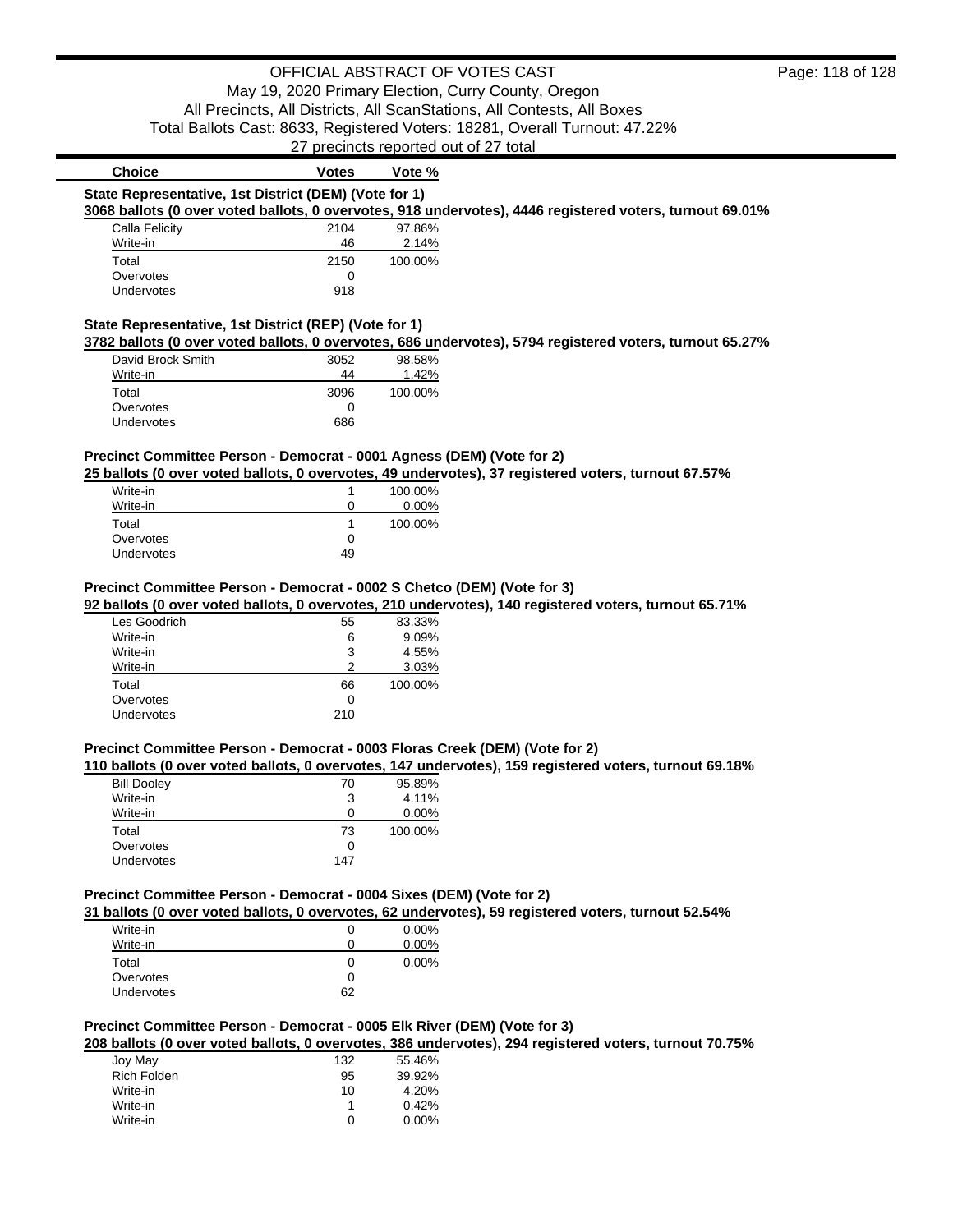| <b>Choice</b>     | <b>Votes</b> | Vote %  |
|-------------------|--------------|---------|
| Total             | 238          | 100.00% |
| Overvotes         |              |         |
| <b>Undervotes</b> | 386          |         |

## **Precinct Committee Person - Democrat - 0006 Port Orford 1 (DEM) (Vote for 2)**

**155 ballots (0 over voted ballots, 0 overvotes, 102 undervotes), 201 registered voters, turnout 77.11%**

| Casey Folden      | 113 | 54.33%   |
|-------------------|-----|----------|
| <b>Bruce Levy</b> | 95  | 45.67%   |
| Write-in          | 0   | $0.00\%$ |
| Write-in          |     | $0.00\%$ |
| Total             | 208 | 100.00%  |
| Overvotes         | Ω   |          |
| Undervotes        | 102 |          |

## **Precinct Committee Person - Democrat - 0007 Port Orford 2 (DEM) (Vote for 2)**

**86 ballots (0 over voted ballots, 0 overvotes, 50 undervotes), 118 registered voters, turnout 72.88%**

| Jack P Pruitt | 56  | 45.90%   |
|---------------|-----|----------|
| Jane Odson    | 66  | 54.10%   |
| Write-in      | 0   | $0.00\%$ |
| Write-in      | ∩   | $0.00\%$ |
| Total         | 122 | 100.00%  |
| Overvotes     | 0   |          |
| Undervotes    | 50  |          |

### **Precinct Committee Person - Democrat - 0008 Ophir (DEM) (Vote for 2)**

**126 ballots (0 over voted ballots, 0 overvotes, 244 undervotes), 170 registered voters, turnout 74.12%**

| Write-in          | 5   | 62.50%  |
|-------------------|-----|---------|
| Write-in          | 3   | 37.50%  |
| Total             | 8   | 100.00% |
| Overvotes         | Ω   |         |
| <b>Undervotes</b> | 244 |         |

### **Precinct Committee Person - Democrat - 0009 Wedderburn (DEM) (Vote for 4)**

**166 ballots (0 over voted ballots, 0 overvotes, 657 undervotes), 236 registered voters, turnout 70.34%**

| Write-in   | 4   | 57.14%  |
|------------|-----|---------|
| Write-in   |     | 14.29%  |
| Write-in   |     | 14.29%  |
| Write-in   |     | 14.29%  |
| Total      |     | 100.00% |
| Overvotes  | Ω   |         |
| Undervotes | 657 |         |
|            |     |         |

## **Precinct Committee Person - Democrat - 0010 N Gold Beach (DEM) (Vote for 3)**

**105 ballots (0 over voted ballots, 0 overvotes, 309 undervotes), 163 registered voters, turnout 64.42%**

| Write-in   | 6   | 100.00%  |
|------------|-----|----------|
| Write-in   | 0   | $0.00\%$ |
| Write-in   |     | $0.00\%$ |
| Total      | 6   | 100.00%  |
| Overvotes  | 0   |          |
| Undervotes | 309 |          |

## **Precinct Committee Person - Democrat - 0011 S Gold Beach (DEM) (Vote for 4)**

**153 ballots (0 over voted ballots, 0 overvotes, 597 undervotes), 224 registered voters, turnout 68.30%**

| Write-in   | 9   | 60.00%  |
|------------|-----|---------|
| Write-in   | 2   | 13.33%  |
| Write-in   | 2   | 13.33%  |
| Write-in   | 2   | 13.33%  |
| Total      | 15  | 100.00% |
| Overvotes  | 0   |         |
| Undervotes | 597 |         |
|            |     |         |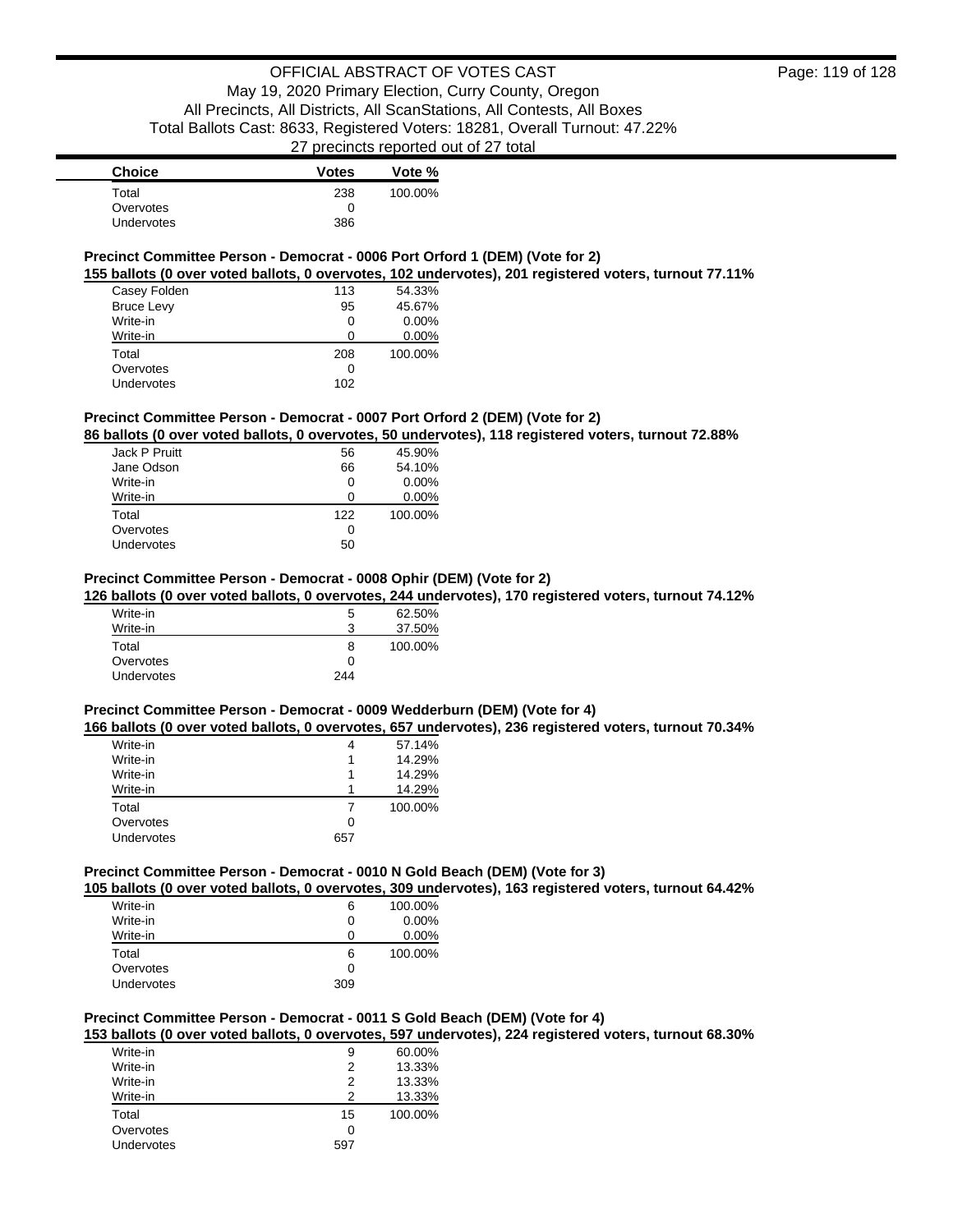# OFFICIAL ABSTRACT OF VOTES CAST May 19, 2020 Primary Election, Curry County, Oregon All Precincts, All Districts, All ScanStations, All Contests, All Boxes

Total Ballots Cast: 8633, Registered Voters: 18281, Overall Turnout: 47.22%

27 precincts reported out of 27 total

| <b>Choice</b>                                                                               | <b>Votes</b>   | Vote %                   |                                                                                                         |
|---------------------------------------------------------------------------------------------|----------------|--------------------------|---------------------------------------------------------------------------------------------------------|
| Precinct Committee Person - Democrat - 0012 Hunter Creek (DEM) (Vote for 2)                 |                |                          |                                                                                                         |
|                                                                                             |                |                          | 49 ballots (0 over voted ballots, 0 overvotes, 96 undervotes), 74 registered voters, turnout 66.22%     |
| Write-in                                                                                    | 2              | 100.00%                  |                                                                                                         |
| Write-in                                                                                    | 0              | 0.00%                    |                                                                                                         |
| Total                                                                                       | $\overline{2}$ | 100.00%                  |                                                                                                         |
| Overvotes                                                                                   | 0              |                          |                                                                                                         |
| Undervotes                                                                                  | 96             |                          |                                                                                                         |
|                                                                                             |                |                          |                                                                                                         |
| Precinct Committee Person - Democrat - 0013 Pistol River (DEM) (Vote for 2)                 |                |                          |                                                                                                         |
|                                                                                             |                |                          | 46 ballots (0 over voted ballots, 0 overvotes, 90 undervotes), 64 registered voters, turnout 71.88%     |
| Write-in                                                                                    | 1              | 50.00%                   |                                                                                                         |
| Write-in                                                                                    | 1              | 50.00%                   |                                                                                                         |
| Total                                                                                       | $\overline{2}$ | 100.00%                  |                                                                                                         |
| Overvotes                                                                                   | 0              |                          |                                                                                                         |
| Undervotes                                                                                  | 90             |                          |                                                                                                         |
| Precinct Committee Person - Democrat - 0014 Harris Creek (DEM) (Vote for 2)<br>Write-in     | 1              | 100.00%                  | 49 ballots (0 over voted ballots, 0 overvotes, 97 undervotes), 93 registered voters, turnout 52.69%     |
| Write-in                                                                                    | 0              | 0.00%                    |                                                                                                         |
| Total                                                                                       | 1              | 100.00%                  |                                                                                                         |
| Overvotes                                                                                   | 0              |                          |                                                                                                         |
| Undervotes                                                                                  | 97             |                          |                                                                                                         |
| Debra Jo Worth<br>Write-in<br>Write-in                                                      | 76<br>2<br>0   | 97.44%<br>2.56%<br>0.00% |                                                                                                         |
| Total                                                                                       | 78             | 100.00%                  |                                                                                                         |
| Overvotes                                                                                   | 0              |                          |                                                                                                         |
| Undervotes                                                                                  | 136            |                          |                                                                                                         |
| Precinct Committee Person - Democrat - 0016 Brookings 2 (DEM) (Vote for 7)<br>Dan R Sherman | 125            | 22.12%                   | 257 ballots (0 over voted ballots, 0 overvotes, 1234 undervotes), 373 registered voters, turnout 68.90% |
| LauRose D Felicity                                                                          | 132            | 23.36%                   |                                                                                                         |
| Calla Felicity                                                                              | 139            | 24.60%                   |                                                                                                         |
| Teresa D Lawson                                                                             | 138            | 24.42%                   |                                                                                                         |
| Write-in                                                                                    | 15             | 2.65%                    |                                                                                                         |
| Write-in                                                                                    | 9              | 1.59%                    |                                                                                                         |
| Write-in                                                                                    | 7              | 1.24%                    |                                                                                                         |
| Write-in                                                                                    | 0              | 0.00%                    |                                                                                                         |
| Write-in                                                                                    | 0              | 0.00%                    |                                                                                                         |
| Write-in                                                                                    | 0              | 0.00%                    |                                                                                                         |
| Write-in                                                                                    | 0              | 0.00%                    |                                                                                                         |
| Total                                                                                       | 565            | 100.00%                  |                                                                                                         |
| Overvotes                                                                                   | 0              |                          |                                                                                                         |
| Undervotes                                                                                  | 1234           |                          |                                                                                                         |
|                                                                                             |                |                          |                                                                                                         |
| Precinct Committee Person - Democrat - 0017 Brookings 3 (DEM) (Vote for 8)                  |                |                          | 321 ballots (0 over voted ballots, 0 overvotes, 2165 undervotes), 453 registered voters, turnout 70.86% |
| Tom Bozack                                                                                  | 167            | 41.44%                   |                                                                                                         |
| Linda M Bozack                                                                              | 193            | 47.89%                   |                                                                                                         |
| Write-in                                                                                    | 11             | 2.73%                    |                                                                                                         |
| Write-in                                                                                    | 10             | 2.48%                    |                                                                                                         |
| Write-in                                                                                    | $\overline{7}$ | 1.74%                    |                                                                                                         |
| Write-in                                                                                    | 4              | 0.99%                    |                                                                                                         |

Write-in 4 0.99%<br>Write-in 4 0.99% Write-in 4 0.99% Write-in 4 0.99%

Write-in 2 0.50%<br>Write-in 2 0.74% 3 0.74%

Write-in 2<br>Write-in 2<br>Write-in 3

Write-in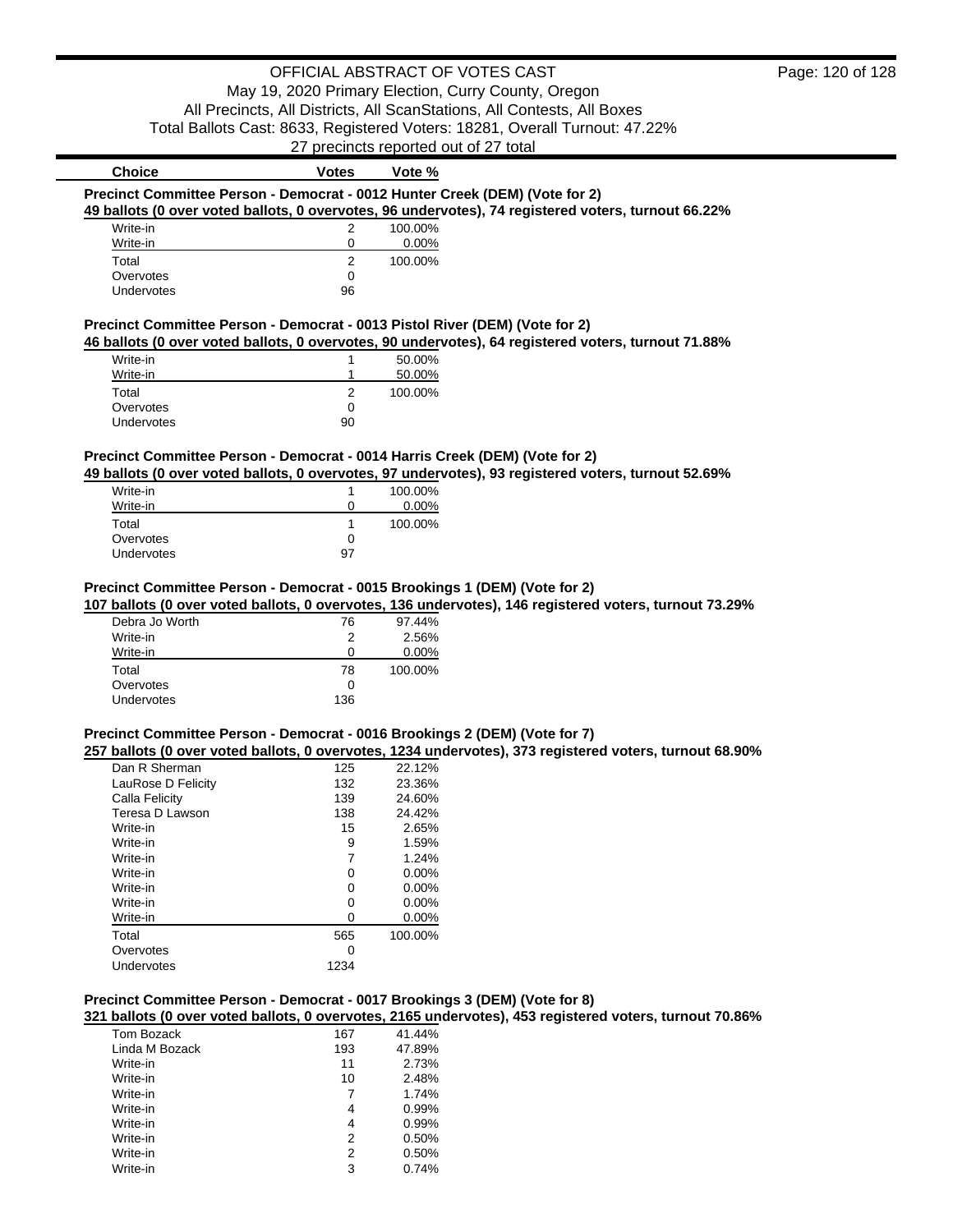| <b>Choice</b>     | <b>Votes</b> | Vote %  |
|-------------------|--------------|---------|
| Total             | 403          | 100.00% |
| Overvotes         |              |         |
| <b>Undervotes</b> | 2165         |         |

## **Precinct Committee Person - Democrat - 0018 N Chetco (DEM) (Vote for 2)**

**113 ballots (0 over voted ballots, 0 overvotes, 226 undervotes), 147 registered voters, turnout 76.87%**

| Write-in   |     | 0.00% |
|------------|-----|-------|
| Write-in   |     | 0.00% |
| Total      | 0   | 0.00% |
| Overvotes  |     |       |
| Undervotes | 226 |       |

### **Precinct Committee Person - Democrat - 0019 Winchuck (DEM) (Vote for 3)**

**142 ballots (0 over voted ballots, 0 overvotes, 246 undervotes), 202 registered voters, turnout 70.30%**

| Vicki Bradley | 92  | 51.11%  |
|---------------|-----|---------|
| Lisa Neher    | 84  | 46.67%  |
| Write-in      | 3   | 1.67%   |
| Write-in      |     | 0.56%   |
| Write-in      | O   | 0.00%   |
| Total         | 180 | 100.00% |
| Overvotes     | O   |         |
| Undervotes    | 246 |         |
|               |     |         |

### **Precinct Committee Person - Democrat - 0020 Jerrys Flat (DEM) (Vote for 2)**

**62 ballots (0 over voted ballots, 0 overvotes, 118 undervotes), 99 registered voters, turnout 62.63%**

| Write-in   | 4   | 66.67%  |
|------------|-----|---------|
| Write-in   | າ   | 33.33%  |
| Total      | 6   | 100.00% |
| Overvotes  | 0   |         |
| Undervotes | 118 |         |

### **Precinct Committee Person - Democrat - 0021 Brookings 4 (DEM) (Vote for 2)**

**51 ballots (0 over voted ballots, 0 overvotes, 101 undervotes), 79 registered voters, turnout 64.56%** Write-in 1 100.00%<br>
Write-in 1 100.00% Write-in 0 Total 1 100.00%<br>Overvotes 0 0 **Overvotes** 

## **Precinct Committee Person - Democrat - 0022 W Harbor (DEM) (Vote for 2)**

#### **98 ballots (0 over voted ballots, 0 overvotes, 115 undervotes), 144 registered voters, turnout 68.06%**

| 75           | 92.59%   |
|--------------|----------|
| 6            | 7.41%    |
| 0            | $0.00\%$ |
| 81           | 100.00%  |
| $\mathbf{I}$ |          |
| 115          |          |
|              |          |

Undervotes 101

### **Precinct Committee Person - Democrat - 0023 Lower Harbor (DEM) (Vote for 2)**

**102 ballots (0 over voted ballots, 0 overvotes, 196 undervotes), 139 registered voters, turnout 73.38%**

| Write-in          | 5   | 62.50%  |
|-------------------|-----|---------|
| Write-in          |     | 37.50%  |
| Total             | 8   | 100.00% |
| Overvotes         |     |         |
| <b>Undervotes</b> | 196 |         |

# **Precinct Committee Person - Democrat - 0024 S W Harbor (DEM) (Vote for 3)**

**109 ballots (0 over voted ballots, 0 overvotes, 185 undervotes), 166 registered voters, turnout 65.66%**

| Jan Henault  | 82 | 57.75% |
|--------------|----|--------|
| L Gylan Lane | 58 | 40.85% |
| Write-in     |    | 1.41%  |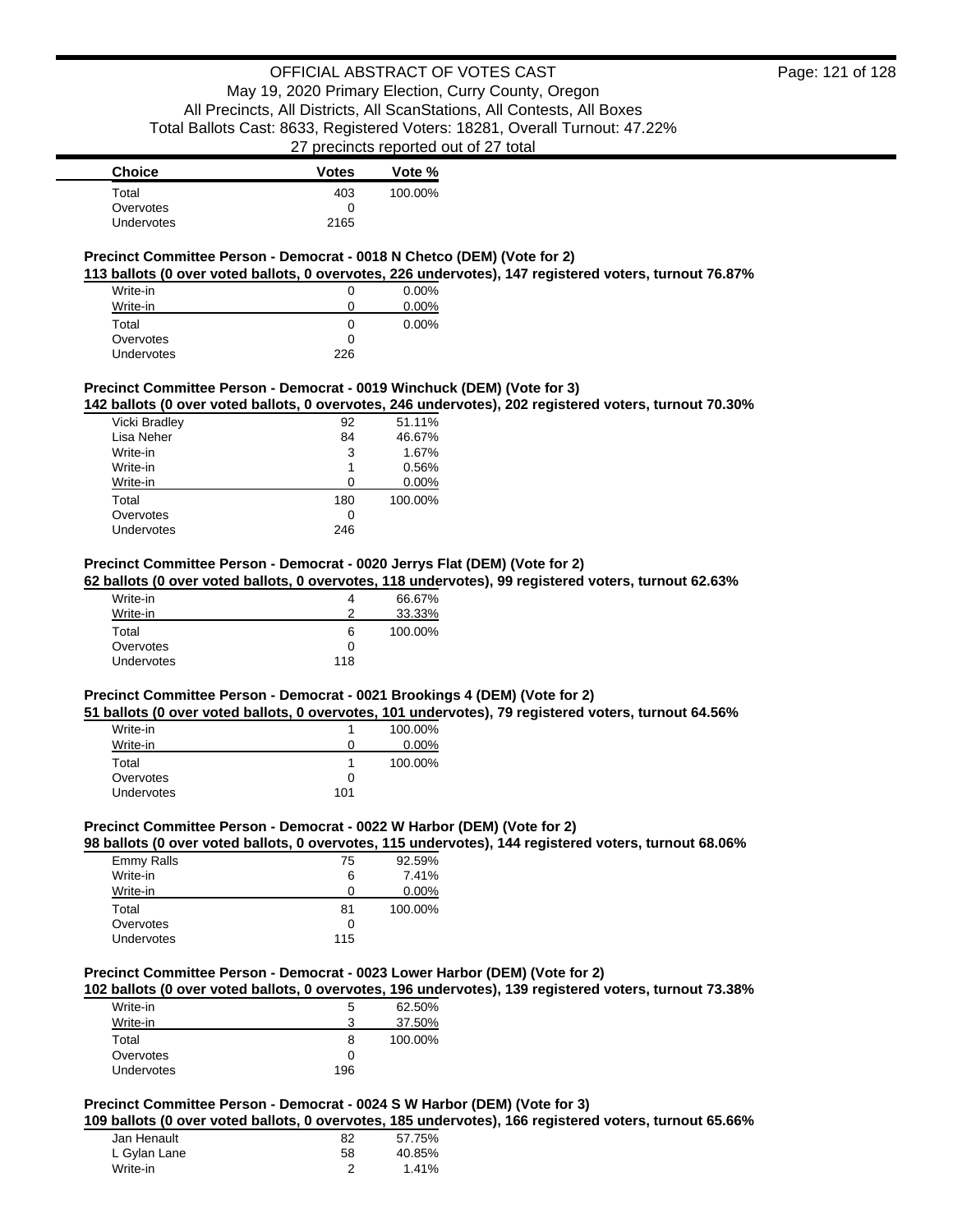| <b>Choice</b> | <b>Votes</b> | Vote %   |
|---------------|--------------|----------|
| Write-in      | 0            | $0.00\%$ |
| Write-in      | Ω            | $0.00\%$ |
| Total         | 142          | 100.00%  |
| Overvotes     | 0            |          |
| Undervotes    | 185          |          |

## **Precinct Committee Person - Democrat - 0025 E Harbor (DEM) (Vote for 3)**

**87 ballots (0 over voted ballots, 0 overvotes, 259 undervotes), 161 registered voters, turnout 54.04%**

| Write-in          | 2   | 100.00%  |
|-------------------|-----|----------|
| Write-in          | 0   | $0.00\%$ |
| Write-in          | 0   | $0.00\%$ |
| Total             | 2   | 100.00%  |
| Overvotes         | 0   |          |
| <b>Undervotes</b> | 259 |          |

## **Precinct Committee Person - Democrat - 0026 Cape Ferrelo (DEM) (Vote for 4)**

**159 ballots (0 over voted ballots, 0 overvotes, 626 undervotes), 212 registered voters, turnout 75.00%**

| Write-in   | 5   | 50.00%  |
|------------|-----|---------|
| Write-in   | 2   | 20.00%  |
| Write-in   | 2   | 20.00%  |
| Write-in   |     | 10.00%  |
| Total      | 10  | 100.00% |
| Overvotes  | ∩   |         |
| Undervotes | 626 |         |

# **Precinct Committee Person - Democrat - 0027 Upper Chetco (DEM) (Vote for 2)**

**59 ballots (0 over voted ballots, 0 overvotes, 114 undervotes), 93 registered voters, turnout 63.44%**

| Write-in   | З   | 75.00%  |
|------------|-----|---------|
| Write-in   |     | 25.00%  |
| Total      |     | 100.00% |
| Overvotes  | 0   |         |
| Undervotes | 114 |         |

### **Precinct Committee Person - Republican - 0001 Agness (REP) (Vote for 2)**

**21 ballots (0 over voted ballots, 0 overvotes, 40 undervotes), 40 registered voters, turnout 52.50%**

| Write-in   |    | 100.00%  |
|------------|----|----------|
| Write-in   | O  | $0.00\%$ |
| Total      | 2  | 100.00%  |
| Overvotes  | 0  |          |
| Undervotes | 40 |          |

## **Precinct Committee Person - Republican - 0002 S Chetco (REP) (Vote for 3)**

**136 ballots (0 over voted ballots, 0 overvotes, 393 undervotes), 216 registered voters, turnout 62.96%**

| Write-in          | 9   | 60.00%  |
|-------------------|-----|---------|
| Write-in          | 3   | 20.00%  |
| Write-in          | 3   | 20.00%  |
| Total             | 15  | 100.00% |
| Overvotes         | 0   |         |
| <b>Undervotes</b> | 393 |         |

## **Precinct Committee Person - Republican - 0003 Floras Creek (REP) (Vote for 2)**

## **86 ballots (0 over voted ballots, 0 overvotes, 168 undervotes), 143 registered voters, turnout 60.14%**

| Write-in          |     | 75.00%  |
|-------------------|-----|---------|
| Write-in          |     | 25.00%  |
| Total             |     | 100.00% |
| Overvotes         |     |         |
| <b>Undervotes</b> | 168 |         |

### **Precinct Committee Person - Republican - 0004 Sixes (REP) (Vote for 2)**

| 70 ballots (0 over voted ballots, 0 overvotes, 92 undervotes), 101 registered voters, turnout 69.31% |    |        |  |
|------------------------------------------------------------------------------------------------------|----|--------|--|
| Shelia Megson                                                                                        | 46 | 95.83% |  |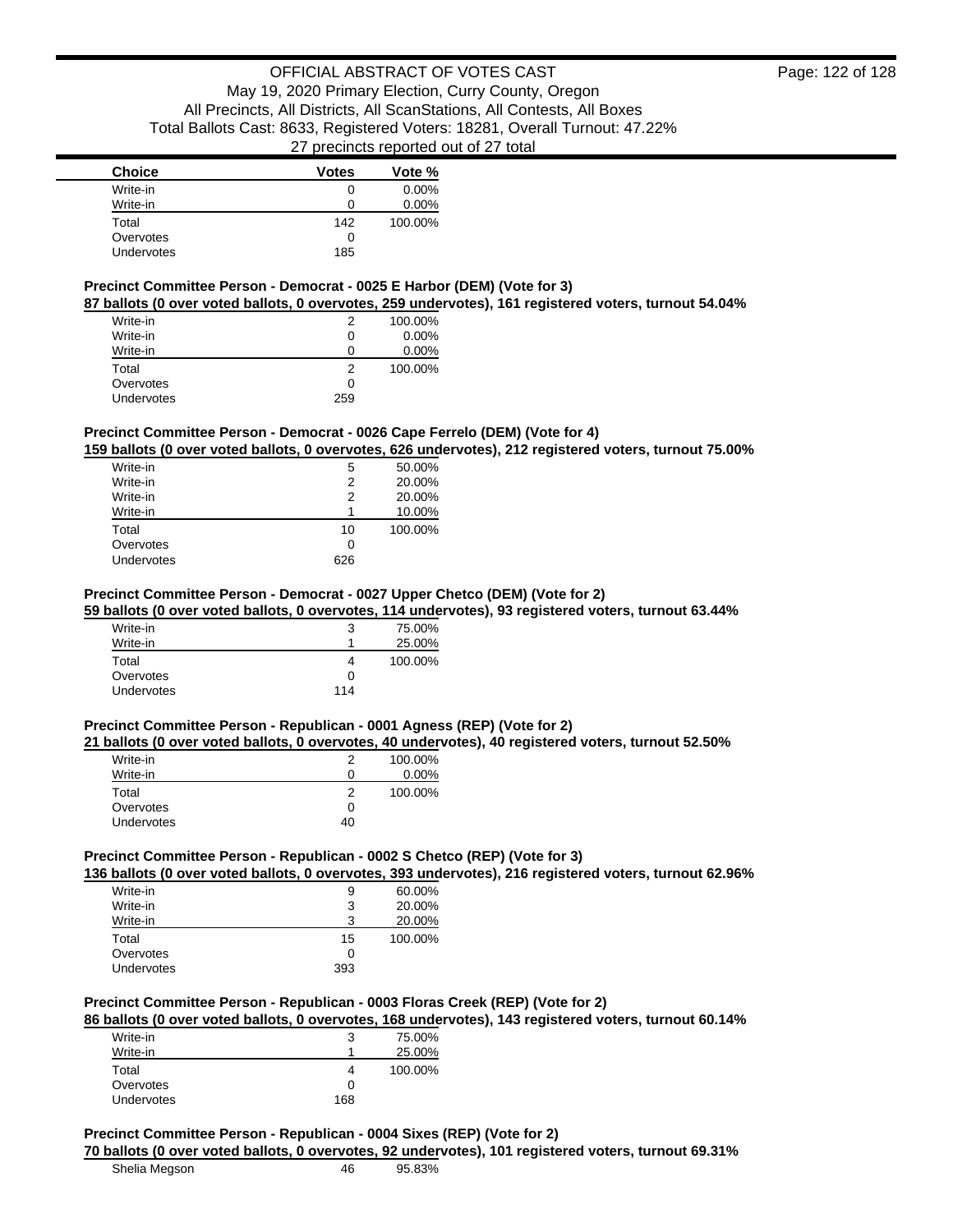| <b>Choice</b> | <b>Votes</b> | Vote %   |
|---------------|--------------|----------|
| Write-in      | 2            | 4.17%    |
| Write-in      | 0            | $0.00\%$ |
| Total         | 48           | 100.00%  |
| Overvotes     | 0            |          |
| Undervotes    | 92           |          |

### **Precinct Committee Person - Republican - 0005 Elk River (REP) (Vote for 3)**

**141 ballots (0 over voted ballots, 0 overvotes, 413 undervotes), 208 registered voters, turnout 67.79%**

| Write-in          | 4   | 40.00%  |
|-------------------|-----|---------|
| Write-in          | 3   | 30.00%  |
| Write-in          | 3   | 30.00%  |
| Total             | 10  | 100.00% |
| Overvotes         | 0   |         |
| <b>Undervotes</b> | 413 |         |

### **Precinct Committee Person - Republican - 0006 Port Orford 1 (REP) (Vote for 2)**

**97 ballots (0 over voted ballots, 0 overvotes, 183 undervotes), 138 registered voters, turnout 70.29%**

| 72.73%  |
|---------|
| 27.27%  |
| 100.00% |
|         |
|         |
|         |

### **Precinct Committee Person - Republican - 0007 Port Orford 2 (REP) (Vote for 2)**

**33 ballots (0 over voted ballots, 0 overvotes, 64 undervotes), 53 registered voters, turnout 62.26%**

| Write-in   | 2  | 100.00%  |
|------------|----|----------|
| Write-in   | 0  | $0.00\%$ |
| Total      | 2  | 100.00%  |
| Overvotes  | 0  |          |
| Undervotes | 64 |          |

### **Precinct Committee Person - Republican - 0008 Ophir (REP) (Vote for 2)**

**132 ballots (0 over voted ballots, 0 overvotes, 255 undervotes), 205 registered voters, turnout 64.39%** Write-in 7 77.78%<br>Write-in 2 22.22%  $22.22\%$ Total 9 100.00%<br>Overvotes 0 0 **Overvotes** 

### **Precinct Committee Person - Republican - 0009 Wedderburn (REP) (Vote for 4)**

### **248 ballots (0 over voted ballots, 0 overvotes, 813 undervotes), 345 registered voters, turnout 71.88%**

| Kathy Shindler | 176 | 98.32%   |
|----------------|-----|----------|
| Write-in       | 2   | 1.12%    |
| Write-in       |     | 0.56%    |
| Write-in       | Ω   | $0.00\%$ |
| Write-in       |     | 0.00%    |
| Total          | 179 | 100.00%  |
| Overvotes      | Ω   |          |
| Undervotes     | 813 |          |

Undervotes 255

## **Precinct Committee Person - Republican - 0010 N Gold Beach (REP) (Vote for 3)**

**120 ballots (0 over voted ballots, 0 overvotes, 359 undervotes), 180 registered voters, turnout 66.67%**

| Write-in   |     | 100.00% |
|------------|-----|---------|
| Write-in   | O   | 0.00%   |
| Write-in   | 0   | 0.00%   |
| Total      |     | 100.00% |
| Overvotes  | 0   |         |
| Undervotes | 359 |         |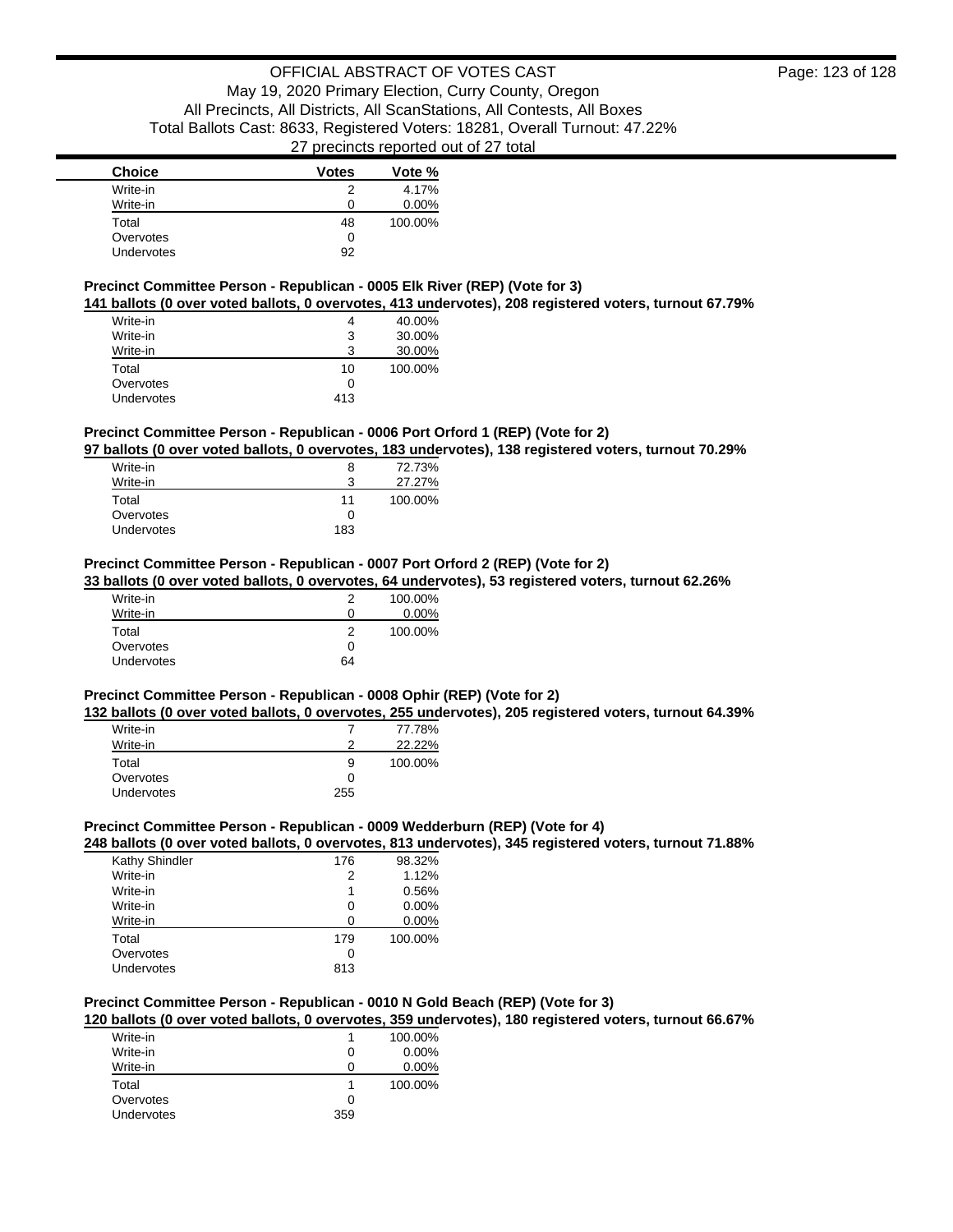| <b>Choice</b>        | <b>Votes</b> | Vote %           |                                                                                                          |
|----------------------|--------------|------------------|----------------------------------------------------------------------------------------------------------|
|                      |              |                  | Precinct Committee Person - Republican - 0011 S Gold Beach (REP) (Vote for 4)                            |
|                      |              |                  | 223 ballots (0 over voted ballots, 0 overvotes, 884 undervotes), 335 registered voters, turnout 66.57%   |
| Write-in             | 8            | 100.00%          |                                                                                                          |
| Write-in             | 0            | 0.00%            |                                                                                                          |
| Write-in             | 0            | 0.00%            |                                                                                                          |
| Write-in             | 0            | 0.00%            |                                                                                                          |
| Total                | 8            | 100.00%          |                                                                                                          |
| Overvotes            | 0            |                  |                                                                                                          |
| Undervotes           | 884          |                  |                                                                                                          |
|                      |              |                  | Precinct Committee Person - Republican - 0012 Hunter Creek (REP) (Vote for 2)                            |
|                      |              |                  | 57 ballots (0 over voted ballots, 0 overvotes, 109 undervotes), 95 registered voters, turnout 60.00%     |
| Write-in             | 5            | 100.00%          |                                                                                                          |
| Write-in             | 0            | 0.00%            |                                                                                                          |
| Total                | 5            | 100.00%          |                                                                                                          |
| Overvotes            | 0            |                  |                                                                                                          |
| Undervotes           | 109          |                  |                                                                                                          |
|                      |              |                  | Precinct Committee Person - Republican - 0013 Pistol River (REP) (Vote for 2)                            |
|                      |              |                  | 84 ballots (0 over voted ballots, 0 overvotes, 100 undervotes), 113 registered voters, turnout 74.34%    |
| Lyn Boniface         | 66           | 97.06%           |                                                                                                          |
| Write-in             | 2            | 2.94%            |                                                                                                          |
| Write-in             | 0            | 0.00%            |                                                                                                          |
| Total                | 68           | 100.00%          |                                                                                                          |
| Overvotes            | 0            |                  |                                                                                                          |
| Undervotes           | 100          |                  |                                                                                                          |
| Write-in<br>Write-in | 4<br>2       | 66.67%<br>33.33% |                                                                                                          |
| Total                | 6            | 100.00%          |                                                                                                          |
| Overvotes            | 0            |                  |                                                                                                          |
| Undervotes           | 232          |                  |                                                                                                          |
|                      |              |                  | Precinct Committee Person - Republican - 0015 Brookings 1 (REP) (Vote for 2)                             |
|                      |              |                  | 108 ballots (0 over voted ballots, 0 overvotes, 126 undervotes), 180 registered voters, turnout 60.00%   |
| Connie Anderson      | 83           | 92.22%           |                                                                                                          |
| Write-in             | 7            | 7.78%            |                                                                                                          |
| Write-in             | 0            | 0.00%            |                                                                                                          |
| Total                | 90           | 100.00%          |                                                                                                          |
| Overvotes            | 0            |                  |                                                                                                          |
| Undervotes           | 126          |                  |                                                                                                          |
|                      |              |                  | Precinct Committee Person - Republican - 0016 Brookings 2 (REP) (Vote for 7)                             |
|                      |              |                  | 308 ballots (2 over voted ballots, 14 overvotes, 1927 undervotes), 519 registered voters, turnout 59.34% |
| Michael D Shaw       | 197          | 91.63%           |                                                                                                          |
| Write-in             | 4            | 1.86%            |                                                                                                          |
| Write-in             | 4            | 1.86%            |                                                                                                          |
| Write-in             | 4            | 1.86%            |                                                                                                          |
| Write-in             | 3            | 1.40%            |                                                                                                          |
| Write-in             | 1            | 0.47%            |                                                                                                          |
| Write-in             | 1            | 0.47%            |                                                                                                          |
| Write-in             | 1            | 0.47%            |                                                                                                          |
| Total                | 215          | 100.00%          |                                                                                                          |
| Overvotes            | 14           |                  |                                                                                                          |
| Undervotes           | 1927         |                  |                                                                                                          |

# **Precinct Committee Person - Republican - 0017 Brookings 3 (REP) (Vote for 8)**

**374 ballots (0 over voted ballots, 0 overvotes, 2729 undervotes), 606 registered voters, turnout 61.72%**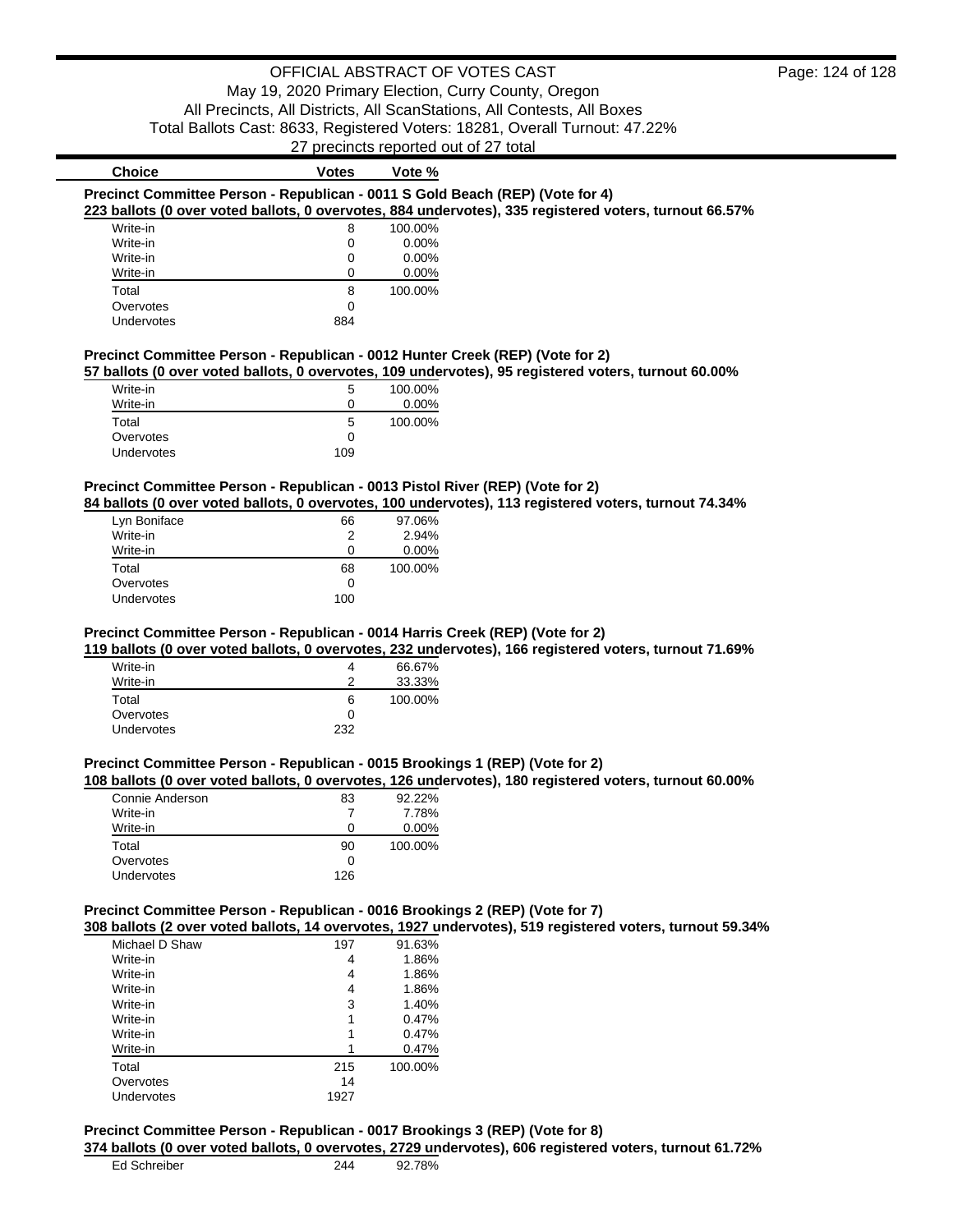| <b>Choice</b> | <b>Votes</b> | Vote %  |
|---------------|--------------|---------|
| Write-in      | 10           | 3.80%   |
| Write-in      | 3            | 1.14%   |
| Write-in      | 1            | 0.38%   |
| Write-in      | 1            | 0.38%   |
| Write-in      | 1            | 0.38%   |
| Write-in      | 1            | 0.38%   |
| Write-in      | 1            | 0.38%   |
| Write-in      |              | 0.38%   |
| Total         | 263          | 100.00% |
| Overvotes     | 0            |         |
| Undervotes    | 2729         |         |

## **Precinct Committee Person - Republican - 0018 N Chetco (REP) (Vote for 2)**

**111 ballots (0 over voted ballots, 0 overvotes, 212 undervotes), 167 registered voters, turnout 66.47%**

| Write-in   |              | 70.00%  |
|------------|--------------|---------|
| Write-in   |              | 30.00%  |
| Total      | 10           | 100.00% |
| Overvotes  | $\mathbf{I}$ |         |
| Undervotes | 212          |         |

### **Precinct Committee Person - Republican - 0019 Winchuck (REP) (Vote for 3)**

**224 ballots (0 over voted ballots, 0 overvotes, 376 undervotes), 337 registered voters, turnout 66.47%**

| John Riddle Jr | 141 | 47.64%   |
|----------------|-----|----------|
| Mark St James  | 142 | 47.97%   |
| Write-in       | 11  | 3.72%    |
| Write-in       | 2   | 0.68%    |
| Write-in       | ŋ   | $0.00\%$ |
| Total          | 296 | 100.00%  |
| Overvotes      | ი   |          |
| Undervotes     | 376 |          |

# **Precinct Committee Person - Republican - 0020 Jerrys Flat (REP) (Vote for 2)**

**85 ballots (0 over voted ballots, 0 overvotes, 169 undervotes), 129 registered voters, turnout 65.89%**

| Write-in          |     | 100.00%  |
|-------------------|-----|----------|
| Write-in          |     | $0.00\%$ |
| Total             |     | 100.00%  |
| Overvotes         |     |          |
| <b>Undervotes</b> | 169 |          |

### **Precinct Committee Person - Republican - 0021 Brookings 4 (REP) (Vote for 2)**

**60 ballots (0 over voted ballots, 0 overvotes, 117 undervotes), 105 registered voters, turnout 57.14%**

| Write-in          |     | 66.67%  |
|-------------------|-----|---------|
| Write-in          |     | 33.33%  |
| Total             | 3   | 100.00% |
| Overvotes         | Ω   |         |
| <b>Undervotes</b> | 117 |         |

## **Precinct Committee Person - Republican - 0022 W Harbor (REP) (Vote for 2)**

**146 ballots (0 over voted ballots, 0 overvotes, 186 undervotes), 218 registered voters, turnout 66.97%**

| Juliana K Reasor | 96  | 90.57%   |
|------------------|-----|----------|
| Write-in         | 10  | 9.43%    |
| Write-in         | 0   | $0.00\%$ |
| Total            | 106 | 100.00%  |
| Overvotes        | Ω   |          |
| Undervotes       | 186 |          |

## **Precinct Committee Person - Republican - 0023 Lower Harbor (REP) (Vote for 2)**

**151 ballots (0 over voted ballots, 0 overvotes, 297 undervotes), 224 registered voters, turnout 67.41%**

| Write-in | 100.00% |
|----------|---------|
| Write-in | 0.00%   |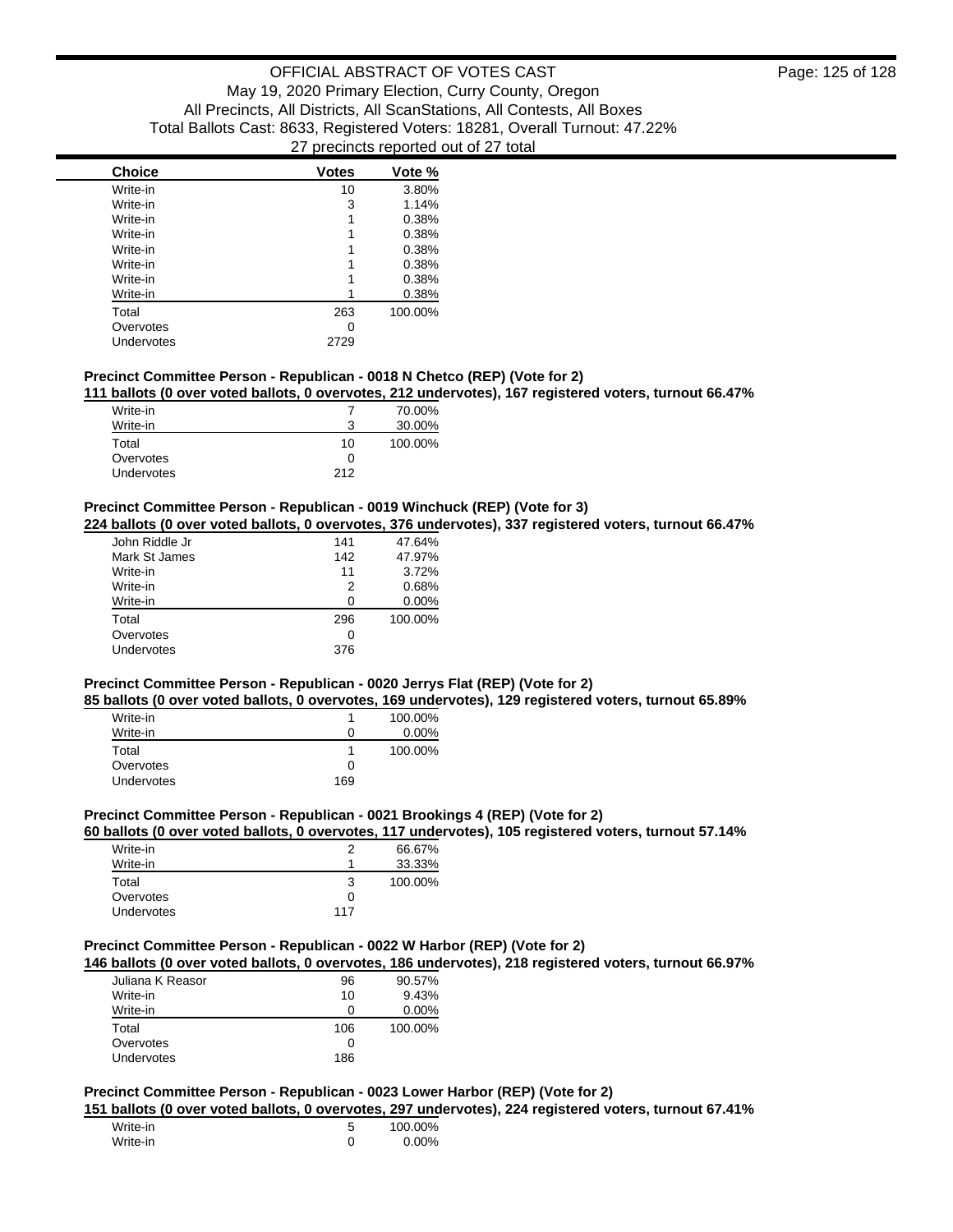## **Precinct Committee Person - Republican - 0024 S W Harbor (REP) (Vote for 3)**

**156 ballots (0 over voted ballots, 0 overvotes, 465 undervotes), 225 registered voters, turnout 69.33%**

| Write-in          | 3   | 100.00%  |
|-------------------|-----|----------|
| Write-in          | 0   | $0.00\%$ |
| Write-in          | 0   | $0.00\%$ |
| Total             | 3   | 100.00%  |
| Overvotes         | 0   |          |
| <b>Undervotes</b> | 465 |          |

### **Precinct Committee Person - Republican - 0025 E Harbor (REP) (Vote for 3)**

**140 ballots (0 over voted ballots, 0 overvotes, 310 undervotes), 223 registered voters, turnout 62.78%**

| Georgia Blank     | 101          | 91.82%  |
|-------------------|--------------|---------|
| Write-in          |              | 3.64%   |
| Write-in          |              | 3.64%   |
| Write-in          |              | 0.91%   |
| Total             | 110          | 100.00% |
| Overvotes         | $\mathbf{I}$ |         |
| <b>Undervotes</b> | 310          |         |
|                   |              |         |

### **Precinct Committee Person - Republican - 0026 Cape Ferrelo (REP) (Vote for 4)**

**243 ballots (0 over voted ballots, 0 overvotes, 787 undervotes), 360 registered voters, turnout 67.50%**

| Dianna Blazo | 176 | 95.14%   |
|--------------|-----|----------|
| Write-in     | 4   | 2.16%    |
| Write-in     | 3   | 1.62%    |
| Write-in     | 2   | 1.08%    |
| Write-in     | ∩   | $0.00\%$ |
| Total        | 185 | 100.00%  |
| Overvotes    | 0   |          |
| Undervotes   | 787 |          |

### **Precinct Committee Person - Republican - 0027 Upper Chetco (REP) (Vote for 2)**

### **109 ballots (0 over voted ballots, 0 overvotes, 142 undervotes), 163 registered voters, turnout 66.87%**

| Dora Costa | 71  | 93.42%  |
|------------|-----|---------|
| Write-in   | 4   | 5.26%   |
| Write-in   | 1   | 1.32%   |
| Total      | 76  | 100.00% |
| Overvotes  | 0   |         |
| Undervotes | 142 |         |

# **Judge of the Supreme Court, Position 1 (Vote for 1)**

**8633 ballots (4 over voted ballots, 4 overvotes, 1721 undervotes), 18281 registered voters, turnout 47.22%**

| Thomas A Balmer | 4495 | 65.07%  |
|-----------------|------|---------|
| Van Pounds      | 2397 | 34.70%  |
| Write-in        | 16   | 0.23%   |
| Total           | 6908 | 100.00% |
| Overvotes       |      |         |
| Undervotes      | 1721 |         |

### **Judge of the Supreme Court, Position 7 (Vote for 1)**

**8633 ballots (0 over voted ballots, 0 overvotes, 2983 undervotes), 18281 registered voters, turnout 47.22%**

| Martha Walters | 5603         | 99.17%  |
|----------------|--------------|---------|
| Write-in       | 47           | 0.83%   |
| Total          | 5650         | 100.00% |
| Overvotes      | $\mathbf{I}$ |         |
| Undervotes     | 2983         |         |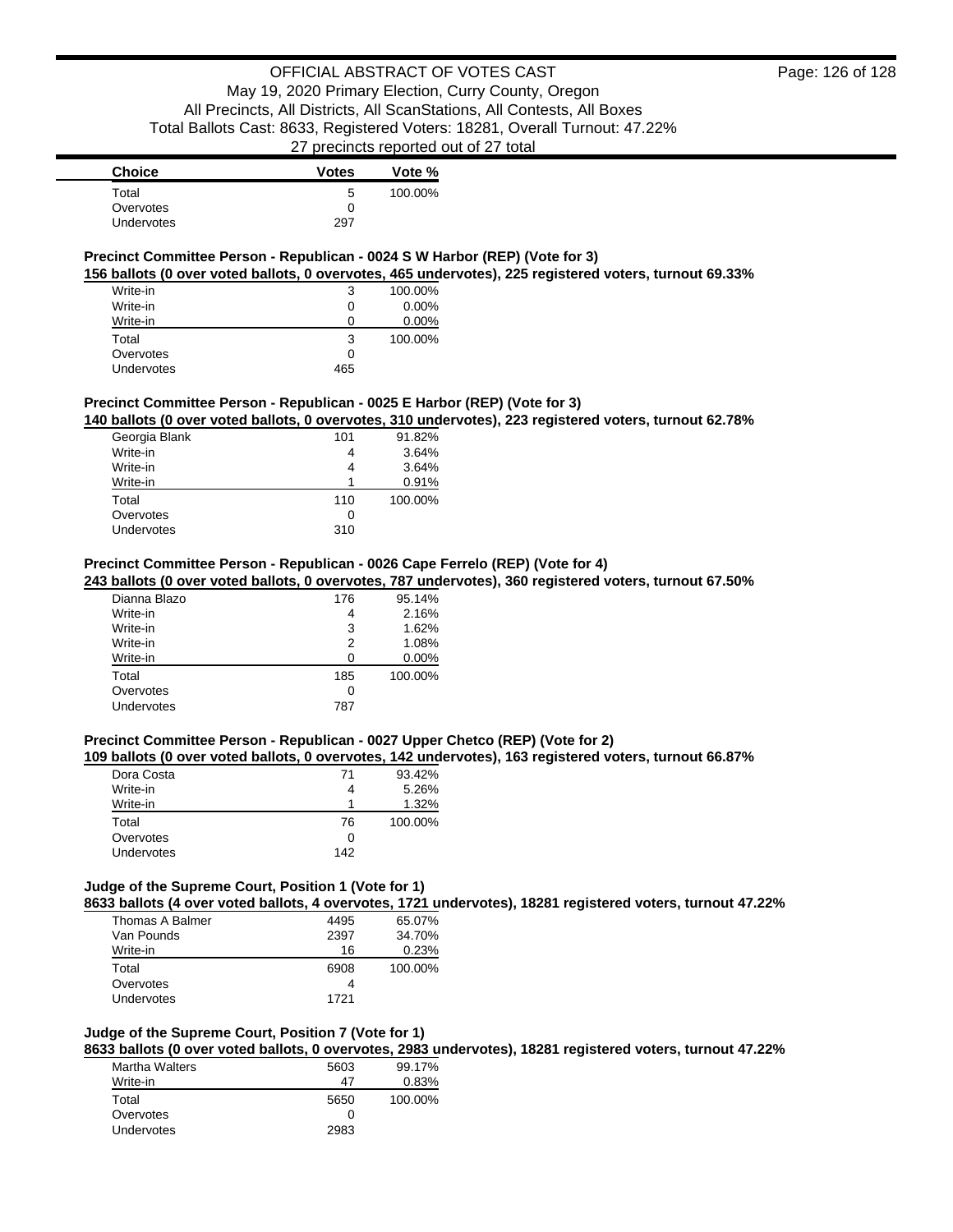|                                                                              | $\sim$ , producted reported out of $\sim$ total |         |                                                                                                            |
|------------------------------------------------------------------------------|-------------------------------------------------|---------|------------------------------------------------------------------------------------------------------------|
| <b>Choice</b>                                                                | Votes                                           | Vote %  |                                                                                                            |
| Judge of the Court of Appeals, Position 11 (Vote for 1)                      |                                                 |         |                                                                                                            |
|                                                                              |                                                 |         | 8633 ballots (1 over voted ballots, 1 overvotes, 1838 undervotes), 18281 registered voters, turnout 47.22% |
| Joel DeVore                                                                  | 3646                                            | 53.66%  |                                                                                                            |
| Kyle L Krohn                                                                 | 3136                                            | 46.16%  |                                                                                                            |
| Write-in                                                                     | 12                                              | 0.18%   |                                                                                                            |
| Total                                                                        | 6794                                            | 100.00% |                                                                                                            |
| Overvotes                                                                    |                                                 |         |                                                                                                            |
| <b>Undervotes</b>                                                            | 1838                                            |         |                                                                                                            |
| Judge of the Court of Appeals, Position 1 (Vote for 1)<br>Josephine H Mooney | 5462                                            | 99.09%  | 8633 ballots (0 over voted ballots, 0 overvotes, 3121 undervotes), 18281 registered voters, turnout 47.22% |
| Write-in                                                                     | 50                                              | 0.91%   |                                                                                                            |
| Total                                                                        | 5512                                            | 100.00% |                                                                                                            |
| Overvotes                                                                    | 0                                               |         |                                                                                                            |
| Undervotes                                                                   | 3121                                            |         |                                                                                                            |

# **Judge of the Court of Appeals, Position 12 (Vote for 1)**

**8633 ballots (0 over voted ballots, 0 overvotes, 3115 undervotes), 18281 registered voters, turnout 47.22%**

| Erin C Lagesen    | 5486         | 99.42%   |
|-------------------|--------------|----------|
| Write-in          | 32           | $0.58\%$ |
| Total             | 5518         | 100.00%  |
| Overvotes         | $\mathbf{I}$ |          |
| <b>Undervotes</b> | 3115         |          |

### **Judge of the Court of Appeals, Position 13 (Vote for 1)**

**8633 ballots (0 over voted ballots, 0 overvotes, 3225 undervotes), 18281 registered voters, turnout 47.22%**

| Doug Tookey       | 5371 | 99.32%  |
|-------------------|------|---------|
| Write-in          | 37   | 0.68%   |
| Total             | 5408 | 100.00% |
| Overvotes         | O    |         |
| <b>Undervotes</b> | 3225 |         |

### **Judge of the Circuit Court, 15th District, Position 6 (Vote for 1)**

**8633 ballots (0 over voted ballots, 0 overvotes, 2749 undervotes), 18281 registered voters, turnout 47.22%**

| Cynthia L Beaman | 5790 | 98.40%  |
|------------------|------|---------|
| Write-in         | 94   | 1.60%   |
| Total            | 5884 | 100.00% |
| Overvotes        | O    |         |
| Undervotes       | 2749 |         |

### **District Attorney, Curry County (Vote for 1)**

**8633 ballots (0 over voted ballots, 0 overvotes, 2823 undervotes), 18281 registered voters, turnout 47.22%**

| Joshua A Spansail | 5767 | 99.26%  |
|-------------------|------|---------|
| Write-in          | 43   | 0.74%   |
| Total             | 5810 | 100.00% |
| Overvotes         |      |         |
| Undervotes        | 2823 |         |

# **Curry County Commissioner, Position 2 (Vote for 1)**

**8633 ballots (13 over voted ballots, 13 overvotes, 687 undervotes), 18281 registered voters, turnout 47.22%**

| 3007 | 37.90%  |
|------|---------|
| 1913 | 24.11%  |
| 2981 | 37.58%  |
| 32   | 0.40%   |
| 7933 | 100.00% |
| 13   |         |
| 687  |         |
|      |         |